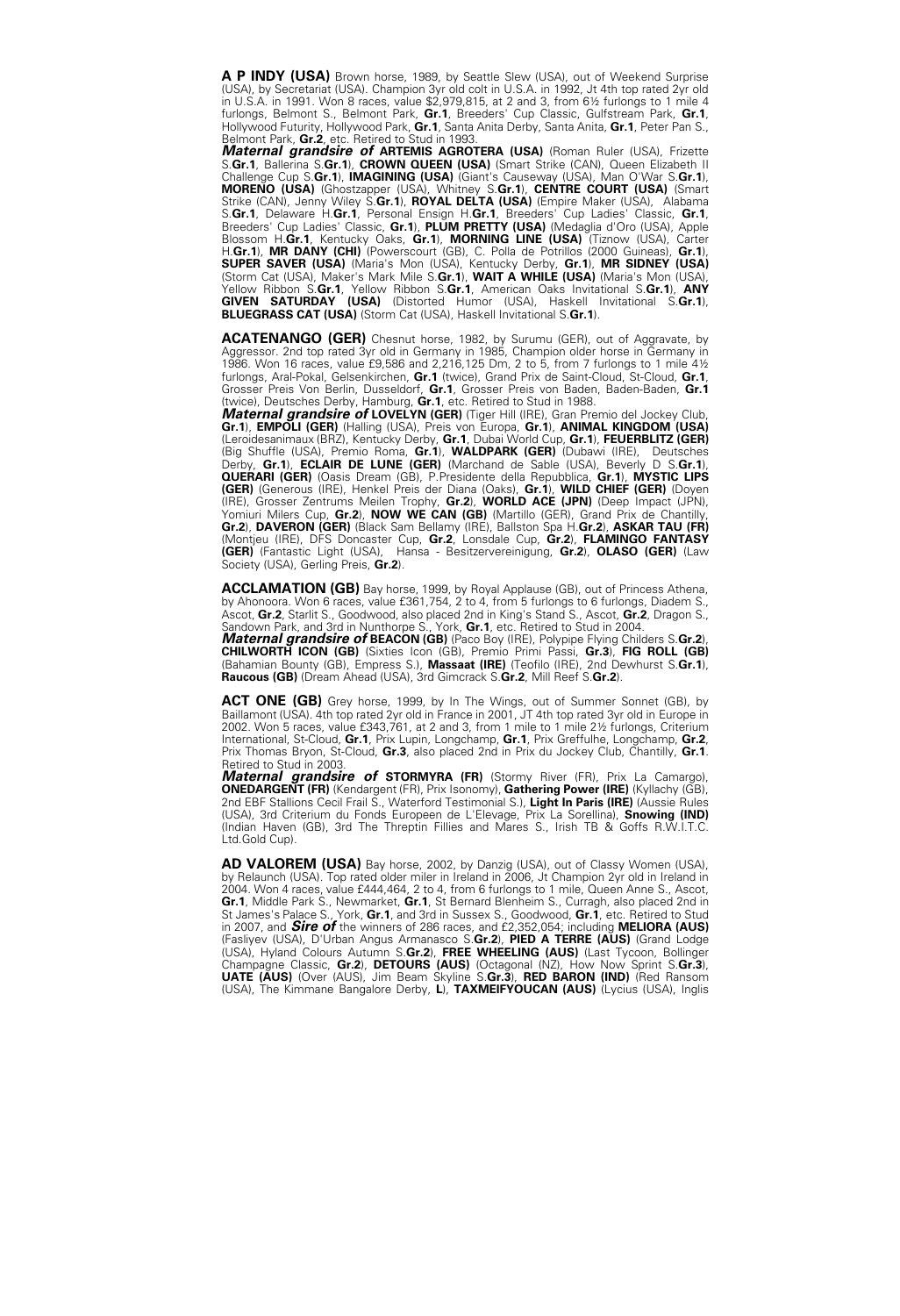3yo Scone Guineas, **L**), **JULIE'S LOVE (GB)** (Mark of Esteem (IRE), De La Rose S.**L.**), **MONTPELIER (IND)** (Darshaan, The VIF Godolphin Barb S.**L.**), **SAMADEN (IRE)** (Monsun (GER), P. Alessandro Perrone, **L**).

**AGENT BLEU (FR)** Bay horse, 1987, by Vacarme (USA), out of Acoma (FR), by Rheffic (FR). Won 3 races, value 831,125 fr, at 3, from 1 mile 1½ furlongs to 1 mile 2½ furlongs, Prix Dollar, Longchamp, **Gr.2**, Prix de Suresnes, Longchamp, also placed 2nd in Prix Guillaume d'Ornano, Deauville, **Gr.2**, and 3rd in La Coupe de M-Laffitte, M'-Laffitte, **Gr.3**. Retired to Stud in 1992, and *Sire of* the winners of 336 races, and £4,169,353; including **Jazz d'Allier (FR)** (Akarad (FR), 2nd Prix Lord Seymour, **L**, 2nd Prix du Grand Camp, **L**), *AVANT TOUT (FR)* (Dark Moondancer (GB)), *BLUE SPIRIT (FR)* (Habitat), *NOCES D'OR (FR)* (Useful (FR)), *COQ BLEU (FR)* (Bulington (FR)).

**AIR CHIEF MARSHAL (IRE)** Bay horse, 2007, by Danehill Dancer (IRE), out of Hawala (IRE), by Warning. Won 3 races, value £165,860, at 2 and 3, over 7 furlongs, Minstrel S., Curragh, **Gr.3**, also placed 2nd in Phoenix S., Curragh, **Gr.1**, Go And Go Round Tower S., Curragh, **Gr.3**, and 3rd in Concorde S., Tipperary, **Gr.3**, EBF Marble Hill S., Curragh. Retired to Stud in 2011. *Sire of* the winners of 51 races, and £798,185; including **ROUGEOYANT (FR)** (Agnes World (USA), Prix Roland de Chambure), **Djoko (FR)** (Royal Applause (GB), 2nd Prix de la Californie, Prix Policeman), **Penjade (FR)** (Montjeu (IRE), 2nd Prix des Jouvenceaux et des Jouvencelles, Criterium de Lyon, P. Delahante), *AD AUGUSTA (FR)* (Red Rainbow (GB)), *ANTHRAX (FR)* (Beat Hollow (GB)), *ARATIKA (FR)* (Genereux Genie), *CARRY OUT (FR)* (Pivotal (GB)), *COUDEVILLE (FR)* (Sendawar (IRE)), *COUP FATALE (FR)* (Selkirk (USA)), *DIAMOND CHIEF (FR)* (Sadler's Wells (USA)).

**AL NAMIX (FR)** Grey horse, 1997, by Linamix (FR), out of Dirigeante (FR), by Lead On Time (USA). Won 8 races, value £132,682, at 2 to 7, from 5½ furlongs to 1 mile 2½ furlongs, Grand Prix de Bordeaux, La Teste De Buch, **L**, Prix Altipan, St-Cloud, **L**, Prix Tantieme, St-Cloud, **L**, also placed 2nd in Grand Criterium de Bordeaux, Bordeaux B'scat, **L**, Prix de Montretout, Lyon, **L**, and 3rd in Criterium du Languedoc-Prix Paul Guichou, Toulouse, **L**, Grand Prix de Compiegne, Compiegne, **L**, Prix Aymeri de Mauleon, Toulouse, **L**. Retired to Stud in 2005, and *Sire of* the winners of 217 races, and £4,753,328; including *UNCONTRIX (FR)* (Le Balafre (FR)), *VASCO DU RONCERAY (FR)* (Chamberlin (FR)), *VOLCANIC (FR)* (Video Rock (FR)), *BELARDERIE (FR)* (Panoramic), *BELLE NAMIX (FR)* (Passing Sale (FR)); also *sire*  over jumps of UNMIX (FR), BABY MIX (FR), GRANDOUET (FR), SAPHIR DU RHEU (FR),<br>STREET NAME (FR), TOUTANCARMONT (FR), SAPHINA DE KERSER (FR), SOLIX (FR), *SABLE DES DUNES (FR)*

**ALDEBARAN (USA)** Bay horse, 1998, by Mr Prospector (USA), out of Chimes of Freedom (USA), by Private Account (USA). Top rated sprinter in U.S.A. in 2003. Won 8 races, value £1,122,955, 2 to 5, from 7 furlongs to 1 mile, Forego H., Saratoga, **Gr.1**, Metropolitan H., Belmont Park, **Gr.1**, San Carlos H., Santa Anita, **Gr.1**, Churchill Downs H., Churchill Downs, **Gr.2**, Tom Fool H., Belmont Park, **Gr.2**, etc. Retired to Stud in 2004.

*Maternal grandsire of* **BALMARAN (USA)** (Yes It's True (USA), Clasico dia de la Mujer), **Puruquina (PR)** (Myfavorite Place (PR), 2nd Clasico Camarero), **Into Oblivion (USA)** (Into Mischief (USA), 2nd Debutante S.).

**ALFRED NOBEL (IRE)** Bay or Brown horse, 2007, by Danehill Dancer (IRE), out of Glinting Desert (IRE), by Desert Prince (IRE). Won 3 races, value £244,633, at 2, from 6 furlongs to 7 furlongs, Phoenix S., Curragh, **Gr.1**, Railway S., Curragh, **Gr.2**, also placed 3rd in Greenlands S., Curragh, **Gr.3**. Retired to Stud in 2011.

**ALHAARTH (IRE)** Bay horse, 1993, by Unfuwain (USA), out of Irish Valley (USA), by Irish River (FR). Champion 2yr old in Europe in 1995, Jt top rated older miler in Ireland in 1997. Won 8 races, value £374,467, 2 to 4, from 7 furlongs to 1 mile 2 furlongs, Dewhurst S., Newmarket, **Gr.1**, American Bowl Int. S., Curragh, **Gr.2**, Champagne S., Doncaster, **Gr.2**, Prix<br>Dollar, Longchamp, **Gr.2**, Prix du Rond-Point, Longchamp, **Gr.2**, etc. Retired to Stud in 1998.<br>*Haternal grandsire of TAJMEE* **CARNABY STREET (IRE)** (Le Vie Dei Colori (GB), Horris Hill S.**Gr.3**), **DOUBTFILLY (AUS)** (Not A Single Doubt (AUS), Pmp Ltd Ascot H.), **KHIONE (GB)** (Dalakhani (IRE), EBF Daisy Warwick S.), **SHABIBA (USA)** (Seeking The Gold (USA), Atalanta S.), **Ancient King (IRE)** (Ramonti (FR), 2nd Premio Botticelli, Criterium di Pisa), **Coolnagree (IRE)** (Dark Angel (IRE), 2nd Dylan Thomas EBF Tetrarch S., Anne Brewster Memorial Loughbrown S.), **Darajaat (USA)** (Elusive Quality (USA), 2nd EBF Showcasing Flying Fillies' S.).

**ALZAO (USA)** Bay horse, 1980, by Lyphard (USA), out of Lady Rebecca, by Sir Ivor (USA). Won 4 races, value £55,033, 2 to 4, from 1 mile to 1 mile 4 furlongs, Premio Ellington, Rome, **Gr.3**, Prix Matchem, Evry, also placed 2nd in La Coupe de M-Laffitte, M'-Laffitte, **Gr.3**, and 3rd in Prix de Courcelles, Longchamp, and 4th in Premio d'Aprile, Milan, **Gr.3**, etc. Retired to ud in 1985

*Maternal grandsire of* **OLYMPIC GLORY (IRE)** (Choisir (AUS), Lockinge S.**Gr.1**, Queen Elizabeth II S.**Gr.1**, Prix Jean-Luc Lagardere Grand Criterium, **Gr.1**, Prix de la Foret, **Gr.1**),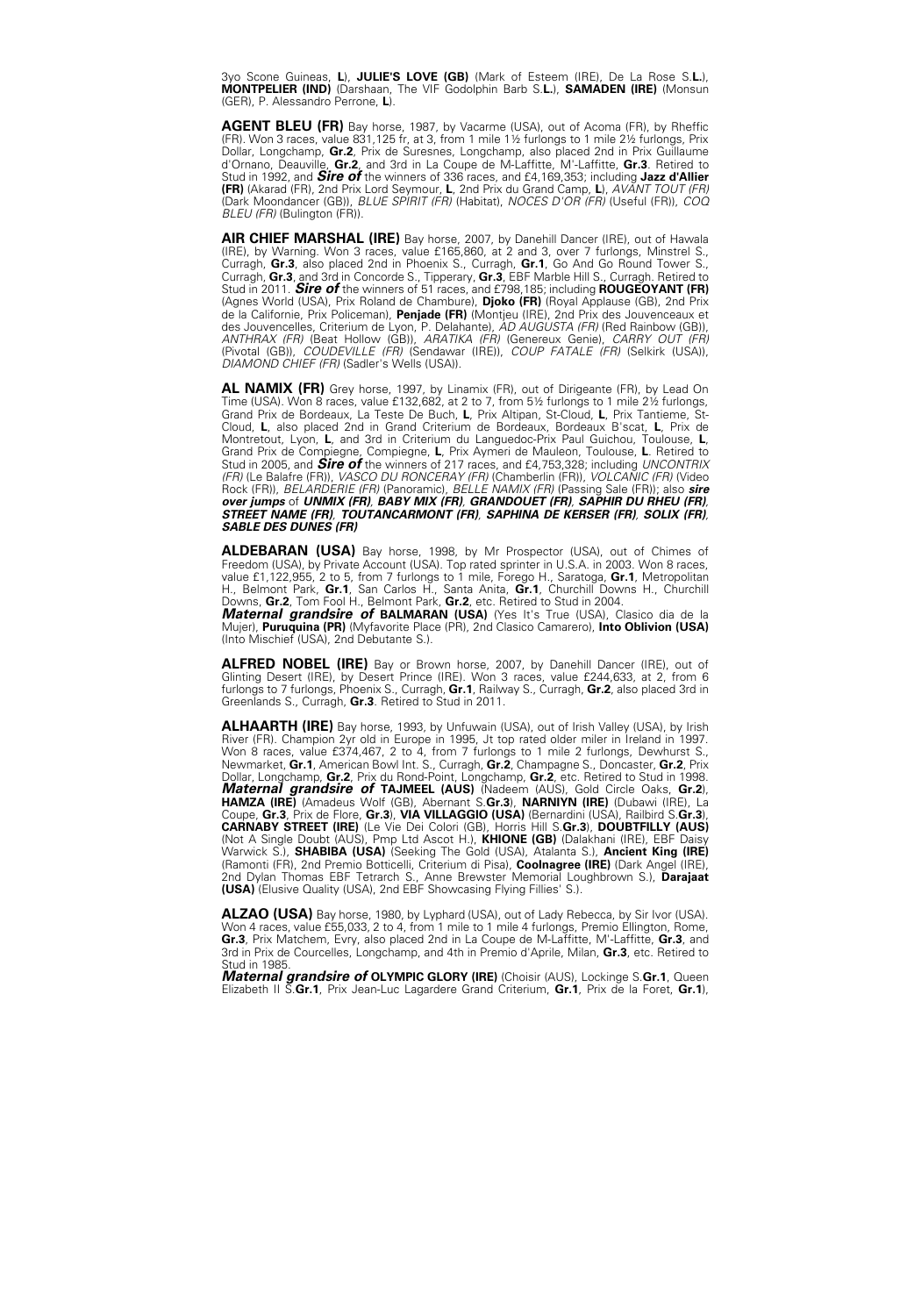**POTALA PALACE (SAF)** (Singspiel (IRE), Premier's Champion S.**Gr.1**), **REGGANE (GB)** (Red Ransom (USA), E P Taylor S.**Gr.1**), **AUSSIE RULES (USA)** (Danehill (USA), Poule d'Essai des Poulains, **Gr.1**, Turf Mile S.**Gr.1**), **DEEP IMPACT (JPN)** (Sunday Silence (USA), Japan Cup, **Gr.1**, Takarazuka Kinen, **Gr.1**), **AMORAMA (FR)** (Sri Pekan (USA), Del Mar Oaks, **Gr.1**, John C Mabee H.**Gr.1**), **RELAXED GESTURE (IRE)** (Indian Ridge, Canadian International S.**Gr.1**), **BOMBER BILL (AUS)** (Air de France (USA), Karrakatta Plate, **Gr.1**, Goodwood H.**Gr.1**, Sunicrust Australia S.**Gr.1**), **BOLLIN ERIC (GB)** (Shaamit (IRE), St Leger S.**Gr.1**), **EMBASSY (GB)** (Cadeaux Genereux, Cheveley Park S.**Gr.1**), **NOBLE PROTECTOR (GB)** (Haafhd (GB), Sunline S.**Gr.2**), **HONALEE (AUS)** (Hurricane Sky (AUS), Yallambee Classic Euclase S.**Gr.2**), **DELZAO (AUS)** (Encosta de Lago (AUS), John F Feehan S.**Gr.2**), **EVOLVING TACTICS (IRE)** (Machiavellian (USA), American Derby, **Gr.2**), **BALAKHERI (IRE)** (Theatrical, King Edward VII S.**Gr.2**), **TARFSHI (GB)** (Mtoto, Pretty Polly S.**Gr.2**).

**AMADEUS WOLF (GB)** Bay horse, 2003, by Mozart (IRE), out of Rachelle (IRE), by Mark of Esteem (IRE). Jt 3rd top rated 2yr old in Europe in 2005. Won 4 races, value £388,987, 2 to 4, over 6 furlongs, Middle Park S., Newmarket, **Gr.1**, Duke of York Hearthstead Homes S., York, **Gr.2**, Gimcrack S., York, **Gr.2**, also placed 2nd in Nunthorpe S., York, **Gr.1**, and 3rd in Sprint Cup, Haydock Park, **Gr.1**, etc. Retired to Stud in 2008, and *Sire of* the winners of 346 races, and £3,294,968; including **HAMZA (IRE)** (Alhaarth (IRE), Abernant S.**Gr.3**), **PAPAGENA STAR (IRE)** (Acatenango (GER), G. P. von Lotto Hamburger Stuten Preis, **Gr.3**), **AVABIN (IRE)** (Linamix (FR), Criterium Nazionale, **L**, Premio Citta' di Napoli, **L**), **INSTRUMENTALIST (IRE)** (Akarad (FR), Mornington Cup, **L**), **CALEDONIAN SPRING (IRE)** (Tagula (IRE), Ascendant S.**L.**), **Alameda (IND)** (Cape Cross (IRE), 2nd Bangalore Oaks, **L**, 2nd Deccan Bookmakers Golconda 1000 Guineas, **L**, 2nd The Godolphin Barb S.**L.**, 2nd Byerly Turk Million, **L**), **Rime A Rien (GB)** (Cape Cross (IRE), 2nd Prix de la Vallee d'Auge, **L**), **Parpignol (IRE)** (King of Kings (IRE), 3rd Premio Campobello, **L**).

**AMERICAN DEVIL (FR)** Bay horse, 2009, by American Post (GB), out of Alcestes<br>Selection (GB), by Selkirk (USA). Won 4 races, value £187,259, at 2 and 5, from 6 furlongs to<br>7 furlongs, Prix du Palais Royal, Longchamp, **Gr.3** also placed 2nd in Prix de la Porte Maillot, Longchamp, **Gr.3**, Prix Servanne, M-Laffitte, and 3rd in Prix La Rochette, Longchamp, **Gr.3**, etc. Retired to Stud in 2015.

**AMERICAN POST (GB)** Brown horse, 2001, by Bering, out of Wells Fargo (GB), by Sadler's Wells (USA). Won 6 races, value £495,760, at 2 and 3, from 7 furlongs to 1 mile, Poule d'Essai des Poulains, Longchamp, **Gr.1**, Prix Jean-Luc Lagardere-Grand Criterium, Longchamp, **Gr.1**, Racing Post Trophy, Doncaster, **Gr.1**, Prix de Fontainebleau, Longchamp, **Gr.3**, Prix Omnium II, St-Cloud. Retired to Stud in 2005. *Sire of* the winners of 435 races, and £7,342,928; including **ROBIN OF NAVAN (FR)** (Muhtathir (GB), Criterium de Saint-Cloud, **Gr.1**), **AMEENAH (FR)** (Anabaa (USA), Prix Miesque, **Gr.3**), **AMERICAN DEVIL (FR)** (Selkirk (USA), Prix du Palais Royal, **Gr.3**), **MA PREFERENCE (FR)** (Linamix (FR), Prix Fille de l'Air, **Gr.3**), **KOURKAM (FR)** (Keos (USA), Albury Gold Cup), **MONEY MAKER (SPA)** (Singspiel (IRE), Prix Yacowlef), **QUARTERBACK (GER)** (Surumu (GER), Scandic Norsk Derby), **QUEEN'S DAUGHTER (FR)** (King's Best (USA), Prix Ceres), **BASSAMBA (FR)** (Second Empire (IRE), Prix de la Seine), **JETFIRE (GB)** (Starborough (GB), Prix Max Sicard), **LILY AMERICA (FR)** (Miller's Mate, Prix La Camargo), **MENEAS (FR)** (Dalakhani (IRE), Criterium du Fonds Europeen de L'Elevage), **CHICA LOCA (FR)** (Jeune Homme (USA), Kronimus Rennen Seit 1883), **LADY MEYDAN (FR)** (Cadeaux Genereux, Prix Ceres), **LILISIDE (FR)** (Miller's Mate, Prix La Camargo, Prix de la Cochere, Prix de la Californie), **LILY AGAIN (GB)** (Faustus (USA), Star S.), **PRIVATE EYE (FR)** (Kendor (FR), Prix des Sablonnets), **ANA AMERICANA (FR)** (Anabaa (USA), Prix Casimir Delamarre), **VALIDOR (FR)** (Kendor (FR), Derby du Midi-Nat. des Proprietaires, GP de la Region Alsace), **NOVITA (FR)** (Konigsstuhl (GER), Junioren Preis), **QUEEN AMERICA (FR)** (Ganges (USA), Prix des Jouvenceaux et des Jouvencelles).

**ANABAA (USA)** Bay horse, 1992, by Danzig (USA), out of Balbonella (FR), by Gay Mecene (USA). Champion older sprinter in Europe in 1996. Won 8 races, value £316,911, at 3 and 4, from 5 furlongs to 1 mile, July Cup, Newmarket, **Gr.1**, Prix Maurice de Gheest, Deauville, **Gr.1**, Prix du Gros-Chene, Deauville, **Gr.2**, Prix de Saint-Georges, Longchamp,

**Gr.3**, Prix Cor de Chasse, Evry, etc. Retired to Stud in 1997. *Maternal grandsire of* **BUFFERING (AUS)** (Mossman (AUS), A J Moir S.**Gr.1**, A J Moir S.**Gr.1**, Manikato S.**Gr.1**, Sprint Classic, **Gr.1**, Winterbottom S.**Gr.1**), **DISSIDENT (AUS)**<br>(Sebring (AUS), All Aged S.**Gr.1**, Royal Randwick Guineas, **Gr.1**, C F Orr S.**Gr.1**, Makybe Diva S.**Gr.1**, NZ Bloodstock Memsie S.**Gr.1**), **HARTNELL (GB)** (Authorized (IRE), Tancred S.**Gr.1**), **TREVE (FR)** (Motivator (GB), Grand Prix de Saint-Cloud, **Gr.1**, Prix de Diane , **Gr.1**, Prix de<br>l'Arc de Triomphe, **Gr.1**, Prix de l'Arc de Triomphe, **Gr.1**, Prix Vermeille, **Gr.1**, Prix Vermeille, **Gr.1**), **HARRY'S SON (AUS)** (Haradasun (AUS), Premier's Champion S.**Gr.1**), **DALKALA (USA)** (Giant's Causeway (USA), Prix de l'Opera , **Gr.1**), **ROSTOVA (AUS)** (Testa Rossa (AUS), R.Sangster Swettenham S.**Gr.1**), **SILVER FROST (IRE)** (Verglas (IRE), Poule d'Essai des Poulains, **Gr.1**), **LUSH LASHES (GB)** (Galileo (IRE), Coronation S.**Gr.1**, Yorkshire Oaks, **Gr.1**, Matron S.**Gr.1**), **ENGLISH (AUS)** (Encosta de Lago (AUS), Guinness Reisling Slipper Trial S.**Gr.2**), **QUEENS RING (JPN)** (Manhattan Cafe (JPN), Hochi Hai Revue (fillies GnsTrial), **Gr.2**), **SPIRITJIM (FR)** (Galileo (IRE), Grand Prix de Chantilly, **Gr.2**), **TANGO'S DAUGHTER (AUS)** (Redoute's Choice (AUS), Pura Milk Queen of the South S.**Gr.2**), **CAYMANS (AUS)**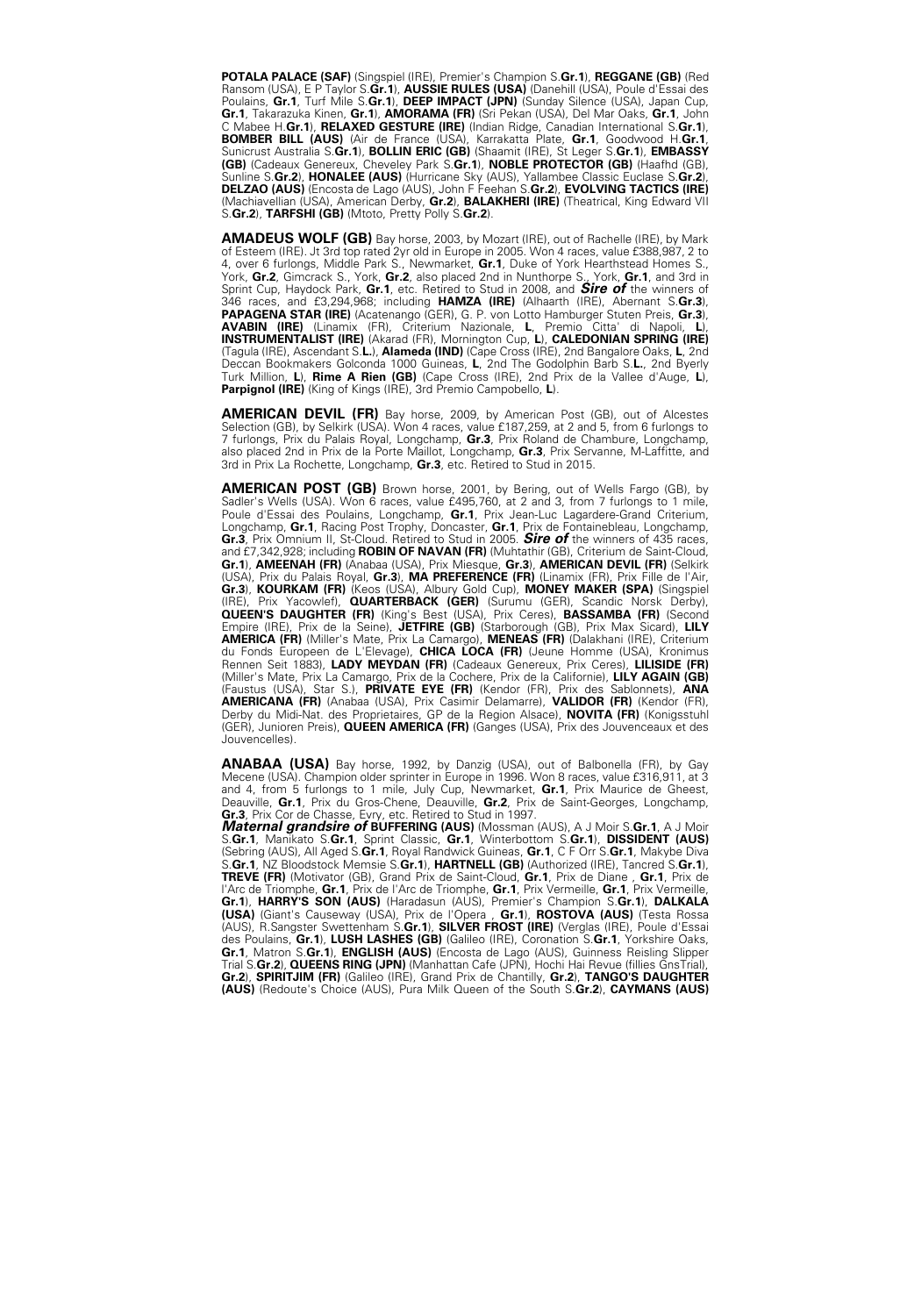(Secret Savings (USA), Sandown Guineas, **Gr.2**).

**ANABAA BLUE (GB)** Bay horse, 1998, by Anabaa (USA), out of Allez Les Trois (USA), by Riverman (USA). Won 4 races, value £522,941, at 3 and 4, from 1 mile 2 furlongs to 1 mile 4 furlongs, Prix du Jockey Club, Chantilly, **Gr.1**, Grand Prix de Chantilly, Chantilly, **Gr.2**, Prix Noailles, Longchamp, **Gr.2**, also placed 2nd in Prix Lupin, Longchamp, **Gr.1**, Prix Foy, Longchamp, **Gr.2**, etc. Retired to Stud in 2003.

*Maternal grandsire of* **AIM TO PLEASE (FR)** (Excellent Art (GB), Prix Francois Boutin).

**ANODIN (IRE)** Bay horse, 2010, by Anabaa (USA), out of Born Gold (USA), by Blushing<br>Groom (FR). Won 2 races, value £529,504, at 3, over 1 mile, Prix Paul de Moussac, Chantilly,<br>**Gr.3**, also placed 2nd in Breeders' Cup Mil Deauville, **Gr.1**, Prix d'Ispahan, Longchamp, **Gr.1**, and 3rd in Prix du Moulin de Longchamp, Longchamp, **Gr.1**, etc. Retired to Stud in 2015.

**ARAAFA (IRE)** Bay horse, 2003, by Mull of Kintyre (USA), out of Resurgence (GB), by Polar Falcon (USA). 4th top rated 3yr old in Europe in 2006. Won 3 races, value £392,500, at 2 and 3, from 7 furlongs to 1 mile, Irish 2000 Guineas, Curragh, **Gr.1**, St James's Palace S., Ascot, **Gr.1**, also placed 2nd in Queen Elizabeth II S., Ascot, **Gr.1**, Acomb S., York, and 3rd in Stan James Horris Hill S., Newbury, **Gr.3**. Retired to Stud in 2007, and *Sire of* the winners of 159 races, and £1,202,129; including **AEOLUS (GB)** (Mind Games (GB), Chipchase S.**Gr.3**), **Puzzle Time (GB)** (Peintre Celebre (USA), 2nd Prix de Boulogne, **L**), **Zack Hope (GB)** (Spectrum (IRE), 2nd Prix Altipan, **L**).

**ARCANO (IRE)** Bay horse, 2007, by Oasis Dream (GB), out of Tariysha (IRE), by Daylami (IRE). Jt 4th top rated 2yr old in Europe in 2009. Won 3 races, value £252,054, at 2, over 6 furlongs, Prix Morny, Deauville, **Gr.1**, July S., Newmarket, **Gr.2**, also placed 3rd in Bathwick<br>Tyres Greenham S., Newbury, **Gr.3**. Retired to Stud in 2011, and *Sire of* the winners of 95<br>races, and £946,019; including M (Efisio, 2nd Premio Rumon, **L**), **Mustadeem (IRE)** (Woodman (USA), 2nd Fairway S.**L.**), **Tamadhor (IRE)** (Indian Ridge, 2nd Blenheim S.**L.**), **Toruk (FR)** (Street Cry (IRE), 3rd P.Eugene Adam (G.P.de M-Laffitte), **Gr.2**), **Ora Dei Desideri (IRE)** (Swain (IRE), 3rd Premio Emanuele Filiberto, **L**).

**ARCH (USA)** Bay or Brown horse, 1995, by Kris S (USA), out of Aurora (USA), by Danzig (USA). Won 5 races, value £292,936, at 2 and 3, from 7 furlongs to 1 mile 2 furlongs, Super

Derby, Louisiana Downs, **Gr.1**, Fayette S., Keeneland, **Gr.3**. Retired to Stud in 1999. *Maternal grandsire of* **LINES OF BATTLE (USA)** (War Front (USA), Standard Chartered Chpns. & Chater Cup, **Gr.1**), **CONTESTED (USA)** (Ghostzapper (USA), Acorn S.**Gr.1**, Test S.**Gr.1**), **I'LL HAVE ANOTHER (USA)** (Flower Alley (USA), Preakness S.**Gr.1**, Santa Anita Derby, **Gr.1**, Kentucky Derby, **Gr.1**), **UNCLE MO (USA)** (Indian Charlie (USA), Champagne S.**Gr.1**, Grey Goose Breeders' Cup Juvenile, **Gr.1**), **UNCAPTURED (CAN)** (Lion Heart (USA), Kentucky Jockey Club S.**Gr.2**), **HOMEBOUND (USA)** (Dixie Union (USA), Prix de Sandringham, **Gr.2**), **CLEARLY NOW (USA)** (Horse Greeley (USA), Bold Ruler H.**Gr.3**, Belmont Sprint Championship S.**Gr.3**, Swale S.**Gr.3**), **ODYSSEY MOON (AUS)** (Snitzel (AUS), Inglis Nursery), **CAMERON HIGHLAND (IRE)** (Galileo (IRE), August S., EBF Stallions August S.), **DANCING RAVEN (CAN)** (Tomahawk (USA), La Prevoyante S., Ballade S.), **ROCK ME BABY (GB)** (Rock of Gibraltar (IRE), Criterium du Languedoc), **IN THE ROUGH (USA)** (Stormy Atlantic (USA), Coconut Grove S.), **STARSHIP ANGEL (USA)** (Running Stag (USA), Politely S.), **BLUE EXIT (USA)** (Pulpit (USA), Prix Matchem), **DEVIL'S HALO (USA)** (Not For Love (USA), Sun Power Stks), **SPREAD THE NEWS (CAN)** (Cat's At Home (USA), Clarendon S.).

**ARCHANGE D'OR (IRE)**, Bay horse, 2002, by Danehill (USA), out of Dievotchka (GB), by Dancing Brave (USA). Won 4 races, value £125,491, at 3, over 1 mile 2 furlongs, P. Eugene Adam (G.P.de M-Laffitte), M-Laffitte, **Gr.2**, Prix Pelleas, Chantilly, **L**, also placed 3rd in Prix d'Harcourt, Longchamp, **Gr.2**, La Coupe, Longchamp, **Gr.3**. Retired to Stud in 2007, and *Sire of* the winners of 85 races, and £1,406,036; including **Gabella (FR)** (Linamix (FR), 2nd Berenberg Cup, **L**), *ELECTRIC BOOGIE (FR)* (Fusaichi Pegasus (USA)), *BARONESS DREAMS (FR)* (Ocean of Wisdom (USA)), *GO PARTI (FR)* (Linamix (FR)), *HAUT BAGES (FR)* (Crystal Glitters (USA)); also *sire over jumps* of *BUISENESS SIVOLA (FR)*

**AREION (GER)** Bay horse, 1995, by Big Shuffle (USA), out of Aerleona (IRE), by Caerleon (USA). Jt 4th top rated 2yr old in Germany in 1997, Top rated 3yr old sprinter in Germany in 1998. Won 5 races, value £197,733, 2 to 5, from 6 furlongs to 6½ furlongs, Jacobs Goldene Peitsche, Baden-Baden, **Gr.2**, Holsten Trophy, Hamburg, **Gr.3** (twice), P. der Volksbank-Krefelder Sprint Cup, Krefeld, also placed 2nd in Vogelpark Walsrode Sprint Cup, Bremen,<br>and 3rd in Grosser Preis von Berlin, Hoppegarten, **Gr.3**. Retired to Stud in 2001.<br>**Maternal grandsire of TESEY (GB)** (Tiger Hill (IR **Iquitos (GER)** (Adlerflug (GER), 2nd Grosser Preis der Sparkasse Krefeld, **Gr.3**).

**ASSESSOR (IRE)** Bay horse, 1989, by Niniski (USA), out of Dingle Bay, by Petingo. Won 8 races, value £428,583, 2 to 6, from 7 furlongs to 2 miles 4 furlongs, Prix du Cadran,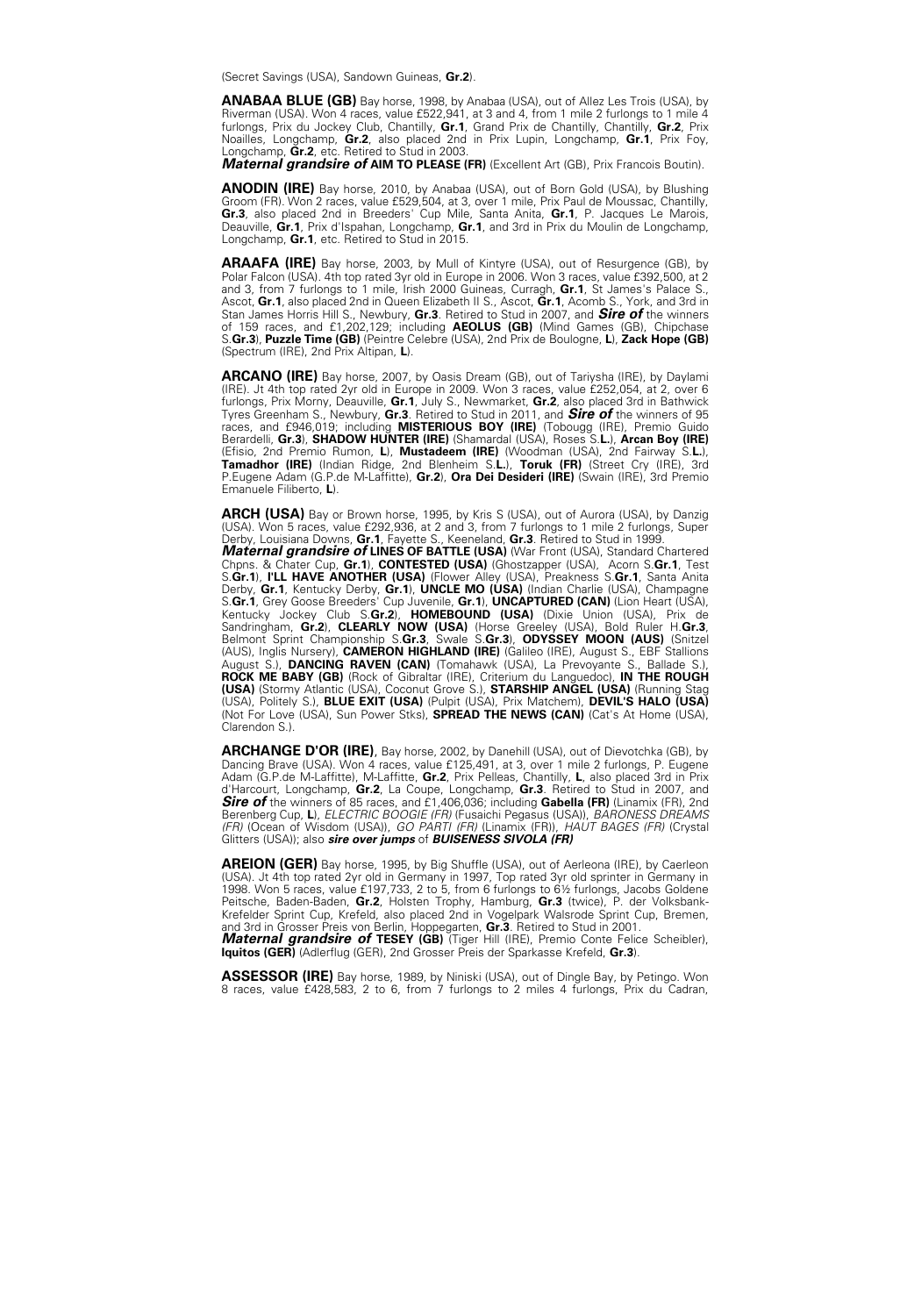Longchamp, **Gr.1**, Prix Royal Oak, Longchamp, **Gr.1**, Yorkshire Cup, York, **Gr.2**, Doncaster Cup, Doncaster, **Gr.3**, Derby Trial S., Lingfield Park, **Gr.3**, etc. Retired to Stud in 1997, and *Sire of* the winners of 254 races, and £5,323,298; including *ATUVUEDENUO (FR)* (Maresca Sorrento (FR)), *NANA DU BUTEL (FR)* (Quart de Vin (FR)), *TOMBE DU LIT (FR)* (Royal Charter (FR)); also **sire over jumps** of **REVE DE SIVOLA (FR), ANGE DE BEAUMONT (FR), MY**<br>WAY DE SOLZEN (FR), UNE DESTINE (FR), DESIR D'UN SOIR (FR), ATUVUEDENUO *(FR), ORLANDO MAGIC (FR), OKAIDO (FR)*.

**ASTARABAD (USA)** Bay horse, 1994, by Alleged (USA), out of Anaza, by Darshaan. Won 5 races, value £295,187, 2 to 5, from 1 mile to 1 mile 3 furlongs, Prix Ganay, Longchamp, **Gr.1**, Prix d'Harcourt, Longchamp, **Gr.2**, Prix Andre Baboin (G.P. des Provinces), Bordeaux B'scat, **Gr.3**, Escondido H., Del Mar, also placed 2nd in Prix d'Ispahan, Longchamp, **Gr.1**, etc. Retired to Stud in 2001, and *Sire of* the winners of 328 races, and £7,891,320; including **Burrows Park (FR)** (Lavirco (GER), 2nd Derby de l'Ouest **L**); also *sire over jumps* of *VARABAD DU BUISSON*, *RASANGO*, *ROYAL ASTARANIA*, *UN SEUL REGARD*, *CAYO DE PAIL*, *AMIRANDE*, *DJAGBLE*, *EN VEDETTE*, *WHISPER*, *QUESTARABAD*, *CHELTENIAN*.

**ASTRONOMER ROYAL (USA)** Bay horse, 2004, by Danzig (USA), out of Sheepscot (USA), by Easy Goer (USA). Won 3 races, value £272,965, 2 to 4, from 6 furlongs to 1 mile,<br>Poule d'Essai des Poulains, Longchamp, **Gr.1**, Greenlands S., Curragh, **Gr.3**, also placed 3rd<br>in St James's Palace S., Ascot, **Gr.** 123 races, and £2,218,462; including **SIR PATRICK MOORE (FR)** (Verglas (IRE), Expressway S.**Gr.2**), **STELLAR PATH (FR)** (Verglas (IRE), Prix des Reservoirs, **Gr.3**, Athenia S.**Gr.3**), **MADIBA (TUR)** (Sky Mesa (USA), Kubilay S.**L.**), **TABLE RONDE (IRE)** (Alzao (USA), Prix Volterra, **L**), **Tiger (IND)** (Sahm (USA), 2nd The Godolphin Barb S.**L.), Royal Sun (FR)** (Verglas<br>(IRE), 2nd Prix Aymeri de Mauleon, **L), Iteration (FR)** (Anabaa (USA), 2nd Prix Delahante, **L**), **Royal Style (FR)** (Fasliyev (USA), 3rd Rennen Preis der SWK Dr Busch Memorial, **Gr.3**), **Gravitational (AUS)** (Street Cry (IRE), 3rd Chairman's S.**Gr.3**), **Kloud Gate (FR)** (Suave Dancer (USA), 3rd Grand Prix du Nord, **L**), **Plaisanciere (FR)** (Gold Away (IRE), 3rd Prix Miss Satamixa, **L**).

**AUSSIE RULES (USA)** Grey or Roan horse, 2003, by Danehill (USA), out of Last Second (IRE), by Alzao (USA). Won 4 races, value £488,535, at 2 and 3, from 6 furlongs to 1 mile, Poule d'Essai des Poulains, Longchamp, **Gr.1**, Turf Mile S., Keeneland, **Gr.1**, Somerville Tattersall S., Newmarket, **Gr.3**, also placed 2nd in Go And Go Round Tower S., Curragh, **Gr.3**. Retired to Stud in 2007, and *Sire of* the winners of 624 races, and £8,757,687; including **FIESOLANA (IRE)** (Kris S (USA), Matron S.**Gr.1**), **HARD BALL GET (AUS)** (Spectrum (IRE), Sir Ernest Lee Steere Classic, **Gr.3**), **DJUMAMA (IRE)** (Barathea (IRE), Preis der Winterkonigin, **Gr.3**, K.Baronin von Ullmann Schwarzgold Rennen, **Gr.3**), **DUCK FEET (IRE)** (Zafonic (USA), Premio Guido Berardelli, **Gr.3**), **BERTINORO (IRE)** (Galileo (IRE), Gran Premio d'Italia, **L**, Premio Circo Massimo, **L**), **LA VACANZA (GB)** (Mozart (IRE), Premio Vittorio Crespi, **L**), **PRETORIO (IRE)** (Lure (USA), Prix Turenne, **L**), **AUSSI CELEBRE (IRE)** (Peintre Celebre (USA), Prix Right Royal, **L**), **DINKUM DIAMOND (IRE)** (Lomitas (GB), National S.**L.**, Cammidge Trophy, **L**), **KRAMULKIE (IRE)** (Zafonic (USA), Premio Bereguardo, **L**), **AUSSIE REIGNS (IRE)** (Singspiel (IRE), Wild Flower S.**L.**), **BOOMERANG BOB (IRE)** (Cozzene (USA), Leisure S.**L.**), **KONKAN (IRE)** (Selkirk (USA), Criterium Femminile, **L**), **GRAND TREASURE (IRE)** (Grand Lodge (USA), Criterium Femminile, **L**).

**AUSTRALIA (GB)** Chesnut horse, 2011, by Galileo (IRE), out of Ouija Board (GB), by Cape Cross (IRE). Jt Champion 3yr old colt in Europe in 2014. Won 5 races, value £2,132,168, at 2 and 3, from 7 furlongs to 1 mile 4 furlongs, Irish Derby, Curragh, **Gr.1**, Derby S., Epsom Downs, **Gr.1**, International S., York, **Gr.1**, Golden Fleece S., Leopardstown, **Gr.3**, also placed 2nd in Irish Champion S., Leopardstown, **Gr.1**, etc. Retired to Stud in 2015.

**AUTHORIZED (IRE)** Bay horse, 2004, by Montjeu (IRE), out of Funsie (FR), by Saumarez. Champion 3yr old in Europe in 2007. Won 4 races, value £1,286,663, at 2 and 3, from 1 mile to 1 mile 4 furlongs, International S., York, **Gr.1**, Racing Post Trophy, Newbury, **Gr.1**, Derby S., Epsom Downs, **Gr.1**, Dante S., York, **Gr.2**, also placed 2nd in Eclipse S., Sandown Park,<br>**Gr.1**. Retired to Stud in 2008. *Sire of the winners of 476 races, and £8,830,924; including<br>HARTNELL (GB) (Anabaa (USA), T* Environmental Pretty Polly S.**Gr.1**), **COMPLACENT (AUS)** (Quest For Fame, Spring Champion S.**Gr.1**), **SEAL OF APPROVAL (GB)** (Dr Devious (IRE), Brit.Champions Fillies/Mare S.**Gr.1**), **MAYGROVE (AUS)** (Zabeel (NZ), Wellington Cup, **Gr.2**), **AUTOR (IRE)** (Kahyasi, St Leger Italiano, **Gr.3**), **DAKSHA (FR)** (Rahy (USA), Prix Allez France, **Gr.3**), **LACY (GER)** (Oasis Dream (GB), T von Zastrow Stutenpreis, **Gr.3**), **SIGNOFF (IRE)** (Gone West (USA), Hotham S.**Gr.3**), **REHN'S NEST (IRE)** (Galileo (IRE), Park Express S.**Gr.3**), **SUGAR BOY (IRE)** (Danehill (USA), Classic Trial, **Gr.3**).

**AZAMOUR (IRE)** Bay horse, 2001, by Night Shift (USA), out of Asmara (USA), by Lear Fan (USA). Champion older horse in England and Ireland in 2005, Champion older horse in Europe in 2005 (9.5-10f). Won 6 races, value £1,499,558, 2 to 4, from 7 furlongs to 1 mile 4 furlongs, Irish Champion S., Leopardstown, **Gr.1**, King George VI & Queen Elizabeth S., Newbury, **Gr.1**, Prince of Wales's S., York, **Gr.1**, St James's Palace S., Ascot, **Gr.1**,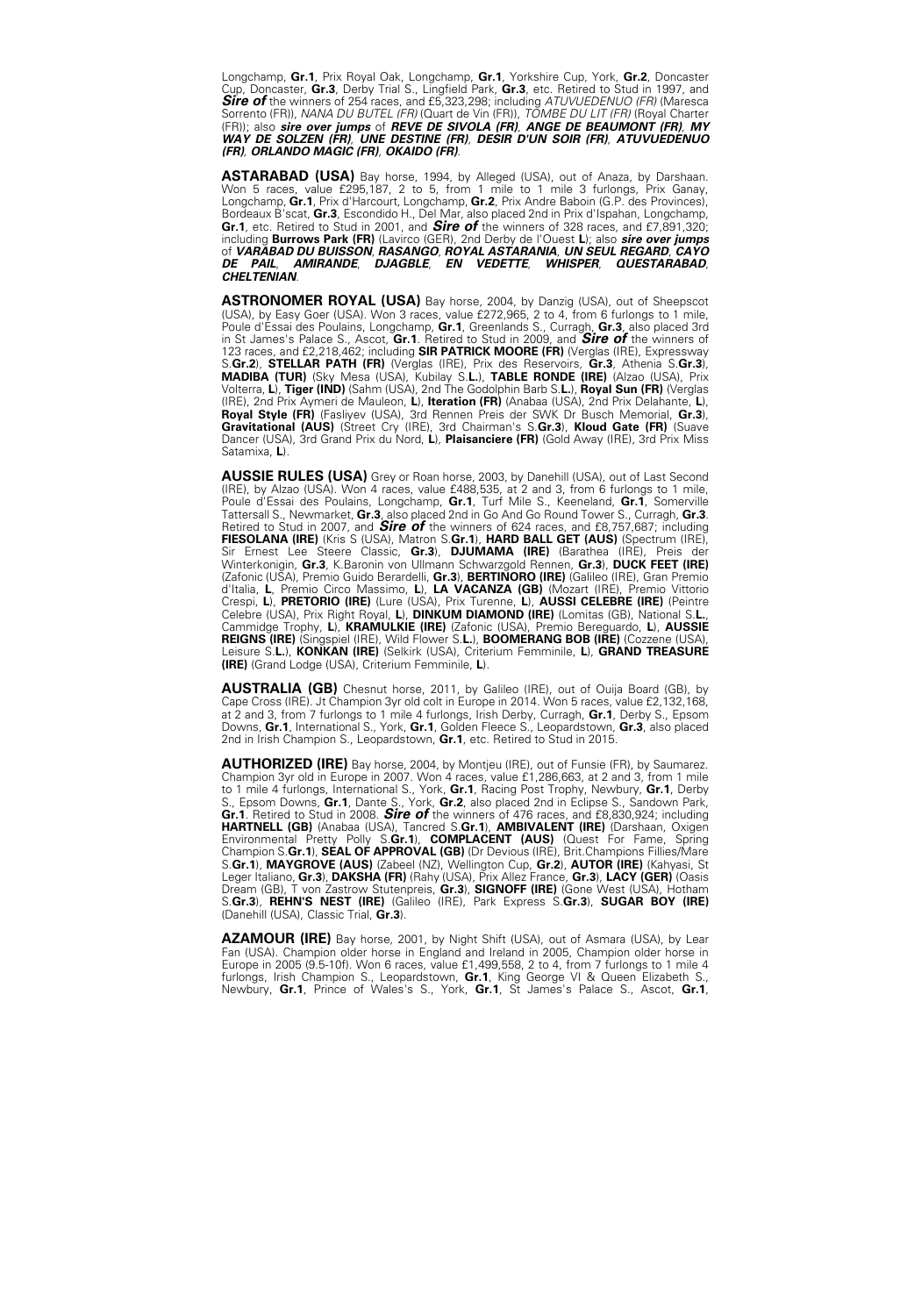Beresford S., Curragh**, Gr.2,** etc. Retired to Stud in 2006.<br>*Maternal grandsire of D***anon Major (JPN)** (Daiwa Major (JPN), 2nd Radio Nikkei Hai<br>Kyoto Nisai S.**Gr.3**), **Moonsong Magic (SAF)** (Windrush (USA), 2nd Winter Oa **Rose (GER)** (Nayef (USA), 3rd G.P.von Engel & Volkers Junioren-Preis).

**BAHAMIAN BOUNTY (GB)** Chesnut horse, 1994, by Cadeaux Genereux, out of Clarentia, by Ballad Rock. Jt 3rd top rated 2yr old in Europe in 1996, 3rd top rated 2yr old in England in 1996. Won 3 races, value £204,982, at 2, from 5 furlongs to 6 furlongs, Middle<br>Park S., Newmarket, **Gr.1**, Prix Morny Piaget, Deauville, **Gr.1**. Retired to Stud in 1998.<br>**Maternal grandsire of PROLIFIC (IRE)** (C

Richmond S.**Gr.2**), **ANGELS WILL FALL (IRE)** (Acclamation (GB), Princess Margaret S.**Gr.3**), **EPSOM ICON (GB)** (Sixties Icon (GB), Denford Stud Washington Singer S.), **SELINKA (GB)** (Selkirk (USA), Finnforest Oh So Sharp S., Addleshaw Goddard Distaff S.), **DEAL BREAKER (GB)** (Night Shift (USA), Grand Prairie Turf Challenge S.), **Byzantium (GB)** (Dutch Art (GB), 2nd Yeomanstown Stud EBF Sweet Mimosa S.), **Meeting Waters (GB)** (Aqlaam (GB), 2nd EBF Stallions October S., River Cities S.), **Pair Ou Impair (IRE)** (Rock of Gibraltar (IRE), 2nd Premio Mantovani).

**BALKO (FR)** Bay horse, 2001, by Pistolet Bleu (IRE), out of Ella Royale (FR), by Royal Charter (FR). Won 9 races, Prix Congress Chase, Auteuil, *Gr.1*, Prix Dawn Run Hurdle, Auteuil, *Gr.1*, Prix Duc d'Anjou Chase, Auteuil, *Gr.1*, Prix Georges de Talhouet-Roy Hurdle, Auteuil, **Gr.1**, also placed 2nd in Prix Stanley Hdle.Auteuil, **Gr.1**, etc. Retired to Stud in 2007.<br>**Sire of** the winners of 174 races, and £2,976,172 and **sire over jumps** of **GITANE DU**<br>BERLAIS (FR), MICHTO (FR), WALK S

**BALLINGARRY (IRE)** Bay horse, 1999, by Sadler's Wells (USA), out of Flamenco Wave (USA), by Desert Wine (USA). Top rated 3yr old stayer in Ireland in 2002. Won 6 races, value £1,127,506, 2 to 5, from 1 mile to 1 mile 4 furlongs, Canadian International S., Woodbine, **Gr.1**, Criterium de Saint-Cloud, St-Cloud, **Gr.1**, Prix Noailles, Longchamp, **Gr.2**, Stars and Stripes Breeders' Cup H., Arlington International, **Gr.3** (twice), also placed 2nd in Derby Italiano, Rome, **Gr.1**, etc. Retired to Stud in 2005. *Sire of* the winners of 432 races, and £7,913,896; including **Gallilei (FR)** (Spectacular Bid (USA), 2nd Prix Scaramouche), **Fontaine Margot (FR)** (Double Bed (FR), 3rd Prix de Saint-Cyr). and *sire over jumps* of *VALLIGARRO*, *TORNADA*, *BALING DEFENDER*, *MAGIC FLIGHT*, *MALINE DES EPEIRES*, *AUBUSSON*, *HANAWA*, *LIBRANOUS*, *TOP LING*, *PRINCE DES GABIERS*, *MISTER SNOWBALL*.

**BARASTRAIGHT (GB)** Chesnut horse, 2003, by Barathea (IRE), out of Straight Lass (IRE), by Machiavellian (USA). Won 5 races, value £107,434, at 2 and 3, from 1 mile to 1 mile 2 furlongs, Prix La Force, Longchamp, **Gr.3**, also placed 3rd in Prix Guillaume d'Ornano, Deauville, **Gr.2**, Prix Andre Baboin (G.P.des Provinces), Bordeaux, **Gr.3**. Retired to Stud in<br>2010. *Sire of the winners of 12 races, and £244,073; including LOUISIANE (FR) (Polar<br>Falcon (USA)), <i>TANGER MED (FR)* (Danan

**BARATHEA (IRE)** Bay horse, 1990, by Sadler's Wells (USA), out of Brocade, by Habitat. Top rated 3yr old miler in England and Ireland in 1993. Won 5 races, value £808,642, 2 to 4, from 7 furlongs to 1 mile, Irish 2000 Guineas, Curragh, **Gr.1**, Breeders' Cup Mile, Churchill

Downs, **Gr.1**, Queen Anne S., Royal Ascot, **Gr.2**, also placed 2nd in 2000 Guineas,<br>Newmarket, **Gr.1**, Queen Elizabeth II S., Ascot, **Gr.1**, etc. Retired to Stud in 1995.<br>**Maternal grandsire of ARABIAN QUEEN (IRE)** (Dubawi Repubblica, **Gr.1**), **MONTEROSSO (GB)** (Dubawi (IRE), Dubai World Cup, **Gr.1**), **SHARETA (IRE)** (Sinndar (IRE), Yorkshire Oaks, **Gr.1**, Prix Vermeille, **Gr.1**), **VOILA ICI (IRE)** (Daylami (IRE), Gran Premio di Milano, **Gr.1**, Premio Roma, **Gr.1**), **JAKKALBERRY (IRE)** (Storming Home (GB), Gran Premio di Milano, **Gr.1**), **KING'S APOSTLE (IRE)** (King's Best (USA), Prix Maurice de Gheest, **Gr.1**), **AWELMARDUK (IRE)** (Almutawakel (GB), Derby Italiano, **Gr.1**), **TIE BLACK (IRE)** (Machiavellian (USA), Poule d'Essai des Pouliches, **Gr.1**), **KONIGSTIGER (GER)** (Tiger Hill (IRE), Gran Criterium, **Gr.1**), **NECKLACE (GB)** (Darshaan, Moyglare Stud S.**Gr.1**).

**BATED BREATH (GB)** Bay horse, 2007, by Dansili (GB), out of Tantina (USA), by Distant<br>View (USA). Won 6 races, value £419,945, 3 to 5, from 5 furlongs to 6 furlongs, Temple S.,<br>Haydock Park, **Gr.2**, Leisure S., Windsor, a July Cup, Newmarket, **Gr.1**, King's Stand S., Ascot, **Gr.1**, etc. Retired to Stud in 2013. First crop now yearlings.

**BERING** Chesnut horse, 1983, by Arctic Tern (USA), out of Beaune (FR), by Lyphard (USA). Jt 2nd top rated 3yr old in Europe in 1986. Won 5 races, value 4,072,450 fr, at 2 and 3, from 1 mile ½ furlong to 1 mile 4 furlongs, Prix du Jockey Club, Chantilly, **Gr.1**, Prix Hocquart, Longchamp, **Gr.2**, Prix Noailles, Longchamp, **Gr.2**, Prix Niel, Longchamp, **Gr.3**, also placed 2nd in P. de l'Arc de Triomphe, Longchamp, **Gr.1**. Retired to Stud in 1987.

*Maternal grandsire of* **MORANDI (FR)** (Holy Roman Emperor (IRE), Criterium de Saint-Cloud, **Gr.1**), **GENTOO (FR)** (Loup Solitaire (USA), Prix du Cadran, **Gr.1**, Prix Royal-Oak, **Gr.1**), **HARBINGER (GB)** (Dansili (GB), King George VI & Queen Elizabeth S.**Gr.1**), **SPECIAL RING**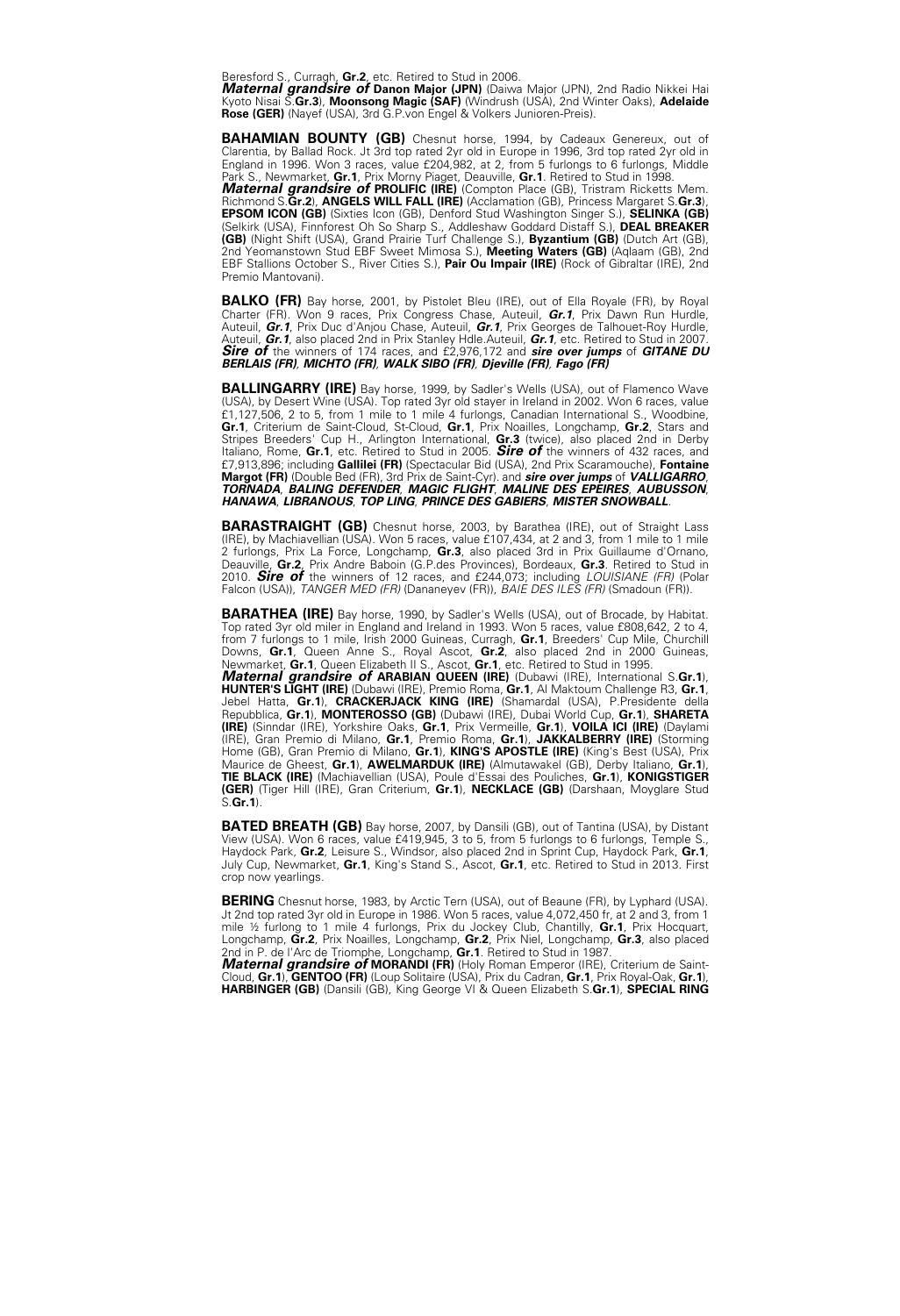**(USA)** (Nureyev (USA), Eddie Read H.**Gr.1**, Eddie Read H.**Gr.1**), **TORRESTRELLA (IRE)** (Orpen (USA), Poule d'Essai des Pouliches, **Gr.1**), **COOL CREEK (IRE)** (Desert Style (IRE), Mill Reef S.**Gr.2**), **INDIAN CREEK (GB)** (Indian Ridge, Hardwicke S.**Gr.2**), **MYASUN (FR)** (Panis (USA), Prix de Meautry, **Gr.3**, Prix de Seine-et-Oise, **Gr.3**), **SATONO APOLLO (JPN)** (Symboli Kris S (USA), Chunichi Shimbun Hai, **Gr.3**), **BLUE SOAVE (FR)** (Soave (GER), Prix du Pin, **Gr.3**), **ISHVANA (IRE)** (Holy Roman Emperor (IRE), Jersey S.**Gr.3**), **SHIMMERING SURF (IRE)** (Danehill Dancer (IRE), Pinnacle S.**Gr.3**), **BIBLE BELT (IRE)** (Big Bad Bob (IRE), Dance Design S.**Gr.3**).

**BERNARDINI (USA)** Bay horse, 2003, by A P Indy (USA), out of Cara Rafaela (USA), by<br>Quiet American (USA). Champion 3yr old colt in U.S.A. in 2006. Won 6 races, value<br>£1,779,348, at 3, from 1 mile to 1 mile 2 furlongs, Joc **Gr.1**, Preakness S., Pimlico, **Gr.1**, Travers S., Saratoga, **Gr.1**, Jim Dandy S., Saratoga, **Gr.2**, Withers S., Aqueduct, **Gr.3**, etc. Retired to Stud in 2007. *Maternal grandsire of* **Stormy Day (USA)** (Attila's Storm (USA), 3rd New Mexico

Classic Cup Oaks Ch'ship).

**BERNEBEAU (FR)** Chesnut horse, 1999, by Green Tune (USA), out of Princesse Bilbao (FR), by Highest Honor (FR). Won 3 races, value £128,982, at 2 and 3, from 7 furlongs to 1 mile 1 furlongs, Prix Daphnis, M-Laffitte, **Gr.3**, also placed 2nd in Grand Criterium ,<br>Longchamp, **Gr.1**, Prix La Rochette, Longchamp, **Gr.3**, Prix Pelleas, Longchamp, and 3rd in<br>Prix du Muguet, St-Cloud, **Gr.2**, etc. Ret races, and £2,765,037; including **Dam d'Augy (FR)** (Cardoun (FR), 2nd Prix Hampton); also *sire over jumps* of *VIRAK (FR), Telenomie (FR)*.

**BERTOLINI (USA)** Bay horse, 1996, by Danzig (USA), out of Aquilegia (USA), by Alydar (USA). Top rated 3yr old sprinter in France in 1999. Won 2 races, value £459,858, at 2 and 3, from 6 furlongs to 7 furlongs, July S., Newmarket, **Gr.3**, European Free H., Newmarket, also placed 2nd in Middle Park S., Newmarket, **Gr.1**, Sprint Cup, Haydock Park, **Gr.1**, Nunthorpe S., York, **Gr.1**, etc. Retired to Stud in 2002.

*Maternal grandsire of* **GENTILDONNA (JPN)** (Deep Impact (JPN), Arima Kinen, **Gr.1**, Japan Cup, **Gr.1**, Japan Cup, **Gr.1**, Oka Sho (1000 Guineas), **Gr.1**, Yushun Himba (Oaks), **Gr.1**, Shuka Sho, **Gr.1**, Dubai Sheema Classic, **Gr.1**), **AMARON (GB)** (Shamardal (USA), Premio Vittorio di Capua, **Gr.1**), **DONAU BLUE (JPN)** (Deep Impact (JPN), Sekiya Kinen, **Gr.3**, Kyoto Himba S.**Gr.3**), **ARROGANT APPROACH (IND)** (Carnival Dancer (GB), The Maharaja's Cup, The New Year Cup), **BICI BICI (TUR)** (Authorized (IRE), Disi Tay Deneme (1000 Guineas), Queen Elizabeth II Cup, Caldiran S., Nene Hatun), **Bond's Girl (GB)** (Monsieur Bond (IRE), 2nd Rockingham S.), **Still On Top (GB)** (Royal Applause (GB), 3rd Irish Champions W/end EBF Chpn. Trophy), **Expensive Date (GB)** (Monsieur Bond (IRE), 3rd Irish Stall. Farms EBF Bosra Sham S.), **Ascot Memory (IRE)** (Iffraaj (GB), 3rd Prix Herod), **Princess Davone (NZ)** (Iffraaj (GB), 2nd John Grigg S.), **Jadel (GB)** (Mount Nelson (GB), 2nd Premio Alessandro Perrone).

**BIG BAD BOB (IRE)**, Brown horse, 2000, by Bob Back (USA), out of Fantasy Girl (IRE), by Marju (IRE). Won 8 races, value £122,851, at 2 to 4, from 7 furlongs to 1 mile 2½ furlongs, Furstenberg-Rennen, Baden-Baden, **Gr.3**, Prix Ridgway, Deauville, **L**, Autumn S., Ascot, **L**, also placed 2nd in Philip Leverhulme Dee S., Chester, **Gr.3**, and 3rd in Festival S., Goodwood,<br>**L**. Retired to Stud in 2006, and *Sire of* the winners of 162 races, and £2,862,742; including<br>**BOCCA BACIATA (IRE)** (Desert **(IRE)** (Unfuwain (USA), Manguard Plus Solonaway S.**Gr.3**), **BIBLE BELT (IRE)** (Bering, Dance Design S.**Gr.3**), **BERG BAHN (IRE)** (Barathea (IRE), Irish Stall. Farms EBF Brownstown S.**Gr.3**), **TASHWEEQ (IRE)** (Dansili (GB), Flying Scotsman S.**L.**), **CHERIE GOOD (IRE)** (Xaar (GB), Premio Repubbliche Marinare, **L**), **BACKBENCH BLUES (IRE)** (Sadler's Wells (USA), Nijinsky S.**L.**), **BOB LE BEAU (IRE)** (Bering, Martin Molony S.**L.**), **BIBLE BLACK (IRE)** (Bishop of Cashel (GB), EBF Star Appeal S.**L.**), **Bing Bang Bong (IRE)** (Oasis Dream (GB), 2nd Acomb S.**Gr.3**), **Moment of Weakness (IRE)** (Night Shift (USA), 2nd Generous S.**Gr.3**).

**BIG SHUFFLE (USA)** Bay horse, 1984, by Super Concorde (USA), out of Raise Your Skirts (USA), by Elevation (USA). Champion older sprinter in Ireland in 1988. Won 4 races, value £89,661 and 92,000 fr, 2 to 4, from 6 furlongs to 7 furlongs, C. B. A. Greenlands S., Curragh, **Gr.3**, Cork and Orrery S., Royal Ascot, **Gr.3**, Dermot McCalmont Tetrarch S., Curragh, **Gr.3**, also placed 2nd in July Cup, Newmarket, **Gr.1**, EBF Greenlands S., Curragh,<br>**Gr.3**, etc. Retired to Stud in 1990.<br>**Maternal grandsire of TURFDONNA (GER)** (Doyen (IRE), Henkel Preis der Diana -

German Oaks, **Gr.1**), **LUCKY LION (GB)** (High Chaparral (IRE), Grosser Dallmayr Bayerisches Zuchtrennen, **Gr.1**), **ROSA GIGANTEA (JPN)** (Fuji Kiseki (JPN), Fuji-TV Sho Spring Stakes (Gns Trial), **Gr.2**), **GRANDCAMP (FR)** (Platini (GER), Prix Noailles, **Gr.2**), **ORIENTAL TIGER (GER)** (Tiger Hill (IRE), Gerling Preis, **Gr.2**), **BOCCASSINI (GER)** (Artan (IRE), Prix Robert Papin, **Gr.2**), **PAS DE DEUX (GER)** (Saddex (GB), Honda Grosse Europa Meile, **Gr.3**, Preis der Sparkassen Finanzgruppe, **Gr.3**), **POTEMKIN (GER)** (New Approach (IRE), P. Deutschen Einheit, **Gr.3**), **VIF MONSIEUR (GER)** (Doyen (IRE), Fruhjahrs-Preis des Bankhauses Metzler, **Gr.3**, P. Deutschen Besitzer Niederrhein Pokal, **Gr.3**, G.P. Rondo Food Niederrhein Pokal, **Gr.3**, Hubertus-Liebrecht-Gedachtnispreis, **Gr.3**), **STARSTRUCK (IRE)** (Galileo (IRE), Matchmaker S.**Gr.3**, Matchmaker S.**Gr.3**), **TAI CHI (GER)** (High Chaparral (IRE), Lando Preis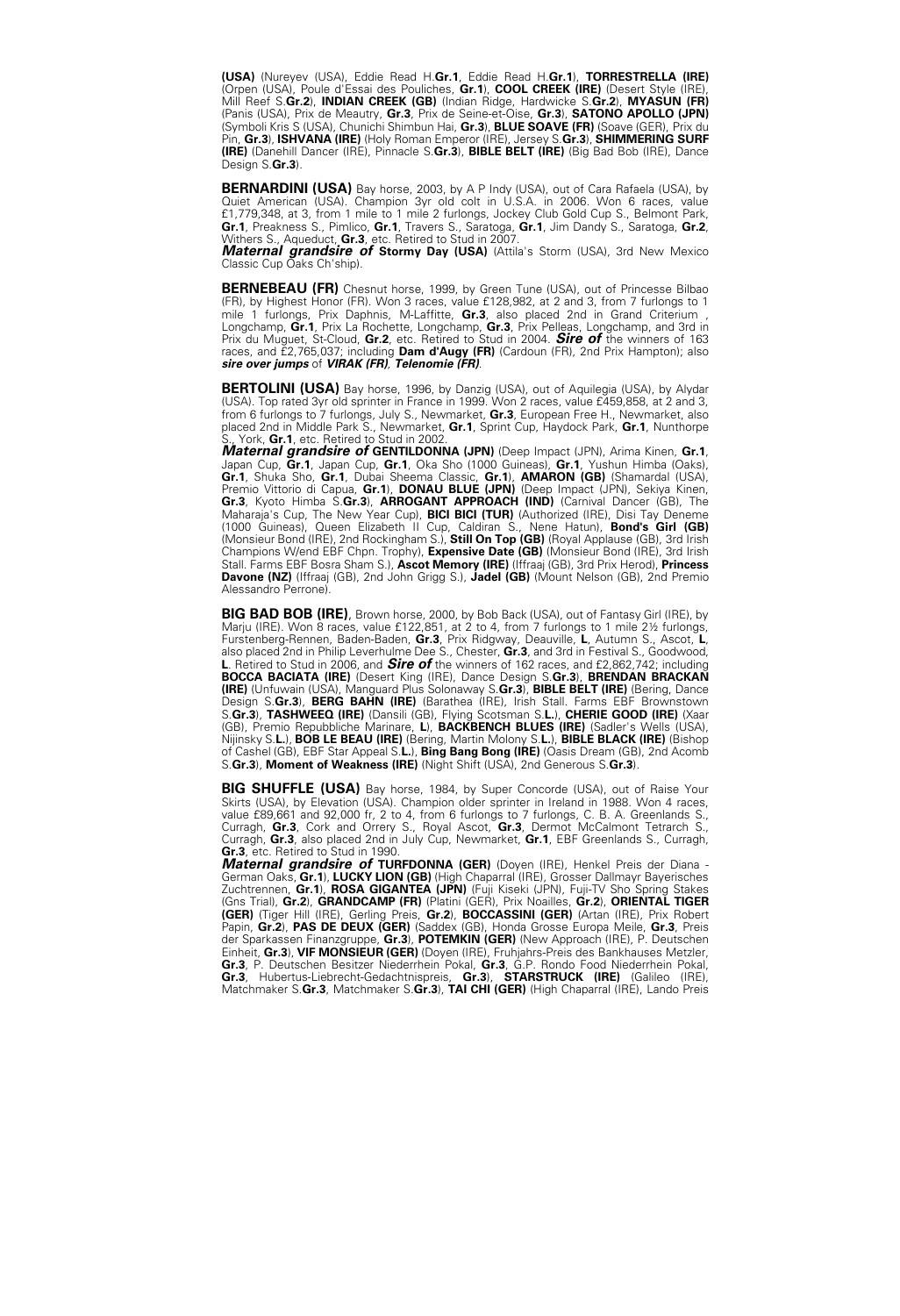des Winterfavoriten, **Gr.3**), **ENZIO (GER)** (Next Desert (IRE), Fruhjahrspreis der Stadt Frankfurt Meile, **Gr.3**), **VAL MONDO (GER)** (Lando (GER), Grosser Preis Von DSW21 St Leger, **Gr.3**), **GLAD PANTHER (GB)** (Seattle Dancer (USA), Fruhjahrspreis des Bankhauses Metzler, **Gr.3**), **GLAD TIGER (GER)** (Singspiel (IRE), Preis des Winterfavoriten, **Gr.3**), **GOATHEMALA (GER)** (Black Sam Bellamy (IRE), EBF Stutenpreis, **Gr.3**), **VALLERA (GER)** (Monsun (GER), Grosser SWB Stutenpreis von Bremen, **Gr.3**, Preis der Jungheinrich Gabstapler, **Gr.3**), **GLAD LION (GER)** (Dashing Blade, Preis Der Winterfavoriten, **Gr.3**).

**BLACK SAM BELLAMY (IRE)** Bay horse, 1999, by Sadler's Wells (USA), out of Urban Sea (USA), by Miswaki (USA). Champion 3yr old in Italy in 2002. Won 4 races, £389,848, at 3 and 4, from 1 mile 2 furlongs to 1 mile 4 furlongs, Gran Premio del Jockey Club, Milan, **Gr.1**, Tattersalls Gold Cup, Curragh, **Gr.1**, Alleged S., Leopardstown, also placed 2nd in Grosser Bugatti Preis, Baden-Baden, **Gr.1**, Prix Hocquart, Longchamp, **Gr.2**, etc. Retired to Stud in

2004. *Maternal grandsire of* **SMAIH (GER)** (Paco Boy (IRE), Horris Hill S.**Gr.3**), **GOIANIA (GB)** (Oasis Dream (GB), G. P. der Deutschen Bank Neue Bult Cup).

**BLUE BRESIL (FR)** Bay horse, 2005, by Smadoun (FR), out of Miss Recif (IRE), by Exit To Nowhere (USA). Won 3 races, value £75,848, at 2 to 4, from 1 mile 1½ furlongs to 1 mile 7 furlongs, placed 2nd in Prix Max Sicard, Toulouse, 2nd in Prix Amadou Hurdle, Auteuil, **L**, Prix<br>Jacques d'Indy Hurdle, Auteuil, **L**, Prix de Pepinvast Hurdle, Auteuil, **L** and 3rd in Prix<br>Hocquart, Longchamp, **Gr.2**, etc. and £408,874; including *BABYLONE DES MOTTE (FR)* (Epervier Bleu), *ACORN (FR)* (Xaar (GB)), *BLUE ANGEL (FR)* (Useful (FR)), *BOL D'AIR (FR)* (Useful (FR)), *LYS DES AIGLES (FR)* (L'Emigrant (USA)); also *sire over jumps* of *BABYLONE DES MOTTE (FR), Yosille (FR)*.

**BOBY DI JOB (BRZ)** Bay horse, 2008, by Job Di Caroline (BRZ), out of Fidelidad (BRZ), by Villach King (BRZ). Won 5 races, at 2 and 3, from 5½ furlongs to 1 mile 2 furlongs, Clasico Ensayo, Hipo Maronas, Gran Premio Criterium Potrillos, Hipo Maronas, Gran Premio Jockey Club, Hipo Maronas, Gran Premio Polla de Potrillos(2000 Gns), Hipo Maronas, also placed 2nd in Gran Premio Nacional (Derby), Hipo Maronas. Retired to Stud in 2014. First crop now foals.

**BORIS DE DEAUVILLE (IRE)** Bay horse, 2003, by Soviet Star (USA), out of Logjam (IRE), by Royal Academy (USA). Won 3 races, value £221,259, Prix d'Harcourt, Longchamp, **Gr.2**, Prix Gontaut-Biron, Deauville, **Gr.3**, Prix de Guiche, Chantilly, **Gr.3**, also placed 2nd in<br>Prix Guillaume d'Ornano, Deauville, **Gr.2**, and 3rd in Premio Roma - Attheraces, Rome, **Gr.1**,<br>etc. Retired to Stud in 20 *BANDRILLE (FR)* (Ragmar (FR)), *TEMPO ROYALE (FR)* (Macho Uno (USA)), *ARRY (FR)* (Video Rock (FR)).

**BORN TO SEA (IRE)** Bay horse, 2009, by Invincible Spirit (IRE), out of Urban Sea (USA), by Miswaki (USA). Won 1 race, value £276,048, at 2, over 6 furlongs, Irish Field Blenheim S., Curragh, also placed 2nd in Irish Derby, Curragh, **Gr.1**, Royal Whip S., Curragh, **Gr.2**, JRA Killavullan S., Leopardstown, **Gr.3**. Retired to Stud in 2013. First crop now yearlings.

**BRAVE MANSONNIEN (FR)** Bay horse, 2003, by Mansonnien (FR), out of Tikisol (FR), by Solid Illusion (USA). Won 1 race. Retired to Stud in 2010. *Sire over jumps* of *Riquet Enfin (FR)*.

**BROKEN VOW (USA)** Bay horse, 1997, by Unbridled (USA), out of Wedding Vow (USA), by Nijinsky (CAN). Won 9 races, value £477,059, at 3 and 4, from 7 furlongs to 1 mile 1 furlongs, Philip H Iselin H., Monmouth Park, **Gr.2**, Ben Ali S., Keeneland, **Gr.3**, R R M Carpenter Jr Memorial S., Delaware Park, Sir Barton S., Pimlico, Skip Away S., Monmouth

Park, etc. Retired to Stud in 2002. *Maternal grandsire of* **RUNHAPPY (USA)** (Super Saver (USA), King's Bishop S.**Gr.1**, TwinSpires Breeders' Cup Sprint, **Gr.1**), **HAMPTON COURT (AUS)** (Redoute's Choice (AUS), Spring Champion S.**Gr.1**), **BIG WORLD (USA)** (Custom For Carlos (USA), Tempted S.**Gr.3**), **STAYS IN VEGAS (USA)** (City Zip (USA), Surfer Girl S.), **RENEWED VOWS (USA)** (Attila's Storm (USA), Peppers Pride H., New Mex.State Racing Commission H., New Mexico Classic Cup Ch'ship S.), **ETHAN'S BABY (USA)** (Offlee Wild (USA), Angie C S.), **PROMISE ME MORE (USA)** (More Than Ready (USA), Donnie Wilhite Memorial S.), **Good Luck Chuck (BRZ)** (Refuse To Bend (IRE), 2nd Grande Presidente Vargas, **Gr.3**), **I'll Wrap It Up (USA)** (Tapit (USA), 2nd La Jolla H.**Gr.3**), **Rattataptap (USA)** (Tapit (USA), 3rd Torrey Pines S.**Gr.3**), **Tiznow R J (USA)** (Tiznow (USA), 3rd Lecomte S.**Gr.3**).

**CACIQUE (IRE)** Bay or Brown horse, 2001, by Danehill (USA), out of Hasili (IRE), by Kahyasi. Won 7 races, value £846,748, 3 to 5, from 7 furlongs to 1 mile 3 furlongs, Man O'War S., Belmont Park, **Gr.1**, Manhattan H., Belmont Park, **Gr.1**, Prix Daniel Wildenstein, Longchamp, **Gr.2**, Prix Daphnis, Chantilly, **Gr.3**, Prix du Chemin de Fer du Nord, Chantilly,<br>**Gr.3,** etc. Retired to Stud in 2007. *Sire of t*he winners of 63 races, and £3,647,602;<br>including SLUMBER (GB) (Woodman (USA), Jean Prat, **Gr.1**), **CANTICUM (GB)** (Distant View (USA), Prix Chaudenay, **Gr.2**), **CENSUS (IRE)** (Selkirk (USA), CGA Geoffrey Freer S.**Gr.3**), **Readings (AUS)** (Generous (IRE), 2nd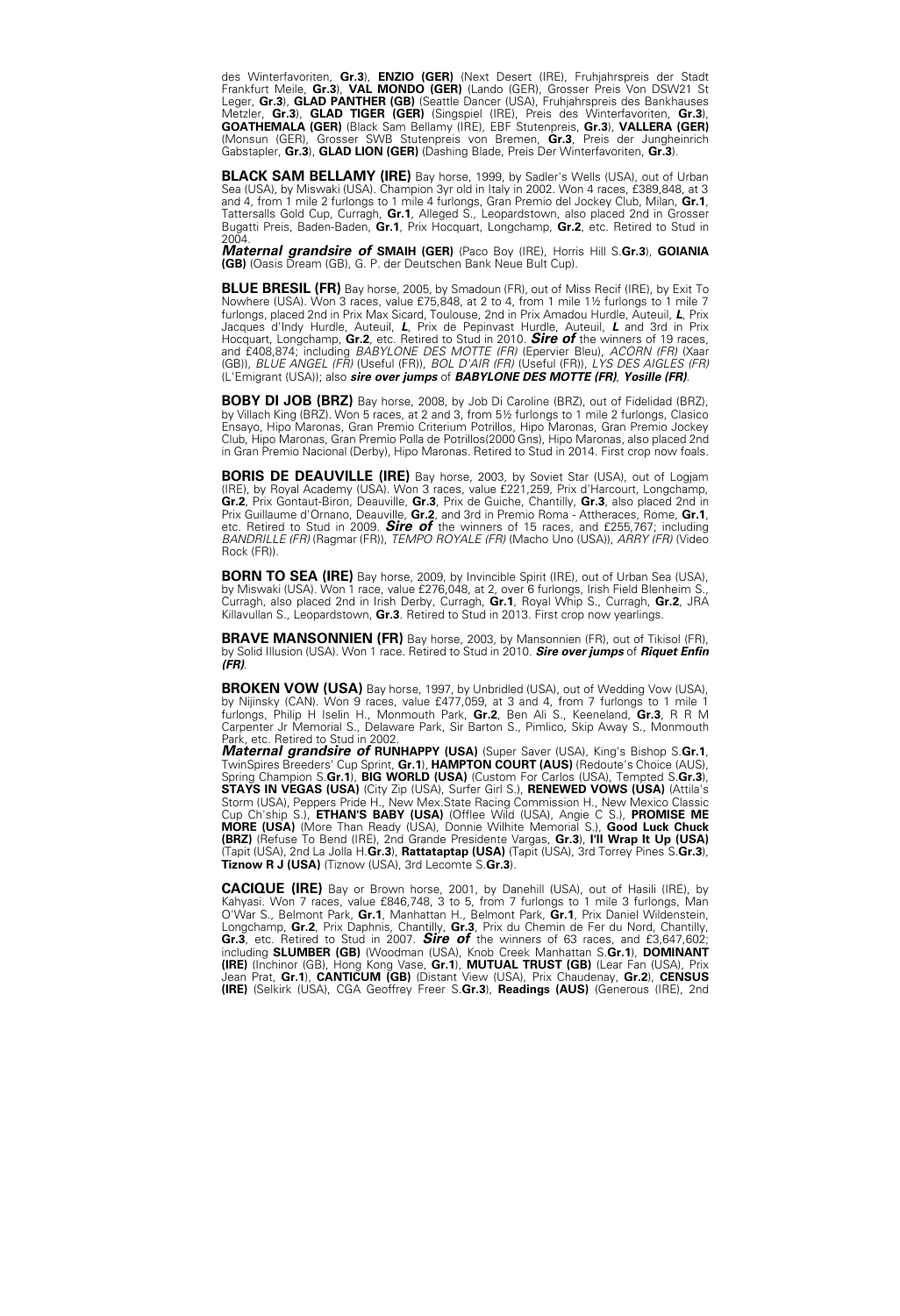Adapt AuS., Torney Moonee Valley Night Cup), **Katerini (FR)** (A P Indy (USA), 2nd Prix Yacowlef), **Stabilized (FR)** (Halo Sunshine (USA), 3rd Grand Prix du Lion d'Angers).

**CADEAUX GENEREUX** Chesnut horse, 1985, by Young Generation, out of Smarten Up, by Sharpen Up. Champion 3yr old sprinter in Europe in 1988, Champion older sprinter in Europe in 1989. Won 7 races, value £304,326, at 3 and 4, from 5 furlongs to 7 furlongs, July Cup, Newmarket, **Gr.1**, Sprint Championship, York, **Gr.1**, Krug Diadem S., Ascot, **Gr.3**, Van Geest Criterion S., Newmarket, **Gr.3**, also placed 2nd in Prix Maurice de Gheest, Deauville, **Gr.2**, etc. Retired to Stud in 1990.

*Maternal grandsire of* **SPILLWAY (GB)** (Rail Link (GB), Australian Cup, **Gr.1**), **DREAM AHEAD (USA)** (Diktat (GB), July Cup, **Gr.1**, Middle Park S.**Gr.1**, Sprint Cup, **Gr.1**, Prix de la<br>Foret, **Gr.1**, Prix Morny, **Gr.1**), **NOTNOWCATO (GB)** (Inchinor (GB), Tattersalls Gold Cup, **Gr.1**, International S.**Gr.1**, Eclipse S.**Gr.1**), **ASHKAL WAY (IRE)** (Ashkalani (IRE), Citation H.**Gr.1**), **RAJEEM (GB)** (Diktat (GB), Falmouth S.**Gr.1**), **SENTIERO ITALIA (USA)** (Medaglia d'Oro (USA), Sands Point S.**Gr.2**, Maker's Mark Lake Placid S.**Gr.2**), **GREGORIAN (IRE)** (Clodovil (IRE), Hungerford S.**Gr.2**), **MISHEER (GB)** (Oasis Dream (GB), Cherry Hinton S.**Gr.2**), **PENNY'S GIFT (GB)** (Tobougg (IRE), German 1000 Guineas, **Gr.2**), **MISS LUCIFER (FR)** (Noverre (USA), VC Bet Challenge S.**Gr.2**), **ARVADA (GB)** (Hernando (FR), La Prevoyante H.**Gr.2**), **BAQAH (IRE)** (Bahhare (USA), Prix de Sandringham, **Gr.2**), **NEVER A DOUBT (GB)** (Night Shift (USA), Prix Robert Papin, **Gr.2**).

**CADOUDAL (FR)** Brown horse, 1979, by Green Dancer (USA), out of Come To Sea, by Sea Hawk II. Won 2 races, value £66,348, at 3, from 1 mile 2 furlongs to 1 mile 4 furlongs, Prix Hocquart, Longchamp, **Gr.2**, also placed 2nd in Prix Ganay, Longchamp, **Gr.1**, Prix d'Harcourt, Longchamp, **Gr.2**, and 3rd in Prix Greffulhe, Longchamp, **Gr.2**, and 4th in G.P. del

Jockey Club Coppa d'Oro, Milan, **Gr.1**. Retired to Stud in 1984. *Maternal grandsire of* **GOLANI (IRE)** (Nikos, Prix Edmond Blanc, **Gr.3**), **CARLA (FR)** (Cardoun (FR), Prix des Lilas, Prix Ceres), **Niederhoff (FR)** (Epervier Bleu, 2nd Prix Denisy, Prix Michel Houyvet, Prix Vulcain).

**CAMELOT (GB)** Bay horse, 2009, by Montjeu (IRE), out of Tarfah (USA), by Kingmambo (USA). Champion 2yr old colt in England & Ireland in 2011, Champion 3yr old colt in Europe in 2012. Won 6 races, value £1,926,569, 2 to 4, from 1 mile to 1 mile 4 furlongs, Irish Derby, Curragh, **Gr.1**, Derby S., Epsom Downs, **Gr.1**, 2000 Guineas, Newmarket, **Gr.1**, Racing Post Trophy, Doncaster, **Gr.1**, High Chaparral EBF Mooresbridge S., Curragh, **Gr.3**, etc. Retired to Stud in 2014. First crop now foals.

**CAMPANOLOGIST (USA)** Bay horse, 2005, by Kingmambo (USA), out of Ring of Music (GB), by Sadler's Wells (USA). Won 11 races, value £1,014,405, 2 to 7, from 7 furlongs to 1 mile 4 furlongs, G.P. von Lotto Hamburg Deutschland Preis, Hamburg, **Gr.1**, Gran Premio del Jockey Club, Milan, **Gr.1**, Preis von Europa, Cologne, **Gr.1**, Rheinland-Pokal, Cologne, **Gr.1**, King Edward VII S., Ascot, **Gr.2**, etc. Retired to Stud in 2013. First crop now yearlings.

**CANFORD CLIFFS (IRE)** Bay horse, 2007, by Tagula (IRE), out of Mrs Marsh (GB), by Marju (IRE). Champion older miler in Europe in 2011, Top rated 3yr old miler in England & Ireland in 2010. Won 7 races, value £951,724, 2 to 4, from 6 furlongs to 1 mile, Irish 2000 Guineas, Curragh, **Gr.1**, Lockinge S., Newbury, **Gr.1**, Queen Anne S., Ascot, **Gr.1**, St James's Palace S., Ascot, **Gr.1**, Sussex S., Goodwood, **Gr.1**, etc. Retired to Stud in 2012.<br>*Sire of* the winners of 41 races, and £493,535; including **PAINTED CLIFFS (IRE)** (Kyllachy<br>(GB), GAIN Railway S.**Gr.2), MOST B AKTORIA (FR)** (Zafonic (USA), Prix Six Perfections), **Bournemouth Belle (GB)** (Dalakhani (IRE), 3rd Empress S.).

**CAPE CROSS (IRE)** Bay or Brown horse, 1994, by Green Desert (USA), out of Park Appeal, by Ahonoora. Jt top rated older miler in England in 1999. Won 5 races, value £266,105, 2 to 5, over 1 mile, Lockinge S., Newbury, **Gr.1**, Celebration Mile, Goodwood, **Gr.2**, Queen Anne S., Royal Ascot, **Gr.2**, also placed 2nd in Sheikh Maktoum Challenge 2, Nad Al Sheba, and 3rd in P. Jacques Le Marois, Deauville, **Gr.1**, etc. Retired to Stud in 2000. *Sire of* the winners of 2648 races, and £55,330,086; including **GOLDEN HORN (GB)** (Dubai Destination (USA), Derby S.**Gr.1**, Eclipse S.**Gr.1**, Irish Champion S.**Gr.1**, Prix de l'Arc de Triomphe, **Gr.1**), **I'M YOUR MAN (FR)** (Arazi (USA), The Star Epsom H.**Gr.1**), **ABLE ONE (NZ)** (Danehill (USA), Hong Kong Mile, **Gr.1**, Champions' Mile, **Gr.1**, Champions' Mile, **Gr.1**),<br>**NAYARRA (IRE)** (Danehill (USA), Premio Gran Criterium, **Gr.1**), **BEHKABAD (FR)** (Kris, Grand Prix de Paris, **Gr.1**), **SEA THE STARS (IRE)** (Miswaki (USA), International S.**Gr.1**, Derby S.**Gr.1**, Eclipse S.**Gr.1**, Irish Champion S.**Gr.1**, 2000 Guineas, **Gr.1**, Prix de l'Arc de Triomphe, **Gr.1**), **SEACHANGE (NZ)** (Broad Reach (NZ), Mudgway Hawke's Bay Challenge S.**Gr.1**, Mudgway Partsworld Hawke's Bay Challenge, **Gr.1**, Waikato Draught Sprint, **Gr.1**, First Sovereign Trust Telegraph H.**Gr.1**, New Zealand Bloodstock 1000 Guineas, **Gr.1**, Stony Bridge Horlicks S.**Gr.1**, Stony Bridge Horlicks S.**Gr.1**), **GAZE (NZ)** (Palatable (USA), Starcraft NZ Second Century S.**Gr.1**), **MIKKI STREET (NZ)** (Crested Wave (USA), Zabeel Classic Galaxy S.**Gr.1**), **OUIJA BOARD (GB)** (Welsh Pageant, Irish Oaks, **Gr.1**, Nassau S.**Gr.1**, Oaks S.**Gr.1**, Prince of Wales's S.**Gr.1**, VO5 Breeders' Cup Filly & Mare Turf, **Gr.1**, Breeders' Cup Filly & Mare Turf, **Gr.1**, Hong Kong Vase, **Gr.1**), **KINDACROSS (NZ)** (Star Way, Manawatu Sires' Produce S.**Gr.1**).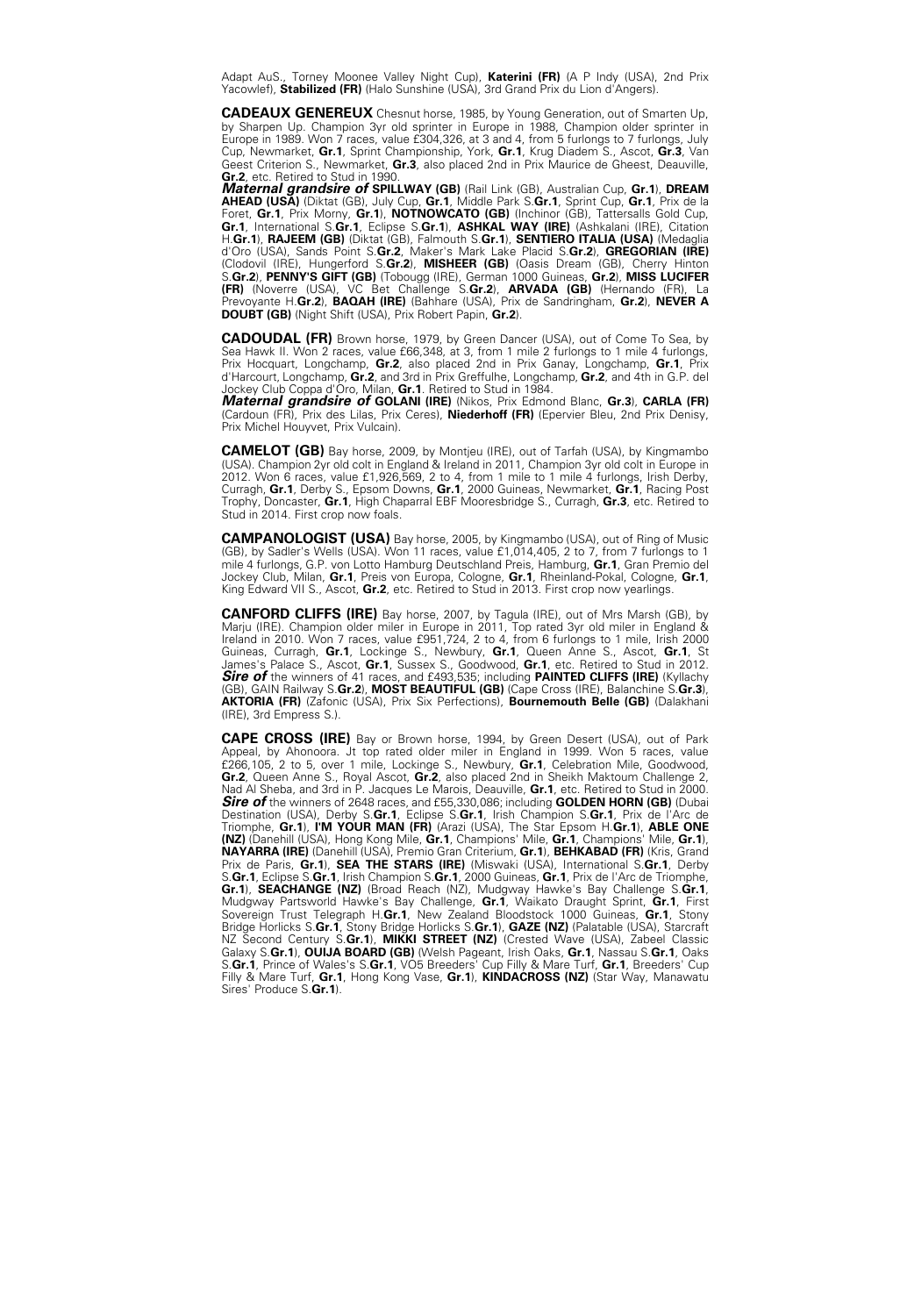**Maternal grandsire of AUSTRALIA (GB)** (Galileo (IRE), International S.**Gr.1**, Derby<br>S.**Gr.1**, Irish Derby, **Gr.1**), SHUKA (NZ) (Bachelor Duke (USA), Rydges Wellington Captain<br>Cook S.**Gr.1**, Rydges Wellington Captain Cook Cheveley Park S.**Gr.1**, Nearctic S.**Gr.1**), **OBIDOS (BRZ)** (Redattore (BRZ), Grande Premio Joao Borges Filho, **Gr.2**), **WESTERN HYMN (GB)** (High Chaparral (IRE), P.Eugene Adam (G.P.de M-Laffitte), **Gr.2**), **BELLE DE CRECY (IRE)** (Rock of Gibraltar (IRE), Blandford S.**Gr.2**), **TRUMPET MAJOR (IRE)** (Arakan (USA), Champagne S.**Gr.2**, Mile, **Gr.2**), **THE MINIVER ROSE (IRE)** (High Chaparral (IRE), Park Hill S.**Gr.2**).

**CAPTAIN MARVELOUS (IRE)** Bay horse, 2004, by Invincible Spirit (IRE), out of Shesasmartlady (IRE), by Dolphin Street (FR). Won 4 races, value £141,123, 2 to 4, from 5 furlongs to 7 furlongs, Criterium de M-Laffitte, M-Laffitte, **Gr.2**, Leicestershire S., Leicester, also placed 3rd in Middle Park S., Newmarket, **Gr.1**. Retired to Stud in 2009. *Sire of* the winners of 96 races, and £593,402; including **CAPTAIN COURAGEOUS (IND)** (Desert Sun (GB), Queen Elizabeth II Cup, **L**, Calcutta Million, **L**), *AYE AYE SKIPPER (IRE)* (Scottish Reel), *BERSHA (QTR)* (Desert Sun (GB)), *BOMBER JACKSON (IRE)* (Barathea (IRE)), *CAPITAN SBUDELLA (IRE)* (Safawan), *CHARAVA (IRE)* (Safawan), *DONNCHA (IRE)* (Generous (IRE)), *FAQUIR (IRE)* (Royal Applause (GB)), *MARGAUX (IRE)* (Sadler's Wells (USA)).

**CARADAK (IRE)**, Bay horse, 2001, by Desert Style (IRE), out of Caraiyma (IRE), by Shahrastani (USA). Won 8 races, value £411,289, at 3 to 5, from 7 furlongs to 1 mile, P. de la Foret, Longchamp, **Gr.1**, Celebration Mile, Goodwood, **Gr.2**, Desmond S., Leopardstown, **Gr.3**, Minstrel S., Curragh, **Gr.3**, Celebration S., Curragh, **L**, Platinum S., Cork, **L**, also placed<br>2nd in P. de la Foret, Longchamp, **Gr.1**, and 3rd in Premio Vittorio di Capua, Milan, **Gr.1**, Hungerford S., Newbury, **Gr.2**, Ben Dunne Memorial Solonaway S., Curragh, **L**, Guisborough S., Redcar, **L**. Retired to Stud in 2008, and *Sire of* the winners of 77 races, and £1,085,076; including **EL TOPO (SPA)** (Daggers Drawn (USA), Prix Montenica, **L**), **NOOZHOH CANARIAS (SPA)** (Singspiel (IRE), Criterium du Bequet, **L**), **Show Gorb (SPA)** (Pivotal (GB), 2nd Prix Miesque, **Gr.3**), **Corazon Canarias (FR)** (Singspiel (IRE), 3rd Criterium du Bequet, **L**), *AMBAR (FR)* (Sadler's Wells (USA)), *BOWMORE (SPA)* (In The Wings), *CANDELEDA (FR)* (Hernando (FR)), *CHACARITA (SPA)* (Kris), *COLLIO SIDE (SPA)* (Unfuwain (USA)), *FARAMOND (SPA)* (Montjeu (IRE)), *FEARSIDE (SPA)* (Peintre Celebre (USA)), *PIERREFITEOU (SPA)* (In The Wings), *TILAK (SPA)* (Rudimentary (USA)), *TOPDAK (GB)* (Barathea (IRE)).

**CASAMENTO (IRE)** Chesnut horse, 2008, by Shamardal (USA), out of Wedding Gift (FR), by Always Fair (USA). Won 4 races, value £274,666, at 2 and 3, from 7½ furlongs to 1 mile 2 furlongs, Racing Post Trophy, Doncaster, **Gr.1**, Beresford S., Curragh, **Gr.2**, Prix du Prince d'Orange, Longchamp, **Gr.3**, also placed 2nd in Vincent O'Brien National S., Curragh, **Gr.1**. Retired to Stud in 2013. First crop now yearlings.

**CHAMPS ELYSEES (GB)** Bay horse, 2003, by Danehill (USA), out of Hasili (IRE), by Kahyasi. Won 6 races, value £1,592,858, 3 to 6, from 1 mile ½ furlong to 1 mile 4 furlongs, Hollywood Turf Cup S., Hollywood Park, **Gr.1**, Northern Dancer Turf S., Woodbine, **Gr.1**, Canadian International S., Woodbine, **Gr.1**, San Marcos S., Santa Anita, **Gr.2**, Prix<br>d'Hedouville, Longchamp, **Gr.3**, etc. Retired to Stud in 2010. *Sire of* the winners of 155<br>races, and £3,165,358; including TRIP TO PAR Cup, **Gr.1**), **JACK NAYLOR (GB)** (Nashwan (USA), Silver Flash S.**Gr.3**, D. C. Lavarack & Lanwades Stud S.**Gr.3**), **XCELLENCE (FR)** (Xaar (GB), Prix Imprudence, **Gr.3**), **HARLEM (GB)** (Nayef (USA), Prix Frederic de Lagrange), **AVENUE GABRIEL (GB)** (Gone West (USA), Clodovil EBF Garnet S., Flame of Tara EBF S.), **EASTERN BELLE (GB)** (Dubai Destination (USA), Lord Weinstock Mem. Ballymacoll S.), **LUSTROUS (GB)** (Hernando (FR), Irish ChpnS., Weekend M. Seely Mem.S.), **REGARDEZ (GB)** (Efisio, TV EBF Hoppings S.), **Glaring (GB)** (Rainbow Quest (USA), 2nd Prix Vicomtesse Vigier, **Gr.2**), **Seaport (GB)** (Swain (IRE), 2nd Prix de Reux, **Gr.3**), **Shocking Blu (GB)** (Almutawakel (GB), 2nd Gran Premio d'Italia), **Suffused (GB)** (Daylami (IRE), 2nd EBF Upavon S.).

**CHARM SPIRIT (IRE)** Bay horse, 2011, by Invincible Spirit (IRE), out of L'Enjoleuse (IRE), by Montjeu (IRE). Won 6 races, value £1,166,105, at 2 and 3, from 7 furlongs to 1 mile, Prix Jean Prat, Chantilly, **Gr.1**, Prix du Moulin de Longchamp, Longchamp, **Gr.1**, Queen Elizabeth II S., Ascot, **Gr.1**, Prix Djebel, M-Laffitte, **Gr.3**, Prix Paul de Moussac, Chantilly, **Gr.3**, etc. Retired to Stud in 2015.

**CHICHICASTENANGO (FR)** Grey horse, 1998, by Smadoun (FR), out of Smala (FR), by Antheus (USA). Won 4 races, value £442,016, at 2 and 3, from 7 furlongs to 1 mile 2½ furlongs, Grand Prix de Paris, Longchamp, **Gr.1**, Prix Lupin, Longchamp, **Gr.1**, Prix Thomas Bryon, St-Cloud, **Gr.3**, also placed 2nd in Prix du Jockey Club, Chantilly, **Gr.1**, and 3rd in Prix Greffulhe, Longchamp, **Gr.2**, etc. Retired to Stud in 2003.

*Maternal grandsire of* **La Corniche (FR)** (Naaqoos (GB), 3rd Criterium du Languedoc), **Momotombo (JPN)** (Neo Universe (JPN), 3rd Shion S.).

**CLODOVIL (IRE)** Grey horse, 2000, by Danehill (USA), out of Clodora (FR), by Linamix (FR). Won 5 races, value £186,220, at 2 and 3, from 4½ furlongs to 1 mile, Poule d'Essai des Poulains, Longchamp, **Gr.1**, Prix de Fontainebleau, Longchamp, **Gr.3**. Retired to Stud in 2004.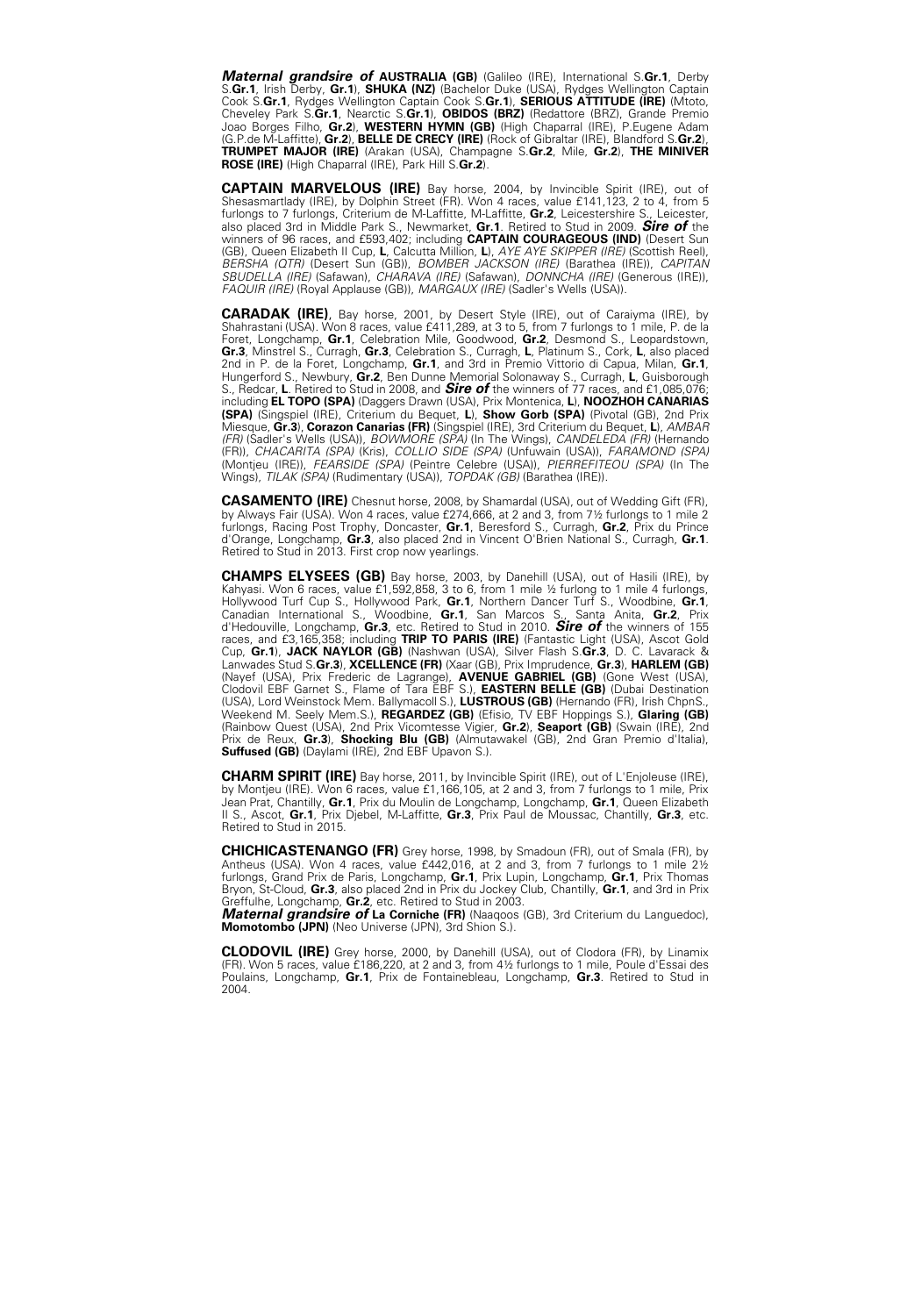*Maternal grandsire of* **CITY IMAGE (IRE)** (Elusive City (USA), Empress S.), **Hawkesbury (GB)** (Shamardal (USA), 2nd Denford Stud Washington Singer S.), **Indy (IRE)** (Indian Haven (GB), 2nd Heron S.).

**COASTAL PATH (GB)** Bay horse, 2004, by Halling (USA), out of Coraline (GB), by Sadler's Wells (USA). Jt Champion 3yr old stayer in Europe in 2007. Won 6 races, value £230,042, at 3 and 4, from 1 mile 4 furlongs to 1 mile 7½ furlongs, Prix Hubert de Chaudenay, Longchamp, **Gr.2**, Prix Vicomtesse Vigier, Longchamp, **Gr.2**, Prix de Barbeville,<br>Longchamp, **Gr.3**, Prix de Lutece, Longchamp, **Gr.3,** also placed 2nd in Prix d'Hedouville,<br>Longchamp, **Gr.3**, etc. Retired to St *over jumps* of *BOSSEUR (FR), COASTAL BEACH (FR), Coastalina (FR)*.

**COCKNEY REBEL (IRE)** Bay horse, 2004, by Val Royal (FR), out of Factice (USA), by Known Fact (USA). Won 3 races, value £448,721, at 2 and 3, from 6 furlongs to 1 mile, Irish 2000 Guineas, Curragh, **Gr.1**, Stan James 2000 Guineas, Newmarket, **Gr.1**, also placed 3rd in Sportsman Champagne S., York, **Gr.2**. Retired to Stud in 2008. *Sire of* the winners of 168 races, and £1,539,271; including **REDSTART (GB)** (Pursuit of Love (GB), Fred Darling S.**Gr.3**), **Groovejet (GB)** (Chief's Crown (USA), 2nd DFS Park Hill S.**Gr.2**), **Ghost Protocol (IRE)** (Woodborough (USA), 2nd Tattersalls Club Cup), **Kahouanne (FR)** (Choisir (AUS), 2nd Prix de Suresnes), **Cock of The North (GB)** (Lahib (USA), 2nd National S.), **Cockney Bob (GB)** (Wizard King (GB), 2nd Prix Policeman), **Vennarecci (GB)** (Dr Fong (USA), 2nd Criterium Partenopeo), **Taloubet (GB)** (Hector Protector (USA), 3rd Winterfavorit-Trial).

**COMPTON PLACE (GB)** Chesnut horse, 1994, by Indian Ridge, out of Nosey, by Nebbiolo. Jt Champion 3yr old sprinter in Europe in 1997. Won 3 races, value £141,622, at 2 and 3, from 5 furlongs to 6 furlongs, July Cup, Newmarket, **Gr.1**, also placed 2nd in Polypipe PLC Flying Childers S., Doncaster, **Gr.2**, Gimcrack S., York, **Gr.2**, Holsten Pils Achilles S.,

Kempton Park, Sino Group Dragon Trophy, Sandown Park. Retired to Stud in 1999. *Maternal grandsire of* **STEPPER POINT (GB)** (Kyllachy (GB), Invincible Spirit Sapphire S.**Gr.2**), **AVON PEARL (GB)** (Avonbridge (GB), Pramms Memorial, **Gr.3**), **MONSIEUR JOE (IRE)** (Choisir (AUS), Prix du Petit Couvert, **Gr.3**), **ABRAXA (IRE)** (Verglas (IRE), Grosser Preis Metallbau Burckhardt GMBH), **THE CONFESSOR (ITY)** (Footstepsinthesand (GB), Premio Rumon), **Lincoln (IRE)** (Clodovil (IRE), 3rd John Sunley Memorial Criterion S.**Gr.3**), **Angel of Harlem (FR)** (Holy Roman Emperor (IRE), 3rd Prix Miesque, **Gr.3**), **Shifting (IRE)** (Oratorio (IRE), 2nd EBF Garnet S.), **Monsieur Power (IRE)** (Azamour (IRE), 3rd Blenheim S.).

**CRILLON (FR)** Bay horse, 1996, by Saumarez, out of Shangrila (FR), by Riverman (USA). Won 6 races, value £135,033, Prix Denisy, St-Cloud, also placed 2nd in P. Jean de Chaudenay-G. P. du Printemps, St-Cloud, **Gr.2**, Prix Foy, Longchamp, **Gr.2**, Prix d'Hedouville,<br>Longchamp, **Gr.3**, Prix Lord Seymour, Longchamp, etc. Retired to Stud in 2004. *Sire of the*<br>winners of 94 races, and £1,698 *ONGRAIS (FR)* (Cyborg (FR)), *BRELAN D'AS (FR)* (Grand Tresor (FR)), *ARMYR (FR)* (Johan Cruyff (GB)); also *sire over jumps* of *JEMY BAIE (FR), ALEX DE LARREDYA (FR), KADYPHARD (FR), Aroma Baie (FR), Buveur d'Air (FR), Ranjobaie (FR), Rhode Island (FR), Calin d'Aubois (FR)*.

**CUT QUARTZ (FR)** Bay horse, 1997, by Johann Quatz (FR), out of Cutlass (IRE), by Sure Blade (USA). Won 9 races, value £287,360, Prix Kergorlay, Deauville, **Gr.2**, Prix Vicomtesse Vigier, Longchamp, **Gr.2**, Grand Prix de Bordeaux, La Teste De Buch, Grand Prix Inter-Regional des 3 Ans, Toulouse, Prix La Moskowa, Chantilly, etc. Retired to Stud in 2006, and *Sire of* the winners of 9 races, and £261,037; including *URIOSA ROQUE (FR)* (Mendez (FR)), *WINGS OF ICARUS (IRE)* (Cyborg (FR)).

**DABIRSIM (FR)** Bay horse, 2009, by Hat Trick (JPN), out of Rumored (USA), by Royal Academy (USA). Champion 2yr old colt in France in 2011, Jt Champion 2yr old colt in Europe in 2011. Won 5 races, value £410,298, at 2 and 3, from 6 furlongs to 7 furlongs, Prix Morny, Deauville, **Gr.1**, P. Jean-Luc Lagardere-Gd Criterium, Longchamp, **Gr.1**, Prix de Cabourg, Deauville, **Gr.3**, also placed 2nd in Prix de Fontainebleau, Longchamp, **Gr.3**. Retired to Stud in 2014. First crop now foals.

**DALAKHANI (IRE)** Grey horse, 2000, by Darshaan, out of Daltawa (IRE), by Miswaki (USA). Champion 3yr old in Europe in 2003. Won 8 races, value £1,409,486, at 2 and 3, from 7 furlongs to 1 mile 4 furlongs, Criterium International, St-Cloud, **Gr.1**, Prix Lupin, Longchamp, **Gr.1**, Prix de l'Arc de Triomphe, Longchamp, **Gr.1**, Prix du Jockey Club, Chantilly, **Gr.1**, Prix Greffulhe, Longchamp, **Gr.2**, etc. Retired to Stud in 2004. *Sire of* the winners of 703 races, and £17,918,286; including **SECOND STEP (IRE)** (Sadler's Wells (USA), Grosser Preis von Berlin, **Gr.1**), **INTEGRAL (GB)** (Danehill (USA), Falmouth S.**Gr.1**, Sun Chariot S.**Gr.1**), **RELIABLE MAN (GB)** (Sadler's Wells (USA), Prix du Jockey Club, **Gr.1**, Queen Elizabeth S.**Gr.1**), **SEISMOS (IRE)** (Dashing Blade, Grosser Preis von Bayern, **Gr.1**), **DUNCAN (GB)** (Danehill (USA), Irish Field Irish St Leger, **Gr.1**), **CHINESE WHITE (IRE)** (Sadler's Wells (USA), Pretty Polly S.**Gr.1**), **CONDUIT (IRE)** (Sadler's Wells (USA), King George VI & Queen Elizabeth S.**Gr.1**, St Leger S.**Gr.1**, Breeders' Cup Turf, **Gr.1**, Breeders' Cup Turf, **Gr.1**), **MOONSTONE (GB)** (Law Society (USA), Irish Oaks, **Gr.1**), **ALEX MY BOY**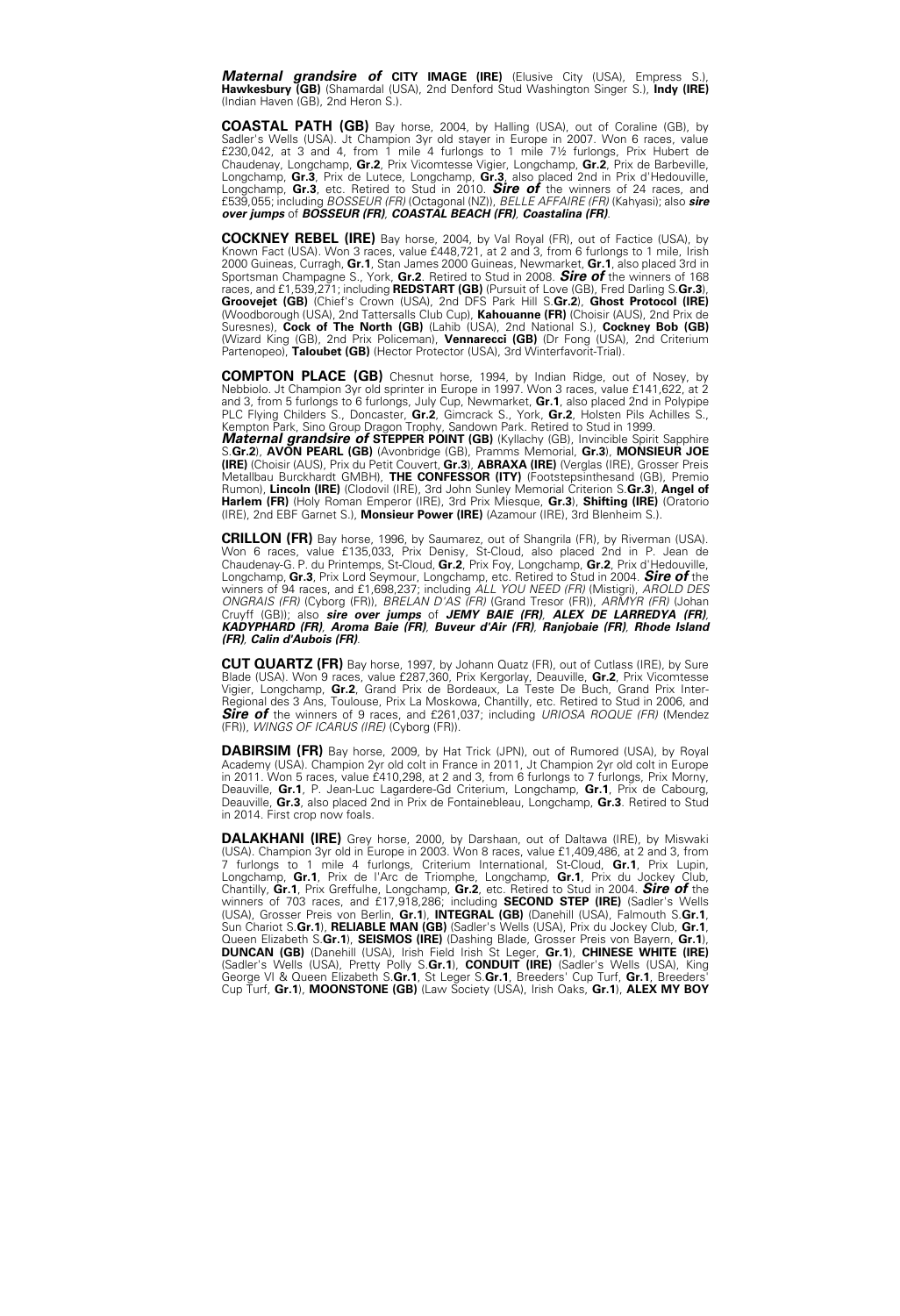**(IRE)** (Sadler's Wells (USA), Prix Kergorlay, **Gr.2**), **CANDARLIYA (FR)** (Barathea (IRE), Prix de Royallieu, **Gr.2**), **GUARDINI (FR)** (Dynaformer (USA), Gerling Preis, **Gr.2**), **SILK SARI (GB)** (Rainbow Quest (USA), DFS Park Hill S.**Gr.2**), **TERRUBI (IRE)** (Diesis, Prix Maurice de Nieuil, **Gr.2**), **VADAMAR (FR)** (Unfuwain (USA), Prix du Conseil de Paris, **Gr.2**), **ARMURE (GB)** (Generous (IRE), Prix de Pomone, **Gr.2**), **CENTENNIAL (IRE)** (Lure (USA), Great Voltigeur S.**Gr.2**), **DEMOCRATE (GB)** (Silver Hawk (USA), Prix Hocquart, **Gr.2**).

*Maternal grandsire of* **AGNES STEWART (IRE)** (Lawman (FR), John Smith's May Hill S.**Gr.2**), **TANAZA (IRE)** (Dubawi (IRE), Turkey Jockey Club Silver Flash S.**Gr.3**), **TANIYAR (IRE)** (Shamardal (USA), Prix du Pin, **Gr.3**), **WORDS (IRE)** (Dansili (GB), Munster Oaks S.**Gr.3**), **ZANNDA (IRE)** (Azamour (IRE), EBF Give Thanks S.**Gr.3**).

**DALGHAR (FR)** Grey horse, 2006, by Anabaa (USA), out of Daltawa (IRE), by Miswaki (USA). Won 4 races, value £203,634, 2 to 4, from 7 furlongs to 1 mile, Prix du Palais Royal, Longchamp, **Gr.3**, Prix Luthier, Deauville, also placed 2nd in Criterium de M-Laffitte, M-Laffitte, **Gr.2**, Diadem S., Ascot, **Gr.2**, Prix du Pin, Longchamp, **Gr.3**, etc. Retired to Stud in 2012, first crop now 2 year olds.

**DALIAPOUR (IRE)** Bay horse, 1996, by Sadler's Wells (USA), out of Dalara (IRE), by Doyoun. Won 7 races, value £1,344,922, 2 to 6, Hong Kong Vase, Sha Tin, **Gr.1**, Coronation Cup, Epsom Downs, **Gr.1**, Curragh Cup, Curragh, **Gr.3**, Ormonde S., Chester, **Gr.3**, Autumn S., Ascot, etc. Retired to Stud in 2003.

**Maternal grandsire of Oasis Rose (AUS)** (Oasis Dream (GB), 2nd Sothys New Zealand<br>2000 Guineas, **Gr.1**), **Stillman (FR)** (Vespone (IRE), 2nd Prix Quincey, **Gr.3**, Prix Thomas<br>Bryon, **Gr.3**), **Zuri Chop (FR)** (Muhaymin (US Saonois).

**DANEHILL (USA)** Bay horse, 1986, by Danzig (USA), out of Razyana (USA), by His Majesty (USA). Champion 3yr old sprinter in Europe in 1989. Won 4 races, value £175,924, at 2 and 3, from 6 furlongs to 7 furlongs, Sprint Cup, Haydock Park, **Gr.1**, Cork and Orrery S., Royal Ascot, **Gr.3**, European Free H., Newmarket, also placed 3rd in July Cup, Newmarket, **Gr.1**, 2000 Guineas, Newmarket, **Gr.1**, etc. Retired to Stud in 1990.

*Maternal grandsire of* **COSMIC ENDEAVOUR (AUS)** (Northern Meteor (AUS), Canterbury S.**Gr.1**, Tattersall's Tiara S.**Gr.1**), **FREE EAGLE (IRE)** (High Chaparral (IRE), Prince of Wales's S.**Gr.1**), **HALLOWED CROWN (AUS)** (Street Sense (USA), Girvan Waugh Randwick Guineas, **Gr.1**, De Bortoli Golden Rose S.**Gr.1**), **HIGHLAND REEL (IRE)** (Galileo (IRE), Secretariat S.**Gr.1**), **MAGIC HURRICANE (IRE)** (Hurricane Run (IRE), The Metropolitan, **Gr.1**), **PRIDE OF DUBAI (AUS)** (Street Cry (IRE), Blue Diamond S.**Gr.1**, Inglis Sires' Produce S.**Gr.1**), **TURN ME LOOSE (NZ)** (Iffraaj (GB), Cantala S.**Gr.1**, Sothys New Zealand 2000 Guineas, **Gr.1**), **VANCOUVER (AUS)** (Medaglia d'Oro (USA), Tooheys New Golden Slipper S.**Gr.1**), **BELARDO (IRE)** (Lope de Vega (IRE), Dewhurst S.**Gr.1**), **DICK WHITTINGTON (IRE)** (Rip Van Winkle (IRE), Phoenix S.**Gr.1**), **FENOMENO (JPN)** (Stay Gold (JPN), Tenno Sho (Spring Emperor's Cup), **Gr.1**, Tenno Sho (Spring Emperor's Cup), **Gr.1**), **INTEGRAL (GB)** (Dalakhani (IRE), Falmouth S.**Gr.1**, Sun Chariot S.**Gr.1**), **MISS MOSSMAN (NZ)** (Mossman (AUS), Wellfield New Zealand Oaks, **Gr.1**), **NOBLE MISSION (GB)** (Galileo (IRE), Tattersalls Gold Cup, **Gr.1**, Champion S.**Gr.1**, Grand Prix de Saint-Cloud, **Gr.1**), **STEINBECK (IRE)** (Footstepsinthesand (GB), Windsor Park Horlicks Plate, **Gr.1**), **TAPESTRY (IRE)** (Galileo (IRE), Yorkshire Oaks, **Gr.1**), **CHRISELLIAM (IRE)** (Iffraaj (GB), Fillies' Mile S.**Gr.1**, Breeders' Cup Juvenile Fillies Turf, **Gr.1**), **INTELLO (GER)** (Galileo (IRE), Prix du Jockey Club, **Gr.1**), **MORE THAN SACRED (AUS)** (More Than Ready (USA), Wellfield New Zealand Oaks, **Gr.1**), **ROMANTICA (GB)** (Galileo (IRE), Prix Jean Romanet, **Gr.1**), **RUUD AWAKENING (AUS)** (Bernardini (USA), Diamond Sires' Produce S.**Gr.1**), **SEEK AGAIN (USA)** (Speightstown (USA), Hollywood Derby, **Gr.1**), **CHACHAMAIDEE (IRE)** (Footstepsinthesand (GB), Matron S.**Gr.1**), **DANEDREAM (GER)** (Lomitas (GB), King George VI & Queen Elizabeth S.**Gr.1**, Prix de l'Arc de Triomphe, **Gr.1**, Grosser Preis von Baden, **Gr.1**, Grosser Preis von Baden, **Gr.1**, Grosser Preis von Berlin, **Gr.1**), **FRANKEL (GB)** (Galileo (IRE), International S.**Gr.1**, Champion S.**Gr.1**, Dewhurst S.**Gr.1**, Lockinge S.**Gr.1**, Queen Anne S.**Gr.1**, Queen Elizabeth II S.**Gr.1**, St James's Palace S.**Gr.1**, Sussex S.**Gr.1**, Sussex S.**Gr.1**, 2000 Guineas, **Gr.1**).

**DANEHILL DANCER (IRE)** Bay horse, 1993, by Danehill (USA), out of Mira Adonde (USA), by Sharpen Up. Champion 2yr old in Ireland in 1995, 3rd top rated 2yr old in Europe in 1995. Won 4 races, value £212,758, at 2 and 3, from 6 furlongs to 7 furlongs, Phoenix S., Leopardstown, **Gr.1**, National S., Curragh, **Gr.1**, Greenham S., Newbury, **Gr.3**, also placed 2nd in Dewhurst S., Newmarket, **Gr.1**, and 3rd in Prix Maurice de Gheest, Deauville, **Gr.1**. Retired to Stud in 1997.

*Maternal grandsire of* **MINDING (IRE)** (Galileo (IRE), Dubai Fillies' Mile S.**Gr.1**, Moyglare Stud S.**Gr.1**), **LA PASSE (AUS)** (Street Sense (USA), Tristarc S.**Gr.2**, Blazer Rose of Kingston S.**Gr.2**), **LADY TIANA (GB)** (Sir Percy (GB), Lancashire Oaks, **Gr.2**), **WEDDING VOW (IRE)** (Galileo (IRE), Kilboy Estate S.**Gr.2**), **CASSINA DE POMM (ITY)** (Pounced (USA), Premio Dormello, **Gr.3**), **CHARMED HARMONY (AUS)** (Hussonet (USA), Sandown S.**Gr.3**), **HAWKSMOOR (IRE)** (Azamour (IRE), Prestige S.**Gr.3**), **HI WORLD (AUS)** (High Chaparral (IRE), Frank Packer Plate, **Gr.3**, Carbine Club S.**Gr.3**), **KISSED BY ANGELS (IRE)** (Galileo (IRE), 1000 Guineas Trial, **Gr.3**), **RECORDER (GB)** (Galileo (IRE), Acomb S.**Gr.3**), **BE MY GAL (GB)** (Galileo (IRE), Prix de Psyche, **Gr.3**), **VINNIE EAGLE (AUS)** (I Am Invincible (AUS), Barneswood Farm Eclipse S.**Gr.3**), **INFINITE MAGIC (USA)** (More Than Ready (USA),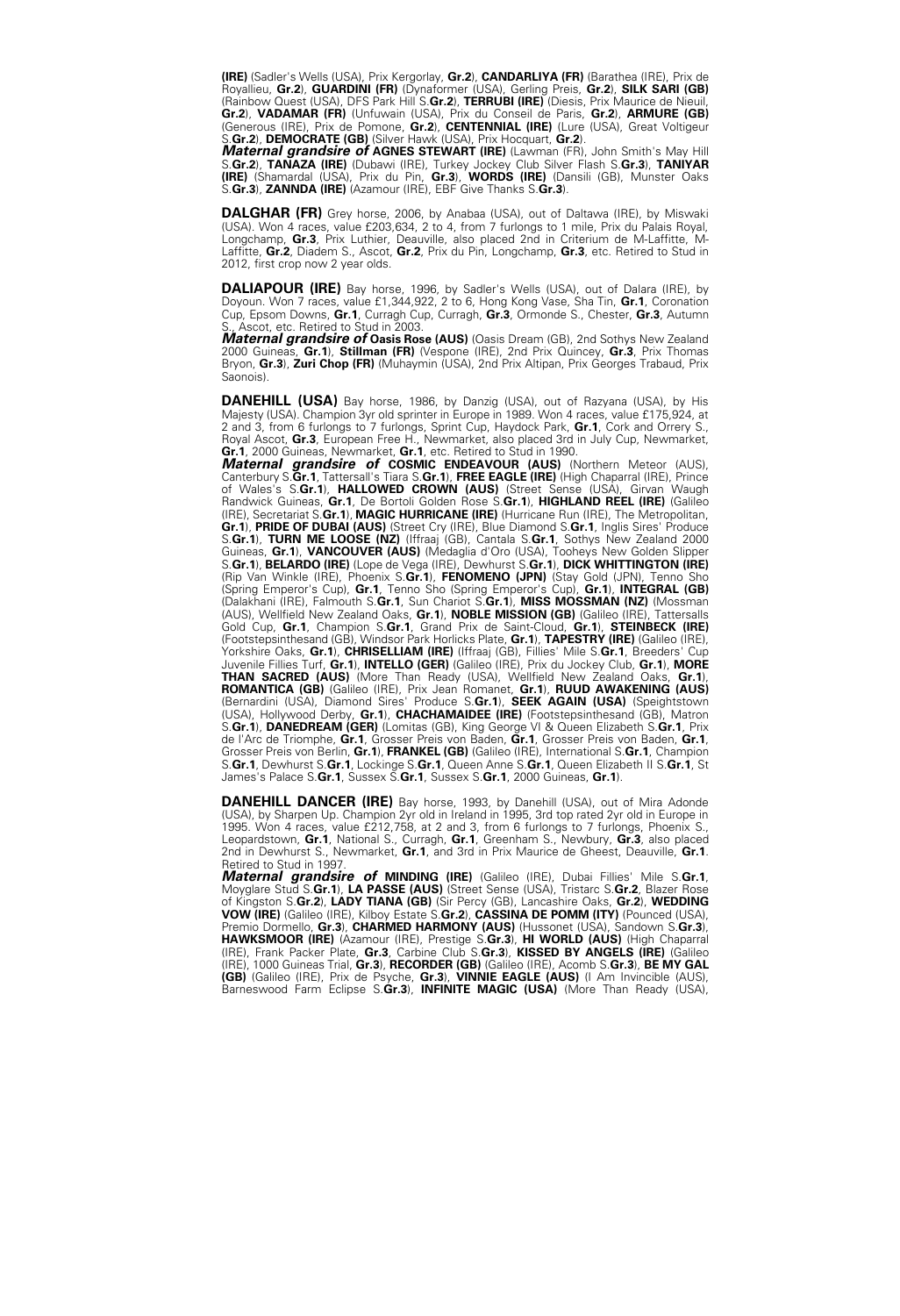American Derby, **Gr.3**), **MINCE (GB)** (Medicean (GB), Bengough S.**Gr.3**), **QUEST FOR PEACE (IRE)** (Galileo (IRE), Cumberland Lodge S.**Gr.3**, Glorious S.**Gr.3**), **THE BOGBERRY (USA)** (Hawk Wing (USA), Kilternan S.**Gr.3**), **LISCANNA (IRE)** (Sadler's Wells (USA), Ballyogan S.**Gr.3**).

**DANSILI (GB)** Bay horse, 1996, by Danehill (USA), out of Hasili (IRE), by Kahyasi. Jt Champion older miler in Europe in 2000, Top rated older miler in France in 2000. Won 5 races, value £373,601, 2 to 4, over 1 mile, Prix du Muguet, St-Cloud, **Gr.2**, Prix Edmond Blanc, St-Cloud, **Gr.3**, Prix Messidor, Deauville, **Gr.3**, also placed 2nd in Sussex S., Goodwood, **Gr.1**, Poule d'Essai des Poulains, Longchamp, **Gr.1**, etc. Retired to Stud in 2001.<br>*Maternal grandsire of* ASTAIRE (IRE) (Intense Focus (USA), Middle Park S.**Gr.1**),<br>CHICQUITA (IRE) (Montjeu (IRE), I Ridgewood Pearl S.**Gr.2**), **SNOW SKY (GB)** (Nayef (USA), Hardwicke S.**Gr.2**, Yorkshire Cup, **Gr.2**), **TIME TEST (GB)** (Dubawi (IRE), Joel S.**Gr.2**), **AGENT MURPHY (GB)** (Cape Cross (IRE), Geoffrey Freer S.**Gr.3**), **EXCESS KNOWLEDGE (GB)** (Monsun (GER), Hotham S.**Gr.3**, Doncaster Prelude Royal Parma S.**Gr.3**), **SON CESIO (FR)** (Zafeen (FR), Prix de Ris-Orangis, **Gr.3**), **TELL DAD (GB)** (Intikhab (USA), Horris Hill S.**Gr.3**), **POSTULATION (USA)** (Harlan's Holiday (USA), TRI Equestrian Silver S.), **TASHWEEQ (IRE)** (Big Bad Bob (IRE), Flying Scotsman S.), **TOUJOURS L'AMOUR (GB)** (Authorized (IRE), Oaks Trial S.), **ANDRY BRUSSELLES (GB)** (Hurricane Run (IRE), Prix Scaramouche), **CAPONATA (USA)** (Selkirk (USA), ISF Victor McCalmont EBF S., EBF Naas Oaks Trial), **DANCE IN THE PARK (FR)** (Walk In The Park (IRE), Prix Occitanie), **LADY HEIDI (GB)** (High Chaparral (IRE), EBF Stallions Silver Tankard S.), **MOUSTACHE (IRE)** (Mujadil (USA), Criterium di Pisa).

**DARK ANGEL (IRE)** Grey horse, 2005, by Acclamation (GB), out of Midnight Angel (GB), by Machiavellian (USA). Won 4 races, value £341,306, at 2, from 5 furlongs to 6 furlongs, Middle Park S., Newmarket, **Gr.1**, Mill Reef S., Newbury, **Gr.2**. Retired to Stud in 2008. *Sire*  of the winners of 613 races, and £10,636,137; including MECCA'S ANGEL (IRE) (Atraf (GB),<br>Nunthorpe S.Gr.1), LETHAL FORCE (IRE) (Desert Style (IRE), Diamond Jubilee S.Gr.1, July<br>Cup, Gr.1), BIRCHWOOD (IRE) (Exceed And Excel **(IRE)** (Lahib (USA), Fly Aer Lingus Flying Childers S.**Gr.2**, Prix Robert Papin, **Gr.2**), **ESTIDHKAAR (IRE)** (Danetime (IRE), Champagne S.**Gr.2**, Superlative S.**Gr.2**), **ALHEBAYEB (IRE)** (Indian Ridge, July S.**Gr.2**), **MARKAZ (IRE)** (Atraf (GB), John Sunley Memorial Criterion S.**Gr.3**), **REALTRA (IRE)** (Dr Devious (IRE), Sceptre S.**Gr.3**), **SOVEREIGN DEBT (IRE)** (Most Welcome, Concorde S.**Gr.3**), **STORMFLY (IRE)** (Lomitas (GB), Leopardstown 1000 Guineas Trial S.**Gr.3**), **EXOGENESIS (IRE)** (Key of Luck (USA), Tyros S.**Gr.3**), **HEERAAT (IRE)** (Green Desert (USA), Gt Exhibitions Hackwood S.**Gr.3**), **LILY'S ANGEL (IRE)** (Docksider (USA), Chartwell S.**Gr.3**).

**DASHING BLADE** Bay horse, 1987, by Elegant Air, out of Sharp Castan, by Sharpen Up. Champion 2yr old colt in Ireland in 1989. Won 6 races, value £395,551, 2 to 4, from 6 furlongs to 1 mile 4 furlongs, Gran Premio d'Italia, Milan, **Gr.1**, National S., Curragh, **Gr.1**, Dewhurst S., Newmarket, **Gr.1**, Prix Eugene Adam, St-Cloud, **Gr.2**, also placed 2nd in G. Bayerisches

Zuchtrennen, Munich, **Gr.1**, etc. Retired to Stud in 1991.<br>*Maternal grandsire of ELM PARK (GB) (Phoenix Reach (IRE), Racing Post Trophy,*<br>Gr.1), EARL OF TINSDAL (GER) (Black Sam Bellamy (IRE), Gran Premio del Jockey Clu **Gr.1**, Gran Premio di Milano Snai, **Gr.1**, Rheinland-Pokal, **Gr.1**), **SEISMOS (IRE)** (Dalakhani (IRE), Grosser Preis von Bayern, **Gr.1**), **STACELITA (FR)** (Monsun (GER), Prix de Diane, **Gr.1**, Prix Saint-Alary, **Gr.1**, Prix Vermeille, **Gr.1**, Prix Jean Romanet, **Gr.1**, Flower Bowl Invitational S.**Gr.1**, Beverly D S.**Gr.1**), **MERIDIANA (GER)** (Lomitas (GB), Oaks d'Italia, **Gr.1**), **MONAMI (GER)** (Sholokhov (IRE), Diana Trial Rennen mit Super-Dreierwette, **Gr.2**), **OCEAN BLUE (JPN)** (Stay Gold (JPN), Kinko Sho, **Gr.2**), **BARSHIBA (IRE)** (Barathea (IRE), Lancashire Oaks, **Gr.2**, Lancashire Oaks, **Gr.2**), **KALI (GER)** (Areion (GER), German 1000 Guineas, **Gr.2**), **PROUDINSKY (GER)** (Silvano (GER), Mervin H Muniz Jr Memorial H.**Gr.2**, Mervin H Muniz Jr Memorial H.**Gr.2**, San Gabriel H.**Gr.2**, San Gabriel H.**Gr.2**), **MCCARTNEY (GER)** (In The Wings, Urban-i Champagne S.**Gr.2**), **NOBLE STELLA (GER)** (Monsun (GER), New York H.**Gr.2**).

**DAWN APPROACH (IRE)**, Chesnut horse, 2010, by New Approach (IRE), out of Hymn of The Dawn (USA), by Phone Trick (USA). Champion 2yr old in Europe in 2012. Top rated 3yr old miler in Ireland in 2013. Won 8 races, value £926,781, at 2 and 3, from 5 furlongs to 1 mile, Dewhurst S., Newmarket, **Gr.1**, National S., Curragh, **Gr.1**, 2000 Guineas, Newmarket, **Gr.1**, St James's Palace S., Ascot, **Gr.1**, Coventry S., Ascot, **Gr.2**, Rochestown S., Naas, **L**, also placed 2nd in Sussex S., Goodwood, **Gr.1**. Retired to Stud in 2014, first crop now foals.

**DECLARATION OF WAR (USA)**, Bay horse, 2009, by War Front (USA), out of Tempo West (USA), by Rahy (USA). Jt Champion older horse in Europe in 2013 (9.5-10.5f.). Jt Champion older horse in Ireland in 2013. Won 7 races, value £1,170,506, at 2 to 4, from  $7\frac{1}{2}$ furlongs to 1 mile 2½ furlongs, International S., York, **Gr.1**, Queen Anne S., Ascot, **Gr.1**, Diamond S., Dundalk, **Gr.3**, Heritage S., Leopardstown, **L**, also placed 2nd in Eclipse S., Sandown Park, **Gr.1**, and 3rd in Breeders' Cup Classic, Santa Anita, **Gr.1**, Sussex S., Goodwood, **Gr.1**. Retired to Stud in 2014, first crop now foals.

**DEPORTIVO (GB)** Bay horse, 2000, by Night Shift (USA), out of Valencia (GB), by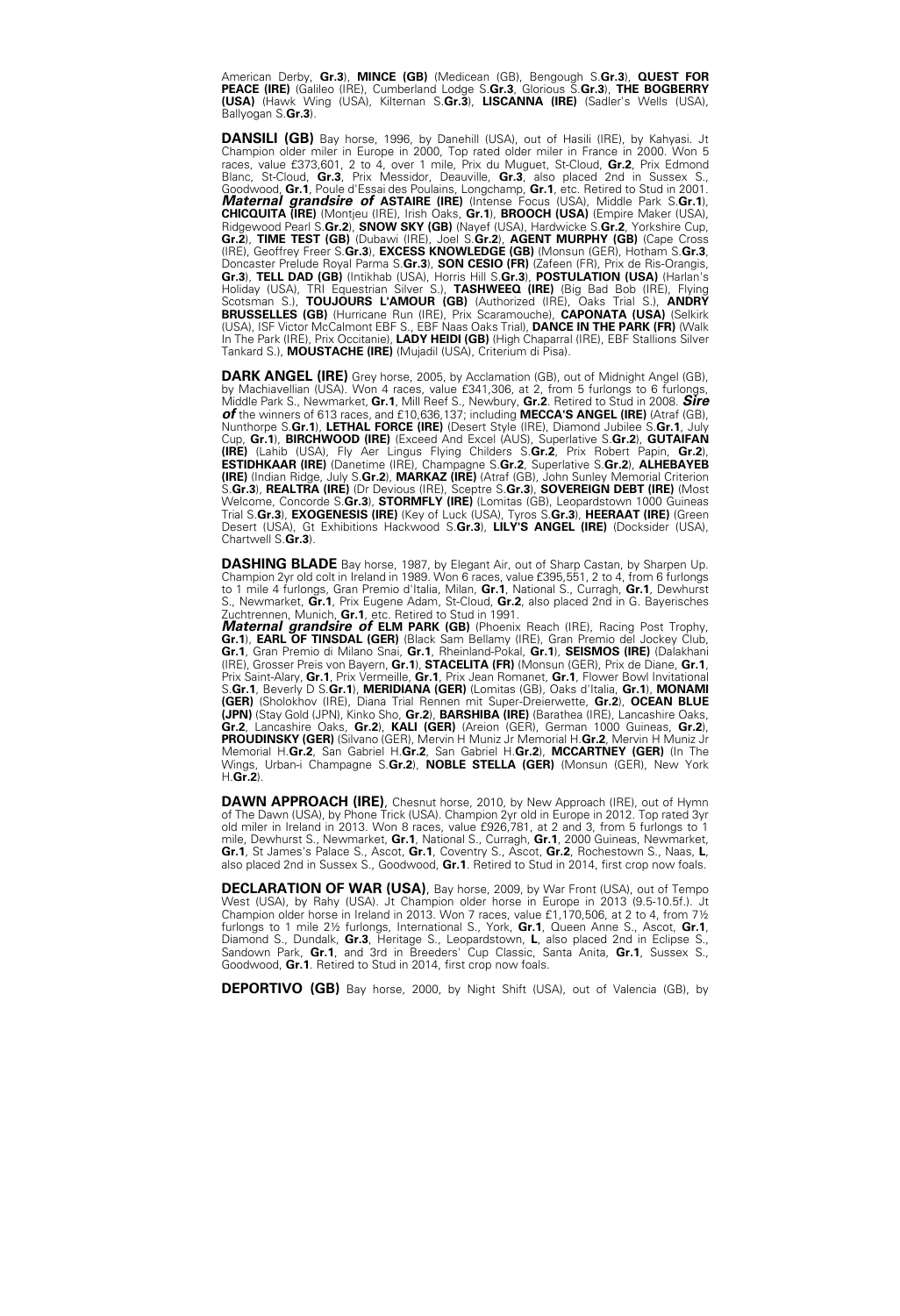Kenmare (FR). Won 6 races, value £148,178, at 2 and 3, from 5 furlongs to 6 furlongs, Flying Five, Curragh, **Gr.2**, Rose Bowl S., Newbury, King of Beers R H Faught Memorial S., Curragh.<br>Retired to Stud in 2005, and *Sire of* the winners of 118 races, and £1,862,202; including<br>GAILO CHOP (FR) (Marignan (USA), LKS M (Cadeaux Genereux, Danehill Dancer Tipperary S.**L.**), **Azagba (FR)** (Elusive City (USA), 2nd Prix Cor de Chasse, **L**), **Becquarine (FR)** (Panis (USA), 3rd Prix des Reves d'Or, **L**), *DEWALA (GB)* (Unfuwain (USA)), *ALBERTOCHOP (FR)* (Indian Rocket (GB)), *BASSE FORET (FR)* (Sin Kiang (FR)), *CHARLOTTCHOPE (FR)* (Daliapour (IRE)).

**DESERT PRINCE (IRE)** Bay horse, 1995, by Green Desert (USA), out of Flying Fairy, by<br>Bustino. Champion 3yr old in Europe in 1998. Won 5 races, value £495,005, at 2 and 3, from<br>6 furlongs to 1 mile, Prix du Moulin de Longc Curragh, **Gr.1**, Queen Elizabeth II S., Ascot, **Gr.1**, NGK Spark Plugs European Free H., Newmarket, also placed 2nd in St James's Palace S., Royal Ascot, **Gr.1**, etc. Retired to Stud in 1999.

*Maternal grandsire of* **ALFRED NOBEL (IRE)** (Danehill Dancer (IRE), Phoenix S.**Gr.1**), **ALL LEGAL (AUS)** (Al Maher (AUS), Villiers S.**Gr.2**), **FANUNALTER (GB)** (Falbrav (IRE), Summer Mile, **Gr.2**), **STIRLING GROVE (AUS)** (Mossman (AUS), South Australian Sires' Produce S.**Gr.3**), **BOKAN (FR)** (Soldier of Fortune (IRE), Svenskt Derby), **NEW ALLIANCE (IND)** (Burden of Proof (IRE), Karnataka Racehorse Asoc. 1000 Guineas), **HAVANA BEAT (IRE)** (Teofilo (IRE), Esher S.), **MARINA PICCOLA (IRE)** (Halling (USA), Prix de Thiberville), **THREE SEA CAPTAINS (IRE)** (Choisir (AUS), Manguard Plus Curragh S.), **IMPERIAL GUEST (GB)** (Imperial Dancer (GB), Doncaster S.), **JAMBALAYA (GER)** (Samum (GER), Preis des Union Gestuts), **POCKET DIARY (NZ)** (Jungle Pocket (JPN), Oceanz Northland Breeders' S.).

**DESERT STYLE (IRE)** Bay horse, 1992, by Green Desert (USA), out of Organza, by High Top. 2nd top rated 2yr old colt in Ireland in 1994, Champion 3yr old sprinter in Europe in 1995. Won 5 races, value £188,904, at 2 and 3, from 6 furlongs to 7 furlongs, Ballycorus S., Leopardstown, **Gr.3**, Tetrarch S., Curragh, **Gr.3**, Phoenix Sprint S., Leopardstown, **Gr.3**, also placed 2nd in Hong Kong International Bowl, Sha Tin, **Gr.2**, Leopardstown S., Leopardstown, **Gr.3**, etc. Retired to Stud in 1996.

*Maternal grandsire of* **HAVANA GOLD (IRE)** (Teofilo (IRE), Prix Jean Prat, **Gr.1**), **LETHAL FORCE (IRE)** (Dark Angel (IRE), Diamond Jubilee S.**Gr.1**, July Cup, **Gr.1**), **SUDIRMAN (USA)** (Henrythenavigator (USA), Phoenix S.**Gr.1**), **FAMILY ONE (FR)** (Dubai Destination (USA), Prix Robert Papin, **Gr.2**), **ANNA KATHARINA (GER)** (Kallisto (GER), Almased Cup Hamburger Stuten Preis, **Gr.3**), **AZZECCAGARBUGLI (IRE)** (Kodiac (GB), Criterium Partenopeo, Premio Rumon), **MOT DE PASSE (FR)** (Slickly (FR), Prix Georges Trabaud), **VIJAYS JOY (IND)** (Stern Opinion (USA), The Darley Arabian Million), **MANDOUR (USA)** (Smart Strike (CAN), Ambant Gala S.), **CHILWORTH LAD (GB)** (Diktat (GB), Dubai Duty Free Cup, Guisborough S.), **Glendor (TUR)** (Sri Pekan (USA), 2nd Fikret Yuzatli), **Modern Family (FR)** (Excellent Art (GB), 2nd Premio Eupili), **Quevedo (SPA)** (Diktat (GB), 2nd Prix Roland de Chambure), **Harnup (TUR)** (Sri Pekan (USA), 3rd I Inonu fillies S.), **Headford View (IRE)** (Bold Fact (USA), 3rd Deloitte Rosemary H.).

**DIAMOND BOY (FR)**, Bay horse, 2006, by Mansonnien (FR), out of Gold Or Silver (FR), by Glint of Gold. Won 5 races, value £141,678, at 3 and 4, from 1½ miles to 1 mile 7½ furlongs, Prix Scaramouche, St-Cloud, **L**, also placed 2nd in Prix de Reux, Deauville, **L**, and 3rd in Prix La Moskowa, Chantilly, **L**. Retired to Stud in 2012, first crop now 2 year olds

**DIAMOND GREEN (FR)** Bay or Brown horse, 2001, by Green Desert (USA), out of Diamonaka (FR), by Akarad (FR). Won 4 races, value £282,109, 2 to 5, from 7 furlongs to 1 mile, Prix La Rochette, Longchamp, **Gr.3**, also placed 2nd in Poule d'Essai des Poulains, Longchamp, **Gr.1**, Prix du Moulin de Longchamp, Longchamp, **Gr.1**, St James's Palace S., Ascot, **Gr.1**, La Coupe, Longchamp, **Gr.3**, etc. Retired to Stud in 2007, and *Sire of* the winners of 362 races, and £4,070,287; including **WATSDACHANCES (IRE)** (Entrepreneur (GB), Beverly D S.**Gr.1), SIR EAGLES (IRE)** (Darshaan, Premio Certosa, **L), Futuro Anteriore**<br>**(IRE)** (Intikhab (USA), 2nd Memorial Francesco Faraci, **L), Mazzore (IRE)** (Celtic Swing (GB), 2nd P.Regione Toscana, **L**, 2nd Premio del Circo Massimo, **L**), **Strange Magic (IRE)** (Danzero (AUS), 2nd Criterium de Vitesse, **L**), **Chunky Diamond (IRE)** (Elmaamul (USA), 2nd Doncaster S.**L.**), **Brocklebank (IRE)** (Marju (IRE), 3rd Quebec S.**L.**).

**DIESIS** Chesnut horse, 1980, by Sharpen Up, out of Doubly Sure, by Reliance II. Champion 2yr old in Europe in 1982. Won 3 races, value £89,796, at 2, from 6 furlongs to 7 furlongs, Dewhurst S., Newmarket, **Gr.1**, Middle Park S., Newmarket, **Gr.1**. Retired to Stud in 1984.<br>*Maternal grandsire of TALCO (FR) (Pivotal (GB), Shoemaker Mile S.Gr.1),***<br>HOMECOMING QUEEN (IRE) (Holy Roman Emperor (IRE), 1000 (GB)** (Sulamani (IRE), St Leger S.**Gr.1**, Hong Kong Vase, **Gr.1**), **DYNAFORCE (USA)** (Dynaformer (USA), Flower Bowl Invitational S.**Gr.1**, Beverly D S.**Gr.1**), **KING OF SALE (ARG)** (Not For Sale (ARG), G. P. Joaquin V Gonzalez-Internacional, **Gr.1**), **DYLAN THOMAS (IRE)** (Danehill (USA), Irish Derby, **Gr.1**, Irish Champion S.**Gr.1**, Irish Champion S.**Gr.1**, King George VI & Queen Elizabeth S.**Gr.1**, P.de l'Arc de Triomphe, **Gr.1**, Prix Ganay, **Gr.1**), **LUCARNO (USA)** (Dynaformer (USA), St Leger S.**Gr.1**), **KIRKLEES (IRE)** (Jade Robbery (USA), Gran Criterium, **Gr.1**), **SIXTIES ICON (GB)** (Galileo (IRE), St Leger S.**Gr.1**), **HONOR IN WAR (USA)** (Lord At War (ARG), Woodford Reserve Turf Classic S.**Gr.1**), **CETEWAYO (USA)**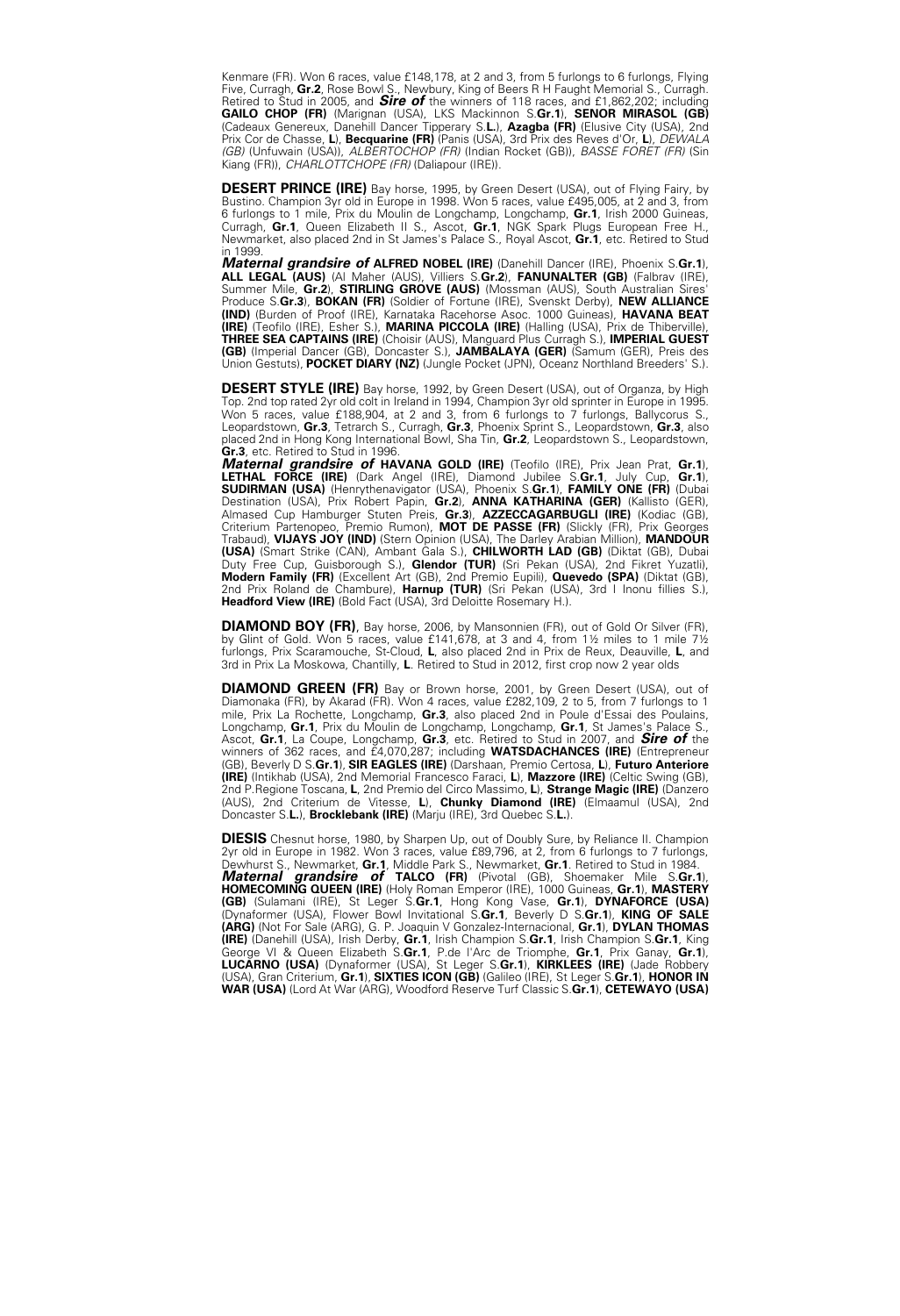(His Majesty (USA), Sword Dancer H.**Gr.1**, Gulfstream Park Breeders' Cup H.**Gr.1**), **QUEEN'S LOGIC (IRE)** (Grand Lodge (USA), Cheveley Park S.**Gr.1**), **SENURE (USA)** (Nureyev (USA), Clement L Hirsch MemTurf Championship, **Gr.1**, United Nations H.**Gr.1**), **ZANZIBAR (IRE)** (In The Wings, Oaks d'Italia, **Gr.1**), **CRIMPLENE (IRE)** (Lion Cavern (USA), Coronation S.**Gr.1**, Irish 1000 Guineas, **Gr.1**, Nassau S.**Gr.1**), **MANNDAR (IRE)** (Doyoun, Manhattan H.**Gr.1**, Woodford Reserve Turf Classic H.**Gr.1**), **CARMINE LAKE (IRE)** (Royal Academy (USA), Prix de l'Abbaye de Longchamp, **Gr.1**), **HAYIL (USA)** (Dayjur (USA), Middle Park S.**Gr.1**), **FLEMENSFIRTH (USA)** (Alleged (USA), Prix Lupin, **Gr.1**, Premio Roma, **Gr.1**), **ISOLDA (NZ)** (Sir Tristram, Champagne S.**Gr.1**).

**DISCOVER D'AUTEUIL (FR)** Chesnut horse, 1991, by Mistigri, out of Lise Belle (FR), by Spring Bird (USA). Won 6 races, value Prix Amadou Hurdle, Auteuil, *Gr.1*, Prix Fifrelet Hurdle, Auteuil, *Gr.1*, Prix Hypothese Hurdle, Auteuil, *Gr.1*, Prix Ketch Hurdle, Auteuil, *Gr.1*, Prix de Longchamp Hurdle, Auteuil, *Gr.1*, etc. Retired to Stud in 2001, and *Sire of* the winners of 223 races, and £5,067,091; including *UNE D'OUDAIRIES (FR)* (Apeldoorn (FR)), *REINE DE MARBEUF (FR)* (Cyborg (FR)), *OR BLEU (FR)* (Beyssac (FR)), *SUSHI (FR)* (Vaguely Hidden (USA)), *OSCAR DE FROMENT (FR)* (Top Ville) also **sire over jumps** of **POKER DE**<br>**SIVOLA (FR), SOLEIL DE SIVOLA (FR), A PIGALLE (FR), MISERABLE (FR), REFLEXION** *(FR), OR NOIR DE SOMOZA (FR), POUCHKI DE SOMOZA (FR)*.

**DISCREET CAT (USA)** Bay horse, 2003, by Forestry (USA), out of Pretty Discreet (USA), by Private Account (USA). Won 6 races, value £976,717, at 2 and 3, from 6 furlongs to 1 mile 1 furlongs, Hill 'n' Dale Cigar Mile H., Aqueduct, **Gr.1**, Jerome Breeders's Cup H., Belmont Park, **Gr.2**, Saeed & Mohammed al Naboodah UAE Derby, Nad Al Sheba, **Gr.2**, also placed 3rd in Vosburgh S., Belmont Park, **Gr.1**, Breeders' Cup Dirt Mile S., Monmouth Park. Retired Stud in 2008.

*Maternal grandsire of* **Discreet Lover (USA)** (Repent (USA), 3rd Hall of Fame S.).

**DIVINE LIGHT (JPN)** Bay horse, 1995, by Sunday Silence (USA), out of Meld Sport (JPN), by Northern Taste (CAN). Won 4 races, value £1,167,250, placed 2nd in Hankyu Hai, Hanshin, Mainichi Hai, Hanshin, Takamatsunomiya Kinen, Chukyo, Tokyo Shimbun Hai,

Tokyo, Yomiuri Milers Cup, Hanshin. Retired to Stud in 2003. *Maternal grandsire of* **Raaqy (IRE)** (Dubawi (IRE), 3rd Irish Champions Weekend EBF Star S.).

**DOCTOR DINO (FR)** Chesnut horse, 2002, by Muhtathir (GB), out of Logica (IRE), by Priolo (USA). Won 9 races, value £1,950,095, 2 to 6, from 7½ furlongs to 1 mile 4 furlongs, Hong Kong Vase, Sha Tin, **Gr.1** (twice), Man O'War S., Belmont Park, **Gr.1**, Grand Prix de Chantilly, Chantilly, **Gr.2**, Prix Andre Baboin, Bordeaux, **Gr.3**, Prix de Boulogne, Chantilly, etc. Retired to Stud in 2010. *Sire of* the winners of 55 races, and £1,009,479; including **Physiocrate (FR)** (Kaldounevees (FR), 2nd Prix de Diane , **Gr.1**).

**DOM ALCO (FR)** Grey horse, 1987, by Dom Pasquini (FR), out of Alconaca, by Nonoalco (USA). Won 6 races, Prix Aguado Hurdle, Auteuil, *L*, Prix Amadou Hurdle, Auteuil, *L*, also placed 2nd in Prix Cambaceres 3yo Hurdle, Auteuil, **L**, Prix Juigne Hurdle, Auteuil, **L**, Prix<br>Leon Olry-Roederer Hurdle, Auteuil, **L**, etc. Retired to Stud in 1994, and **Sire of** the winners<br>of 530 races, and £13,167,723; *SILVINIACO CONTI (FR), TURBAN (FR), AL FEROF (FR), GRANDS CRUS (FR), TOUT ROUGE (FR), MONOALCO (FR), VEZELAY (FR), AL CO (FR), GEVREY CHAMBERTIN (FR), UNE EPOQUE (FR), QUENTIN COLLONGES (FR), NEPTUNE COLLONGES (FR), NAIAD DU MISSELOT (FR)*.

**DOYEN (IRE)** Bay horse, 2000, by Sadler's Wells (USA), out of Moon Cactus, by Kris. Champion older horse in Europe in 2004. Won 5 races, value £708,623, at 3 and 4, over 1 mile 4 furlongs, King George VI & Queen Elizabeth S., Ascot, **Gr.1**, Hardwicke S., Ascot, **Gr.2**, Prix du Lys, Longchamp, **Gr.3**, Coupe des 3 Ans, Lyon, also placed 2nd in Coronation Cup, Epsom Downs, **Gr.1**, etc. Retired to Stud in 2006.

*Maternal grandsire of* **Stormy Antarctic (GB)** (Stormy Atlantic (USA), 2nd Criterium International, **Gr.1**).

**DR FONG (USA)** Chesnut horse, 1995, by Kris S (USA), out of Spring Flight (USA), by Miswaki (USA). Jt 2nd top rated 3yr old in Europe in 1998. Won 5 races, value £455,928, at 2 and 3, from 7 furlongs to 1 mile 2 furlongs, St James's Palace S., Royal Ascot, **Gr.1**, Prix Eugene Adam, M'-Laffitte, **Gr.2**, Green Ridge Stables Newmarket S., Newmarket, McGee Group Autumn S., Ascot, also placed 2nd in Queen Elizabeth II S., Ascot, **Gr.1**, etc. Retired to Stud in 2000.

*Maternal grandsire of* **STYLE VENDOME (FR)** (Anabaa (USA), Poule d'Essai des Poulains, **Gr.1**), **WATERLOO BRIDGE (IRE)** (Zoffany (IRE), Norfolk S.**Gr.2**), **ASTROLOGY (IRE)** (Galileo (IRE), Stobart Barristers Dee S.**Gr.3**), **FORCES OF DARKNESS (IRE)** (Lawman (FR), Prix Minerve, **Gr.3**), **AMULET (GB)** (Ishiguru (USA), Grand Prix Anjou Bretagne), **GROWING GLORY (FR)** (Orpen (USA), Prix de la Californie), **MAKING TROUBLE (GER)** (Paco Boy (IRE), Wettmeister Preis der Dreijahrigen), **LIVIA'S DREAM (IRE)** (Teofilo (IRE), Wild Flower S.), **TARANA (IRE)** (Cape Cross (IRE), Oyster S., Martin Molony S.), **MY**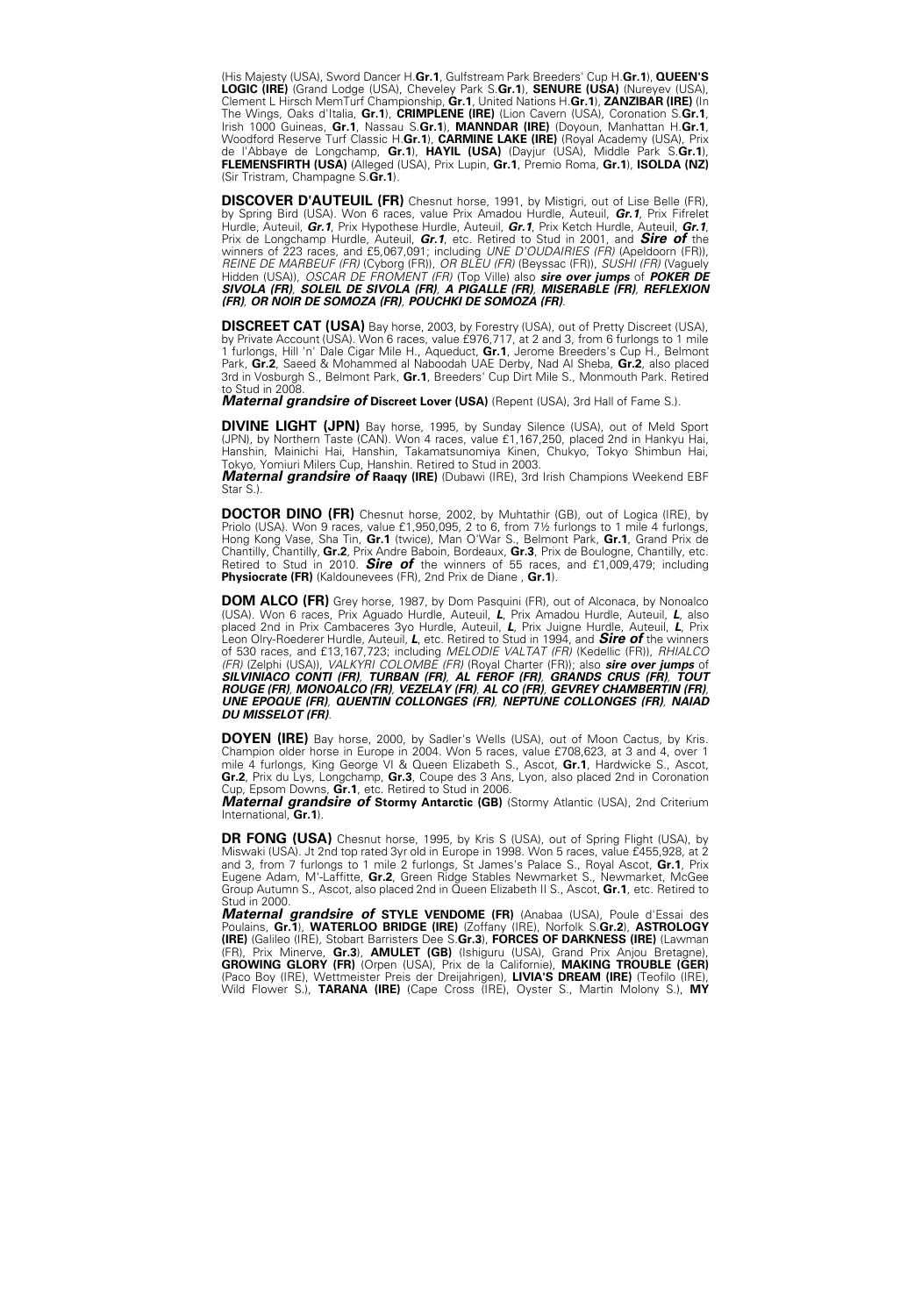**PROPELLER (IRE)** (Holy Roman Emperor (IRE), Roses S., EBF Land O'Burns S.), **PRESTIGE VENDOME (FR)** (Orpen (USA), Criterium de Lyon), **KATLA (IRE)** (Majestic Missile (IRE), Waterford Testimonial S., Rockingham S., Dark Angel EBF Sweet Mimosa S.), **QUESADA (IRE)** (Peintre Celebre (USA), Henkel Stutenpreis), **PRINCESS ZAHRA (IRE)** (Oratorio (IRE), Zuhtu Erisen).

**DREAM AHEAD (USA)** Bay or Brown horse, 2008, by Diktat (GB), out of Land of Dreams (GB), by Cadeaux Genereux. Jt Champion 2yr old in Europe in 2010, Champion 3yr old sprinter in Europe in 2011. Won 6 races, value £810,186, at 2 and 3, from 6 furlongs to 7 furlongs, Sprint Cup, Haydock Park, **Gr.1**, July Cup, Newmarket, **Gr.1**, Prix Morny, Deauville, **Gr.1**, Prix de la Foret, Longchamp, **Gr.1**, Middle Park S., Newmarket, **Gr.1**. Retired to Stud in 2012. *Sire of* the winners of 25 races, and £515,784; including **DONJUAN TRIUMPHANT (IRE)** (Tagula (IRE), Criterium de M-Laffitte, **Gr.2**), **FINAL FRONTIER (IRE)** (Pivotal (GB), Anglesey S.**Gr.3**), **Basileus (IRE)** (Hussonet (USA), 2nd Premio Gran Criterium, **Gr.2**), **Raucous (GB)** (Acclamation (GB), 3rd Gimcrack S.**Gr.2**, Mill Reef S.**Gr.2**).

**DUBAI DESTINATION (USA)** Bay horse, 1999, by Kingmambo (USA), out of Mysterial (USA), by Alleged (USA). Jt 2nd top rated 2yr old colt in England in 2001, Jt 4th top rated 2yr old in Europe in 2001. Won 4 races, value £235,631, 2 to 4, from 7 furlongs to 1 mile, Queen Anne S., Ascot, **Gr.1**, Champagne S., Doncaster, **Gr.2**, also placed 2nd in Predominate S., Goodwood. Retired to Stud in 2004.

*Maternal grandsire of* **GOLDEN HORN (GB)** (Cape Cross (IRE), Derby S.**Gr.1**, Eclipse S.**Gr.1**, Irish Champion S.**Gr.1**, Prix de l'Arc de Triomphe, **Gr.1**), **POSTPONED (IRE)** (Dubawi (IRE), King George VI & Queen Elizabeth S.**Gr.1**), **IHTIMAL (IRE)** (Shamardal (USA), Barrett Steel May Hill S.**Gr.2**), **DUTCH CONNECTION (GB)** (Dutch Art (GB), Acomb S.**Gr.3**, Jersey S.**Gr.3**), **FIRST VICTORY (IRE)** (Teofilo (IRE), Vision Oh So Sharp S.**Gr.3**), **KACHY (GB)** (Kyllachy (GB), Fairmont Molecomb S.**Gr.3**), **SLIGHTLY SWEET (AUS)** (Charge Forward (AUS), Kari J H B Carr S.**Gr.3**, Illawara Mercury Keith F Nolan Classic, **Gr.3**), **ESHERA (IRE)** (Oratorio (IRE), Platinum S.), **FAVULUSA (GB)** (Dansili (GB), Premio Archidamia), **LEXINGTON TIMES (IRE)** (Paco Boy (IRE), Spring Cup), **ZAPEL (GB)** (Kyllachy (GB), Criterium Nazionale, Premio Divino Amore Trofeo SGA), **EASTERN BELLE (GB)** (Champs Elysees (GB), Lord Weinstock Mem. Ballymacoll S.), **WHISPERING GALLERY (IND)** (Bachelor Duke (USA), The Mysore Dasara Sprint Championship, The Kakatiya Million).

**DUBAWI (IRE)** Bay horse, 2002, by Dubai Millennium (GB), out of Zomaradah (GB), by Deploy. Top rated 3yr old miler in Ireland & France in 2005, JT Champion 2 & 3yr old in Ireland in 2004 and. Won 5 races, value £751,001, at 2 and 3, from 6 furlongs to 1 mile, Irish 2000 Guineas, Curragh, **Gr.1**, National S., Curragh, **Gr.1**, P. Jacques Le Marois, Deauville, **Gr.1**, Superlative S., Newmarket, **Gr.3**, also placed 2nd in Queen Elizabeth II S., Newmarket, **Gr.1**, etc. Retired to Stud in 2006.

*Maternal grandsire of* **Beast Mode (IRE)** (Cape Cross (IRE), 2nd Silver Tankard).

**DUKE OF MARMALADE (IRE)** Bay horse, 2004, by Danehill (USA), out of Love Me True (USA), by Kingmambo (USA). Champion older horse in Europe in 2008. Won 6 races, value £1,388,454, 2 to 4, from 7 furlongs to 1 mile 4 furlongs, International S., Newmarket, **Gr.1**, King George VI & Queen Elizabeth S., Ascot, **Gr.1**, Prince of Wales's S., Ascot, **Gr.1**, Prix Ganay Longchamp, **Gr.1**, Tattersalls Gold Cup, Curragh, **Gr.1**, also placed 2nd in St James's Palace S., Ascot, **Gr.1**, Irish Champion S., Leopardstown, **Gr.1**, etc. Retired to Stud in 2009, and *Sire of* the winners of 369 races, and £7,099,728; including **NUTAN (IRE)** (Peintre Celebre (USA), Deutsches Derby, **Gr.1**), **SIMPLE VERSE (IRE)** (Sadler's Wells (USA), Brit.Champions Fillies/Mare S.**Gr.1**, St Leger S.**Gr.1**), **STAR OF SEVILLE (GB)** (Selkirk (USA), Prix de Diane , **Gr.1**), **BIG ORANGE (GB)** (Fasliyev (USA), Goodwood Cup, **Gr.2**, Arqana Princess of Wales's S.Gr.2), **BIG MEMORY (FR)** (Nebos (GER), Herbert Power S.**Gr.2**), **MOOFEED (AUS)** (Encosta de Lago (AUS), Tommy Hotspur H.**Gr.3**), **SOUND OF FREEDOM (IRE)** (Invincible Spirit (IRE), P.Regina Elena-1000 Gns.**Gr.3**), **HALL OF MIRRORS (IRE)** (Indian Ridge, Kilfrush Stud Royal Whip S.**Gr.3**), **LADY CUMQUAT (AUS)** (Zabeel (NZ), Higgins Manawatu Classic, **Gr.3**), **MING ZHI COSMOS (FR)** (Ganges (USA), Premio Sergio Cumani, **Gr.3**), **QUADUNA (GB)** (Monsun (GER), Premio Verziere - Memorial Aldo Cirla, **Gr.3**, Premio Verziere - Memorial Aldo Cirla, **Gr.3**), **SO MANY SHOTS (IRE)** (Lando (GER), Premio Mario Incisa della Rocchetta, **Gr.3**), **VENUS DE MILO (IRE)** (Galileo (IRE), EBF Give Thanks S.**Gr.3**, Munster Oaks Noblesse S.**Gr.3**), **WANNABE BETTER (IRE)** (Shirley Heights, Ballycorus S.**Gr.3**).

**DUSHYANTOR (USA)** Bay horse, 1993, by Sadler's Wells (USA), out of Slightly Dangerous (USA), by Roberto (USA). Won 5 races, value £753,090, 2 to 5, from 1 mile to 1 mile 5 furlongs, Great Voltigeur S., York, **Gr.2**, Geoffrey Freer S., Newbury, **Gr.2**, Golden Gate H., Golden Gate, **Gr.3**, also placed 2nd in Pertemps St Leger S., Doncaster, **Gr.1**,

Coronation Cup, Epsom, **Gr.1**, etc. Retired to Stud in 2000.<br>**Maternal grandsire of CALIFAT (CHI)** (Until Sundown (USA), Premio Nacional Ricardo<br>Lyon, **Gr.1), LA POROTITA (CHI)** (Milonguero Wells (ARG), Premio Polla de Pot Guineas), **Gr.1**), **ALERT BAY (USA)** (City Zip (USA), City of Hope Mile S.**Gr.2**, Mathis Brothers Mile S.**Gr.2**), **GUAPAZA (CHI)** (Seeking The Dia (USA), Premio Carlos Campino, **Gr.2**, Premio Francisco Baeza Sotomayor, **Gr.2**), **BAUXITA (CHI)** (Scat Daddy (USA), Premio Paddock S.**Gr.3**), **RIO AZUL (CHI)** (Seeking The Dia (USA), Premio Valparaiso Sporting, **Gr.3**,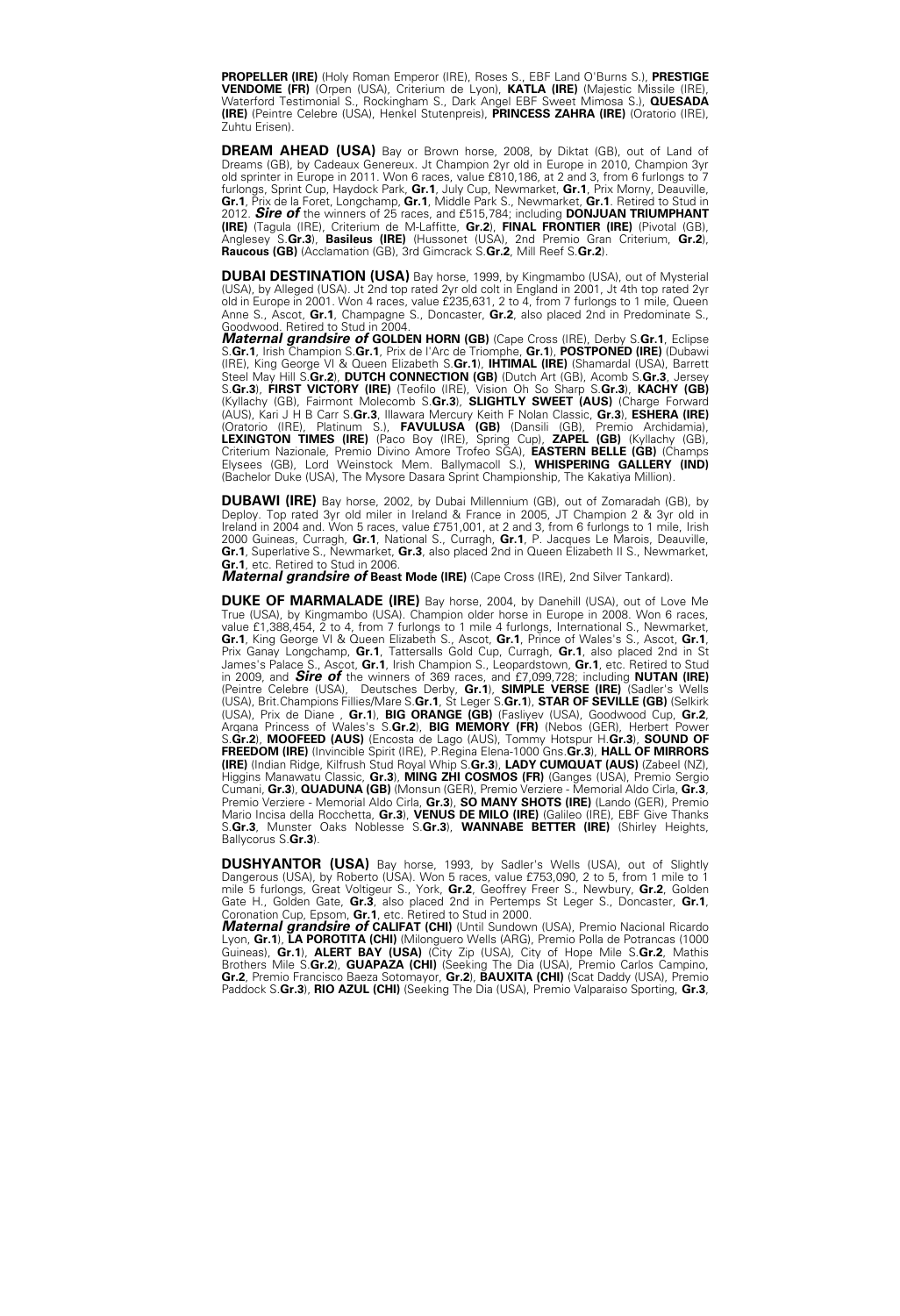P. General Jose Miguel Carrera Verdugo, **Gr.3**, Premio Pedro del Rio Talavera, **Gr.3**), **HALEK (CHI)** (Seeking The Dia (USA), Premio Paddock S.**Gr.3**), **DEVUELVE LA PLATA (CHI)** (Until Sundown (USA), Premio Alfredo L S Jackson, **Gr.3**), **QUAD (CHI)** (Until Sundown (USA), P. Carlos Valdes Izquierdo Vina Indomita, **Gr.3**), **MUY AMIGA (CHI)** (Crocker Road (USA), P. Carlos Valdes Izquierdo Vina Indomita, **Gr.3**), **MONGASI (CHI)** (Seeking The Dia (USA), Premio Ismael Tocornal), **ANGELITA MIA (CHI)** (Crocker Road (USA), Premio Luis Davila Larrain).

**DUTCH ART (GB)** Chesnut horse, 2004, by Medicean (GB), out of Halland Park Lass (IRE), by Spectrum (IRE). 3rd top rated 2yr old in Europe in 2006. Won 4 races, value £461,889, at 2, from 5 furlongs to 6 furlongs, Prix Morny, Deauville, **Gr.1**, Middle Park S.,<br>Newmarket, **Gr.1**, Norfolk S., Ascot, **Gr.2**, also placed 2nd in July Cup, Newmarket, **Gr.1**, Prix<br>Maurice de Gheest, Deauville, races, and £10,164,072; including **GARSWOOD (GB)** (Kyllachy (GB), Prix Maurice de Gheest, **Gr.1**), **SLADE POWER (IRE)** (Key of Luck (USA), Diamond Jubilee S.**Gr.1**, July Cup, **Gr.1**), **CASPAR NETSCHER (GB)** (Singspiel (IRE), Gimcrack S.**Gr.2**, Mill Reef S.**Gr.2**, Mehl-Mulhens Rennen (2000 Guineas), **Gr.2**, Nearctic S.**Gr.2**), **PRODUCER (GB)** (Irish River (FR), International Topkapi Trophy, **Gr.2**), **DUTCH CONNECTION (GB)** (Dubai Destination (USA), Acomb S.**Gr.3**, Jersey S.**Gr.3**), **LOHIT (GB)** (Love The Groom (USA), Premio Omenoni, **Gr.3**), **OTTONE (GB)** (Alzao (USA), Premio Primi Passi, **Gr.3**), **DUTCH MASTERPIECE (GB)** (Foxhound (USA), Flying Five S.**Gr.3**), **LADYS FIRST (GB)** (Danehill (USA), TBA Atalanta S.**Gr.3**), **EVIL SPELL (GB)** (Fasliyev (USA), Premio Carlo Chiesa), **LADY DUTCH (GB)** (Montjeu (IRE), Snowdrop Fillies' S., Premio Vittorio Crespi), **MOSTANEER (IRE)** (King's Best (USA), Prix de Suresnes), **ZARWAAN (GB)** (Pivotal (GB), EBF Guisborough S.), **AHERN (GB)** (First Trump (GB), Macau Chairman's Challenge Cup), **TERRE BRUNE (GB)** (Kheleyf (USA), Premio Divino Amore Trofeo SGA), **OPSTINATE (TUR)** (Barathea (IRE), The Hagia Sophia S.), **VAN DER NEER (GB)** (King Charlemagne (USA), International Trial S.), **ARABIAN FALCON (GB)** (Diesis, Rennen der Handwerkskammer Frankfurt), **MORE THAN SOTKA (FR)** (King's Best (USA), Prix des Jouvenceaux et des Jouvencelles), **MISS WORK OF ART (GB)** (Pivotal (GB), Langleys Solicitors EBF Marygate S.).

**DYLAN THOMAS (IRE)** Bay horse, 2003, by Danehill (USA), out of Lagrion (USA), by Diesis. Champion 3yr old in Europe in 2006 (9.5-10.5f.), Champion older horse in Europe in 2007 (11-13f.). Won 10 races, value £3,357,511, 2 to 4, from 7 furlongs to 1 mile 4 furlongs, Irish Champion S., Leopardstown, **Gr.1**, Irish Derby, Curragh, **Gr.1**, King George VI & Queen<br>Elizabeth S., Ascot, **Gr.1**, P.de l'Arc de Triomphe, Longchamp, **Gr.1**, Prix Ganay, Longchamp,<br>**Gr.1**, Irish Champion S., Leopar winners of 597 races, and £12,087,283; including **BLAZING SPEED (GB)** (Sadler's Wells (USA), Queen Elizabeth II Cup, **Gr.1**), **DYLAN MOUTH (IRE)** (Noverre (USA), Gran Premio del Jockey Club, **Gr.1**, Gran Premio di Milano, **Gr.1**, Premio Roma **Gr.1**), **NIGHTFLOWER (IRE)** (Peintre Celebre (USA), Preis von Europa, **Gr.1**), **PETHER'S MOON (IRE)** (Tirol, Coronation Cup, **Gr.1**), **FINAL SCORE (IRE)** (Hernando (FR), Premio Lydia Tesio **Gr.1**), **NYMPHEA (IRE)** (Peintre Celebre (USA), Grosser Preis von Berlin, **Gr.1**), **TANNERY (IRE)** (Sadler's Wells (USA), E P Taylor S.**Gr.1**), **DYLAN'S PROMISE (AUS)** (Rigoletto (AUS), Gold Circle Oaks, **Gr.2**, Gold Circle Oaks, **Gr.2**), **PORSENNA (IRE)** (Hussonet (USA), Premio Ribot, **Gr.2**), **CAPTAIN CAT (IRE)** (Sadler's Wells (USA), Sovereign S.**Gr.3**, Superior Mile, **Gr.3**), **NOT LISTENIN'TOME (AUS)** (Encosta de Lago (AUS), Zeditave S.**Gr.3**), **FURNER'S GREEN (IRE)** (Rainbow Quest (USA), Leopardstown 2000 Guineas Trial S.**Gr.3**).

**DYNAFORMER (USA)** Bay horse, 1985, by Roberto (USA), out of Andover Way (USA), by His Majesty (USA). Won 7 races, value £363,974, 2 to 4, from 7 furlongs to 1 mile 4 furlongs, Discovery H., Aqueduct, **Gr.2**, Jersey Derby, Garden State, **Gr.2**, Lucky Draw S., Aqueduct, also placed 2nd in Gallant Fox H., Aqueduct, **Gr.2**, General George S., Laurel, etc.

Retired to Stud in 1990. *Maternal grandsire of* **FORCE THE PASS (USA)** (Speightstown (USA), Belmont Derby Invitational S.**Gr.1**), **FOREVER SALE (ARG)** (Not For Sale (ARG), Gran Premio de Honor, **Gr.1**), **LIDERIS (USA)** (Mizzen Mast (USA), GP.Asoc.Latinoamericana de Jockey Clubes, **Gr.1**), **SUNSET GLOW (USA)** (Exchange Rate (USA), Del Mar Debutante S.**Gr.1**), **AL QASR (USA)** (Aptitude (USA), Gran Premio 25 de Mayo, **Gr.1**), **PRINCE WILL I AM (USA)** (Victory Gallop (CAN), Jamaica H.**Gr.1**), **STATELY VICTOR (USA)** (Ghostzapper (USA), Blue Grass S.**Gr.1**), **SPRING AT LAST (USA)** (Silver Deputy (CAN), Donn H.**Gr.1**), **HOLLYWOOD STORY (USA)** (Wild Rush (USA), Vanity Invitational H.**Gr.1**, Hollywood Starlet S.**Gr.1**), **PARFUM PARFAIT (BRZ)** (Clackson (BRZ), Grande Premio Juliano Martins, **Gr.1**), **SHARP LISA (USA)** (Dixieland Band (USA), Las Virgenes S.**Gr.1**).

**ECHO OF LIGHT (GB)** Bay horse, 2002, by Dubai Millennium (GB), out of Spirit of Tara (IRE), by Sadler's Wells (USA). Won 7 races, value £238,000, 3 to 5, from 1 mile to 1 mile 3½ furlongs, P.Daniel Wildenstein, Longchamp, **Gr.2**, Strensall S., York, **Gr.3**, Summer Mile S.,<br>Lingfield Park, **Gr.3**, Prix Gontaut-Biron, Deauville, **Gr.3**, Strensall S., York, **Gr.3**, etc. Retired<br>to Stud in 2008, and **(IRE)** (Manlove (USA), 2nd P.Regina Elena-1000 Gns.**Gr.3**), **Educate (GB)** (Celtic Swing (GB), 2nd Festival S.**L.**, 2nd Churchill S.**L.**), **Miss Campidano (IRE)** (Warning, 2nd Premio Alessandro Perrone, **L**), **Cetra (IRE)** (Dr Fong (USA), 3rd Premio Seregno, **L**), **Masti (IND)** (Soviet Star (USA), 3rd The Alcock Arabian Million, **L**), **The Lion Fish (GB)** (Diktat (GB), 3rd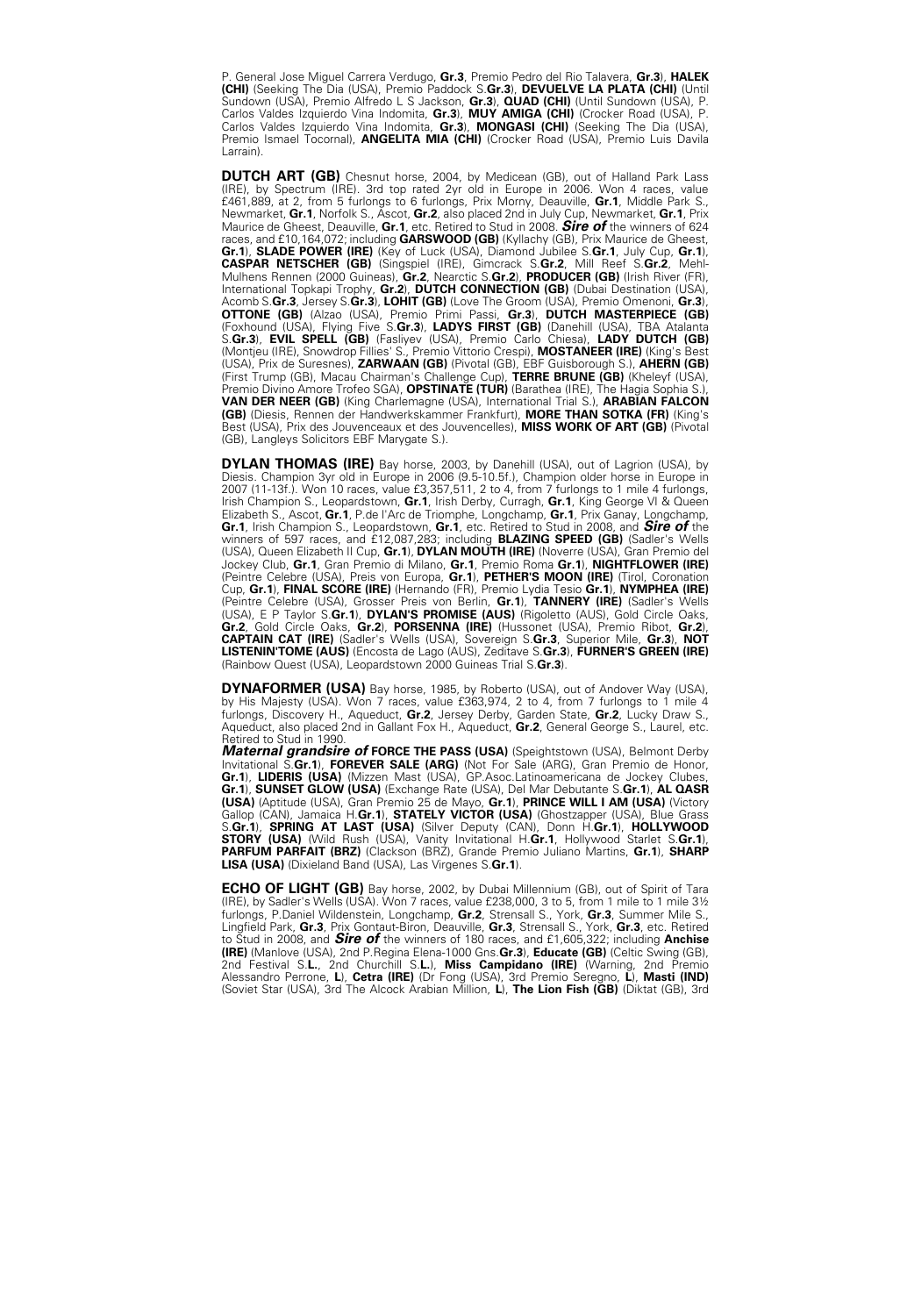Premio Gardone, **L**), **Counterglow (IRE)** (Robellino (USA), 3rd Al Bastakiya, **L**), **Power of Light (IRE)** (Cadeaux Genereux, 3rd EBF Piper-Heidsieck Montrose S.**L.**), **Sound Advice (GB)** (Danetime (IRE), 3rd Stonehenge S.**L.**).

**EL CORREDOR (USA)** Bay horse, 1997, by Mr Greeley (USA), out of Silvery Swan (USA), by Silver Deputy (CAN). Won 7 races, value £457,323, 2 to 4, from 6 furlongs to 1 mile, Cigar Mile H., Aqueduct, **Gr.1**, Del Mar Breeders' Cup H., Del Mar, **Gr.2** (twice), Pat O'Brien H., Del Mar, **Gr.2**, also placed 2nd in Jerome H., Belmont Park, **Gr.2**. Retired to Stud in 2002.

*Maternal grandsire of* **IOTAPA (USA)** (Afleet Alex (USA), Clement L Hirsch S.**Gr.1**, Vanity S.**Gr.1**), **LET FAITH ARISE (USA)** (Kafwain (USA), Santa Margarita S.**Gr.1**), **SWEET WHISKEY (USA)** (Old Fashioned (USA), Old Hat S.**Gr.3**), **CONQUEST TSUNAMI (CAN)** (Stormy Atlantic (USA), Colin S., Victoria S.), **MANCHURIAN HIGH (USA)** (The Daddy (USA), Laurel Turf Cup S.), **MIYAJI TAIGA (JPN)** (Neo Universe (JPN), Cassiopeia S.), **AMERICA MON AMIE (USA)** (All American (AUS), Northbound Pride Oaks), **WILDWOOD KANTHAROS (USA)** (Kantharos (USA), Purple Violet S.), **GRACER (USA)** (Exchange Rate (USA), Blue Mountain Juvenile Fillies S., Dearly Precious S., Marshua S.), **SAINTLY JOAN (USA)** (Northern Afleet (USA), Little Silver S.), **SEA N SUDS (USA)** (Primary Suspect (USA), Rainbow S.), LE GRIS (USA) (Half Ours (USA), D S Shine Young Memorial Futurity (c&g)).

**EL PRADO (IRE)** Grey horse, 1989, by Sadler's Wells (USA), out of Lady Capulet (USA), by Sir Ivor (USA). Jt Champion 2yr old in Ireland in 1991. Won 4 races, value £141,616, at 2, from 6 furlongs to 1 mile, National S., Curragh, **Gr.1**, EBF Beresford S., Curragh, **Gr.2**, John J Long Memorial Railway S., Curragh, **Gr.3**, also placed 2nd in EBF Anglesey S., Curragh, **Gr.3**. Retired to Stud in 1993.

*Maternal grandsire of* **TOM'S TRIBUTE (USA)** (Lion Heart (USA), Eddie Read S.**Gr.1**), **OUTSTRIP (GB)** (Exceed And Excel (AUS), Breeders' Cup Juvenile Turf (c&g), **Gr.1**), **BELIEVE YOU CAN (USA)** (Proud Citizen (USA), Kentucky Oaks, **Gr.1**), **HILDA'S PASSION (USA)** (Canadian Frontier (USA), Ballerina S.**Gr.1**), **LARAGH (USA)** (Tapit (USA), Hollywood Starlet S.**Gr.1**), **BIT OF WHIMSY (USA)** (Distorted Humor (USA), Queen Elizabeth II Challenge Cup S.**Gr.1**), **SUMMER FRONT (USA)** (War Front (USA), Ft. Lauderdale S.**Gr.2**), **COBALT BLUE (USA)** (Golden Missile (USA), San Felipe S.**Gr.2**), **BACHELOR BLUES (USA)** (Smoke Glacken (USA), Summer S.**Gr.2**), **WHITE ROSE (USA)** (Tapit (USA), Glens Falls S.**Gr.3**), **ESSENCE HIT MAN (CAN)** (Speightstown (USA), Bold Venture S.**Gr.3**, Bold Venture S.**Gr.3**, Vigil S.**Gr.3**, Kennedy Road S.**Gr.3**), **OUTTA TUNE (USA)** (Jump Start (USA), Count<br>Fleet H.**Gr.3), LADY DIGBY (USA)** (Grand Slam (USA), All Along S.**Gr.3), STEFER (USA)** (Johannesburg (USA), Prix Miesque, **Gr.3**), **BEAUTIFUL BETS (USA)** (Alphabet Soup (USA), Turfway Breeders' Cup S.**Gr.3**).

**ELUSIVE CITY (USA)** Bay horse, 2000, by Elusive Quality (USA), out of Star of Paris (USA), by Dayjur (USA). JT 3rd top rated 2yr old colt in Europe in 2002, Champion 2yr old colt in France in 2002. Won 1 race, value £110,128, at 2, over 6 furlongs, Prix Morny, Deauville, **Gr.1**, also placed 3rd in Middle Park S., Newmarket, **Gr.1**. Retired to Stud in 2004. *Sire of*  the winners of 1242 races, and £18,786,414; including **FAMOUS SEAMUS (NZ)** (Dance Floor (USA), Bundaberg Distilling Company BTC Cup, **Gr.1**), **VESPA (NZ)** (Fantastic Light (USA), Diamond Sires' Produce S.**Gr.1**), **XANADU (NZ)** (Forest Glow (USA), Fiber Fresh NZ TB Breeders' S.**Gr.1**, Windsor Park Horlicks Plate, **Gr.1**), **ELUSIVE WAVE (IRE)** (Rainbow Quest (USA), Poule d'Essai des Pouliches, **Gr.1**), **ATLANTIS DREAM (NZ)** (Dream Well (FR), Hughes Limos Queen of the South S.**Gr.2**), **JETSET LAD (NZ)** (Jetball (AUS), Brisbane Cup, **Gr.2**), **KIRAM (FR)** (King's Best (USA), Criterium de M-Laffitte, **Gr.2**), **RETURNTOSENDER (AUS)** (Marauding (NZ), Queen of the South S.**Gr.2**), **SHEZHARDTOCATCH (NZ)** (Gold Brose (AUS), The Aussie Butcher Concorde H.**Gr.3**, Cambridge Jockey Club Breeders S.**Gr.3**), **ADAMANTIUM (NZ)** (Generous (IRE), Standish H.**Gr.3**), **VEDEUX (IRE)** (Polish Precedent (USA), Prix du Bois, **Gr.3**), **MARVADA (IRE)** (Generous (IRE), Brownstown S.**Gr.3**), **PUNTA STELLA (IRE)** (Highest Honor (FR), Premio Dormello, **Gr.3**), **AHDASHIM (NZ)** (Dance Floor (USA), Standish H.**Gr.3**), **SOUL CITY (IRE)** (Polish Patriot (USA), Prix La Rochette, **Gr.3**).

*Maternal grandsire of* **FOND WORDS (IRE)** (Shamardal (USA), Prix Ronde de Nuit), **Azagba (FR)** (Deportivo (GB), 2nd Prix Cor de Chasse), **Brandybend (IRE)** (Galileo (IRE), 3rd Pride S.), **Colonel Custer (NZ)** (Savabeel (AUS), 2nd Hill-Smith S.).

**ELUSIVE QUALITY (USA)** Bay horse, 1993, by Gone West (USA), out of Touch of Greatness (USA), by Hero's Honor (USA). Won 9 races, value £255,793, 3 to 5, from 6 furlongs to 1 mile ½ furlong, Jaipur S., Belmont Park, **Gr.3**, Poker S., Belmont Park, **Gr.3**, also placed 2nd in King's Bishop S., Saratoga, **Gr.2**, and 3rd in Tom Fool S., Belmont Park, **Gr.2**. etired to Stud in 1999

*Maternal grandsire of* **GOMO (USA)** (Uncle Mo (USA), Alcibiades S.**Gr.1**), **SHONAN ADELA (JPN)** (Deep Impact (JPN), Hanshin Juvenile Fillies S.**Gr.1**), **SHOOTING TO WIN (AUS)** (Northern Meteor (AUS), Beck Caulfield Guineas, **Gr.1**), **GUELPH (AUS)** (Exceed And Excel (AUS), Champagne S.**Gr.1**, Flight S.**Gr.1**, Inglis Sires' Produce S.**Gr.1**), **NO NAY NEVER (USA)** (Scat Daddy (USA), Prix Morny, **Gr.1**), **MUSTAJEEB (GB)** (Nayef (USA), Greenlands S.**Gr.2**), **DEEP FIELD (AUS)** (Northern Meteor (AUS), Linlithgow S.**Gr.2**), **GHIBELLINES (AUS)** (Shamardal (USA), Todman Slipper Trial, **Gr.2**), **BALTY BOYS (IRE)** (Cape Cross (IRE), Superior Mile, **Gr.3**), **GET HAPPY MISTER (USA)** (First Samurai (USA),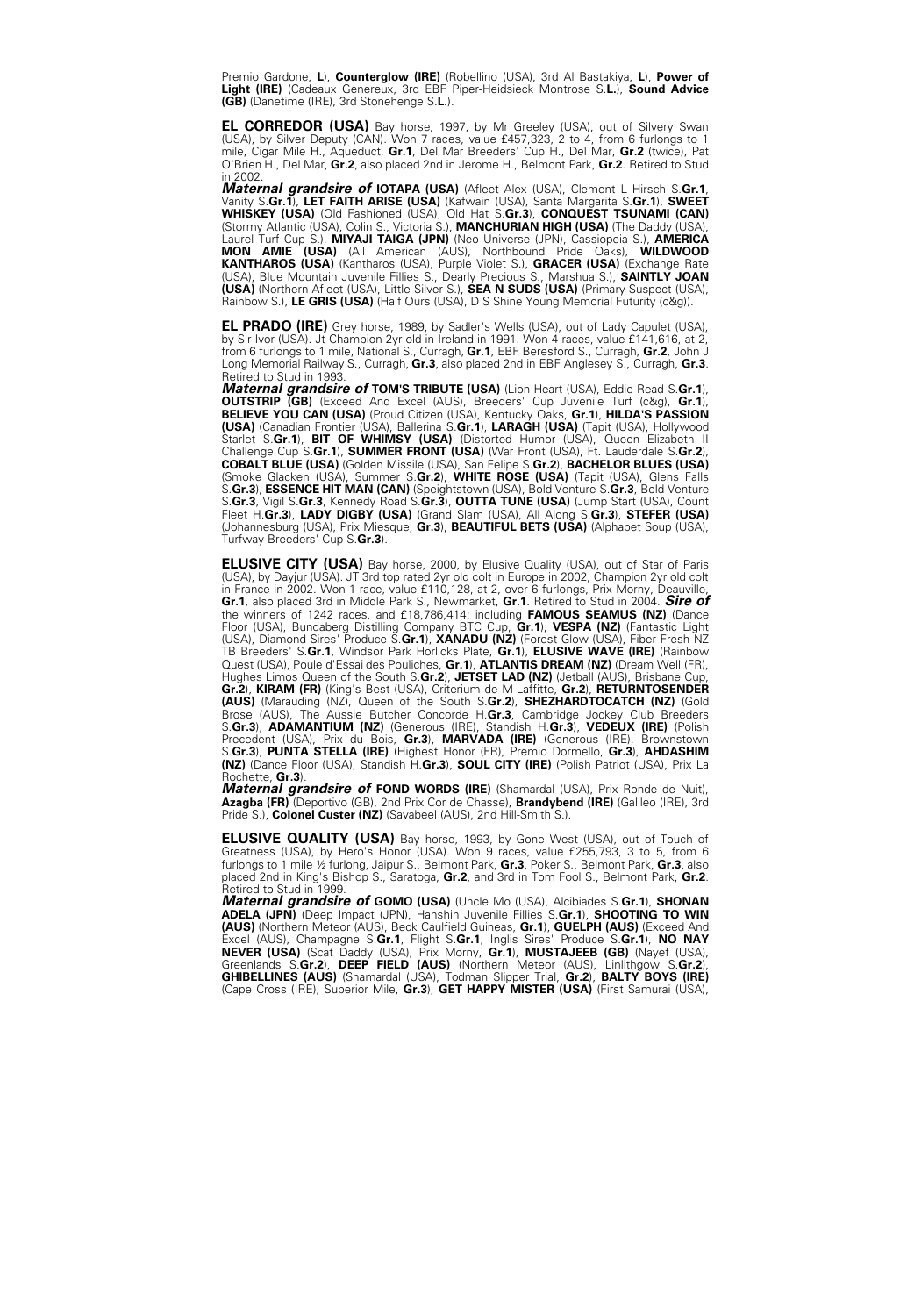San Simeon S.**Gr.3**), **LA RIOJA (GB)** (Hellvelyn (GB), Country Gentlemen's EBF D. Poole S.**Gr.3**), **OTTOMAN (AUS)** (Exceed And Excel (AUS), G.W.P.Sykes Royal Randwick Mackay S.**Gr.3**), **QUALITY ROCKS (USA)** (Rock Hard Ten (USA), Florida Oaks, **Gr.3**), **TAKE PRIDE (AUS)** (Reward For Effort (AUS), Gallagher Bassett TBV Champagne S.**Gr.3**), **COTAI GLORY (GB)** (Exceed And Excel (AUS), Molecomb S.**Gr.3**).

**ENRIQUE (GB)** Bay horse, 1996, by Barathea (IRE), out of Gwydion (USA), by Raise A Cup (USA). Won 3 races, value £170,325, at 2 and 3, over 7 furlongs, Greenham S., Newbury, **Gr.3**, Somerville Tattersall S., Newmarket, also placed 2nd in Irish 2000 Guineas, Curragh, **Gr.1**, Sagitta 2000 Guineas, Newmarket, **Gr.1**, Jersey S., Royal Ascot, **Gr.3**. Retired to Stud<br>in 2001. *Sire of the winners of 613 races, and £11,883,100; including OBRIGADO (FR)<br>(Funambule (USA), San Luis Obispo H.* Force, **Gr.3**), **FETAN JOA (FR)** (Grape Tree Road (GB), Prix Saraca), **FONTCIA (FR)** (Homme de Loi (IRE), Prix Rose de Mai), **TROQUE (FR)** (Double Bed (FR), Grand Prix du Lion d'Angers), **BABY FIRST (FR)** (Alleged (USA), Prix Turenne), **Rive Neuve (FR)** (Lomitas (GB), 2nd Prix La Fleche), **Da Paolino (FR)** (Green Tune (USA), 2nd G.P.Conseil General des Alpes Maritimes), **Binocular (FR)** (Pistolet Bleu (IRE), 2nd Prix Francois Mathet, Prix Pelleas), **Tech Engine (GER)** (Nebos (GER), 2nd Bremer Stuten Meile), **Tonic Star (FR)** (Bering, 2nd Prix Coronation, Prix de Lieurey).

*Maternal grandsire of* **TECHNOKRAT (IRE)** (Oratorio (IRE), P. von Dahlwitz - Bahsig Bahn-Signalbau), **American Hope (USA)** (Lemon Drop Kid (USA), 2nd Spring Cup).

**EPALO (GER)** Bay horse, 1999, by Lando (GER), out of Evening Kiss, by Kris. Top rated older horse in Germany in 2004 (9.5-10.5f.). Won 9 races, value £880,033, 3 to 6, from 1 mile 1½ furlongs to 1 mile 6 furlongs, International Cup, Singapore, **Gr.1**, Grosser Mercedes-Benz Preis, Baden-Baden, **Gr.2**, German Turf Open G.P. Bremer Wirtschaft, Bremen, **Gr.3**, Buchmacher Efroni Trophy, Munich (twice), also placed 2nd in G.Dallmayr-Preis Bayerisches Zuchtrennen, Munich, **Gr.1**, etc. Retired to Stud in 2006, and *Sire of* the winners of 110<br>races, and £2,199,212; including **USUELO (FR)** (Garde Royale, Prix de Barbeville, **Gr.3**); also<br>*sire over jumps* of *AMBROISE (FR Val de Law (FR), Lovely Kiss (FR)*.

**EQUIANO (FR)**, Bay horse, 2005, by Acclamation (GB), out of Entente Cordiale (IRE), by Ela-Mana-Mou. Won 7 races, value £571,949, at 2 to 5, from 5 furlongs to 6½ furlongs, King's Stand S., Ascot, **Gr.1** (twice), Palace House S., Newmarket, **Gr.3**, Abernant S., Newmarket, **L**, also placed 2nd in July Cup, Newmarket, **Gr.1**, Prix du Gros-Chene, Chantilly, **Gr.2**, Temple S., Haydock Park, **Gr.2**, Abernant S., Newmarket, **L**, and 3rd in Criterium de M-Laffitte, M-<br>Laffitte, **Gr.2**. Retired to Stud in 2011, and Sire of the winners of 100 races, and<br>£1,236,286; including FLY ON THE NIGHT (GB) **STRATH BURN (GB)** (Irish River (FR), Al Basti Equiworld Hackwood S.**Gr.3**), **DARK RECKONING (GB)** (Oasis Dream (GB), Firth of Clyde S.**Gr.3**), **WAIPU COVE (GB)** (Noverre (USA), Canford Cliffs S.**L.**), **Lola Beaux (GB)** (Pivotal (GB), 2nd C L & M F Weld Park S.**Gr.3**, 2nd Commonwealth Oaks, **Gr.3**), **Baciami Piccola (GB)** (Danehill Dancer (IRE), 2nd Prix des Reves d'Or, **L**), **Valliano (AUS)** (Elusive Quality (USA), 2nd Banner S.**L.**), **Blood Moon (GB)** (Fayruz, 3rd Curragh S.**Gr.3**), **Lady Macapa (GB)** (Exit To Nowhere (USA), 3rd Irish Stall. Farms EBF Bosra Sham S.**L.**)

**ESPRIT DU NORD (USA)** Bay horse, 1980, by Lyphard (USA), out of Rajput Princess, by Prince Taj. Jt Champion 3yr old colt in Italy in 1983, 2nd top rated 3yr old in Germany in 1983. Won 4 races, value £367,969, 2 to 4, from 1 mile to 1 mile 4½ furlongs, Gran Premio di Milano, Milan, **Gr.1**, Preis von Europa, Koln, **Gr.1**, Prix de Menneval, Deauville, also placed 2nd in Grosser Preis von Baden, Baden-Baden, **Gr.1**, St Leger S., Doncaster, **Gr.1**, etc. Retired to Stud in 1985.

*Maternal grandsire of* **GYREKA (GER)** (Kallisto (GER), Oaks d'Italia, **Gr.1**), **FINALMENTE (GB)** (Kahyasi, Henry II S.**Gr.2**), **LORD DU SUD (FR)** (Linamix (FR), Prix Vicomtesse Vigier, **Gr.2**, Prix Kergorlay, **Gr.2**, Prix Hocquart, **Gr.2**), **HILBRE ISLAND (GB)** (Halling (USA), Noel Murless S.), **Tempelstern (GER)** (Sternkoenig (IRE), 2nd CGA Geoffrey Freer S.**Gr.3**), **Escuchasme (FR)** (Green Tune (USA), 3rd Coupe des 3 Ans, Prix Delahante).

**EVASIVE (GB)** Chesnut horse, 2006, by Elusive Quality (USA), out of Canda (USA), by<br>Storm Cat (USA). Won 2 races, value £55,448, at 2, over 7 furlongs, Mountgrange Horris Hill<br>S., Newbury, **Gr.3**. Retired to Stud in 2011. including **EVASIVE'S FIRST (FR)** (Oasis Dream (GB), Prix des Chenes, **Gr.3**), **PIMENT ROUGE (FR)** (Marignan (USA), Prix Delahante, Prix Maurice Caillault) , Prix Delahante, **L**, Prix Maurice Caillault, **L**), *BLACK BIRD RUNS (FR)* (Groom Dancer (USA)), *BRAC JAG (FR)* (Dubawi (IRE)), *DIVINE CARLA (FR)* (Kaldounevees (FR)).

**EXCEED AND EXCEL (AUS)** Bay horse, 2000, by Danehill (USA), out of Patrona (USA), by Lomond (USA). Champion sprinter in Australia in 2003-04. Won 7 races, value £502,677, at 2 and 3, from 5½ furlongs to 7 furlongs, Invitation Cup, Caulfield, **Gr.1**, Newmarket H., Flemington, **Gr.1**, Royal Sovereign S., Kensington, **Gr.2**, Todman Slipper Trial, Rosehill, **Gr.2**,

Up And Coming S., Randwick, **Gr.2**, etc. Retired to Stud in 2004. *Maternal grandsire of* **BOUNDING (AUS)** (Lonhro (AUS), Sistema Railway S.**Gr.1**), **BIRCHWOOD (IRE)** (Dark Angel (IRE), Superlative S.**Gr.2**), **PETITS FILOUS (AUS)** (Street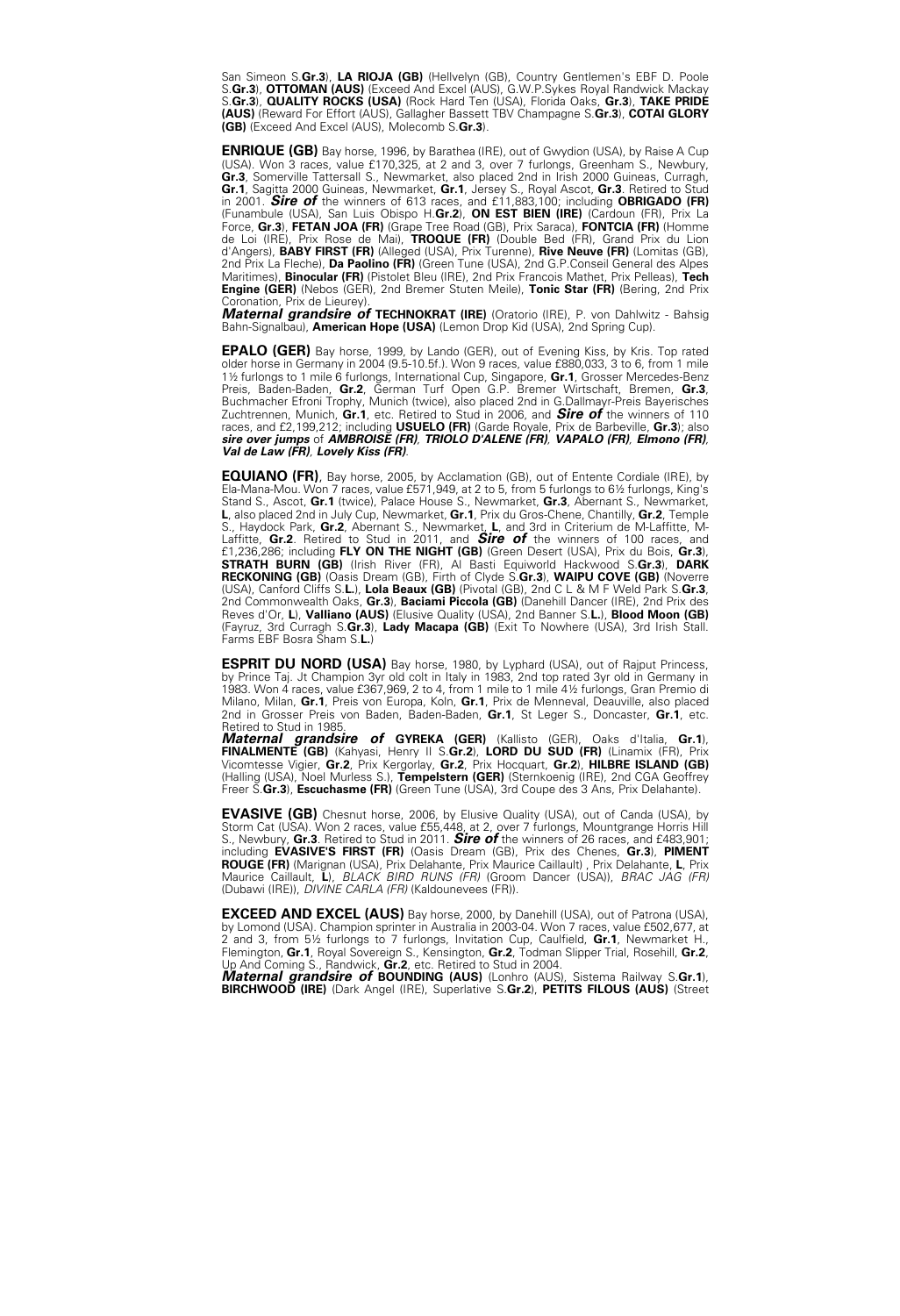Boss (USA), Lister Quezette S.**Gr.3**), **PROMPT RETURN (AUS)** (Beneteau (AUS), Maribyrnong Plate, **Gr.3**), **BUCKINGHAMPSHIRE (AUS)** (Lonhro (AUS), Sun International Summer Juvenile S.), **CELTIC TIGER (NZ)** (O'Reilly (NZ), Goldin Farms Morphettville Guineas), **HAYBAH (AUS)** (More Than Ready (USA), Cinderella S.), **AVISTO (NZ)** (Tavistock (NZ), G.Thomson Great Northern Foal S., Allied Workforce Soliloquy S., Fordell O'Leary T. Thomson Mem. S.), **KENOUSKA (FR)** (Kendargent (FR), Prix des Reves d'Or), **Cautious (AUS)** (Lonhro (AUS), 3rd Mal Seccull MRC Chairman's S.**Gr.3**), **Mogador (AUS)** (Lonhro (AUS), 2nd Catanach Blue Sapphire S.), **Rosie's Premiere (IRE)** (Showcasing (GB), 3rd Scott Dobson Memorial Doncaster S.).

**EXCELEBRATION (IRE)** Bay horse, 2008, by Exceed And Excel (AUS), out of Sun Shower (IRE), by Indian Ridge. Champion 3yr old colt in Germany in 2011, Champion older horse in Ireland in 2012. Won 8 races, value £1,692,792, 2 to 4, from 6 furlongs to 1 mile, P. Jacques Le Marois, Deauville, **Gr.1**, Prix du Moulin de Longchamp, Longchamp, **Gr.1**, Queen Elizabeth II S., Ascot, **Gr.1**, CGA Hungerford S., Newbury, **Gr.2**, Mehl-Mulhens Rennen (2000 Guineas), Cologne, **Gr.2**, etc. Retired to Stud in 2013. First crop now yearlings.

**EXCELLENT ART (GB)** Bay or Brown horse, 2004, by Pivotal (GB), out of Obsessive (USA), by Seeking The Gold (USA). Top rated 3yr old miler in England and Ireland in 2007, Jt Champion 3yr old miler in Europe in 2007. Won 4 races, value £630,196, at 2 and 3, from 5 furlongs to 1 mile, St James's Palace S., Ascot, **Gr.1**, Mill Reef S., Newbury, **Gr.2**, National S., Sandown Park, also placed 2nd in Sussex S., Goodwood, **Gr.1**, Breeders' Cup Mile,<br>Monmouth Park, **Gr.1**, etc. Retired to Stud in 2008, and *Sire of the winners of 500 races,*<br>and £5,942,257; including **LADY LARA (IRE (IRE)** (Night Shift (USA), Prix Messidor, **Gr.3**), **HAZEL LAVERY (IRE)** (Darshaan, St Simon S.**Gr.3**), **EXPERIENCE (IRE)** (Green Desert (USA), Balanchine S.**Gr.3**), **AIM TO PLEASE (FR)** (Anabaa Blue (GB), Prix Francois Boutin, **L**), **ALART (AUS)** (Desert Sun (GB), Reginald Allen H.**L**), **ARTLEE (AUS)** (Danehill Dancer (IRE), Yarraman Park Luskin Star S.**L.**), **EXCILLY (GB)** (Belong To Me (USA), Eternal S.**L.**), **UNDER THE LOUVRE (AUS)** (Noverre (USA), Melbourne Truck Hareeba S.**L.**, Headquarters Tavern Paris Lane S.**L.**), **ARTWORK GENIE (IRE)** (Brief Truce (USA), Henkel Stutenpreis, **L**), **ABSOLUT EXCELENCIA (AUS)** (Redoute's Choice (AUS), Gore Guineas, **L**), **ARTISTIC JEWEL (IRE)** (Danehill (USA), EBF Cecil Frail S.**L.**, Highfield Farm EBF Flying Fillies S.**L.**, Dubawi EBF Bosra Sham Fillies' S.**L.**), **LEHAAF (ARG)** (Danehill (USA), Thukela H.**L**), **TROPAIOS (GB)** (Quest For Fame, Prix Millkom, **L**, Singapore Gold Cup, **L**), **SPARKLING PORTRAIT (GB)** (Sadler's Wells (USA), Glasgow S.**L.**), **NIMOHE (FR)** (Gilded Time (USA), Prix des Jouvenceaux et des Jouvencelles, **L**).

**EXECUTE (FR)** Chesnut horse, 1997, by Suave Dancer (USA), out of She's My Lovely, by Sharpo. Won 9 races, value £269,357, Prix Ganay, Longchamp, **Gr.1**, Prix d'Harcourt, Longchamp, **Gr.2**, Grand Prix du Nord, Le Croise-Laroche, also placed 2nd in Prix Ganay, Longchamp, **Gr.1** (twice), Prix d'Harcourt, Longchamp, **Gr.2**, etc. Retired to Stud in 2005.<br>**Sire of** the winners of 22 races, and £463,913; including *LYAVENITA (FR)* (Marchand de<br>Sable (USA)), *MY SWEET LORD (FR)* (Card *ALVARO (FR)* (Valanour (IRE)), *LA PLANTADE (FR)* (Valanour (IRE)), *EXECUTANT (FR)* (Loup Solitaire (USA)), *GAMIN DES PRES (FR)* (Saint Preuil (FR)), *SACHA GIRL (FR)* (Machiavellian (USA)), *PRINCE DE FLORENCE (FR)* (Exit To Nowhere (USA)).

**FALCO (USA)** Bay horse, 2005, by Pivotal (GB), out of Icelips (USA), by Unbridled (USA).<br>Won 2 races, value £192,549, at 3, over 1 mile, Poule d'Essai des Poulains, Longchamp,<br>**Gr.1**. Retired to Stud in 2009. *Sire of* **ODELIZ (IRE)** (Efisio, Prix Jean Romanet, **Gr.1**, Premio Lydia Tesio, **Gr.1**), **SNOWDAY (FR)** (Forest Wildcat (USA), Prix du Bois, **Gr.3**), **FALCONET (DEN)** (Woodman (USA), Harkila Dansk Pokallob), **INDIGO (FR)** (Loup Solitaire (USA), Prix La Sorellina), **MELODIQUE (FR)** (Diesis, Criterium de Lyon), **Roxanne (FR)** (Septieme Ciel (USA), 2nd Prix Rose de Mai), **Fanfaron (FR)** (Sinndar (IRE), 3rd Prix Roland de Chambure), **Blast Echo (IRE)** (Mutakddim (USA), 3rd Prix Volterra).

**FASLIYEV (USA)** Bay horse, 1997, by Nureyev (USA), out of Mr P's Princess (USA), by Mr Prospector (USA). Champion 2yr old in Europe in 1999. Won 5 races, value £239,389, at 2, from 5 furlongs to 6 furlongs, Phoenix S., Leopardstown, **Gr.1**, Prix Morny, Deauville, **Gr.1**, Coventry S., Royal Ascot, **Gr.3**, Marble Hill S., Curragh. Retired to Stud in 2000. *Maternal grandsire of* **BIG ORANGE (GB)** (Duke of Marmalade (IRE), Goodwood Cup,

**Gr.2**, Arqana Princess of Wales's S.**Gr.2**), **MELIORA (AUS)** (Ad Valorem (USA), D'Urban Angus Armanasco S.**Gr.2**), **INDIAN OCEAN (AUS)** (Danehill Dancer (IRE), Parramatta Leagues Magic Night S.**Gr.2**), **AMERICA (USA)** (A P Indy (USA), Turnback The Alarm H.**Gr.3**), **MISS ROSE DE LAGO (AUS)** (Encosta de Lago (AUS), Champion Fillies S.**Gr.3**, Nine West Ladies Day Vase, **Gr.3**), **VICTORY LAUREL (IRE)** (Holy Roman Emperor (IRE), Premio Tudini, **Gr.3**), **TROIS LUNES (FR)** (Manduro (GER), Prix Vanteaux, **Gr.3**), **ALSINDI (IRE)** (Acclamation (GB), Oh So Sharp S.**Gr.3**), **TOPCLAS (FR)** (Kutub (IRE), Abu Dhabi Championship, **Gr.3**), **AWESOME PLANET (AUS)** (Giant's Causeway (USA), Hidden Dragon Doomben Roses S.**Gr.3**), **DON'T BE (GB)** (Cape Cross (IRE), EBF Conqueror S., EBF Cooley S.), **EVIL SPELL (GB)** (Dutch Art (GB), Premio Carlo Chiesa), **FELL SWOOP (AUS)** (Not A Single Doubt (AUS), Testa Rossa S., The Cup Club Chandler Macleod S.), **EMERALD QUEEN (NZ)** (O'Reilly (NZ), Thank You Coupland's Bakeries Timaru Cup, Valachi Downs Sth Island Breeders'S., NZ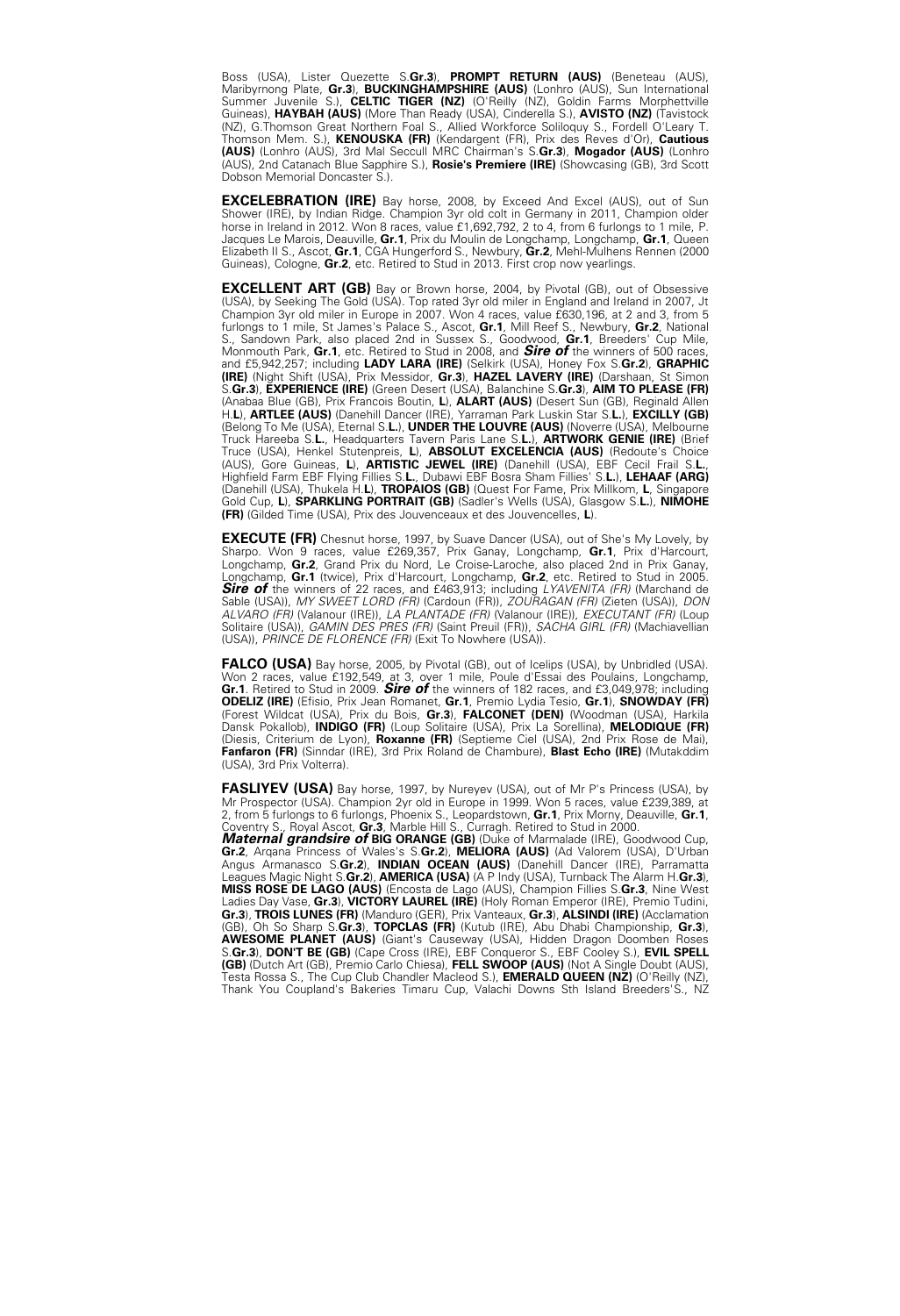Bloodstock Canterbury Belle S.), **INSPIRITER (GB)** (Invincible Spirit (IRE), Prix Contessina), **MARIANNE (NZ)** (Darci Brahma (NZ), Alexandra S.), **MY YEAR IS A DAY (FR)** (King's Best (USA), Crit.de l'Ouest), **ORBEC (FR)** (Le Havre (IRE), GP de Clairefontaine), **MELROSE PLACE (AUS)** (Purrealist (AUS), Red Roses S.).

FASTNET ROCK (AUS) Bay horse, 2001, by Danehill (USA), out of Piccadilly Circus (AUS), by Royal Academy (USA). Champion 3yr old colt in Australia in 2004-05. Won 6 races, value £0, at 3, from 5 furlongs to 6 furlongs, Oakleigh Plate, Caulfield, **Gr.1**, TEAC Lightning S., Flemington, **Gr.1**, Linlithgow S., Flemington, **Gr.2**, Up And Coming S., Warwick Farm,

**Gr.2**, Rory's Jester Plate, Flemington, **Gr.3**, etc. Retired to Stud in 2005.<br>*Maternal grandsire of S***HEES FLAWLESS (NZ)** (Fully Fledged (NZ), Cambridge<br>Breeders S.**Gr.3**), **PEARL STAR (AUS)** (Star Witness (AUS), Dequet **ROCK (AUS)** (Domesday (AUS), Sportbet Cinderella S.), **Tivaci (AUS)** (High Chaparral (IRE), 2nd UCI Super Impose Plate S.), **Little Miss Smiley (AUS)** (Husson (ARG), 2nd Arrowfield Keith Mackay Quality H.).

**FOOTSTEPSINTHESAND (GB)** Bay horse, 2002, by Giant's Causeway (USA), out of Glatisant (GB), by Rainbow Quest (USA). Won 3 races, value £226,451, at 2 and 3, from 6 furlongs to 1 mile, 2000 Guineas, Newmarket, **Gr.1**, Killavullan S., Leopardstown, **Gr.3**.<br>Retired to Stud in 2005. *Sire of* the winners of 1117 races, and £20,596,109; including<br>**SAND BIJOU (ARG)** (Emperor Jones (USA), **STEINBECK (IRE)** (Danehill (USA), Windsor Park Horlicks Plate, **Gr.1**), **INFILTRADA (ARG)** (Lode (USA), G. P. Joaquin Anchorena Int.-Bagohepat, **Gr.1**), **SHAMALGAN (FR)** (Unfuwain (USA), Premio Vittorio di Capua, **Gr.1**), **CHACHAMAIDEE (IRE)** (Danehill (USA), Matron S.**Gr.1**), **KASPERSKY (IRE)** (Grand Lodge (USA), Premio Carlo Vittadini, **Gr.2**), **LIVING THE LIFE (IRE)** (Machiavellian (USA), Presque Isle Downs Masters S.**Gr.2**, Presque Isle Downs Masters S.**Gr.2**), **SAND PUCE (ARG)** (Roar (USA), Clasico Los Haras, **Gr.2**, Clasico Marcos Levalle, **Gr.2**, Clasico Sibila, **Gr.2**, Clasico Ricardo y E Fernandez Guerrico, **Gr.2**), **KING KON (ARG)** (Lucky Roberto (USA), Clasico General Pueyrredon, **Gr.2**), **GIANT SANDMAN (IRE)** (Darshaan, Goldene Peitsche, **Gr.2**), **MINAKSHI (FR)** (Machiavellian (USA), Canadian S.**Gr.2**), **BAREFOOT LADY (IRE)** (Tenby (GB), Canadian S.**Gr.2**), **SAGITARIANA (ARG)** (Roy (USA),

Clasico Ramon Biaus, **Gr.2**), **FORMOSINA (IRE)** (Royal Applause (GB), Railway S.**Gr.2**). *Maternal grandsire of* **LOG OUT ISLAND (IRE)** (Dark Angel (IRE), Two Year Old Trophy), **Pandora (IRE)** (Galileo (IRE), 3rd Musidora S.**Gr.3**).

**FORESTRY (USA)** Bay horse, 1996, by Storm Cat (USA), out of Shared Interest (USA), by Pleasant Colony (USA). Won 7 races, value £356,160, at 3, from 6½ furlongs to 1 mile ½ furlong, King's Bishop S., Saratoga, **Gr.1**, Dwyer S., Belmont Park, **Gr.2**, San Pedro S., Santa Anita, also placed 3rd in Haskell Invitational H., Monmouth Park, **Gr.1**. Retired to Stud in

2000. *Maternal grandsire of* **NYQUIST (USA)** (Uncle Mo (USA), Del Mar Futurity, **Gr.1**, Frontrunner S.**Gr.1**, Sentient Jet Breeders' Cup Juvenile, **Gr.1**), **BOBBY'S KITTEN (USA)** (Kitten's Joy (USA), Breeders' Cup Turf Sprint, **Gr.1**), **TURBULENT DESCENT (USA)** (Congrats (USA), Santa Anita Oaks, **Gr.1**, Test S.**Gr.1**, Ballerina S.**Gr.1**, Hollywood Starlet S.**Gr.1**), **MAGICAL FEELING (USA)** (Empire Maker (USA), Barbara Fritchie H.**Gr.2**), **MUFAJAAH (USA)** (Tapit (USA), Bayakoa S.**Gr.3**), **ONUS (USA)** (Blame (USA), Commonwealth Oaks, **Gr.3**), **DIVINE OATH (USA)** (Broken Vow (USA), American Derby, **Gr.3**, W L McKnight H.**Gr.3**, Kent S.**Gr.3**), **OLE PEGASUS (USA)** (Fusaichi Pegasus (USA), Clasico Velocidad, **Gr.3**), **BRIDGEHAMPTON (USA)** (Bernardini (USA), My Juliet S.), **TATE'S LANDING (USA)** (Orientate (USA), Laurel Futurity), **FERNAND GAIS (BRZ)** (Qais (USA), Classico A.B.C.P.C.C.).

**FRAGRANT MIX (IRE)** Grey horse, 1994, by Linamix (FR), out of Fragrant Hill (GB), by Shirley Heights. Top rated older horse in France in 1998 (11-14f.). Won 5 races, value £291,283, at 3 and 4, from 1 mile 2½ furlongs to 1 mile 4 furlongs, Grand Prix de Saint-Cloud, St-Cloud, **Gr.1**, Grand Prix de Chantilly, Chantilly, **Gr.2**, Prix Noailles, Longchamp, **Gr.2**, Prix<br>Maurice Caillault, St-Cloud, also placed 2nd in Prix Foy, Longchamp, **Gr.2**, etc. Retired to Stud<br>in 2000, and **Sire of** *QUADRETTE COLLONGES (FR), PRINCE DES BOIS (FR), SEGRE (FR)*.

**FRENCH FIFTEEN (FR)** Chesnut horse, 2009, by Turtle Bowl (IRE), out of Spring Morning (FR), by Ashkalani (IRE). Jt 4th top rated 3yr old colt in Europe in 2012, Champion 3yr old colt in France in 2012. Won 6 races, value £308,231, at 2 and 3, from 5 furlongs to 1 mile, Criterium International, St-Cloud, **Gr.1**, Prix Djebel, M-Laffitte, **Gr.3**, Criterium de l'Ouest, Craon, also placed 2nd in 2000 Guineas, Newmarket, **Gr.1**, Prix Thomas Bryon, St-Cloud, **Gr.3**. Retired to Stud in 2014. First crop now foals.

**FUISSE (FR)**, Black horse, 2006, by Green Tune (USA), out of Funny Feerie (FR), by Sillery (USA). Won 7 races, value £769,047, at 2 to 4, over 1 mile, Prix du Moulin de Longchamp, Longchamp, **Gr.1**, Prix Messidor, M-Laffitte, **Gr.3**, Prix du Chemin de Fer du Nord, Chantilly, **Gr.3**, Prix de Montretout, Longchamp, **L**, Prix du Mesnil Le Roi Prix de Pontarme, M-Laffitte, **L**, also placed 2nd in Prix du Jockey Club, Chantilly, **Gr.1**, Prix Thomas Bryon, St-Cloud, **Gr.3**,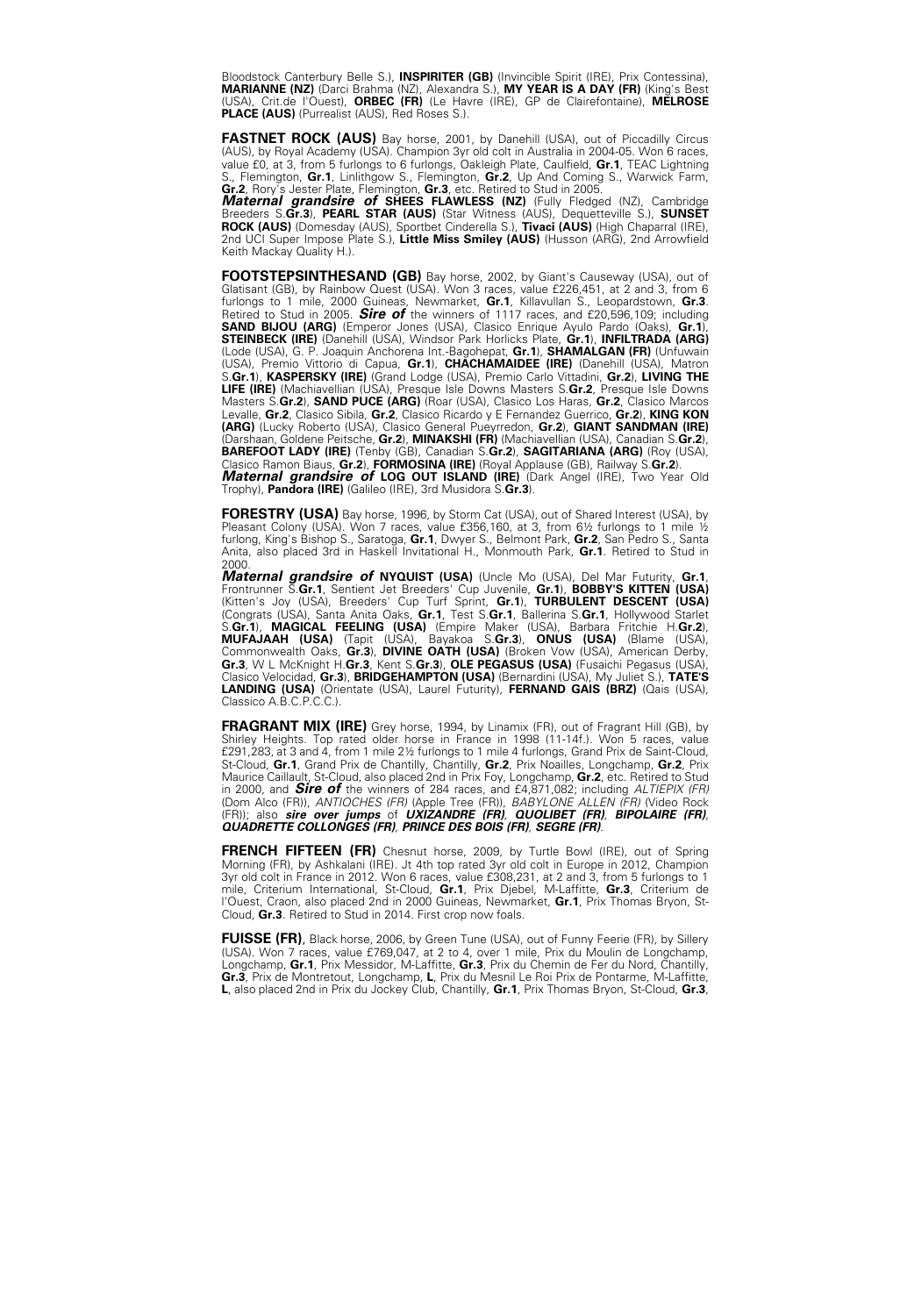and 3rd in Prix Francois Mathet, St-Cloud, **L**, Prix Jacques Laffitte, M-Laffitte, **L**. Retired to Stud in 2011, and *Sire of* the winners of 11 races, and £183,985; including *CHARLY GREEN (FR)* (Le Fou (IRE)), *FURIOUS DES AIGLES (FR)* (Ocean of Wisdom (USA)), *LADY COMMANDEMENT (FR)* (Numerous (USA)), *MACONNAISE (FR)* (Dansili (GB)), *MISS FUISSE (FR)* (Inchinor (GB)), *SOMEBODY TO LOVE (FR)* (Monsun (GER)), *SOUVERAINE (FR)* (Numerous (USA)), *VIROBLANC (FR)* (Bering)

**GALILEO (IRE)** Bay horse, 1998, by Sadler's Wells (USA), out of Urban Sea (USA), by Miswaki (USA). Champion 3yr old in Europe in 2001. Won 6 races, value £1,621,110, at 2 and 3, from 1 mile to 1 mile 4 furlongs, Irish Derby, Curragh, **Gr.1**, King George VI & Queen Elizabeth S., Ascot, **Gr.1**, Derby S., Epsom Downs, **Gr.1**, Derby Trial S., Leopardstown, **Gr.3**, Ballysax S., Leopardstown, etc. Retired to Stud in 2002. *Sire of* the winners of 2188 races, and £80,645,252; including **FRANKEL (GB)** (Danehill (USA), International S.**Gr.1**, Champion S.**Gr.1**, Dewhurst S.**Gr.1**, Lockinge S.**Gr.1**, Queen Anne S.**Gr.1**, Queen Elizabeth II S.**Gr.1**, St<br>James's Palace S.**Gr.1**, Sussex S.**Gr.1**, Sussex S.**Gr.1**, 2000 Guineas, **Gr.1**), **BALLYDOYLE (IRE)** (Storm Cat (USA), Prix Marcel Boussac, **Gr.1**), **CURVY (GB)** (Inchinor (GB), HPIBET E P Taylor S.**Gr.1), FOUND (IRE)** (Intikhab (USA), Prix Marcel Boussac**, Gr.1,** Breeders' Cup Turf,<br>**Gr.1), GLENEAGLES (IRE)** (Storm Cat (USA), Irish 2000 Guineas, **Gr.1,** National S.**Gr.1**, St James's Palace S.**Gr.1**, 2000 Guineas, **Gr.1**), **HIGHLAND REEL (IRE)** (Danehill (USA), Secretariat S.**Gr.1**), **JOHANNES VERMEER (IRE)** (Holy Roman Emperor (IRE), Criterium International, **Gr.1**), **MINDING (IRE)** (Danehill Dancer (IRE), Dubai Fillies' Mile S.**Gr.1**, Moyglare Stud S.**Gr.1**), **MONDIALISTE (IRE)** (Kaldoun (FR), Ricoh Woodbine Mile S.**Gr.1**), **ORDER OF ST GEORGE (IRE)** (Gone West (USA), Irish St Leger, **Gr.1**), **PHOTO CALL (IRE)** (Rock of Gibraltar (IRE), Rodeo Drive S.**Gr.1**), **ADELAIDE (IRE)** (Elnadim (USA), Secretariat S.**Gr.1**, WS Cox Plate, **Gr.1**), **AUSTRALIA (GB)** (Cape Cross (IRE), International S.**Gr.1**, Derby S.**Gr.1**, Irish Derby, **Gr.1), MARVELLOUS (IRE)** (Storm Cat (USA), Irish 1000 Guineas, **Gr.1),**<br>**NOBLE MISSION (GB)** (Danehill (USA), Tattersalls Gold Cup, **Gr.1**, Champion S.**Gr.1**, Grand Prix de Saint-Cloud, **Gr.1**), **TAPESTRY (IRE)** (Danehill (USA), Yorkshire Oaks, **Gr.1**), **TOGETHER FOREVER (IRE)** (Theatrical, Dubai Fillies' Mile S.**Gr.1**), **ALTANO (GER)** (Lando (GER), Prix du Cadran, **Gr.1**), **INTELLO (GER)** (Danehill (USA), Prix du Jockey Club, **Gr.1**), **LINTON (AUS)** (Centaine (AUS), AAMI Stradbroke H.**Gr.1**), **MAGICIAN (IRE)** (Mozart (IRE),

Irish 2000 Guineas, **Gr.1**, Breeders' Cup Turf, **Gr.1**).<br>*Maternal grandsire of M*AGICOOL (AUS) (Fastnet Rock (AUS), Queensland Derby,<br>Gr.1), NIGHT OF THUNDER (IRE) (Dubawi (IRE), Al Shaqab Lockinge S.Gr.1, 2000 Guineas, **Gr.1), QUALIFY (IRE)** (Fastnet Rock (AUS), Oaks S.**Gr.1), LEA (USA)** (First Samurai (USA),<br>Donn H.**Gr.1), LA COLLINA (IRE)** (Strategic Prince (GB), Phoenix S.**Gr.1**, Matron S.**Gr.1**), **BALIOS (IRE)** (Shamardal (USA), King Edward VII S.**Gr.2**), **GALILEO GOLD (GB)** (Paco Boy (IRE), Vintage S.**Gr.2**), **MANATEE (GB)** (Monsun (GER), Grand Prix de Chantilly, **Gr.2**, Prix du Conseil de Paris, **Gr.2**), **TURRET ROCKS (IRE)** (Fastnet Rock (AUS), May Hill S.**Gr.2**), **ARCETRI PINK (AUS)** (Rock of Gibraltar (IRE), Electric Express Ipi Tombe Challenge, **Gr.2**, Wilgerbosdrift Gauteng Fillies Guineas, **Gr.2**), **THUNDER FANTASY (AUS)** (Lucky Owners (NZ), Hyland Race Colours Autumn S.**Gr.2**), **HARD DREAM (IRE)** (Oasis Dream (GB), Prix Noailles, **Gr.2**), **SAAMIDD (GB)** (Street Cry (IRE), Champagne S.**Gr.2**).

**GENTLEWAVE (IRE)**, Bay horse, 2003, by Monsun (GER), out of Saumareine (FR), by Saumarez. Champion 3yr old in Italy in 2006. Won 4 races, value £509,102, at 3, from 1 mile 2 furlongs to 1½ miles, Derby Italiano, Rome, **Gr.1**, Prix Noailles, Longchamp, **Gr.2**, Prix Maurice Caillault, St-Cloud, **L**, also placed 2nd in Irish Derby, Curragh, **Gr.1**, Prix Hocquart,<br>Longchamp, **Gr.2**. Retired to Stud in 2007, and *Sire of* the winners of 242 races, and<br>£3,339,809; including PAGERA (FR) (K Sable (USA), Derby de l'Ouest, **L**), **MY OLD HUSBAND (FR)** (Apeldoorn (FR), Prix Andre Baboin G.P. de Lyon, **L**, Prix Bedel, **L**, Grand Prix d'Avenches, **L**), **WEVANELLA (FR)** (Highest Honor (FR), P. Fond Europeen de L'Elevage Urban Sea, **L**), **VICTORINNA (FR)** (Fasliyev (USA), Prix de la Pepiniere, **L**), **GENTLE STORM (FR)** (Lagunas, Prix Turenne, **L**), **Gentora (FR)** (Starborough (GB), 2nd Prix Casimir Delamarre, **L**, 2nd Prix Madame Jean Couturie, **L**, 2nd Prix Melisande, **L**), **Genzy (FR)** (Bishop of Cashel (GB), 2nd Bet Churchill S.**L.**, 2nd Tapster S.**L.**, 2nd Prix de l'Avre, **L**), **Sir Jade (FR)** (Peintre Celebre (USA), 2nd Prix de Sures Factor S.L., 2nd Prix de l'Avre, **L), Sir Jade (FR)** (Peintre Celebre (USA), 2nd Prix de Suresnes, L), **Blues Wave (GER)** (Lomitas (GB), 3rd Premio Ciudad de Madrid-Halcon Viajes, **L**).

**GEORGE VANCOUVER (USA)** Bay horse, 2010, by Henrythenavigator (USA), out of Versailles Treaty (USA), by Danzig (USA). Jt 3rd top rated 2yr old in Europe in 2012. Won 2 races, value £453,930, at 2, from 6 furlongs to 1 mile, Breeders' Cup Juvenile Turf (c&g), Santa Anita, **Gr.1**, also placed 2nd in Prix Morny, Deauville, **Gr.1**, and 3rd in Dewhurst S., Newmarket, **Gr.1**. Retired to Stud in 2014. First crop now foals.

**GIANT'S CAUSEWAY (USA)** Chesnut horse, 1997, by Storm Cat (USA), out of Mariah's Storm (USA), by Rahy (USA). Champion 3yr old in Europe in 2000 (9.5-10.5f.), 2nd top rated 3yr old in Europe in 2000. Won 9 races, value £2,031,426, at 2 and 3, from 6 furlongs to 1 mile 2 furlongs, Sussex S., Goodwood, **Gr.1**, Eclipse S., Sandown Park, **Gr.1**, Champion S., Leopardstown, **Gr.1**, International S., York, **Gr.1**, Prix de la Salamandre, Longchamp, **Gr.1**, St James's Palace S., Royal Ascot, **Gr.1**, etc. Retired to Stud in 2001. *Maternal grandsire of* **ESCADO (AUS)** (Casino Prince (AUS), South Australian Derby,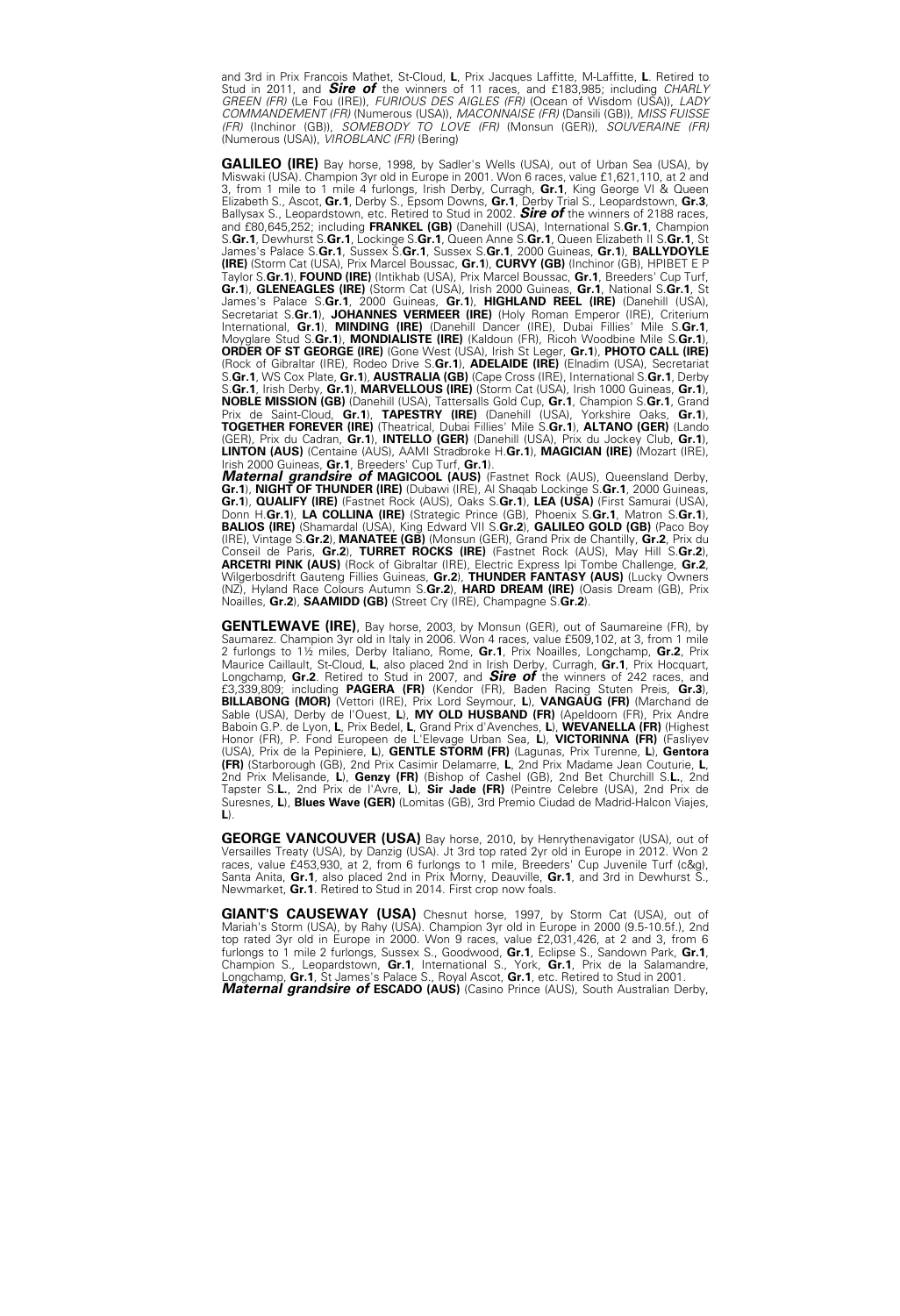**Gr.1**), **VERRAZANO (USA)** (More Than Ready (USA), Haskell Invitational S.**Gr.1**, Wood Memorial S.**Gr.1**), **BEAUTY PARLOUR (GB)** (Deep Impact (JPN), Poule d'Essai des Pouliches, **Gr.1**), **EDEN'S MOON (USA)** (Malibu Moon (USA), Las Virgenes S.**Gr.1**), **LOCH GARMAN (IRE)** (Teofilo (IRE), Criterium International, **Gr.1**), **SOFT FALLING RAIN (SAF)** (National Assembly (CAN), The South African Nursery, **Gr.1**), **WARHORSE (NZ)** (General Nediym (AUS), Diamond Sires' Produce S.**Gr.1**), **PLANTEUR (IRE)** (Danehill Dancer (IRE), Prix Ganay, **Gr.1**), **EVENING JEWEL (USA)** (Northern Afleet (USA), Ashland S.**Gr.1**, Del Mar Oaks, **Gr.1**), **HUALCARA (ARG)** (Exchange Rate (USA), Clasico Almirante Miguel Grau Seminario, **Gr.2**, Clasico Postin, **Gr.2**), **ROCKETAZO (USA)** (Spring At Last (USA), Clasico Almirante Miguel Grau Seminario, **Gr.2**), **PRINCIPE ADEPTO (USA)** (Dubawi (IRE), Premio Carlo Vittadini, **Gr.2**), **SE SAUVER (AUS)** (Bel Esprit (AUS), Edward Manifold S.**Gr.2**), **UNIVERSAL (IRE)** (Dubawi (IRE), Jockey Club S.**Gr.2**, Princess of Wales's S.**Gr.2**), **EL PADRINO (USA)** (Pulpit (USA), Risen Star S.**Gr.2**).

**GOLAN (IRE)** Bay horse, 1998, by Spectrum (IRE), out of Highland Gift (IRE), by Generous (IRE). Won 4 races, value £1,212,001, 2 to 4, from 7 furlongs to 1 mile 4 furlongs, King George VI & Queen Elizabeth S., Ascot, **Gr.1**, Sagitta 2000 Guineas, Newmarket, **Gr.1**, Prix Niel , Longchamp, **Gr.2**, also placed 2nd in International S., York, **Gr.1**, Derby S., Epsom Downs, **Gr.1**, etc. Retired to Stud in 2003.

*Maternal grandsire of* **Duey (NZ)** (Guillotine (NZ), 2nd Phoenix Park Taranaki Classic, **Gr.3**).

**GOLD AWAY (IRE)** Chesnut horse, 1995, by Goldneyev (USA), out of Blushing Away (USA), by Blushing Groom (FR). Champion older miler in Europe in 1999. Won 5 races, value £272,920, 2 to 4, from 5 furlongs to 1 mile 1 furlongs, Prix du Muguet, St-Cloud, **Gr.2**, Prix Edmond Blanc, St-Cloud, **Gr.3**, Prix Thomas Bryon, St-Cloud, **Gr.3**, Prix de Guiche, Longchamp, **Gr.3**, also placed 2nd in Prix du Moulin de Longchamp, Longchamp, **Gr.1**, etc. Retired to Stud in 2000.

*Maternal grandsire of* **MIKKI QUEEN (JPN)** (Deep Impact (JPN), Yushun Himba (Oaks), **Gr.1**, Shuka Sho, **Gr.1**), **KENSEA (FR)** (Kendargent (FR), Prix Herod), **Plaisanciere (FR)** (Astronomer Royal (USA), 3rd Prix Miss Satamixa), **Pretty Panther (FR)** (Hurricane Run (IRE), 3rd Prix Aymeri de Mauleon), **Certainement (FR)** (Kingsalsa (USA), 3rd Prix Scaramouche), **Paris Rose (GB)** (Cape Cross (IRE), 2nd Preis de Lotto in Bayern Nereide-Rennen).

**GOLDEN MISSILE (USA)** Chesnut horse, 1995, by A P Indy (USA), out of Santa Catalina (USA), by Cure The Blues (USA). Won 7 races, value \$2,194,510, 3 to 5, from 1 mile to 1 mile 1½ furlongs, Pimlico Special H., Pimlico, **Gr.1**, Stephen Foster H., Churchill Downs, **Gr.2**, Widener H., Hialeah Park, **Gr.3**, Cumberland S., Ellis Park, Skip Away H., Monmouth

Park, etc. Retired to Stud in 2001.<br>*Maternal grandsire of K***ILLIN ME SMALLS (CAN)** (Marcavelly (USA), BC Premier's H.**Gr.3**), **DREAMIN (USA)** (Woke Up Dreamin (USA), Iowa Sorority S.), **TRUELY QUICK (USA)** (Yes It's True (USA), Cavonnier Juvenile S.), **SILVERTONGUEDTOMMY (USA)** (Street Boss (USA), Chenery S.), **Mr Rodriguez (USA)** (Chapel Royal (USA), 3rd David S.), **Queen Negwer (USA)** (Speightstown (USA), 3rd Unbridled Sidney S.), **Meshmaker (AUS)** (Testa Rossa (AUS), 2nd Port Adelaide Guineas), **Go Max (USA)** (War Pass (USA), 2nd Edmonton Juvenile S., Western Canada H., Ky Alta H.), **Spider's Alibi (USA)** (Lookin At Lucky (USA), 2nd Winnipeg Futurity), **Here Comes Valdez (USA)** (Mr Nightlinger (USA), 2nd Oklahoma Stallion Stakes (c&g)), **Frammento (USA)** (Midshipman (USA), 3rd Besilu Stables Fountain of Youth S.**Gr.2**).

**GOLDNEYEV (USA)** Bay or Brown horse, 1986, by Nureyev (USA), out of Gold River (FR), by Riverman (USA). Won 1 race, value 624,700 fr, at 2, over 6 furlongs, Prix Yacowlef, Deauville, also placed 2nd in Poule d'Essai des Poulains, Longchamp, **Gr.1**, and 3rd in Prix La Rochette, Longchamp, **Gr.3**, Prix de Fontainebleau, Longchamp, **Gr.3**, Prix des Chenes, Longchamp, **Gr.3**. Retired to Stud in 1990.

*Maternal grandsire of* **CHOC ICE (IRE)** (Kahyasi, E P Taylor S.**Gr.1**), **GOLDAMIX (IRE)** (Linamix (FR), Criterium de Saint-Cloud, **Gr.1**), **VERTIGINEUX (FR)** (Nombre Premier (GB), Prix du Muguet, **Gr.2**), **ROYAL OATH (USA)** (Kingmambo (USA), King Edward H.**Gr.2**), **QUINMASTER (USA)** (Linamix (FR), Glencairn S.), **SHOKO (GB)** (Efisio, Premio Coolmore), **Joinem (USA)** (Johar (USA), 2nd Louisville H.**Gr.3**), **Great Virtues (IRE)** (Teofilo (IRE), 3rd Prix Solitude).

**GONE WEST (USA)** Bay horse, 1984, by Mr Prospector (USA), out of Secrettame (USA), by Secretariat (USA). Won 6 races, value £461,387, at 2 and 3, from 6 furlongs to 1 mile 1 furlongs, Dwyer S., Belmont Park, **Gr.1**, Gotham S., Aqueduct, **Gr.2**, Withers S., Belmont Park, **Gr.2**, also placed 2nd in Wood Memorial Invitational S., Aqueduct, **Gr.1**, etc. Retired to Stud in 1988.

*Maternal grandsire of* **AFRICAN STORY (GB)** (Pivotal (GB), Dubai World Cup, **Gr.1**, Al Maktoum Challenge R3, **Gr.1**), **ORDER OF ST GEORGE (IRE)** (Galileo (IRE), Irish St Leger, **Gr.1**), **LEADING LIGHT (IRE)** (Montjeu (IRE), Ascot Gold Cup, **Gr.1**, St Leger S.**Gr.1**), **KING DAVID (USA)** (Hat Trick (JPN), Jamaica H.**Gr.1**), **UNION RAGS (USA)** (Dixie Union (USA), Champagne S.**Gr.1**, Belmont S.**Gr.1**), **VIOLENCE (USA)** (Medaglia d'Oro (USA), Cashcall Futurity, **Gr.1**), **ANNOUNCE (GB)** (Selkirk (USA), Prix Jean Romanet, **Gr.1**), **AWESOME**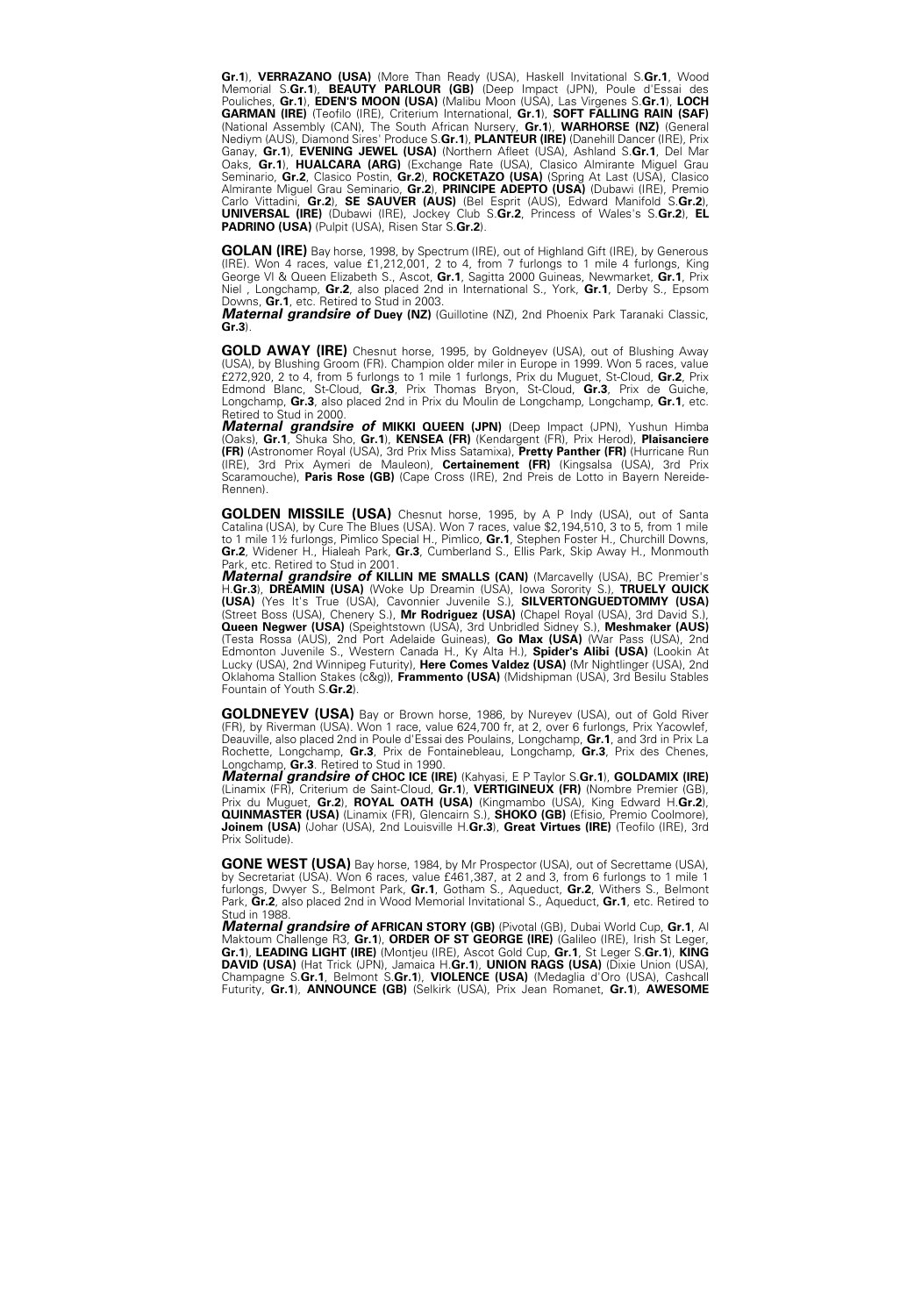**FEATHER (USA)** (Awesome of Course (USA), Gazelle S.**Gr.1**, Grey Goose Breeders' Cup Juv. Fillies, **Gr.1**), **BRILLIANT SPEED (USA)** (Dynaformer (USA), Blue Grass S.**Gr.1**), **QUE FENOMENO (BRZ)** (Northern Afleet (USA), G. P. J Adhemar de Almeida Prado, **Gr.1**), **OCEAN QUEST (CHI)** (Ocean Terrace (USA), Premio Mil Guineas (1000 Guineas), **Gr.1**), **BONNY AND CLYDE (CHI)** (Auguri (CHI), Premio Mil Guineas (1000 Guineas), **Gr.1**), **GAME FACE (USA)** (Menifee (USA), Princess Rooney H.**Gr.1**), **FROST GIANT (USA)** (Giant's Causeway (USA), Suburban H.**Gr.1**), **HEALTHY ADDICTION (USA)** (Boston Harbor (USA), Santa Margarita Invitational H.**Gr.1**), **MOTIVATOR (GB)** (Montjeu (IRE), Derby S.**Gr.1**, Racing Post Trophy, **Gr.1**).

**GRAND LODGE (USA)** Chesnut horse, 1991, by Chief's Crown (USA), out of La Papagena, by Habitat. Champion 2yr old in Europe in 1993, Jt Champion 3yr old in Europe in 1994 (9.5-10.5f.). Won 4 races, value £429,513, at 2 and 3, from 6 furlongs to 1 mile, Dewhurst S., Newmarket, **Gr.1**, St James's Palace S., Royal Ascot, **Gr.1**, Somerville Tattersall S., Newmarket, also placed 2nd in Champion S., Newmarket, **Gr.1**, Madagans 2000

Guineas, Newmarket, **Gr.1**, etc. Retired to Stud in 1995. *Maternal grandsire of* **APPEARANCE (AUS)** (Commands (AUS), Canterbury S.**Gr.1**, Queen of the Turf S.**Gr.1**, Coolmore Classic, **Gr.1**, Myer Empire Rose Classic, **Gr.1**), **VERT DE GRECE (IRE)** (Verglas (IRE), Criterium International, **Gr.1**), **JOSHUA TREE (IRE)** (Montjeu (IRE), Canadian International S.**Gr.1**, Canadian International S.**Gr.1**, Canadian International S.**Gr.1**), **VOLEUSE DE COEURS (IRE)** (Teofilo (IRE), Irish St Leger, **Gr.1**), **LUCAYAN (FR)** (Turtle Bowl (IRE), Poule d'Essai des Poulains, **Gr.1**), **XTENSION (IRE)** (Xaar (GB), Champions' Mile, **Gr.1**, Champions' Mile, **Gr.1**), **TOORAK TOFF (AUS)** (Show A Heart (AUS), PFD Sir Rupert Clarke Invitation S.**Gr.1**, Toohey's New Golden Rose S.**Gr.1**), **WALL STREET (NZ)** (Montjeu (IRE), Cantala S.**Gr.1**, Harcourts Thorndon Mile, **Gr.1**, Kit Ormond Memorial Spring Classic, **Gr.1**, Windsor Park Horlicks Plate, **Gr.1**), **ZIPPING (AUS)** (Danehill (USA), Australian Cup, **Gr.1**, Turnbull S.**Gr.1**), **STRATEGIC NEWS (AUS)** (Strategic (AUS), Steinhoff International Summer Cup, **Gr.1**), **KASPERSKY (IRE)** (Footstepsinthesand (GB), Premio Carlo Vittadini, **Gr.2**), **LONHSPRESSO (AUS)** (Lonhro (AUS), Yallambee Classic, **Gr.2**), **PIED A TERRE (AUS)** (Ad Valorem (USA), Hyland Colours Autumn S.**Gr.2**).

**GRAND SLAM (USA)** Bay or Brown horse, 1995, by Gone West (USA), out of Bright Candles (USA), by El Gran Senor (USA). Won 4 races, value £587,056, at 2 and 3, from 5½ furlongs to 1 mile 1 furlongs, Futurity S., Belmont Park, **Gr.1**, Champagne S., Belmont Park, **Gr.1**, Peter Pan S., Belmont Park, **Gr.2**, also placed 2nd in Breeders' Cup Sprint, Churchill Downs, **Gr.1**, Jerome H., Belmont Park, **Gr.2**, etc. Retired to Stud in 1999.

*Maternal grandsire of* **PRINCESS VIOLET (USA)** (Officer (USA), Madison S.**Gr.1**), **TORONADO (IRE)** (High Chaparral (IRE), Queen Anne S.**Gr.1**, Sussex S.**Gr.1**), **ADMIRAL KITTEN (USA)** (Kitten's Joy (USA), Secretariat S.**Gr.1**), **KITTEN'S DUMPLINGS (USA)** (Kitten's Joy (USA), Queen Elizabeth II Challenge Cup S.**Gr.1**), **MALIBU PRAYER (USA)** (Malibu Moon (USA), Ruffian Invitational H.**Gr.1**), **BRADESTER (USA)** (Lion Heart (USA), Monmouth Cup S.**Gr.2**), **DARING DAVE (SAF)** (Dynasty (SAF), Post Merchants H.**Gr.2**), **VALID (USA)** (Medaglia d'Oro (USA), Monmouth Cup S.**Gr.2**), **IN TROUBLE (USA)** (Tiz Wonderful (USA), Futurity S.**Gr.2**), **FLORIDA WON (USA)** (Birdstone (USA), Ontario Derby, **Gr.3**, Seagram Cup S.**Gr.3**), **MIZZ MONEY (USA)** (Mizzen Mast (USA), Pucker Up S.**Gr.3**), **STRICT COMPLIANCE (USA)** (Into Mischief (USA), Boiling Springs S.**Gr.3**), **BANDBOX (USA)** (Tapit (USA), General George H.**Gr.3**), **HOME RUN KITTEN (USA)** (Kitten's Joy (USA), Eddie D S.**Gr.3**), **KITTEN KABOODLE (USA)** (Kitten's Joy (USA), J P Morgan Chase Jessamine S.**Gr.3**), **SCATMAN (USA)** (Scat Daddy (USA), Aristides S.**Gr.3**).

**GRAPE TREE ROAD (GB)** Bay horse, 1993, by Caerleon (USA), out of One Way Street, by Habitat. Top rated 3yr old in France in 1996 (9.5-10.5f.). Won 3 races, value £206,590, at 2 and 3, from 6½ furlongs to 1 mile 2½ furlongs, Grand Prix de Paris, Longchamp, **Gr.1**, Prix de

Suresnes, Longchamp. Retired to Stud in 1998. *Maternal grandsire of* **FETAN JOA (FR)** (Enrique (GB), Prix Saraca), **SUPER MOTIVA (GB)** (Motivator (GB), Premio Torricola, Criterium Aretuseo), **Lievano (GB)** (Spectrum (IRE), 3rd G. Preis der Hannoverschen Volksbank, Grosser Freiberger Premium-Preis).

**GREAT JOURNEY (JPN)** Bay or Brown horse, 2001, by Sunday Silence (USA), out of Ambrosine (USA), by Mr Prospector (USA). Won 5 races, value £1,174,380, 2 to 5, from 7 furlongs to 1 mile 1 furlongs, December S., Nakayama, Lord Derby Challenge Trophy, Nakayama, Nikkan Sports Sho Shinzan Kinen, Kyoto, also placed 2nd in Daily Hai Nisai S.,<br>Kyoto, and 3rd in Kochi S., Nakayama, etc. Retired to Stud in 2008, and *Sire of* the winners<br>of 118 races, and £2,085,598; includi Cup, **Gr.2**), **Little Journey (FR)** (Linamix (FR), 3rd American Oaks, **Gr.1**).

**GREAT PRETENDER (IRE)** Bay horse, 1999, by King's Theatre (IRE), out of Settler (GB), by Darshaan. Won 5 races, Prix Policeman, Cagnes-Sur-Mer, **L**, also placed 2nd in Prix Noailles, Longchamp, **Gr.2**, also Prix Achille Fould Hurdle, Auteuil, *L*. Retired to Stud in 2006. *Sire of* the winners of 168 races, and £3,972,205; including *BENIE DES DIEUX (FR)* (Robin des Champs (FR)), *GREAT FEATHER (FR)* (Great Palm (USA)), *MR MOLE (IRE)* (Kadalko (FR)), *BARONNE PICSOU (FR)* (Royal Charter (FR)); also *sire over jumps* of *GRAND D'AUTEUIL (FR), MR MOLE (IRE), PTIT ZIG (FR), PLUMEUR (FR), AZZA (FR), SAUBABER (FR), TRUE LOVE MAIL (FR), PRINCE PRETENDER (FR).*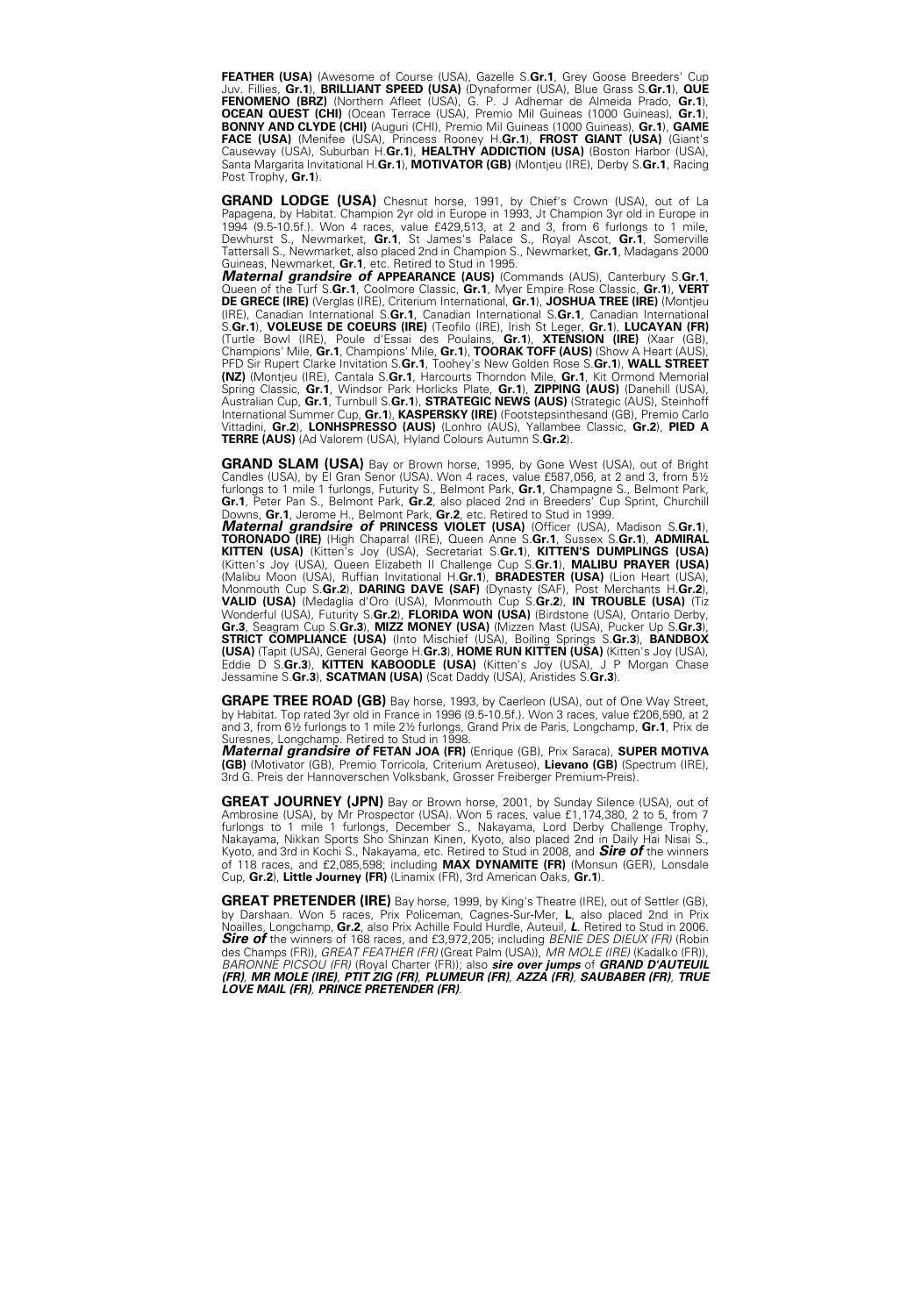**GREEN DESERT (USA)** Bay horse, 1983, by Danzig (USA), out of Foreign Courier (USA),<br>by Sir Ivor (USA). Won 5 races, value £222,454, at 2 and 3, from 5 furlongs to 7 furlongs, July Cup, Newmarket, **Gr.1**, Flying Childers S., Doncaster, **Gr.2**, Sprint Cup, Haydock Park, **Gr.2**, July S., Newmarket, **Gr.3**, European Free H., Newmarket, etc. Retired to Stud in 1987. *Maternal grandsire of* **BRACELET (IRE)** (Montjeu (IRE), Irish Oaks, **Gr.1**), **LUCKY NINE (IRE)** (Dubawi (IRE), Hong Kong Sprint, **Gr.1**, International Sprint, **Gr.1**, International Sprint, **Gr.1), WAS (IRE)** (Galileo (IRE), Oaks S.**Gr.1), LYRIC OF LIGHT (GB)** (Street Cry (IRE), Fillies'<br>Mile S.**Gr.1), WROTE (IRE)** (High Chaparral (IRE), Breeders' Cup Juvenile Turf (c&g), **Gr.1)**, **MAKFI (GB)** (Dubawi (IRE), 2000 Guineas, **Gr.1**, P. Jacques Le Marois, **Gr.1**), **TOTAL GALLERY (IRE)** (Namid (GB), Prix de l'Abbaye de Longchamp, **Gr.1**), **CHRISTMAS KID (USA)** (Lemon Drop Kid (USA), Ashland S.**Gr.1**), **PIPALONG (IRE)** (Pips Pride (GB), Sprint Cup, **Gr.1**), **ALMUTAWAKEL (GB)** (Machiavellian (USA), P. Jean Prat, **Gr.1**, Dubai World Cup, **Gr.1**), **FONTANELLA BORGHESE (CHI)** (Roy (USA), Premio St Leger, **Gr.1**).

**GREEN TUNE (USA)** Chesnut horse, 1991, by Green Dancer (USA), out of Soundings<br>(USA), by Mr Prospector (USA). Top rated older miler in France in 1995, Jt Champion older<br>miler in Europe in 1995. Won 5 races, value £290,689 furlongs, Poule d'Essai des Poulains, Longchamp, **Gr.1**, Prix d'Ispahan, Longchamp, **Gr.1**, Prix du Muguet, St-Cloud, **Gr.2**, Prix Montenica, M'-Laffitte, also placed 2nd in Prix du Rond-<br>Point, Longchamp, **Gr.2**, etc. Retired to Stud in 1996.<br>**Maternal grandsire of GREEN MOON (IRE)** (Montjeu (IRE), Melbourne Cup

Turnbull S.**Gr.1**), **ROSDHU QUEEN (IRE)** (Invincible Spirit (IRE), Cheveley Park S.**Gr.1**), **IMPASSABLE (IRE)** (Invincible Spirit (IRE), Prix de Sandringham, **Gr.2**, Prix Daniel Wildenstein, **Gr.2**), **YELLOW AND GREEN (GB)** (Monsun (GER), Prix de Malleret, **Gr.2**), **TONY JAMES (IRE)** (Xaar (GB), Gimcrack S.**Gr.2**), **ATTENDU (FR)** (Acclamation (GB), Prix La Rochette, **Gr.3**), **ABSOLUTLY YES (FR)** (Country Reel (USA), Prix de Guiche, **Gr.3**), **LEO'S STARLET (IRE)** (Galileo (IRE), Prix Cleopatre, **Gr.3**), **FOREIGN TUNE (GB)** (Invincible Spirit (IRE), Prix Coronation), **EVAPORATION (FR)** (Red Ransom (USA), Prix Amandine, Prix Isola Bella), **TIZ THE SHOT (IRE)** (Refuse To Bend (IRE), Eyrefield S.), **CAPITAINE COURAGE (IRE)** (Bering, Prix Tantieme), **AORNOS (FR)** (Dashing Blade, Prix Delahante), **ANABAA'S CREATION (IRE)** (Anabaa (USA), Prix Isonomy).

**GREGORIAN (IRE)** Grey horse, 2009, by Clodovil (IRE), out of Three Days In May (GB), by Cadeaux Genereux. Won 6 races, value £434,914, 2 to 5, from 7 furlongs to 1 mile ½ furlong, Hungerford S., Newbury, **Gr.2**, Diomed S., Epsom Downs, **Gr.3**, Criterion S., Newmarket, **Gr.3**, also 2nd in Prix Jean Prat, Chantilly, **Gr.1**, Hungerford S., Newbury, **Gr.2**, etc. Retired to Stud in 2015.

**GRIS DE GRIS (IRE)** Grey horse, 2004, by Slickly (FR), out of Deesse Grise (FR), by Lead<br>On Time (USA). Won 9 races, value £458,816, Prix du Muguet, St-Cloud, **Gr.2**, Prix Edmond<br>Blanc, St-Cloud, **Gr.3** (twice), Grand Pri 10 races, and £146,371; including *CABRIOLE MAG (FR)* (Kadalko (FR)), *CALCIUM (FR)* (Hawker's News (IRE)), *CARTESIENNE (FR)* (Network (GER)), *CHAMBARD (FR)* (Cadoudal (FR)), *GRIGRI DE JAVA (FR)* (Kingsalsa (USA)), *MARYBOROUGH (FR)* (Aelan Hapi (USA)).

**GROOM DANCER (USA)** Bay horse, 1984, by Blushing Groom (FR), out of Featherhill (FR), by Lyphard (USA). Jt 3rd top rated 2yr old colt in France in 1986. Won 8 races, value 1,680,400 fr, at 2 and 3, from 6 furlongs to 1 mile 2½ furlongs, Prix Lupin, Longchamp, **Gr.1**, Prix Daphnis, Evry, **Gr.3**, Prix de Conde, Longchamp, **Gr.3**, Prix de Guiche, Longchamp, **Gr.3**, Prix du Prince d'Orange, Longchamp, **Gr.3**, etc. Retired to Stud in 1988.

*Maternal grandsire of* **MIDNIGHT INTERLUDE (USA)** (War Chant (USA), Santa Anita Derby, **Gr.1**), **ROUVRES (FR)** (Anabaa (USA), Prix Jean Prat, **Gr.1**), **TOUT SEUL (IRE)** (Ali-Royal (IRE), Dewhurst S.**Gr.1**), **BECKETT (IRE)** (Fairy King (USA), National S.**Gr.1**), **TARFASHA (IRE)** (Teofilo (IRE), Moyglare "Jewels" Blandford S.**Gr.2**), **SADDLER'S ROCK (IRE)** (Sadler's Wells (USA), Stobart Doncaster Cup, **Gr.2**, Artemis Goodwood Cup, **Gr.2**), **DANANEYEV (FR)** (Goldneyev (USA), Prix du Gros-Chene, **Gr.2**), **MISS MARJURIE (IRE)** (Marju (IRE), Pinnacle S.**Gr.3**), **DANZENO (GB)** (Denounce (GB), Chipchase S.**Gr.3**), **SPRING CHEER (NZ)** (Bachelor Duke (USA), New Zealand Cup, **Gr.3**), **DUCKWORTH LEWIS (NZ)** (Postponed (USA), Te Hana Sparkling Alison S.**Gr.3**), **RIGHT ONE (FR)** (Anabaa (USA), Jaipur S.**Gr.3**), **CELIMENE (IRE)** (Dr Fong (USA), Prix de Flore, **Gr.3**, Prix Penelope, **Gr.3**), **COSMO PLATINA (JPN)** (Stay Gold (JPN), Mermaid S.**Gr.3**), **CHARMING GROOM (FR)** (Kaldoun (FR), Prix de la Porte Maillot, **Gr.3**), **MILLENNIUM DRAGON (GB)** (Mark of Esteem (IRE), Appleton H.**Gr.3**), **MARSHALL (FR)** (Anabaa (USA), Prix de Guiche, **Gr.3**).

**GULCH (USA)** Bay horse, 1984, by Mr Prospector (USA), out of Jameela (USA), by Rambunctious. Jt 2nd top rated 2yr old in U.S.A. in 1986, Champion sprinter in U.S.A. in 1988. Won 13 races, value \$3,095,521, 2 to 4, from 5 furlongs to 1 mile 1 furlongs, Breeders' Cup Sprint, Churchill Downs, **Gr.1**, Carter H., Aqueduct, **Gr.1**, Futurity S., Belmont Park, **Gr.1**, Hopeful S., Saratoga, **Gr.1**, Metropolitan H., Belmont Park, **Gr.1** (twice), Wood Memorial

Invitational S., Aqueduct, **Gr.1**, etc. Retired to Stud in 1989. *Maternal grandsire of* **SILASOL (IRE)** (Monsun (GER), Prix Marcel Boussac, **Gr.1**, Prix Saint-Alary, **Gr.1**), **LAWMAN (FR)** (Invincible Spirit (IRE), Prix du Jockey Club, **Gr.1**, Prix Jean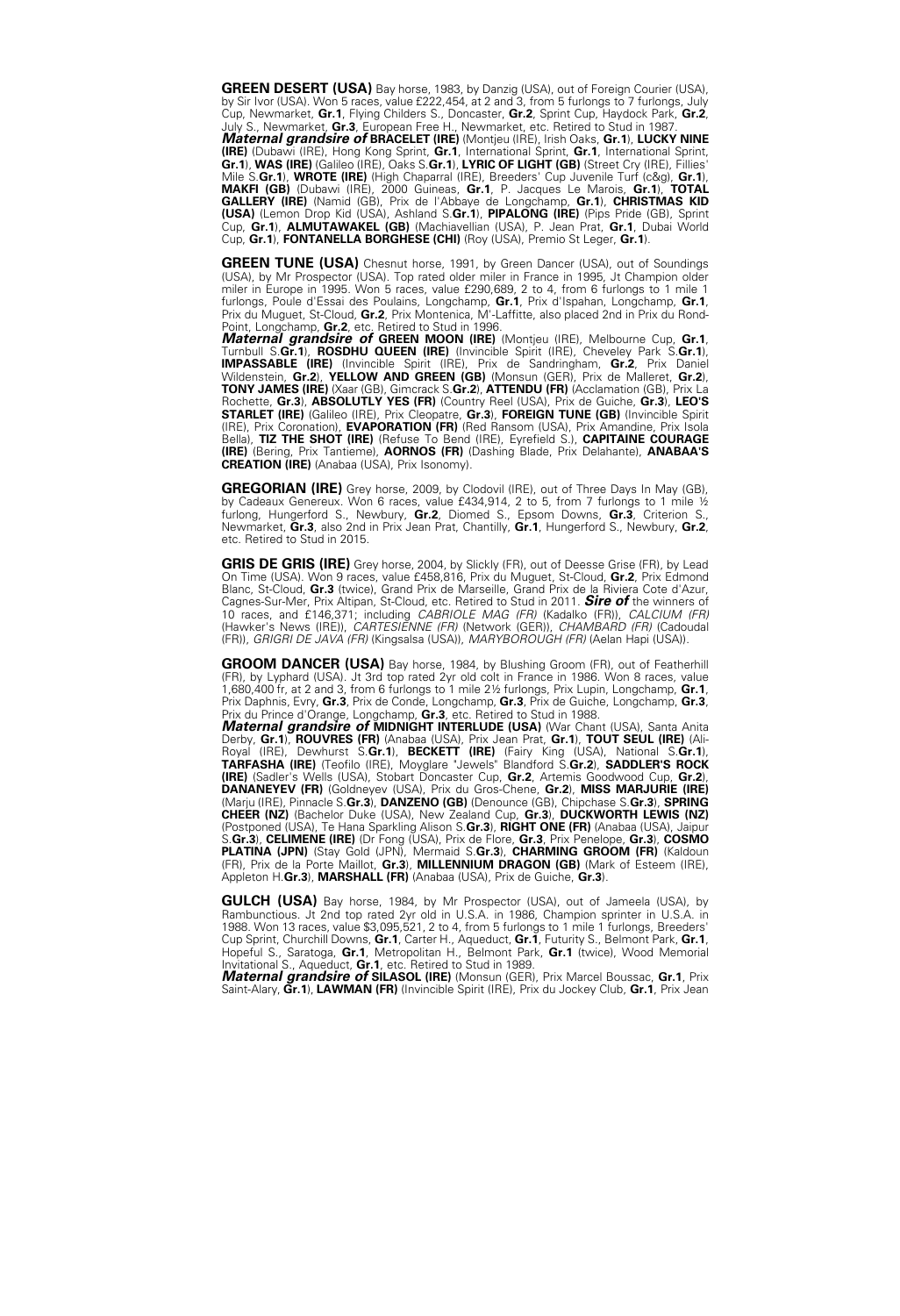Prat, **Gr.1**), **SIREN LURE (USA)** (Joyeux Danseur (USA), Triple Bend Invitational H.**Gr.1**), **LATICE (IRE)** (Inchinor (GB), Prix de Diane Hermes, **Gr.1**), **REFUSE TO BEND (IRE)** (Sadler's Wells (USA), Eclipse S.**Gr.1**, National S.**Gr.1**, Queen Anne S.**Gr.1**, Sagitta 2000 Guineas, **Gr.1**), **MEDIA PUZZLE (USA)** (Theatrical, Melbourne Cup, **Gr.1**), **REENACT (AUS)** (Marscay (AUS), Sires' Produce S.**Gr.1**), **BAY ORP (ARG)** (Orpen (USA), Gran Premio Raul y Raul E Chevalier, **Gr.2**), **RED RIFLE (USA)** (Giant's Causeway (USA), Bowling Green H.**Gr.2**, Hawthorne Gold Cup H.**Gr.2**), **SENDMYLOVETOROSE (GB)** (Bahamian Bounty (GB), Cherry Hinton S.**Gr.2**), **HI CALYPSO (IRE)** (In The Wings, Park Hill S.**Gr.2**), **HAMOODY (USA)** (Johannesburg (USA), Richmond S.**Gr.2**), **OJOS CLAROS (BRZ)** (American Gipsy (USA), G.P. Presidente Emilio Garrastazu Medici, **Gr.2**), **ELABORATE (USA)** (Gilded Time (USA), Triple Bend Breeders' Cup Invitational H, **Gr.2**), **POSTPONED (USA)** (Summer Squall (USA), Peter Pan S.**Gr.2**), **MAKE HASTE (USA)** (Cure The Blues (USA), Beaumont S.**Gr.2**).

**HALLING (USA)** Chesnut horse, 1991, by Diesis, out of Dance Machine, by Green Dancer (USA). Champion older horse in Europe in 1995 & 1996 (9.5-10.5f.), Champion older horse in England in 1995. Won 12 races, value £850,161, 3 to 5, from 1 mile to 1 mile 2½ furlongs, Eclipse S., Sandown Park, **Gr.1** (twice), International S., York, **Gr.1** (twice), Prix d'Ispahan, Longchamp, **Gr.1**, also placed 2nd in Champion S., Newmarket, **Gr.1**. Retired to Stud in 1997.

*Maternal grandsire of* **VALE OF YORK (IRE)** (Invincible Spirit (IRE), Grey Goose Breeders' Cup Juvenile, **Gr.1**), **FOLK OPERA (IRE)** (Singspiel (IRE), E P Taylor S.**Gr.1**), **BOUNCE SHASSE (JPN)** (Zenno Rob Roy (JPN), Laurel R.C. Sho Nakayama Himba S.**Gr.3**, Flower Cup, **Gr.3**), **SYNTAX (IRE)** (Haatef (USA), Kent S.**Gr.3**), **DALVINA (GB)** (Grand Lodge (USA), Long Island H.**Gr.3**), **BATTALION (IRE)** (Authorized (IRE), Front Events Foundation Churchill S.), **FRENCH DRESSING (GB)** (Sea The Stars (IRE), EBF Lyric S.), **KINGFISHER (IRE)** (Galileo (IRE), Dee S., S & R McGrath Memorial Saval Beg S.), **OGLUM BERAT (TUR)** (Victory Gallop (CAN), Mimar Sinan), **OLD PAL (FR)** (Soldier Hollow (GB), Dansk Pokallob, Scandic Norsk Derby), **VERY NICE NAME (FR)** (Whipper (USA), Qatar Derby, H H The Heir Apparent Trophy, His Highness The Emirs's Trophy), **ZANETTO (GB)** (Medicean (GB), Bathwick Tyres Carnarvon S.), **DEALBATA (IRE)** (Dubawi (IRE), Prix Solitude, Mohegan Sky S.), **DUBAI NEXT (ARG)** (Easing Along (USA), Clasico Botafogo H.), **NEEBRAS (IRE)** (Oasis Dream (GB), RSA Thoroughbred S.), **SCHILLER DANON (GER)** (Samum (GER), Preis der Ostdeutschen Sparkassen), **TOO NICE NAME (FR)** (Kingsalsa (USA), Prix Montenica), **PLAYFELLOW (IRE)** (Kheleyf (USA), Silver Tankard S.), **SOFT CENTRE (GB)** (Zafonic (USA), Lupe S.).

**HANNOUMA (IRE)**, Bay horse, 2005, by Anabaa (USA), out of Red Blossom (USA), by Silver Hawk (USA). Won 2 races, value £79,598, at 2, from 7 furlongs to 1 mile placed 2nd in Criterium de Saint-Cloud, St-Cloud, **Gr.1**, Prix de Conde, Longchamp, **Gr.3**. Retired to Stud in 2009, and *Sire of* the winners of 31 races, and £620,485; including **GRAFELLI (IRE)** (Septieme Ciel (USA), Anglesey S.**Gr.3**, Tyros S.**Gr.3**), **Kouros Jelois (FR)** (Lost World (IRE), 3rd Prix Greffulhe, **Gr.2**), *SHADAYA (FR)* (Real Shadai (USA)), *ANOUMA FREEDOM (FR)* (Freedom Cry (GB)), *CAESARIA (IRE)* (Grand Lodge (USA)), *HILTON JELOIS (FR)* (My Risk (FR)); also *sire over jumps* of *Nouma Jelois (FR)*

**HARBOUR WATCH (IRE)** Bay horse, 2009, by Acclamation (GB), out of Gorband (USA), by Woodman (USA). Jt 3rd top rated 2yr old colt in Europe in 2011. Won 3 races, value £50,532, at 2, over 6 furlongs, Richmond S., Goodwood, **Gr.2**. Retired to Stud in 2013. First crop now yearlings.

**HARLAN'S HOLIDAY (USA)** Bay horse, 1999, by Harlan (USA), out of Christmas In Aiken (USA), by Affirmed (USA). Won 9 races, value £2,380,641, 2 to 4, from 5½ furlongs to 1 mile 1 furlongs, Donn H., Gulfstream Park, **Gr.1**, Florida Derby, Gulfstream Park, **Gr.1**, Blue Grass S., Keeneland, **Gr.1**, Iroquois S., Churchill Downs, **Gr.3**, Pennsylvania Derby, Philadelphia Pa, **Gr.3**, etc. Retired to Stud in 2004.

*Maternal grandsire of* **JUST WICKED (USA)** (Tapit (USA), Adirondack S.**Gr.2**), **HOLIDAY MAGIC (USA)** (Congrats (USA), Sophomore S.), **Lehaim (FR)** (Siyouni (FR), 3rd Prix Robert Papin, **Gr.2**), **Twirl Girl (USA)** (Twirling Candy (USA), 2nd Smart Halo S.), **Chilly Start (USA)** (Jump Start (USA), 2nd Mrs Henry D Paxson Memorial S.), **Myositis Dan (USA)** (Istan (USA), 3rd Derby Trial S.**Gr.3**), **Derek's Girl (USA)** (Brother Derek (USA), 3rd Tempted S.**Gr.3**), **Karalti (TUR)** (Victory Gallop (CAN), 3rd Karayel S.).

**HENRYTHENAVIGATOR (USA)** Bay or Brown horse, 2005, by Kingmambo (USA), out of Sequoyah (IRE), by Sadler's Wells (USA). Jt 4th top rated 3yr old in Europe in 2008, Top rated 3yr old miler in Ireland in 2008. Won 6 races, value £1,384,597, at 2 and 3, from 6 furlongs to 1 mile, Sussex S., Goodwood, **Gr.1**, Irish 2000 Guineas, Curragh, **Gr.1**, St James's Palace S., Ascot, **Gr.1**, 2000 Guineas, Newmarket, **Gr.1**, Coventry S., Ascot, **Gr.2**, etc. Retired to Stud in 2009. *Sire of* the winners of 307 races, and £4,859,216; including **SUDIRMAN (USA)** (Desert Style (IRE), Phoenix S.**Gr.1**), **GEORGE VANCOUVER (USA)** (Danzig (USA), Breeders' Cup Juvenile Turf (c&g), **Gr.1**), **PEDRO THE GREAT (USA)** (Rainbow Quest (USA), Phoenix S.**Gr.1**), **SANDTOP (NZ)** (Zabeel (NZ), Macau Autumn Trophy), **HOOVERGETTHEKEYS (USA)** (Royal Academy (USA), Criterium di Pisa), **ZHIYI (USA)** (Caerleon (USA), Prix de Saint Patrick), **SAMUEL DECHAMPLAIN (CAN)** (Forestry (USA), Charlie Barley S.), **JUBLIANT GIRL (USA)** (Arch (USA), Runway S.), **Cristoforo**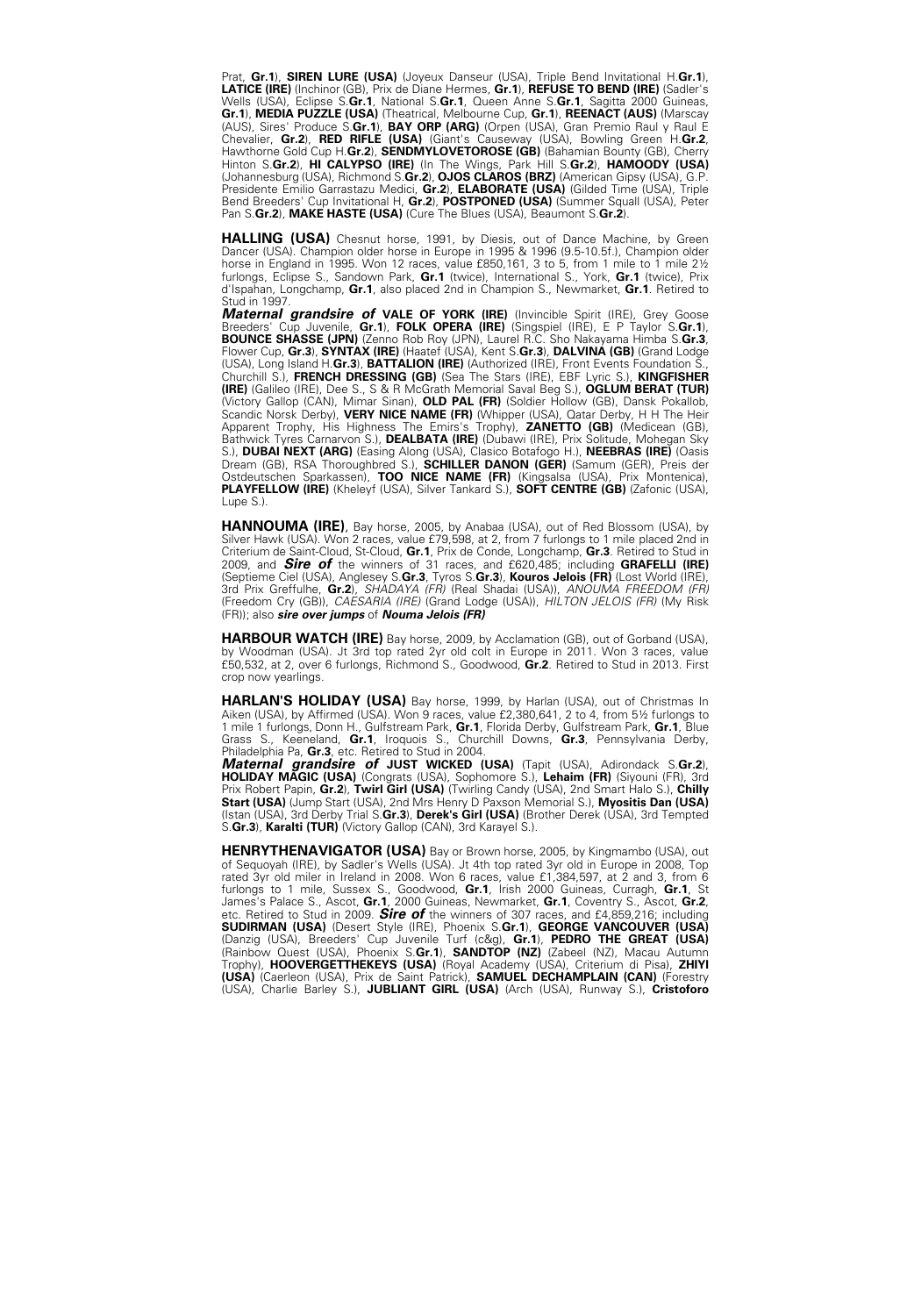**Colombo (USA)** (Johannesburg (USA), 2nd Railway S.**Gr.2**), **Yesterday's Songs (AUS)** (End Sweep (USA), 2nd Seven News DC McKay S.**Gr.3**), **Captain Dixie (USA)** (Dixieland Band (USA), 2nd Jefferson Cup S.**Gr.3**), **Oryetta (USA)** (Pulpit (USA), 2nd Premio Mario Incisa della Rocchetta, **Gr.3**).

**HERNANDO (FR)** Bay horse, 1990, by Niniski (USA), out of Whakilyric (USA), by Miswaki (USA). Jt Champion older horse in France in 1994, Jt Champion older horse in Europe in 1994 (11-13.5f.). Won 7 races, value £1,317,124, 3 to 5, from 1 mile 2 furlongs to 1 mile 4 furlongs, Prix Lupin, Longchamp, **Gr.1**, Prix du Jockey Club, Chantilly, **Gr.1**, Prix Niel , Longchamp, **Gr.2**, Prix Gontaut-Biron, Deauville, **Gr.3** (twice), Prix de Suresnes, Longchamp, etc. Retired  $\frac{1}{100}$ itud in 1996.

*Maternal grandsire of* **FINAL SCORE (IRE)** (Dylan Thomas (IRE), Premio Lydia Tesio, **Gr.1**), **CHARITY LINE (IRE)** (Manduro (GER), Premio Lydia Tesio, **Gr.1**), **AOIFE ALAINN (IRE)** (Dr Fong (USA), Premio Lydia Tesio **Gr.1**), **CHERRY COLLECT (IRE)** (Oratorio (IRE), Oaks d'Italia Trofeo Snai, **Gr.2**), **KESAMPOUR (FR)** (King's Best (USA), Prix Greffulhe, **Gr.2**), **IRISH FIELD (IRE)** (Dubawi (IRE), Prix Robert Papin, **Gr.2**), **MAIMARA (FR)** (Makfi (GB), Prix de Lieurey, **Gr.3**), **CUBANITA (GB)** (Selkirk (USA), John Porter S.**Gr.3**, St Simon S.**Gr.3**), **OMBRAGE (FR)** (Orpen (USA), Premio Dormello, **Gr.3**), **EMPIRE KING (USA)** (Empire Maker (USA), Clasico Mariano Ignacio Prado, **Gr.3**, C. Asoc. Prop. Caballos Carrera del Peru, **Gr.3**), **MELODY OF LOVE (GB)** (Haafhd (GB), Firth of Clyde S.**Gr.3**), **LA LUNA DE MIEL (GER)** (Monsun (GER), Orchid S.**Gr.3**), **THEO DANON (GER)** (Lord of England (GER), Grosser Preis des Audi Zenturms Hannover, **Gr.3**), **SANDBAR (GB)** (Oasis Dream (GB), Prix Cleopatre, **Gr.3**), **SORCIERE (IRE)** (Orpen (USA), Prix d'Arenberg, **Gr.3**).

**HIGH CHAPARRAL (IRE)** Bay horse, 1999, by Sadler's Wells (USA), out of Kasora (IRE), by Darshaan. Top rated 3yr old in England & Ireland in 2002 (11-13f.), Top rated older horse in Ireland in 2003 (. Won 10 races, value £3,446,245, 2 to 4, from 7 furlongs to 1 mile 4 furlongs, Irish Derby, Curragh, **Gr.1**, Champion S., Leopardstown, **Gr.1**, Breeders' Cup Turf, Arlington International, **Gr.1**, Racing Post Trophy, Doncaster, **Gr.1**, Derby S., Epsom Downs, **Gr.1**, etc. Retired to Stud in 2004.

*Maternal grandsire of* **SUAVITO (NZ)** (Thorn Park (AUS), Italktravel Futurity S.**Gr.1**), **THE WOW SIGNAL (IRE)** (Starspangledbanner (AUS), Prix Morny, **Gr.1**), **LET'S GO (USA)** (Street Cry (IRE), Churchill S.), **NAADIRR (IRE)** (Oasis Dream (GB), Garrowby S., Cammidge Trophy), **SAHRAWI (GER)** (Pivotal (GB), Prix Scaramouche), **SARRASIN (GB)** (Monsun (GER), Prix de l'Avre), **BEACH BELLE (GB)** (Invincible Spirit (IRE), EBF Naas Juv.Sprint S.), **RAFAADAH (GB)** (Oasis Dream (GB), Gd. Criterium de Bordeaux HK Jockey Club), **Dark Crusader (IRE)** (Cape Cross (IRE), 2nd EBF Give Thanks S.**Gr.3**), **Sir Andrew (FR)** (Polan (FR), 2nd Gd. Criterium de Bordeaux HK Jockey Club), **Lieutenant General (IRE)** (Fastnet Rock (AUS), 3rd Tyros S.**Gr.3**).

**HIGH ROCK (IRE)** Chesnut horse, 2005, by Rock of Gibraltar (IRE), out of Hint of Silver (USA), by Alysheba (USA). Won 3 races, value £128,640, at 2 and 3, from 1 mile to 1 mile 2 furlongs, Prix de Conde, Longchamp, **Gr.3**, Prix La Force, Longchamp, **Gr.3**. Retired to Stud<br>in 2009. **Sire of** the winners of 24 races, and £668,208; including *ARGENTIER (FR)*<br>(Badolato (USA)), *PRINCE KUP ( JULO DE LAIZ (FR)* (Marchand de Sable (USA)), *ROCK ZURAFA (FR)* (Diableneyev (USA)), *ROCK DES CLOS (FR)* (Marchand de Sable (USA)), *SIRCA (FR)* (Solicitor (FR)), *UNE NOTE DE TANGO (FR)* (Sicyos (USA)), *DADA TZARA (FR)* (Big Shuffle (USA)), *DECO BAKST (FR)* (Diesis).

**HIGH YIELD (USA)** Chesnut horse, 1997, by Storm Cat (USA), out of Scoop The Gold (USA), by Forty Niner (USA). Won 4 races, value £710,438, at 2 and 3, from 6 furlongs to 1 mile 1 furlongs, Fountain of Youth S., Gulfstream Park, **Gr.1**, Hopeful S., Saratoga, **Gr.1**, Blue Grass S., Keeneland, **Gr.1**, also placed 2nd in Florida Derby, Gulfstream Park, **Gr.1**, Hollywood Futurity, Hollywood Park, **Gr.1**, etc. Retired to Stud in 2001.

*Maternal grandsire of* **COMANDANTE DODGE (BRZ)** (Dodge (USA), Grande Premio Major Suckow, **Gr.1**), **TONTONA (USA)** (Powerscourt (GB), Clasico Ciudad de Lima, **Gr.2**), **LUNA TIME (USA)** (Malibu Moon (USA), Obeah S.**Gr.3**), **NONA IN COMMAND (AUS)** (Commands (AUS), Swallow S.), **SYMBOL OF ARCH (USA)** (Arch (USA), Morten Og Torvald Klaveness Minnelop), **BUNKER HILL (USA)** (Trippi (USA), Go For The Green Juvenile S.), **RED'S ROUND TABLE (USA)** (Cuvee (USA), White Clay Creek S., Marshua S., Tate S., Only Queens S., Wide Country S.), **FAISCA (USA)** (A P Warrior (USA), Phil D Shepherd S.), **Sara Lucille (GB)** (Dansili (GB), 2nd Prix du Calvados, **Gr.3**), **Zandar (USA)** (Kitten's Joy (USA), 2nd Awad S.), **Squid (USA)** (Perfect Soul (IRE), 2nd Brian Barenscheer Juvenile S.).

**HIGHEST HONOR (FR)** Grey horse, 1983, by Kenmare (FR), out of High River (FR), by Riverman (USA). Won 4 races, value £165,916, 2 to 4, from 7 furlongs to 1 mile 1 furlongs, Prix d'Ispahan, Longchamp, **Gr.1**, Prix Edmond Blanc, St-Cloud, **Gr.3**, Prix Djebel, M'-Laffitte, also placed 2nd in Poule d'Essai des Poulains, Longchamp, **Gr.1**, Prix Jean Prat, Longchamp, **Gr.1**, etc. Retired to Stud in 1988.

*Maternal grandsire of* **SOLOW (GB)** (Singspiel (IRE), Queen Anne S.**Gr.1**, Queen Elizabeth II S.**Gr.1**, Sussex S.**Gr.1**, Prix d'Ispahan, **Gr.1**, DP World Dubai Turf, **Gr.1**), **SHEIKHZAYEDROAD (GB)** (Dubawi (IRE), Northern Dancer Turf S.**Gr.1**), **BETHRAH (IRE)** (Marju (IRE), Irish 1000 Guineas, **Gr.1**), **REVE D'ESSOR (JPN)** (Agnes Tachyon (JPN),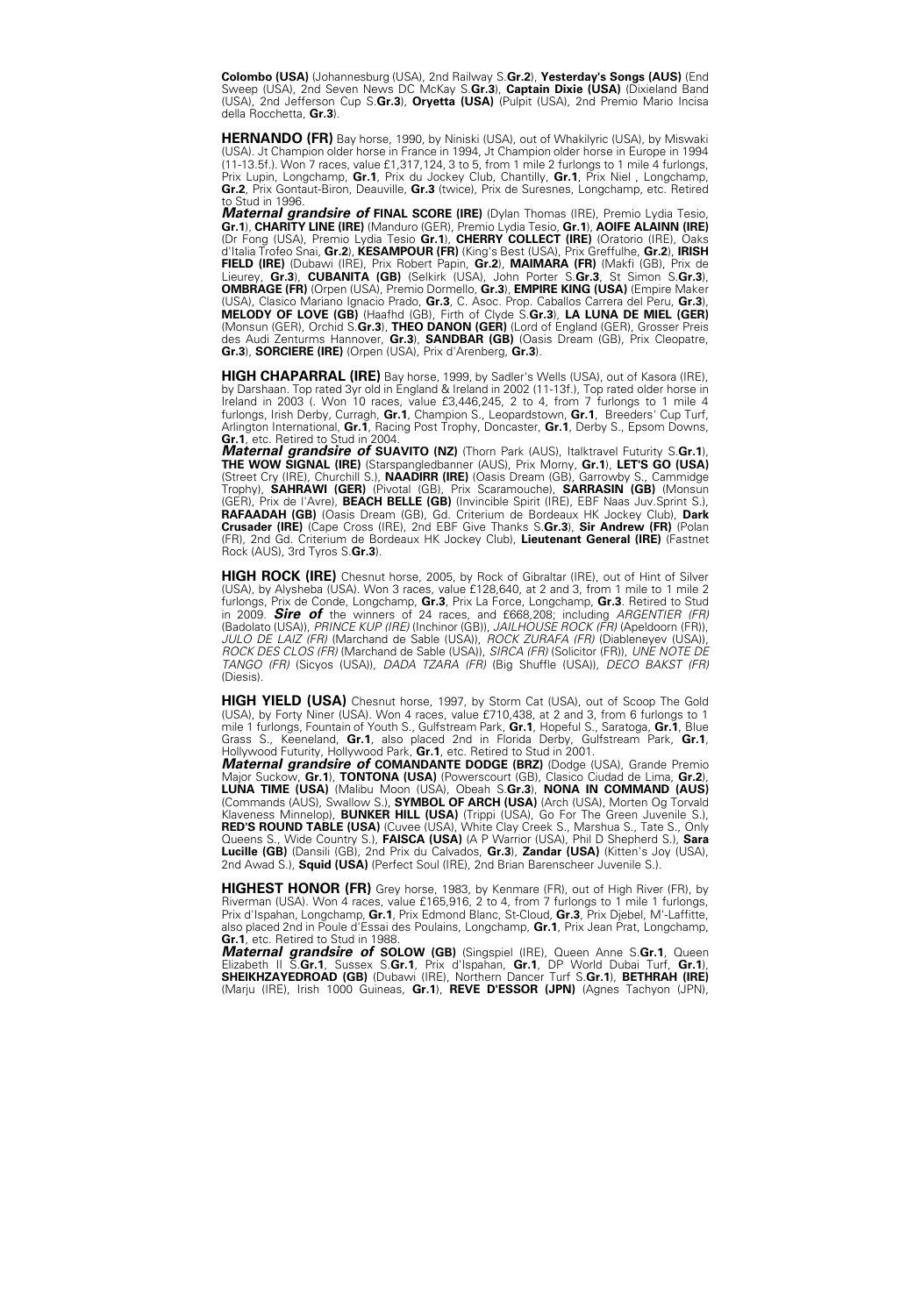Hanshin Juvenile Fillies S.**Gr.1**), **CAVALRYMAN (GB)** (Halling (USA), Grand Prix de Paris, **Gr.1**), **GROOM TESSE (GB)** (Groom Dancer (USA), Derby Italiano, **Gr.1**), **VAHORIMIX (FR)** (Linamix (FR), Poule d'Essai des Poulains, **Gr.1**, P. Jacques Le Marois, **Gr.1**), **BAINO HOPE (FR)** (Jeremy (USA), Prix de Pomone, **Gr.2**), **REVE MISTRAL (JPN)** (King Kamehameha (JPN), TV Tokyo Hai Aoba Sho (Derby Trial), **Gr.2**), **AU REVOIR (GB)** (Singspiel (IRE), Deadly Design Zipping Sandown Classic, **Gr.2**), **FLY WITH ME (FR)** (Beat Hollow (GB), Prix Vicomtesse Vigier, **Gr.2**), **LELOUCH (JPN)** (Zenno Rob Roy (JPN), Copa Republica Argentina, **Gr.2**), **GEORDIELAND (FR)** (Johann Quatz (FR), Henry II S.**Gr.2**, Yorkshire Cup, **Gr.2**, Grand Prix de Chantilly, **Gr.2**), **ROCK ME BABY (AUS)** (Rock of Gibraltar (IRE), Light Fingers S.**Gr.2**), **PONTE TRESA (FR)** (Sicyos (USA), Prix Kergorlay, **Gr.2**), **RUWI (GB)** (Unfuwain (USA), Prix Noailles, **Gr.2**), **VATORI (FR)** (Vettori (IRE), Prix Greffulhe, **Gr.2**), **HIGHTORI (FR)** (Vettori (IRE), Prix Foy, **Gr.2**).

**HOLD THAT TIGER (USA)** Chesnut horse, 2000, by Storm Cat (USA), out of Beware of The Cat (USA), by Caveat (USA). 2nd top rated 2yr old in Ireland in 2002. Won 3 races, value £409,858, at 2 and 3, from 6 furlongs to 7 furlongs, Grand Criterium , Longchamp, **Gr.1**, Anheuser Busch Railway S., Curragh, **Gr.3**, also placed 2nd in Woodward S., Belmont Park,<br>**Gr.1**, and 3rd in Breeders' Cup Juvenile, Arlington International, **Gr.1**. Retired to Stud in 2004.<br>*Maternal grandsire of S***PIRIT** Clasico Comparacion, **Gr.2**), **Ike Walker (USA)** (Bellamy Road (USA), 3rd Golden Circle S.), **Wando Cat (USA)** (Wando (CAN), 3rd Emerald Express S.).

**HOLY BULL (USA)** Grey horse, 1991, by Great Above (USA), out of Sharon Brown (USA), by Al Hattab (USA). Champion 3yr old colt in U.S.A. in 1994. Won 13 races, value \$2,481,760, 2 to 4, from 5½ furlongs to 1 mile 2 furlongs, Florida Derby, Gulfstream Park, **Gr.1**, Futurity S., Belmont Park, **Gr.1**, Haskell Invitational H., Monmouth Park, **Gr.1**, Metropolitan H., Belmont Park, **Gr.1**, Travers S., Saratoga, **Gr.1**, Woodward S., Belmont Park, **Gr.1**, etc. Retired to Stud in 1995.

*Maternal grandsire of* **JUDY THE BEAUTY (CAN)** (Ghostzapper (USA), Draftkings Breeders' Cup F/M Sprint, **Gr.1**, Madison S.**Gr.1**), **DR ZIC (USA)** (Milwaukee Brew (USA), Vinery Madison S.**Gr.1**), **COACH INGE (USA)** (Big Brown (USA), Brooklyn Invitational S.**Gr.2**), **HOLY BOSS (USA)** (Street Boss (USA), Amsterdam S.**Gr.2**), **SEDUIRE (CAN)** (Elusive Quality (USA), Santa Ynez S.**Gr.2**), **CAIRO PRINCE (USA)** (Pioneerof the Nile (USA), Holy Bull S.**Gr.2**, Nashua S.**Gr.2**), **MUNNINGS (USA)** (Speightstown (USA), Tom Fool H.**Gr.2**, Gulfstream Park Sprint Ch'ship S.**Gr.2**, Woody Stephens S.**Gr.2**), **MY JEN (USA)** (Fusaichi Pegasus (USA), Gallant Bloom H.**Gr.2**), **GOING BALLISTIC (USA)** (Lite The Fuse (USA), Super Derby, **Gr.2**), **HIGHER WORLD (USA)** (Peaks and Valleys (USA), Mazarine Breeders' Cup S.**Gr.2**), **HAPPY MY WAY (USA)** (Wilko (USA), Maryland Sprint H.**Gr.3**), **SALUSTINO (USA)** (Devil His Due (USA), Clasico Miguel A Checa Eguiguren, **Gr.3**), **CONVEYANCE (USA)** (Indian Charlie (USA), San Rafael S.**Gr.3**, Southwest S.**Gr.3**), **GO FORTH NORTH (USA)** (North Light (IRE), Harold C Ramser Sr H.**Gr.3**).

**HOLY ROMAN EMPEROR (IRE)** Bay horse, 2004, by Danehill (USA), out of L'On Vite (USA), by Secretariat (USA). 2nd top rated 2yr old in Europe in 2006, Champion 2yr old colt in France in 2006. Won 4 races, value £414,496, at 2, from 6 furlongs to 7 furlongs, Ind. Phoenix S., Curragh, **Gr.1**, Prix Jean-Luc Lagardere-Grand Criterium, Longchamp, **Gr.1**, Anheuser Busch Parks Railway S., Curragh, **Gr.2**, also placed 2nd in Dewhurst S.,<br>Newmarket, **Gr.1**, Laing O'Rourke National S., Curragh, **Gr.1**. Retired to Stud in 2007, and<br>*Sire of* the winners of 1113 races, and £23, **Gr.1**), **MONGOLIAN KHAN (AUS)** (Centaine (AUS), Australian Derby, **Gr.1**, Caulfield Cup, **Gr.1**, New Zealand Derby, **Gr.1**), **RICH TAPESTRY (IRE)** (Sadler's Wells (USA), Santa Anita Sprint Championship S.**Gr.1**), **HOMECOMING QUEEN (IRE)** (Diesis, 1000 Guineas, **Gr.1**), **MORANDI (FR)** (Bering, Criterium de Saint-Cloud, **Gr.1**), **ROLLOUT THE CARPET (AUS)** (Red Ransom (USA), New Zealand Bloodstock 1000 Guineas, **Gr.1**), **ANGELIC LIGHT (AUS)** (Fuji Kiseki (JPN), Mitty's Ian McEwan S.**Gr.2**), **MANGO DIVA (GB)** (Desert King (IRE), Kilboy Estate S.**Gr.2**), **CHARLES THE GREAT (IRE)** (Barathea (IRE), Bochk Management Jockey Club Sprint, **Gr.2**), **BANIMPIRE (IRE)** (Kris S (USA), Ribblesdale S.**Gr.2**, Royal Whip S.**Gr.2**), **AMARILLO (IRE)** (Royal Academy (USA), Timeform Jury John of Gaunt S.**Gr.3**, **PINTURICCHIO (IRE)** (Peintre Celebre (USA), Prix Bertrand du Breuil , **Gr.3**), **GENTLEMAN ONLY (IRE)** (Ali-Royal (IRE), Premio Guido Berardelli, **Gr.3**), **LEITIR MOR (IRE)** (Galileo (IRE), Go And Go Round Tower S.**Gr.3**, Ballycorus S.**Gr.3**), **MAUREEN (IRE)** (Linamix (FR), Fred Darling S.**Gr.3**, Princess Margaret S.**Gr.3**), **OCTAVIA (AUS)** (Brocco (USA), W W Cockram S.**Gr.3**), **PRINCESS NOOR (IRE)** (Zafonic (USA), Princess Margaret S.**Gr.3**), **VICTORY LAUREL (IRE)** (Fasliyev (USA), Premio Tudini, **Gr.3**), **WILSHIRE BOULEVARD (IRE)** (Machiavellian (USA), Anglesey S.**Gr.3**), **ISHVANA (IRE)** (Bering, Jersey S.**Gr.3**), **SUNDAY TIMES (GB)** (So Factual (USA), Sceptre S.**Gr.3**), **SANDSLASH (IRE)** (Lycius (USA), Premio

Carlo Chiesa, **Gr.3**);<br>*Maternal grandsire of J*OHANNES VERMEER (IRE) (Galileo (IRE), Criterium<br>International, **Gr.1**), **Dressed In Fur (IRE)** (Excellent Art (GB), 2nd Criterium de M-Laffitte, **Gr.2**), **Great Dancer (IRE)** (Lord Shanakill (USA), 3rd Hill Prince S.**Gr.3**), **Siderante (FR)** (Siyouni (FR), 3rd Prix La Fleche).

**HONOURS LIST (IRE)** Bay horse, 1998, by Danehill (USA), out of Gold Script (FR), by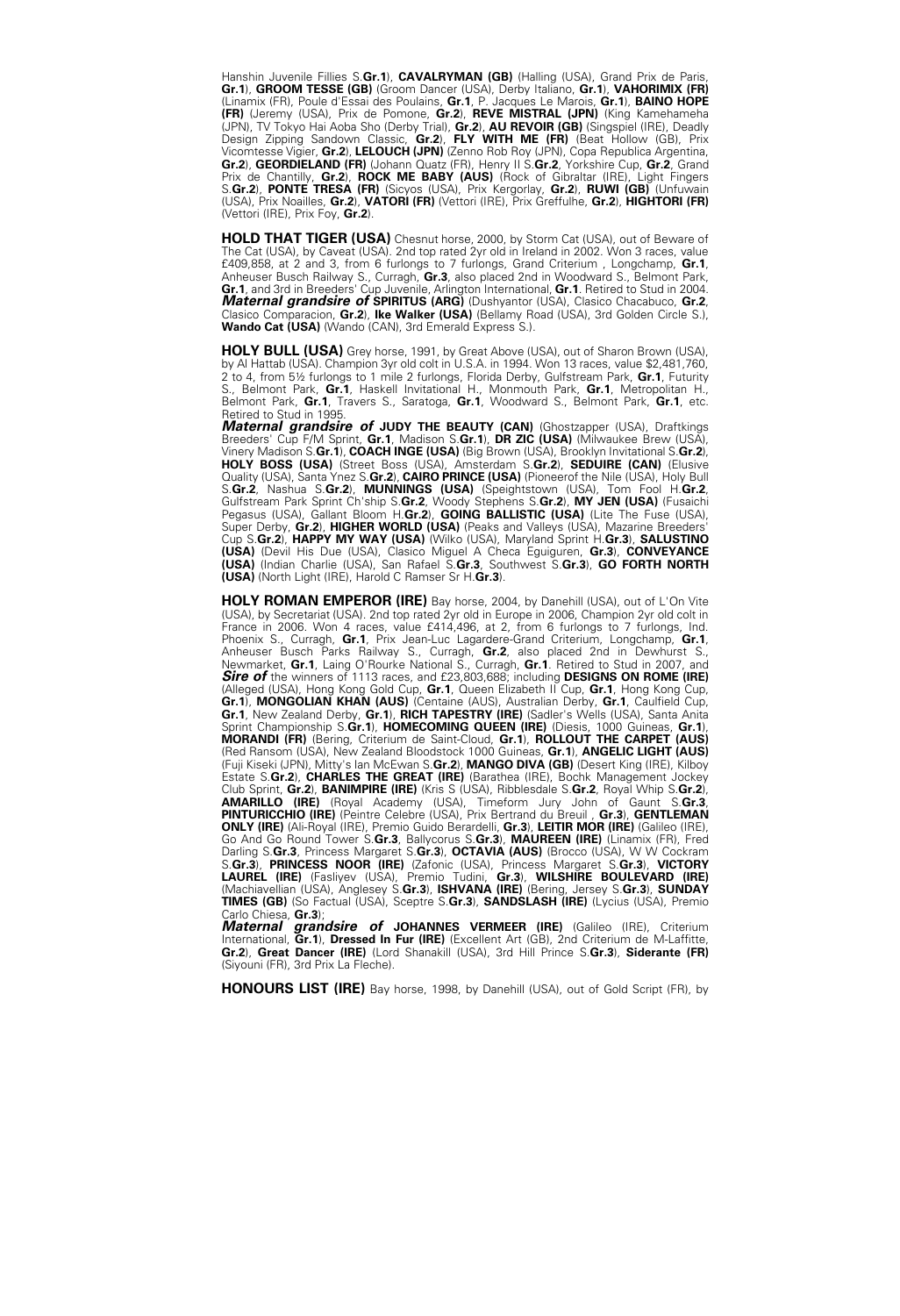Script Ohio (USA). Won 2 races, value £63,658, Anheuser Busch Railway S., Curragh, **Gr.3**, also placed 2nd in Prix de la Salamandre, Longchamp, **Gr.1**, and 3rd in Grand Criterium, Longchamp, **Gr.1**. Retired to Stud in 2002.

*Maternal grandsire of* **DANGER CLOSE (AUS)** (Written Tycoon (AUS), Christmas Cup Doveton S.).

**HURRICANE CAT (USA)** Bay horse, 2003, by Storm Cat (USA), out of Sky Beauty (USA), by Blushing Groom (FR). Won 2 races, value £41,510, at 2, over 7 furlongs, Stan<br>James Horris Hill S., Newbury, Gr.3, also placed 3rd in Concorde S., Tipperary, Gr.3, Rock of<br>Gibraltar EBF Tetrarch S., Curragh, Gr.3. Plata-Italo Traverso Pasqualetti, **Gr.1**), **DR ACTION (ARG)** (Quiet American (USA), Clasico Gustavo Prado Heudebert, **Gr.2**, Clasico Postin, **Gr.2**), **SENOR JACK (CHI)** (Tanaasa (IRE), Premio Copa Jackson, **Gr.2**), **OSTENTOSA Y CARA (CHI)** (Tanaasa (IRE), Premio Criadores-Dorama, **Gr.2**), **ULTIMA CUOTA (ARG)** (Slew Gin Fizz (USA), Clasico Manuel J Guiraldes, **Gr.3**), **WAY OF LIVING (ARG)** (Roy (USA), Clasico Carlos Casares, **Gr.3**), **BODHI (FR)** (Orpen (USA), Prix de Guiche, **Gr.3**), **HURRICANE LOVER (CHI)** (Tanaasa (IRE), Premio Cotejo de Potrillos, **Gr.3**), **VIZIR BERE (FR)** (Broadway Flyer (USA), Prix des Chenes, **Gr.3**), **THE TURNING POINT (FR)** (Hussonet (USA), Criterium du Bequet), **HURACAN RODRIGO (CHI)** (Hussonet (USA), Premio Hipodromo de San Felipe), **CAT NOVA (FR)** (Linamix (FR), Prix Vulcain), **CHILEAN WAY (CHI)** (Jaded Dancer (USA), Premio Ignacio Urrutia de la Sotta).

**HURRICANE RUN (IRE)** Bay horse, 2002, by Montjeu (IRE), out of Hold On (GER), by Surumu (GER). Champion 3yr old in Europe in 2005, Champion older horse in Europe in 2006. Won 8 races, value £2,447,602, 2 to 4, from 1 mile 1 furlongs to 1 mile 4 furlongs, Irish Derby, Curragh, **Gr.1**, King George VI & Queen Elizabeth S., Ascot, **Gr.1**, P.de l'Arc de Triomphe, Longchamp, **Gr.1**, Tattersalls Gold Cup, Curragh, **Gr.1**, Prix Hocquart, Longchamp,<br>**Gr.2**, etc. Retired to Stud in 2007. *Sire of* the winners of 607 races, and £8,974,811;<br>including **MAGIC HURRICANE (IRE)** (Dan (Linamix (FR), Criterium International, **Gr.1**), **FIRST CORNERSTONE (IRE)** (Diesis, EBF Futurity S.**Gr.2**), **HURRICANE RED (IRE)** (Trempolino (USA), Stockholms Stora Pris, **Gr.3**), **VENT DE FORCE (GB)** (In The Wings, Henry II S.**Gr.3**), **WEKEELA (FR)** (Grand Lodge (USA), Prix Chloe, **Gr.3**), **MEMPHIS TENNESSEE (IRE)** (Cozzene (USA), Ormonde S.**Gr.3**), **BALLYBACKA LADY (IRE)** (Anabaa (USA), 1000 Guineas Trial, **Gr.3**), **DON'T HURRY ME (IRE)** (Bering, Prix Penelope, **Gr.3**), **FREEDOM (IRE)** (Atraf (GB), Diamond S.**Gr.3**), **FUTURE GENERATION (IRE)** (Indian Ridge, Desmond S.**Gr.3**), **KREEM (GB)** (Rainbow Quest (USA), Prix du Lys, **Gr.3**).

**IFFRAAJ (GB)** Bay horse, 2001, by Zafonic (USA), out of Pastorale (GB), by Nureyev<br>(USA). Won 7 races, value £375,547, 2 to 5, from 6 furlongs to 7 furlongs, Lennox S.,<br>Goodwood, **Gr.2**, Great North Eastern Railway Park S races, and £10,301,887; including **TURN ME LOOSE (NZ)** (Danehill (USA), Cantala S.**Gr.1**, Sothys New Zealand 2000 Guineas, **Gr.1**), **BENVENUE (IRE)** (Be My Guest (USA), Gran Premio di Milano, **Gr.1**), **RIZEENA (IRE)** (Statue of Liberty (USA), Coronation S.**Gr.1**, Moyglare Stud S.**Gr.1**), **CHRISELLIAM (IRE)** (Danehill (USA), Fillies' Mile S.**Gr.1**, Breeders' Cup Juvenile Fillies Turf, **Gr.1**), **WOOTTON BASSETT (GB)** (Primo Dominie, Prix Jean-Luc Lagardere-Grand Criterium, **Gr.1**), **RIBCHESTER (IRE)** (Marju (IRE), Mill Reef S.**Gr.2**), **SERENA MISS (NZ)** (More Than Ready (USA), Matamata Breeders S.**Gr.2**, James & Annie Sarten Memorial S.**Gr.2**), **HOT STREAK (IRE)** (Housebuster (USA), Temple S.**Gr.2**), **FIX (NZ)** (Danehill (USA), Cambridge Stud Eight Carat Ladies' Mile, **Gr.2**, New Zealand Bloodstock Royal S.**Gr.2**, Cambridge Stud Sir Tristram Classic (f), **Gr.2**), **KISSES (NZ)** (Marscay (AUS), Rich Hill Stud Taranaki Breeders' S.**Gr.3**), **MAGIC ARTIST (IRE)** (Cape Cross (IRE), Premio Ambrosiano, **Gr.3**, Bavarian Classic, **Gr.3**), **FORJATT (IRE)** (Danzero (AUS), Jebel Ali Mile, **Gr.3**), **DIBAJJ (FR)** (Royal Applause (GB), Prix du Petit Couvert, **Gr.3**), **SO WOTIF (NZ)** (Geiger Counter (USA), Mr Tiz Trophy, **Gr.3**), **STAY ALIVE (IRE)** (Pursuit of Love (GB), Premio Regina Elena 1000 Guineas, **Gr.3**), **ESPIRITA (FR)** (Warning, Prix des Reservoirs, **Gr.3**).

**INDIAN HAVEN (GB)** Chesnut horse, 2000, by Indian Ridge, out of Madame Dubois, by Legend of France (USA). Won 3 races, value £173,167, at 2 and 3, from 6 furlongs to 1 mile, Irish 2000 Guineas, Curragh, **Gr.1**, European Free H., Newmarket. Retired to Stud in 2005,<br>and *Sire of* the winners of 247 races, and £2,453,720; including **ASHRAM (IRE)** (Fayruz,<br>Somerville Tattersall S.**Gr.3), ASPEN DAR** S.**Gr.3**), **BEACHFIRE (GB)** (Woodman (USA), Wolferton H.**L**), **TELLOVOI (IRE)** (Green Desert (USA), Premio Tullio Righetti, **L**), **Indian Rainbow (IRE)** (Titus Livius (FR), 2nd German 1000 Guineas, **Gr.2**), **In Some Respect (IRE)** (Lit de Justice (USA), 2nd Railway S.**Gr.2**), **Indy (IRE)** (Clodovil (IRE), 2nd Heron S.**L.**), **Pepper Popper (IRE)** (Arazi (USA), 2nd Premio Natale di Roma, **L**), **Snowing (IND)** (Act One (GB), 3rd The Threptin Fillies and Mares S.**L.**, 3rd Irish TB & Goffs R.W.I.T.C. Ltd.Gold Cup, **L**), **Avsarhan (TUR)** (Diktat (GB), 3rd Mehmet Akif Ersoy, **L**).

**INDIAN RIDGE** Chesnut horse, 1985, by Ahonoora, out of Hillbrow, by Swing Easy (USA). Won 5 races, value £111,744, 2 to 4, from 5 furlongs to 7 furlongs, King's Stand S., Royal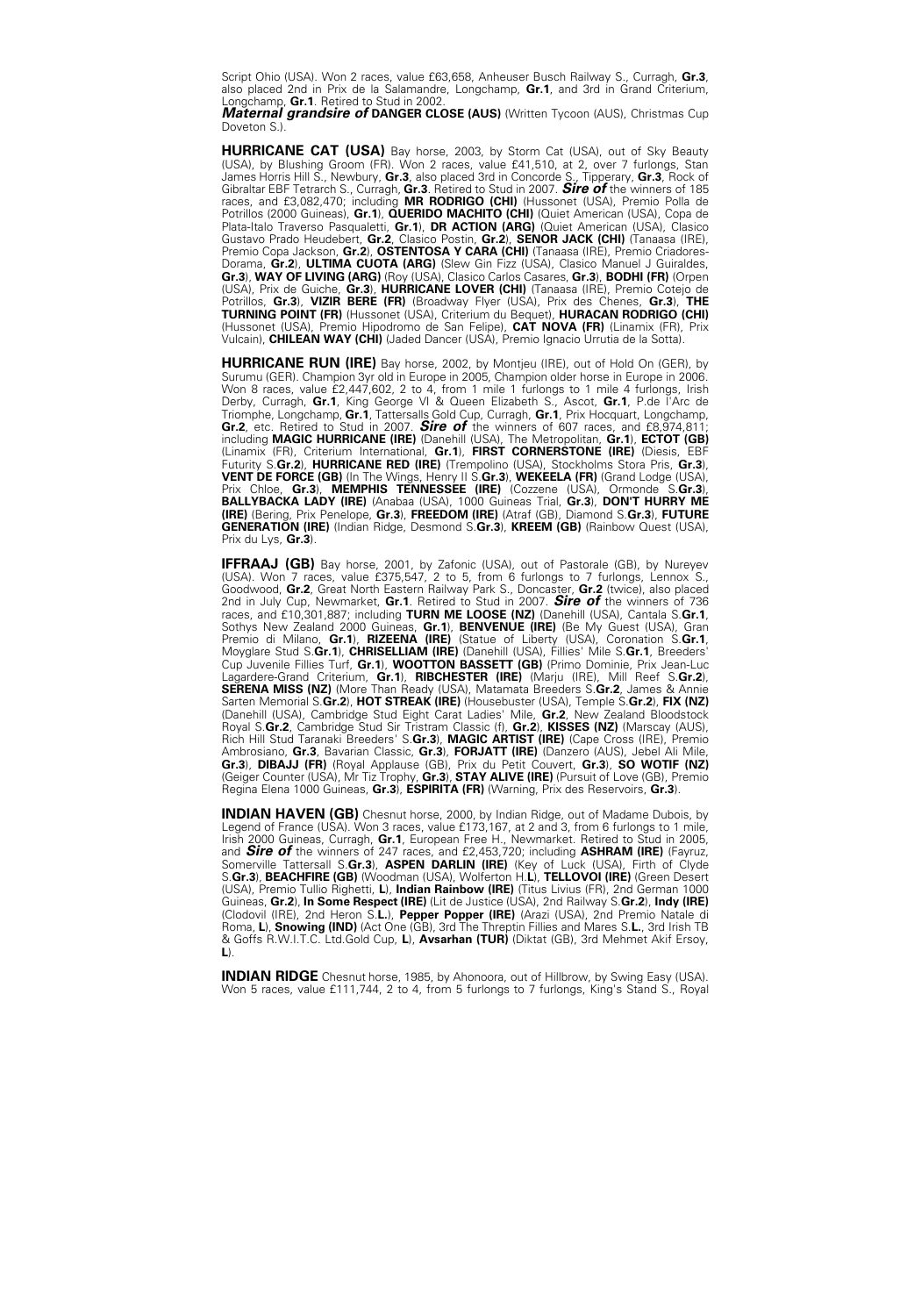Ascot, **Gr.2**, Duke of York S., York, **Gr.3**, Jersey S., Royal Ascot, **Gr.3**. Retired to Stud in 1990.

*Maternal grandsire of* **DOLNIYA (FR)** (Azamour (IRE), Dubai Sheema Classic, **Gr.1**), **CHARMING THOUGHT (GB)** (Oasis Dream (GB), Middle Park S.**Gr.1**), **JWALA (GB)** (Oasis Dream (GB), Nunthorpe S.**Gr.1**), **DESERT BLANC (GB)** (Desert Style (IRE), Woodford Reserve Manhattan H.**Gr.1**), **EXCELEBRATION (IRE)** (Exceed And Excel (AUS), Queen Elizabeth II S.**Gr.1**, Prix du Moulin de Longchamp, **Gr.1**, P. Jacques Le Marois, **Gr.1**), **DANCING RAIN (IRE)** (Danehill Dancer (IRE), Oaks S.**Gr.1**, Henkel Preis der Diana - Stuten Derby, **Gr.1**), **HALFWAY TO HEAVEN (IRE)** (Pivotal (GB), Irish 1000 Guineas, **Gr.1**, Nassau S.**Gr.1**, Sun Chariot S.**Gr.1**), **KINGSGATE NATIVE (IRE)** (Mujadil (USA), Golden Jubilee S.**Gr.1**, Nunthorpe S.**Gr.1), NAHOODH (IRE)** (Clodovil (IRE), UAE Hydra Properties Falmouth<br>S.**Gr.1), NIGHTIME (IRE)** (Galileo (IRE), Irish 1000 Guineas, **Gr.1), WILKO (USA)** (Awesome Again (CAN), Breeders' Cup Juvenile, **Gr.1**), **REEL BUDDY (USA)** (Mr Greeley (USA), Sussex S.**Gr.1**), **AIRWAVE (GB)** (Air Express (IRE), Cheveley Park S.**Gr.1**).

**INDIAN ROCKET (GB)** Bay horse, 1994, by Indian Ridge, out of Selvi, by Mummy's Pet. Won 7 races, value £183,349, 2 to 5, from 5 furlongs to 6½ furlongs, Bonusprint Mill Reef S., Newbury, **Gr.2**, Churchill Downs Turf Sprint, Churchill Downs, Ripon Champion 2yo Trophy, Ripon, also placed 3rd in July Cup, Newmarket, **Gr.1**, King George S., Goodwood, **Gr.3**, etc. Retired to Stud in 2000.

*Maternal grandsire of* **MAAREK (GB)** (Pivotal (GB), Prix de l'Abbaye de Longchamp, **Gr.1**), **GOKEN (FR)** (Kendargent (FR), Prix du Bois, **Gr.3**, Prix Texanita, **Gr.3**), **KENDAM (FR)** (Kendargent (FR), Prix Eclipse, **Gr.3**), **KENFREEZE (FR)** (Kendargent (FR), Prix Roland de Chambure), **Matorio (FR)** (Oratorio (IRE), 2nd Prix du Muguet, **Gr.2**), **Revedargent (FR)** (Kendargent (FR), 3rd Prix Contessina), **City Zen (IRE)** (Baltic King (GB), 3rd Roses S.).

**INTELLO (GER)** Bay horse, 2010, by Galileo (IRE), out of Impressionnante (GB), by Danehill (USA). Jt 3rd top rated 3yr old colt in Europe in 2013, Top rated 3yr old in France in 2013 (9-11f.). Won 6 races, value £1,359,934, at 2 and 3, from 1 mile to 1 mile 2½ furlongs, Prix du Jockey Club, Chantilly, **Gr.1**, Prix Messidor, M-Laffitte, **Gr.3**, Prix du Prince d'Orange, Longchamp, **Gr.3**, Ebm-papst Feilden S., Newmarket, also placed 3rd in P. Jacques Le Marois, Deauville, **Gr.1**, etc. Retired to Stud in 2014. First crop now foals.

**INTENSE FOCUS (USA)**, Bay horse, 2006, by Giant's Causeway (USA), out of Daneleta (IRE), by Danehill (USA). Jt 4th top rated 2yr old in Europe in 2008. Won 2 races, value £353,136, at 2, from 6 furlongs to 7 furlongs, Dewhurst S., Newmarket, **Gr.1**, also placed 2nd in Coventry S., Ascot, **Gr.2**, Leopardstown 2000 Guineas Trial S., Leopardstown, **Gr.3**, and 3rd in Prix Jean-Luc Lagardere-Grand Criterium, Longchamp, **Gr.1**, One 51 Railway S.,<br>Curragh, **Gr.2**. Retired to Stud in 2010, and *Sire of* the winners of 182 races, and<br>£2,251,743; including **ASTAIRE (IRE)** (Dansili ( (Daggers Drawn (USA), 2nd Balanchine S.**Gr.3**), **Home School (IRE)** (Galileo (IRE), 2nd Tyros S.**Gr.3**), **Special Focus (IRE)** (Marju (IRE), 2nd EBF Naas Juv.Sprint S.**L.**), **Focus On Venice (IRE)** (Galileo (IRE), 2nd Power EBF Tetrarch S.**L.**), **Miss Elizabeth (IRE)** (Pivotal (GB), 3rd Balanchine S.**Gr.3**), **Fields of May (IRE)** (Efisio, 3rd EBF Star Appeal S.**L.**), **Intensical (IRE)** (Galileo (IRE), 3rd Power EBF Tetrarch S.**L.**), **Rydan (IRE)** (Woodman (USA), 3rd Floodlit S.**L.**)

**INVASOR (ARG)** Bay horse, 2002, by Candy Stripes (USA), out of Quendom (ARG), by Interprete (ARG). Champion 3yr old colt in Uruguay in 2005-06, Champion older horse in U.S.A. in 2006. Won 11 races, value  $£4,252,837, 2$  to 5, from  $5\frac{1}{2}$  furlongs to 1 mile  $4\frac{1}{2}$ furlongs, Dodge Breeders' Cup Classic, Churchill Downs, **Gr.1**, Donn H., Gulfstream Park, **Gr.1**, Dubai World Cup, Nad Al Sheba, **Gr.1**, Pimlico Special H., Pimlico, **Gr.1**, Suburban H.,<br>Belmont Park, **Gr.1**, Whitney H., Saratoga, **Gr.1**, etc. Retired to Stud in 2008, and *Sire of<br>the winners of 165 races, an* Modesty H.**Gr.3**), **INVADING HUMOR (USA)** (Distorted Humor (USA), John Hettinger S., Ticonderoga S., Mount Vernon S.), **EXPRESSION (USA)** (Gone West (USA), Garland of Roses S.), **SAINT ARTHUR (USA)** (End Sweep (USA), Ontario County S.), **Distorted Beauty (USA)** (Distorted Humor (USA), 2nd Pebbles S.**L.**), **Five Sixteen (USA)** (Salt Lake (USA), 2nd Curlin S.**L.**), **Cheechako (USA)** (Boston Harbor (USA), 2nd Manatee S.), **Midnight Vader (USA)** (Seattle Slew (USA), 3rd Juvenile S.**L.**).

**INVINCIBLE SPIRIT (IRE)** Bay horse, 1997, by Green Desert (USA), out of Rafha, by Kris. JT top rated older sprinter in Ireland in 2001. Won 7 races, value £247,786, 2 to 5, over 6 furlongs, Sprint Cup, Haydock Park, **Gr.1**, MacDonagh Boland S., Curragh, **Gr.3**, Duke of York S., York, **Gr.3**, Ripon Champion 2yo Trophy, Ripon, Ruinart Champagne Hackwood S.,<br>Newbury, etc. Retired to Stud in 2003. **Sire of** the winners of 1849 races, and £34,033,896;<br>including **SHALAA (IRE)** (War Chant (USA), Mid **TERRITORIES (IRE)** (Machiavellian (USA), Prix Jean Prat, **Gr.1**), **CHARM SPIRIT (IRE)** (Montjeu (IRE), Queen Elizabeth II S**.Gr.1**, Prix du Moulin de Longchamp, **Gr.1**, Prix Jean Prat,<br>**Gr.1**), **KINGMAN (GB)** (Zamindar (USA), Irish 2000 Guineas, **Gr.1**, St James's Palace S.**Gr.1**, Sussex S.**Gr.1**, P. Jacques Le Marois, **Gr.1**), **MOONLIGHT CLOUD (GB)** (Spectrum (IRE), Prix de la Foret, **Gr.1**, Prix du Moulin de Longchamp, **Gr.1**, P. Jacques Le Marois, **Gr.1**, Prix Maurice de Gheest, **Gr.1**, Prix Maurice de Gheest, **Gr.1**, Prix Maurice de Gheest, **Gr.1**), **MAYSON (GB)** (Pivotal (GB), July Cup, **Gr.1**), **ROSDHU QUEEN (IRE)** (Green Tune (USA), Cheveley Park S.**Gr.1**), **YOSEI (AUS)** (Fuji Kiseki (JPN), Inglis Sires' Produce S.**Gr.1**, The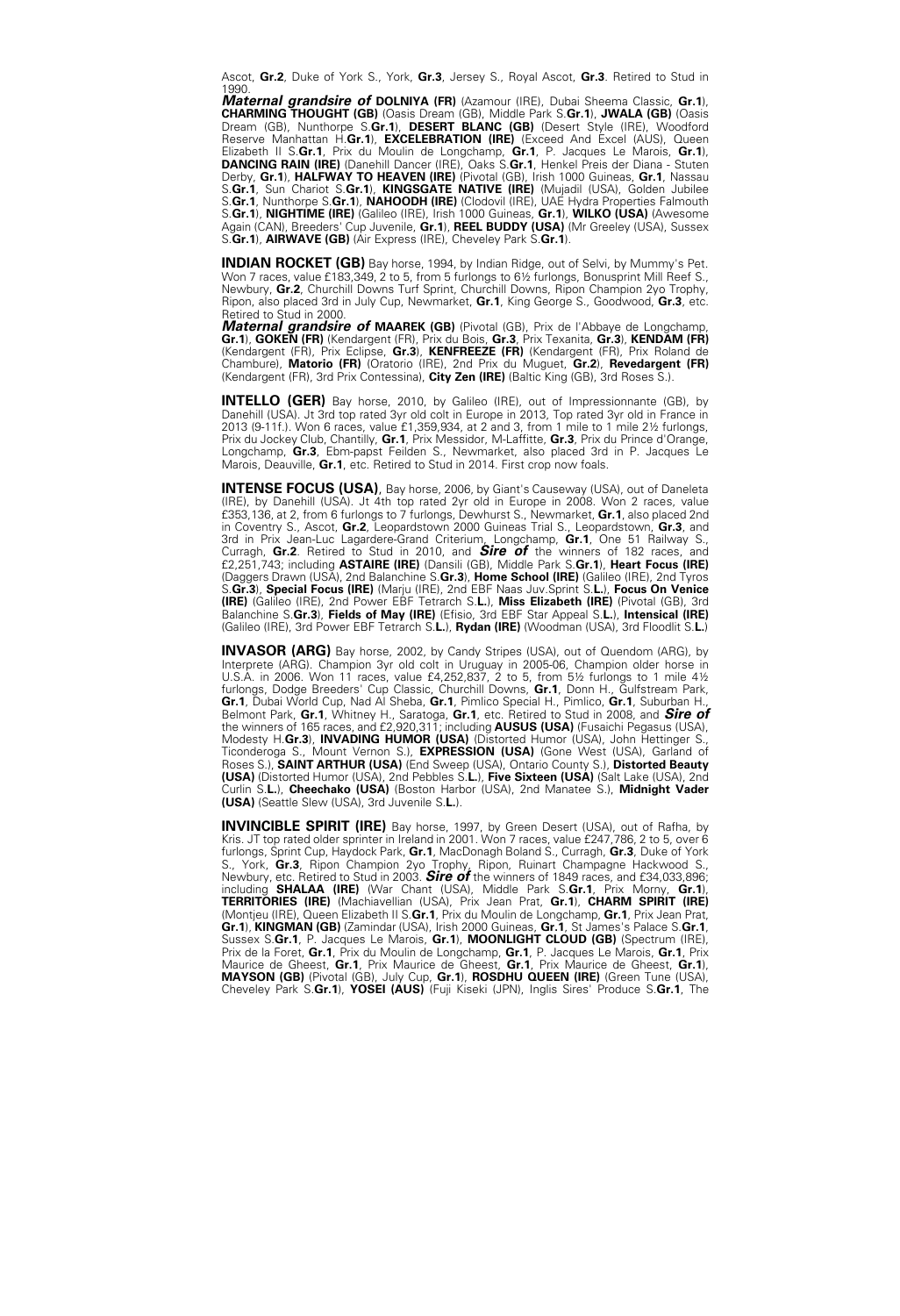1000 Guineas, **Gr.1**, Sky Racing Tatt's Tiara Winter S.**Gr.1**), **HOORAY (GB)** (Machiavellian (USA), Adnams Cheveley Park S.**Gr.1**), **FLEETING SPIRIT (IRE)** (Distant Relative, July Cup, **Gr.1**), **VALE OF YORK (IRE)** (Halling (USA), Grey Goose Breeders' Cup Juvenile, **Gr.1**),

**LAWMAN (FR)** (Gulch (USA), Prix du Jockey Club, **Gr.1**, Prix Jean Prat, **Gr.1**).<br>*Maternal grandsire of SOUND OF FREEDOM (IRE) (Duke of Marmalade (IRE),<br>P.Regina Elena-1000 Gns.Gr.3), PERFECT TRIBUTE (GB) (Dubawi (IRE* **COLLATERAL RISK (IRE)** (Duke of Marmalade (IRE), Premio Gardone), **DRIVE TO HELL (FR)** (Manduro (GER), P. Marchese Giuseppe Ippolito Fassati), **MELBOURNE MEMORIES (GB)** (Sleeping Indian (GB), Express Cafes EBF Bosra Sham S.), **Abstraction (IRE)** (Majestic Missile (IRE), 2nd Kilfrush Stud Abergwaun S., Mercury S.), **Elusive Pearl (FR)** (Elusive City (USA), 2nd Criterium du Bequet).

**IRISH WELLS (FR)** Bay horse, 2003, by Poliglote (GB), out of Sign of The Vine (FR), by Kendor (FR). Won 4 races, £312,978, at 3 and 4, from 5 furlongs to 6½ furlongs, Grand Prix de Deauville, Deauville, **Gr.2** (twice), Prix Frederic de Lagrange, Vichy, also placed 2nd in Prix Ganay, Longchamp, **Gr.1**, and 3rd in Prix d'Harcourt, Longchamp, **Gr.2**, Prix La Force,<br>Longchamp, **Gr.3**, etc. Retired to Stud in 2008. **Sire of** the winners of 88 races, and<br>£1,614,912; including *BRISHKILLE (FR)* (Roi d (Smadoun (FR)), *FLORISHWELLS D'ETE (FR)* (Big Shuffle (USA)), *RENNETI (FR)* (French Glory), *IRISH ABILITY (FR)* (Priolo (USA)); also *sire over jumps* of *IRISH BOY (FR), Renneti (FR), Danceur Bresilien (FR)*.

**IVAN DENISOVICH (IRE)** Bay horse, 2003, by Danehill (USA), out of Hollywood Wildcat (USA), by Kris S (USA). 4th top rated 2yr old in Ireland in 2005. Won 3 races, value £249,767, at 2 and 3, from 6 furlongs to 1 mile, July S., Newmarket, **Gr.2**, Laing O'Rourke Solonaway S., Curragh, also placed 2nd in Prix Morny, Deauville, **Gr.1**, Secretariat S., Arlington<br>International, **Gr.1**, and 3rd in Hollywood Derby, Hollywood Park, **Gr.1**, etc. Retired to Stud in<br>2007, and **Sire of winners includi BUENO (CHI)** (Sadlers Congress, Premio Copa Jackson, **Gr.2**), **GONDOLIERO (CHI)** (Gold Tribute (USA), Premio Ignacio Urrutia de la Sotta, **L**), **WARDER (IRE)** (Orpen (USA), Premio Emanuele Filiberto, **L**), **Herrick (CHI)** (Dushyantor (USA), 2nd Premio Alberto Vial Infante, **Gr.1**), **Ganivet (CHI)** (Dushyantor (USA), 2nd P. Criadores Machos-M Zarour Atanacio, **Gr.2**), **Unica Vida (CHI)** (Special Quest (FR), 2nd Gran Premio Gonzalo Bofill de Caso, **Gr.2**).

**JOHANNESBURG (USA)** Bay horse, 1999, by Hennessy (USA), out of Myth (USA), by Ogygian (USA). Champion 2yr old in Europe and U.S.A. in 2001. Won 7 races, value £693,638, at 2, from 5 furlongs to 1 mile ½ furlong, Breeders' Cup Juvenile, Belmont Park, **Gr.1**, Phoenix S., Leopardstown, **Gr.1**, Middle Park S., Newmarket, **Gr.1**, Prix Morny,

Deauville, **Gr.1**, Anglesey S., Curragh, **Gr.3**, etc. Retired to Stud in 2003.<br>*Maternal grandsire of C***RUSADE (USA)** (Mr Greeley (USA), Emaar Middle Park<br>S.**Gr.1), MIDNIGHT CELLO (USA)** (Midnight Lute (USA), Hanshin Cup **LADY (USA)** (Cozzene (USA), Chicago H.**Gr.3**), **RISE UP (USA)** (Rockport Harbor (USA), Delta Downs Jackpot S.**Gr.3**), **ARECA WONDER (IND)** (Lord Admiral (USA), The Godolphin Barb S.), **CALYPSO BEAT (USA)** (Speightstown (USA), Empress S.), **LOUIES FLOWER (USA)** (Flower Alley (USA), Remington Springboard Mile S.), **WHAT ABOUT RUBY (USA)** (Silver Deputy (CAN), Hillsdale S.), **BREWING (USA)** (Maimonides (USA), Bachelor S., Gazebo S.), **HANGOVER SATURDAY (USA)** (Pomeroy (USA), Juvenile Filly Turf S.), **LET EM SHINE (USA)** (Songandaprayer (USA), Came Home S.).

**JUKEBOX JURY (IRE)**, Grey horse, 2006, by Montjeu (IRE), out of Mare Aux Fees (GB), by Kenmare (FR). Won 9 races, value £857,186, at 2 to 5, from 7 furlongs to 1 mile 7 furlongs, Irish Field Irish St Leger, Curragh, **Gr.1**, Preis von Europa, Cologne, **Gr.1**, Prix Kergorlay, Deauville, **Gr.2**, Grand Prix de Deauville, Deauville, **Gr.2**, Royal Lodge S., Ascot, **Gr.2**, Jockey Club S., Newmarket, **Gr.2**, Rose of Lancaster S., Haydock Park, **Gr.3**, Fred Archer S., Newmarket, **L**, also placed 2nd in Canadian International S., Woodbine, **Gr.1**, Racing Post Trophy, Doncaster, **Gr.1**, and 3rd in Glorious S., Goodwood, **Gr.3**, Prix La Rochette, Longchamp, **Gr.3**. Retired to Stud in 2013, first crop now yearlings.

**KAHYASI** Bay horse, 1985, by Ile de Bourbon (USA), out of Kadissya (USA), by Blushing<br>Groom (FR). Champion 3yr old colt in Ireland in 1988, 4th top rated 3yr old colt in Europe in<br>1988. Won 5 races, value £634,742, at 2 a Curragh, **Gr.1**, Ever Ready Derby S., Epsom, **Gr.1**, Calor Derby Trial S., Lingfield Park, **Gr.3**, also placed 2nd in Prix Niel, Longchamp, **Gr.2**. Retired to Stud in 1989.

*Maternal grandsire of MOURAYAN (IRE) (Alhaarth (IRE), Sydney Cup, Gr.1), AGAIN* **(IRE)** (Danehill Dancer (IRE), Irish 1000 Guineas, **Gr.1**, Moyglare Stud S.**Gr.1**), **CHAMPS ELYSEES (GB)** (Danehill (USA), Canadian International S.**Gr.1**, Hollywood Turf Cup S.**Gr.1**, Northern Dancer Turf S.**Gr.1**), **LINNGARI (IRE)** (Indian Ridge, Premio Vittorio di Capua, **Gr.1**, Grosser Dallmayr Bayerisches Zuchtrennen, **Gr.1**), **PROMISING LEAD (GB)** (Danehill (USA), Pretty Polly S.**Gr.1**), **ZARKAVA (IRE)** (Zamindar (USA), Prix Marcel Boussac, **Gr.1**, Poule d'Essai des Pouliches, **Gr.1**, Prix de Diane, **Gr.1**, Prix de l'Arc de Triomphe, **Gr.1**, Prix Vermeille, **Gr.1**), **CACIQUE (IRE)** (Danehill (USA), Manhattan H.**Gr.1**, Man O'War S.**Gr.1**), **SHAMDALA (IRE)** (Grand Lodge (USA), Gran Premio di Milano, **Gr.1**), **INTERCONTINENTAL**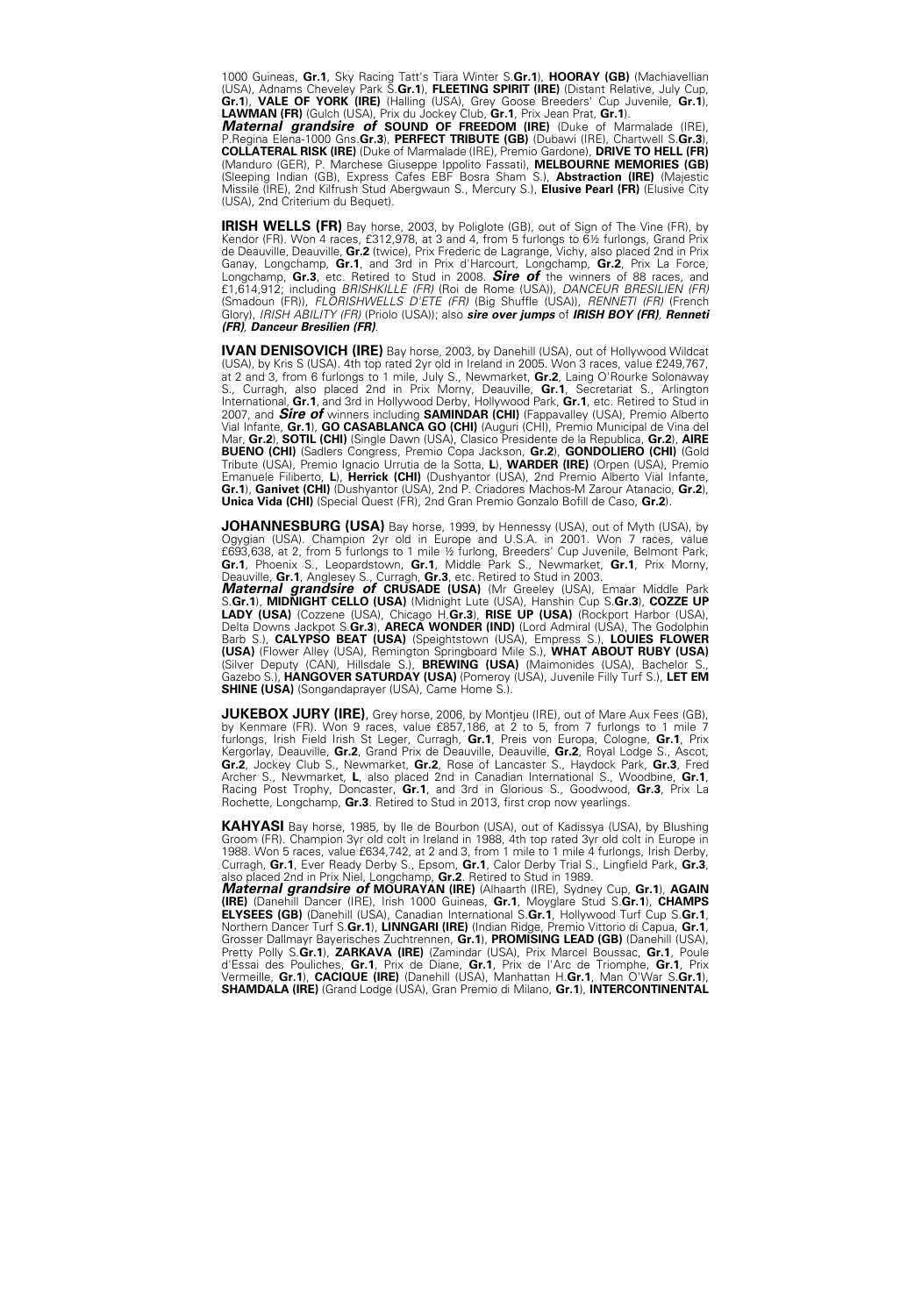**(GB)** (Danehill (USA), Matriarch S.**Gr.1**, Breeders' Cup Filly & Mare Turf, **Gr.1**), **HEAT HAZE (GB)** (Green Desert (USA), Matriarch S.**Gr.1**, Beverly D S.**Gr.1**), **BANKS HILL (GB)** (Danehill<br>(USA), Coronation S.**Gr.1**, P. Jacques Le Marois, **Gr.1**, Breeders' Cup Filly & Mare Turf, **Gr.1**).

**KALATOS (GER)** Chesnut horse, 1992, by Big Shuffle (USA), out of Kardia, by Mister Rock's (GER). Won 11 races, value £275,016, 2 to 8, from 7 furlongs to 1 mile 1 furlongs, Grosser Preis der Dortmunder Wirtschaft, Dortmund, **Gr.3**, Laurent Perrier Meile, Baden-Baden, **Gr.3**, Ernst Meile, Cologne, Fruhjars Meile, Koln (twice), Weidenspescher Meile, Koln, etc. Retired to Stud in 2002. *Sire of* the winners of 119 races, and £1,166,353; including **OVAMBO QUEEN (GER)** (Lagunas, Hansa Preis, **Gr.2**), **PALERMO (GER)** (Goofalik (USA), Grosser Freiberger Premium-Preis, Dansk Jockey Club Cup), **SIGNUM (GER)** (Law Society (USA), Haake Sprint Cup), **Konigsadler (GER)** (Lion Cavern (USA), 2nd bwin Sachsen Preis), **Pakama (GER)** (Acatenango (GER), 3rd Berberis Rennen).

**KALDOUNEVEES (FR)** Grey horse, 1991, by Kaldoun (FR), out of Safaroa (FR), by Satingo. Won 3 races, value £228,924, at 3 and 4, over 1 mile, Prix Edmond Blanc, St-Cloud, **Gr.3**, Prix du Chemin de Fer du Nord, Chantilly, **Gr.3**, also placed 2nd in Dr Poth Bayerisches Zuchtrennen, Munich, **Gr.1**, Man O'War S., Belmont Park, **Gr.1**, Prix Daphnis, Evry, **Gr.3**, etc. Retired to Stud in 1996.

*Maternal grandsire of* **DUNADEN (FR)** (Nicobar (GB), Caulfield Cup, **Gr.1**, Melbourne Cup, **Gr.1**, Hong Kong Vase, **Gr.1**), **Physiocrate (FR)** (Doctor Dino (FR), 2nd Prix de Diane , **Gr.1**), **Topaze Blanche (IRE)** (Zamindar (USA), 2nd Prix Marcel Boussac, **Gr.1**), **Terra Incognita (GB)** (Rock of Gibraltar (IRE), 2nd Prix Luthier), **Gris de Reve (FR)** (Slickly (FR), 2nd Prix Pelleas), **Berryville (FR)** (Poliglote (GB), 3rd Derby de l'Ouest-Grand Prix de L'Asselco), **Chegei Has (FR)** (Kahyasi, 2nd Prix de Royaumont, **Gr.3**).

**KALLISTO (GER)** Bay horse, 1997, by Sternkoenig (IRE), out of Kalinikta (GER), by Konigsstuhl (GER). 2nd top rated 3yr old colt in Germany in 2000, Champion 3yr old colt in Italy in 2000. Won 3 races, value £156,720, at 3, from 1 mile 2 furlongs to 1 mile 4 furlongs, Derby Italiano, Rome, **Gr.1**, Fruhjahrspreis des Bankhaus Metzler, Frankfurt, **Gr.3**. Retired to Stud in 2001, and *Sire of* the winners of 215 races, and £1,812,522; including **GYREKA (GER)** (Esprit du Nord (USA), Oaks d'Italia, **Gr.1**), **ANNA KATHARINA (GER)** (Desert Style (IRE), Almased Cup Hamburger Stuten Preis, **Gr.3**), **SI LUNA (GER)** (Generous (IRE), Prix de Flore, **Gr.3**), **ANDOLINI (GER)** (General Assembly (USA), Grosser Sparkassenpreis Dusseldorf, **Gr.3**), **DAKTANI (GB)** (Cadeaux Genereux, Frankenheim Cup - Junioren-Preis, **L**), **DICKENS (GER)** (Shaadi (USA), Grosser Freiberger Premium-Preis, **L**), **Antek (GER)** (Bishop of Cashel (GB), 2nd Deutsches Derby, **Gr.1**), **Dark Dancer (GER)** (Lagunas, 2nd Bavarian Classic, **Gr.3**), **Nordvulkan (GER)** (Artan (IRE), 3rd Deutsches Derby, **Gr.1**).

**KAMSIN (GER)** Bay horse, 2005, by Samum (GER), out of Kapitol (GER), by Winged Love (IRE). Champion 3yr old in Germany in 2008. Won 6 races, value £504,564, at 3 and 4, from 1 mile ½ furlong to 1 mile 4 furlongs, Deutsches Derby, Hamburg, **Gr.1**, Grosser Preis von Baden, Baden-Baden, **Gr.1**, Rheinland-Pokal Stadtsparkasse Kolnbonn, Cologne, **Gr.1**, Gerling Preis, Cologne, **Gr.2**, Fruhjahrspreis des Bankhaus Metzler, Frankfurt, **Gr.3**. Retired to Stud in 2010. *Sire of* the winners of 12 races, and £93,835; including **AMAZONIT (GER)** (Chief Singer, Preis SWB Derby Trial), **SAKAMIRA (GER)** (Zieten (USA), Premio Coolmore).

**KANDAHAR RUN (GB)** Grey horse, 2005, by Rock of Gibraltar (IRE), out of Kenmist (GB), by Kenmare (FR). Won 3 races, value £49,073, at 2 and 3, from 1 mile to 1 mile 2 furlongs, Newmarket S., Newmarket, also placed 2nd in Tuddenham Mill Feilden S., Newmarket. Retired to Stud in 2010, and *Sire of* the winners of 22 races, and £179,639; including **Baltic Storm (IRE)** (Sadler's Wells (USA), 3rd Preis SWB Derby Trial, **L**), *ALL AGAIN (GER)* (Night Shift (USA)), *DER GRAUE (IRE)* (Sadler's Wells (USA)), *HIGH CHANCE (IRE)* (Bering), *MARIENTALER (IRE)* (Caerleon (USA)), *MOONLIGHT BLUES (IRE)* (Poliglote (GB)), *OURASI (GER)* (Java Gold (USA)), *PATS PATRICIA (FR)* (Red Ransom (USA)).

**KAPGARDE (FR)** Bay horse, 1999, by Garde Royale, out of Kaprika (FR), by Cadoudal (FR). Won 3 races, Prix Jacques d'Indy Hurdle, Auteuil, *L*, 2nd in Prix Ferdinand Dufaure Chase, Auteuil, *L*, 3rd in Prix Amadou Hurdle, Auteuil, *L.* Retired to Stud in 2004. *Sire of* the winners of 454 races, and £10,091,187; including *A VOS GARDES (FR)* (Panoramic), *AS DE MEE (FR)* (Video Rock (FR)), *BAIA VIVA (FR)* (April Night (FR)), *GARDE LA VICTOIRE (FR)* (Akarad (FR))*; also sire over jumps of MILORD THOMAS (FR), GARDE LA VICTOIRE (FR), UBAK (FR), AS DE MEE (FR), LORD PRESTIGE (FR), EDGARDO SOL (FR), KAP DREAM (FR), FUTIO (FR), ROYALE FRANCOIS (FR), ATTILA DE SIVOLA (FR), OFF BY HEART (FR), PRINCESSE KAP (FR), HILLBILLY (FR), CUTTING EDGE (FR), MR THRILLER (FR)*.

**KENDARGENT (FR)** Grey horse, 2003, by Kendor (FR), out of Pax Bella (FR), by Linamix (FR). Won 2 races, value £68,988, at 3 and 4, over 1 mile, placed 2nd in Prix Paul de Moussac, Chantilly, **Gr.3**. Retired to Stud in 2008. *Sire of* the winners of 124 races, and £2,922,479; including **RESTIADARGENT (FR)** (Montjeu (IRE), Criterium de M-Laffitte, **Gr.2**), **GOKEN (FR)** (Indian Rocket (GB), Prix du Bois, **Gr.3**, Prix Texanita, **Gr.3**), **KENHOPE (FR)** (Chato (USA), Prix de la Grotte, **Gr.3**), **KENDAM (FR)** (Indian Rocket (GB), Prix Eclipse, **Gr.3**), KENZADARGENT (FR) (Epistolaire (IRE), Prix des Jouvenceaux et des Jouvencelles Liberty S.), **KENFREEZE (FR)** (Indian Rocket (GB), Prix Roland de Chambure), **KENOUSKA**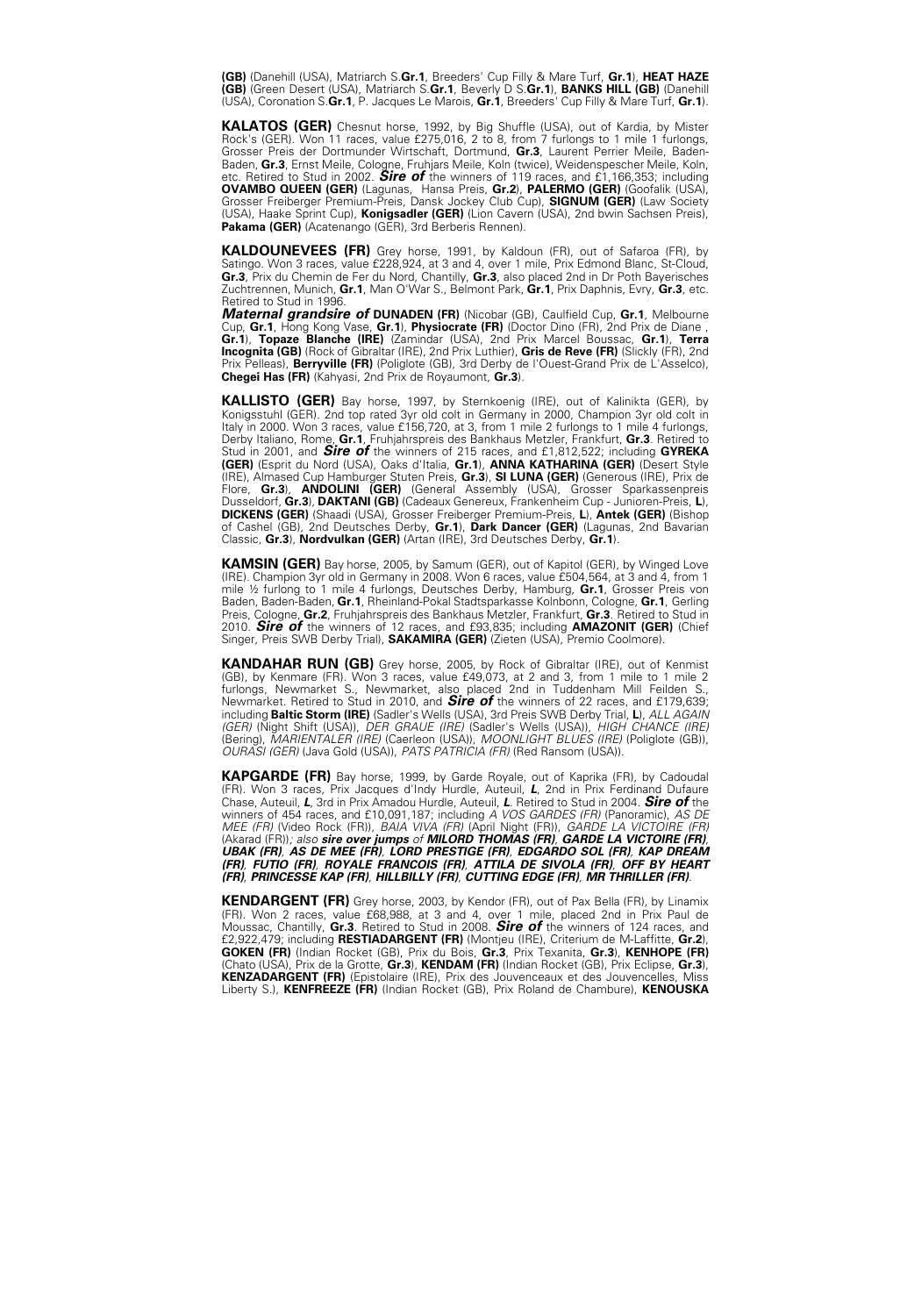**(FR)** (Exceed And Excel (AUS), Prix des Reves d'Or), **KENBELLA (FR)** (Bernebeau (FR), Prix Casimir Delamarre), **PRINCEDARGENT (FR)** (Fairy King (USA), Prix Marchand d'Or), **SNOW BELL (FR)** (Xaar (GB), Prix des Lilas), **KENSEA (FR)** (Gold Away (IRE), Prix Herod), **ONEDARGENT (FR)** (Act One (GB), Prix Isonomy).

**KENDOR (FR)** Grey horse, 1986, by Kenmare (FR), out of Belle Mecene (FR), by Gay Mecene (USA). Champion 2yr old in France in 1988. Won 5 races, value £285,113, at 2 and 3, from 6 furlongs to 1 mile, Poule d'Essai des Poulains, Longchamp, **Gr.1**, Grand Criterium, Longchamp, **Gr.1**, Prix de Cabourg, Deauville, **Gr.3**, Prix de Fontainebleau, Longchamp, **Gr.3**, also placed 2nd in Prix Jean Prat, Longchamp, **Gr.1**, etc. Retired to Stud in 1990.

*Maternal grandsire of* **TIN HORSE (IRE)** (Sakhee (USA), Poule d'Essai des Poulains, **Gr.1**), **RECITAL (FR)** (Montjeu (IRE), Criterium de Saint-Cloud, **Gr.1**), **NEVER ON SUNDAY (FR)** (Sunday Break (JPN), Prix d'Ispahan, **Gr.1**), **LIGHT FANTASTIC (AUS)** (Danehill Dancer (IRE), Cadbury Australian Guineas, **Gr.1**), **MARCHAND D'OR (FR)** (Marchand de Sable (USA), July Cup, **Gr.1**, Prix de l'Abbaye de Longchamp, **Gr.1**, Prix Maurice de Gheest, **Gr.1**, Prix Maurice de Gheest, **Gr.1**, Prix Maurice de Gheest, **Gr.1**), **LE MIRACLE (GER)** (Monsun (GER), Prix du Cadran, **Gr.1**), **SERIOUS SPEED (AUS)** (Royal Academy (USA), The 1000 Guineas, **Gr.1**), **CORRE CAMINOS (FR)** (Montjeu (IRE), Prix Ganay, **Gr.1**), **LEICA GUV (NZ)** (Deputy Governor (USA), New Zealand Derby, **Gr.1**), **FRANKYFOURFINGERS (FR)** (Sunday Break (JPN), IPIC Al Maktoum Challenge 2, **Gr.2**), **IRISH WELLS (FR)** (Poliglote (GB), Grand Prix de Deauville, **Gr.2**, Grand Prix de Deauville, **Gr.2**), **RACINGER (FR)** (Spectrum (IRE), Prix du Muguet, **Gr.2**), **CHARMO (FR)** (Charnwood Forest (IRE), San Francisco Breeders' Cup Mile Hcp.**Gr.2**), **ANA MARIE (FR)** (Anabaa (USA), Prix d'Harcourt, **Gr.2**), **GOLDEN NEPI (IRE)** (Revoque (IRE), Premio Regina Elena (1000 Guineas), **Gr.2**), **CALIFET (FR)** (Freedom Cry (GB), P. Jean de Chaudenay-G. P. du Printemps, **Gr.2**).

**KENTUCKY DYNAMITE (USA)** Chesnut horse, 2003, by Kingmambo (USA), out of Chelsey Flower (USA), by His Majesty (USA). Won 3 races, value £131,625, at 2 and 3, from 1 mile to 1 mile 2 furlongs, Prix Paul de Moussac, Chantilly, **Gr.3**, also placed 2nd in Prix Jean<br>Prat, Chantilly, **Gr.1**, Grand Prix de Vichy - Auvergne, Vichy, **Gr.3**. Retired to Stud in 2008, and<br>*Sire of* the winner (USA), Prix de Suresnes, **L**), **MUTIN (FR)** (Anabaa (USA), Prix de Pontarme, **L**), **High Dynamite (FR)** (Anabaa (USA), 2nd Prix Noailles, **Gr.3**), **Wireless (FR)** (Royal Academy (USA), 2nd G.P. de Bordeaux, **L**, 2nd Prix Maurice Caillault, **L**, 2nd Prix Millkom, **L**), **Best of Max (FR)** (Shareef Dancer (USA), 3rd Prix Noailles, **Gr.3**), **Savoken (FR)** (Anabaa (USA), 3rd La Coupe de Marseille, **L**), **Cassiopee (FR)** (Loup Solitaire (USA), 3rd Criterium de Lyon, **L**, 3rd Crit.de l'Ouest, **L**), **Gaiete (FR)** (Bering, 3rd Prix Saraca, **L**).

**KHELEYF (USA)** Bay or Brown horse, 2001, by Green Desert (USA), out of Society Lady (USA), by Mr Prospector (USA). Won 3 races, value £77,648, at 2 and 3, from 5 furlongs to 7 furlongs, Jersey S., Ascot, **Gr.3**, also placed 2nd in Norfolk S., Ascot, **Gr.3**, and 3rd in Lennox<br>S., Goodwood, **Gr.2**. Retired to Stud in 2005. *Sire of the winners of 1230 races, and*<br>£11,617,145; including **PENNY'S Gr.2), SAYIF (IRE)** (Rudimentary (USA), Diadem S.**Gr.2), MAJESTIC QUEEN (IRE)** (Danehill<br>(USA), Ballyogan S.**Gr.3**, Chartwell S.**Gr.3), PLUSQUEMAVIE (IRE)** (Sri Pekan (USA), Premio Carlo e Francesco Aloisi, **Gr.3**), **CHARLIE EM (GB)** (Pivotal (GB), Senorita S.**Gr.3**), **PERCOLATOR (GB)** (Common Grounds, Prix du Bois, **Gr.3**), **LINE OF REASON (IRE)** (Phone Trick (USA), Midsummer Sprint S.), **TENNESSEE WILDCAT (IRE)** (In The Wings, Copper Face Jacks Glencairn S.), **VIRTUAL GAME (IRE)** (Sadler's Wells (USA), Premio Merano, Premio Rumon, Premio Regione Toscana), **ARCADIA ROSE (AUS)** (Redoute's Choice (AUS), Belgravia S.), **MAREMMADIAVOLA (IRE)** (Night Shift (USA), Premio Eupili), **GO ANGELLICA (IRE)** (Elusive Quality (USA), Stonehenge S.), **NEED YOU NOW (IRE)** (Shernazar, Radley S.), **INCOGNITO (IND)** (Groom Dancer (USA), The Forbes Breeders' Juv. Chmpnship (f)), **MALDON PROM (IRE)** (Sri Pekan (USA), Macau Summer Trophy), **VLADIMIR (IRE)** (Barathea (IRE), Criterium du Bequet), **MERACUS (IRE)** (Common Grounds, Criterium Labronico, Premio Toscana), **MOONLIGHT RED (IRE)** (Rainbow Quest (USA), Premio Mantovani), **CAPTAIN RAMIUS (IRE)** (Muhtarram (USA), EBF Star Appeal S.), **PLAYFELLOW (IRE)** (Halling (USA), Silver Tankard S.).

*Maternal grandsire of* **TIGGY WIGGY (IRE)** (Kodiac (GB), Cheveley Park S.**Gr.1**), **BIG VIOLETT (IRE)** (Haatef (USA), Criterium dell'Immacolata), **TERRE BRUNE (GB)** (Dutch Art (GB), Premio Divino Amore Trofeo SGA), **Irishman Mark (IRE)** (Vocalised (USA), 3rd Criterium Partenopeo, Premio Giuseppe de Montel).

**KING'S BEST (USA)** Bay horse, 1997, by Kingmambo (USA), out of Allegretta, by Lombard (GER). JT 4th top rated 3yr old in England in 2000, JT 4th top rated 3yr old colt in Europe in 2000. Won 3 races, value £210,349, at 2 and 3, from 7 furlongs to 1 mile, Sagitta 2000 Guineas, Newmarket, **Gr.1**, Acomb S., York, also placed 2nd in Craven S., Newmarket, **Gr.3**. Retired to Stud in 2001.

*Maternal grandsire of* **ERVEDYA (FR)** (Siyouni (FR), Coronation S.**Gr.1**, Prix Poule d'Essai des Pouliches, **Gr.1**, Prix du Moulin de Longchamp, **Gr.1**), **KINGLIKE (AUS)** (Exceed And Excel (AUS), Danehill S.**Gr.2**), **HAPPY GALAXY (AUS)** (Nadeem (AUS), Expressway S.**Gr.2**), **KIRAM (FR)** (Elusive City (USA), Criterium de M-Laffitte, **Gr.2**), **KARAKTAR (IRE)** (High Chaparral (IRE), Prix du Prince d'Orange, **Gr.3**, Prix Noailles, **Gr.3**), **GOOD DONNA (GER)** (Doyen (IRE), G.P. der Mehl-Mulhens Herbst Stutenpreis, **Gr.3**), **ZIYARID (IRE)** (Desert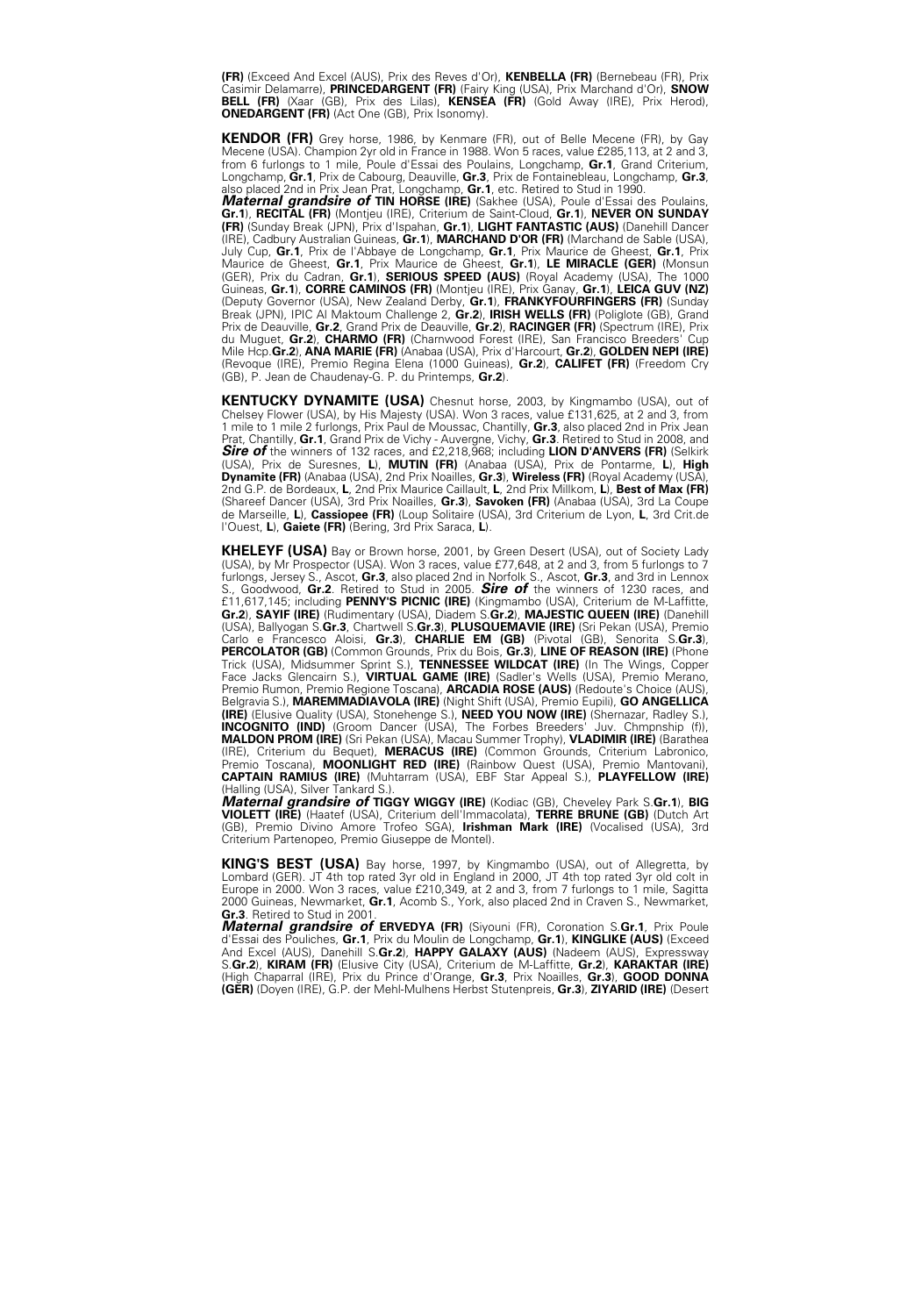Style (IRE), Prix Daphnis, **Gr.3**), **AZMEEL (GB)** (Azamour (IRE), Addleshaw Goddard Dee S.**Gr.3**, Classic Trial, **Gr.3**), **BE SAFE (IND)** (Holy Roman Emperor (IRE), Indian Derby), **FIREGLOW (GB)** (Teofilo (IRE), Irish Champions Weekend EBF Star S., EBF Stallions **FIREGLOW (GB)** (Teofilo (IRE), Irish Champions Weekend EBF Star S., EBF Stallions<br>Montrose S.), **MOSTANEER (IRE)** (Dutch Art (GB), Prix de Suresnes), **MULTITUDE (IND)** (Multidimensional (IRE), The Indian Champagne S.), **QUEEN CATRINE (IRE)** (Acclamation (GB), Clodovil EBF Garnet S.), **ALKASSER (IRE)** (Shamardal (USA), Power EBF Tetrarch S.), **BALTIC KNIGHT (IRE)** (Baltic King (GB), Ian/Kate Hall Macmillan Ganton S.), **EKTIHAAM (IRE)** (Invincible Spirit (IRE), Buckhounds S.), **ESPERO (FR)** (Verglas (IRE), Grand Prix de la Riviera Cote d'Azur), **MIRAGE (AUS)** (Hard Spun (USA), Manfred S.), **QUEEN'S DAUGHTER (FR)** (American Post (GB), Prix Ceres), **BAISSE (GB)** (High Chaparral (IRE), Vanjura Oster Stutenpreis), **CASTELLO ARAGONESE (GB)** (Authorized (IRE), Criterium Partenopeo Trofeo SGA, Premio Giuseppe de Montel), **MORE THAN SOTKA (FR)** (Dutch Art (GB), Prix des Jouvenceaux et des Jouvencelles), **MASTEREL (ITY)** (Masterful (USA), Criterium del Mediterraneo), **NOURIYA (GB)** (Danehill Dancer (IRE), EBF John Musker S., EBF Lyric S.).

**KINGMAN (GB)** Bay horse, 2011, by Invincible Spirit (IRE), out of Zenda (GB), by Zamindar (USA). Jt Champion 3yr old colt in Europe in 2014, Champion 3yr old miler in Europe in 2014. Won 7 races, value £970,834, at 2 and 3, from 7 furlongs to 1 mile, P. Jacques Le Marois, Deauville, **Gr.1**, Sussex S., Goodwood, **Gr.1**, St James's Palace S., Ascot, **Gr.1**, Irish 2000 Guineas, Curragh, **Gr.1**, Greenham S., Newbury, **Gr.3**, etc. Retired to Stud in 2015.

**KINGSALSA (USA)** Bay horse, 1996, by Kingmambo (USA), out of Caretta, by Caro. Won 4 races, value £297,813, 3 to 5, from 7 furlongs to 1 mile, Prix du Chemin de Fer du Nord, Chantilly, **Gr.3**, also placed 2nd in Prix du Moulin de Longchamp, Longchamp, **Gr.1**, Prix de la Salamandre, Longchamp, **Gr.1**, P.du Rond-Point, Longchamp, **Gr.2**, Prix du Muguet, St-Cloud, **Gr.2**, etc. Retired to Stud in 2002.

*Maternal grandsire of* **WHIP AND WIN (FR)** (Whipper (USA), Prix Isonomy).

**KODIAC (GB)**, Bay horse, 2001, by Danehill (USA), out of Rafha, by Kris. Won 4 races, value £101,721, at 3 to 5, from 6 furlongs to 7 furlongs placed 2nd in Stan James Hackwood<br>S., Newbury, **Gr.3**. Retired to Stud in 2007, and *Sire of the winners of 632 races, and*<br>£7,969,009; including **TIGGY WIGGY (IRE (IRE)** (Royal Applause (GB), Sandy Lane S.**Gr.2**, Hungerford S.**Gr.2**), **BESHARAH (IRE)** (Dixie Union (USA), Pinsent Masons Lowther S.**Gr.2**), **KODI BEAR (IRE)** (Mujtahid (USA), Doom Bar Celebration Mile, **Gr.2**), **BEAR CHEEK (IRE)** (Kyllachy (GB), Curragh S.**Gr.3**), **GIFTED MASTER (IRE)** (Shamardal (USA), Vision Autumn S.**Gr.3**), **SHADEN (IRE)** (Namid (GB), Firth of Clyde S.**Gr.3**), **SPIRIT OF XIAN (IRE)** (Touch Gold (USA), Providencia S.**Gr.3**), **COULSTY (IRE)** (In The Wings, Prix de Meautry, **Gr.3**), **JAMESIE (IRE)** (Night Shift (USA), Renaissance S.**Gr.3**), **AZZECCAGARBUGLI (IRE)** (Desert Style (IRE), Criterium Partenopeo, **L**, Premio Rumon, **L**), **DHAHMAAN (IRE)** (Big Bad Bob (IRE), Scott Dobson Memorial Doncaster S.**L.**), **WHATDOIWANTTHATFOR (IRE)** (Hernando (FR), Bathwick Tyres St Hugh's S.**L.**), **PATIENCE ALEXANDER (IRE)** (Sadler's Wells (USA), Langleys Solicitors EBF Marygate S.**L.**), **TERROR (IRE)** (Redback (GB), Irish Stall. Farms EBF Bosra Sham S.**L.**), **RISKIT FORA BISKIT (IRE)** (Brief Truce (USA), Prix du Cercle, **L**), **WASHAAR (IRE)** (Dr Devious (IRE), Stonehenge S.**L.**, Winkfield S.**L.**), **KOHALA (IRE)** (Ridgewood Ben (GB), Bathwick Tyres St Hugh's S.**L.**), **STAR KODIAK (IRE)** (First Trump (GB), Premio Ubaldo Pandolfi, **L**), **BATHWICK BEAR (IRE)** (Efisio, Ripon Champion 2yo Trophy, **L**), **ILENY PRINCESS (IRE)** (Fayruz, Premio Eupili Memorial Aldo Cirla, **L**), **SWEET CECILY (IRE)** (Gone West (USA), EBF Bosra Sham Fillies' S.**L.**).

**KYLLACHY (GB)** Bay horse, 1998, by Pivotal (GB), out of Pretty Poppy (GB), by Song. Champion older sprinter in Europe in 2002. Won 6 races, value £211,251, 2 to 4, over 5 furlongs, Nunthorpe S., York, **Gr.1**, Temple S., Sandown Park, **Gr.2**, Palace House S., Newmarket, **Gr.3**, also placed 2nd in Prix du Cercle, Deauville, and 3rd in King's Stand S., Royal Ascot, **Gr.2**. Retired to Stud in 2003.

*Maternal grandsire of* **GARSWOOD (GB)** (Dutch Art (GB), Prix Maurice de Gheest, **Gr.1**), **PAINTED CLIFFS (IRE)** (Canford Cliffs (IRE), GAIN Railway S.**Gr.2**), **SAAYERR (GB)** (Acclamation (GB), Richmond S.**Gr.2**), **BEAR CHEEK (IRE)** (Kodiac (GB), Curragh S.**Gr.3**), **QUEEN BEE (FR)** (Le Havre (IRE), Prix du Calvados, **Gr.3**), **MOONSTONE MAGIC (GB)** (Trade Fair (GB), Fred Darling S.**Gr.3**), **QUIZ EVOLUTION (ITY)** (Mujahid (USA), Criterium Nazionale), **Ornate (GB)** (Bahamian Bounty (GB), 2nd Fly Aer Lingus Flying Childers S.**Gr.2**).

**LANDO (GER)** Bay horse, 1990, by Acatenango (GER), out of Laurea, by Sharpman. Champion 3yr old in Germany in 1993, Champion older horse in Germany in 1994. Won 10 races, value £2,174,576, 2 to 5, from 1 mile to 1 mile 4 furlongs, Deutsches Derby, Hamburg, **Gr.1**, Gran Premio di Milano, Milan, **Gr.1**, Grosser Preis von Baden, Baden-Baden, **Gr.1** (twice), Japan Cup, Tokyo, **Gr.1**, P. der Privatbankiers Merck, Finck & Co.Dusseldorf, **Gr.1**,<br>Premio Jockey Club e Coppa d'Oro, Milan, **Gr.1**, etc. Retired to Stud in 1996.<br>*Maternal grandsire of* **ALTANO (GER)** (Galileo

**(GB)** (Pivotal (GB), Champion S.**Gr.1**, Lockinge S.**Gr.1**), **RACING HISTORY (IRE)** (Pivotal (GB), Unibet Winter Hill S.**Gr.3**), **SHADOW SADNESS (GER)** (Soldier Hollow (GB), Fruhjahrs-Preis des Bankhauses Metzler, **Gr.3**), **CALYXA (GB)** (Pivotal (GB), F.G.G. Gedachtnisrennen Hamburger Meile, **Gr.3**), **SO MANY SHOTS (IRE)** (Duke of Marmalade (IRE), Premio Mario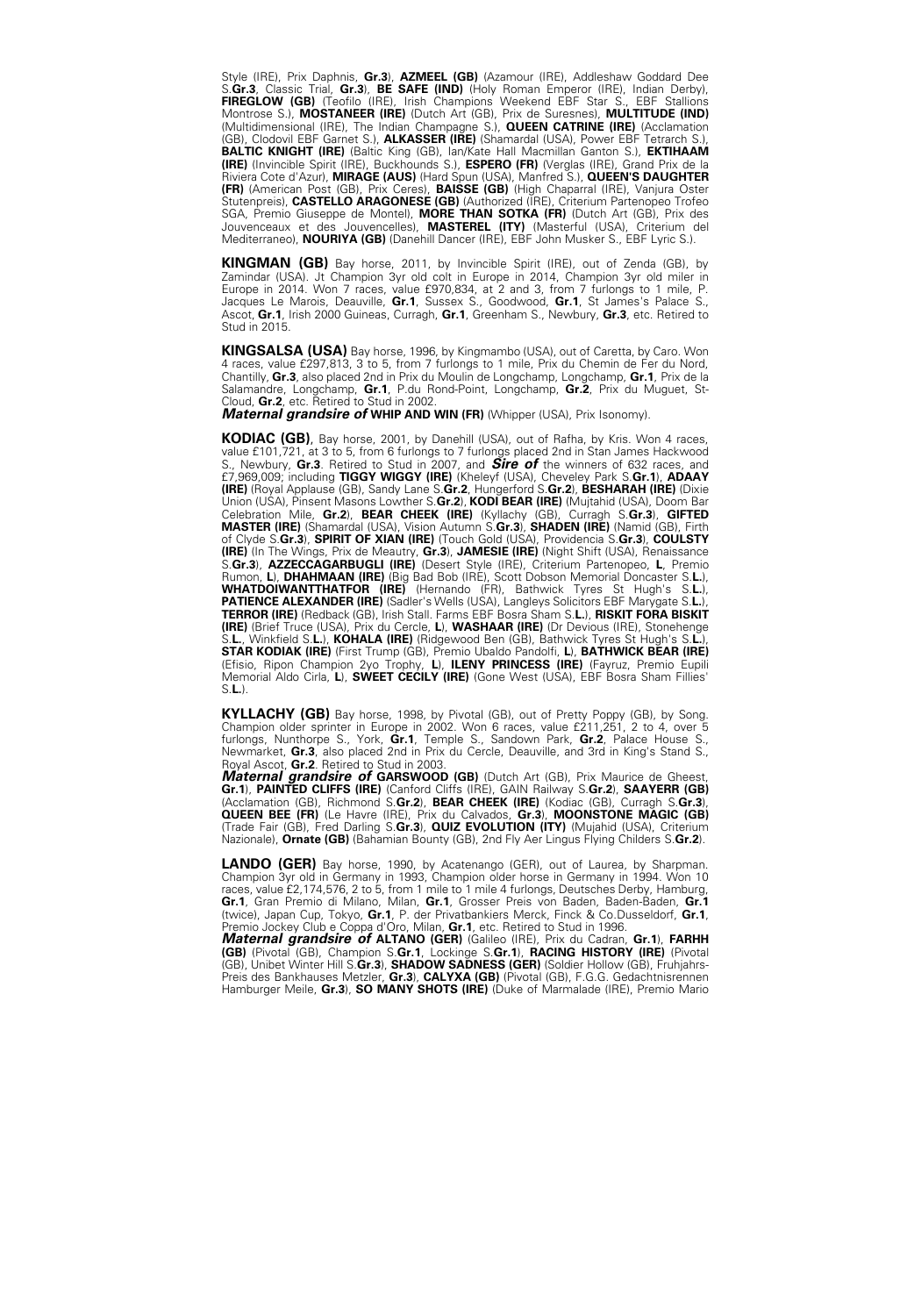Incisa della Rocchetta, **Gr.3**), **DABBITSE (GER)** (Soldier Hollow (GB), P.Afrika Linen J Essberger Flieger Preis, **Gr.3**), **DAYTONA BAY (GB)** (Motivator (GB), Almased Cup Hamburger Stuten Preis, **Gr.3**), **DIAMOND DOVE (GER)** (Dr Fong (USA), Mehl Mulhens Stiftung der Winterkonigin, **Gr.3**), **GLOOMY SUNDAY (FR)** (Singspiel (IRE), Seymour Pierce Henry II S.**Gr.3**), **SURVEY (GER)** (Big Shuffle (USA), K.Baronin von Ullmann Schwarzgold Rennen, **Gr.3**), **KARSABRUNI (FR)** (Speedmaster (GER), G.P. Niederlassung Hamburg, **Gr.3**), **ABJER (FR)** (Singspiel (IRE), Autumn S.**Gr.3**), **NOUVELLE NOBLESSE (GER)** (Singspiel (IRE), Premio Dormello, **Gr.3**).

**LATENT HEAT (USA)** Bay horse, 2003, by Maria's Mon (USA), out of True Flare (USA), by Capote (USA). Won 6 races, value £252,570, Malibu S., Santa Anita, **Gr.1**, San Carlos H., Santa Anita, **Gr.2**, also placed 2nd in Long Branch Breeders' Cup S., Monmouth Park, **Gr.3**, and 3rd in Santa Catalina S., Santa Anita, **Gr.2**. Retired to Stud in 2008, and *Sire of* winners<br>including SKY AND SEA (USA) (Sky Mesa (USA), Frances Genter S., Bella Notte Distaff<br>Sprint Championship), LATTIN DEVIL (USA) **CIGUARAYA (USA)** (Smart Strike (CAN), Crowned S.), **SOFTLY LIT (USA)** (Cape Town (USA), Selima S., Tippett S.), **Jamaican Smoke (USA)** (Mr Greeley (USA), 2nd Victory Ride S.**Gr.3**), **True Feelings (USA)** (Lord Avie (USA), 2nd Schuylerville S.**Gr.3**), **Hot Fun (USA)** (Distorted Humor (USA), 2nd Maryland Juvenile Championship (fillies), **L**), **Hot Squeeze (USA)** (Mr Greeley (USA), 2nd Selima S.), **Indexical (USA)** (Regal Classic (CAN), 3rd Triple Bend S.**Gr.1**), **Supermonic (USA)** (Fred Astaire (USA), 3rd Lexington S.**Gr.3**), **Heat Transfer (USA)** (Sultry Song (USA), 3rd Tah Dah S.), **Heatofthestorm (USA)** (Summer Squall (USA), 3rd RPDC Classic Distaff S.), **Venice Queen (USA)** (Cape Town (USA), 3rd Gin Talking S.3rd Tippett S.).

**LAVIRCO (GER)** Bay horse, 1993, by Konigsstuhl (GER), out of La Virginia (GER), by Surumu (GER). 2nd top rated 2yr old in Germany in 1995, Champion 3yr old in Germany in 1996. Won 6 races, value 1,455,000 Dm, at 2 and 3, from 1 mile to 1 mile 4 furlongs, Deutsches Derby, Hamburg, **Gr.1**, EMS Kurierpost Europa Preis, Koln, **Gr.1**, Mehl-Mulhens Rennen, Koln, **Gr.2**, Oppenheim Colonia Union-Rennen, Koln, **Gr.2**, also placed 2nd in Europachampionat, Hoppegarten, **Gr.2**, etc. Retired to Stud in 1997.

*Maternal grandsire of* **NABUCCO (GER)** (Areion (GER), Premio del Piazzale, **Gr.3**), **ALL SPEEDY (FR)** (Pyramus (USA), Prix Saraca), **Burrows Park (FR)** (Astarabad (USA), 2nd Derby de l'Ouest), **Svoul (FR)** (Siyouni (FR), 3rd Prix Montenica, Prix Isonomy), **Okapina (FR)** (Okawango (USA), 3rd Prix Ronde de Nuit).

**LAWMAN (FR)** Bay horse, 2004, by Invincible Spirit (IRE), out of Laramie (USA), by Gulch (USA). Won 4 races, value £777,133, at 2 and 3, from 1 mile to 1 mile 2½ furlongs, Prix Jean Prat, Chantilly, **Gr.1**, Prix de Guickey Club, Chantilly, **Gr.1**, Prix de Guickey Club, The Prat, Chantilly, **Gr.3**, Retired to S (Rainbow Quest (USA), Premio Gran Criterium, **Gr.1**), **MOST IMPROVED (IRE)** (Linamix (FR), St James's Palace S.**Gr.1**), **AGNES STEWART (IRE)** (Dalakhani (IRE), John Smith's May Hill S.**Gr.2**), **NARGYS (IRE)** (Indian Ridge, Sceptre S.**Gr.3**), **FORCES OF DARKNESS (IRE)** (Dr Fong (USA), Prix Minerve, **Gr.3**), **LADY WINGSHOT (IRE)** (Sadler's Wells (USA), Fairy Bridge S.**Gr.3), US LAW (IRE)** (Linamix (FR), Prix Thomas Bryon**, Gr.3), LOI (IRE)** (Inchinor (GB), Prix<br>de Conde, **Gr.3), LA BERMA (IRE)** (Vindication (USA), Prix du Pont-Neuf)**, LAVINIAD (IRE)** (Intidab (USA), Arthur Guinness EBF Corrib S.), **SECRET PURSUIT (IRE)** (Inchinor (GB), Prix Solitude), **LOVER MAN (IRE)** (Fairy King (USA), Prix Hampton), **MUSTAHEEL (IRE)** (Soviet Star (USA), Prix de Suresnes).

**LAYMAN (USA)** Chesnut horse, 2002, by Sunday Silence (USA), out of Laiyl (IRE), by Nureyev (USA). Won 3 races, value £136,761, at 2 and 3, from 6 furlongs to 1 mile, Prix de Cabourg, Deauville, **Gr.3**, Sovereign S., Salisbury, **Gr.3**, also placed 2nd in Prix Morny, Deauville, **Gr.1**, and 3rd in Prix Jean-Luc Lagardere-Grand Criterium, Longchamp, **Gr.1**. Retired to Stud in 2007, and *Sire of* the winners of 306 races, and £4,568,231; including **GAMMARTH (FR)** (Indian Ridge, Prix de Seine-et-Oise, **Gr.3**, Prix de Seine-et-Oise, **Gr.3**), **BOLDOGSAG (FR)** (Woodman (USA), Prix des Reservoirs, **Gr.3**), **REGATTA (FR)** (Lure (USA), Prix des Lilas, **L**, Prix des Sablonnets, **L**), **Laygirl (FR)** (Bering, 2nd Prix Bertrand du Breuil , **Gr.3**), **Avantage (FR)** (Selkirk (USA), 2nd Prix La Rochette, **Gr.3**), **Marypop (FR)** (Muhtathir (GB), 2nd Prix de Liancourt, **L**), **Queen Bubble (IRE)** (Grand Lodge (USA), 2nd Prix Charles Laffitte, **L**), **Prima Noa (FR)** (Sagamix (FR), 3rd Prix Vanteaux, **Gr.3**), **Herbouilly (FR)** (Linamix (FR), 3rd Prix des Jouvenceaux et des Jouvencelles, **L**).

**LE BALAFRE (FR)** Bay horse, 1990, by Groom Dancer (USA), out of Tuneria, by Tanerko. Won 3 races, value £102,758, at 2 and 3, Prix Jean Prat, Longchamp, **Gr.1**, Prix Matchem, Evry, also placed 2nd in Prix Omnium II, St-Cloud, and 3rd in Prix de la Butte Mortemart,

Longchamp. Retired to Stud in 1995. *Maternal grandsire of* **SALPADO (FR)** (Royal Applause (GB), Gd. Criterium de Bordeaux).

**LE HAVRE (IRE)** Bay horse, 2006, by Noverre (USA), out of Marie Rheinberg (GER), by Surako (GER). Won 4 races, value £968,200, at 2 and 3, from 7 furlongs to 1 mile  $2\frac{1}{2}$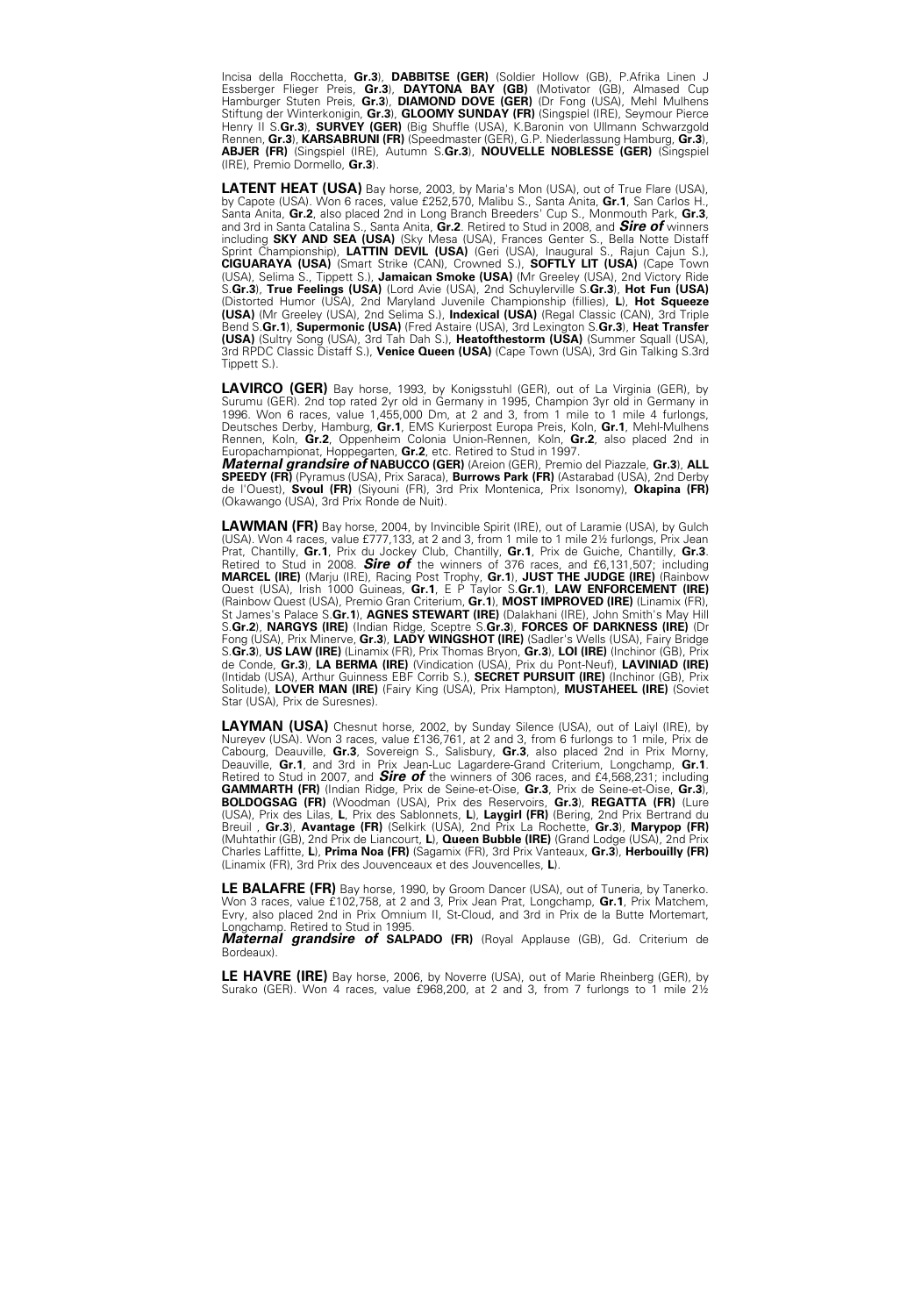furlongs, Prix du Jockey Club, Chantilly, **Gr.1**, Prix Djebel, M-Laffitte, also placed 2nd in Poule<br>d'Essai des Poulains, Longchamp, **Gr.1**. Retired to Stud in 2010. *Sire of the winners of 175*<br>races, and £3,946,132; in d'Essai des Pouliches, **Gr.1**, Prix de Diane , **Gr.1**), **AUVRAY (FR)** (In The Wings, Prix Chaudenay, **Gr.2**), **SUEDOIS (FR)** (Singspiel (IRE), Prix de Meautry, **Gr.3**), **QUEEN BEE (FR)** (Kyllachy (GB), Prix du Calvados, **Gr.3**), **DIEGO VALOR (FR)** (Bahhare (USA), Premio de la Hispanidad), **LA CRESSONNIERE (FR)** (Galileo (IRE), Prix Isonomy), **NOCE (FR)** (Dynaformer (USA), Prix des Reves d'Or), **SAINTE AMARANTE (FR)** (Cadeaux Genereux, Prix La Camargo, Prix Melisande), **SEA FRONT (FR)** (Freedom Cry (GB), Prix Maurice Zilber), **TRANSSYLVANIA (DEN)** (Mull of Kintyre (USA), Lanwades Stud S.), **LA HOGUETTE (FR)** (Zamindar (USA), Prix Herod, Prix Aymeri de Mauleon), **ORBEC (FR)** (Fasliyev (USA), GP de Clairefontaine), **SUMMER SURPRICE (FR)** (Royal Academy (USA), Grand Prix du Lion d'Angers).

**LE VIE DEI COLORI (GB)** Bay horse, 2000, by Efisio, out of Mystic Tempo (USA), by El Gran Senor (USA). Champion 2yr old in Italy in 2002, Top rated 3yr old miler in Italy in 2003. Won 14 races, value £502,220, 2 to 5, from 5 furlongs to 1 mile ½ furlong, Premio Vittorio di Capua, Milan, **Gr.1**, Premio Parioli (2000 Guineas), Rome, **Gr.2**, VC Bet Challenge S., Newmarket, **Gr.2**, Premio Primi Passi, Milan, **Gr.3**, Prix La Rochette, Longchamp, **Gr.3**, etc.<br>Retired to Stud in 2006, and *Sire of* the winners of 313 races, and £6,876,747; including<br>TULLIUS (IRE) (Kingmambo (USA), Yor (USA), Bochk Wealth Management Jockey Club Mile, **Gr.2**), **LE VIE INFINITE (IRE)** (Stravinsky (USA), Premio del Piazzale, **Gr.3), CARNABY STREET (IRE)** (Alhaarth (IRE), Horris<br>Hill S.**Gr.3), ELDO RIVER (IRE)** (Ashkalani (IRE), Premio Citta' di Napoli, **L), BELLASIDE (IRE)** (Perugino (USA), Premio Pietro Bessero, **L**), **CLASSIC COLORI (IRE)** (Bering, Supports Heros Spring Cup, **L**), **RADA ANGEL (IRE)** (Sri Pekan (USA), Prix Petite Etoile, **L**), **PERFECT SYMMETRY (IRE)** (Spectrum (IRE), Golden Fleece Stks, **L**), **Occhio Della Mente (IRE)** (Grand Lodge (USA), 2nd Premio Ambrosiano, **Gr.3**, 2nd Premio Guido Berardelli, **Gr.3**), **Mac Row (IRE)** (Desert King (IRE), 2nd Prix La Rochette, **Gr.3**).

**LEMON DROP KID (USA)** Bay horse, 1996, by Kingmambo (USA), out of Charming Lassie (USA), by Seattle Slew (USA). Champion older horse in U.S.A. in 2000. Won 10 races, value £1,968,969, 2 to 4, from 6 furlongs to 1 mile 4 furlongs, Belmont S., Belmont Park, **Gr.1**, Futurity S., Belmont Park, **Gr.1**, Travers S., Saratoga, **Gr.1**, Whitney H., Saratoga, **Gr.1**,

Woodward S., Belmont Park, **Gr.1**, etc. Retired to Stud in 2001. *Maternal grandsire of* **RYANS CHARM (USA)** (Heatseeker (IRE), Clasico Pamplona, **Gr.1**), **UNBRIDLED FOREVER (USA)** (Unbridled's Song (USA), Ballerina S.**Gr.1**), **LOCHTE (USA)** (Medaglia d'Oro (USA), Gulfstream Park Turf H.**Gr.1**), **ELUSIVE KATE (USA)** (Elusive Quality (USA), Falmouth S.**Gr.1**, Prix Marcel Boussac, **Gr.1**, Prix Rothschild, **Gr.1**, Prix Rothschild, **Gr.1**), **DIVISIDERO (USA)** (Kitten's Joy (USA), American Turf S.**Gr.2**), **MISS MISCHIEF (USA)** (Into Mischief (USA), Bessarabian S.**Gr.2**), **TAMARKUZ (USA)** (Speightstown (USA), Meydan Sobha Godolphin Mile, **Gr.2**), **CACTUS KRIS (USA)** (Cactus Ridge (USA), Ontario Fashion S.**Gr.3**), **CITRON SPIRIT (IRE)** (Invincible Spirit (IRE), Baden-Badener Zukunfts Rennen, **Gr.3**), **LEMON PRETTY (CHI)** (Scat Daddy (USA), P. Carlos Valdes Izquierdo Vina Indomita, **Gr.3**), **COZZETTI (USA)** (Cozzene (USA), American Derby, **Gr.3**), **FLASHY LASSIE (USA)** (Flashy Bull (USA), Debutante S.**Gr.3**).

**LEROIDESANIMAUX (BRZ)** Chesnut horse, 2000, by Candy Stripes (USA), out of Dissemble (GB), by Ahonoora. Won 9 races, value £878,578, 2 to 5, from 6½ furlongs to 1 mile 1 furlongs, Atto Mile S., Woodbine, **Gr.1**, Citation H., Hollywood Park, **Gr.1**, Frank E Kilroe Mile H., Santa Anita, **Gr.1**, Fourstardave H., Saratoga, **Gr.2**, Inglewood H., Hollywood Park, **Gr.3**, etc. Retired to Stud in 2006, and *Sire of* the winners of 451 races, and £13,839,066; including **ANIMAL KINGDOM (USA)** (Acatenango (GER), Kentucky Derby, **Gr.1**, Dubai World Cup, **Gr.1**), **UNA CABEZA (ARG)** (Potrillon (ARG), Gran Premio de Potrancas, **Gr.1**), **ALWAYS A PRINCESS (USA)** (Ashkalani (IRE), El Encino S.**Gr.2**, La Canada S.**Gr.2**, Indiana Oaks, **Gr.2**), **SARAH'S SECRET (USA)** (Luhuk (USA), Honeymoon H.**Gr.2**), **LEROY'S DYNAMEAUX (USA)** (Dynaformer (USA), Will Rogers S.**Gr.3**), **KATIE'S EYES (USA)** (Cape Town (USA), Giant's Causeway S.**L.**), **LA DE MERCEDES (VEN)** (Wild Wonder (USA), Premio Prensa Hipica Nacional, **L**, Clasico General Joaquin Crespo, **L**), **SKY HIGH GAL (USA)** (Sky Classic (CAN), Blue Norther S.**L.**), **AQUITANIA (USA)** (Iron (USA), Marta S.**L.**), **BOOTLEGGERS WIFE (USA)** (Lightnin N Thunder (USA), Princess Margaret S.), **DO THE ROAR (USA)** (Cozzene (USA), Treasure Coast S.).

**LIBRETTIST (USA)** Bay horse, 2002, by Danzig (USA), out of Mysterial (USA), by Alleged (USA). Top rated older miler in France in 2006. Won 7 races, value £432,033, 2 to 4, from 7 furlongs to 1 mile ½ furlong, P. Jacques Le Marois, Deauville, **Gr.1**, Prix du Moulin de Longchamp, Longchamp, **Gr.1**, Prix Messidor, M-Laffitte, **Gr.3**, Midsummer S., Windsor.<br>Retired to Stud in 2007, and *Sire of the winners of 309 races, and £3,116,870; including*<br>**LIBRANNO (GB)** (Singspiel (IRE), July S. **(NZ)** (Spectacular Love (USA), Premier's Cup, **Gr.3**), **EMILY OF TINSDAL (GER)** (Dashing Blade, Grosser Erdinger Weissbier-Bavaria Preis, **L**, Grosser Erdinger Weissbier-Bavaria Preis, **L**), **MIDNITE PROMISE (NZ)** (Last Tycoon, Liqorland Gore Guineas, **L**), **NIKI PIKI MILO (NZ)** (Stravinsky (USA), Ryder S.**L.**), **Khaya (NZ)** (Giant's Causeway (USA), 2nd January Cup H.**L**), **Libetto (NZ)** (Unbridled's Song (USA), 2nd Canterbury S.**L.**), **Marie d'O (FR)** (Suave Dancer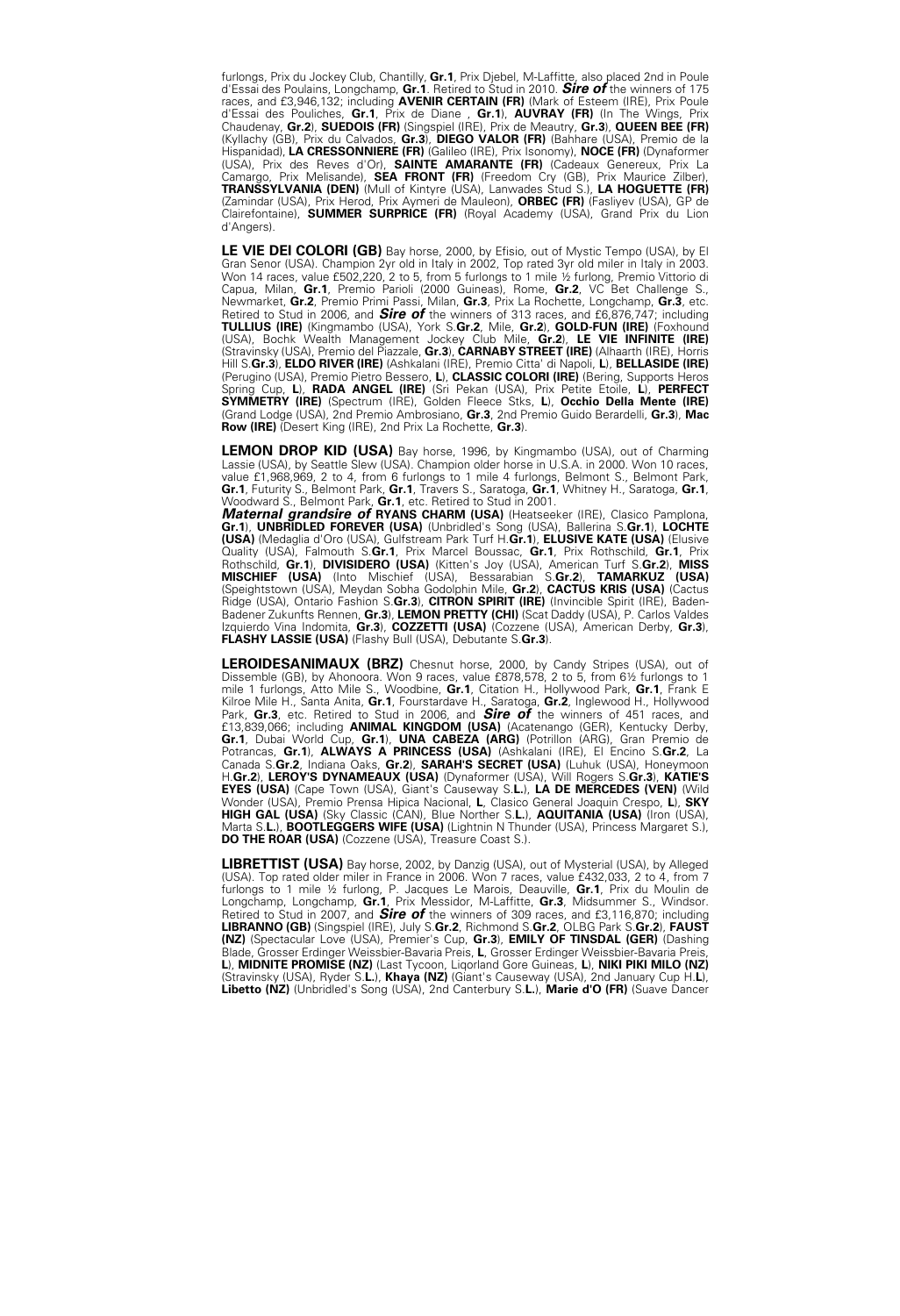(USA), 2nd Prix des Jouvenceaux et des Jouvencelles, **L**), **San Juan (FR)** (Barathea (IRE), 2nd Prix des Jouvenceaux et des Jouvencelles, **L**), **Lady's Day (GER)** (Dashing Blade, 3rd Premio EBF Terme di Merano-TR.SGA, **L**).

**LILBOURNE LAD (IRE)** Bay horse, 2009, by Acclamation (GB), out of Sogno Verde (IRE), by Green Desert (USA). Won 3 races, value £162,834, at 2, from 5 furlongs to 6 furlongs, Railway S., Curragh, **Gr.2**, Alfred Nobel Rochestown S., Naas, also placed 2nd in Emaar<br>Middle Park S., Newmarket, **Gr.1**, Gimcrack S., York, **Gr.2**. Retired to Stud in 2012. *Sire of*<br>the winners of 28 races, and £232,6 d'Arenberg, **Gr.3**).

**LIMPID (GB)** Bay horse, 1995, by Soviet Star (USA), out of Isle of Glass (USA), by Affirmed (USA). Won 2 races, value £154,541, Grand Prix de Paris, Longchamp, **Gr.1**, also placed 2nd in Prix Montenica, St-Cloud. Retired to Stud in 2001. *Maternal grandsire of* **DIKTA DEL MAR (SPA)** (Diktat (GB), Criterium de Vitesse),

**Checo (SPA)** (Pyrus (USA), 2nd Premio Memorial Duque de Toledo).

**LINAMIX (FR)** Grey horse, 1987, by Mendez (FR), out of Lunadix (FR), by Breton. Jt 3rd top rated 2yr old in France in 1989. Won 4 races, value £94,900 and 3,429,350 fr, at 2 and 3, over 1 mile, Poule d'Essai des Poulains, Longchamp, **Gr.1**, Prix La Rochette, Longchamp, **Gr.3**, Prix de Fontainebleau, Longchamp, **Gr.3**, also placed 2nd in Grand Criterium, Longchamp, **Gr.1**, Champion S., Newmarket, **Gr.1**, etc. Retired to Stud in 1991.

*Maternal grandsire of* **MUHAARAR (GB)** (Oasis Dream (GB), British Champions Sprint S.**Gr.1**, July Cup, **Gr.1**, Commonwealth Cup, **Gr.1**, Prix Maurice de Gheest, **Gr.1**), **VAZIRABAD (FR)** (Manduro (GER), Prix Royal-Oak, **Gr.1**), **ECTOT (GB)** (Hurricane Run (IRE), Criterium International, **Gr.1**), **BE BE KING (BRZ)** (Astor Place (IRE), Grande Premio Farewell, **Gr.1**), **MOST IMPROVED (IRE)** (Lawman (FR), St James's Palace S.**Gr.1**), **SAGAWARA (GB)** (Shamardal (USA), Prix Saint-Alary, **Gr.1**), **VALYRA (GB)** (Azamour (IRE), Prix de Diane , **Gr.1**), **BLUE BUNTING (USA)** (Dynaformer (USA), Irish Oaks, **Gr.1**, 1000 Guineas, **Gr.1**, Yorkshire Oaks, **Gr.1**), **ROSANARA (FR)** (Sinndar (IRE), Prix Marcel Boussac, **Gr.1**), **MONTMARTRE (FR)** (Montjeu (IRE), Grand Prix de Paris, **Gr.1**), **NATAGORA (FR)** (Divine Light (JPN), Cheveley Park S.**Gr.1**, 1000 Guineas, **Gr.1**), **SAGEBURG (IRE)** (Johannesburg (USA), Prix d'Ispahan, **Gr.1**), **NAUGHTY RAFAELA (BRZ)** (Royal Academy (USA), Grande Premio Jose Guathemozin Nogueira, **Gr.1**), **VALIXIR (IRE)** (Trempolino (USA), Queen Anne S.**Gr.1**, Prix d'Ispahan, **Gr.1**), **CLODOVIL (IRE)** (Danehill (USA), Poule d'Essai des Poulains, **Gr.1**).

**LINDA'S LAD (GB)**, Bay horse, 2003, by Sadler's Wells (USA), out of Colza (USA), by Alleged (USA). Won 4 races, value £234,014, at 2 and 3, from 1 mile to 1 mile 3½ furlongs, Criterium de Saint-Cloud, St-Cloud, **Gr.1**, Prix de Conde, Longchamp, **Gr.3**, Derby Trial S., Lingfield Park, **Gr.3**, Criterium du Fonds Europeen de L'Elevage, Deauville, **L**, also placed 2nd in Prix des Chenes, Longchamp, **Gr.3**, and 3rd in P.Eugene Adam (G.P.de M-Laffitte), M-Laffitte, **Gr.2**. Retired to Stud in 2009, and *Sire of* the winners of 36 races, and £951,719; including *IDOL'S LAD (FR)* (Carson City (USA)), *LA MAREMMA (FR)* (Lord of Men (GB)), *LADERIA (FR)* (Numerous (USA)), *TEMPLE BOY (FR)* (Local Suitor (USA)), *AUMANCE AULMES (FR)* (Balleroy (USA)), *MARLINDA (FR)* (Kendor (FR)); also *sire over jumps* of *Idol's Lad (FR), Ladeka (FR), Linda's Charm (FR), Positano Sud (FR), Larabelle (FR)*

**LINNGARI (IRE)** Chesnut horse, 2002, by Indian Ridge, out of Lidakiya (IRE), by Kahyasi. Top rated older sprinter in Germany in 2006, Jt top rated older horse in Germany in 2008 (9.5- 10.5f). Won 11 races, value £1,419,447, 2 to 6, from 6 furlongs to 1 mile 2 furlongs, Grosser Dallmayr Bayerisches Zuchtrennen, Munich, **Gr.1**, Premio Vittorio di Capua, Milan, **Gr.1**, Al Rostamani Group Al Fahidi Fort S., Nad Al Sheba, **Gr.2** (twice), Goldene Peitsche, Baden-Baden, **Gr.2**, Dubal Al Rashidiya S., Nad Al Sheba, **Gr.3**, etc. Retired to Stud in 2009. *Sire of*  the winners of 101 races, and £1,312,559; including **OLHAR DE BIRIGUI (BRZ)** (Gene de Campeao (BRZ), Classico Presidente Firmiano Pinto, **L**), **TA-MALUCA (BRZ)** (Fantastic Dancer (BRZ), Classico Riboletta, **L**), **COMICAL (BRZ)** (Thundering Force (USA), C. Presidente Mario Ribeiro Nunes Galvao, **L**), **GARLINGARI (FR)** (Poliglote (GB), Grand Prix du Nord, **L**), **MR POMMEROY (FR)** (Rahy (USA), Prix Policeman, **L**), **Nobre Patriota (BRZ)** (Hostage (USA), 2nd Classico Presidente Joao Sampaio, **L**), **Oriente De Birigui (BRZ)** (Hard Buck (BRZ), 2nd Classico Presidente Firmiano Pinto, **L**), **Linngaro (FR)** (Special Nash (IRE), 2nd Prix Herod, **L**, 2nd Henkel Preis der Dreijahrigen, **L**), **Concordata (BRZ)** (As De Lark (BRZ), 3rd C. Presidente Luiz Alves de Almeida, **L**).

**LITERATO (FR)** Grey horse, 2004, by Kendor (FR), out of La Cibeles (FR), by Cardoun (FR). 3rd top rated 3yr old in Europe in 2007, Champion 3yr old colt in France in 2007. Won 9 races, value £622,670, at 2 and 3, from 5½ furlongs to 1 mile 2 furlongs, Champion S., Newmarket, **Gr.1**, Prix Guillaume d'Ornano, Deauville, **Gr.2**, Prix La Force, Longchamp, **Gr.3**, Prix du Prince d'Orange, Longchamp, **Gr.3**, Criterium de Lyon, Lyon, etc. Retired to Stud in<br>2009. *Sire of* the winners of 75 races, and £1,602,844; including **ALTERITE (FR)** (Dream<br>Well (FR), Garden City S.**Gr.1), Moon Gr.3**) , *BE EARNEST (FR)* (Theatrical), *BERUSKA (FR)* (A P Indy (USA)), *CARENTAN (FR)* (Langfuhr (CAN)), *FOR EVER (FR)* (Neverneyev (USA)), *GENERALISSIME (FR)* (Crystal Glitters (USA)), *INARRETABLE (FR)* (St Jovite (USA)).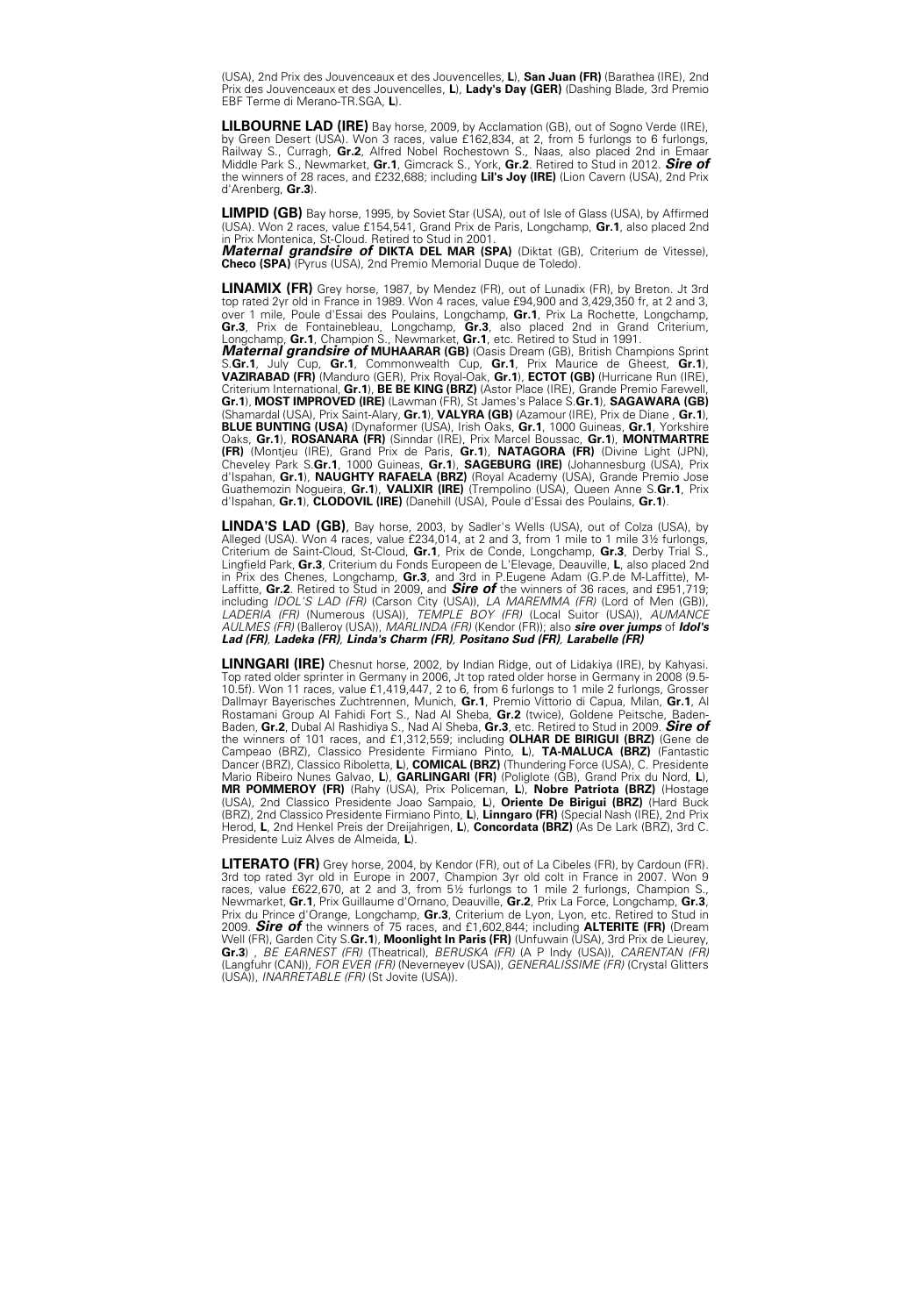**LOMITAS (GB)** Chesnut horse, 1988, by Niniski (USA), out of La Colorada (GER), by Surumu (GER). Champion 3yr old in Germany in 1991, Top rated older horse in Germany in 1992 (11-14f.). Won 10 races, value £562,058, 2 to 5, from 1 mile to 1 mile 4 furlongs, Der Grosse Preis der Berliner Bank, Dusseldorf, **Gr.1**, Geno Europa Preis, Koln, **Gr.1**, Grosser Preis von Baden, Baden-Baden, **Gr.1**, Gerling Preis, Koln, **Gr.2**, Hansa-Preis, Hamburg, **Gr.2**, etc. Retired to Stud in 1995.

*Maternal grandsire of* **ZAZOU (GER)** (Shamardal (USA), Premio Roma, **Gr.1**), **ISABELLA SINGS (USA)** (Eskendereya (USA), Mrs Revere S.**Gr.2**), **MALIBU PIER (USA)** (Malibu Moon (USA), Santa Ana S.**Gr.2**, Santa Barbara H.**Gr.2**), **IT'S GINO (GER)** (Perugino (USA), Grosser Preis der Badischen Unternehmen, **Gr.2**), **SANTIAGO (GER)** (Highest Honor (FR), Premio Ribot, **Gr.2**, Mehl-Mulhens Rennen, **Gr.2**), **BOURREE (GER)** (Siyouni (FR), Prix de Psyche, **Gr.3**, Soldier Hollow Preis der Winterkonigin, **Gr.3**), **FEARLESS HUNTER (GER)** (Alhaarth (IRE), Marit Sveaas Minnelop, **Gr.3**), **STORMFLY (IRE)** (Dark Angel (IRE), Leopardstown 1000 Guineas Trial S.**Gr.3**), **VIRGINIA SUN (GER)** (Doyen (IRE), Grosser Preis Von DSW21 St Leger, **Gr.3**), **WAKE FOREST (GER)** (Sir Percy (GB), Grosser Preis Lotto Hamburg Trophy, **Gr.3**, pferdewetten.de 24 P. Deutschen Einheit, **Gr.3**), **PRAKASA (FR)** (Areion (GER), K.Baronin von Ullmann Schwarzgold Rennen, **Gr.3**), **SALONA (GER)** (Lord of England (GER), P. des Ferienland Tirol Zukunfts Rennen, **Gr.3**), **ROSA DEL DUBAI (IRE)** (Dubai Destination (USA), Premio Mario Incisa della Rocchetta, **Gr.3**), **VALDINO (GER)** (Black Sam Bellamy (IRE), Grosser Preis von St Leger, **Gr.3**).

**LOPE DE VEGA (IRE)** Chesnut horse, 2007, by Shamardal (USA), out of Lady Vettori<br>(GB), by Vettori (IRE). Top rated 3yr old in France in 2010 (9.5-10.5f.). Won 4 races, value<br>£1,055,611, at 2 and 3, from 7 furlongs to 1 mi Longchamp, **Gr.1**, Prix du Jockey Club, Chantilly, **Gr.1**, also placed 3rd in Prix de<br>Fontainebleau, Longchamp, **Gr.3**. Retired to Stud in 2011. *Sire of* the winners of 121 races,<br>and £2,439,935; including **BELARDO (IRE (IRE)** (Daylami (IRE), Premio Gran Criterium, **Gr.2**), **BLUE DE VEGA (GER)** (Montjeu (IRE), Killavullan S.**Gr.3), RIDE LIKE THE WIND (IRE)** (Kafwain (USA), Prix Djebel, **Gr.3), BURNT**<br>**SUGAR (IRE)** (Titus Livius (FR), Sirenia S.**Gr.3), ROYAL RAZALMA (IRE)** (Flying Spur (AUS), Cornwallis S.**Gr.3**), **CONSORT (IRE)** (Unbridled's Song (USA), Heron S.), **FORT DEL ORO (IRE)** (Redback (GB), Waterford Testimonial S.), **METEORIC (IRE)** (Tiger Hill (IRE), Prix Pelleas), **MOJO RISIN (IRE)** (Galileo (IRE), Prix Caravelle), **Endless Drama (IRE)** (Green Desert (USA), 2nd Irish 2000 Guineas, **Gr.1**).

**LORD OF ENGLAND (GER)** Chesnut horse, 2003, by Dashing Blade, out of Loveria, by Los Santos (FR). Top rated 3yr old in Germany in 2006 (9.5-10.5f.). Won 4 races, value £148,795, at 2 and 3, from 7 furlongs to 1 mile 2 furlongs, G.Dallmayr-Preis Bayerisches Zuchtrennen, Munich, **Gr.1**, Grosser Preis der Dortmunder Wirtschaft, Dortmund, **Gr.3**, Premio Giuseppe de Montel, Milan, also placed 2nd in P.der Wirtschaftsforderung.-Dr Busch Mem, Krefeld, **Gr.3**, and 3rd in Gran Criterium, Milan, **Gr.1**, etc. Retired to Stud in 2007. *Sire of* the winners of 238 races, and £3,310,233; including **FEODORA (GER)** (Greinton, Henkel Preis der Diana - Stuten Derby, **Gr.1**), **ISFAHAN (GER)** (Polar Falcon (USA), Preis des Winterfavoriten, **Gr.3**), **OLORDA (GER)** (Desert King (IRE), Prix Vanteaux, **Gr.3**), **LADY JACAMIRA (GER)** (Sillery (USA), F.G.G. Gedachtnisrennen Hamburger Meile, **Gr.3**), **PAKAL (GER)** (Kornado (GB), Bavarian Classic, **Gr.3**), **THEO DANON (GER)** (Hernando (FR), Grosser Preis des Audi Zenturms Hannover, **Gr.3**), **SALONA (GER)** (Lomitas (GB), P. des Ferienland Tirol Zukunfts Rennen, **Gr.3**), **ALBERTO HAWAII (GER)** (Highland Chieftain, bwin Sachsen Preis), **ACADIUS (GER)** (Tiger Hill (IRE), Oppenheim-Rennen, P.der Dreijahrigen-Harzheim/Taxi4horses), **Saratino (GER)** (Monsun (GER), 2nd Grosser Preis Von DSW21 St Leger, **Gr.3**), **Bravo Girl (FR)** (Lycius (USA), 2nd Grosser Preis vom Mervais Neue Bult Cup).

**LOST WORLD (IRE)** Bay horse, 1991, by Last Tycoon, out of Last Tango (FR), by Luthier. Jt Champion 2yr old in France in 1993, Jt 3rd top rated 2yr old in Europe in 1993. Won 2 races, value £152,927, at 2, Grand Criterium, Longchamp, **Gr.1**, also placed 3rd in Prix La Rochette, Longchamp, **Gr.3**. Retired to Stud in 1995.

*Maternal grandsire of* **Kouros Jelois (FR)** (Hannouma (IRE), 3rd Prix Greffulhe, **Gr.2**).

**LUCAYAN (FR)** Bay horse, 2009, by Turtle Bowl (IRE), out of La Vltava (IRE), by Grand Lodge (USA). Won 4 races, value £455,311 from 2 to 4, from 7½ furlongs to 1 mile 4 furlongs, Poule d'Essai des Poulains, Longchamp, **Gr.1**, Hollywood Turf Cup, Hollywood Park, **Gr.2**, Prix Aymeri de Mauleon, Toulouse, also placed 2nd in American H., Hollywood Park, **Gr.2**, Del Mar H., Del Mar, **Gr.2**, etc. Retired to Stud in 2015.

**MAIGURI (IRE)** Chesnut horse, 2008, by Panis (USA), out of Zanada (FR), by Sinndar (IRE). Won 4 races, value £164,357, at 2 and 4, from 6 furlongs to 1 mile, Prix Roland de Chambure, Longchamp, also placed 2nd in Prix Jean-Luc Lagardere-Grand Criterium, Longchamp, **Gr.1**, and 3rd in Criterium International, St-Cloud, **Gr.1**, Prix La Rochette, Longchamp, **Gr.3**. Retired to Stud in 2013. First crop now yearlings.

**MAKFI (GB)** Bay horse, 2007, by Dubawi (IRE), out of Dhelaal (GB), by Green Desert (USA). Jt Champion 3yr old in Europe in 2010, Champion 3yr old miler in Europe in 2010. Won 4 races, value £584,722, at 2 and 3, from 7 furlongs to 1 mile, P. Jacques Le Marois, Deauville, **Gr.1**, 2000 Guineas, Newmarket, **Gr.1**, Prix Djebel, M-Laffitte, **Gr.3**. Retired to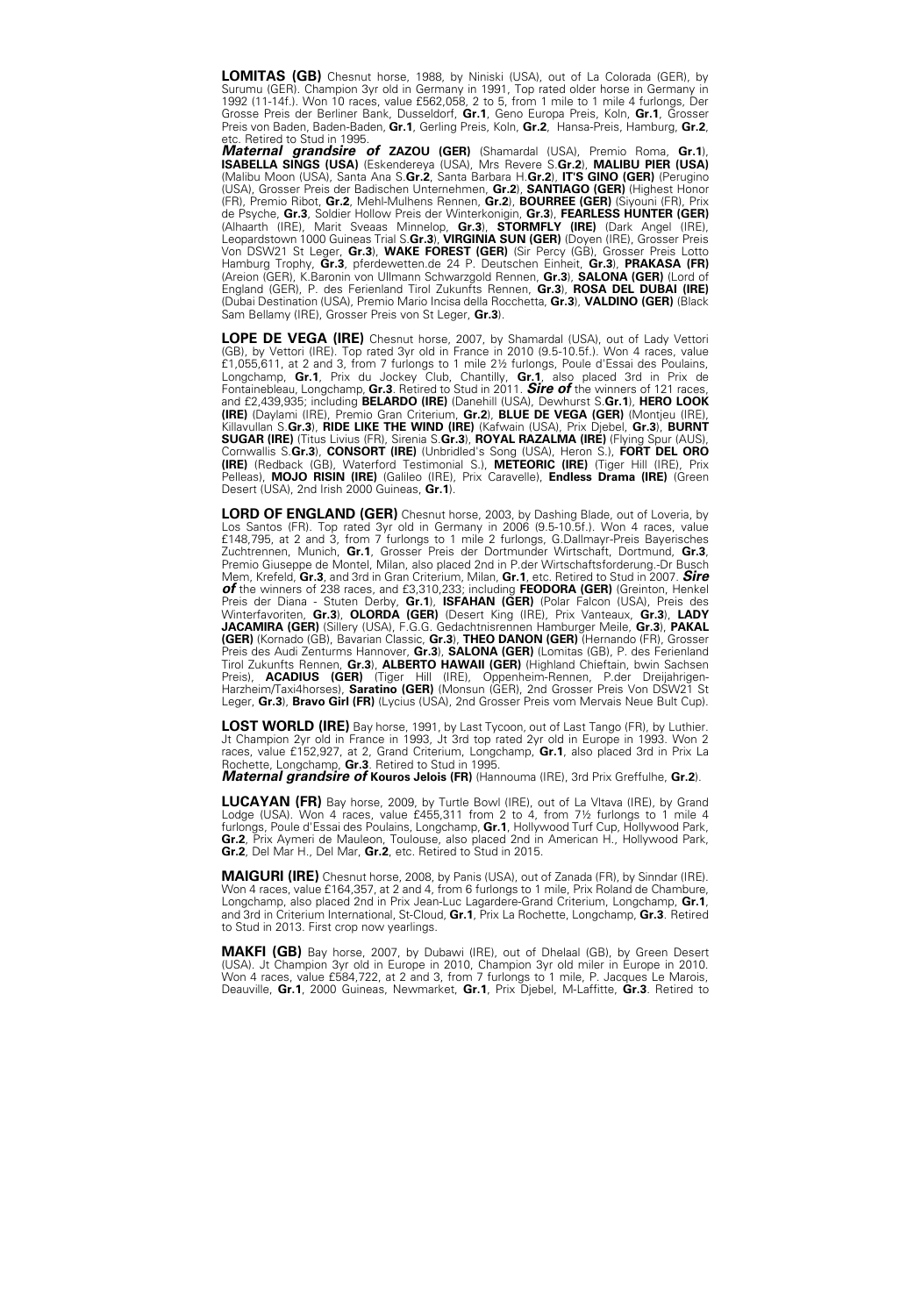Stud in 2011. *Sire of* the winners of 119 races, and £1,914,126; including **MAKE BELIEVE (GB)** (Suave Dancer (USA), Poule d'Essai des Poulains, **Gr.1**, Prix de la Foret, **Gr.1**), **MARKY MARK (AUS)** (Testa Rossa (AUS), Manawatu Sires' Produce S.**Gr.1**), **MAIMARA (FR)** (Hernando (FR), Prix de Lieurey, **Gr.3**), **CORNWALLVILLE (IRE)** (Cadeaux Genereux, Criterium du Languedoc, **L**, Prix Aymeri de Mauleon, **L**), **HURSLEY (NZ)** (Strategic (AUS), TCL Curved TV Batman S.**L.**), **NOOR AL HAWA (FR)** (Street Cry (IRE), G.P.von Engel & Volkers Junioren-Preis, **L**), **Massa Lu (NZ)** (More Than Ready (USA), 2nd Manuka Doctor Bonecrusher S.**Gr.3**), **Astrelle (IRE)** (Hussonet (USA), 2nd Oh So Sharp S.**Gr.3**), **Make Fast**<br>**(GB)** (Van Nistelrooy (USA), 2nd Radley S.L.), **Miss Fi (NZ)** (Mossman (AUS), 2nd Triton S.L.), **Nelspruit (IRE)** (Observatory (USA), 2nd Woodcote S.**L.**), **Zvarkhova (FR)** (Lomitas (GB), 3rd Prix Finlande, **L**, 3rd Prix Delahante, **L**).

**MALINAS (GER)** Bay horse, 2001, by Lomitas (GB), out of Majoritat (GER), by<br>Konigsstuhl (GER). Won 2 races, value £173,011, at 3, from 1 mile 2½ furlongs to 1 mile 3<br>furlongs, Oppenheim Union-Rennen, Cologne, **Gr.2**, also **Gr.1**, G. P. der Stadtsparkasse Dortmund, Dortmund, and 3rd in G. P. del Jockey Club e Coppa d'Oro, Milan, **Gr.1**, Rheinland-Pokal Stadtsparkasse Kolnbonn, Cologne, **Gr.1**, etc. Retired to Stud in 2006, and *Sire of* the winners of 148 races, and £2,827,317; including *TANIA D'OUDAIRIES (FR)* (Le Pontet (FR)), *BOSTON DE LA ROCHE (FR)* (Arnaqueur (USA)), *PRINCE D'AUBRELLE (FR)* (Arctic Tern (USA)), *BLACK THUNDER (FR)* (Subotica (FR)), *GOLD BUG (FR)* (Goldneyev (USA)).

**MAMOOL (IRE)** Bay horse, 1999, by In The Wings, out of Genovefa (USA), by Woodman (USA). Champion older horse in Germany in 2003. Won 8 races, value £731,674, 2 to 6, from 1 mile to 2 miles, Grosser Bugatti Preis, Baden-Baden, **Gr.1**, Preis von Europa, Cologne, **Gr.1**, Yorkshire Cup, York, **Gr.2**, Pentax UK September S., Kempton Park, **Gr.3**, Queen's Vase, Royal Ascot, **Gr.3**, etc. Retired to Stud in 2006. *Sire of* the winners of 180 races, and £1,907,510; including **LUCAS CRANACH (GER)** (Java Gold (USA), G. P. von Lotto Hamburg - Hansa Preis, **Gr.2**, St George S.**Gr.2**), **ORSINO (GER)** (Platini (GER), Premio Federico Tesio, **Gr.2**), **LIPS POISON (GER)** (Ashkalani (IRE), Freunde/Forderer German 1000 Guineas, **Gr.2**), **EARLY MORNING (GER)** (Danzig Connection (USA), GP der Gestut Fahrhof Herbst Stutenpreis, **Gr.3**), **ORLUNA (GER)** (Acatenango (GER), G. P. von Pastorius Neue Bult Steher Cup), **SEMINA (GER)** (Second Set (IRE), Badener Ladies Sprint Cup), **LAMOOL (GER)** (Windwurf (GER), SRS-Enterprise Silbernes Band der Ruhr), **Fair Boss (IRE)** (Dashing Blade, 2nd Grosser Preis Von St Leger, **Gr.3**), **Poolparty (GER)** (Second Set (IRE), 2nd Premio Mario Incisa della Rocchetta), **Appleby (GER)** (Law Society (USA), 2nd SWB Derby Trial).

**MANDURO (GER)** Bay horse, 2002, by Monsun (GER), out of Mandellicht (IRE), by Be My Guest (USA). Champion 2yr old in Germany in 2004, Champion older horse in Europe in 2007. Won 10 races, value £1,030,481, 2 to 5, from 7 furlongs to 1 mile 4 furlongs, P. Jacques Le Marois, Deauville, **Gr.1**, Prince of Wales's S., Ascot, **Gr.1**, Prix d'Ispahan, Longchamp, **Gr.1**, Prix Foy, Longchamp, **Gr.2**, Prix d'Harcourt, Longchamp, **Gr.2**, etc. Retired to Stud in 2008. *Sire of* the winners of 349 races, and £6,235,306; including **BRACO FORTE (BRZ)** (First American (USA), Grande Premio Ipiranga (2000 Guineas), **Gr.1**, Grande Premio Jockey Club Brasieiro, **Gr.1**), **ULTRA (IRE)** (Nashwan (USA), Prix Jean-Luc Lagardere Grand Crit, **Gr.1**), **VAZIRABAD (FR)** (Linamix (FR), Prix Royal-Oak, **Gr.1**), **RIBBONS (GB)** (Marju (IRE), Prix Jean Romanet, **Gr.1**), **CHARITY LINE (IRE)** (Hernando (FR), Premio Lydia Tesio, **Gr.1**), **MANDAEAN (GB)** (Darshaan, Criterium de Saint-Cloud, **Gr.1**), **FRACTIONAL (IRE)** (Royal Academy (USA), Qnb Prix Dollar, **Gr.2**), **BONFIRE (GB)** (Night Shift (USA), Dante S.**Gr.2**), **MEERJUNGFRAU (GER)** (Dashing Blade, K.Baronin von Ullmann Schwarzgold Rennen, **Gr.3**), **KOLONEL (GER)** (Swain (IRE), Prix de Seine-et-Oise, **Gr.3**), **TROIS LUNES (FR)** (Fasliyev (USA), Prix Vanteaux, **Gr.3**).

**MANSONNIEN (FR)** Chesnut horse, 1984, by Tip Moss (FR), out of Association (FR), by Margouillat (FR). Top rated older horse in France in 1989 (9.5-11f.). Won 5 races, value £154,841, 3 to 6, from 1 mile 2 furlongs to 1 mile 4 furlongs, Prix Exbury, St-Cloud, **Gr.3**, Grand Prix de Marseille, Marseille, Prix Lord Seymour, Longchamp, Prix de Turenne, Chantilly, also placed 2nd in Prix du Prince d'Orange, Longchamp, **Gr.3**, etc. Retired to Stud in 1991.

*Maternal grandsire of* **CHUTNEY FLIGHT (FR)** (Dylan Thomas (IRE), Prix Madame Jean Couturie).

**MARJU (IRE)** Brown horse, 1988, by Last Tycoon, out of Flame of Tara, by Artaius (USA). Won 3 races, value £282,640, at 2 and 3, from 7 furlongs to 1 mile, St James's Palace S., Royal Ascot, **Gr.1**, C. Heidsieck Champagne Craven S., Newmarket, **Gr.3**, also placed 2nd in

Ever Ready Derby S., Epsom, **Gr.1**. Retired to Stud in 1992.<br>**Maternal grandsire of MARCEL (IRE)** (Lawman (FR), Racing Post Trophy, **Gr.1**),<br>RIBBONS (GB) (Manduro (GER), Prix Jean Romanet, **Gr.1), VEDELAGO (IRE)** (Red Club Guineas, **Gr.1**, Lockinge S.**Gr.1**, Queen Anne S.**Gr.1**, St James's Palace S.**Gr.1**, Sussex S.**Gr.1**), **MARCELLINA (JPN)** (Deep Impact (JPN), Oka Sho (1000 Guineas), **Gr.1**), **SANAGAS (GER)** (Lomitas (GB), Hollywood Turf Cup S.**Gr.1**), **RIBCHESTER (IRE)** (Iffraaj (GB), Mill Reef S.**Gr.2**), **RAYDARA (IRE)** (Rock of Gibraltar (IRE), Debutante S.**Gr.2**), **GRANDEZZA (JPN)** (Agnes Tachyon (JPN), Fuji-TV Sho Spring Stakes (Gns Trial), **Gr.2**),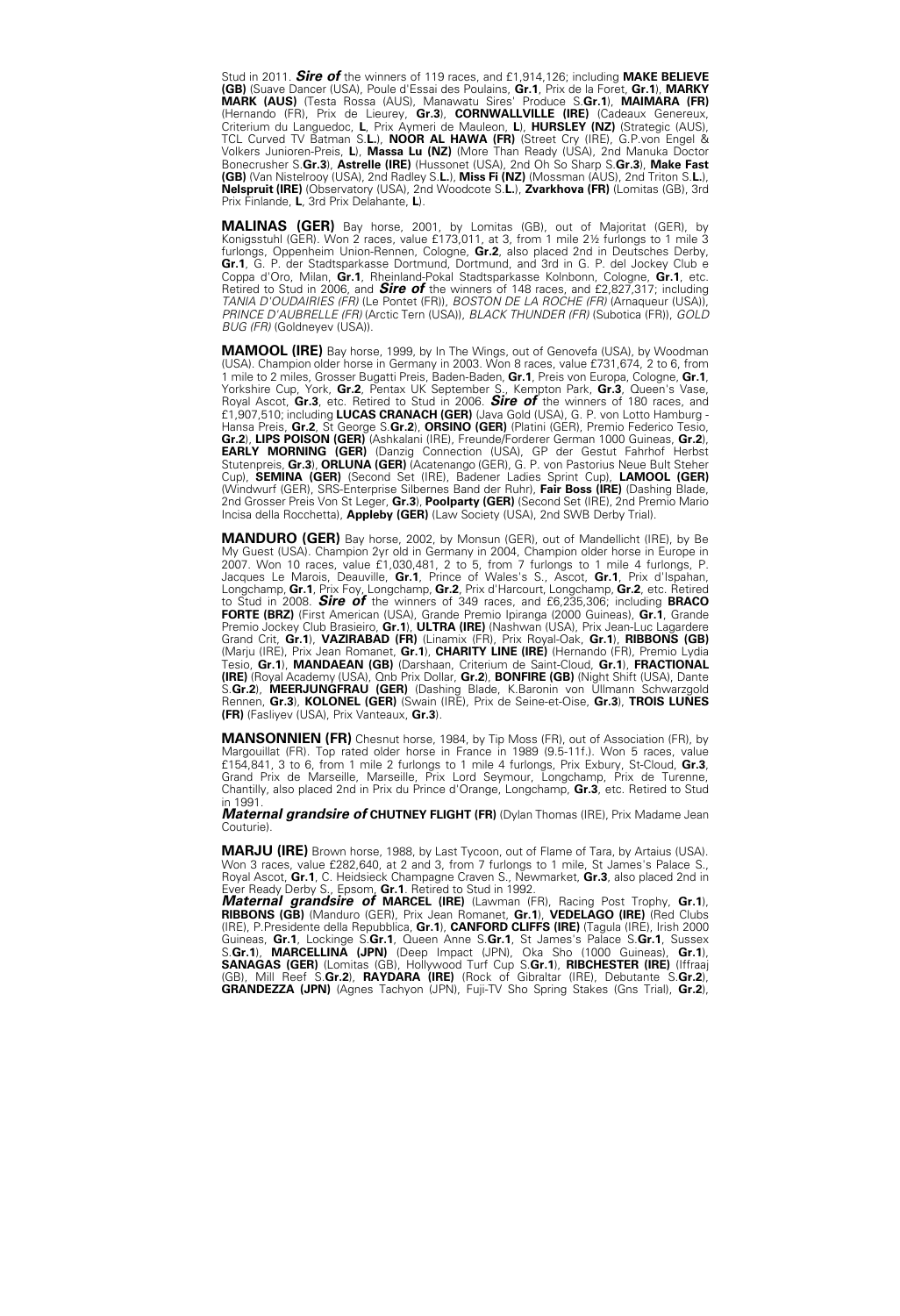**DURHAM TOWN (NZ)** (Falkirk (NZ), The Aussie Butcher Concorde H.**Gr.2**), **GIRL WARRIOR (USA)** (Elusive Quality (USA), El Encino S.**Gr.2**), **LUVAH GIRL (GB)** (Alzao (USA), Owen Brown Rockfel S.**Gr.2**).

**MARTALINE (GB)** Grey horse, 1999, by Linamix (FR), out of Coraline (GB), by Sadler's Wells (USA). Won 5 races, value £172,094, 2 to 5, from 1 mile to 1 mile 6 furlongs, Prix Maurice de Nieuil, M-Laffitte, **Gr.2**, Prix d'Hedouville, Longchamp, **Gr.3**, Prix de Reux, Deauville, also placed 2nd in Grand Prix de Chantilly, Chantilly, **Gr.2**, Grand Prix de Deauville,<br>Deauville, **Gr.2**, etc. Retired to Stud in 2005. **Sire of** the winners of 485 races, and<br>£11,695,470; including **AKARLINA (** Andre Baboin (G.P.des Provinces), **Gr.3**), **NIGHT RUN (FR)** (Ashkalani (IRE), Derby du Midi), **CALLING OUT (FR)** (Exit To Nowhere (USA), Criterium du Languedoc), **OZETA (FR)** (Rahy (USA), Prix de la Seine), **BROKEN KITTEN (FR)** (Broken Hearted, Prix des Jouvenceaux et des Jouvencelles), **Ayun Tara (FR)** (Common Grounds, 2nd Prix des Reservoirs, **Gr.3**), **Dani Wallon (FR)** (Oasis Dream (GB), 3rd Prix Contessina); also *sire over jumps* of *KOTKIKOVA*, *DYNASTE*, *CHIMERE DU BERLAIS*, *VERY WOOD*, *ROI DE TREVE*, *PIQUE SOUS*, NIKOLINE, SARISLAND, VANILLA CRUSH, LASKALINE, TURN IN GREY, TOUBAB,<br>MARMITON,FIESTINE,MARFAUX,OZETA,PAFADAS,PIERROTBAY,POLIKALINE,RIA *D'ETEL*, *TARUMA*, *TORY DU MOULIN MAS*, *UCELLO CONTI*, *COUNTY FUN*.

**MASKED MARVEL (GB)** Bay horse, 2008, by Montjeu (IRE), out of Waldmark (GER), by Mark of Esteem (IRE). Champion 3yr old stayer in Europe in 2011. Won 4 races, value £421,816, at 2 and 3, from 1 mile to 1 mile 6½ furlongs, St Leger S., Doncaster, **Gr.1**, Bahrain Trophy, Newmarket, **Gr.3**, IBA Cocked Hat S., Goodwood, also placed 2nd in APN Outdoor Craven Plate, Randwick, **Gr.3**, and 3rd in Diamond Jubilee Coronation Cup, Epsom Downs, **Gr.1**, etc. Retired to Stud in 2015.

**MASTERCRAFTSMAN (IRE)**, Grey or Roan horse, 2006, by Danehill Dancer (IRE), out<br>of Starlight Dreams (USA), by Black Tie Affair. Champion 2yr old in Europe in 2008. Won 7<br>races, value £1,018,611, at 2 and 3, from 6 furlong (Ire) National S., Curragh, **Gr.1**, Ind. Waterford Wedgwood Phoenix S., Curragh, **Gr.1**, St James's Palace S., Ascot, **Gr.1**, Irish 2000 Guineas, Curragh, **Gr.1**, One 51 Railway S., Curragh, **Gr.2**, Diamond S., Dundalk, **Gr.3**, also placed 2nd in International S., York, **Gr.1**, and<br>3rd in Irish Champion S., Leopardstown, **Gr.1**. Retired to Stud in 2010, and *Sire of* the<br>winners of 281 races, and £7,9 (USA), St Leger S.**Gr.1**, Racing Post Trophy, **Gr.1**), **THE GREY GATSBY (IRE)** (Entrepreneur (GB), Irish Champion S.**Gr.1**, Prix du Jockey Club, **Gr.1**), **THUNDER LADY (NZ)** (Thunder Gulch (USA), Wakeful S.**Gr.2**), **DESSERTOFLIFE (IRE)** (Spectrum (IRE), Baden-Badener Zukunfts Rennen, **Gr.3**), **IVEAGH GARDENS (IRE)** (War Chant (USA), Canford Cliffs EBF Athasi S.**Gr.3**), **KARAMELA (IRE)** (Kingmambo (USA), Clasico Manuel F y Emilio Gnecco, **Gr.3**), **MASTER APPRENTICE (IRE)** (Hawk Wing (USA), Classic Trial, **Gr.3**), **NAKUTI (IRE)** (Five Star Day (USA), TBA Atalanta S.**Gr.3**), **THE CENTENARY (NZ)** (Montjeu (IRE), Yellowwood H.**Gr.3**), **THEE AULD FLOOZIE (NZ)** (Spinning World (USA), Mckee Family Sunline Vase, **Gr.3**), **UPHAM (NZ)** (Gold Brose (AUS), Mullins Lawyers Grand Prix S.**Gr.3**), **VICTORIA REGINA (IRE)** (Singspiel (IRE), Premio Elena e Sergio Cumani, **Gr.3**), **CHOICE (NZ)** (Encosta de Lago (AUS), Lawnmaster Eulogy S.**Gr.3**), **MASTER CARPENTER (IRE)** (In The Wings, Prix Daphnis, **Gr.3**), **VAGUE NOUVELLE (IRE)** (Mr Greeley (USA), P.Regina Elena-1000 Guineas, **Gr.3**), **CRAFTSMAN (IRE)** (Forest Wildcat (USA), JRA Killavullan S.**Gr.3**).

**MASTERSTROKE (USA)**, Bay horse, 2009, by Monsun (GER), out of Melikah (IRE), by Lammtarra (USA). Won 4 races, value £562,209, at 2 and 3, from 1 mile to 1 mile 4½ furlongs, Grand Prix de Deauville, Deauville, **Gr.2**, Prix Frederic de Lagrange, Vichy, **L**, also placed 2nd in Prix Hocquart, Longchamp, **Gr.2**, Prix du Lys, Chantilly, **Gr.3**, and 3rd in Prix de l'Arc de Triomphe, Longchamp, **Gr.1**. Retired to Stud in 2014, first crop now foals.

**MAXIOS (GB)** Bay horse, 2008, by Monsun (GER), out of Moonlight's Box (USA), by Nureyev (USA). Won 8 races, value £585,689, 2 to 5, from 1 mile to 1 mile 2 furlongs, Prix d'Ispahan, Longchamp, **Gr.1**, Prix du Moulin de Longchamp, Longchamp, **Gr.1**, Prix d'Harcourt, Longchamp, **Gr.2**, La Coupe de M-Laffitte, M-Laffitte, **Gr.3**, Prix Thomas Bryon, St-Cloud, **Gr.3**, etc. Retired to Stud in 2014. First crop now foals.

**MAYSON (GB)** Bay horse, 2008, by Invincible Spirit (IRE), out of Mayleaf (GB), by Pivotal (GB). Won 5 races, value £417,650, 2 to 4, from 5 furlongs to 6 furlongs, July Cup, Newmarket, **Gr.1**, Palace House S., Newmarket, **Gr.3**, Abernant S., Newmarket, also placed 2nd in Prix de l'Abbaye de Longchamp, Longchamp, **Gr.1**, Wentworth S., Doncaster, etc. Retired to Stud in 2013. First crop now yearlings.

**MEDAALY (GB)** Grey horse, 1994, by Highest Honor (FR), out of Dance of Leaves, by Sadler's Wells (USA). Won 3 races, value £106,904, at 2, from 7 furlongs to 1 mile, Racing

Post Trophy, Doncaster, **Gr.1**. Retired to Stud in 1999. *Maternal grandsire of* **DUKE DERBY (IRE)** (Duke of Marmalade (IRE), Bilgruppen I Lund Svenskt Derby), **LESSING (FR)** (Orpen (USA), Prix Ronde de Nuit), **Takhir (IRE)** (Lando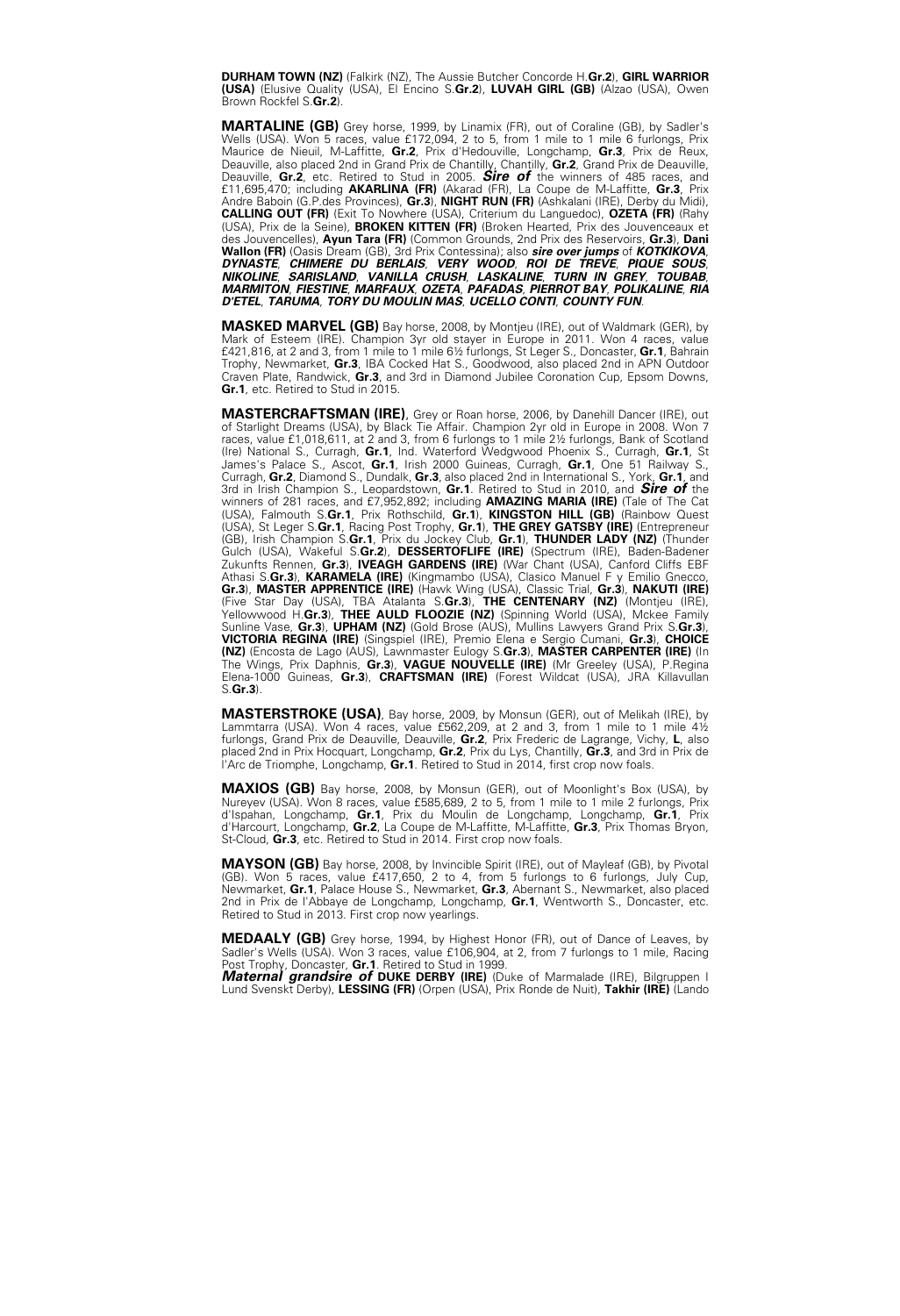(GER), 3rd Maurice Lacroix-Trophy, **Gr.3**), **Maroon Machine (IRE)** (Muhtathir (GB), 2nd Criterium du Fonds Europeen de L'Elevage, Criterium du Languedoc), **Place Vendome (FR)** (Dr Fong (USA), 2nd Prix Ronde de Nuit).

**MEDAGLIA D'ORO (USA)** Bay horse, 1999, by El Prado (IRE), out of Cappucino Bay (USA), by Bailjumper (USA). Won 8 races, value £3,633,573, 3 to 5, from 6 furlongs to 1 mile 2 furlongs, Donn H., Gulfstream Park, **Gr.1**, Travers S., Saratoga, **Gr.1**, Whitney H., Saratoga, **Gr.1**, Jim Dandy S., Saratoga, **Gr.2**, Oaklawn H., Oaklawn Park, **Gr.2**, etc. Retired to Stud in

2005. *Maternal grandsire of* **RACHEL'S VALENTINA (USA)** (Bernardini (USA), Spinaway S.**Gr.1**), **ROCK FALL (USA)** (Speightstown (USA), Vosburgh S.**Gr.1**, Alfred G Vanderbilt H.**Gr.1**), **BARKLEY (USA)** (Munnings (USA), Emerald Express S.), **JOSDESANIMAUX (USA)** (Leroidesanimaux (BRZ), Florida Sire Jewel Princess S.), **SHAKE DOWN BABY (CAN)** (Wando (CAN), Not Bourbon Muskoka S.), **ESCAPEFROMREALITY (USA)** (Read the Footnotes (USA), Albany S.), **Anytime Anyplace (USA)** (Any Given Saturday (USA), 2nd Pasadena S.), **Warrior Surprise (USA)** (A P Warrior (USA), 3rd Clasico Eduardo Cautino Insua), **Aztec Key (USA)** (Circular Quay (USA), 3rd Canadian Juvenile S., Count Lathum H.), **Enjoy Yourself (GB)** (Sir Percy (GB), 3rd Chelsey Flower S.).

**MEDECIS (GB)** Chesnut horse, 1999, by Machiavellian (USA), out of Renashaan (FR), by Darshaan. Won 4 races, value £170,928, at 2 and 3, from 7 furlongs to 1 mile, Prix de la Jonchere, Chantilly, **Gr.3**, Prix Herod, M-Laffitte, Prix Omnium II, St-Cloud, also placed 2nd in Poule d'Essai des Poulains, Longchamp, **Gr.1**, Prix de la Foret, Longchamp, **Gr.1**, etc. Retired to Stud in 2004, and *Sire of* the winners of 277 races, and £3,241,566; including **DECEMBER DRAW (IRE)** (Danzero (AUS), Turnbull S.**Gr.1**), **PALLODIO (IRE)** (Green Desert (USA), La Coupe de M-Laffitte, **Gr.3**), **DUCHESS OF FOXLAND (IRE)** (Reprimand, Irish Stal.FarmsEBF Hurry Harriet S.**L.**), **ONE LICKETY SPLIT (AUS)** (Bite The Bullet (USA), Hardy Bros Jewellers Golden S.**L.**), **Filly Medi (FR)** (Verglas (IRE), 2nd Premio de la Hispanidad, **L**), **Farmleigh House (IRE)** (Shahrastani (USA), 2nd Cleves S.**L.**), **Chef Oui Chef (FR)** (Kahyasi, 2nd Prix Saraca, **L**), **Rassima (IRE)** (Rainbow Quest (USA), 2nd Criterium Labronico, **L**), **Green Medi (FR)** (King Charlemagne (USA), 3rd Prix Delahante, **L**).

**MEDICEAN (GB)** Chesnut horse, 1997, by Machiavellian (USA), out of Mystic Goddess (USA), by Storm Bird (CAN). Won 6 races, value £547,055, at 3 and 4, from 1 mile to 1 mile 2 furlongs, Eclipse S., Sandown Park, **Gr.1**, Lockinge S., Newbury, **Gr.1**, Celebration Mile, Goodwood, **Gr.2**, Queen Anne S., Royal Ascot, **Gr.2**, also placed 3rd in Sussex S., Goodwood, **Gr.1**, etc. Retired to Stud in 2002.

*Maternal grandsire of* **LONGINA (GER)** (Monsun (GER), Diana Trial, **Gr.2**), **DHABA (GER)** (Areion (GER), Preis der Winterkonigin, **Gr.3**), **LOCAL TIME (GB)** (Invincible Spirit (IRE), Oh So Sharp S.**Gr.3**, Uluslararasi Int. Istanbul Kosusu Trophy, **Gr.3**, S & M Al Naboodah UAE Oaks, **Gr.3**), **VIA PISA (FR)** (Pivotal (GB), Prix Coronation), **ARKAITZ (SPA)** (Pyrus (USA), Premio Memorial Duque de Toledo), **VEUVELICIOUS (AUS)** (Northern Meteor (AUS), Fernhill H.), **CAPE ROYAL (SAF)** (Royal Academy (USA), In Full Flight H.), **SEMAYYEL (IRE)** (Green Desert (USA), John Musker S.), **Elronaq (GB)** (Invincible Spirit (IRE), 3rd Arqana July S.**Gr.2**), **Namhroodah (IRE)** (Sea The Stars (IRE), 3rd Princess Royal Nayef S.), **Kasseopia (GB)** (Showcasing (GB), 2nd Grey S.**Gr.3**).

**MESHAHEER (USA)** Bay horse, 1999, by Nureyev (USA), out of Race The Wild Wind (USA), by Sunny's Halo (CAN). Won 5 races, value £130,507, 2 to 5, from 6 furlongs to 7 furlongs, July S., Newmarket, **Gr.3**, Dubai Duty Free Cup, Newbury, also placed 2nd in Prix<br>du Palais Royal, Longchamp, **Gr.3**, Dubai Duty Free Cup, Newbury, and 3rd in Prix Morny,<br>Deauville, **Gr.1**, etc. Retired to Stud i £1,735,541; including **EL SUIZO (FR)** (Hamas (IRE), Prix La Fleche), **Mi Vida (FR)** (Hamas (IRE), 3rd Crit.de l'Ouest).

**MINESHAFT (USA)** Bay or Brown horse, 1999, by A P Indy (USA), out of Prospectors Delite (USA), by Mr Prospector (USA). Champion older horse in U.S.A. in 2003. Won 10 races, value £1,430,703, at 3 and 4, from 1 mile to 1 mile 2 furlongs, Jockey Club Gold Cup S., Belmont Park, **Gr.1**, Pimlico Special H., Pimlico, **Gr.1**, Suburban H., Belmont Park, **Gr.1**, Woodward S., Belmont Park, **Gr.1**, New Orleans H., Fair Grounds, **Gr.2**, etc. Retired to Stud in 2004.

*Maternal grandsire of* **AZAR (USA)** (Scat Daddy (USA), With Anticipation S.**Gr.2**), **LEAVE THE LIGHT ON (USA)** (Horse Greeley (USA), Remsen S.**Gr.2**), **MICO MARGARITA (USA)** (Run Away And Hide (USA), Carry Back S.**Gr.3**), **CONQUEST TITAN (USA)** (Birdstone (USA), Swynford S.), **HARLAN'S PURE (USA)** (Harlan's Holiday (USA), Clasico Jose Celso Barbosa), **SCOOTER'S CHOICE (USA)** (Too Much Bling (USA), Bara Lass S.), **JESSETHEMARINE (USA)** (With Distinction (USA), James F Lewis III S., Whirling Ash S.), **SING DIXIE SING (USA)** (Dixie Union (USA), Arctic Queen H.), **Chocopologie (USA)** (Candy Ride (ARG), 2nd Super Derby, **Gr.2**), **Eagle (USA)** (Candy Ride (ARG), 3rd Kentucky Jockey Club S.**Gr.2**), **Championofthenile (USA)** (Pioneerof the Nile (USA), 2nd New York Breeders' Futurity), **Gloria's Angelo (USA)** (City Zip (USA), 2nd Auburn H.), **Quality Lane (USA)** (Quality Road (USA), 2nd Princess Margaret S.).

**MOMENTUM (USA)** Bay horse, 1998, by Nureyev (USA), out of Imprudent Love (USA),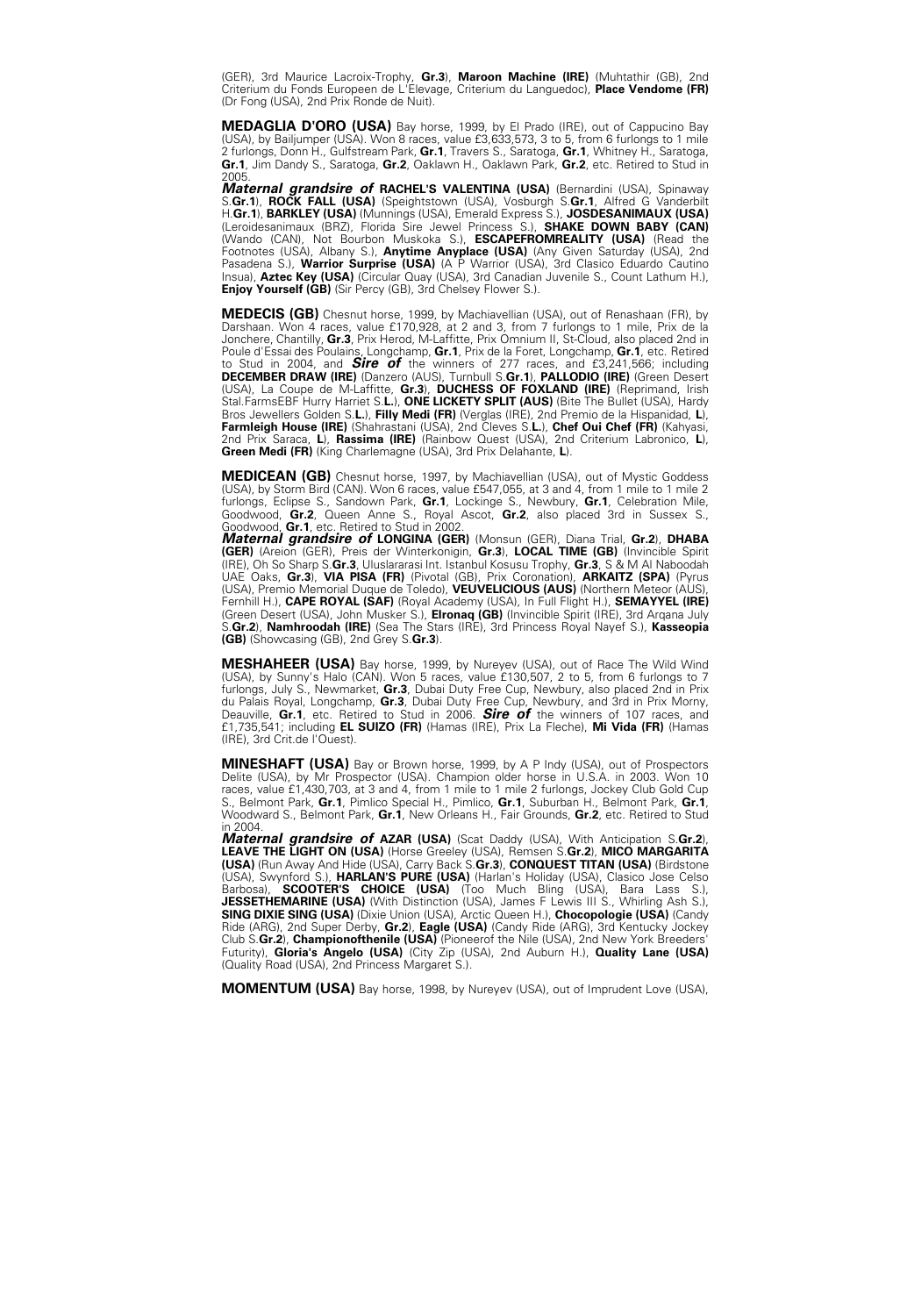by Foolish Pleasure (USA). Won 4 races, value £454,542, Native Diver H., Hollywood Park, **Gr.3**, Strensall S., York, also placed 2nd in Hollywood Gold Cup, Hollywood Park, **Gr.1**, Pacific<br>Classic S., Del Mar, **Gr.1**, Goodwood Breeders' Cup H., Santa Anita, **Gr.2**, etc. Retired to<br>Stud in 2005, and *Sire of w* Heights S.**L.**), **Joyzey Billy (USA)** (Rahy (USA), 3rd Willard L Proctor Memorial S.), *ARETHEREANYCOOKIES (USA)* (Barathea (IRE)), *CZECHMYHART (USA)* (Topsider (USA)), *I'M NO PATSY (USA)* (Bob Back (USA)), *JUMPIN JANET (USA)* (Quiet American (USA)).

**MONSUN (GER)** Brown horse, 1990, by Konigsstuhl (GER), out of Mosella (GER), by Surumu (GER). 2nd top rated 3yr old in Germany in 1993. Won 12 races, value £838,480, 2 to 5, from 1 mile to 1 mile 4 furlongs, Aral-Pokal, Gelsenkirchen, **Gr.1**, EMS Kurierpost Europa Preis, Koln, **Gr.1** (twice), Gerling Preis, Koln, **Gr.2** (twice), Grosser Hertie-Preis von

Deutschland, Munich, **Gr.2**, Hansa-Preis, Hamburg, **Gr.2**, etc. Retired to Stud in 1996.<br>**Maternal grandsire of GUILIANI (IRE)** (Tertullian (USA), Grosser Dallmayr Bayerisches<br>Zuchtrennen, **Gr.1), MILLE ET MILLE (GB)** (Muh **MOON (GER)** (Sea The Stars (IRE), Deutsches Derby, **Gr.1**), **SIRIUS (GER)** (Dashing Blade, Grosser Preis von Berlin, **Gr.1**), **LUCKY SPEED (IRE)** (Silvano (GER), Sparda Deutsches Derby, **Gr.1**), **PASTORIUS (GER)** (Soldier Hollow (GB), Prix Ganay, **Gr.1**, Grosser Dallmayr Bayerisches Zuchtrennen, **Gr.1**, Sparda Deutsches Derby, **Gr.1**), **COLOUR VISION (FR)** (Rainbow Quest (USA), Ascot Gold Cup, **Gr.1**), **SORTILEGE (IRE)** (Tiger Hill (IRE), Premio Lydia Tesio, **Gr.1**), **NIGHT MAGIC (GER)** (Sholokhov (IRE), Grosser Preis von Baden, **Gr.1**, Henkel Preis der Diana (Oaks), **Gr.1**), **FREE PORT LUX (GB)** (Oasis Dream (GB), Prix Dollar, **Gr.2**, Prix Hocquart, **Gr.2**), **MAX DYNAMITE (FR)** (Great Journey (JPN), Lonsdale Cup, **Gr.2**), **SHIVAJIA (GER)** (Adlerflug (GER), T von Zastrow Stutenpreis, **Gr.2**), **SOMMERABEND (GB)** (Shamardal (USA), Prix du Muguet, **Gr.2**, Bayerische Hausbau Grosse Europa Meile, **Gr.2**), **DON BOSCO (FR)** (Barathea (IRE), Prix du Muguet, **Gr.2**), **TRES BLUE (IRE)** (Anabaa Blue (GB), Grand Prix de Deauville, **Gr.2**), **SALVE GERMANIA (IRE)** (Peintre Celebre (USA), Ballston Spa H.**Gr.2**).

**MONTJEU (IRE)** Bay horse, 1996, by Sadler's Wells (USA), out of Floripedes (FR), by Top Ville. Champion 3yr old in Europe in 1999, Champion older horse in Europe in 2000 (11-13f.). Won 11 races, value £2,263,831, 2 to 4, from 1 mile to 1 mile 4 furlongs, Irish Derby, Curragh, **Gr.1**, Prix du Jockey Club, Chantilly, **Gr.1**, Grand Prix de Saint-Cloud, St-Cloud, **Gr.1**, King George VI & Queen Elizabeth S., Ascot, **Gr.1**, P. de l'Arc de Triomphe, Longchamp,

**Gr.1**, Tattersalls Gold Cup, Curragh, **Gr.1**, etc. Retired to Stud in 2001. *Maternal grandsire of* **LEGATISSIMO (IRE)** (Danehill Dancer (IRE), Nassau S.**Gr.1**, 1000 Guineas, **Gr.1**, Matron S.**Gr.1**), **CHARM SPIRIT (IRE)** (Invincible Spirit (IRE), Queen Elizabeth II S.**Gr.1**, Prix du Moulin de Longchamp, **Gr.1**, Prix Jean Prat, **Gr.1**), **LUCIA VALENTINA (NZ)** (Savabeel (AUS), Vinery Stud Storm Queen S.**Gr.1**, Turnbull S.**Gr.1**), **OBVIOUSLY (IRE)** (Choisir (AUS), Shoemaker Mile S.**Gr.1**, Shoemaker Mile S.**Gr.1**), **PARISH HALL (IRE)** (Teofilo (IRE), Dewhurst S.**Gr.1**), **RESTIADARGENT (FR)** (Kendargent (FR), Criterium de M-Laffitte, **Gr.2**), **BLUE DE VEGA (GER)** (Lope de Vega (IRE), Killavullan S.**Gr.3**), **EXQUISITE JEWEL (NZ)** (Lucky Unicorn (AUS), Higgins Manawatu Classic, **Gr.3**), **THE CENTENARY (NZ)** (Mastercraftsman (IRE), Yellowwood H.**Gr.3**), **GINNER HART (NZ)** (Volksraad (GB), Lion Red Arawa Plate, **Gr.3**), **MOOZOON (NZ)** (Perfectly Ready (AUS), Tiger Prawn Desert Gold S.**Gr.3**).

**MONTMARTRE (FR)** Grey horse, 2005, by Montjeu (IRE), out of Artistique (IRE), by Linamix (FR). Champion 3yr old colt in France in 2008, Jt 4th top rated 3yr old in Europe in 2008. Won 3 races, value £295,397, at 3, from 1 mile 3 furlongs to 1 mile 4 furlongs, Grand Prix de Paris, Longchamp, **Gr.1**, Prix du Lys, Longchamp, **Gr.3**. Retired to Stud in 2009. *Sire of* the winners of 51 races, and £1,243,583; including **BELLO MATTEO (FR)** (Sendawar (IRE), La Coupe, **Gr.3**, Prix Gontaut-Biron, **Gr.3**), **Amour A Papa (FR)** (Loup Solitaire (USA), 2nd Prix de Diane , **Gr.1**), **Petite Parisienne (FR)** (Highest Honor (FR), 3rd Derby du Midi); also *sire over jumps* of *PETITE PARISIENNE (FR), KALKIR (FR), Zahra des Pictons (FR)*.

**MORE THAN READY (USA)** Bay horse, 1997, by Southern Halo (USA), out of Woodman's Girl (USA), by Woodman (USA). Won 7 races, value £623,469, at 2 and 3, from 4½ furlongs to 7 furlongs, King's Bishop S., Saratoga, **Gr.1**, Sanford S., Saratoga, **Gr.2**, Tremont S., Belmont Park, **Gr.3**, Flash S., Belmont Park, Whas-11 S., Churchill Downs, etc. Retired to Stud in 2001.

*Maternal grandsire of DELECTATION (AUS) (Shamardal (USA), Victoria Racing Club* Classic, **Gr.1**), **MIRACLES OF LIFE (AUS)** (Not A Single Doubt (AUS), Blue Diamond S.**Gr.1**, Classic R. Sangster S.**Gr.1**), **ATLANTE (AUS)** (Fastnet Rock (AUS), Sothys New Zealand 2000 Guineas, **Gr.1**), **REBEL DANE (AUS)** (California Dane (AUS), Sir Rupert Clarke Invitation S.**Gr.1**), **RACE DAY (USA)** (Tapit (USA), Hagyard Fayette S.**Gr.2**, Oaklawn H.**Gr.2**), **READY FOR RYE (USA)** (City Zip (USA), Swale S.**Gr.2**), **SERENA MISS (NZ)** (Iffraaj (GB), Matamata Breeders S.**Gr.2**, James & Annie Sarten Memorial S.**Gr.2**), **KAUAI KATIE (USA)** (Malibu Moon (USA), Adirondack S.**Gr.2**, Matron S.**Gr.2**, Forward Gal S.**Gr.2**), **ISOTHERM (USA)** (Lonhro (AUS), Pilgrim S.**Gr.3**), **NIGHT PROWLER (USA)** (Giant's Causeway (USA), Transylvania S.**Gr.3**, Dania Beach S.**Gr.3**), **THE GREY FLASH (AUS)** (Not A Single Doubt (AUS), SA Sires' Produce S.**Gr.3**), **VINCEREMOS (USA)** (Pioneerof the Nile (USA), Sam F Davis S.**Gr.3**), **UNENCUMBERED (AUS)** (Testa Rossa (AUS), B J McLachlan S.**Gr.3**), **WINDING WAY (USA)** (Malibu Moon (USA), Rancho Bernardo H.**Gr.3**), **MACHEN (USA)**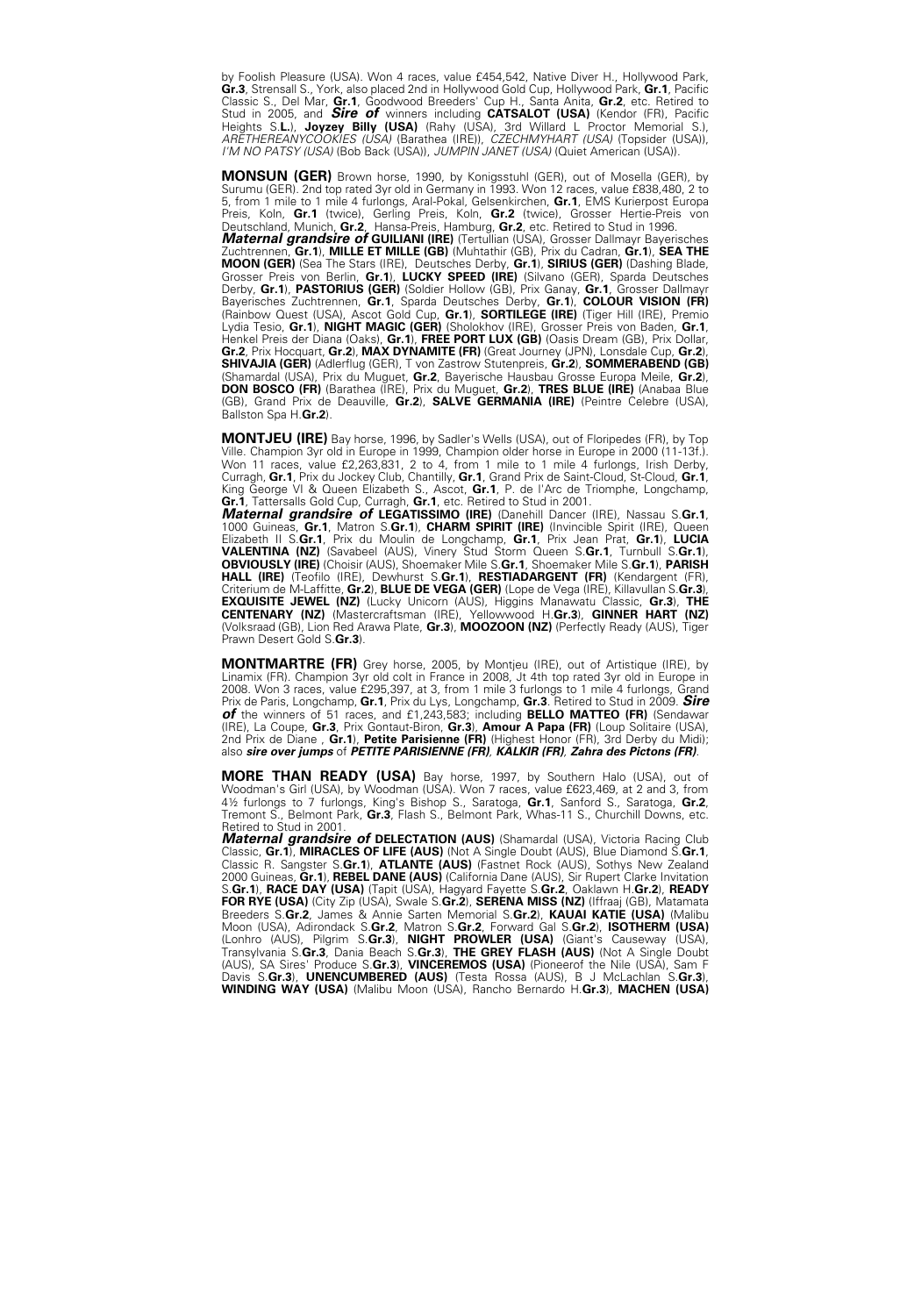(Distorted Humor (USA), The Cliff's Edge Derby Trial S.**Gr.3**).

**MOST IMPROVED (IRE)** Bay horse, 2009, by Lawman (FR), out of Tonnara (IRE), by Linamix (FR). Won 2 races, value £211,285, at 2 and 3, from 7 furlongs to 1 mile, St James's Palace S., Ascot, **Gr.1**, also placed 3rd in Dewhurst S., Newmarket, **Gr.1**, International S., Curragh, **Gr.3**. Retired to Stud in 2014. First crop now foals.

**MOTIVATOR (GB)** Bay horse, 2002, by Montjeu (IRE), out of Out West (USA), by Gone West (USA). Jt Champion 3yr old in England in 2005, Top rated 3yr old in England in 2005 (11- 13f.). Won 4 races, value £1,192,458, at 2 and 3, from 1 mile to 1 mile 4 furlongs, Racing Post Trophy, Doncaster, **Gr.1**, Derby S., Epsom Downs, **Gr.1**, Dante S., York, **Gr.2**, also<br>placed 2nd in Irish Champion S., Leopardstown, **Gr.1**, Eclipse S., Sandown Park, **Gr.1**.<br>Retired to Stud in 2006. *Sire of* the **TREVE (FR)** (Anabaa (USA), Grand Prix de Saint-Cloud, **Gr.1**, Prix de Diane , **Gr.1**, Prix de<br>l'Arc de Triomphe, **Gr.1**, Prix de l'Arc de Triomphe, **Gr.1**, Prix Vermeille, **Gr.1**, Prix Vermeille, **Gr.1**), **RIDASIYNA (FR)** (Darshaan, Prix de l'Opera , **Gr.1**), **PALLASATOR (GB)** (Ezzoud (IRE), Doncaster Cup, **Gr.2**), **SKY HUNTER (GB)** (Silver Hawk (USA), Dubai City of Gold S.**Gr.2**), **COCKTAIL QUEEN (IRE)** (Selkirk (USA), Grand Prix de Deauville, **Gr.2**), **FELICIAN (GER)** (Inchinor (GB), G.P. der SWK Stadtwerke Meilen Trophy, **Gr.2**), **POLLENATOR (IRE)** (Bluebird (USA), DFS May Hill S.**Gr.2**), **ROBIN HOODS BAY (GB)** (Rainbow Quest (USA), Winter Derby, **Gr.3**), **SHAHAH (GB)** (Olden Times (GB), Prix d'Aumale, **Gr.3**), **DAYTONA BAY (GB)** (Lando (GER), Almased Cup Hamburger Stuten Preis, **Gr.3**), **FEREVIA (IRE)** (Cat Thief (USA), Prix Penelope, **Gr.3**), **MOTIVADO (GB)** (Time For A Change (USA), Queen's Cup, **Gr.3**), **CLINICAL (GB)** (Elmaamul (USA), Princess Elizabeth S.**Gr.3**), **SKIA (FR)** (Quest For Fame, Prix Fille de l'Air, **Gr.3**).

*Maternal grandsire of* **Siir Gibi (TUR)** (Bushranger (IRE), 2nd Sadun E G Atig).

**MOUNT NELSON (GB)**, Bay horse, 2004, by Rock of Gibraltar (IRE), out of<br>Independence (GB), by Selkirk (USA). Jt 4th top rated 2yr old in Europe in 2006. Won 3 races,<br>value £459,136, at 2 to 4, from 7 furlongs to 1 mile 2 **Gr.1**, Criterium International, St-Cloud, **Gr.1**, also placed 3rd in Arlington Million S., Arlington International, **Gr.1**, Prix du Chemin de Fer du Nord, Chantilly, **Gr.3**. Retired to Stud in 2009, and *Sire of* the winners of 240 races, and £2,869,616; including **BERKSHIRE (IRE)** (Dr Devious (IRE), Royal Lodge S.**Gr.2**), **EMERALD STAR (GB)** (Caerleon (USA), Chartwell S.**Gr.3**), **PURR ALONG (GB)** (Mountain Cat (USA), Ridgewood Pearl S.**Gr.3**, Prix du Calvados, **Gr.3**), **HOLY MOLY (GB)** (Lomitas (GB), Grosser Preis vom Mervais Neue Bult Cup, **L**), **REINE MAGIQUE (GB)** (Half a Year (USA), Nereide-Rennen, **L**), **WELTMACHT (GB)** (Sternkoenig (IRE), Fritz Henkel Stiftung Henkel Trophy, **L**), **SPECIAL MEANING (GB)** (Sky Classic (CAN), EBF Daisy Warwick S.**L.**), **VOLUME (GB)** (Peintre Celebre (USA), Fillies' Trial S.**L.**), **MOHAVE PRINCESS (AUS)** (Fusaichi Pegasus (USA), Rising Sun Printers Devon Air S.**L.**), **NINJAGO (GB)** (Mountain Cat (USA), Pavilion S.**L.**), **Hors de Combat (GB)** (Gone West (USA), 2nd John Sunley Memorial Criterion S.**Gr.3**, 2nd Bonhams Thoroughbred S.**Gr.3**), **Romantic Settings (GB)** (Pivotal (GB), 2nd Musidora S.**Gr.3**).

**MR GREELEY (USA)** Chesnut horse, 1992, by Gone West (USA), out of Long Legend (USA), by Reviewer (USA). Won 5 races, value £305,763, at 2 and 3, from 6 furlongs to 1 mile, Lafayette S., Keeneland, **Gr.3**, Swale S., Gulfstream Park, **Gr.3**, Spectacular Bid Breeders' Cup S., Gulfstream Park, also placed 2nd in Breeders' Cup Sprint, Belmont Park,

**Gr.1**, Hutcheson S., Gulfstream Park, **Gr.2**, etc. Retired to Stud in 1996. *Maternal grandsire of* **RIA ANTONIA (USA)** (Rockport Harbor (USA), Breeders' Cup Juvenile Fillies, **Gr.1**), **ZAZU (USA)** (Tapit (USA), Las Virgenes S.**Gr.1**, Lady's Secret S.**Gr.1**), **CHE SECRETO (ARG)** (Storm Surge (USA), Clasico Isidoro Aramburu, **Gr.2**), **FANTASTIC STYLE (USA)** (Harlan's Holiday (USA), Great Lady M S.**Gr.2**), **BIG KICK (CAN)** (Tiznow (USA), San Juan Capistrano S.**Gr.2**), **OL' MAN RIVER (IRE)** (Montjeu (IRE), Beresford S.**Gr.2**), **FLASHBACK (USA)** (Tapit (USA), Robert B Lewis S.**Gr.2**), **GUYS REWARD (USA)** (Grand Reward (USA), Firecracker H.**Gr.2**), **BEST WARRIOR (USA)** (Majestic Warrior (USA), Procyon S.**Gr.3**, Procyon S.**Gr.3**, Unicorn S.**Gr.3**), **IRISH JASPER (USA)** (First Defence (USA), Miss Preakness S.**Gr.3**, Victory Ride S.**Gr.3**), **MAFTOOL (USA)** (Hard Spun (USA), Somerville Tattersall S.**Gr.3**, UAE 2000 Guineas, **Gr.3**), **TROUBLE KID (USA)** (Harlan's Holiday (USA), Gallant Bob S.**Gr.3**), **HARD ENOUGH (USA)** (Hard Spun (USA), Red Bank S.**Gr.3**), **VAGUE NOUVELLE (IRE)** (Mastercraftsman (IRE), P.Regina Elena-1000 Guineas, **Gr.3**), **OAKLEIGH GIRL (AUS)** (Snitzel (AUS), 7news Ottawa S.**Gr.3**), **BLUEEYESINTHEREIN (USA)** (Magna Graduate (USA), Debutante S.**Gr.3**), **HENRY NEVER PAYS (ARG)** (Honour And Glory (USA), Clasico Benito Lynch, **Gr.3**), **CLOSING ARGUMENT (USA)** (Successful Appeal (USA), Holy Bull S.**Gr.3**).

**MR SIDNEY (USA)** Bay horse, 2004, by Storm Cat (USA), out of Tomisue's Delight (USA), by A P Indy (USA). Won 5 races, value £321,479, at 4 and 5, from 1 mile to 1 mile ½ furlong, Maker's Mark Mile S., Keeneland, **Gr.1**, Firecracker H., Churchill Downs, **Gr.2**, also<br>placed 3rd in Turf Mile S., Keeneland**, Gr.1**. Retired to Stud in 2010, and **Sire of t**he<br>winners of 35 races, and £589,870; i *FUTURISTIC (FR)* (Dixieland Band (USA)), *GREENSTREET (FR)* (Kingmambo (USA)), *GREY VENDOME (FR)* (Kendor (FR)).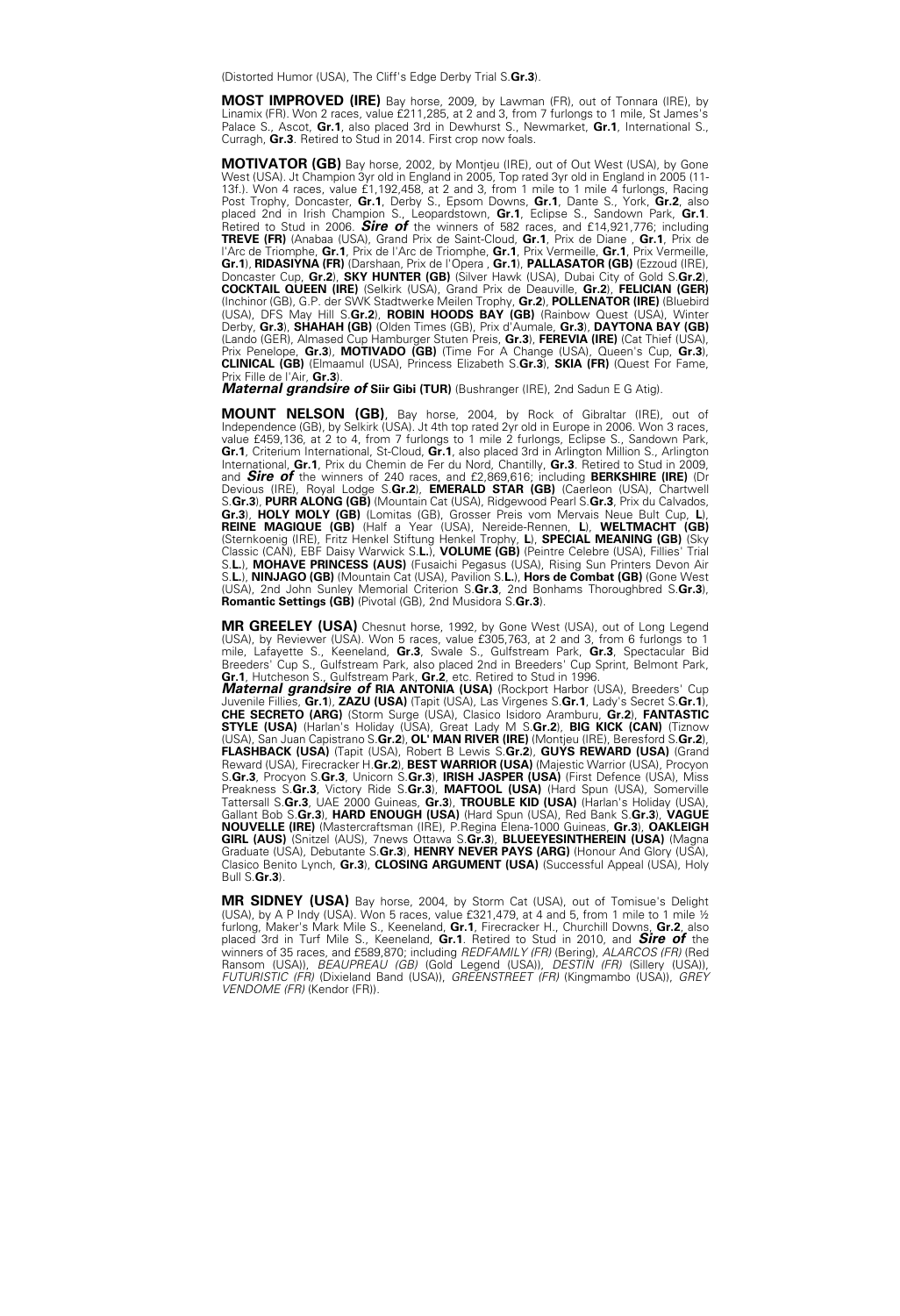**MUHAYMIN (USA)** Chesnut horse, 2001, by A P Indy (USA), out of Shadayid (USA), by<br>Shadeed (USA). Won 1 race, value £5,688, at 2, over 1 mile. Retired to Stud in 2007. *Sire of*<br>the winners of 104 races, and £1,781,136; in Occitanie), **ACTION CHOPE (FR)** (Solid Illusion (USA), Prix Saraca), **Zuri Chop (FR)** (Daliapour (IRE), 2nd Prix Altipan, Prix Georges Trabaud, Prix Saonois), **Maxi Chop (FR)** (Persifleur (USA), 2nd Prix Ridgway), **Kentra (FR)** (Anabaa (USA), 3rd Premio Coolmore).

**MUHTATHIR (GB)** Chesnut horse, 1995, by Elmaamul (USA), out of Majmu (USA), by Al Nasr (FR). Jt Champion older miler in Europe in 2000, Champion older horse in Italy in 2000. Won 8 races, value £442,697, 2 to 5, from 7 furlongs to 1 mile, P. Jacques Le Marois, Deauville, **Gr.1**, Premio Vittorio di Capua, Milan, **Gr.1**, Premio Emilio Turati, Milan, **Gr.2**, Celebration Mile, Goodwood, **Gr.2**, Hungerford S., Newbury, **Gr.3**, etc. Retired to Stud in<br>2001. *Sire of* the winners of 787 races, and £17,493,125; including **MILLE ET MILLE (GB)**<br>(Monsun (GER), Prix du Cadran, **Gr.1** Boussac, **Gr.1**), **DOCTOR DINO (FR)** (Priolo (USA), Man O'War S.**Gr.1**, Hong Kong Vase, **Gr.1**, Hong Kong Vase, **Gr.1**), **MAURALAKANA (FR)** (Double Bed (FR), Beverly D S.**Gr.1**), **SATWA QUEEN (FR)** (Irish River (FR), Prix de l'Opera, **Gr.1**), **GRACE LADY (FR)** (Ajdayt (USA), Prix Corrida, **Gr.2**), **LITTLE NIGHTINGALE (FR)** (Peintre Celebre (USA), Prix Cleopatre, **Gr.3**), **HIPPY (FR)** (Highest Honor (FR), Grand Prix de Vichy, **Gr.3**), **SILAS MARNER (FR)** (Kendor (FR), Prix Edmond Blanc, **Gr.3**), **HEADACHE (FR)** (Midyan (USA), Prix d'Arenberg, **Gr.3**), **ZACK HALL (FR)** (Dancing Brave (USA), G.P. de Lyon, **L**, Prix Turenne, **L**, Prix Bedel, **L**, Grand Prix d'Avenches, **L), EYEFUL (GB)** (Bering, Prix Coronation, **L), LA PEINTURE (FR)**<br>(Fasliyev (USA), Prix Caravelle, **L**, Prix Rose de Mai, **L), LONE RANGER (FR)** (Caerleon (USA), Prix du Carrousel, **L**), **QUARTZ (FR)** (Rainbow Quest (USA), Prix Petite Etoile, **L**), **VILLA** 

**MOLITOR (FR)** (Sicyos (USA), La Coupe de Marseille, **L**, Prix Policeman, **L**). *Maternal grandsire of* **ROBIN OF NAVAN (FR)** (American Post (GB), Criterium de Saint-Cloud, **Gr.1**), **IMPORTANT TIME (IRE)** (Oasis Dream (GB), Gestuts Winterhauch Kolner Stutenpreis), **Marypop (FR)** (Layman (USA), 2nd Prix de Liancourt).

**MUJADIL (USA)** Bay horse, 1988, by Storm Bird (CAN), out of Vallee Secrete (USA), by Secretariat (USA). Won 3 races, value £51,321, at 2, over 5 furlongs, Cornwallis S., Ascot, **Gr.3**, Roses S., York, also placed 2nd in Flying Childers S., Doncaster, **Gr.2**. Retired to Stud in

1993. *Maternal grandsire of* **JOHA (USA)** (Johar (USA), Dixiana Breeders' Futurity, **Gr.1**), **CHANDLERY (IRE)** (Choisir (AUS), Vintage S.**Gr.2**), **JOANNA (IRE)** (High Chaparral (IRE), Prix de Sandringham, **Gr.2**), **KING TORUS (IRE)** (Oratorio (IRE), Vintage S.**Gr.2**, Superlative S.**Gr.2**), **FIRTH OF FIFTH (IRE)** (Traditionally (USA), Superlative S.**Gr.2**), **HARLEM SHAKE (IRE)** (Moss Vale (IRE), Premio Omenoni, **Gr.3**), **DRUNKEN SAILOR (IRE)** (Tendulkar (USA), Glorious S.**Gr.3**), **TROPICAL PARADISE (IRE)** (Verglas (IRE), Oak Tree S.**Gr.3**, Supreme S.**Gr.3**), **ORPEN SHADOW (IRE)** (Orpen (USA), Premio Primi Passi, **Gr.3**), **PASAR SILBANO (IRE)** (Elnadim (USA), La Habra S.**Gr.3**), **TITUS SHADOW (IRE)** (Titus Livius (FR), Premio Tudini, **Gr.3**, Premio Omenoni, **Gr.3**), **PURPLE ORCHID (GB)** (Dr Fong (USA), Champagne S.**Gr.3**), **LADY LAHAR (GB)** (Fraam (GB), EBF Futurity, **Gr.3**).

**MUKHADRAM (GB)** Bay horse, 2009, by Shamardal (USA), out of Magic Tree (UAE), by Timber Country (USA). Won 5 races, value £1,973,957, at 3 to 5, from 1 mile to 1 mile 2½ furlongs, Eclipse S., Sandown Park, **Gr.1**, York S., York, **Gr.2**, Brigadier Gerard S., Sandown Park, **Gr.3**, also placed 2nd in Dubai World Cup, Meydan, **Gr.1**, Prince of Wales's S., Ascot, **Gr.1**, etc. Retired to Stud in 2015.

**MY RISK (FR)** Bay horse, 1999, by Take Risks (FR), out of Miss Pat (FR), by Vacarme (USA). Won 7 races, value £180,717, at 4 and 5, from 7 furlongs to 1 mile, Prix Edmond Blanc, St-Cloud, **Gr.3**, Prix Perth, St-Cloud, **Gr.3**, Prix Quincey, Deauville, **Gr.3**, Prix du Chemin de Fer du Nord, Chantilly, **Gr.3**, Prix Jacques de Bremond, Vichy, etc. Retired to Stud in 2005, and *Sire of* the winners of 155 races, and £2,965,518; including **NO RISK AT ALL (FR)** (Simply Great (FR), GP de Vichy-Auvergne, **Gr.3**, La Coupe, **Gr.3**), **BAROUDA (FR)** (Kaldoun (FR), Prix des Reservoirs, **Gr.3**), **SYSMO (FR)** (Cape Cross (IRE), Seymour Cup, **L**), **Risk Major (FR)** (Majorien (GB), 3rd Prix des Reves d'Or, **L**, 3rd Prix des Jouvenceaux et des Jouvencelles, **L**).

**MYBOYCHARLIE (IRE)** Bay horse, 2005, by Danetime (IRE), out of Dulceata (IRE), by Rousillon (USA). 3rd top rated 2yr old in Europe in 2007, Champion 2yr old colt in France in 2007. Won 4 races, value £211,710, at 2 and 3, from 6 furlongs to 1 mile, Prix Morny, Deauville, **Gr.1**, Anglesey S., Curragh, **Gr.3**, also placed 3rd in Bank of Scotland (Ire) National<br>S., Curragh, **Gr.1**. Retired to Stud in 2009. *Sire of* the winners of 111 races, and<br>£1,750,951; including **JAMEKA (AUS) EURO CHARLINE (GB)** (Common Grounds, Beverly D S.**Gr.1**), **PEGGY JEAN (AUS)** (Lago Delight (AUS), Inglis Sires' Produce S.**Gr.1**), **BLUEBERRY HILL (AUS)** (Falbrav (IRE), Bollinger Champagne Classic, **Gr.2**), **CHARLIE BOY (AUS)** (Falbrav (IRE), Danehill S.**Gr.2**), **ART OF RAW (FR)** (Pleasantly Perfect (USA), P. Delahante, **L**), **SALAI (FR)** (Sahm (USA), Prix Omnium II, **L**, Crit.de l'Ouest, **L**), **Charlestown (NZ)** (More Than Ready (USA), 2nd Avondale Stud Wakefield Challenge S.**Gr.2**), **Cheikeljack (FR)** (Giant's Causeway (USA), 3rd Prix Thomas Bryon, **Gr.3**), **Chu Chu Charlie (AUS)** (King of Kings (IRE), 3rd Quayclean Chairman's S.**Gr.3**),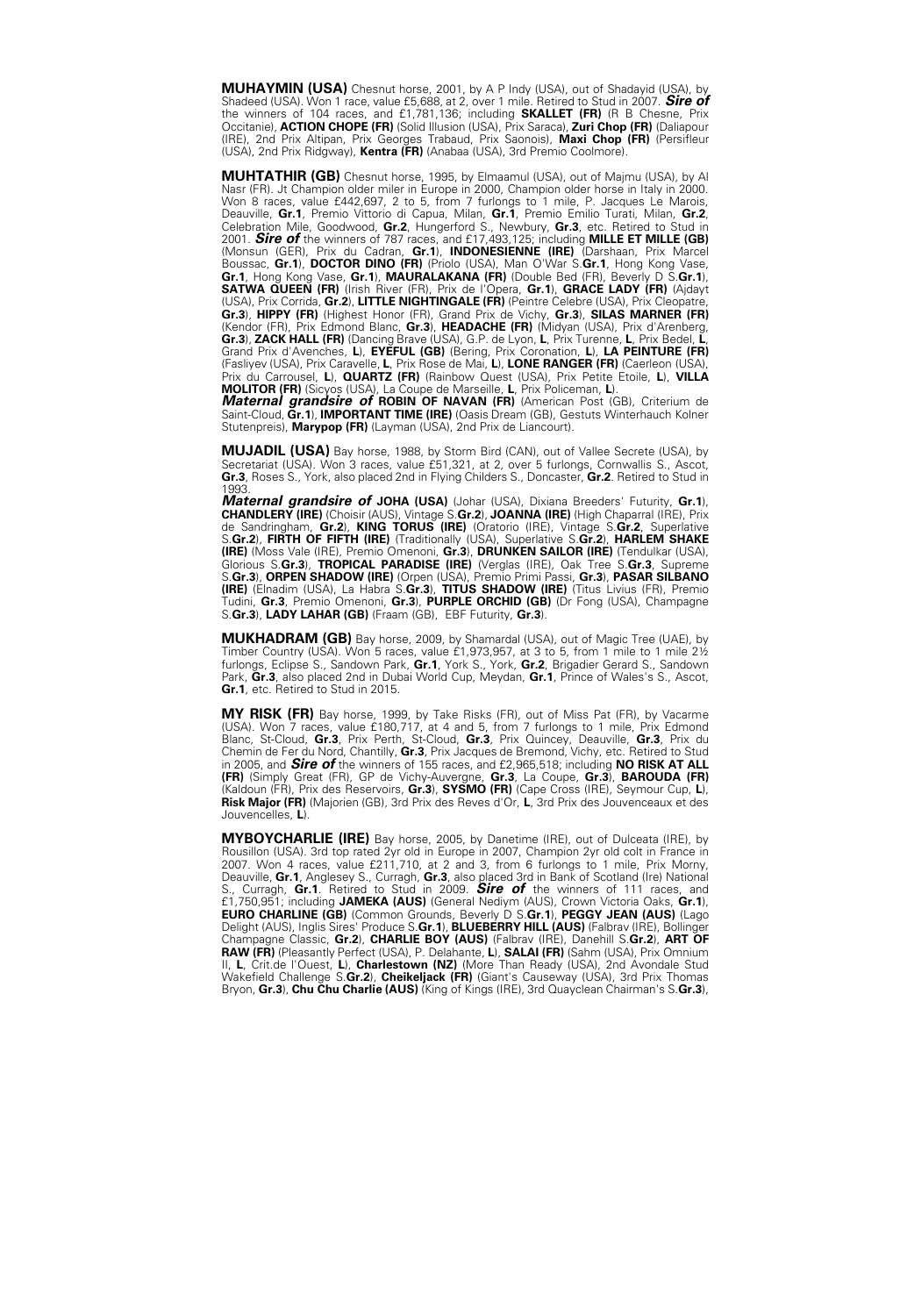**Baio (AUS)** (Honour And Glory (USA), 3rd Inglis Nursery, **L**).

**NAAQOOS (GB)**, Bay horse, 2006, by Oasis Dream (GB), out of Straight Lass (IRE), by Machiavellian (USA). Jt 4th top rated 2yr old in Europe in 2008. Won 3 races, value £185,679, at 2, from 6½ furlongs to 7 furlongs, Prix Jean-Luc Lagardere-Grand Criterium, Longchamp, **Gr.1**, also placed 2nd in Prix Djebel, M-Laffitte, **L**. Retired to Stud in 2010, and *Sire of* the winners of 70 races, and £1,217,130; including **La Corniche (FR)** (Chichicastenango (FR), 3rd Criterium du Languedoc, **L**), *LE NAVARO (FR)* (Kahyasi), *AMISHA (FR)* (Danehill Dancer (IRE)), *ANNAQUA (FR)* (Marignan (USA)), *FLYING BLOOD (FR)* (Take Risks (FR)), *GALLIC BREEZE (FR)* (Diesis), *GAZON MAUDIT (IRE)* (Gulch (USA)), *HORS FORFAIT (FR)* (Commands (AUS)), *JERSEY JEWEL (FR)* (Indian Ridge), *LENDAS (FR)* (Lomitas (GB)), *MINISKIRT (GB)* (Royal Applause (GB)), *NORAY (FR)* (Kendor (FR)).

**NAMID (GB)** Bay horse, 1996, by Indian Ridge, out of Dawnsio (IRE), by Tate Gallery (USA). Champion older sprinter in Europe in 2000, Champion older horse in Ireland in 2000. Won 5 races, value £144,190, 2 to 4, from 5 furlongs to 6 furlongs, Prix de l'Abbaye de Longchamp, Longchamp, **Gr.1**, Anglesey S., Curragh, **Gr.3**, Flying Five, Leopardstown, **Gr.3**, Greenlands S., Curragh, **Gr.3**, Cork Sprint S., Cork, etc. Retired to Stud in 2001.

*Maternal grandsire of* **MATTMU (GB)** (Indesatchel (IRE), Criterium de M-Laffitte, **Gr.2**), **SHADEN (IRE)** (Kodiac (GB), Firth of Clyde S.**Gr.3**), **Waylay (IRE)** (Bushranger (IRE), 3rd Premio Citta' di Napoli).

**NASHWAN (USA)** Chesnut horse, 1986, by Blushing Groom (FR), out of Height of Fashion (FR), by Bustino. Champion 3yr old in England in 1989 (9.5-11f.). Won 6 races, value £793,424, at 2 and 3, from 7 furlongs to 1 mile 4 furlongs, Eclipse S., Sandown Park, **Gr.1**, Ever Ready Derby S., Epsom, **Gr.1**, 2000 Guineas, Newmarket, **Gr.1**, King George VI & Queen Elizabeth S., Ascot, **Gr.1**, Red Oaks Autumn S., Ascot, Br. 1, Red Oaks Autumn S., Ascot, Pr. 1, Red Oaks Autumn S., Ascot, Pr. 1, de Piracicaba (1000 Guineas), **Gr.1**, G.P. Roberto E Nelson Grimaldi Seabra, **Gr.1**), **ROYAL HIGHNESS (GER)** (Monsun (GER), Beverly D S.**Gr.1**), **KINGSTON MINES (GB)** (Archipenko (USA), J & B Urban Honey Stayers, **Gr.2**), **GENIAL BOY (ARG)** (Songandaprayer (USA), Premio Velocidad, **Gr.2**), **TANTO LUXO (BRZ)** (Crimson Tide (IRE), G. P. Almirante Marques de Tamandare, **Gr.2), SHANKARDEH (IRE)** (Azamour (IRE), Prix Chaudenay, **Gr.2), BALIUS**<br>**(IRE)** (Mujahid (USA), Daaher Jebel Hatta, **Gr.2), SHAKIS (IRE)** (Machiavellian (USA), Bernard Baruch H.**Gr.2**, Bernard Baruch H.**Gr.2**), **MARAAHEL (IRE)** (Alzao (USA), Hardwicke S.**Gr.2**, Hardwicke S.**Gr.2**), **SUN BOAT (GB)** (Machiavellian (USA), San Diego H.**Gr.2**), **DELFOS (IRE)** (Green Tune (USA), Prix d'Harcourt, **Gr.2**), **SAMANDO (FR)** (Hernando (FR), Prix de Royallieu, **Gr.2**).

**NATHANIEL (IRE)** Bay horse, 2008, by Galileo (IRE), out of Magnificient Style (USA), by Silver Hawk (USA). Champion 3yr old in Europe in 2011 (9.5-11f.), Champion older horse in Europe in 2012 (11-13f.). Won 4 races, value £1,464,688, at 3 and 4, from 1 mile 2 furlongs to 1 mile 4 furlongs, Eclipse S., Sandown Park, **Gr.1**, King George VI & Queen Elizabeth S., Ascot, **Gr.1**, King Edward VII S., Ascot, **Gr.2**, also placed 2nd in King George VI & Queen Elizabeth S., Ascot, **Gr.1**, Irish Champion S., Leopardstown, **Gr.1**, etc. Retired to Stud in 2013. First crop now yearlings.

**NAYEF (USA)** Bay horse, 1998, by Gulch (USA), out of Height of Fashion (FR), by Bustino. Top rated older horse in U.A.E. in 2002 (11-14f.), Top rated 3yr old in England in 2001 (9.5- 10.5f.). Won 9 races, value £2,359,713, 2 to 5, from 1 mile to 1 mile 4 furlongs, Sheema Classic, Nad Al Sheba, **Gr.1**, Champion S., Newmarket, **Gr.1**, International S., York, **Gr.1**, Prince of Wales's S., Ascot, **Gr.1**, Petros Rose of Lancaster S., Haydock Park, **Gr.3**, etc.<br>Retired to Stud in 2004. *Sire of* the winners of 810 races, and £11,021,127; including **LADY**<br>MARIAN (GER) (Shareef Dancer (USA) (USA), Greenlands S.**Gr.2**), **SNOW SKY (GB)** (Dansili (GB), Hardwicke S.**Gr.2**, Yorkshire Cup, **Gr.2**), **FORGOTTEN RULES (IRE)** (Danehill (USA), Brit. Champions Long Distance Cup, **Gr.2**), **TASADAY (USA)** (Mujahid (USA), Prix de la Nonette, **Gr.2**), **VALIRANN (FR)** (Linamix (FR), Prix Chaudenay, **Gr.2**), **SPACIOUS (GB)** (Green Desert (USA), Frenchgate for Fashion May Hill S.**Gr.2**, Windsor Forest S.**Gr.2**), **SPARKLING BEAM (IRE)** (Nureyev (USA), Prix Chloe, **Gr.3**), **HAWAAFEZ (GB)** (Darshaan, Cumberland Lodge S.**Gr.3**), **CONFRONT (GB)** (Danzig (USA), Nayef Joel S.**Gr.3**), **TABASSUM (IRE)** (Danzig (USA), Sakhee Oh So Sharp S.**Gr.3**). *Maternal grandsire of* **CONVERGENCE (IRE)** (Cape Cross (IRE), Ballycorus S.**Gr.3**), **MOONEE VALLEY (FR)** (Aqlaam (GB), Prix des Reservoirs, **Gr.3**), **HARLEM (GB)** (Champs Elysees (GB), Prix Frederic de Lagrange), **BIRAAJ (IRE)** (Iffraaj (GB), Prix Zeddaan), **Zafilani (IRE)** (Azamour (IRE), 2nd P W McGrath Memorial Ballysax S.**Gr.3**), **Rabiosa Fiore (GB)** (Sakhee's Secret (GB), 2nd Criterium Femminile - M Tudini), **Molly Dolly (IRE)** (Exceed And Excel (AUS), 3rd EBF Valiant S.), **Touchline (GB)** (Exceed And Excel (AUS), 3rd Sandringham H., Eternal S.).

**NETWORK (GER)** Brown horse, 1997, by Monsun (GER), out of Note (GER), by Reliance II. Won 4 races, value £56,618, at 3 and 4, from 1 mile 2½ furlongs to 1 mile 3 furlongs,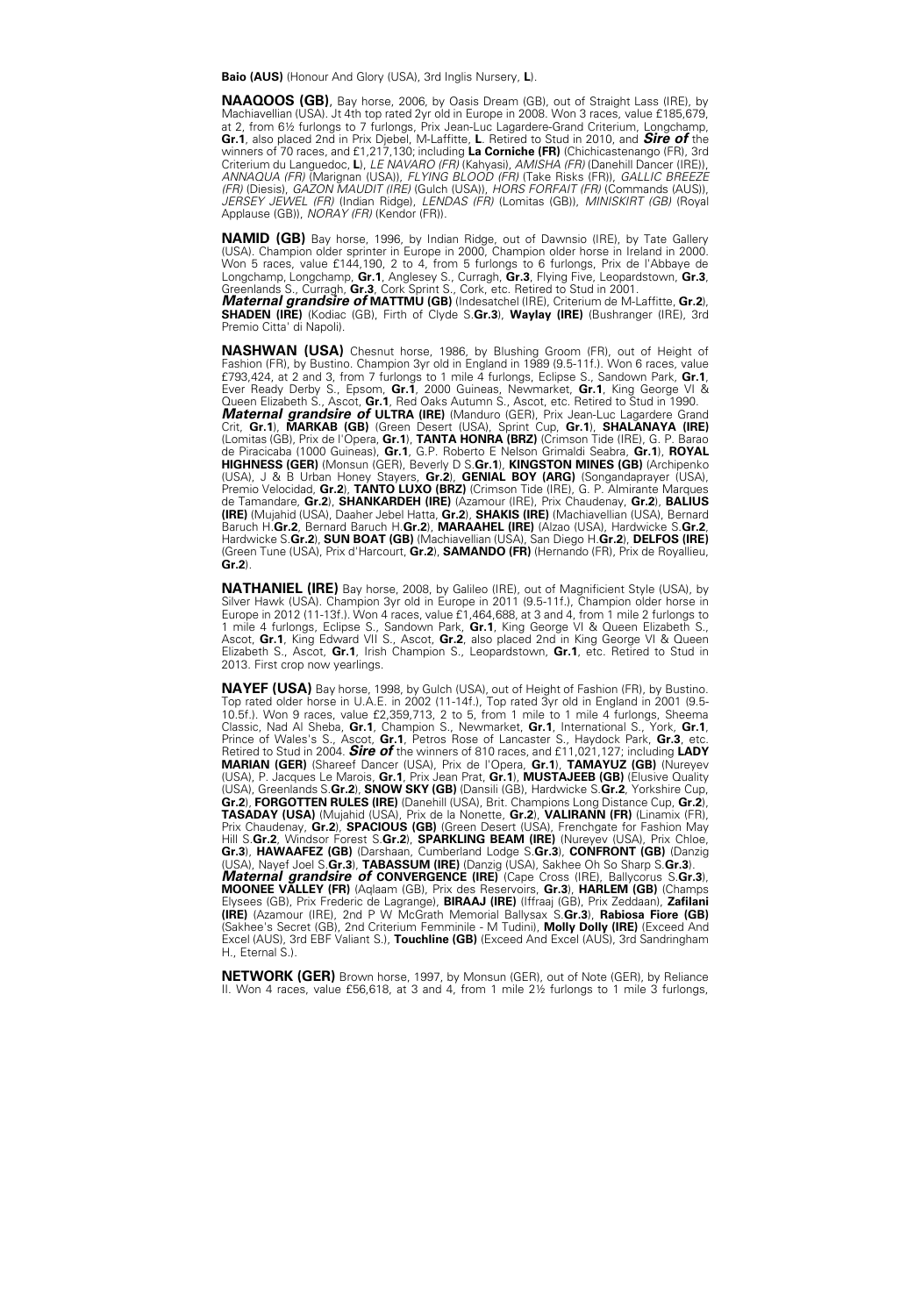Oppenheim Colonia Union-Rennen, Cologne, **Gr.2**, Preis der Deutschen Bank AG Bremen, Bremen, also placed 2nd in Grosser Erdinger Weissbrau Preis, Munich, Jean Harzheim Rennen, Cologne. Retired to Stud in 2002. *Sire of* the winners of 427 races, and £10,054,592; including *ABSTENTION (FR)* (Vaguely Pleasant (FR)), *AIGRETTE DE LOIRE (FR)* (Montorselli), *ASCOTDEUX NELLERIE (FR)* (Panoramic), *BOUCHAT (FR)* (Roi de Rome (USA)), *QUAMARA (FR)* (Aelan Hapi (USA)); also *sire over jumps* of *ADRIANA DES MOTTES (FR), VALYSSA MONTERG (FR), RUBI LIGHT (FR), NET LOVELY (FR), QUART*  MONDE (FR), AIGRETTE DE LOIRE (FR), SPRINTER SACRE (FR), UN ROC DU<br>GRANDVAL (FR), VENT SOMBRE (FR), VOILADENUO (FR), BEL CANTO VALTAT (FR), *ALABAMA LE DUN (FR), RUBI BALL (FR), SAINT ARE (FR), QUECY DE CHADZEAU (FR)*.

**NEW APPROACH (IRE)** Chesnut horse, 2005, by Galileo (IRE), out of Park Express, by Ahonoora. Champion 2yr old in Europe in 2007, Champion 3yr old in Europe in 2008. Won 8 races, value £1,992,070, at 2 and 3, from 7 furlongs to 1 mile 4 furlongs, Bank of Scotland (Ire) National S., Curragh, **Gr.1**, Dewhurst S., Newmarket, **Gr.1**, Champion S., Newmarket, **Gr.1**, Irish Champion S., Leopardstown, **Gr.1**, Derby S., Epsom Downs, **Gr.1**, etc. Retired to<br>Stud in 2009, and *Sire of* the winners of 317 races, and £7,016,521; including **MAY'S**<br>DREAM (AUS) (Archway (IRE), Australasi Nassau S.**Gr.1**), **DAWN APPROACH (IRE)** (Phone Trick (USA), Dewhurst S.**Gr.1**, National S.**Gr.1**, St James's Palace S.**Gr.1**, 2000 Guineas, **Gr.1**), **TALENT (GB)** (Peintre Celebre (USA), Oaks S.**Gr.1**), **CONNECTICUT (GB)** (Slip Anchor, Uluslararasi International Bosphorus Cup, **Gr.2**), **HERALD THE DAWN (IRE)** (Phone Trick (USA), EBF Futurity S.**Gr.2**), **LIBERTARIAN (GB)** (Darshaan, Dante S.**Gr.2**), **CEISTEACH (IRE)** (Noverre (USA), Robert G Dick Memorial S.**Gr.3**), **ELLIPTIQUE (IRE)** (Kendor (FR), Grand Prix de Vichy, **Gr.3**, Prix de Conde, **Gr.3**), **MESSI (GER)** (Dashing Blade, Knickerbocker S.**Gr.3**), **POTEMKIN (GER)** (Big Shuffle (USA), P. Deutschen Einheit, **Gr.3**), **GAMBLIN' GURU (AUS)** (Fusaichi Pegasus (USA), Chairman's S.**Gr.3**), **CAP O'RUSHES (GB)** (Shirley Heights, Gordon S.**Gr.3**), **MONTSEGUR (AUS)** (Flying Spur (AUS), TBV Thoroughbred Breeders' S.**Gr.3**), **NEWFANGLED (USA)** (Machiavellian (USA), Albany S.**Gr.3**).

**NIGHT SHIFT (USA)** Bay horse, 1980, by Northern Dancer, out of Ciboulette, by Chop

Chop. Won 1 race, value £5,877, at 3, over 6 furlongs. Retired to Stud in 1985. *Maternal grandsire of* **LONG JOHN (AUS)** (Street Cry (IRE), Beck Caulfield Guineas, **Gr.1**), **MENTAL (AUS)** (Lonhro (AUS), Victoria Racing Club S.**Gr.1**), **BEADED (AUS)** (Lonhro (AUS), Doomben 10,000 S.**Gr.1**), **DARYAKANA (FR)** (Selkirk (USA), Hong Kong Vase, **Gr.1**), **SOMNUS (GB)** (Pivotal (GB), Sprint Cup, **Gr.1**, Prix de la Foret, **Gr.1**, Prix Maurice de Gheest, **Gr.1**), **ANTHEM ALEXANDER (IRE)** (Starspangledbanner (AUS), Queen Mary S.**Gr.2**), **MORE CHOCOLATE (USA)** (Malibu Moon (USA), La Canada S.**Gr.2**), **BONFIRE (GB)** (Manduro (GER), Dante S.**Gr.2**), **JOVIALITY (GB)** (Cape Cross (IRE), Windsor Forest S.**Gr.2**), **PARABLES (AUS)** (Lonhro (AUS), Surround S.**Gr.2**), **SKYSURFERS (GB)** (E Dubai (USA), Godolphin Mile, **Gr.2**), **SOUL (AUS)** (Commands (AUS), Rory's Jester S.**Gr.2**), **BATTLE OF HASTINGS (GB)** (Royal Applause (GB), Virginia Derby, **Gr.2**, Colonial Turf Cup S.**Gr.2**), **PASSIFIED (GB)** (Compton Place (GB), San Clemente H.**Gr.2**), **DARAMSAR (FR)** (Rainbow Quest (USA), Prix du Conseil de Paris, **Gr.2**), **ALWAYS HOPEFUL (GB)** (Mind Games (GB), Richmond S.**Gr.2**), **ETLAALA (GB)** (Selkirk (USA), Champagne S.**Gr.2**), **DEVIOUS BOY (GB)** (Dr Devious (IRE), Oak Tree Derby, **Gr.2**), **NORTHERN QUEST (FR)** (Rainbow Quest (USA), Del Mar H.**Gr.2**), **CITY BY NIGHT (USA)** (Slew City Slew (USA), Stephen Foster H.**Gr.2**).

**NIKOS** Bay or Brown horse, 1981, by Nonoalco (USA), out of No No Nanette (FR), by Sovereign Path. Won 3 races, value 1,011,800 fr, 2 to 4, from 7 furlongs to 1 mile, Prix Edmond Blanc, St-Cloud, **Gr.3**, Prix du Pin, Longchamp, also placed 2nd in Prix de la Foret, Longchamp, **Gr.1** (twice), Criterium de M-Laffitte, M'-Laffitte, **Gr.2**, Prix de Fontainebleau, Longchamp, **Gr.3**, etc. Retired to Stud in 1986.

*Maternal grandsire of* **GRIRAZ (FR)** (Nombre Premier (GB), G.P.Conseil General des Alpes Maritimes, Prix du Grand Camp, Prix du Grand Camp), **MAN AMONG MEN (USA)** (Gentlemen (ARG), Sham S.), **Tikzane (FR)** (Take Risks (FR), 2nd Grand Prix de Bordeaux), **Classic Star (GER)** (Greinton, 2nd Nau Birkenstein KG-Fruhjahrszuchtpreis), **Spring Shower (FR)** (Lord of Men (GB), 3rd Prix Rose de Mai).

**NO NAY NEVER (USA)** Bay or Brown horse, 2011, by Scat Daddy (USA), out of Cat's Eye Witness (USA), by Elusive Quality (USA). Champion 2yr old colt in France in 2013. Won 4 races, value £413,848, at 2 and 3, from 4½ furlongs to 6 furlongs, Prix Morny, Deauville, **Gr.1**, Norfolk S., Ascot, **Gr.2**, Woodford S., Keeneland, **Gr.3**, also placed 2nd in Breeders' Cup Turf Sprint, Santa Anita, **Gr.1**, Swale S., Gulfstream Park, **Gr.2**. Retired to Stud in 2015.

**NO RISK AT ALL (FR)** Chesnut horse, 2007, by My Risk (FR), out of Newness (IRE), by Simply Great (FR). Won 5 races, value £217,418, 2 to 5, from 1 mile to 1 mile 2 furlongs, GP de Vichy-Auvergne, Vichy, **Gr.3**, La Coupe, Longchamp, **Gr.3**, Prix Isonomy, St-Cloud, Prix Omnium II, St-Cloud, Prix Tantieme, St-Cloud, etc. Retired to Stud in 2013. First crop now yearlings.

**NOMBRE PREMIER (GB)** Grey horse, 1994, by Kendor (FR), out of Sabiola (FR), by The Wonder (FR). Won 3 races, value £113,618, at 2 and 3, Prix des Chenes, Longchamp, **Gr.3**, Prix du Palais Royal, Longchamp, **Gr.3**, also placed 2nd in Prix Robert Papin (Omnium de 2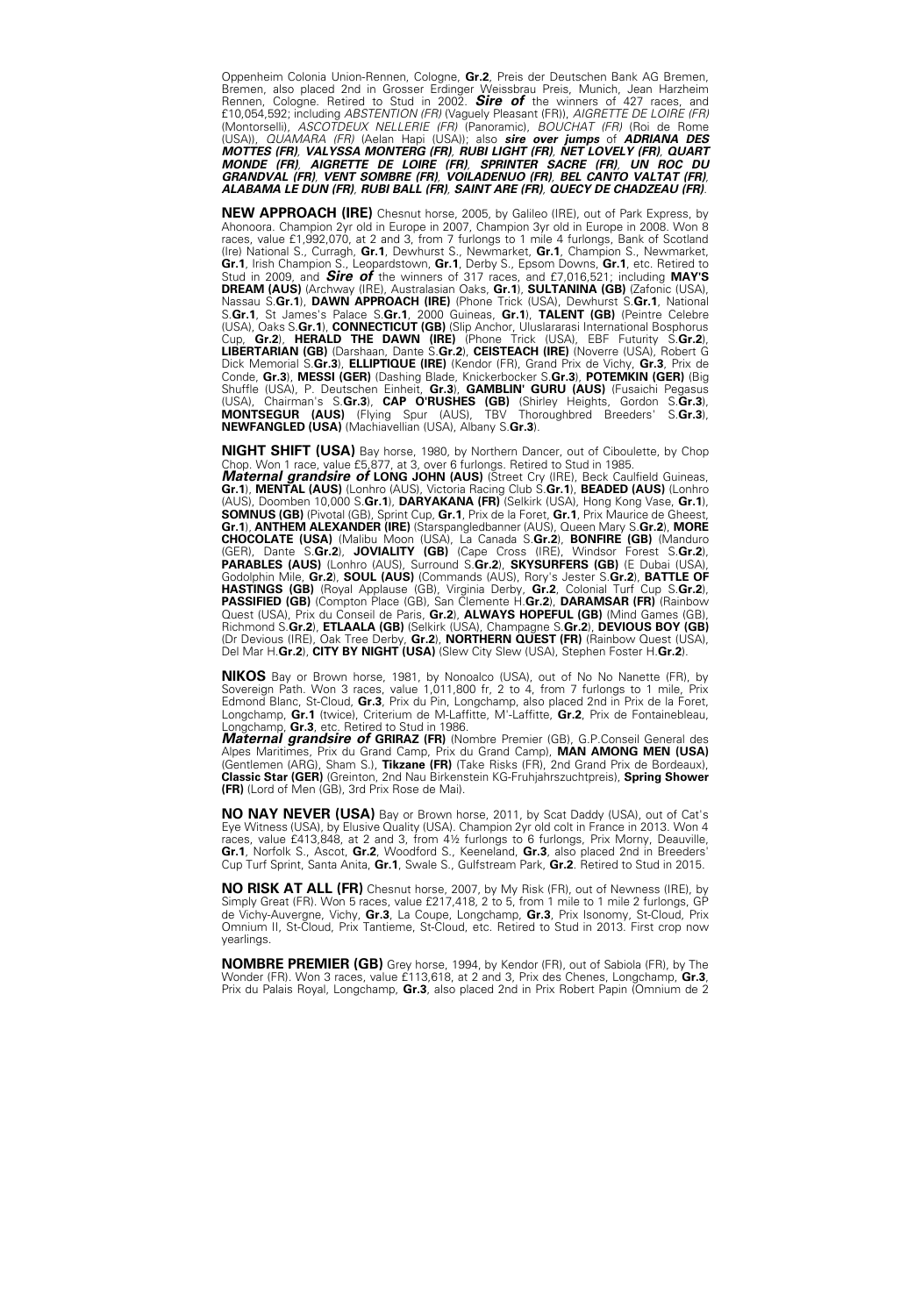Ans), M-Laffitte, **Gr.2**, Prix du Bois, Longchamp, **Gr.3**, Prix Djebel, M'-Laffitte, etc. Retired to Stud in 1998.

*Maternal grandsire of* **Fleurina (FR)** (Le Triton (USA), 2nd Prix Isonomy).

**NOT FOR SALE (ARG)** Bay horse, 1994, by Parade Marshal (USA), out of Love For Sale (ARG), by Laramie Trail (USA). Won 9 races, Gran Premio Ciudad de Buenos Aires, Palermo, **Gr.1**, Clasico Buenos Aires, Hipodromo Arg, **Gr.3**. Retired to Stud in 2000.

*Maternal grandsire of* **MOZILLA (ARG)** (Exchange Rate (USA), Clasico Ramon Biaus, **Gr.2**).

**NOTNOWCATO (GB)** Chesnut horse, 2002, by Inchinor (GB), out of Rambling Rose (GB), by Cadeaux Genereux. Won 7 races, value £971,689, 3 to 5, from 1 mile to 1 mile 2½ furlongs, Eclipse S., Sandown Park, **Gr.1**, International S., York, **Gr.1**, Tattersalls Gold Cup, Curragh, **Gr.1**, Earl of Sefton S., Newmarket, **Gr.3**, Brigadier Gerard S., Sandown Park, **Gr.3**,<br>etc. Retired to Stud in 2008, and Sire of the winners of 138 races, and £2,444,341;<br>including CUSTOM CUT (IRE) (Danehill (US S.**Gr.2**, Joel S.**Gr.2**), **THANKSFORTELLINGME (IRE)** (Green Desert (USA), Silver Tankard, **L**), **WAILA (GB)** (Be My Guest (USA), Newsells Park Stud Aphrodite S.**L.**), **CHIL THE KITE (GB)** (Lion Cavern (USA), Prix du Ranelagh, **L**), **Miss Cato (GB)** (Desert King (IRE), 2nd Pucker Up S.**Gr.3**, 2nd Pin Oak Valley View S.**Gr.3**), **Redkirk (GB)** (Selkirk (USA), 2nd The Hong Kong Classic Cup, **L**).

**NUMEROUS (USA)** Bay horse, 1991, by Mr Prospector (USA), out of Number (USA), by Nijinsky (CAN). Won 4 races, value £171,157, 2 to 4, from 6½ furlongs to 1 mile, Derby Trial S., Churchill Downs, **Gr.3**, also placed 2nd in Bradbury S., Santa Anita, and 3rd in Malibu S.,

Santa Anita, **Gr.2**. Retired to Stud in 1996. *Maternal grandsire of* **CURIOSO SLAM (ARG)** (Grand Slam (USA), Gran Premio Hipodoromo de Palermo, **Gr.1**, Gran Premio San Isidro, **Gr.1**), **EVO EMPEROR (ARG)** (Emperor Jones (USA), Gran Premio Estrellas Sprint, **Gr.1**), **SAVOIR BIEN (ARG)** (Bernstein (USA), Gran Premio Eliseo Ramirez, **Gr.1**, G. P. Polla de Potrancas (1000 Guineas), **Gr.1**, Gran Premio Clasico Mil Guineas, **Gr.1**, Gran Premio Jorge de Atucha, **Gr.1**), **CONTA UN CUENTO (ARG)** (Orpen (USA), C. Miguel Angel y Tomas Juarez Celman, **Gr.2**), **MUST GO ON (ARG)** (Freud (USA), Clasico Chacabuco, **Gr.2**, Clasico Provincia de Buenos Aires, **Gr.2**), **SARONICO ISLAND (ARG)** (Lizard Island (USA), Clasico Polla de Potrillos, **Gr.2**), **PUB DE LLERS (ARG)** (Llers Fitz (ARG), Clasico 9 de Julio, **Gr.2**), **EX VADOR (ARG)** (Exchange Rate (USA), Clasico Old Man, **Gr.3**), **SOLO LOLO NOMAS (ARG)** (Harlan's Holiday (USA), C. Asoc. Prop. Caballos Carrera del Peru, **Gr.3**), **FOOT BAND (ARG)** (Footstepsinthesand (GB), Clasico Guillermo Paats, **Gr.3**), **BLUE SKY EMPEROR (ARG)** (Emperor Jones (USA), Clasico Guillermo Paats, **Gr.3**).

**NUREYEV (USA)** Bay horse, 1977, by Northern Dancer, out of Special (USA), by Forli (ARG). Champion 3yr old miler in Europe in 1980. Won 2 races, value 180,000 fr, at 2 and 3, from 7 furlongs to 7½ furlongs, Prix Thomas Bryon, St-Cloud, **Gr.3**, Prix Djebel, M'Laffitte. Retired to Stud in 1981.

*Maternal grandsire of* **SOMALI LEMONADE (USA)** (Lemon Drop Kid (USA), Diana S.**Gr.1**), **MAXIOS (GB)** (Monsun (GER), Prix d'Ispahan, **Gr.1**, Prix du Moulin de Longchamp, **Gr.1**), **ANABANDANA (AUS)** (Anabaa (USA), Auckland Diamond Sires' Produce S.**Gr.1**, Oaks Stud Stallions Sires'Produce S.**Gr.1**), **KING'S ROSE (NZ)** (Redoute's Choice (AUS), New Zealand Bloodstock 1000 Guineas, **Gr.1**), **RAINBOW VIEW (USA)** (Dynaformer (USA), Meon Valley Stud Fillies' Mile S.**Gr.1**, Matron S.**Gr.1**), **BIG BROWN (USA)** (Boundary (USA), Florida Derby, **Gr.1**, Haskell Invitational S.**Gr.1**, Preakness S.**Gr.1**, Yum Brands Kentucky Derby, **Gr.1**), **SLEEPLESS NIGHT (JPN)** (Kurofune (USA), Sprinters S.**Gr.1**), **TAMAYUZ (GB)** (Nayef (USA), P. Jacques Le Marois, **Gr.1**, Prix Jean Prat, **Gr.1**), **WEST WIND (GB)** (Machiavellian (USA), Prix de Diane Hermes, **Gr.1**), **BAGO (FR)** (Nashwan (USA), Grand Prix de Paris, **Gr.1**, Prix de l'Arc de Triomphe, **Gr.1**, Prix Ganay, **Gr.1**, Prix Jean Prat, **Gr.1**, Criterium International, **Gr.1**), **DANESTORM (AUS)** (Danehill (USA), Conrad Treasury Brisbane Cup, **Gr.1**), **SIGHTSEEK (USA)** (Distant View (USA), Beldame S.**Gr.1**, Beldame S.**Gr.1**, Ogden Phipps H.**Gr.1**, Ogden Phipps H.**Gr.1**, Go For Wand H.**Gr.1**, Ruffian H.**Gr.1**, Humana Distaff H.**Gr.1**), **ETOILE MONTANTE (USA)** (Miswaki (USA), Prix de la Foret, **Gr.1**), **STATE CITY (USA)** (Carson City (USA), Dubai Golden Shaheen S.**Gr.1**), **TATES CREEK (USA)** (Rahy (USA), Yellow Ribbon S.**Gr.1**, Gamely Breeders' Cup H.**Gr.1**), **TOUCH OF THE BLUES (FR)** (Cadeaux Genereux, Atto Mile S.**Gr.1**), **JUNGLE POCKET (JPN)** (Tony Bin, Japan Cup, **Gr.1**), **MANISTIQUE (USA)** (Unbridled (USA), Santa Margarita Invitational H.**Gr.1**, Santa Maria H.**Gr.1**, Vanity Invitational H.**Gr.1**), **RIVIERA (FR)** (Kris, Atto Mile S.**Gr.1**).

**OASIS DREAM (GB)** Bay horse, 2000, by Green Desert (USA), out of Hope (IRE), by Dancing Brave (USA). Champion 2yr old in Europe in 2002, Champion 3yr old sprinter in Europe in 2003. Won 4 races, value £433,737, at 2 and 3, from 5 furlongs to 6 furlongs, July Cup, Newmarket, **Gr.1**, Middle Park S., Newmarket, **Gr.1**, Nunthorpe S., York, **Gr.1**, also placed 2nd in Sprint Cup, Haydock Park, **Gr.1**, and 3rd in King's Stand S., Ascot, **Gr.2**. Retired<br>to Stud in 2004. Sire of the winners of 1815 races, and £35,967,305; including<br>GOLDREAM (GB) (Machiavellian (USA), King's S Longchamp, **Gr.1**), **MUHAARAR (GB)** (Linamix (FR), British Champions Sprint S.**Gr.1**, July Cup, **Gr.1**, Commonwealth Cup, **Gr.1**, Prix Maurice de Gheest, **Gr.1**), **CHARMING**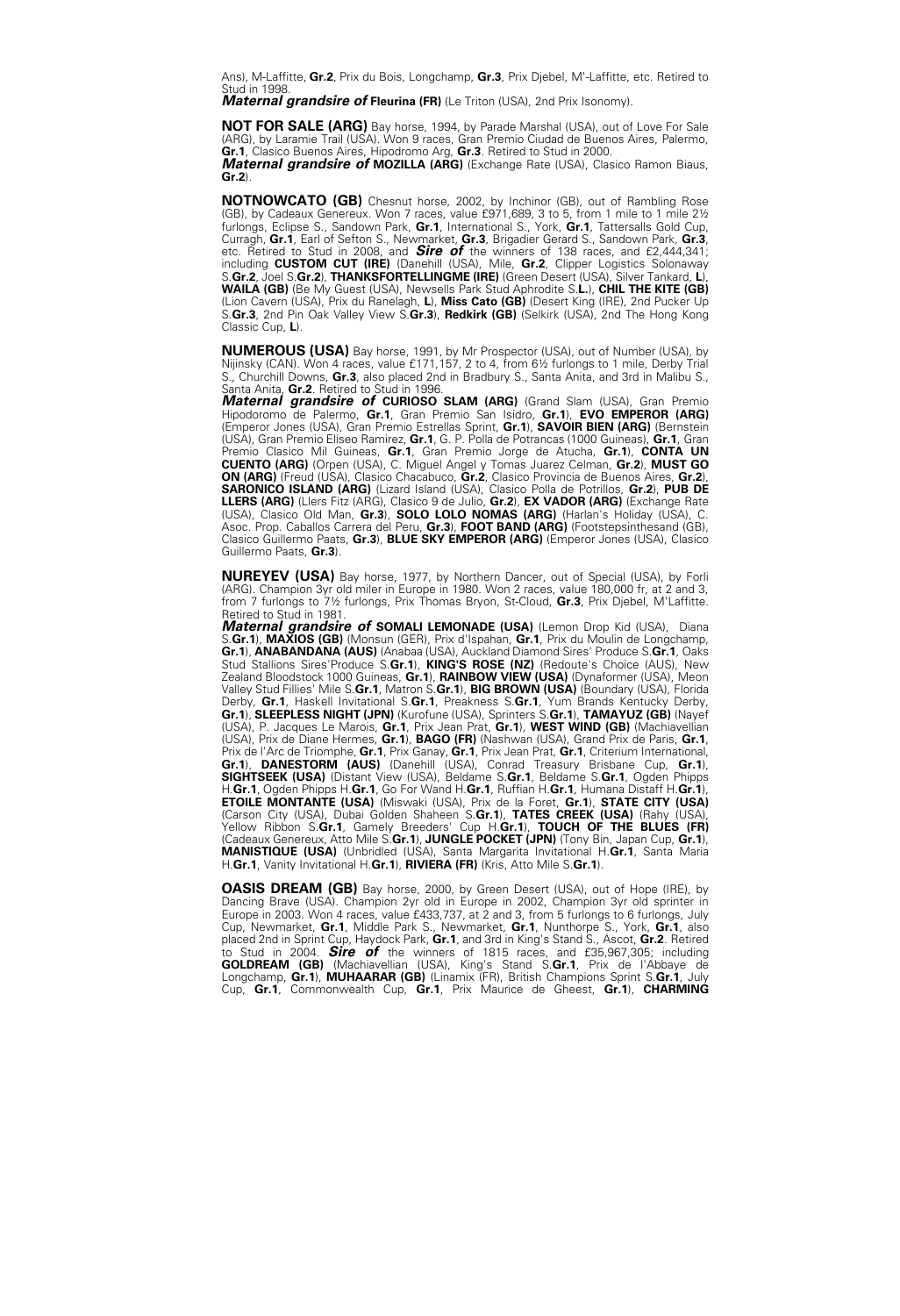**THOUGHT (GB)** (Indian Ridge, Middle Park S.**Gr.1**), **OPINION (IRE)** (Sadler's Wells (USA), The Metropolitan, **Gr.1**), **JWALA (GB)** (Indian Ridge, Nunthorpe S.**Gr.1**), **POWER (GB)** (Inchinor (GB), Irish 2000 Guineas, **Gr.1**, National S.**Gr.1**), **MIDDAY (GB)** (Kingmambo (USA), Nassau S.**Gr.1**, Nassau S.**Gr.1**, Nassau S.**Gr.1**, Yorkshire Oaks, **Gr.1**, Prix Vermeille, **Gr.1**, Breeders' Cup F&M Turf, **Gr.1**), **PROHIBIT (GB)** (Warning, King's Stand S.**Gr.1**), **LADY JANE DIGBY (GB)** (Niniski (USA), Grosser Dallmayr Bayerisches Zuchtrennen, **Gr.1**), **QUERARI (GER)** (Acatenango (GER), P.Presidente della Repubblica, **Gr.1**), **TUSCAN EVENING (IRE)** (Suave Dancer (USA), Gamely S.**Gr.1**), **AQLAAM (GB)** (Rainbow Quest (USA), Prix du Moulin de Longchamp, **Gr.1**), **ARCANO (IRE)** (Daylami (IRE), Prix Morny, **Gr.1**), **NAAQOOS (GB)**

(Machiavellian (USA), Prix Jean-Luc Lagardere-Grand Criterium, **Gr.1**).<br>*Maternal grandsire of COMMEMORATIVE (GB) (Zamindar (USA), Goals Galore<br>Autumn S.Gr.3), DARK RECKONING (GB) (Equiano (FR), Firth of Clyde S.Gr.3),* **FIRST (FR)** (Evasive (GB), Prix des Chenes, **Gr.3**), **EXTORTIONIST (IRE)** (Dandy Man (IRE), The Charge Sprint S.**Gr.3**), **LACY (GER)** (Authorized (IRE), T von Zastrow Stutenpreis, **Gr.3**), **AQUILA SOLITARIA (IRE)** (Raven's Pass (USA), Premio Ubaldo Pandolfi), **MISTRUSTING (IRE)** (Shamardal (USA), Vision EBF Stallions Boadicea S.), **SUITS YOU (FR)** (Youmzain (IRE), Chesham S.), **BABY FOOT (IRE)** (Footstepsinthesand (GB), Prix de la Californie), **MIND OF MADNESS (IRE)** (Azamour (IRE), Roses S.).

**OCTAGONAL (NZ)** Brown horse, 1992, by Zabeel (NZ), out of Eight Carat, by Pieces of Eight. Champion 2yr old in Australia in 1994-95, Champion 3yr old in Australia in 1995-96. Won 14 races, value \$5,803,660, 2 to 4, from 5½ furlongs to 1 mile 4 furlongs, AAMI Rosehill Guineas, Rosehill, **Gr.1**, Australian Cup, Flemington, **Gr.1**, Australian Derby, Randwick, **Gr.1**, W S Cox Plate, Moonee Valley, **Gr.1**, Canterbury Guineas, Canterbury, **Gr.1**, Chipping Norton S., Warwick Farm, **Gr.1**, Mercedes Classic, Rosehill, **Gr.1**, Sires' Produce S., Randwick, **Gr.1**,

The Mercedes, Rosehill, **Gr.1**, Underwood S., Caulfield, **Gr.1**, etc. Retired to Stud in 1997. *Maternal grandsire of* **OTTIMO (AUS)** (Oratorio (IRE), Umkhomazi S.**Gr.2**), **PUSSY WILLOW (NZ)** (O'Reilly (NZ), Avondale Stud Wakefield Challenge S.**Gr.2**), **RAIN AFFAIR (AUS)** (Commands (AUS), Hako Australia Apollo S.**Gr.2**, Parraatta L. C. Challenge S.**Gr.2**, Expressway S.**Gr.2**), **ALTAR (AUS)** (Commands (AUS), The Triple M Magic Night S.**Gr.2**), **EIGHT STREET (AUS)** (Street Cry (IRE), Oxyon Ithuba Victory Moon S.**Gr.2**), **AMY ERIA (IRE)** (Shamardal (USA), L'Ormarins Queens Plate Oak Tree S.**Gr.3**), **BIG TREE (AUS)** (Snitzel (AUS), Moreton Hire Ken Russell Mem. Classic, **Gr.3**), **RED ECLIPSE (AUS)** (Red Dazzler (AUS), David R Coles AM Spring S.**Gr.3**), **CHAMPOLLION (AUS)** (Exceed And Excel (AUS), Schweppervescence T L Baillieu H.**Gr.3**), **HIOCTDANE (AUS)** (Strada (AUS), Chairman's Veolia S.**Gr.3**), **ALBRECHT (AUS)** (Redoute's Choice (AUS), Up And Coming S.**Gr.3**), **DETOURS (AUS)** (Ad Valorem (USA), How Now Sprint S.**Gr.3**), **ESENTEPE (IRE)** (Oratorio (IRE), Nell Gwyn S.**Gr.3**), **DIVORCES (AUS)** (Domesday (AUS), 1000 Gns Tranquil Star Prelude, **Gr.3**), **FLYING TRISTRAM (AUS)** (Flying Spur (AUS), Cup Trial, **Gr.3**).

**OKAWANGO (USA)** Bay horse, 1998, by Kingmambo (USA), out of Krissante (USA), by Kris. Champion 2yr old in France in 2000, 2nd top rated 2yr old in Europe in 2000. Won 3 races, value £215,799, at 2, over 1 mile, Grand Criterium, Longchamp, **Gr.1**, Prix La Rochette, Chantilly, **Gr.3**, also placed 2nd in Prix Edmond Blanc, St-Cloud, **Gr.3**, and 3rd in Prix de Fontainebleau, Longchamp, **Gr.3**. Retired to Stud in 2004. *Maternal grandsire of* **Mangusto (FR)** (Roderic O'Connor (IRE), 2nd Prix Francois

Boutin).

**OLYMPIC GLORY (IRE)** Bay horse, 2010, by Choisir (AUS), out of Acidanthera (GB), by Alzao (USA). Jt Champion 3yr old colt in Europe in 2013, Champion older miler in Europe in 2014. Won 8 races, value £1,419,773, at 2 to 4, from 6 furlongs to 1 mile, Lockinge S., Newbury, **Gr.1**, Prix Jean-Luc Lagardere Grand Criterium, Longchamp, **Gr.1**, Prix de la Foret, Longchamp, **Gr.1**, Queen Elizabeth II S., Ascot, **Gr.1**, Superlative S., Newmarket, **Gr.2**, etc. Retired to Stud in 2015.

**ONE COOL CAT (USA)** Bay horse, 2001, by Storm Cat (USA), out of Tacha (USA), by Mr Prospector (USA). JT 4th top rated 2yr old in Europe in 2003, Champion 3yr old sprinter in Europe in 2004. Won 5 races, value £325,493, at 2 and 3, from 6 furlongs to 7 furlongs, National S., Curragh, **Gr.1**, Ind. Waterford Wedgwood Phoenix S., Curragh, **Gr.1**, Anglesey S., Curragh, **Gr.3**, P. P. O'Leary Mem.Phoenix Sprint S., Curragh, **Gr.3**, also placed 3rd in

Nunthorpe S., York, **Gr.1**. Retired to Stud in 2005. *Maternal grandsire of* **WHATS NEW PUSSYCAT (NZ)** (Fast 'n' Famous (AUS), Aushorse Golden Horseshoe, Singapore 3yo Sprint, CECF Singapore Prestige Classic), **SIMBA (GB)** (Teofilo (IRE), Hoppegartener Sommerpreis Int.), **Steady Pace (GB)** (Dark Angel (IRE), 2nd Arqana July S.**Gr.2**), **Pivotal Rio (IRE)** (Captain Rio (GB), 2nd Criterium Nazionale, Premio Divino Amore Trofeo SGA), **Cool Bahamian (IRE)** (Bahamian Bounty (GB), 2nd Stonehenge S.).

**ORATORIO (IRE)** Bay horse, 2002, by Danehill (USA), out of Mahrah (USA), by Vaguely Noble. Top rated 3yr old in Ireland in 2005 (9.5-10.5f.), Champion 2yr old colt in France in 2004. Won 6 races, value £1,085,279, at 2 and 3, from 6 furlongs to 1 mile 2 furlongs, Irish Champion S., Leopardstown, **Gr.1**, Eclipse S., Sandown Park, **Gr.1**, Prix Jean-Luc Lagardere-Grand Criterium, Longchamp, **Gr.1**, EBF Futurity, Curragh, **Gr.2**, Anglesey S., Curragh, **Gr.3**, etc. Retired to Stud in 2006.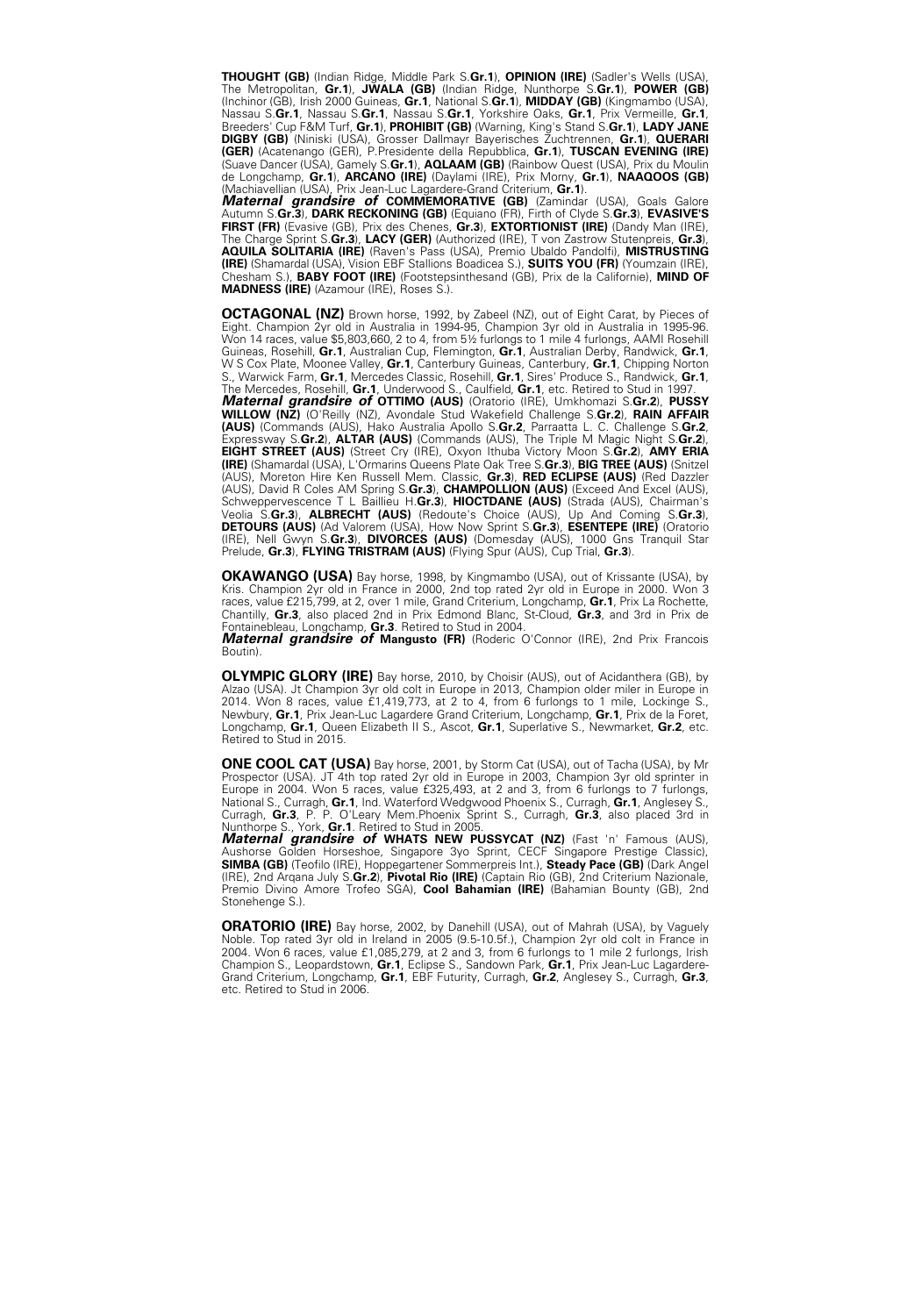*Maternal grandsire of* **Dolce Strega (IRE)** (Zoffany (IRE), 2nd Silken Glider S.), **Viren's Army (IRE)** (Twirling Candy (USA), 3rd Premio Guido Berardelli, **Gr.3**).

**ORPEN (USA)** Bay horse, 1996, by Lure (USA), out of Bonita Francita (CAN), by Devil's Bag (USA). Jt 3rd top rated 2yr old in Europe in 1998, Champion 2yr old in Ireland in 1998. Won 2 races, value £104,344, at 2, over 6 furlongs, Prix Morny, Deauville, **Gr.1**, also placed 3rd in Irish 2000 Guineas, Curragh, **Gr.1**. Retired to Stud in 2000. *Sire of the winners of*<br>2008 races, and £22,685,915; including **FEEL THE RACE (ARG)** (Lode (USA), Gran Premio<br>Estrellas Sprint, **Gr.1), IL FORNAIO (AR HENDAIA (ARG)** (Engrillado (ARG), G.P. Copa de Plata - Int. R. V. Mansilla, **Gr.1**), **SABAYON (ARG)** (Fitzcarraldo (ARG), Gran Premio Montevideo, **Gr.1**), **VORDA (FR)** (Observatory (USA), Cheveley Park S.**Gr.1**), **DON PEDAL (ARG)** (Southern Halo (USA), Gran Premio Estrellas Sprint, **Gr.1**), **DONA LEY (ARG)** (Candy Stripes (USA), G.P. Felix de Alzaga Unzue Internacional, **Gr.1**, Gran Premio Suipacha, **Gr.1**), **LA LAGUNA AZUL (ARG)** (Candy Stripes (USA), G.P. Copa de Plata - Int. R. V. Mansilla, **Gr.1**, Gran Premio Enrique Acebal, **Gr.1**), **MALPENSA (ARG)** (Southern Halo (USA), G. P. Criadores-Copa Cincuentenario, **Gr.1**, G.P. Copa de Plata - Int. R. V. Mansilla, **Gr.1**, Gran Premio Gilberto Lerena, **Gr.1**), **LADY PELUSA (ARG)** (Roy (USA), Premio Las Oaks, **Gr.1**), **LINGOTE DE ORO (ARG)** (Old Trieste (USA), GP Republica Argentina Loteria Nacional, **Gr.1**, G. P. de Honor - Copa J y C Menditeguy, **Gr.1**, GP.Estrellas Classic Copa E.H.C.Cernadas, **Gr.1**), **DON VALIENTE (ARG)** (Bold Forli (USA), Gran Premio Polla de Potrillos, **Gr.1**), **ENAK (ARG)** (Roy (USA), Gran Premio Gran Criterium, **Gr.1**), **PRIVATE JET (ARG)** (Itajara (BRZ), Computaform Sprint, **Gr.1**), **TRUE PASSION (ARG)** (Fitzcarraldo (ARG), G.P. Estrellas Juvenile Copa Pedro C.B.**Gr.1**), **ROCKS OFF (ARG)** (Java Gold (USA), Premier's Champion S.**Gr.1**), **WAR ARTIST (AUS)** (Brocco (USA), Mercury print, **Gr.1**), **TORRESTRELLA (IRE)** (Bering, Poule d'Essai des Pouliches, **Gr.1**).

*Maternal grandsire of* **EMPRESS JACKIE (ARG)** (Southern Halo (USA), Gran Premio Mil Guineas, **Gr.1**), **GIOFRA (GB)** (Dansili (GB), Falmouth S.**Gr.1**), **DOCTOR DOOM (AUS)** (Domesday (AUS), Spring Champion S.**Gr.1**), **FIDEDIGNO (ARG)** (Forestry (USA), Grande Premio Gervasio Seabra, **Gr.2**), **ORCADA SALE (ARG)** (Not For Sale (ARG), Clasico Paseana, **Gr.2**, Clasico Los Haras, **Gr.2**, Clasico Particula, **Gr.2**), **CIRCUS COUTURE (IRE)** (Intikhab (USA), Premio Del Giubileo, **Gr.3**).

**OUR EMBLEM (USA)** Bay horse, 1991, by Mr Prospector (USA), out of Personal Ensign (USA), by Private Account (USA). Won 5 races, value £237,269, placed 2nd in Carter H., Belmont Park, **Gr.1**, Forego H., Saratoga, **Gr.2**, Tom Fool S., Belmont Park, **Gr.2**, and 3rd in Metropolitan H., Belmont Park, **Gr.1**, Vosburgh S., Belmont Park, **Gr.1**, etc. Retired to Stud in

1997. *Maternal grandsire of* **TIME KEEPER (NZ)** (Stravinsky (USA), Land Pride Easter H.**Gr.1**), **BALLON BLEU (BRZ)** (Elusive Quality (USA), Classico Duplex), **A SHIN WEZEN (USA)** (Trippi (USA), Summer Champion S., Shimotsuki S.), **ANGELUS TASTER (BRZ)** (Elusive Quality (USA), Classico Hernani Azevedo Silva), **TUJUACAGOFAST (USA)** (Bwana Charlie (USA), D S Shine Young Memorial Futurity (f)), **LIVE IN JOY (USA)** (Kitten's Joy (USA), Capital City S.), **PRIMER QUERUBIN (USA)** (Toccet (USA), Clasico Jose Celso Barbosa, Clasico Angel Cordero Jr), **INTIMISSIMI (USA)** (Posse (USA), Gardenia S.), **AGNOSTIC (USA)** (Home At Last (USA), Land of Lincoln S.), **LORD OF DANCE (USA)** (Peak Dancer (USA), West Virginia Vincent Moscarelli Mem.), **Five Yard Penalty (USA)** (Consolidator (USA), 2nd Fantasy S.).

**PACO BOY (IRE)** Bay horse, 2005, by Desert Style (IRE), out of Tappen Zee, by Sandhurst Prince. Won 11 races, value £1,078,287, 2 to 5, from 6 furlongs to 1 mile, Queen Anne S., Ascot, **Gr.1**, Prix de la Foret, Longchamp, **Gr.1**, Lockinge S., Newbury, **Gr.1**, Mile, Sandown Park, **Gr.2** (twice), Lennox S., Goodwood, **Gr.2**, etc. Retired to Stud in 2011. *Sire of* the winners of 98 races, and £1,223,955; including **GALILEO GOLD (GB)** (Galileo (IRE), Vintage S.**Gr.2**), **BEACON (GB)** (Acclamation (GB), Polypipe Flying Childers S.**Gr.2**), **SMAIH (GER)** (Black Sam Bellamy (IRE), Horris Hill S.**Gr.3**), **LEXINGTON TIMES (IRE)** (Dubai Destination (USA), Spring Cup), **MAKING TROUBLE (GER)** (Dr Fong (USA), Wettmeister Preis der Dreijahrigen), **PEACOCK (GB)** (Rainbow Quest (USA), Fairway S.), **STELLA DI PACO (NZ)** (Savabeel (AUS), Triton S.), **Astrophysics (GB)** (Observatory (USA), 2nd Polypipe Flying Childers S.**Gr.2**), **Mitchum Swagger (GB)** (Dansili (GB), 2nd Ben Marshall S.), **Pack Together (GB)** (Machiavellian (USA), 2nd EBF Stallions October S., Irish Champions Weekend EBF Star S.), **Robanne (GB)** (Charnwood Forest (IRE), 3rd Vision Oh So Sharp S.**Gr.3**), **Cherek (FR)** (Linamix (FR), 3rd Prix des Chenes, **Gr.3**).

PALACE EPISODE (USA) Bay or Brown horse, 2003, by Machiavellian (USA), out of Palace Weekend (USA), by Seattle Dancer (USA). Won 4 races, value £209,034, Racing Post Trophy, Doncaster, **Gr.1**, Acomb S., York, also placed 3rd in Kelso H., Belmont Park, **Gr.2**,<br>Royal Lodge S., Newmarket, **Gr.2**. Retired to Stud in 2010. *Sire of* the winners of 37 races,<br>and £540,585; including **Grand** *EQUILADY (FR)* (Black Sam Bellamy (IRE)), *FEE D'ARTOIS (FR)* (Valanour (IRE)), *GAY SERENADE (FR)* (Alhaarth (IRE)), *JASNIN (FR)* (Verglas (IRE)), *LAGON MERSOIS (FR)* (Verglas (IRE)), *PONTHIEU (FR)* (Brief Truce (USA)), *RUDEBAN (FR)* (Red Ransom (USA)).

PASTORIUS (GER) Bay horse, 2009, by Soldier Hollow (GB), out of Princess Li (GER), by Monsun (GER). Champion 3yr old colt in Germany in 2012, Champion 3yr old in Europe in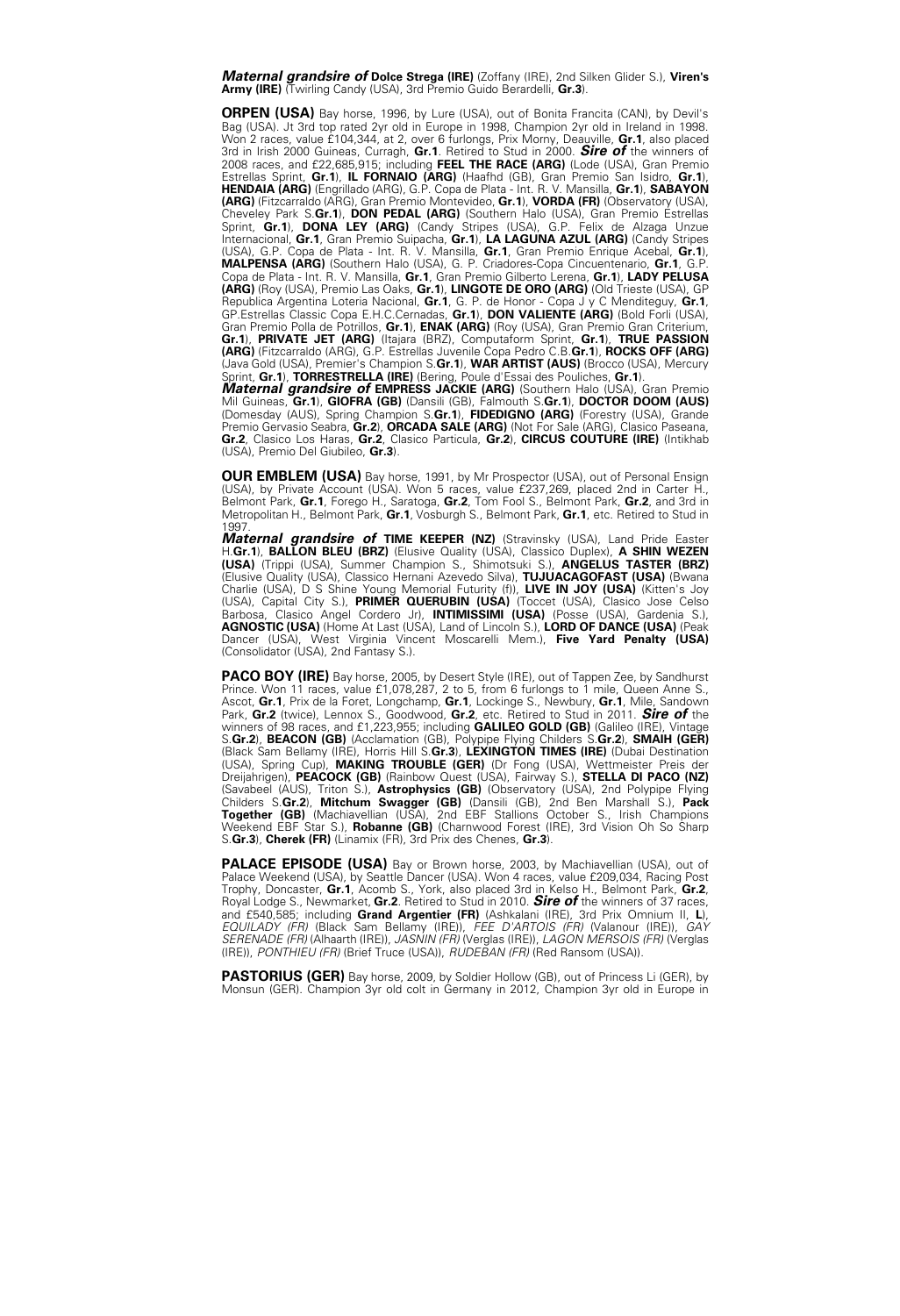2012 (9.5-10.5f.). Won 6 races, value £638,260, 2 to 4, from 1 mile to 1 mile 4 furlongs, Grosser Dallmayr Bayerisches Zuchtrennen, Munich, **Gr.1**, Prix Ganay, Longchamp, **Gr.1**, Deutsches Derby, Hamburg, **Gr.1**, Herzog von Ratibor Rennen, Krefeld, **Gr.3**, Westminster 22 P. der Deutschen Einheit, Berlin-Hoppegarten, **Gr.3**, etc. Retired to Stud in 2014. First crop now foals.

**PEDRO THE GREAT (USA)** Bay horse, 2010, by Henrythenavigator (USA), out of<br>Glatisant (GB), by Rainbow Quest (USA). Won 2 races, value £111,121, at 2, over 6 furlongs,<br>Phoenix S., Curragh, **Gr.1**. Retired to Stud in 2014.

**PEINTRE CELEBRE (USA)** Chesnut horse, 1994, by Nureyev (USA), out of Peinture Bleue (USA), by Alydar (USA). Champion 3yr old in Europe in 1997. Won 5 races, value £927,340, at 2 and 3, from 1 mile to 1 mile 4 furlongs, Grand Prix de Paris, Longchamp, **Gr.1**, P.du Jockey Club, Chantilly, **Gr.1**, Prix de l'Arc de Triomphe, Longchamp, **Gr.1**, Prix Greffulhe, Longchamp, **Gr.2**, also placed 2nd in Prix Niel, Longchamp, **Gr.2**, etc. Retired to Stud in 1998.

*Maternal grandsire of* **NIGHTFLOWER (IRE)** (Dylan Thomas (IRE), Preis von Europa, **Gr.1**), **NUTAN (IRE)** (Duke of Marmalade (IRE), Deutsches Derby, **Gr.1**), **AFRIKABURN (SAF)** (Trippi (USA), Durban Golden Horseshoe, **Gr.1**), **PROTECTIONIST (GER)** (Monsun (GER), Melbourne Cup, **Gr.1**), **NYMPHEA (IRE)** (Dylan Thomas (IRE), Grosser Preis von Berlin, **Gr.1**), **TALENT (GB)** (New Approach (IRE), Oaks S.**Gr.1**), **NECHITA (AUS)** (Fastnet Rock (AUS), Ascot Vale S.**Gr.1**), **RED CADEAUX (GB)** (Cadeaux Genereux, Hong Kong Vase, **Gr.1**), **GATHERING (AUS)** (Tale of The Cat (USA), Railway S.**Gr.1**), **ROCK CLASSIC (AUS)** (Fastnet Rock (AUS), Crown Australian Guineas, **Gr.1**), **VADAMOS (FR)** (Monsun (GER), Oettingen Rennen, **Gr.2**), **ANJAAL (GB)** (Bahamian Bounty (GB), Portland Place Properties July S.**Gr.2**), **IVORY LAND (FR)** (Lando (GER), Prix Vicomtesse Vigier, **Gr.2**), **CAMBINA (IRE)** (Hawk Wing (USA), Providencia S.**Gr.2**), **SISTINE ANGEL (AUS)** (Testa Rossa (AUS), Edward Manifold S.**Gr.2**), **SHAWEEL (GB)** (Dansili (GB), Gimcrack S.**Gr.2**).

**PENNY'S PICNIC (IRE)** Bay or Brown horse, 2010, by Kheleyf (USA), out of Zerky (USA), by Kingmambo (USA). Won 5 races, value £188,006, at 2, from 5 furlongs to 6 furlongs, Criterium de M-Laffitte, M-Laffitte, **Gr.2**, Prix Eclipse, Chantilly, **Gr.3**, Prix La Fleche, M-Laffitte, also placed 3rd in Prix Djebel, M-Laffitte, **Gr.3**. Retired to Stud in 2014. First crop now foals.

**PIVOTAL (GB)** Chesnut horse, 1993, by Polar Falcon (USA), out of Fearless Revival, by Cozzene (USA). Won 4 races, value £148,023, at 2 and 3, from 5 furlongs to 6 furlongs,

Nunthorpe S., York, **Gr.1**, King's Stand S., Royal Ascot, **Gr.2**. Retired to Stud in 1997.<br>*Maternal grandsire of MAIN SEQUENCE (USA) (Aldebaran (USA), Joe Hirsch Turf<br>Classic S.Gr.1, Sword Dancer Invitational S.Gr.1* **Gr.1**), **WINSILI (GB)** (Dansili (GB), Nassau S.**Gr.1**), **MAYSON (GB)** (Invincible Spirit (IRE), July Cup, **Gr.1**), **CLADOCERA (GER)** (Oasis Dream (GB), Cape Verdi S.**Gr.2**, Balanchine S.**Gr.2**), **THE UNITED STATES (IRE)** (Galileo (IRE), Moonee Valley Gold Cup, **Gr.2**), **GOSPEL CHOIR (GB)** (Galileo (IRE), Jockey Club S.**Gr.2**, Yorkshire Cup, **Gr.2**), **AYAHUASCA (USA)** (Johar (USA), Clasico Almirante Miguel Grau Seminario, **Gr.2**, Clasico Presidente de la Republica, **Gr.2**), **GOOD OLD BOY LUKEY (GB)** (Selkirk (USA), Superlative S.**Gr.2**), **LUCKY KRISTALE (GB)** (Lucky Story (USA), Duchess Of Cambridge S.**Gr.2**, Lowther S.**Gr.2**), **BANK OF BURDEN (USA)** (Hawk Wing (USA), Scandinavian Open Ch'ship, **Gr.3**, Scandinavian Open Ch'ship, **Gr.3**, Stockholm Cup Int.**Gr.3**, Stockholm Cup International, **Gr.3**, Stockholm Cup International, **Gr.3**, Stockholm Cup International, **Gr.3**, Stockholms Stora Pris, **Gr.3**, Marit Sveaas Minnelop, **Gr.3**, Marit Sveaas Minnelop, **Gr.3**, Walter Nilsens Minnelop, **Gr.3**), **EASY ROAD (GB)** (Compton Place (GB), Polar Cup, **Gr.3**), **FINAL FRONTIER (IRE)** (Dream Ahead (USA), Anglesey S.**Gr.3**), **ONENIGHTIDREAMED (IRE)** (Footstepsinthesand (GB), Ard Glen Amethyst S.**Gr.3**), **SILVER GALAXY (GB)** (Galileo (IRE), Jebel Ali Mile, **Gr.3**), **SMASH WILLIAMS (IRE)** (Fracas (IRE), Round Tower S.**Gr.3**), **BRISANTO (GB)** (Dansili (GB), Preis des Winterfavoriten, **Gr.3**), **CHARLIE EM (GB)** (Kheleyf (USA), Senorita S.**Gr.3**), **FLYING THE FLAG (IRE)** (Galileo (IRE), International S.**Gr.3**), **PETIT CHEVALIER (FR)** (High Chaparral (IRE), Prix Gontaut-Biron, **Gr.3**), **FANTASTIC MOON (GB)** (Dalakhani (IRE), Solario S.**Gr.3**), **FIRE LILY (IRE)** (Dansili (GB), Anglesey S.**Gr.3**, Ballyogan S.**Gr.3**, Phoenix Sprint S.**Gr.3**), **HABAYA (USA)** (Storm Cat (USA), Miesque S.**Gr.3**), **LADY GLORIA (GB)** (Diktat (GB), Select S.**Gr.3**, Princess Elizabeth S.**Gr.3**).

**PLANTEUR (IRE)** Bay horse, 2007, by Danehill Dancer (IRE), out of Plante Rare (IRE), by Giant's Causeway (USA). Won 7 races, value £2,261,581, 2 to 6, from 1 mile to 1 mile 2½ furlongs, Prix Ganay, Longchamp, **Gr.1**, Prix Noailles, Longchamp, **Gr.2**, Prix d'Harcourt, Longchamp, **Gr.2**, Winter Hill S., Windsor, **Gr.3**, Winter Derby Trial, Lingfield Park, etc. Retired to Stud in 2014. First crop now foals.

**PLEASANTLY PERFECT (USA)** Bay horse, 1998, by Pleasant Colony (USA), out of Regal State (USA), by Affirmed (USA). Top rated older horse in U.A.E. in 2004 (91/2-101/2f.). Won 9 races, value £4,578,544, 4 to 6, from 1 mile to 1 mile 2 furlongs, Breeders' Cup Classic, Santa Anita, **Gr.1**, Dubai World Cup, Nad Al Sheba, **Gr.1**, Pacific Classic S., Del Mar, **Gr.1**, Goodwood Breeders' Cup H., Santa Anita, **Gr.2** (twice), San Antonio H., Santa Anita, **Gr.2**, etc. Retired to Stud in 2005.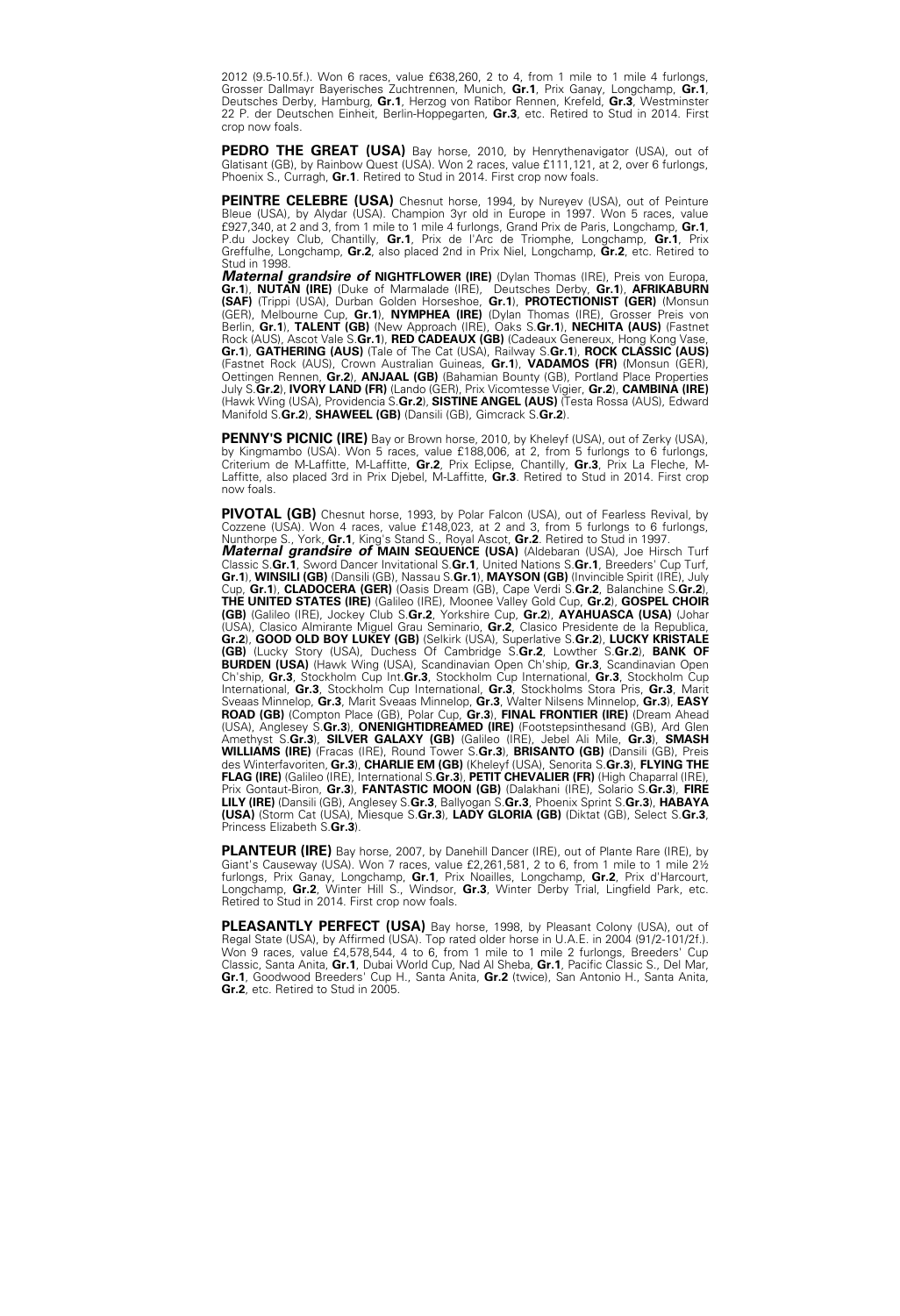## *Maternal grandsire of* **ART OF RAW (FR)** (Myboycharlie (IRE), P. Delahante).

**POET'S VOICE (GB)** Bay horse, 2007, by Dubawi (IRE), out of Bright Tiara (USA), by Chief's Crown (USA). Won 4 races, value £358,279, at 2 and 3, from 7 furlongs to 1 mile, Queen Elizabeth II S., Ascot, **Gr.1**, DFS Champagne S., Doncaster, **Gr.2**, Celebration Mile, Goodwood, **Gr.2**, also placed 2nd in Jebel Hatta, Meydan, **Gr.2**, Sovereign S., Salisbury, **Gr.3**, etc. Retired to Stud in 2012. Sire of the winners of 27 races, and £264,086; including<br>POETA DILETTO (GB) (Selkirk (USA), Premio Guido Berardelli, Gr.3), VOICE OF LOVE (IRE)<br>(Tale of The Cat (USA), Premio Campobello, L), W Champions W/end EBF Chpn. Trophy, **L**), *ARAB POET (GB)* (Shamardal (USA)), *BATHOS (IRE)* (Boundary (USA)), *BEATBYBEATBYBEAT (GB)* (Medicean (GB)), *BLACK MAGIC (IRE)* (Kendor (FR)), *BOSTAR (GB)* (Green Desert (USA)), *CHASTUSHKA (IRE)* (Inchinor (GB)), *COLOUR ME HAPPY (GB)* (Le Vie Dei Colori (GB)).

**POLIGLOTE (GB)** Bay horse, 1992, by Sadler's Wells (USA), out of Alexandrie (USA), by Val de L'Orne (FR). Won 5 races, value £355,706, 2 to 4, from 1 mile to 1 mile 4 furlongs, Criterium de Saint-Cloud, St-Cloud, **Gr.1**, Grand Prix d'Evry, Evry, **Gr.2**, Prix de Conde, Longchamp, **Gr.3**, Prix de la Porte de Madrid, Longchamp, also placed 2nd in P.du Jockey Club, Chantilly, **Gr.1**, etc. Retired to Stud in 1998, and *Sire of* the winners of 1422 races, and £28,505,735; including **SOLEMIA (IRE)** (Shirley Heights, Prix de l'Arc de Triomphe, **Gr.1**), **KALATH WELLS (ARG)** (Kaljerry (ARG), Gran Premio Seleccion (Oaks), **Gr.1**, G.P. Copa de Plata - Int. R. V. Mansilla, **Gr.1**, Gran Premio Seleccion de Potrancas, **Gr.1**), **CACHORRA WELLS (ARG)** (Fitzcarraldo (ARG), G. P. Estrellas Distaff Copa Hotel Pres.**Gr.1**), **SMART WELLS (ARG)** (Rare Performer (USA), Gran Premio Seleccion de Potrancas, **Gr.1**), **GUAMBIA BO (ARG)** (Laramie Trail (USA), G. P. Miguel Alfredo Martinez de Hoz, **Gr.1**), **PERUGIA WELLS (ARG)** (Forlitano (ARG), Gran Premio Criadores, **Gr.1**, Gran Premio Seleccion (Oaks), **Gr.1**), **TINO WELLS (ARG)** (Ski Champ (USA), Gran Premio de Honor, **Gr.1**), **CACHT WELLS (ARG)** (Fitzcarraldo (ARG), Gran Premio Gran Criterium, **Gr.1**), **ASPERO WELLS (ARG)** (Fitzcarraldo (ARG), Clasico General Manuel Belgrano, **Gr.2), IRISH**<br>**WELLS (FR)** (Kendor (FR), Grand Prix de Deauville, **Gr.2**, Grand Prix de Deauville, **Gr.2), TINA WELLS (ARG)** (Ski Champ (USA), Clasico Abril, **Gr.2**, Clasico Carlos P Rodriguez, **Gr.2**, Clasico Sibila, **Gr.2**), **MILONGUERO WELLS (ARG)** (Fitzcarraldo (ARG), Premio Primavera-

Hernan Braun Page, **Gr.2**, Copa de Oro, **Gr.2**).<br>*Maternal grandsire of M*ALACOSTUMBRADA (ARG) (Lizard Island (USA), Gran<br>Premio Gilberto Lerena, **Gr.1), LOCASA NISTEL (ARG)** (Van Nistelrooy (USA), Gran Premio<br>Jorge de Atu Eliseo Ramirez, **Gr.1**, G. P. Seleccion (Oaks), **Gr.1**, G. P. Polla de Potrancas (1000 Guineas), **Gr.1**), **MAD SPEED (ARG)** (Mad Champ (ARG), Gran Premio Palermo, **Gr.1**).

**POWER (GB)** Bay horse, 2009, by Oasis Dream (GB), out of Frappe (IRE), by Inchinor (GB). Jt 3rd top rated 2yr old colt in Europe in 2011. Won 5 races, value £429,540, at 2 and 3, from 5 furlongs to 1 mile, Irish 2000 Guineas, Curragh, **Gr.1**, National S., Curragh, **Gr.1**, Coventry S., Ascot, **Gr.2**, EBF Marble Hill S., Curragh, also placed 2nd in Dewhurst S., Newmarket, **Gr.1**, etc. Retired to Stud in 2013. First crop now yearlings.

**PULPIT (USA)** Bay horse, 1994, by A P Indy (USA), out of Preach (USA), by Mr Prospector (USA). Won 4 races, value £433,452, at 3, from 7 furlongs to 1 mile 1 furlongs, Fountain of Youth S., Gulfstream Park, **Gr.2**, Blue Grass S., Keeneland, **Gr.2**, also placed 2nd in Florida

Derby, Gulfstream Park, **Gr.1**. Retired to Stud in 1998.<br>**Maternal grandsire of REAL SOLUTION (USA)** (Kitten's Joy (USA), Knob Creek<br>Manhattan S.**Gr.1**, Arlington Million S.**Gr.1), KARLOVY VARY (USA)** (Dynaformer (USA), Ashland S.**Gr.1**), **DEPARTING (USA)** (War Front (USA), Super Derby, **Gr.2**, West Virginia Derby, **Gr.2**, Firecracker S.**Gr.2**), **MADEFROMLUCKY (USA)** (Lookin At Lucky (USA), Peter Pan S.**Gr.2**, West Virginia Derby, **Gr.2**), **NEWSDAD (USA)** (Arch (USA), Fayette S.**Gr.2**, Pan American S.**Gr.2**, Pan American S.**Gr.2**), **SEATTLE STATES (ARG)** (Seattle Fitz (ARG), Clasico Coronel Miguel F Martinez, **Gr.2**), **MY SANCTUARY (SAF)** (Antonius Pius (USA), The Debutante S.**Gr.2**), **I'M BOUNDTOSCORE (USA)** (Even the Score (USA), Summer S.**Gr.2**), **BUENAS COSTUMBRES (USA)** (Honour And Glory (USA), Clasico Marcos Levalle, **Gr.2**), **O'PRADO AGAIN (USA)** (El Prado (IRE), Remsen S.**Gr.2**), **NATIVE BOMBSHELL (USA)** (War Front (USA), Ontario Fashion S.**Gr.3**), **SIZE (USA)** (First Samurai (USA), Iowa Oaks, **Gr.3**), **CLEARLY FOXY (USA)** (Volponi (USA), Natalma S.**Gr.3**).

**PURSUIT OF LOVE (GB)** Bay horse, 1989, by Groom Dancer (USA), out of Dance Quest (FR), by Green Dancer (USA). Champion 3yr old sprinter in Europe in 1992. Won 4 races, value £162,190, at 2 and 3, from 6½ furlongs to 7 furlongs, Prix Maurice de Gheest, Deauville, **Gr.2**, Kiveton Park S., Doncaster, **Gr.3**, European Free H., Newmarket, also placed 2nd in July Cup, Newmarket, **Gr.1**, Gardner Merchant Hungerford S., Newbury, **Gr.3**, etc. Retired to Stud in 1993.

*Maternal grandsire of* **ATTRACTION (GB)** (Efisio, Coronation S.**Gr.1**, Irish 1000 Guineas, **Gr.1**, 1000 Guineas, **Gr.1**, Sun Chariot S.**Gr.1**, Matron S.**Gr.1**), **GLASS OFFICE (GB)** (Verglas (IRE), Duke of York Clipper Logistics S.**Gr.2**), **WELWITSCHIA (GB)** (Oasis Dream (GB), Diadem S.**Gr.2**, Camellia S.**Gr.2**), **FERNELEY (IRE)** (Ishiguru (USA), Del Mar Mile H.**Gr.2**), **WINDHUK (GER)** (Platini (GER), P.Regina Elena- -1000Gns, **Gr.2**), **ANTONIUS PIUS (USA)** (Danzig (USA), Anheuser Busch Railway S.**Gr.2**), **PENSIERIEPAROLE (GB)** (Exceed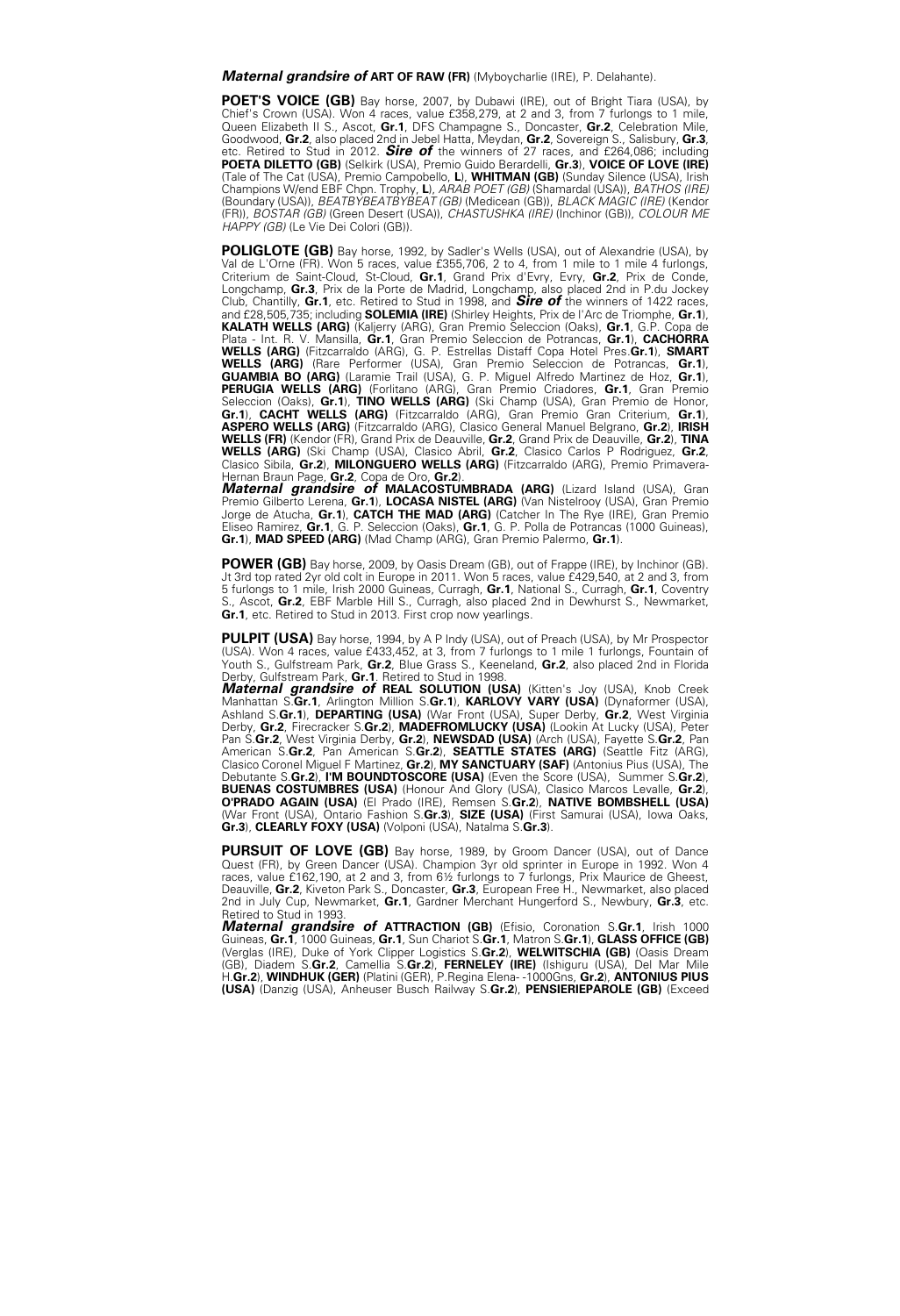And Excel (AUS), Premio Chiusura, **Gr.3**), **REDSTART (GB)** (Cockney Rebel (IRE), Fred Darling S.**Gr.3**).

**PYRAMUS (USA)** Bay horse, 1991, by Danzig (USA), out of Royal Honoree (USA), by Round Table. Won 4 races, value £16,224, at 3 and 4, over 7 furlongs. Retired to Stud in 1996, and *Sire of* the winners of 89 races, and £592,741; including **ALL SPEEDY (FR)** (Lavirco (GER), Prix Saraca, **L**), **GOOSELEY LANE (GB)** (Anshan, Oppenheim-Rennen, **L**), **Amwell Brave (GB)** (Persian Bold, 3rd Fred Archer S.**L.**).

**RAHY (USA)** Chesnut horse, 1985, by Blushing Groom (FR), out of Glorious Song (CAN),<br>by Halo (USA). Won 6 races, value £195,213, 2 to 4, from 6 furlongs to 1 mile ½ furlong, Bel<br>Air H., Hollywood Park, **Gr.2**, Bonusprint Park S., Newmarket, **Gr.1**, Goodwood H., Santa Anita, **Gr.3**, Harold C Ramser Sr. H., Santa

Anita, **Gr.3**, etc. Retired to Stud in 1990.<br>**Maternal grandsire of ALEX ROSSI (ARG)** (Freud (USA), Premio Polla de Potrillos<br>(2000 Guineas), **Gr.1), DECLARATION OF WAR (USA)** (War Front (USA), International S.**Gr.1**, Queen Anne S.**Gr.1**), **MALTES (BRZ)** (Red Runner (USA), Grande Premio Presidente da Republica, **Gr.1**), **COURAGEOUS CAT (USA)** (Storm Cat (USA), Shoemaker Mile S.**Gr.1**), **ALVERTA (AUS)** (Flying Spur (AUS), Tad Kennedy Coolmore Classic, **Gr.1**), **LIFE AT TEN (USA)** (Malibu Moon (USA), Beldame S.**Gr.1**, Ogden Phipps H.**Gr.1**), **FURTHEST LAND (USA)** (Smart Strike (CAN), Breeders' Cup Dirt Mile S.**Gr.1**), **RAHY'S ATTORNEY (CAN)** (Crown Attorney (CAN), Woodbine Mile S.**Gr.1**), **AFTER MARKET (USA)** (Storm Cat (USA), Eddie Read H.**Gr.1**, Charles Whittingham Memorial H.**Gr.1**), **RUTHERIENNE (USA)** (Pulpit (USA), Del Mar Oaks, **Gr.1**), **QUICK GIPSY (BRZ)** (American Gipsy (USA), G. P. Pre S., Da Republica - Jornal O Globo, **Gr.1**), **MEGAHERTZ (GB)** (Pivotal (GB), Yellow Ribbon S.**Gr.1**, John C Mabee H.**Gr.1**), **OSCEOLA (BRZ)** (American Gipsy (USA), Grande Premio Diana, **Gr.1**), **SOPHISTICAT (USA)** (Storm Cat (USA), Coronation S.**Gr.1**), **GIANT'S CAUSEWAY (USA)** (Storm Cat (USA), International S.**Gr.1**, Eclipse S.**Gr.1**, Champion S.**Gr.1**, St James's Palace S.**Gr.1**, Sussex S.**Gr.1**, Prix de la Salamandre, **Gr.1**).

**RAIL LINK (GB)** Bay horse, 2003, by Dansili (GB), out of Docklands (USA), by Theatrical. Champion 3yr old in Europe in 2006 (11-13f.), Champion 3yr old colt in France in 2006. Won 5 races, value £1,074,965, at 3, from 1 mile 2½ furlongs to 1 mile 4 furlongs, Grand Prix de Paris, Longchamp, **Gr.1**, P.de l'Arc de Triomphe, Longchamp, **Gr.1**, Prix Niel , Longchamp,<br>**Gr.2**, Prix du Lys, Longchamp, **Gr.3**. Retired to Stud in 2008. *Sire of the winners of 264*<br>races, and £3,799,315; including **EPICURIS (GB)** (Observatory (USA), Criterium de Saint-Cloud, **Gr.1**), **EPHRAIM (GB)** (Niniski (USA), Comer Group Int. Oleander Rennen, **Gr.3**), **LAST TRAIN (GB)** (Rainbow Quest (USA), Prix de Barbeville, **Gr.3**), **SEDICIOSA (IRE)** (Night Shift (USA), Prix de Royaumont, **Gr.3**), **BUGIE D'AMORE (GB)** (Efisio, Premio Dormello, **Gr.3**), **CHAIN OF DAISIES (GB)** (Kris, Pride S.), **TRIP TO RHODOS (FR)** (Mark of Esteem (IRE), Coppa d'Ora di Milano, Mercedes Benz Steherpreis, Zehn. Partnerschaft Langer Hamburger), **DESTRUCT (GB)** (Sadler's Wells (USA), Prix Michel Houyvet), **WILD WOLF (IRE)** (Royal Academy (USA), Gran Premio d'Italia), **Delivery (GB)** (King's Best (USA), 2nd Prix Chloe, **Gr.3**).

**RAINBOW QUEST (USA)** Bay horse, 1981, by Blushing Groom (FR), out of I Will Follow (USA), by Herbager. Champion 3yr old stayer in England in 1984, Jt Champion older horse in Europe in 1985. Won 6 races, value £482,133, 2 to 4, from 7 furlongs to 1 mile 4 furlongs, Coronation Cup, Epsom Downs, **Gr.1**, P. de l'Arc de Triomphe, Longchamp, **Gr.1**, Great Voltigeur S., York, **Gr.2**, Clive Graham S., Goodwood, also placed 2nd in Eclipse S., Sandown

Park, **Gr.1**, etc. Retired to Stud in 1986. *Maternal grandsire of* **JUST THE JUDGE (IRE)** (Lawman (FR), Irish 1000 Guineas, **Gr.1**, E P Taylor S.**Gr.1**), **KINGSTON HILL (GB)** (Mastercraftsman (IRE), St Leger S.**Gr.1**, Racing Post Trophy, **Gr.1**), **JAVA'S WAR (USA)** (War Pass (USA), Blue Grass S.**Gr.1**), **LAW ENFORCEMENT (IRE)** (Lawman (FR), Premio Gran Criterium, **Gr.1**), **PEDRO THE GREAT (USA)** (Henrythenavigator (USA), Phoenix S.**Gr.1**), **SAMITAR (GB)** (Rock of Gibraltar (IRE), Irish 1000 Guineas, **Gr.1**, Garden City S.**Gr.1**), **PLUMANIA (GB)** (Anabaa (USA), Grand Prix de Saint-Cloud, **Gr.1**), **AQLAAM (GB)** (Oasis Dream (GB), Prix du Moulin de Longchamp, **Gr.1**), **ASK (GB)** (Sadler's Wells (USA), Coronation Cup, **Gr.1**, Prix Royal-Oak, **Gr.1**), **ELUSIVE WAVE (IRE)** (Elusive City (USA), Poule d'Essai des Pouliches, **Gr.1**), **SPANISH MOON (USA)** (El Prado (IRE), Grand Prix de Saint-Cloud, **Gr.1**), **LOOK HERE (GB)** (Hernando (FR), Oaks S.**Gr.1**), **FOOTSTEPSINTHESAND (GB)** (Giant's Causeway (USA), 2000 Guineas, **Gr.1**), **POWERSCOURT (GB)** (Sadler's Wells (USA), Tattersalls Gold Cup, **Gr.1**, Arlington Million S.**Gr.1**).

**RAJSAMAN (FR)** Grey horse, 2007, by Linamix (FR), out of Rose Quartz (GB), by Lammtarra (USA). Won 6 races, value £411,308, 2 to 4, from 7 furlongs to 1 mile, Prix du Muguet, St-Cloud, **Gr.2**, Prix Daniel Wildenstein, Longchamp, **Gr.2**, Prix Perth, St-Cloud, **Gr.3**, Prix de Fontainebleau, Longchamp, **Gr.3**, Criterium de Lyon, Lyon, etc. Retired to Stud in 2013. First crop now yearlings.

**RAVEN'S PASS (USA)**, Chesnut horse, 2005, by Elusive Quality (USA), out of Ascutney (USA), by Lord At War (ARG). Champion 3yr old miler in Europe in 2008. 2nd top rated 3yr old in Europe in 2008. Won 6 races, value £1,847,661, at 2 and 3, from 7 furlongs to 1 mile 2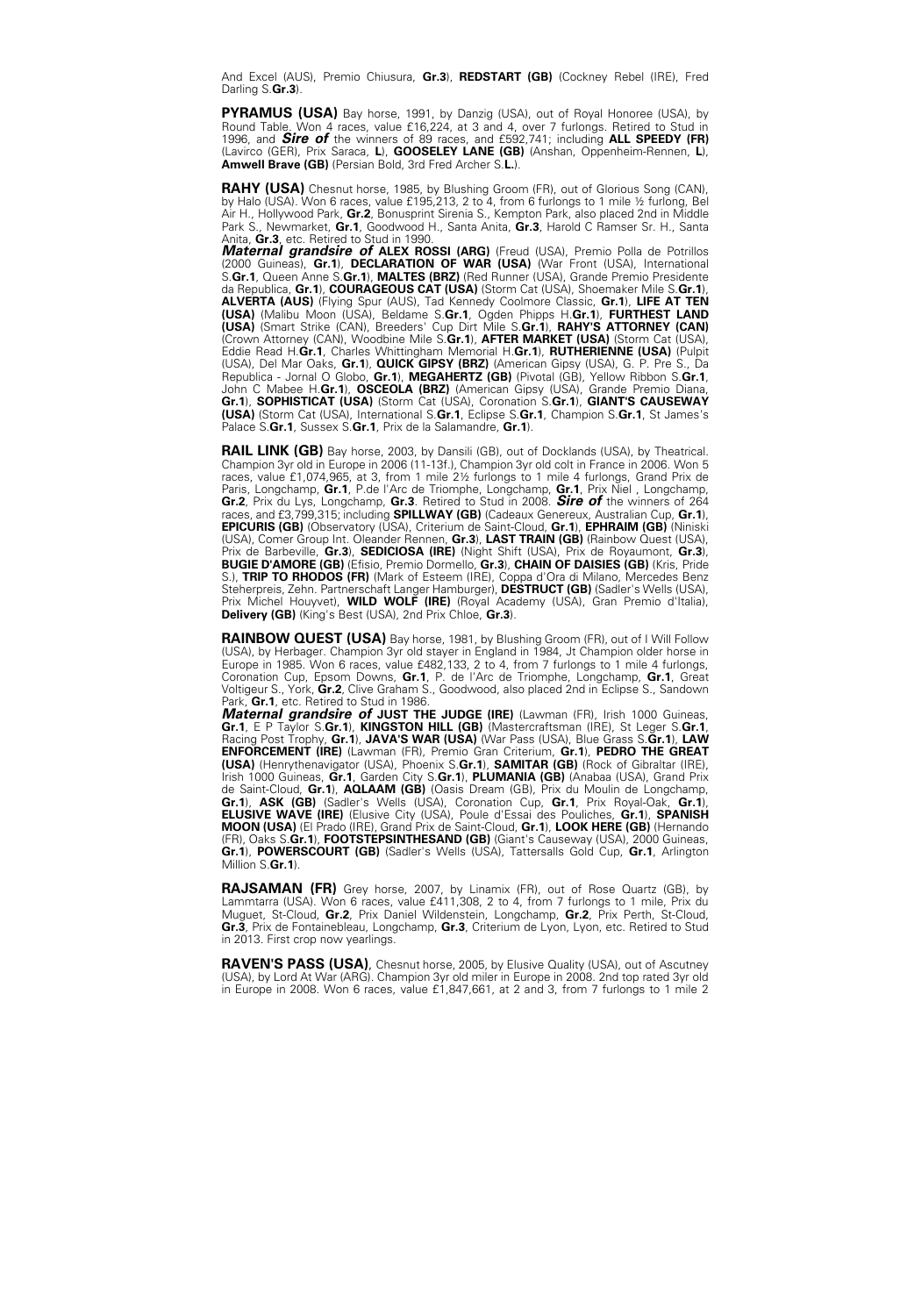furlongs, Breeders' Cup Classic, Santa Anita, **Gr.1**, Queen Elizabeth II S., Ascot, **Gr.1**, Celebration Mile, Goodwood, **Gr.2**, Solario S., Sandown Park, **Gr.3**, Winkfield S., Ascot, **L**, also placed 2nd in Prix Jean Prat, Chantilly, **Gr.1**, Sussex S., Goodwood, **Gr.1**, St James's Palace S., Ascot, **Gr.1**, Craven S., Newmarket, **Gr.3**, and 3rd in Dewhurst S., Newmarket, **Gr.1**. Retired to Stud in 2009, and *Sire of* the winners of 191 races, and £3,510,933; including **STEELER (IRE)** (Darshaan, Royal Lodge S.**Gr.2**), **KATANIYA (IRE)** (Darshaan, Prix de Royaumont, **Gr.3**), **MALABAR (GB)** (Nashwan (USA), Prestige S.**Gr.3**, Bonhams Thoroughbred S.**Gr.3**), **SECRET NUMBER (GB)** (Alleged (USA), Cumberland Lodge S.**Gr.3**), **AQUILA SOLITARIA (IRE)** (Oasis Dream (GB), Premio Ubaldo Pandolfi, **L**), **GREG PASS (IRE)** (St Jovite (USA), Premio Emanuele Filiberto, **L**), **RIFLESCOPE (IRE)** (Selkirk (USA), Dragon S.**L.**), **ROSAY (IRE)** (Desert King (IRE), Criterium du Languedoc, **L**), **ALONSOA (IRE)** (Barathea (IRE), Irish Champions Weekend EBF Star S.**L.**), **REDBROOK (IRE)** (Homme de Loi (IRE), Prix du Pont-Neuf, **L**), **RICHARD PANKHURST (GB)** (Elmaamul (USA), Chesham S.**L.**), **ALTA STIMA (IRE)** (Rainbow Quest (USA), Prix Solitude, **L**), **LOVELY PASS (IRE)** (Classic Cliche (IRE), Gulf News UAE 1000 Guineas, **L**).

**RECKLESS ABANDON (GB)**, Bay horse, 2010, by Exchange Rate (USA), out of Sant Elena (GB), by Efisio. Champion 3yr old sprinter in Europe in 2013. Jt Champion 2yr old colt in France in 2012. Won 5 races, value £399,414, at 2 and 3, from 5 furlongs to 6 furlongs, Prix Morny, Deauville, **Gr.1**, Middle Park S., Newmarket, **Gr.1**, Norfolk S., Ascot, **Gr.2**, Prix Robert Papin, M-Laffitte, **Gr.2**, also placed 2nd in John Smith's Original Scarbrough S., Doncaster, **L**, and 3rd in Temple S., Haydock Park, **Gr.2**, Stobart Members Club Hopeful S., Newmarket, **L**. Retired to Stud in 2014, first crop now foals.

**RED RANSOM (USA)** Bay horse, 1987, by Roberto (USA), out of Arabia (USA), by Damascus (USA). Won 2 races, value £19,266, at 2, from 5 furlongs to 6 furlongs. Retired to Stud in 1991.

*Maternal grandsire of* **WAR COMMAND (USA)** (War Front (USA), Dewhurst S.**Gr.1**), **ROLLOUT THE CARPET (AUS)** (Holy Roman Emperor (IRE), New Zealand Bloodstock 1000 Guineas, **Gr.1**), **TEMIDA (IRE)** (Oratorio (IRE), Wettkontor Munchen - GP. von Bayern, **Gr.1**), **RED RULER (NZ)** (Viking Ruler (AUS), Darci Brahma International S.**Gr.1**), **DEVIL MAY CARE (USA)** (Malibu Moon (USA), Coaching Club American Oaks, **Gr.1**, Frizette S.**Gr.1**, Mother Goose S.**Gr.1**), **MAHBOOBA (AUS)** (Galileo (IRE), Golden Slipper, **Gr.1**), **EYJUR (USA)** (Dayjur (USA), Grande Premio Presidente da Republica, **Gr.1**), **STRUT THE STAGE (USA)** (Theatrical, Niagara Breeders' Cup H.**Gr.1**), **VAVASOUR (NZ)** (Redoute's Choice (AUS), Cambridge Stud Sir Tristram Classic (f), **Gr.2**), **DARING DANCER (USA)** (Empire Maker (USA), Lake George S.**Gr.2**), **IVAWOOD (IRE)** (Zebedee (GB), Portland Place Properties July S.**Gr.2**, Richmond S.**Gr.2**), **VILANOVA (NZ)** (Commands (AUS), Caulfield Autumn Classic, **Gr.2**), **RUNAWAY (GER)** (Slickly (FR), Hansa Preis, **Gr.2**), **VO HEART (AUS)** (Show A Heart (AUS), Bollinger Champagne Classic, **Gr.2**), **CHANCE BYE (AUS)** (Snitzel (AUS), Franklins Silver Slipper S.**Gr.2**), **MARCHFIELD (CAN)** (A P Indy (USA), Sky Classic S.**Gr.2**, Autumn S.**Gr.2**), **REGAL RANSOM (USA)** (Distorted Humor (USA), Super Derby, **Gr.2**, S & M Al Naboodah Group UAE Derby, **Gr.2**), **SHERINE (USA)** (Precise End (USA), Comely S.**Gr.2**), **FASHION STATEMENT (GB)** (Rainbow Quest (USA), Oaks d'Italia, **Gr.2**).

**REDBACK (GB)**, Chesnut horse, 1999, by Mark of Esteem (IRE), out of Patsy Western, by Precocious. Won 4 races, value £155,815, at 2 and 3, from 5 furlongs to 7 furlongs, Solario S., Sandown Park, **Gr.3**, Lane's End Greenham S., Newbury, **Gr.3**, Superlative S., Newmarket, **L**, also placed 2nd in Celebration Mile, Goodwood, **Gr.2**, Theo Fennell Lennox S., Goodwood, **Gr.3**, and 3rd in Racing Post Trophy, Doncaster, **Gr.1**, Sagitta 2000 Guineas, Newmarket, **Gr.1**, Easter S., Kempton Park, **L**. Retired to Stud in 2003, and *Sire of* the winners of 429 races, and £4,410,031; including **LAHALEEB (IRE)** (Blushing Flame (USA), E P Taylor S.**Gr.1**), **GILDED (IRE)** (Aragon, Queen Mary S.**Gr.2**), **LADYANNE (IRE)** (Xaar (GB), Qatar Derby, **L**), **LETSGOROUNDAGAIN (IRE)** (Ashkalani (IRE), Silver Tankard S.**L.**), **REDOLENT (IRE)** (Highest Honor (FR), Heron S.**L.**), **SONNY RED (IRE)** (Petong, Baker Tilly Trophy Aubigny S.**L.), Red Indian (IND)** (Be My Chief (USA), 2nd Gool S Poonawalla Million,<br>**L**); also *sire over jumps* **of** *SAILORS WARN (IRE), Scappa Michelino (IRE), South South West (IRE), Spiderback (IRE), Dance For Julie (IRE), Tomorrowneverdies (IRE)*

**REDOUTE'S CHOICE (AUS)**, Bay horse, 1996, by Danehill (USA), out of Shantha's Choice (AUS), by Canny Lad (AUS). Top rated 3yr old miler in Australia in 1999-2000. Won 5 races, value \$1,567,850, at 2 and 3, from 5½ furlongs to 1 mile, Blue Diamond S., Caulfield, **Gr.1**, C F Orr S., Caulfield, **Gr.1**, Caulfield Guineas, Caulfield, **Gr.1**, Manikato S., Moonee Valley, **Gr.1**, S., Caulfield, **L**, also placed 2nd in Sunicrust Australia S., Moonee Valley, **Gr.1**, and 3rd in Futurity S., Caulfield, **Gr.1**, Vic Health Cup, Caulfield, **Gr.1**. Retired to Stud in 2000, and *Sire of* the winners of 641 races, and £5,304,285; including **LANKAN RUPEE (AUS)** (Stravinsky (USA), Manikato S.**Gr.1**, Black Caviar Lightning S.**Gr.1**, Newmarket H.**Gr.1**, Oakleigh Plate, **Gr.1**, T J Smith S.**Gr.1**), **MAJMU (AUS)** (Hussonet (USA), Avontuur Estate Cape Fillies' Guineas, **Gr.1**, L Jaffee Empress Club S.**Gr.1**), **WYLIE HALL (AUS)** (Ideal Planet (AUS), President's Champions Challenge, **Gr.1**, South African Derby, **Gr.1**), **BONARIA (AUS)** (Last Tycoon, Myer Empire Rose Classic, **Gr.1**), **HAMPTON COURT (AUS)** (Broken Vow (USA), Spring Champion S.**Gr.1**), **ROYAL DESCENT (AUS)** (Kaapstad (NZ), Australian Oaks, **Gr.1**), **MASTER OF DESIGN (AUS)** (Last Tycoon, T J Smith S.**Gr.1**), **ABSOLUTELY (AUS)** (Catrail (USA), 100th AJC Oaks, **Gr.1**), **DARIANA (AUS)** (Last Tycoon, Queensland Derby,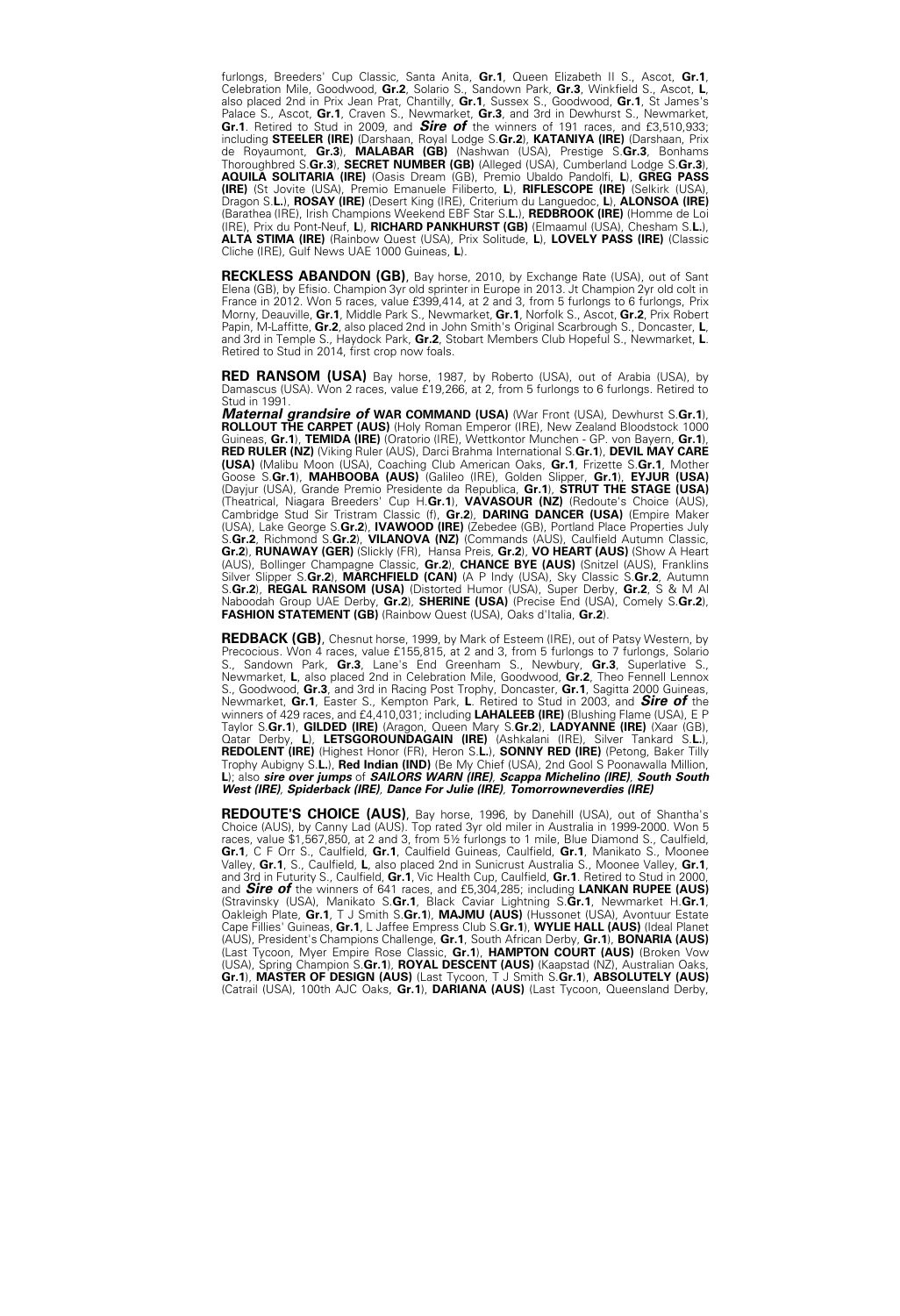**Gr.1**), **KING'S ROSE (NZ)** (Nureyev (USA), New Zealand Bloodstock 1000 Guineas, **Gr.1**), **MELITO (AUS)** (Marauding (NZ), Winter S.**Gr.1**, T J Smith S.**Gr.1**), **ALLEZ WONDER (AUS)** (Military Plume (NZ), Toorak H.**Gr.1**), **GALLICA (AUS)** (Kingmambo (USA), The 1000 Guineas, **Gr.1**, Australasian Oaks, **Gr.1**).

**REFUSE TO BEND (IRE)** Bay horse, 2000, by Sadler's Wells (USA), out of Market Slide (USA), by Gulch (USA). Top rated 3yr old miler in Ireland in 2003. Won 7 races, value £780,896, 2 to 4, from 7 furlongs to 1 mile 2 furlongs, National S., Curragh, **Gr.1**, Eclipse S., Sandown Park, **Gr.1**, Queen Anne S., Ascot, **Gr.1**, Sagitta 2000 Guineas, Newmarket, **Gr.1**, Desmond S., Leopardstown, **Gr.3**, etc. Retired to Stud in 2005.

*Maternal grandsire of* **GREAT PAGE (IRE)** (Roderic O'Connor (IRE), Prix du Calvados, **Gr.3**), **DUSKY QUEEN (IRE)** (Shamardal (USA), Corbett Sports City Plate), **Achnaha (IRE)** (Haatef (USA), 2nd Eyrefield S.), **Union Rose (GB)** (Stimulation (IRE), 2nd Windsor Castle S.), **Snap Shots (IRE)** (Kodiac (GB), 3rd Dragon S.).

**RELIABLE MAN (GB)** Grey horse, 2008, by Dalakhani (IRE), out of On Fair Stage (IRE), by Sadler's Wells (USA). Won 5 races, value £1,216,757, 3 to 5, from 1 mile 2 furlongs to 1 mile 4 furlongs, Prix du Jockey Club, Chantilly, **Gr.1**, Queen Elizabeth S., Randwick, **Gr.1**, Prix Niel, Longchamp, **Gr.2**, also placed 2nd in La Coupe de M-Laffitte, M-Laffitte, **Gr.3**, and 3rd in Grand Prix de Paris, Longchamp, **Gr.1**, etc. Retired to Stud in 2014. First crop now foals.

**RIO DE LA PLATA (USA)** Chesnut horse, 2005, by Rahy (USA), out of Express Way (ARG), by Ahmad (ARG). Jt 4th top rated 2yr old in Europe in 2007, Champion older horse in Italy in 2010. Won 8 races, value £940,199, 2 to 6, from 7 furlongs to 1 mile 2 furlongs, Premio Roma, Rome, **Gr.1**, Premio Vittorio di Capua - C. Int, Milan, **Gr.1**, Prix Jean-Luc Lagardere-Grand Criterium, Longchamp, **Gr.1**, Vintage S., Goodwood, **Gr.2**, Strensall S., York, **Gr.3**, etc. Retired to Stud in 2013. First crop now yearlings.

**RIP VAN WINKLE (IRE)** Bay horse, 2006, by Galileo (IRE), out of Looking Back (IRE), by Stravinsky (USA). Champion 3yr old miler in Europe in 2009, Champion older horse in Europe in 2010 (9.5-10.5f.). Won 5 races, value £1,201,333, 2 to 4, from 7 furlongs to 1 mile 2 furlongs, Sussex S., Goodwood, **Gr.1**, International S., York, **Gr.1**, Queen Elizabeth II S., Ascot, **Gr.1**, Tyros S., Leopardstown, **Gr.3**, also placed 2nd in Eclipse S., Sandown Park, Gr.1, etc. Retried to Stud in 2011. Prospector (USA), Balanchine S.**Gr.3**), **PRINCESS CHARM (IRE)** (Key of Luck (USA), Prix Rose de Mai), **STONE ROSES (FR)** (Tiger Hill (IRE), Prix Solitude), **Hiort (IRE)** (Darshaan, 2nd Prix Thomas Bryon, **Gr.3**), **The Happy Prince (IRE)** (Oasis Dream (GB), 2nd Racing Post Lacken S.**Gr.3**), **Jeanne Girl (IRE)** (Mtoto, 2nd Balanchine S.**Gr.3**), **Continental (IND)** (Zafonic (USA), 2nd The S A Poonawalla Multi Million), **Winklemann (IRE)** (Green Desert (USA), 2nd Premio d'Estate), **War Legend (NZ)** (Danehill (USA), 3rd TCL Curved TV Batman  $\overline{S}$ .).

**ROBELLINO (USA)** Bay horse, 1978, by Roberto (USA), out of Isobelline (USA), by Pronto. 3rd top rated 2yr old in Europe in 1980. Won 5 races, value £60,061, at 2 and 3, from 6 furlongs to 1 mile, Royal Lodge S., Ascot, **Gr.2**, Seaton Delaval S., Newcastle, **Gr.3**, also placed 2nd in Blue Riband Trial S., Epsom, **Gr.3**, Chesham S., Royal Ascot, etc. Retired to Stud in 1982.

*Maternal grandsire of* **MADAME CHIANG (GB)** (Archipenko (USA), Brit.Champions Fillies/Mare S.**Gr.1**), **PASSING GLANCE (GB)** (Polar Falcon (USA), Oettingen-Rennen, **Gr.2**), **MISS OF WALES (CHI)** (Roy (USA), Premio Carlos Allende Navarro, **Gr.2**), **EL MAIMOUN (GB)** (Royal Academy (USA), Raab Karcher Baustoffe Cup Zukunfts Renn, **Gr.2**), **ROGER SEZ (IRE)** (Red Clubs (IRE), Firth of Clyde S.**Gr.3**), **CONTAT (GER)** (Diktat (GB), Benazet Rennen, **Gr.3**, Silberne Peitsche, **Gr.3**, Silberne Peitsche des Gerling Quartiers, **Gr.3**), **RECHARGE (IRE)** (Cape Cross (IRE), Leopardstown 2000 Guineas Trial S.**Gr.3**), **HIDDEN MEADOW (GB)** (Selkirk (USA), Prix du Palais Royal, **Gr.3**), **HALMAHERA (IRE)** (Petardia (GB), Cornwallis S.**Gr.3**).

**ROCK HARD TEN (USA)** Bay horse, 2001, by Kris S (USA), out of Tersa (USA), by Mr Prospector (USA). Won 7 races, value £1,004,053, at 3 and 4, from 7 furlongs to 1 mile 2 furlongs, Malibu S., Santa Anita, **Gr.1**, Santa Anita H., Santa Anita, **Gr.1**, Goodwood Breeders' Cup H., Santa Anita, **Gr.2**, Strub S., Santa Anita, **Gr.2**, Swaps Breeders' Cup S., Hollywood Park, **Gr.2**, etc. Retired to Stud in 2006.

*Maternal grandsire of Alien Giant (USA)* (Giant's Causeway (USA), 2nd Landaluce S.).

**ROCK OF GIBRALTAR (IRE)** Bay horse, 1999, by Danehill (USA), out of Offshore Boom, by Be My Guest (USA). JT 2nd top rated 2yr old colt in England in 2001, Champion 3yr old in Europe in 2002. Won 10 races, value £1,269,970, at 2 and 3, from 5 furlongs to 1 mile, Dewhurst S., Newmarket, **Gr.1**, Irish 2000 Guineas, Curragh, **Gr.1**, Grand Criterium , Longchamp, **Gr.1**, Prix du Moulin de Longchamp, Longchamp, **Gr.1**, Sagitta 2000 Guineas, Newmarket, **Gr.1**, St James's Palace S., Royal Ascot, **Gr.1**, Sussex S., Goodwood, **Gr.1**, etc. Retired to Stud in 2003. *Sire of* the winners of 1942 races, and £39,541,280; including **ALBORAN SEA (AUS)** (Toolighttoquit (USA), Allan Robertson Fillies Championship, **Gr.1**,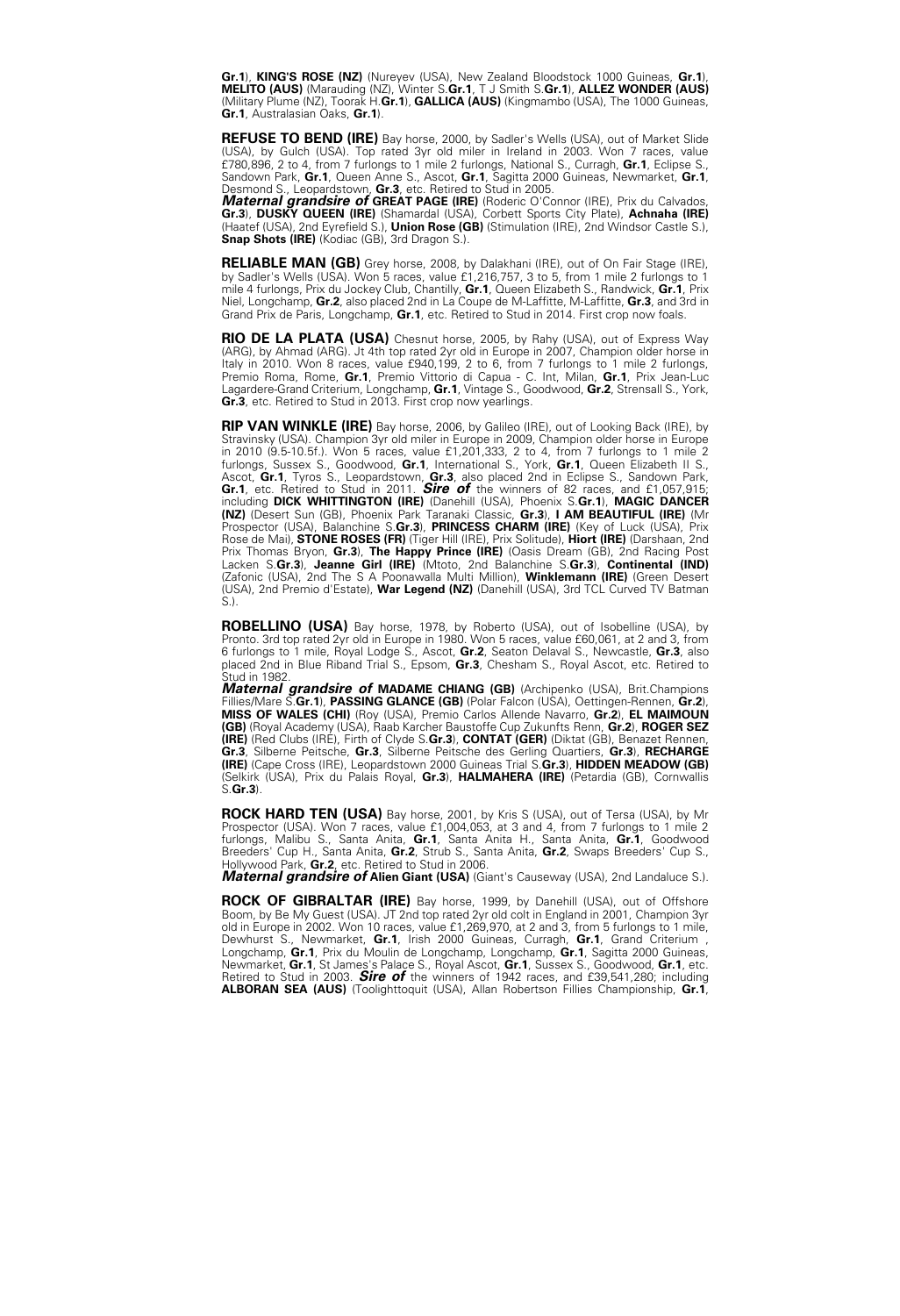Computaform Sprint, **Gr.1**, Cape Flying Championship, **Gr.1**), **PRINCE GIBRALTAR (FR)** (Pennekamp (USA), Criterium de Saint-Cloud, **Gr.1**, Grosser Preis von Baden, **Gr.1**), **EUROPA POINT (IRE)** (Woodman (USA), President's Champions Challenge, **Gr.1**, L Jaffee Empress Club S.**Gr.1**), **SAMITAR (GB)** (Rainbow Quest (USA), Irish 1000 Guineas, **Gr.1**, Garden City S.**Gr.1**), **SOCIETY ROCK (IRE)** (Key of Luck (USA), Golden Jubilee S.**Gr.1**, Sprint Cup, **Gr.1**), **DIAMONDRELLA (GB)** (Dixieland Band (USA), Just A Game S.**Gr.1**, First Lady S.**Gr.1**), **ROCK KINGDOM (AUS)** (St Covet (AUS), Arrowfield Stud Epsom H.**Gr.1**), **VARENAR (FR)** (Mr Prospector (USA), Prix de la Foret, **Gr.1**), **EAGLE MOUNTAIN (GB)** (Darshaan, Hong Kong Cup, **Gr.1**), **MOUNT NELSON (GB)** (Selkirk (USA), Eclipse S.**Gr.1**, Criterium International, **Gr.1**), **SEVENTH ROCK (AUS)** (Rubiton (AUS), Gold Reef Resorts Gold Medallion, **Gr.1**).

*Maternal grandsire of* **PHOTO CALL (IRE)** (Galileo (IRE), Rodeo Drive S.**Gr.1**), **MIKKI ISLE (JPN)** (Deep Impact (JPN), NHK Mile Cup, **Gr.1**), **BRETON ROCK (IRE)** (Bahamian Bounty (GB), Hungerford S.**Gr.2**), **RUBICK (AUS)** (Encosta de Lago (AUS), Schillaci S.**Gr.2**), **JEBEL MUSA (JPN)** (Agnes Tachyon (JPN), Elm S.**Gr.3**), **PANAMA HAT (GB)** (Medicean (GB), Diamond S.**Gr.3**), **SACRED EYE (AUS)** (High Chaparral (IRE), N. Robinson Caulfield Classic, **Gr.3**).

**ROYAL ACADEMY (USA)** Bay horse, 1987, by Nijinsky (CAN), out of Crimson Saint (USA), by Crimson Satan. Champion 3yr old in Ireland in 1990, Champion 3yr old miler in Europe in 1990. Won 4 races, value £472,082, at 2 and 3, from 6 furlongs to 1 mile, Breeders' Cup Mile, Belmont Park, **Gr.1**, July Cup, Newmarket, **Gr.1**, Dermot McCalmont Tetrarch EBF S., Curragh, **Gr.3**, also placed 2nd in Irish 2000 Guineas, Curragh, **Gr.1**, Sprint Cup, Haydock Park, **Gr.1**. Retired to Stud in 1991.

*Maternal grandsire of* **GAULTIER (NZ)** (Rios (NZ), Levin Turf Classic, **Gr.1**), **SOME IN TIEME (BRZ)** (Shirocco (GER), GP Linneo de Paula Machado Gd Criterium, **Gr.1**), **COFFEE CLIQUE (USA)** (Medaglia d'Oro (USA), Just A Game S.**Gr.1**), **NASHVILLE (NZ)** (Darci Brahma (NZ), Haunui Farm Otaki-Maori WFA Classic, **Gr.1**, Haunui Farm Otaki-Maori WFA Classic, **Gr.1**), **PAINT NAIF (BRZ)** (Crimson Tide (IRE), GP Linneo de Paula Machado Gd Criterium, **Gr.1**, G. P. J Adhemar de Almeida Prado, **Gr.1**, Grande Premio Jockey Club Brasieiro, **Gr.1**), **SERATA BELLA (BRZ)** (Vettori (IRE), G. P. Barao de Piracicaba (1000 Guineas), **Gr.1**), **VITORIA OLIMPICA (BRZ)** (Northern Afleet (USA), GP Linneo de Paula Machado Gd Criterium, **Gr.1**), **DABIRSIM (FR)** (Hat Trick (JPN), P. Jean-Luc Lagardere-Gd Criterium, **Gr.1**, Prix Morny, **Gr.1**), **THE PARTY STAND (NZ)** (Thorn Park (AUS), Nicolas Feuillatte NZ 2nd Century S.**Gr.1**), **HEART OF DREAMS (AUS)** (Show A Heart (AUS), Rokk Ebony Underwood S.**Gr.1**, Cadbury Australian Guineas, **Gr.1**), **FINSCEAL BEO (IRE)** (Mr Greeley (USA), Irish 1000 Guineas, **Gr.1**, Stan James 1000 Guineas, **Gr.1**, Prix Marcel Boussac, **Gr.1**), **FASTNET ROCK (AUS)** (Danehill (USA), TEAC Lightning S.**Gr.1**, Oakleigh Plate, **Gr.1**), **RABIYA (SAF)** (Jallad (USA), Bloodstock South Africa Cape Guineas, **Gr.1**, Daily News 2200, **Gr.1**), **RULE OF LAW (USA)** (Kingmambo (USA), St Leger S.**Gr.1**).

**ROYAL APPLAUSE (GB)** Bay horse, 1993, by Waajib, out of Flying Melody, by Auction Ring (USA). 2nd top rated 2yr old in Europe in 1995, Champion older sprinter in Europe in 1997. Won 9 races, value £374,437, 2 to 4, from 5 furlongs to 6 furlongs, Haydock Park Sprint Cup, Haydock Park, **Gr.1**, Middle Park S., Newmarket, **Gr.1**, Gimcrack S., York, **Gr.2**, Cork and Orrery S., Royal Ascot, **Gr.3**, Coventry S., Royal Ascot, **Gr.3**, etc. Retired to Stud in

1998. *Maternal grandsire of* **ADAAY (IRE)** (Kodiac (GB), Sandy Lane S.**Gr.2**, Hungerford S.**Gr.2**), **FORMOSINA (IRE)** (Footstepsinthesand (GB), Railway S.**Gr.2**), **CAPPELLA SANSEVERO (GB)** (Showcasing (GB), Round Tower S.**Gr.3**), **DIBAJJ (FR)** (Iffraaj (GB), Prix du Petit Couvert, **Gr.3**), **SUZI'S CONNOISSEUR (GB)** (Art Connoisseur (IRE), Kronimus Rennen), **INVINCIBLE WARRIOR (IRE)** (Invincible Spirit (IRE), Park Hill Hospital Doncaster S.), **ROYAL RASCAL (GB)** (Lucky Story (USA), Rockingham S.), **MR MAHOGANEIGH (GB)** (Mark of Esteem (IRE), The Sa Sa Ladies' Purse), **HEART OF FIRE (IRE)** (Mujadil (USA), Kerry Spring Water Rochestown S.), **AMNESIA (IRE)** (Invincible Spirit (IRE), Wine Country S.), **Marsh Hawk (GB)** (Invincible Spirit (IRE), 2nd Country Gentlemen's EBF D. Poole S.**Gr.3**), **Fort Bastion (IRE)** (Lawman (FR), 2nd Acomb S.**Gr.3**), **Zaya (GER)** (Diktat (GB), 2nd Silberne Peitsche, **Gr.3**).

**ROYAL DRAGON (USA)** Bay horse, 1998, by Danehill (USA), out of Carmelized (CAN), by Key To The Mint (USA). Top rated 3yr old miler in Germany in 2001, JT 3rd top rated 3yr old in Germany in 2001. Won 5 races, value £160,780, 2 to 4, from 7½ furlongs to 1 mile 2 furlongs, Berlin Brandenburg Trophy, Hoppegarten, **Gr.2**, Mehl-Mulhens Rennen, Cologne, **Gr.2**, Sal. Oppenheim Meile, Cologne, **Gr.2**, P.der Dreijahrigen- Merck Finck Co. Bank, Dusseldorf, also placed 2nd in Grosser Muller Brot-Preis, Munich, **Gr.2**, etc. Retired to Stud 2003

*Maternal grandsire of* **Laeyos (GER)** (Soldier Hollow (GB), 3rd Herzog von Ratibor Rennen, **Gr.3**), **Pagella (GER)** (Soldier Hollow (GB), 3rd Preis der Winterkonigin, **Gr.3**).

**SADDEX (GB)** Bay horse, 2003, by Sadler's Wells (USA), out of Remote Romance (USA), by Irish River (FR). Jt top rated older horse in Germany in 2008 (9.5-10.5f.), Top rated older horse in Italy in 2008 (9.5-10.5f.). Won 7 races, value £408,969, 3 to 5, from 1 mile 1½ furlongs to 1 mile 4 furlongs, P.Presidente della Repubblica-Attheraces, Rome, **Gr.1**, Rheinland-Pokal Stadtsparkasse Kolnbonn, Cologne, **Gr.1**, Gerling Preis, Cologne, **Gr.2**, Grand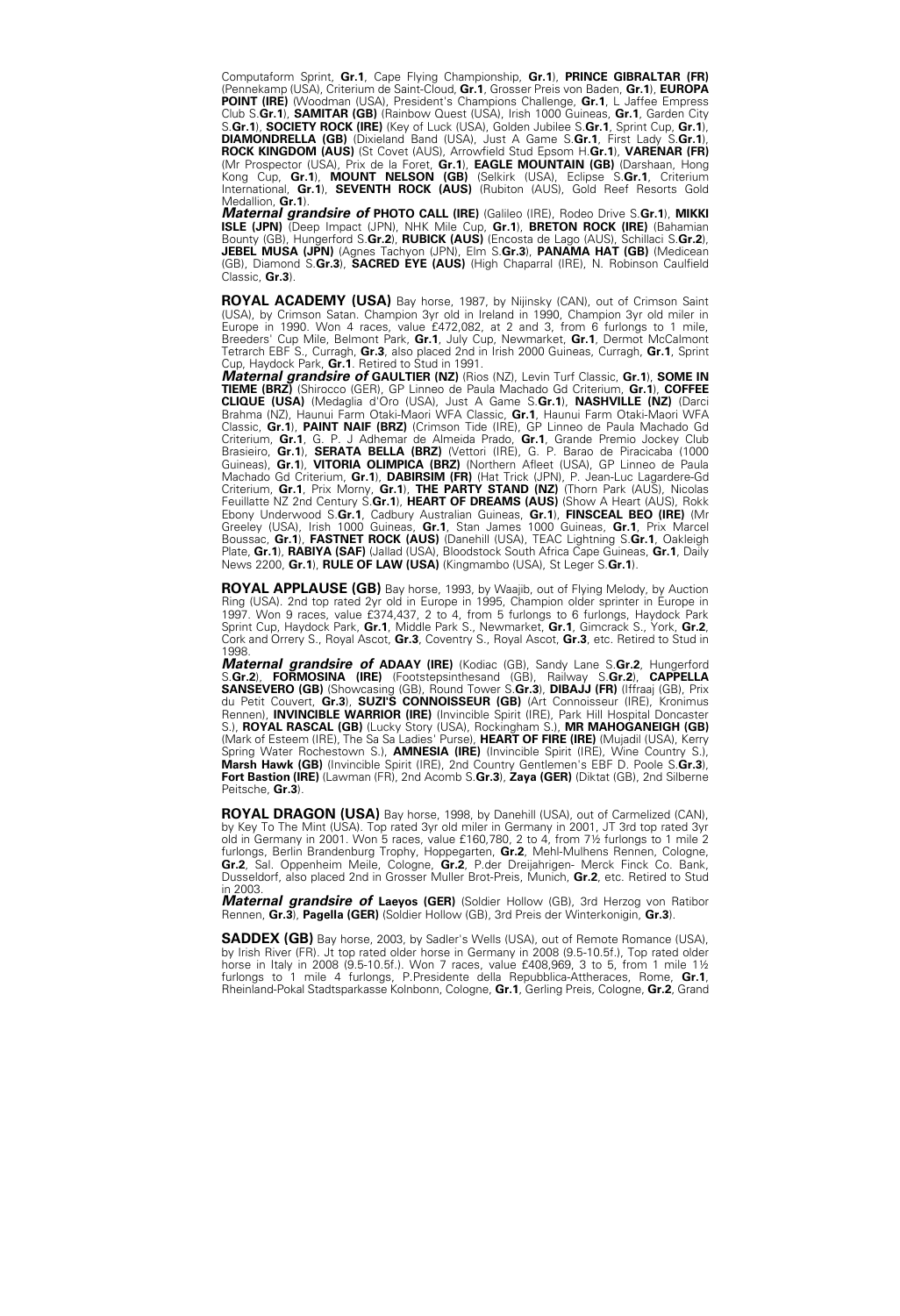Prix de Chantilly, Chantilly, **Gr.2**, Grosser Preis der Sparkasse Dortmund, Dortmund, etc.<br>Retired to Stud in 2009, and *Sire of* the winners of 34 races, and £340,230; including **PAS**<br>**DE DEUX (GER)** (Big Shuffle (USA), Finanzgruppe, **Gr.3**), *ABRAXAS (GER)* (Nebos (GER)), *OSKE (GER)* (Silvano (GER)), *REALITY (GER)* (Royal Academy (USA)), *SEE DEX (GER)* (Common Grounds), *SWISS MAN (IRE)* (Zieten (USA)), *WEXFORD (GER)* (Platini (GER)), *KONIG DAX (GER)* (Big Shuffle (USA)).

**SADLER'S WELLS (USA)** Bay horse, 1981, by Northern Dancer, out of Fairy Bridge (USA), by Bold Reason (USA). Champion 3yr old miler in France in 1984. Won 6 races, value £494,877, at 2 and 3, from 7 furlongs to 1 mile 2 furlongs, Irish 2000 Guineas, Curragh, **Gr.1**, Eclipse S., Sandown Park, **Gr.1**, Phoenix Champion S., Phoenix Park, **Gr.1**, Derby Trial S., Leopardstown, **Gr.2**, Beresford S., Curragh, **Gr.2**, etc. Retired to Stud in 1985.

*Maternal grandsire of BLAZING SPEED (GB)* (Dylan Thomas (IRE), Queen Elizabeth II Cup, **Gr.1**), **DIAMONDSANDRUBIES (IRE)** (Fastnet Rock (AUS), Sea the Stars Pretty Polly S.**Gr.1**), **FLINTSHIRE (GB)** (Dansili (GB), Grand Prix de Paris, **Gr.1**, Sword Dancer S.**Gr.1**, Hong Kong Vase, **Gr.1**), **GUST OF WIND (NZ)** (Darci Brahma (NZ), Australian Oaks, **Gr.1**), **HIT IT A BOMB (USA)** (War Front (USA), Breeders' Cup Juvenile Turf, **Gr.1**), **SECOND STEP (IRE)** (Dalakhani (IRE), Grosser Preis von Berlin, **Gr.1**), **SIMPLE VERSE (IRE)** (Duke of Marmalade (IRE), Brit.Champions Fillies/Mare S.**Gr.1**, St Leger S.**Gr.1**), **BALTIC BARONESS (GER)** (Shamardal (USA), Prix Vermeille, **Gr.1**), **CURSORY GLANCE (USA)** (Distorted Humor (USA), Moyglare Stud S.**Gr.1**), **MINORETTE (USA)** (Smart Strike (CAN), Belmont Oaks Invitational S.**Gr.1**), **OPINION (IRE)** (Oasis Dream (GB), The Metropolitan, **Gr.1**), **RICH TAPESTRY (IRE)** (Holy Roman Emperor (IRE), Santa Anita Sprint Championship S.**Gr.1**), **TAGHROODA (GB)** (Sea The Stars (IRE), King George VI & Queen Elizabeth S.**Gr.1**, Henry Cecil Mem. Oaks S.**Gr.1**), **THE FUGUE (GB)** (Dansili (GB), Irish Champion S.**Gr.1**, Nassau S.**Gr.1**, Prince of Wales's S.**Gr.1**, Yorkshire Oaks, **Gr.1**), **FORTE DEI MARMI (GB)** (Selkirk (USA), Northern Dancer Turf S.**Gr.1**), **NEATICO (GER)** (Medicean (GB), Grosser Dallmayr Bayerisches Zuchtrennen, **Gr.1**), **RELIABLE MAN (GB)** (Dalakhani (IRE), Prix du Jockey Club, **Gr.1**, Santos Coffee Queen Elizabeth S.**Gr.1**), **SHE'S HAPPY (ARG)** (Speightstown (USA), G. P. Estrellas Sprint - Revista Palermo, **Gr.1**), **TANNERY (IRE)** (Dylan Thomas (IRE), E P Taylor S.**Gr.1**), **AESOP'S FABLES (USA)** (Distorted Humor (USA), Prix Jean Prat, **Gr.1**), **I'M A DREAMER (IRE)** (Noverre (USA), Beverly D S.**Gr.1**).

**SAGACITY (FR)** Bay horse, 1998, by Highest Honor (FR), out of Saganeca (USA), by Sagace (FR). Top rated 3yr old in France in 2001 (11-13f.). Won 2 races, value £201,638, at 2, from 1 mile 1 furlongs to 1 mile 2 furlongs, Criterium de Saint-Cloud, St-Cloud, **Gr.1**, also placed 2nd in Prix Hocquart, Longchamp, **Gr.2**, Prix Exbury, St-Cloud, **Gr.3**, Prix du Prince d'Orange, Longchamp, **Gr.3**, and 3rd in P. de l'Arc de Triomphe, Longchamp, **Gr.1**, etc.<br>Retired to Stud in 2003, and *Sire of* the winners of 388 races, and £5,949,206; including<br>SAGA DREAM (FR) (Manninamix (GB), Prix du (Zafonic (USA), Prix Isonomy, **L**), **Woodstock City (FR)** (Orpen (USA), 2nd Prix de Tourgeville, **L**), **Dark Ruler (FR)** (Be My Guest (USA), 2nd Kocatepe S.**L.**), **Black Rose (FR)** (Sanglamore (USA), 2nd Prix Melisande-G.P. de Fontainebleau, **L**), **Shawnee Saga (FR)** (Dashing Blade, 3rd Gerling Preis, **Gr.2**), **Singapore Joy (FR)** (Saumarez, 3rd P.Journal Geny Courses - Point du Jour, **L**, 3rd Grosser Preis Metallbau Burckhardt GMBH, **L**), **Pradora (FR)** (Zilzal (USA), 3rd Gd. Criterium de Bordeaux, **L**).

**SAGAMIX (FR)** Grey horse, 1995, by Linamix (FR), out of Saganeca (USA), by Sagace (FR). 4th top rated 3yr old in Europe in 1998, Top rated 3yr old in France in 1998 (11-14f.). Won 4 races, value £516,720, at 3, over 1 mile 4 furlongs, Prix de l'Arc de Triomphe, Longchamp, **Gr.1**, Prix Niel, Longchamp, **Gr.2**, also placed 3rd in Grand Prix de Saint-Cloud, St-Cloud, **Gr.1**. Retired to Stud in 2001.

*Maternal grandsire of* **HAZARD (BRZ)** (Notable Guest (USA), Grande Premio Presidente do Jockey Club, **Gr.2**), **Prima Noa (FR)** (Layman (USA), 3rd Prix Vanteaux, **Gr.3**), **Kitiesh (BRZ)** (Put It Back (USA), 2nd Grande Premio Diana).

**SAGEBURG (IRE)** Grey horse, 2004, by Johannesburg (USA), out of Sage Et Jolie (GB), by Linamix (FR). Won 4 races, value £262,214, at 3 and 4, from 1 mile 1 furlongs to 1 mile 2 furlongs, Prix d'Ispahan, Longchamp, **Gr.1**, Prix Ridgway, Deauville, also placed 2nd in Prix Daniel Wildenstein, Longchamp, **Gr.2**, and 3rd in Prix Ganay, Longchamp, **Gr.1**, Prix du<br>Moulin de Longchamp, Longchamp, **Gr.1**. Retired to Stud in 2009. **Sire of** the winners of<br>134 races, and £2,546,238; including **PEACE** Sandringham, **Gr.2**), **SI SAGE (FR)** (Poliglote (GB), Last Tycoon S.**Gr.3**), **Starsic (FR)** (Voix du Nord (FR), 2nd Prix Rose de Mai, **L**), **Passing Burg (FR)** (Anabaa (USA), 3rd Criterium de M-Laffitte, **Gr.2**), **Sage Melody (FR)** (Green Desert (USA), 3rd Prix du Bois, **Gr.3**), **Zafiro (FR)** (Art Francais (USA), 3rd Prix Ridgway, **L**, 3rd Grand Prix du Lion d'Angers, **L**).

**SAINT DES SAINTS (FR)** Bay horse, 1998, by Cadoudal (FR), out of Chamisene (FR), by Pharly (FR). Won 7 races, Prix Amadou Hurdle, Auteuil, *Gr.3*, Prix Fifrelet Hurdle, Auteuil, *Gr.3*, Prix Jacques d'Indy Hurdle, Auteuil, *Gr.3*, Prix de Longchamp Hurdle, Auteuil, *Gr.3*, Prix de Pepinvast Hurdle, Auteuil, *Gr.3*, etc. Retired to Stud in 2003. *Sire of* the winners of 472 races, and £13,776,266; including *ALAPARO (FR)* (Garde Royale), *ART SACRE (FR)* (Garde Royale), *BETE A BON DIEU (FR)* (Royal Charter (FR)); also *sire over jumps* of *DJAKADAM (FR), ME VOICI (FR), DAYS OF HEAVEN (FR), IRISH SAINT (FR), LE ROCHER (FR), QUITO*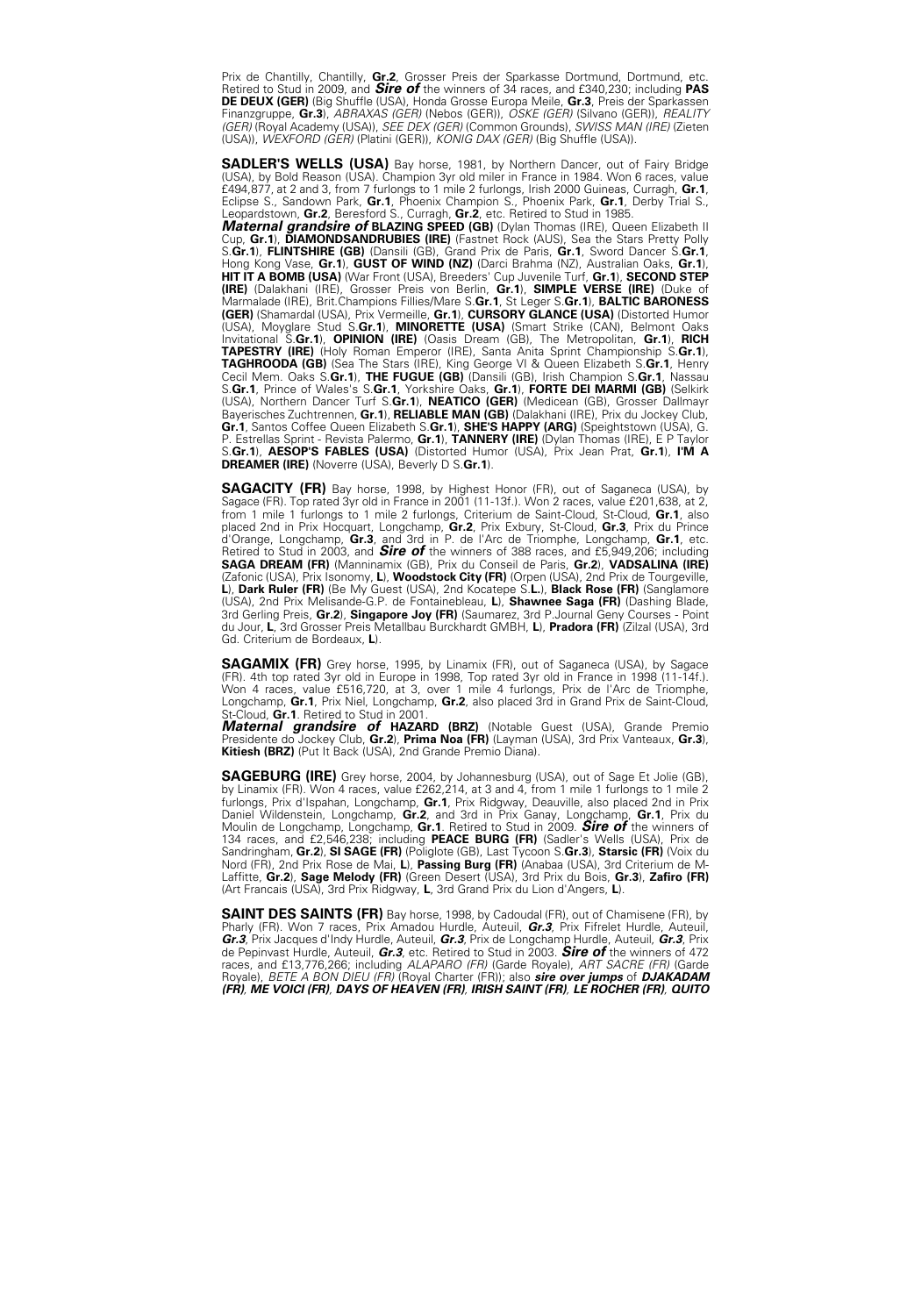*DE LA ROQUE (FR), RAJASTHAN (FR), SAINDOR (FR), LYREEN LEGEND (IRE), SANTA*  BAMBA (FR), AUX PTITS SOINS (FR), BANDITO CONTI (FR), KOBROUK (FR), SAINT<br>FIRMIN (FR), SAINT PISTOL (FR), ARGENTIQUE (FR), HILTON DU BERLAIS (FR), SAINT *PALOIS (FR), STORM OF SAINTLY (FR), QUEL ESPRIT (FR), OVERLORD (FR), SALUT*  FLO (FR), ST DEVOTE (FR), SAINT MACAIRE (FR), BETE A BON DIEU (FR), MONPILOU<br>(FR), LATERANO (FR), OKLAHOMA SEVEN (FR), BALBIR DU MATHAN (FR), VLADIMIR *(FR), DEFI D'ANJOU (FR)*.

**SAINT ESTEPHE (FR)** Bay horse, 1982, by Top Ville, out of Une Tornade (FR), by Traffic. Won 4 races, value £49,086 and 1,630,850 fr, at 3 and 4, from 1 mile 2 furlongs to 1 mile 4½  $\,$ furlongs, Coronation Cup, Epsom, **Gr.1**, Prix Maurice de Nieuil, St-Cloud, **Gr.2**, Prix d'Harcourt, Longchamp, **Gr.2**, also placed 2nd in Grand Prix de Saint-Cloud, St-Cloud, **Gr.1**,

Prix Niel, Longchamp, **Gr.3**, etc. Retired to Stud in 1987.<br>*Maternal grandsire of LIVE LIVE CLASS (ARG) (In Class (USA), Clasico Francia),<br>FEARLESS JACQ (IRE) (Soviet Star (USA), Miss Otis S.), Coliseum (IRE) (Sadler'* (USA), 2nd National S.**Gr.1**), **Wire To Wire (ARG)** (In Class (USA), 3rd Clasico Arturo A Bullrich, **Gr.3**), **Homer (IRE)** (Sadler's Wells (USA), 2nd Eyrefield S.), **Sanaga River (FR)** (Lesotho (USA), 2nd Prix Delahante).

**SAKHEE (USA)** Bay horse, 1997, by Bahri (USA), out of Thawakib (IRE), by Sadler's Wells (USA). Champion older horse in Europe in 2001. Won 8 races, value £2,208,160, 2 to 5, from 1 mile to 1 mile 4 furlongs, International S., York, **Gr.1**, P. de l'Arc de Triomphe, Longchamp, **Gr.1**, Dante S., York, **Gr.2**, Thresher Classic Trial, Sandown Park, **Gr.3**, Steventon S., Newbury, etc. Retired to Stud in 2003.

*Maternal grandsire of* **Taayel (IRE)** (Tamayuz (GB), 3rd Mill Reef S.**Gr.2**), **Alfajer (GB)** (Mount Nelson (GB), 3rd EBF Stallions October S.), **Ostwind (IND)** (Holy Roman Emperor (IRE), 3rd Kunigal Stud Breeders' Produce S.).

**SAMUM (GER)** Chesnut horse, 1997, by Monsun (GER), out of Sacarina (GB), by Old Vic. Champion 3yr old in Germany in 2000, JT 4th top rated 3yr old colt in Europe in 2000. Won 6 races, value £618,624, at 2 and 3, from 7 furlongs to 1 mile 4 furlongs, Deutsches Derby, Hamburg, **Gr.1**, Grosser Preis von Baden, Baden-Baden, **Gr.1**, Grosser Muller Brot-Preis, Munich, **Gr.2**, P.des Gestuts Wiesenhof (Dr Busch Mem), Krefeld, **Gr.3**, also placed 2nd in Grosser Mercedes-Benz Preis, Baden-Baden, **Gr.2**, etc. Retired to Stud in 2003, and *Sire of*<br>the winners of 412 races, and £4,598,976; including BE FABULOUS (GER) (Law Society<br>(USA), Prix Royal-Oak, **Gr.1**), DURBAN THUNDE Dallmayr Bayerisches Zuchtrennen, **Gr.1**), **BAILA ME (GER)** (Law Society (USA), Preis von Europa, **Gr.1**), **KAMSIN (GER)** (Winged Love (IRE), Rheinland-Pokal Stadtsparkasse Kolnbonn, **Gr.1**, Deutsches Derby, **Gr.1**, Grosser Preis von Baden, **Gr.1**), **SCATINA (IRE)** (Darshaan, Schwarzgold Rennen, **Gr.2**), **AQUATINTA (GER)** (Chief Singer, Prix Miesque, **Gr.3**), **NORTH MUM (GER)** (Desert King (IRE), G. P. Jungheinrich Gabelstapler Neue Cup, **L**), **SCHILLER DANON (GER)** (Halling (USA), Preis der Ostdeutschen Sparkassen, **L**), **EMINEM (GER)** (Sharp Victor (USA), Prix du Grand Camp, **L**), **JAMBALAYA (GER)** (Desert Prince (IRE), Preis des Union Gestuts, **L**), **Sordino (GER)** (Lomitas (GB), 2nd Deutsches Derby, **Gr.1**).

**SAONOIS (FR)** Bay horse, 2009, by Chichicastenango (FR), out of Saonoise (FR), by<br>Homme de Loi (IRE). Won 7 races, £896,338, at 2 and 3, from 1 mile 1½ furlongs to 1 mile 4<br>furlongs, Prix du Jockey Club, Chantilly, **Gr.1** Longchamp, **Gr.3**, Prix Policeman, Cagnes-Sur-Mer. Retired to Stud in 2014.

**SCALO (GB)**, Bay or Brown horse, 2007, by Lando (GER), out of Sky Dancing (IRE), by Exit To Nowhere (USA). Champion 3yr old colt in Germany in 2010. Top rated older horse in Germany in 2011 (11-13f.). Won 6 races, value £379,450, at 2 to 5, from 1 mile 1½ furlongs to 1½ miles, Preis von Europa, Cologne, **Gr.1**, Gerling Preis, Cologne, **Gr.2**, Prix Guillaume d'Ornano, Deauville, **Gr.2**, Fruhjahrspreis des Bankhauses Metzler, Frankfurt, **Gr.3**, Bavarian Classic, Munich, **Gr.3**, also placed 2nd in Gran Premio di Milano, Milan, **Gr.1**, Grosser Preis von Berlin, Berlin-Hoppegarten, **Gr.1**, and 3rd in Sky Classic S., Woodbine, **Gr.2**. Retired to Stud in 2013, first crop now yearlings.

**SEA THE MOON (GER)** Bay horse, 2011, by Sea The Stars (IRE), out of Sanwa (GER), by Monsun (GER). Champion 3yr old colt in Germany in 2014, Champion 3yr old in Europe in 2014 (11-13f.). Won 4 races, value £437,439, at 3, from 1 mile 2 furlongs to 1 mile 4 furlongs, Deutsches Derby, Hamburg, **Gr.1**, Oppenheim Union-Rennen, Cologne, **Gr.2**, Fruhjahrs-Preis des Bankhauses Metzler, Frankfurt, **Gr.3**, also placed 2nd in Grosser Preis von Baden, Baden-Baden, **Gr.1**. Retired to Stud in 2015.

**SEA THE STARS (IRE)**, Bay horse, 2006, by Cape Cross (IRE), out of Urban Sea (USA), by Miswaki (USA). Champion 3yr old in Europe in 2009. Won 8 races, value £4,417,164, at 2 and 3, from 7 furlongs to 1½ miles, Eclipse S., Sandown Park, **Gr.1**, Derby S., Epsom Downs, **Gr.1**, International S., York, **Gr.1**, Prix de l'Arc de Triomphe, Longchamp, **Gr.1**, Irish Champion S., Leopardstown, **Gr.1**, 2000 Guineas, Newmarket, **Gr.1**, Beresford S., Curragh, **Gr.2**. Retired to Stud in 2010, and *Sire of* the winners of 191 races, and £6,273,651; including **SEA THE MOON (GER)** (Monsun (GER), Deutsches Derby, **Gr.1**), **TAGHROODA (GB)** (Sadler's Wells (USA), King George VI & Queen Elizabeth S.**Gr.1**, Henry Cecil Mem.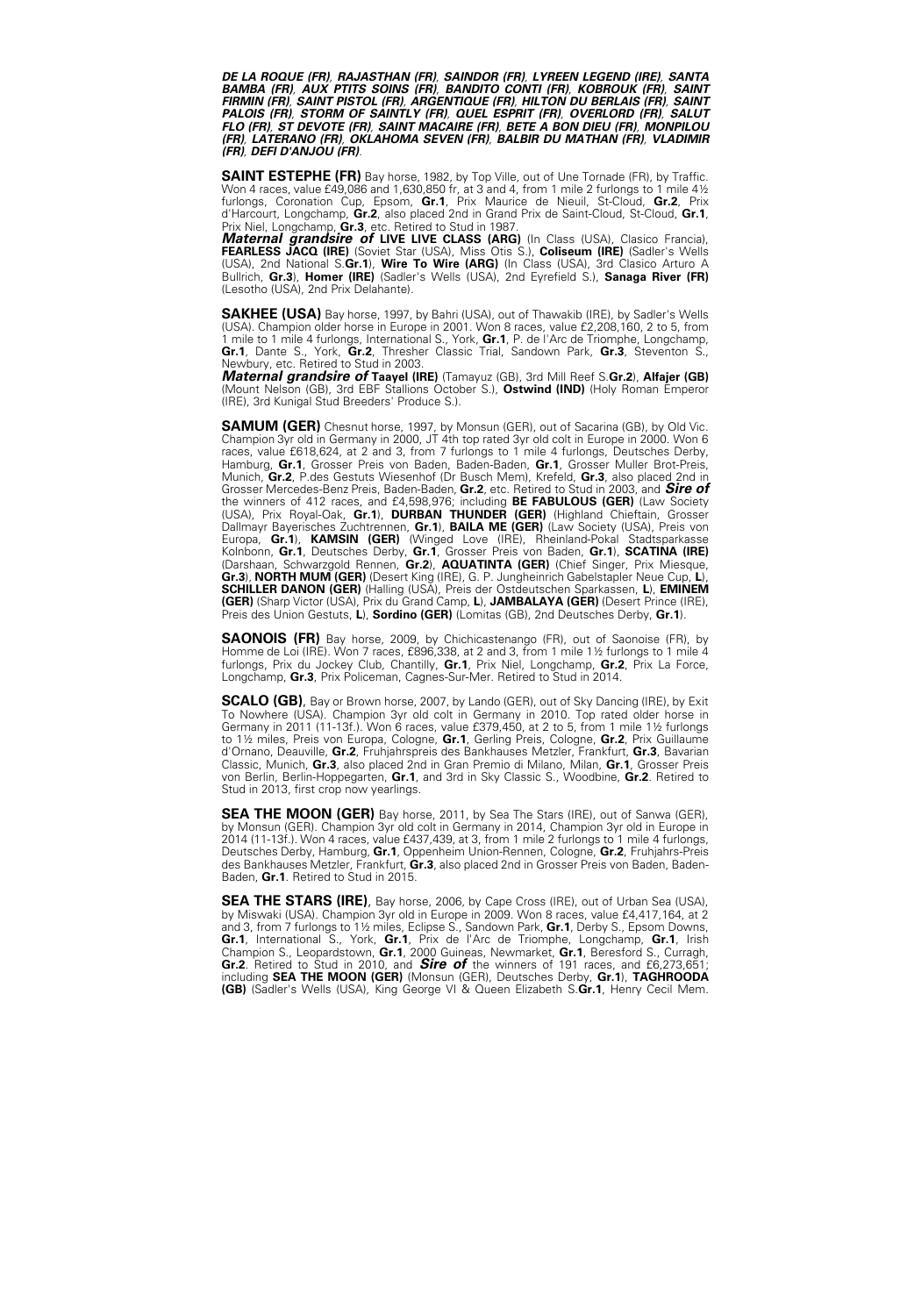Oaks S.**Gr.1**), **VAZIRA (FR)** (Zafonic (USA), Prix Saint-Alary, **Gr.1**), **STORM THE STARS (USA)** (Sadler's Wells (USA), Great Voltigeur S.**Gr.2**), **CASUAL SMILE (GB)** (Red Ransom (USA), Winstar Matchmaker S.**Gr.3**), **CLOTH OF STARS (IRE)** (Kingmambo (USA), Prix des Chenes, **Gr.3**), **QUASILLO (GER)** (Acatenango (GER), pferdewetten.de Bavarian Classic, **Gr.3**), **STAR STORM (IRE)** (Storm Cat (USA), Gigaset Cumberland Lodge S.**Gr.3**), **AFTERNOON SUNLIGHT (IRE)** (Kris, 1000 Guineas Trial, **Gr.3**), **ZARSHANA (IRE)** (Kahyasi, Prix Minerve, **Gr.3**), **MY TITANIA (IRE)** (Danehill (USA), C L Weld Park S.**Gr.3**).

**SEATTLE DANCER (USA)** Bay horse, 1984, by Nijinsky (CAN), out of My Charmer (USA), by Poker. Won 2 races, value £60,324, at 3, over 1 mile 2 furlongs, Derby Trial S., Leopardstown, **Gr.2**, Windfields Farm Gallinule S., Curragh, **Gr.2**, also placed 2nd in Grand<br>Prix de Paris, Longchamp, **Gr.1**. Retired to Stud in 1988.<br>**Maternal grandsire of PALACE EPISODE (USA)** (Machiavellian (USA), Ra

Trophy, **Gr.1**), **LINGOTE DE OURO (BRZ)** (Fast Gold (USA), Grande Premio Presidente da Republica, **Gr.1**), **LLERS FITZ (ARG)** (Fitzcarraldo (ARG), Gran Premio Palermo, **Gr.1**), **BOLD CHIEFTAIN (USA)** (Chief Seattle (USA), San Francisco Mile S.**Gr.2**), **SEATTLE ICE (AUS)** (Xaar (GB), Peermont Charity Mile November H.**Gr.2**), **POTRI ARLEQUIN (URU)** (Potridoon (ARG), Clasico General Pueyrredon, **Gr.2**), **GOLD MEDALLIST (GB)** (Zilzal (USA), Prix Kergorlay, **Gr.2**), **LEAD STORY (USA)** (Editor's Note (USA), Falls City H.**Gr.2**, Louisville Breeders' Cup H.**Gr.2**, Churchill Downs Distaff H.**Gr.2**), **CASALS FITZ (ARG)** (Fitzcarraldo (ARG), Clasico Guillermo Kemmis, **Gr.2**), **DIFFRACTION (AUS)** (Spectrum (IRE), Karrakatta Plate, **Gr.2**), **THONG CLASSIC (AUS)** (Regal Classic (CAN), Grosby Gold Cup, **Gr.2**), **TUTELADA (BRZ)** (Roi Normand (USA), G. P. Francisco Villela de Paula Machado, **Gr.2**).

**SEEKING THE GOLD (USA)** Bay horse, 1985, by Mr Prospector (USA), out of Con Game (USA), by Buckpasser. Won 8 races, value £1,237,436, 2 to 4, from 6 furlongs to 1 mile 2 furlongs, Dwyer S., Belmont Park, **Gr.1**, Super Derby, Louisiana Downs, **Gr.1**, Peter Pan S., Belmont Park, **Gr.2**, Swale S., Gulfstream Park, also placed 2nd in Breeders' Cup Classic,

Churchill Downs, **Gr.1**, etc. Retired to Stud in 1990.<br>**Maternal grandsire of TAKE CHARGE BRANDI (USA)** (Giant's Causeway (USA),<br>Starlet S.**Gr.1**, Breeders' Cup Juv.Fillies, **Gr.1**), **BETTER LUCKY (USA)** (Ghostzapper (USA) Matriarch S.**Gr.1**, First Lady S.**Gr.1**), **LIGHTHOUSE BAY (USA)** (Speightstown (USA), Prioress S.**Gr.1**), **POINT OF ENTRY (USA)** (Dynaformer (USA), Joe Hirsch Turf Classic Inv. S.**Gr.1**, Woodford Reserve Manhattan H.**Gr.1**, Man O'War S.**Gr.1**, Sword Dancer Invitational S.**Gr.1**, Gulfstream Park Turf H.**Gr.1**), **UP WITH THE BIRDS (CAN)** (Stormy Atlantic (USA), Jamaica H.**Gr.1**), **QUESTING (GB)** (Hard Spun (USA), Alabama S.**Gr.1**, Coaching Club American Oaks, **Gr.1**), **BLAME (USA)** (Arch (USA), Whitney H.**Gr.1**, Stephen Foster H.**Gr.1**, Breeders' Cup Classic, **Gr.1**), **WARRIOR'S REWARD (USA)** (Medaglia d'Oro (USA), Carter H.**Gr.1**), **WHITE MOONSTONE (USA)** (Dynaformer (USA), Meon Valley Stud Fillies' Mile S.**Gr.1**), **INTERNALLYFLAWLESS (USA)** (Giant's Causeway (USA), Del Mar Oaks, **Gr.1**), **MUSHKA (USA)** (Empire Maker (USA), Spinster S.**Gr.1**), **SHE BE WILD (USA)** (Offlee Wild (USA), Grey Goose Breeders' Cup Juv. Fillies, **Gr.1**), **SWIFT TEMPER (USA)** (Giant's Causeway (USA), Ruffian H.**Gr.1**).

**SENDAWAR (IRE)** Bay horse, 1996, by Priolo (USA), out of Sendana (FR), by Darshaan. Top rated 3yr old miler in France in 1999, Jt Champion 3yr old miler in Europe in 1999. Won 5 races, value £488,764, 2 to 4, from 1 mile to 1 mile 2 furlongs, Poule d'Essai des Poulains, Longchamp, **Gr.1**, Prix du Moulin de Longchamp, Longchamp, **Gr.1**, Prix d'Ispahan, Longchamp, **Gr.1**, St James's Palace S., Royal Ascot, **Gr.1**, also placed 2nd in P. Jacques Le Marois, Deauville, **Gr.1**, etc. Retired to Stud in 2001.

*Maternal grandsire of* **BELLO MATTEO (FR)** (Montmartre (FR), La Coupe, **Gr.3**, Prix Gontaut-Biron, **Gr.3**), **TOUNGI (IRE)** (Rock of Gibraltar (IRE), Prix La Sorellina), **SANTA PONSA (FR)** (Slickly (FR), Prix Caravelle), **FADELA STYLE (FR)** (Desert Style (IRE), Prix Georges Trabaud), **Shaktiroop (IND)** (Noverre (USA), 3rd Calcutta 1000 Guineas, Calcutta Million), **Carnevalo (IRE)** (Slickly (FR), 3rd Prix Georges Trabaud).

**SEPOY (AUS)** Chesnut horse, 2008, by Elusive Quality (USA), out of Watchful (AUS), by Danehill (USA). Champion 2yr old colt in Australia in 2010-11, Champion 3yr old colt in Australia in 2011-12. Won 10 races, value \$3,863,000, at 2 and 3, from 5 furlongs to 6 furlongs, Golden Slipper S., Rosehill, **Gr.1**, Ascot Vale S.**Gr.1**, Blue Diamond S., Caulfield, **Gr.1**, Manikato S., Moonee Valley, **Gr.1**, Danehill S., Flemington, **Gr.2**, etc. Retired to Stud in AUS in 2012 (IRE - 2013). First crop now 2 year olds in AUS.

**SEPTIEME CIEL (USA)** Bay horse, 1987, by Seattle Slew (USA), out of Maximova (FR), by Green Dancer (USA). Won 5 races, value £214,550, at 2 and 3, from 7 furlongs to 1 mile, Prix de la Foret, Longchamp, **Gr.1**, Criterium de M-Laffitte, M'-Laffitte, **Gr.2**, Prix Messidor, M'-Laffitte, **Gr.3**, Prix Thomas Bryon, St-Cloud, **Gr.3**, also placed 2nd in Hollywood Derby,

Hollywood Park, **Gr.1,** etc. Retired to Stud in 1991.<br>**Maternal grandsire of CIRRUS DES AIGLES (FR)** (Even Top (IRE), Champion S.**Gr.1**, St<br>NicholasAbbey Coronation Cup, **Gr.1**, Prix d'Ispahan, **Gr.1**, Prix Ganay, **Gr.1**, **Gr.1**, Prix Ganay, **Gr.1**, Dubai Sheema Classic, **Gr.1**), **PORNICHET (FR)** (Vespone (IRE), The Bundaberg Rum Doomben Cup, **Gr.1**), **JOHNNY GUITAR (ARG)** (Lode (USA), Gran Premio dos Mil Guineas, **Gr.1**, Gran Premio Estrellas Mile, **Gr.1**), **LADY SHATZI (PER)** (Privately Held (USA), Clasico Derby Nacional, **Gr.1**, Clasico Enrique Ayulo Pardo (Oaks), **Gr.1**, Gran Premio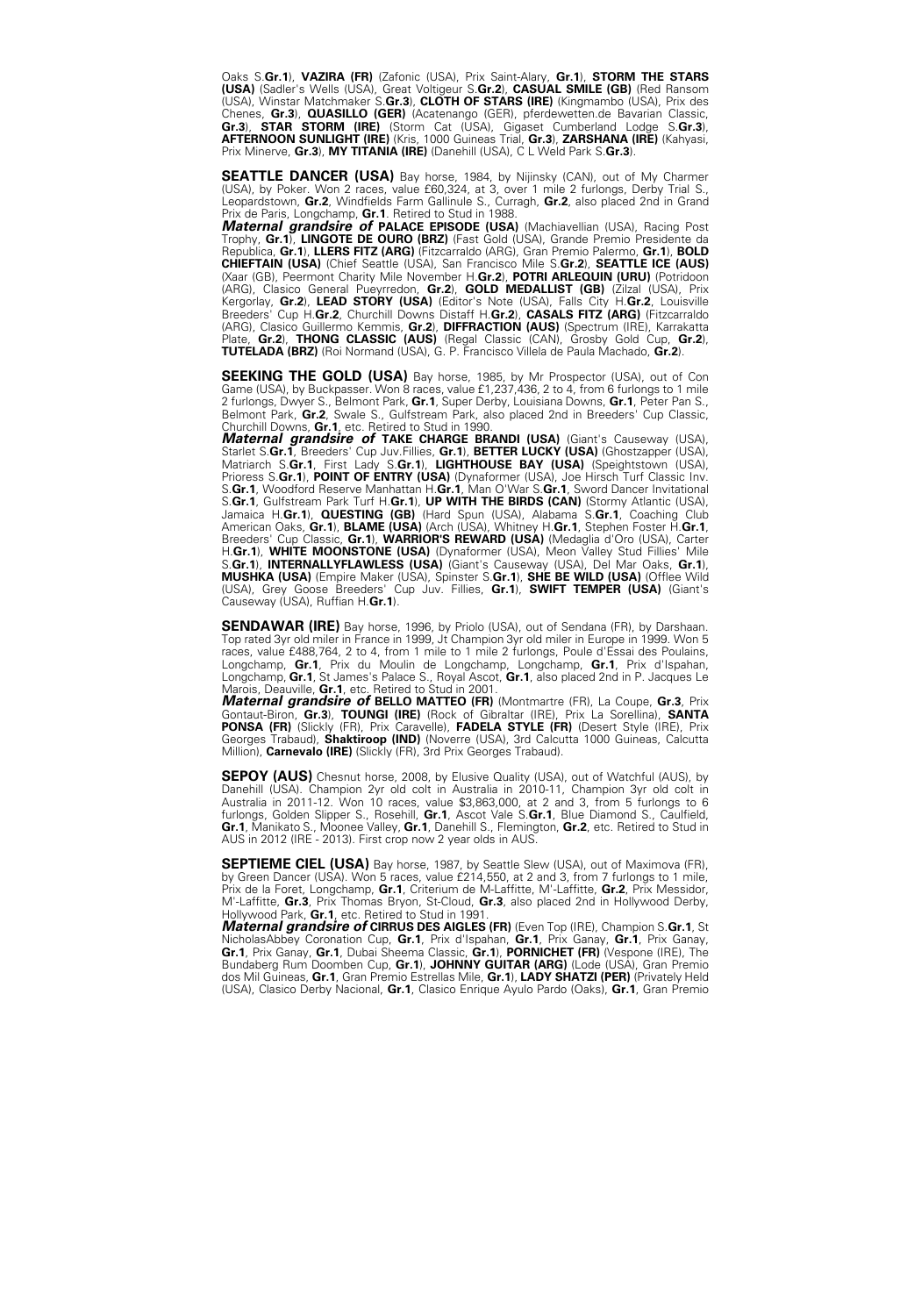Jockey Club del Peru, **Gr.1**), **JOE LOUIS (ARG)** (Lode (USA), Gran Premio Clasico dos Mil Guineas, **Gr.1**), **HAPPY TICKET (USA)** (Anet (USA), Ballerina S.**Gr.1**), **PROUD ACCOLADE (USA)** (Yes It's True (USA), Champagne S.**Gr.1**), **OFFICER (USA)** (Bertrando (USA), Champagne S.**Gr.1**), **THIS ONES FOR PHIL (USA)** (Untuttable (USA), Swale S.**Gr.2**), **GRAFELLI (IRE)** (Hannouma (IRE), Anglesey S.**Gr.3**, Tyros S.**Gr.3**), **ROYAL COPENHAGEN (FR)** (Inchinor (GB), Pucker Up S.**Gr.3**), **RUSSIAN VALOUR (IRE)** (Fasliyev (USA), Norfolk S.**Gr.3**).

**SHAKESPEAREAN (IRE)** Bay horse, 2007, by Shamardal (USA), out of Paimpolaise (IRE), by Priolo (USA). Won 5 races, value £1,079,664, at 2 and 3, from 6 furlongs to 1 mile, CGA Hungerford S., Newbury, **Gr.2**, Solario S., Sandown Park, **Gr.3**, Surrey S., Epsom Downs, also placed 3rd in Meydan Superlative S., Newmarket, **Gr.2**. Retired to Stud in 2012. *Sire of* the winners of 4 races, and £52,562; including **Fils Prodigue (FR)** (Hernando (FR), 3rd Criterium de Lyon, **L**), *ART COLLECTION (FR)* (Rahy (USA)).

**SHAMALGAN (FR)**, Bay horse, 2007, by Footstepsinthesand (GB), out of Genevale (FR), by Unfuwain (USA). Top rated older miler in Italy in 2013. Won 6 races, value £374,231, at 4 and 6, from 1 mile to 1 mile 1½ furlongs, Premio Vittorio di Capua, Milan, **Gr.1**, Oettingen-Rennen, Baden-Baden, **Gr.2**, G.P. de Bordeaux, Bordeaux, **L**, also placed 2nd in Premio Roma, Rome, **Gr.1**, P.Eugene Adam (G.P.de M-Laffitte), M-Laffitte, **Gr.2**, Prix de la Porte Maillot, Longchamp, **Gr.3**, and 3rd in Poule d'Essai des Poulains, Longchamp, **Gr.1**, Grand Prix de Vichy - Auvergne, Vichy, **Gr.3**, Prix de Conde, Longchamp, **Gr.3**. Retired to Stud in 2014, first crop now foals.

**SHAMARDAL (USA)** Bay horse, 2002, by Giant's Causeway (USA), out of Helsinki (GB), by Machiavellian (USA). Champion 2yr old in Europe in 2004, Champion 3yr old miler in Europe in 2005. Won 6 races, value £1,099,290, at 2 and 3, from 6 furlongs to 1 mile 2½ furlongs, Dewhurst S., Newmarket, **Gr.1**, Poule d'Essai des Poulains, Longchamp, **Gr.1**, Prix du Jockey Club, Chantilly, **Gr.1**, St James's Palace S., York, **Gr.1**, Vintage S., Goodwood, **Gr.2**. Retired to Stud in 2005.

*Maternal grandsire of* **GIFTED MASTER (IRE)** (Kodiac (GB), Vision Autumn S.**Gr.3**), **SHADOW HUNTER (IRE)** (Arcano (IRE), Roses S.), **ZUHOOR BAYNOONA (IRE)** (Elnadim (USA), EBF Whitsbury Manor Stud Lansdown S.), **Parsley (IRE)** (Zebedee (GB), 2nd Firth of Clyde S.**Gr.3**), **Romance Story (IRE)** (New Approach (IRE), 2nd Nereide-Rennen), **Clarentine (GB)** (Dalakhani (IRE), 3rd Fleur de Lys S.), **Rathaath (IRE)** (Oasis Dream (GB), 3rd Albert Bartlett Rous S.).

**SHIROCCO (GER)** Bay horse, 2001, by Monsun (GER), out of So Sedulous (USA), by The Minstrel (CAN), Champion, 3yr, old in Germany and Italy in 2004. Won 7 races, value Minstrel (CAN). Champion 3yr old in Germany and Italy in 2004. Won 7 races, £1,327,640, 3 to 5, from 1 mile 3 furlongs to 1 mile 4 furlongs, Deutsches Derby, Hamburg, **Gr.1**, Gran Premio del Jockey Club, Milan, **Gr.1**, Breeders' Cup Turf, Belmont Park, **Gr.1**, Coronation Cup, Epsom Downs, **Gr.1**, Prix Foy, Longchamp, **Gr.2**, etc. Retired to Stud in 2007.

*Maternal grandsire of Rioca (IRE)* (Jeremy (USA), 2nd EBF Stallions Montrose S.).

**SHOLOKHOV (IRE)** Bay horse, 1999, by Sadler's Wells (USA), out of La Meilleure, by Lord Gayle (USA). Champion 2yr old in Italy in 2001. Won 2 races, value £372,769, at 2, from 7 furlongs to 1 mile, Gran Criterium, Milan, **Gr.1**, also placed 2nd in Irish Derby, Curragh, **Gr.1**, Eclipse S., Sandown Park, **Gr.1**, EBF Futurity, Curragh, **Gr.2**, and 3rd in National S., Curragh, **Gr.1**. Retired to Stud in 2004.

*Maternal grandsire of* **PEACE SOCIETY (USA)** (Iffraaj (GB), Baden-Baden Cup, Kronimus Rennen), **Niyama (GER)** (Tertullian (USA), 2nd Badener Zukunfts Rennen, **Gr.3**).

**SHOWCASING (GB)** Bay horse, 2007, by Oasis Dream (GB), out of Arabesque (GB), by Zafonic (USA). Won 2 races, value £129,563, at 2, over 6 furlongs, Gimcrack S., York, **Gr.2**, also placed 2nd in Duke of York S., York, **Gr.2**, and 3rd in Middle Park S., Newmarket, **Gr.1**.<br>Retired to Stud in 2011. *Sire of* the winners of 122 races, and £1,831,114; including **PRIZE**<br>EXHIBIT (GB) (Inchinor (GB), Golden Homes Wakefield Challenge S.**Gr.2**), **TOOCOOLFORSCHOOL (IRE)** (Hector Protector (USA), Mill Reef S.**Gr.2**), **QUIET REFLECTION (GB)** (Haafhd (GB), Cornwallis S.**Gr.3**), **CAPPELLA SANSEVERO (GB)** (Royal Applause (GB), Round Tower S.**Gr.3**), **HARDLINE (NZ)** (Housebuster (USA), Karaka Million), **MAXIMUM AURELIUS (FR)** (Deputy Minister (CAN), Prix des Sablonnets), **TASLEET (GB)** (Cadeaux Genereux, Rose Bowl S.), **ACCIPITER (GB)** (Silver Hawk (USA), EBF Stallions Harry Rosebery S.), **Dream Destination (IRE)** (Barathea (IRE), 2nd Sirenia S.**Gr.3**), **Kasseopia (GB)** (Medicean (GB), 2nd Grey S.**Gr.3**).

**SILLERY (USA)** Bay horse, 1988, by Blushing Groom (FR), out of Silvermine (FR), by Bellypha. Won 7 races, value £157,933 and 20,316,000 lire, 2 to 4, from 1 mile to 1 mile 2 furlongs, Prix Jean Prat, Longchamp, **Gr.1**, Prix Dollar, Longchamp, **Gr.2**, Prix Herbager, St-

Cloud, Prix Matchem, Evry, Prix Ridgway, Longchamp, etc. Retired to Stud in 1993. *Maternal grandsire of* **FUISSE (FR)** (Green Tune (USA), Prix du Moulin de Longchamp, **Gr.1**), **FULL OF GOLD (FR)** (Gold Away (IRE), Criterium de Saint-Cloud, **Gr.1**), **DEDICATION (FR)** (Highest Honor (FR), Prix de la Foret, **Gr.1**), **LITTLE TREASURE (FR)** (Night Shift (USA), San Clemente H.**Gr.2**), **LADY JACAMIRA (GER)** (Lord of England (GER), F.G.G.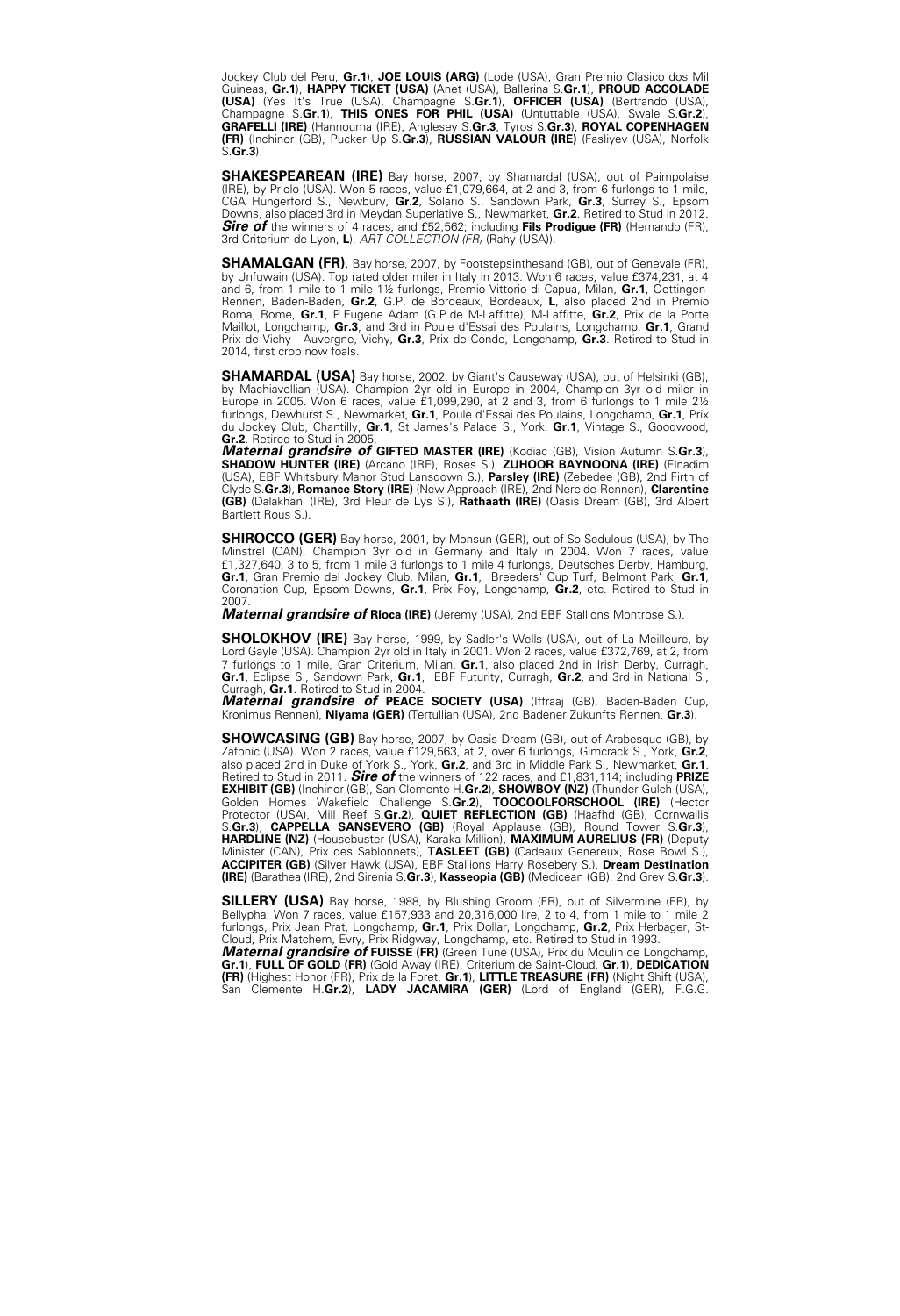Gedachtnisrennen Hamburger Meile, **Gr.3**), **DUNKERQUE (FR)** (Highest Honor (FR), Prix de Seine-et-Oise, **Gr.3**, Prix du Palais Royal, **Gr.3**), **HELLO SUNDAY (FR)** (Poliglote (GB), Prix<br>Quincey, **Gr.3**), POLTAVA (FR) (Victory Note (USA), Prix d'Aumale, **Gr.3**), **CLIFDEN (IRE)** (Gold Away (IRE), Premio Primi Passi, **Gr.3**), **GOLDTARA (FR)** (Gold Away (IRE), Prix La Moskowa), **BALAYTHOUS (FR)** (Bahhare (USA), Prix Bedel), **HASAY (GB)** (Lomitas (GB), Omnibus S.), **GULENGUL (TUR)** (Unaccounted For (USA), Burhan Karamehmet), **BERKHAMSTED (IRE)** (Desert Sun (GB), Criterium du Fonds Europeen de L'Elevage), **POLYGREEN (FR)** (Green Tune (USA), Prix d'Angerville).

**SILVANO (GER)** Bay horse, 1996, by Lomitas (GB), out of Spirit of Eagles (USA), by Beau's Eagle (USA). Champion older horse in Germany in 2001. Won 7 races, value £1,557,060, 2 to 5, from 7 furlongs to 1 mile 3 furlongs, Arlington Million S., Arlington Inter, **Gr.1**, Queen Elizabeth II Cup, Sha Tin, **Gr.1**, Grosser Preis der Wirtschaft, Baden-Baden, **Gr.2**, Oppenheim Colonia Union-Rennen, Koln, **Gr.2**, Singapore Cup, Singapore, etc. Retired to Stud in 2002.

*Maternal grandsire of* **COSMIC LIGHT (SAF)** (Querari (GER), The Debutante S.**Gr.2**), **Achtung (SPA)** (Sulamani (IRE), 2nd Premio Memorial Duque de Toledo), **Fair Mountain (GER)** (Tiger Hill (IRE), 3rd Pastorius Grosser Preis von Bayern, **Gr.1**, Deutsches Derby, **Gr.1**), **Orsello (GER)** (Mount Nelson (GB), 3rd Oppenheim Union-Rennen, **Gr.2**), **Candy Moon (SAF)** (Lundy's Liability (BRZ), 2nd Kings Cup, **Gr.3**).

**SILVER FROST (IRE)** Grey horse, 2006, by Verglas (IRE), out of Hidden Silver (GB), by<br>Anabaa (USA). Won 7 races, value £405,305, 2 to 4, from 6 furlongs to 1 mile, Poule d'Essai<br>des Poulains, Longchamp, **Gr.1**, Prix Thoma Deauville, **Gr.3**, Prix de Fontainebleau, Longchamp, **Gr.3**, Prix Omnium II, St-Cloud, etc. Retired to Stud in 2011. *Sire of* the winners of 58 races, and £873,359; including **SILVERWAVE (FR)** (River Mist (USA), Prix La Force, **Gr.3**), **ROYAL DOLOIS (FR)** (Linamix (FR), Grand Prix du Nord, **L**, Prix Le Fabuleux, **L**, Grand Prix du Lion d'Angers, **L**), **Mc Queen (FR)** (Darshaan, 2nd Kolner Herbstpreis, **L**), *FROSTY TIMES (FR)* (Green Desert (USA)), *BEATA (FR)* (Alysheba (USA)), *CARISHA (FR)* (Law Society (USA)), *CHUCK SPORT (FR)* (Montjeu (IRE)), *CLEVER LOVE (FR)* (Fasliyev (USA)), *COULEUR DU LARGE (FR)* (Beaudelaire (USA)), *CRYSTAL BEACH ROAD (FR)* (King's Best (USA)), *DEEP SNOW (FR)* (Barathea (IRE)), *DONNALISA (FR)* (Dashing Blade).

**SILVER HAWK (USA)** Bay horse, 1979, by Roberto (USA), out of Gris Vitesse (USA), by Amerigo. Won 3 races, value £90,543, at 2 and 3, from 6 furlongs to 1 mile, Craven S., Newmarket, **Gr.3**, Solario S., Sandown Park, also placed 2nd in Irish Sweeps Derby, Curragh, **Gr.1**, Royal Lodge S., Ascot, **Gr.2**, and 3rd in Derby S., Epsom, **Gr.1**. Retired to Stud in 1983. *Maternal grandsire of* **BALL DANCING (USA)** (Exchange Rate (USA), Jenny Wiley S.**Gr.1**), **SEVILLE (GER)** (Galileo (IRE), The Metropolitan H.**Gr.1**), **GREAT HEAVENS (GB)** (Galileo (IRE), Irish Oaks, **Gr.1**), **NATHANIEL (IRE)** (Galileo (IRE), Eclipse S.**Gr.1**, King George VI & Queen Elizabeth S.**Gr.1**), **WINTER MEMORIES (USA)** (El Prado (IRE), Diana S.**Gr.1**, Garden City S.**Gr.1**), **ASI SIEMPRE (USA)** (El Prado (IRE), Spinster S.**Gr.1**), **CASTLEDALE (IRE)** (Peintre Celebre (USA), Shoemaker Breeders' Cup Mile S.**Gr.1**, Santa Anita Derby, **Gr.1**), **PLAYFUL ACT (IRE)** (Sadler's Wells (USA), Meon Valley Stud Fillies' Mile S.**Gr.1**), **TICKER TAPE (GB)** (Royal Applause (GB), Queen Elizabeth II Challenge Cup S.**Gr.1**, American Oaks Invitational, **Gr.1**), **SKY HUNTER (GB)** (Motivator (GB), Dubai City of Gold S.**Gr.2**), **TOKAI TRICK (JPN)** (El Condor Pasa (USA), Sports Nippon Sho Stayer's S.**Gr.2**, Hanshin Daishoten, **Gr.2**), **DREAMY KID (USA)** (Lemon Drop Kid (USA), Swaps S.**Gr.2**), **STRONG SUIT (USA)** (Rahy (USA), Lennox S.**Gr.2**, Burj Khalifa Challenge S.**Gr.2**, Coventry S.**Gr.2**), **PRE EMINENCE (AUS)** (Encosta de Lago (AUS), Top Cut Alister Clark S.**Gr.2**), **DEMOCRATE (GB)** (Dalakhani (IRE), Prix Hocquart, **Gr.2**).

**SINGSPIEL (IRE)** Bay horse, 1992, by In The Wings, out of Glorious Song (CAN), by Halo (USA). Top rated older horse in U.A.E. in 1997 (9.5-11f.). Won 9 races, value £3,528,236, 2 to 5, from 7 furlongs to 1 mile 4 furlongs, Canadian International S., Woodbine, **Gr.1**, Japan Cup, Tokyo, **Gr.1**, International S., York, **Gr.1**, Coronation Cup, Epsom, **Gr.1**, Gordon Richards S., andown Park, Gr.3, etc. Retired to Stud in 1998.

*Maternal grandsire of* **EPAULETTE (AUS)** (Commands (AUS), Doomben 10,000 S.**Gr.1**, De Bortoli Wines Golden Rose S.**Gr.1**), **ROBE TISSAGE (JPN)** (War Emblem (USA), Hanshin Juvenile Fillies S.**Gr.1**), **HELMET (AUS)** (Exceed And Excel (AUS), The Age Caulfield Guineas, **Gr.1**, Champagne S.**Gr.1**, Inglis Sires' Produce S.**Gr.1**), **DEBUSSY (IRE)** (Diesis, Arlington Million S.**Gr.1**), **LIMATO (IRE)** (Tagula (IRE), Saint Gobain Weber Park S.**Gr.2**), **OLD BUNCH (ARG)** (Not For Sale (ARG), Clasico Coronel Miguel F Martinez, **Gr.2**, Clasico Eduardo Casey, **Gr.2**), **PEARLS (AUS)** (Exceed And Excel (AUS), Tea Rose S.**Gr.2**), **CASPAR NETSCHER (GB)** (Dutch Art (GB), Gimcrack S.**Gr.2**, Mill Reef S.**Gr.2**, Mehl-Mulhens Rennen (2000 Guineas), **Gr.2**, Nearctic S.**Gr.2**), **VAGABOND SHOES (IRE)** (Beat Hollow (GB), Del Mar H.**Gr.2**, San Marcos S.**Gr.2**), **LIBRANNO (GB)** (Librettist (USA), July S.**Gr.2**, Richmond S.**Gr.2**, OLBG Park S.**Gr.2**).

**SINNDAR (IRE)** Bay horse, 1997, by Grand Lodge (USA), out of Sinntara (IRE), by Lashkari. Champion 3yr old in Europe in 2000. Won 7 races, value £1,750,841, at 2 and 3, from 1 mile to 1 mile 4 furlongs, National S., Curragh, **Gr.1**, Irish Derby, Curragh, **Gr.1**, P. de l'Arc de Triomphe, Longchamp, **Gr.1**, Derby S., Epsom Downs, **Gr.1**, Prix Niel, Longchamp,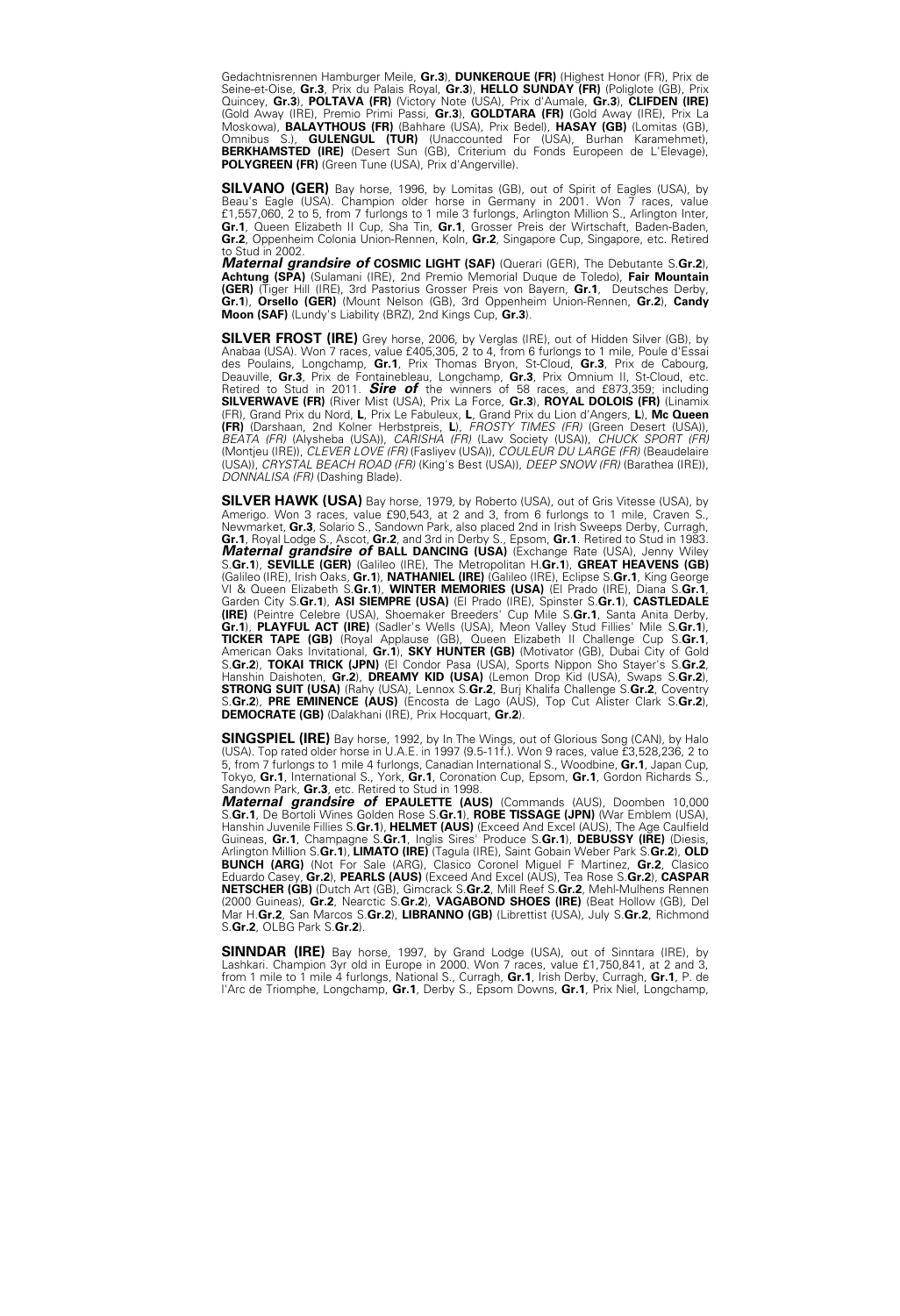**Gr.2**, etc. Retired to Stud in 2001. *Sire of* the winners of 672 races, and £15,854,861; including **SHARETA (IRE)** (Barathea (IRE), Yorkshire Oaks, **Gr.1**, Prix Vermeille, **Gr.1**), **ROSANARA (FR)** (Linamix (FR), Prix Marcel Boussac, **Gr.1**), **YOUMZAIN (IRE)** (Sadler's Wells (USA), Grand Prix de Saint-Cloud, **Gr.1**, Preis von Europa, **Gr.1**), **SHAWANDA (IRE)** (Darshaan, Irish Oaks, **Gr.1**, Prix Vermeille, **Gr.1**), **GERTRUDE BELL (GB)** (Polar Falcon (USA), Lancashire Oaks, **Gr.2**), **FOUR SINS (GER)** (Darshaan, Irish National Stud Blandford S.**Gr.2**), **VISINDAR (GB)** (Mr Prospector (USA), Prix Greffulhe, **Gr.2**), **EYE IN THE SKY (IRE)** (Linamix (FR), Oslo Cup, **Gr.3**), **KALDERA (GER)** (Dai Jin (GB), Grosser Preis Von DSW21 St Leger, **Gr.3**), **AQALEEM (GB)** (Sadler's Wells (USA), Derby Trial S.**Gr.3**), **PICTAVIA (IRE)** (Secretariat (USA), Select S.**Gr.3**), **MOONLIGHT DANCE (IRE)** (The Minstrel (CAN),

International S.**Gr.3), LOUVAIN (IRE)** (Common Grounds, Miesque S.**Gr.3).**<br>*Maternal grandsire of F*LOTILLA (FR) (Mizzen Mast (USA), Poule d'Essai des<br>Pouliches, **Gr.1,** Breeders' Cup Juvenile Fillies Turf, **Gr.1), TRADING** (IRE), Irish Derby, **Gr.1**), **ENCKE (USA)** (Kingmambo (USA), St Leger S.**Gr.1**), **SALFORD SECRET (IRE)** (Sakhee's Secret (GB), Premio Parioli 2000 Gns, **Gr.3**), **EMIYNA (USA)** (Maria's Mon (USA), EBF Athasi S.**Gr.3**), **GENIUS BEAST (USA)** (Kingmambo (USA), Classic Trial, **Gr.3**), **MOONLIT LAKE (JPN)** (Deep Impact (JPN), Fukushima TV Open), **NORSE PRIZE (FR)** (Norse Dancer (IRE), Prix Francois Mathet), **CATHAY LADY (AUS)** (Exceed And Excel (AUS), Gosford RSL Belle of the Turf S.), **MAIGURI (IRE)** (Panis (USA), Prix Roland de Chambure), **LOUVAKHOVA (USA)** (Maria's Mon (USA), Frances A Genter S.).

**SIYOUNI (FR)** Bay horse, 2007, by Pivotal (GB), out of Sichilla (IRE), by Danehill (USA). Jt 4th top rated 2yr old in Europe in 2009. Won 4 races, value £447,798, at 2, from 5 furlongs to 7 furlongs, Prix Jean-Luc Lagardere-Grand Criterium, Longchamp, **Gr.1**, Prix La Fleche, M-Laffitte, also placed 2nd in Prix Jean Prat, Chantilly, **Gr.1**, Prix Robert Papin, M-Laffitte, **Gr.2**, Prix La Rochette, Longchamp, **Gr.3**, etc. Retired to Stud in 2011. *Sire of* the winners of 92 races, and £2,368,457; including **ERVEDYA (FR)** (King's Best (USA), Coronation S.**Gr.1**, Prix Poule d'Essai des Pouliches, **Gr.1**, Prix du Moulin de Longchamp, **Gr.1**), **BOURREE (GER)** (Lomitas (GB), Prix de Psyche, **Gr.3**, Soldier Hollow Preis der Winterkonigin, **Gr.3**), **TRIXIA (FR)** (Lahint (USA), Prix des Reservoirs, **Gr.3**), **SOUVENIR DELONDRES (FR)** (Almutawakel (GB), Prix Eclipse, **Gr.3**), **LADY SYBIL (FR)** (Tirol, Prix Amandine), **MOCKLERSHILL (FR)** (Loup Solitaire (USA), Prix Yacowlef), **Finsbury Square (IRE)** (Dyhim Diamond (IRE), 2nd Prix Sigy, **Gr.3**, Prix Texanita, **Gr.3**), **Kotama (FR)** (Mark of Esteem (IRE), 2nd Prix Yacowlef), **Siyoushake (IRE)** (Giant's Causeway (USA), 2nd Prix de Bagatelle), **Passiflore (FR)** (Rainbow Quest (USA), 2nd Prix Isonomy), **Lehaim (FR)** (Harlan's Holiday (USA), 3rd Prix Robert Papin, **Gr.2**).

**SKY MESA (USA)** Bay horse, 2000, by Pulpit (USA), out of Caress (USA), by Storm Cat (USA). Won 3 races, value £420,638, at 2, from 6 furlongs to 1 mile ½ furlong, Hopeful S., Saratoga, **Gr.1**, Lane's End Breeders' Futurity, Keeneland, **Gr.2**, also placed 2nd in Haskell Invitational H., Monmouth Park, **Gr.1**, and 3rd in Dwyer S., Belmont Park, **Gr.2**. Retired to Stud in 2004.

*Maternal grandsire of* **I SPENT IT (USA)** (Super Saver (USA), Saratoga Special S.**Gr.2**), **HARMONIZE (USA)** (Scat Daddy (USA), JP Morgan Chase Jessamine S.**Gr.3**), **MADIBA (TUR)** (Astronomer Royal (USA), Kubilay S.), **GRAZEN SKY (USA)** (Grazen (USA), Silky Sullivan S.), **SKY AND SEA (USA)** (Latent Heat (USA), Frances Genter S., Bella Notte Distaff Sprint Championship), **Sky Painter (USA)** (Street Cry (IRE), 2nd Miss Grillo S.**Gr.3**), **Broughton Kitten (USA)** (Kitten's Joy (USA), 2nd Gold Rush S.), **Perfica (JPN)** (Zenno Rob Roy (JPN), 2nd Hochi Hai Revue (fillies GnsTrial), **Gr.2**), **Big Family (USA)** (Any Given Saturday (USA), 2nd Allied Forces S.), **Express Cash (USA)** (Unbridled Express (USA), 2nd Crown Ambassador S.), **Brennan (USA)** (Forestry (USA), 3rd Mrs Henry D Paxson Memorial S.), **Lew And Mike (USA)** (Lewis Michael (USA), 3rd Turfway Prevue S.).

**SLADE POWER (IRE)** Bay horse, 2009, by Dutch Art (GB), out of Girl Power (IRE), by Key of Luck (USA). Champion older sprinter in Europe in 2014. Won 10 races, value £1,067,761, 2 to 5, from 5 furlongs to 6 furlongs, July Cup, Newmarket, **Gr.1**, Diamond Jubilee S., Ascot, **Gr.1**, British Champions Sprint S., Ascot, **Gr.2**, Paypal Phoenix Sprint S., Curragh, **Gr.3**, Greenlands S., Curragh, **Gr.3**, etc. Retired to Stud in 2015.

**SLICKLY (FR)** Grey horse, 1996, by Linamix (FR), out of Slipstream Queen (USA), by Conquistador Cielo (USA). Champion older miler in Europe in 2001, Champion older horse in Italy in 2001. Won 10 races, value £528,122, 2 to 6, from 7½ furlongs to 1 mile 3 furlongs, Grand Prix de Paris, Longchamp, **Gr.1**, Premio Vittorio di Capua, Milan, **Gr.1** (twice), Prix du Moulin de Longchamp, Longchamp, **Gr.1**, Prix Dollar, Longchamp, **Gr.2**, Prix Noailles, Longchamp, **Gr.2**, etc. Retired to Stud in 2003. *Sire of* the winners of 699 races, and £13,569,680; including **MEANDRE (FR)** (Sevres Rose (IRE), Grand Prix de Paris, **Gr.1**, Grand Prix de Saint-Cloud, **Gr.1**, Grosser Preis von Berlin, **Gr.1**, Preis von Europa, **Gr.1**), **RUNAWAY (GER)** (Red Ransom (USA), Hansa Preis, **Gr.2**), **GRIS DE GRIS (IRE)** (Lead On Time (USA), Prix du Muguet, **Gr.2**), **DARTAGNAN D'AZUR (FR)** (Highest Honor (FR), Prix Andre Baboin, **Gr.3**), **MOBACO (FR)** (Anabaa (USA), Prix Andre Baboin (G.P.des Provinces), **Gr.3**), **LIXIROVA (FR)** (Trempolino (USA), Prix Miesque, **Gr.3**), **MOT DE PASSE (FR)** (Desert Style (IRE), Prix Georges Trabaud, **L**), **LE RING (FR)** (Johann Quatz (FR), G.P. de Marseille, **L**, Prix Georges Trabaud, **L**), **SANTA PONSA (FR)** (Sendawar (IRE), Prix Caravelle, **L**), **REALITY (FR)** (Cozzene (USA), Prix de la Californie, **L**), **SPLENDIDO (FR)** (Johann Quatz (FR), Prix Caravelle,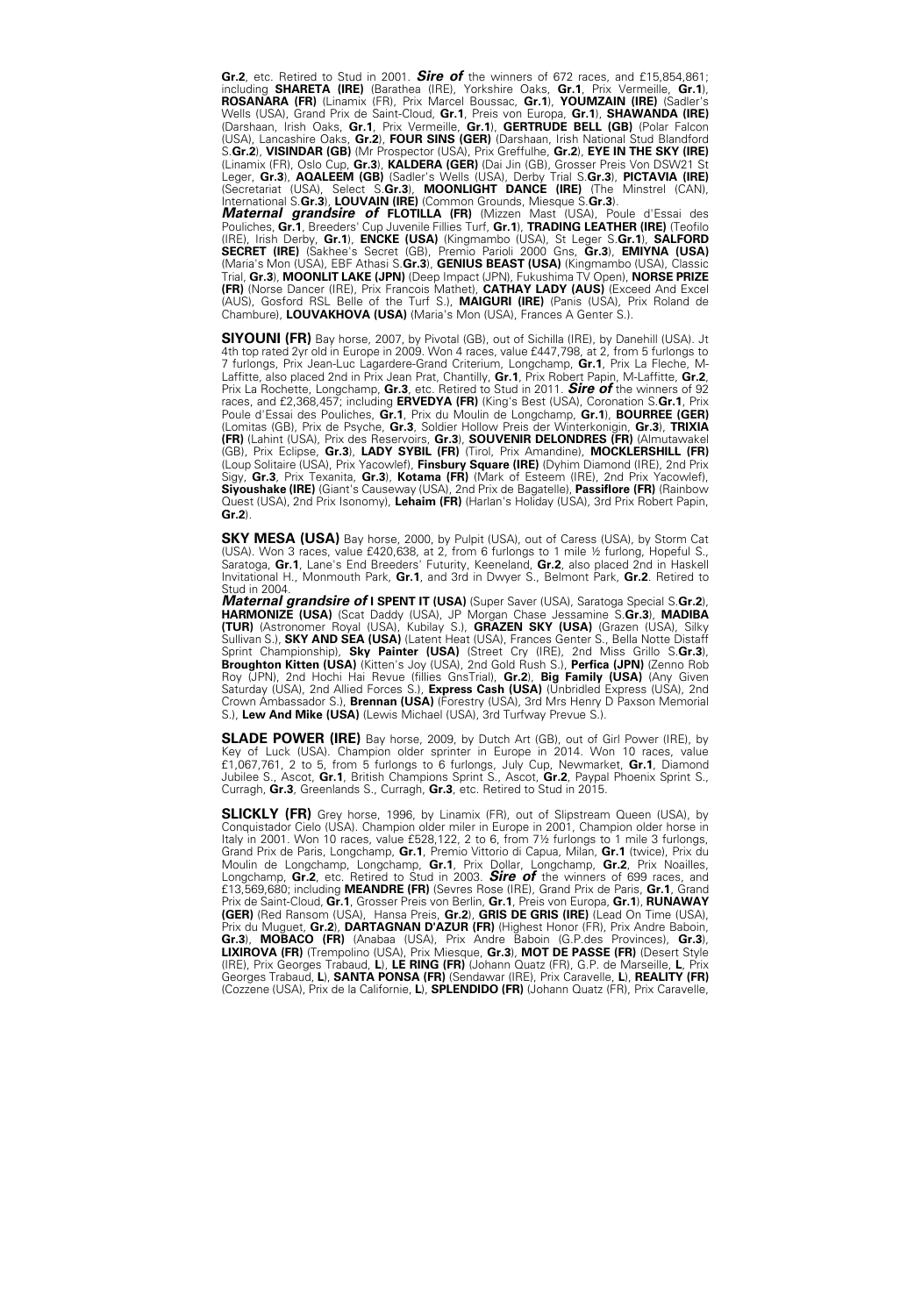**L**), **SOKAR (FR)** (Courtroom (FR), Criterium du Fonds Europeen de L'Elevage, **L**, Prix des Sablonnets, **L), GRIS TENDRE (FR)** (Mujadil (USA), Prix Omnium II, **L**, Prix de la Californie, **L),**<br>**LIBERTADOR (FR)** (Lear Fan (USA), G. P. de Lyon, **L), STIKINE (FR)** (Big Spruce (USA), Prix du Grand Camp, **L**).

*Maternal grandsire of* **TOURNY (FR)** (Country Reel (USA), Prix de Cabourg, **Gr.3**), **MAKE IT REEL (FR)** (Country Reel (USA), Prix Yacowlef).

**SMADOUN (FR)** Grey horse, 1990, by Kaldoun (FR), out of Mossma (FR), by Tip Moss (FR). Won 16 races, value £284,509, 2 to 5, Derby de l'Ouest, Nantes, Grand Criterium de Bordeaux, Bordeaux, Grand Prix Inter Regional des 3 Ans, La Teste Buch, Grand Prix de Bordeaux, Bordeaux B'scat, Grand Prix de Dax Docteur Branere, Dax, etc. Retired to Stud in 1997

*Maternal grandsire of* **ABU SIDRA (FR)** (Shirocco (GER), Prix de Ris-Orangis, **Gr.3**), **Holy Dazzle (GB)** (Sunday Break (JPN), 2nd Prix Imprudence, **Gr.3**).

**SMART STRIKE (CAN)** Bay horse, 1992, by Mr Prospector (USA), out of Classy 'n Smart (CAN), by Smarten (USA). Won 6 races, value £217,448, at 3 and 4, from 7 furlongs to 1 mile ½ furlong, Philip H Iselin H., Monmouth Park, **Gr.1**, Salvator Mile H., Monmouth Park, **Gr.3**. Retired to Stud in 1997.

*Maternal grandsire of* **PEACE AND WAR (USA)** (War Front (USA), Alcibiades S.**Gr.1**), **DULLAHAN (USA)** (Even the Score (USA), Dixiana Breeders' Futurity, **Gr.1**, Blue Grass S.**Gr.1**, Pacific Classic S.**Gr.1**), **STRONG RETURN (JPN)** (Symboli Kris S (USA), Yasuda Kinen, **Gr.1**), **FIRST DUDE (USA)** (Stephen Got Even (USA), Hollywood Gold Cup H.**Gr.1**), **SHARED ACCOUNT (USA)** (Pleasantly Perfect (USA), Breeders' Cup F&M Turf, **Gr.1**), **MINE THAT BIRD (USA)** (Birdstone (USA), Kentucky Derby, **Gr.1**), **SKY TREASURE (USA)** (Sky Mesa (USA), Nassau S.**Gr.2**), **BRIGHT THOUGHT (USA)** (Hat Trick (JPN), John Henry Turf Championship S.**Gr.2**, San Luis Rey S.**Gr.2**), **DECEPTIVE VISION (CAN)** (A P Indy (USA), Canadian S.**Gr.2**), **LLANARMON (CAN)** (Sky Mesa (USA), Natalma S.**Gr.2**), **PART THE SEAS (CAN)** (Stormy Atlantic (USA), Bessarabian S.**Gr.2**), **DESERT POWER (CHI)** (Newfoundland (USA), Premio Seleccion de Velocistas, **Gr.2**, Premio Seleccion de Velocistas, **Gr.2**), **HANDSOME MIKE (USA)** (Scat Daddy (USA), Pennsylvania Derby, **Gr.2**), **HUDSON STEELE (USA)** (Johannesburg (USA), Dixie S.**Gr.2**), **JUANITA (USA)** (Mineshaft (USA), La Troienne S.**Gr.2**, Indiana Oaks, **Gr.2**).

**SO YOU THINK (NZ)** Bay or Brown horse, 2006, by High Chaparral (IRE), out of Triassic (NZ), by Tights (USA). Champion 3yr old colt in Australia in 2009-2010, Champion older horse in Ireland in 2011. Won 14 races, value £5,034,955, 2 to 6, from 7 furlongs to 1 mile 2½ furlongs, Prince of Wales's S., Ascot, **Gr.1**, Eclipse S., Sandown Park, **Gr.1**, Mackinnon S., Flemington, **Gr.1**, Irish Champion S., Leopardstown, **Gr.1**, Underwood S., Caulfield, **Gr.1**, Cox Plate, Moonee Valley, **Gr.1** (twice), Tattersalls Gold Cup, Curragh, **Gr.1** (twice), Yalumba Caulfield S., Caulfield, **Gr.1**, etc. Retired to Stud in 2012. First crop now 2 year olds.

**SOAVE (GER)** Chesnut horse, 1999, by Dashing Blade, out of She's His Guest (IRE), by<br>Be My Guest (USA). Won 12 races, value £261,646, 3 to 7, from 6 furlongs to 1 mile,<br>Benazet-Rennen, Baden-Baden, **Gr.3**, Grosser Buchmac **Gr.3**, Prix de Seine-et-Oise, M-Laffitte, **Gr.3**, Baden Sprint-Cup, Baden-Baden, **Gr.3**, Dallmayr Coupe Lukull, Munich, etc. Retired to Stud in 2007, and *Sire of* the winners of 127 races, and £2,448,266; including **BLUE SOAVE (FR)** (Bering, Prix du Pin, **Gr.3**), **GREY CHOP (FR)** (Baryshnikov (AUS), G.P. de Bordeaux, **L**), **CALAHORRA (FR)** (Kendor (FR), Prix de la Vallee d'Auge, **L**), **NADEAUD (FR)** (Tropular, Prix Zeddaan, **L**), **Laia Chope (FR)** (Sin Kiang (FR), 3rd Criterium de Vitesse, **L**).

**SOLDIER HOLLOW (GB)** Bay horse, 2000, by In The Wings, out of Island Race (GB), by Common Grounds. JT top rated older horse in Italy in 2004 (9.5-10.5f.), Top rated older horse in Germany in 2005 & 2. Won 12 races, value £712,008, 2 to 7, from 7½ furlongs to 1 mile 2 furlongs, G.Dallmayr-Preis Bayerisches Zuchtrennen, Munich, **Gr.1** (twice), Premio Roma - SIS, Rome, **Gr.1** (twice), Merrill Lynch Euro Cup, Frankfurt, **Gr.2**, Prix Dollar, Longchamp, **Gr.2**, Grosser Preis der Dortmunder Wirtschaft, Dortmund, **Gr.3**, etc. Retired to Stud in 2008. *Sire of* the winners of 181 races, and £3,686,311; including **IVANHOWE (GER)** (Sternkoenig (IRE), Pastorius Grosser Preis von Bayern, **Gr.1**, Grosser Preis von Baden, **Gr.1**), **PASTORIUS (GER)** (Monsun (GER), Prix Ganay, **Gr.1**, Grosser Dallmayr Bayerisches Zuchtrennen, **Gr.1**, Sparda Deutsches Derby, **Gr.1**), **ARS NOVA (GER)** (Surumu (GER), Diana Trial, **Gr.2**), **PARTHENIUS (GER)** (Monsun (GER), GP von Link in Krefed Herzog von Ratibor, **Gr.3**), **SHADOW SADNESS (GER)** (Lando (GER), Fruhjahrs-Preis des Bankhauses Metzler, **Gr.3**), **DABBITSE (GER)** (Lando (GER), P.Afrika Linen J Essberger Flieger Preis, **Gr.3**), **NYMERIA (GER)** (Silver Hawk (USA), Preis Dusseldorf, **L**), **MANINGREY (GER)** (Surumu (GER), P. Point Du Jour, **L**), **WEICHSEL (GER)** (Konigsstuhl (GER), Preis des Verlages Winterkonigin Trial, **L**), **KOFFI ANGEL (GER)** (Platini (GER), Ilse/Heinz Ramm-Stiftung Weidenspescher, **L**), **OLD PAL (FR)** (Halling (USA), Dansk Pokallob, **L**, Scandic Norsk Derby, **L**), **SALON SOLDIER (GER)** (Bluebird (USA), Melbourne Cup Day Plate, **L**), **SHANJIA (GER)** (Monsun (GER), Prix Luth Enchantee, **L**), **DESSAU (GER)** (Big Shuffle (USA), Henkel Stutenpreis, **L**), **SWORN SOLD (GER)** (Arctic Tern (USA), Danedream Iffezheimer Diana-Trial, **L**, Preis Dusseldorf, **L**).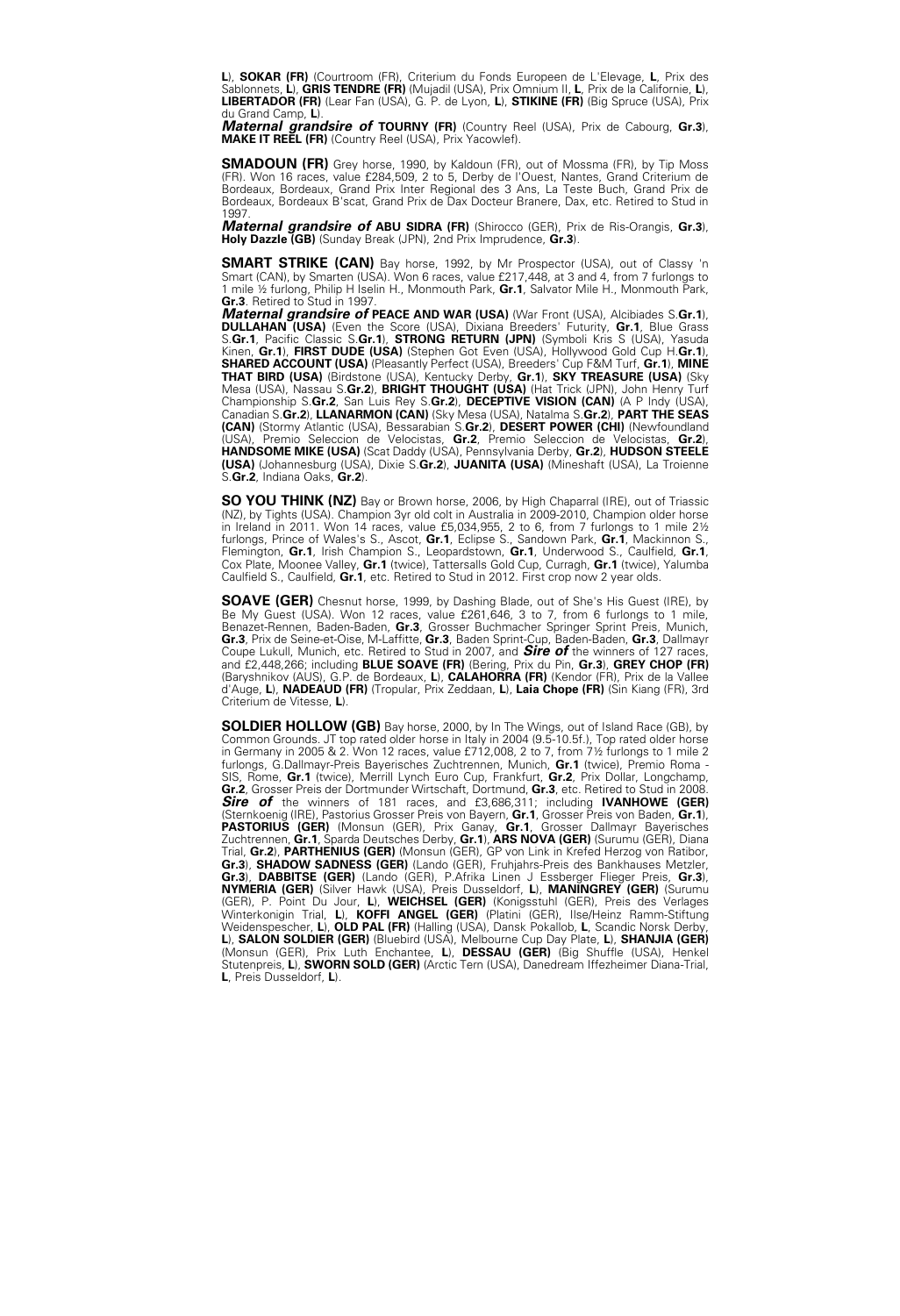**SOLDIER OF FORTUNE (IRE)** Bay or Brown horse, 2004, by Galileo (IRE), out of<br>Affianced (IRE), by Erins Isle. 2nd top rated 3yr old in Europe in 2007, Champion 3yr old in<br>Ireland in 2007. Won 6 races, value £1,341,073, 2 t Irish Derby, Curragh, **Gr.1**, Coronation Cup, Epsom Downs, **Gr.1**, Prix Niel, Longchamp, **Gr.2**, Prix Noailles, Longchamp, **Gr.2**, MBNA Europe Bank Chester Vase, Chester, **Gr.3**, etc.<br>Retired to Stud in 2010. *Sire of* the winners of 141 races, and £2,383,469; including **EL**<br>**ARMENIO (CHI)** (Ride The Rails (USA), Pr **NOIRE (GER)** (Acatenango (GER), Bloomers' Vase, Stockholm Fillies and Mares S.), **BOKAN (FR)** (Desert Prince (IRE), Svenskt Derby), **FIRE FIGHTING (IRE)** (Anabaa (USA), Carlingford S.), **Rey Del Rock (CHI)** (Indy Vidual (USA), 2nd Premio dos Mil Guineas (2000 Guineas), **Gr.1**), **Shutterbug (FR)** (Polish Precedent (USA), 2nd Premio Conte Felice Scheibler), **King of Normandy (FR)** (Night Shift (USA), 3rd Horris Hill S.**Gr.3**), **Sailor (FR)** (Kendor (FR), 3rd Coupe des Trois Ans).

**SOMMERABEND (GB)** Bay horse, 2007, by Shamardal (USA), out of Sommernacht (GER), by Monsun (GER). Won 12 races, value £378,525, at 3 to 7, from 7 furlongs to 1 mile 3 furlongs, Bayerische Hausbau Grosse Europa Meile, Munich, **Gr.2**, Prix du Muguet, St-Cloud, **Gr.2**, Prix Edmond Blanc, St-Cloud, **Gr.3**, Prix de la Porte Maillot, Longchamp, **Gr.3**, Grand Prix Anjou Bretagne, Nantes, etc. Retired to Stud in 2015.

**SOVIET STAR (USA)** Bay horse, 1984, by Nureyev (USA), out of Veruschka (FR), by Venture. Jt 4th top rated 3yr old colt in France & England in 1987, Champion older sprinter in Europe in 1988. Won 8 races, value £912,060, 2 to 4, from 6 furlongs to 1 mile, Poule d'Essai des Poulains, Longchamp, **Gr.1**, July Cup, Newmarket, **Gr.1**, P. du Moulin de Longchamp, Longchamp, **Gr.1**, Prix de la Foret, Longchamp, **Gr.1**, Sussex S., Goodwood, **Gr.1**, etc. Retired to Stud in 1989.

*Maternal grandsire of* **WIZZ KID (IRE)** (Whipper (USA), Prix de l'Abbaye de Longchamp, **Gr.1**), **SOVIET SONG (IRE)** (Marju (IRE), Meon Valley Stud Fillies' Mile S.**Gr.1**, Falmouth S.**Gr.1**, Falmouth S.**Gr.1**, Sussex S.**Gr.1**, Matron S.**Gr.1**), **SILVESTER LADY (GB)** (Pivotal (GB), Ostermann - Diana Deutsches Stuten Derby, **Gr.1**), **THE FILLY (NZ)** (Ishiguru (USA), Rich Hill Stud Taranaki Breeders' S.**Gr.3**), **HIDEBOUND (ARG)** (Grand Slam (USA), Clasico Olavarria, **Gr.3**, Clasico Santiago Lawrie, **Gr.3**), **BLUE MONDAY (GB)** (Darshaan, Arc<br>Trial, **Gr.3**, Arc Trial, **Gr.3**, La Coupe, **Gr.3**), **CAPTAIN GERRARD (IRE)** (Oasis Dream (GB), Willmott Dixon Cornwallis S.**Gr.3**, Stan James Palace House S.**Gr.3**), **HALLOWED DREAM (IRE)** (Alhaarth (IRE), Yerba Buena Breeders' Cup H.**Gr.3**), **MOTH BALL (GB)** (Royal Applause (GB), Morvich H.**Gr.3**), **SERIAL WINNER (BRZ)** (Yagli (USA), GP. Presidente Antonio T Assumpcao Netto, **Gr.3**), **SYSTEMATIC (GB)** (Rainbow Quest (USA), Cumberland Lodge S.**Gr.3**, Ormonde S.**Gr.3**), **SHEPPARD'S WATCH (GB)** (Night Shift (USA), Concorde S.**Gr.3**), **KIRIS WORLD (GB)** (Distant Relative, Gran Premio Citta' di Napoli Trofeo Sis, **Gr.3**).

**SPECIAL NASH (IRE)** Chesnut horse, 1995, by Nashwan (USA), out of Northshiel, by Northfields (USA). 4th top rated 2yr old colt in Italy in 1997. Won 4 races, value £96,053, Premio Guido Beradelli, Rome, **Gr.2**, Criterium Partenopeo, Naples, Premio Toscana, Firenze, also placed 2nd in Premio Giuseppe de Montel, Milan. Retired to Stud in 2000.

*Maternal grandsire of* **GANESH (BRZ)** (Sulamani (IRE), Gran Premio General San Martin, **Gr.1**), **GOING SOMEWHERE (BRZ)** (Sulamani (IRE), G. P. Carlos Pellegrini - Internacional, **Gr.1**), **Linngaro (FR)** (Linngari (IRE), 2nd Prix Herod, Henkel Preis der Dreijahrigen), **Giveback (ARG)** (Orpen (USA), 2nd Clasico Orbit H.), **Jackson Hole (BRZ)** (Cape Town (USA), 3rd Classico Ernani de Freitas).

**SPECTRUM (IRE)** Bay horse, 1992, by Rainbow Quest (USA), out of River Dancer, by Irish River (FR). Jt 4th top rated 3yr old in England in 1995, Jt 3rd top rated 3yr old colt in Ireland in 1995. Won 4 races, value £329,767, at 2 and 3, from 1 mile to 1 mile 2 furlongs, Champion S., Newmarket, **Gr.1**, Irish 2000 Guineas, Curragh, **Gr.1**, also placed 2nd in Prix du Prince d'Orange, Longchamp, **Gr.3**, and 3rd in Lockinge S., Newbury, **Gr.1**. Retired to Stud in 1997.

*Maternal grandsire of* **MOONLIGHT CLOUD (GB)** (Invincible Spirit (IRE), Prix de la Foret, **Gr.1**, Prix du Moulin de Longchamp, **Gr.1**, P. Jacques Le Marois, **Gr.1**, Prix Maurice de Gheest, **Gr.1**, Prix Maurice de Gheest, **Gr.1**, Prix Maurice de Gheest, **Gr.1**), **SANGSTER (NZ)** (Savabeel (AUS), Aami Victoria Derby, **Gr.1**, Barfoot and Thompson Auckland Cup, **Gr.1**, Darci Brahma International S.**Gr.1**), **ETHIOPIA (AUS)** (Helenus (AUS), AJC Australian Derby, **Gr.1**), **CEDARBERG (AUS)** (Helenus (AUS), HE Tancred S.**Gr.1**), **WINCHESTER (USA)** (Theatrical, Joe Hirsch Turf Classic Inv. S.**Gr.1**, Woodford Reserve Manhattan H.**Gr.1**, Secretariat S.**Gr.1**, Sword Dancer Invitational S.**Gr.1**), **PRINCE KAAPSTAD (NZ)** (Kaapstad (NZ), Land Pride Easter H.**Gr.1**), **DUTCH ART (GB)** (Medicean (GB), Middle Park S.**Gr.1**, Prix Morny, **Gr.1**), **TELLINA (SAF)** (Silvano (GER), Gauteng Guineas, **Gr.2**), **MITICO (TUR)** (Red Bishop (USA), International Bosphorus Cup, **Gr.2**), **UP (IRE)** (Galileo (IRE), Blandford S.**Gr.2**).

**SPINNING WORLD (USA)** Chesnut horse, 1993, by Nureyev (USA), out of Imperfect Circle (USA), by Riverman (USA). Top rated 3yr old miler in Ireland in 1996, Champion older miler in Europe in 1997. Won 8 races, value £1,111,874, 2 to 4, from 1 mile to 1 mile 1 furlongs, Breeders' Cup Mile, Hollywood Park, **Gr.1**, Prix du Moulin de Longchamp, Longchamp, **Gr.1**, Irish 2000 Guineas, Curragh, **Gr.1**, P. Jacques Le Marois, Deauville, **Gr.1** (twice), Prix du Muguet, St-Cloud, **Gr.2**, etc. Retired to Stud in 1998.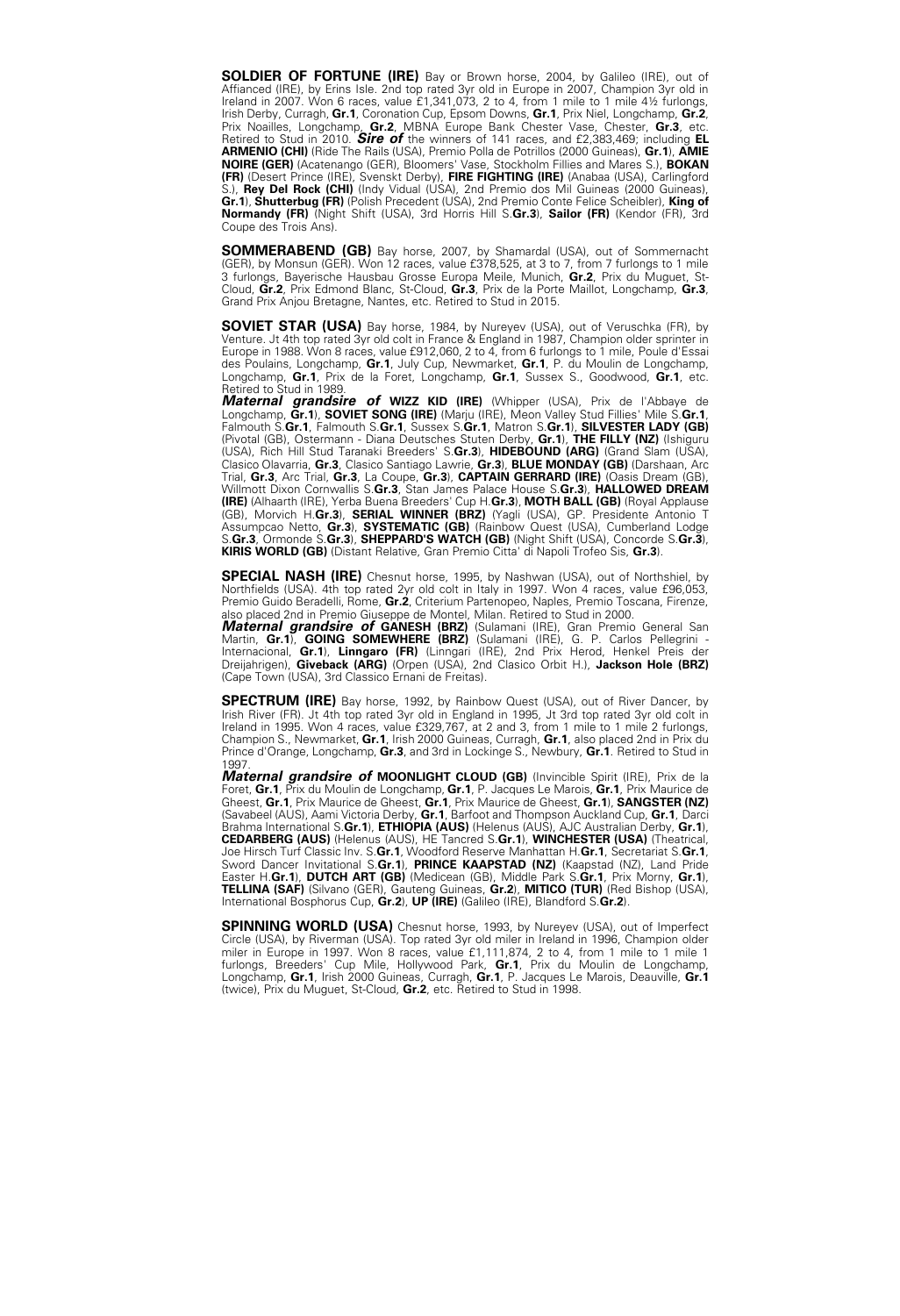*Maternal grandsire of* **NUOVO RECORD (JPN)** (Heart's Cry (JPN), Yushun Himba (Oaks), **Gr.1**), **PORTUS BLENDIUM (USA)** (Highest Honor (FR), Hong Kong Cup, **Gr.1**, Hong Kong Cup, **Gr.1**), **DAKOTA PHONE (USA)** (Zavata (USA), Breeders' Cup Dirt Mile, **Gr.1**), **HERE COMES WHEN (IRE)** (Danehill Dancer (IRE), Challenge S.**Gr.2**, Oettingen Rennen, **Gr.2**), **SO PRISTINE (AUS)** (Zabeel (NZ), Tattsbet Queen of the South S.**Gr.2**), **SILK BLOSSOM (IRE)** (Barathea (IRE), Lowther S.**Gr.2**), **THEE AULD FLOOZIE (NZ)** (Mastercraftsman (IRE), Mckee Family Sunline Vase, **Gr.3**), **MOURO (USA)** (Grand Slam (USA), Snowhite Maintenance Eclipse S.**Gr.3**, TAB Rewards Shaftesbury Avenue S.**Gr.3**), **MASHOORA (IRE)** (Barathea (IRE), Prix de la Porte Maillot, **Gr.3**, Prix Imprudence, **Gr.3**), **MISS STELLABELLE (AUS)** (Dehere (USA), TBV Champagne S.**Gr.3**), **WHISPERING GALLERY (GB)** (Daylami (IRE), DRC Gold Cup, **Gr.3**), **SAN SICHARIA (IRE)** (Daggers Drawn (USA), Chartwell S.**Gr.3**).

**SRI PUTRA (GB)** Bay horse, 2006, by Oasis Dream (GB), out of Wendylina (IRE), by In The Wings. Won 7 races, value £565,609, at 2 to 6, from 6 furlongs to 1 mile 2 furlongs, Prix Guillaume d'Ornano, Deauville, **Gr.2**, York S., York, **Gr.2**, Earl of Sefton S., Newmarket, **Gr.3**, Solario S., Sandown Park, **Gr.3**, Paradise S., Kempton Park, etc. Retired to Stud in 2014. First crop now foals.

**STARBOROUGH (GB)** Chesnut horse, 1994, by Soviet Star (USA), out of Flamenco Wave (USA), by Desert Wine (USA). Jt 4th top rated 3yr old in England in 1997. Won 4 races, value £269,803, at 2 and 3, from 6 furlongs to 1 mile 1 furlongs, P. Jean Prat, Chantilly, **Gr.1**, St James's Palace S., Royal Ascot, **Gr.1**, also placed 2nd in Sussex S., Goodwood, **Gr.1**, and 3rd in Sirenia S., Kempton Park. Retired to Stud in 1999.

*Maternal grandsire of* **STRAW HAT (JPN)** (Fuji Kiseki (JPN), Unicorn S.**Gr.3**), **COUP DE THEATRE (FR)** (Gold Away (IRE), Prix Omnium II), **JETFIRE (GB)** (American Post (GB), Prix Max Sicard), **Gentora (FR)** (Gentlewave (IRE), 2nd Prix Casimir Delamarre, Prix Madame Jean Couturie, Prix Melisande), **Sacha Park (IRE)** (Iffraaj (GB), 2nd Alfred Nobel Rochestown S.), **Cayanna (USA)** (Cayoke (FR), 2nd Cat's Cradle H.).

**STARSPANGLEDBANNER (AUS)** Chesnut horse, 2006, by Choisir (AUS), out of Gold Anthem (AUS), by Made of Gold (USA). Champion older sprinter in Europe in 2010, Champion sprinter in Australia in 2009-2010. Won 7 races, value £1,210,178, at 2 and 3, from 5 furlongs to 1 mile, July Cup, Newmarket, **Gr.1**, Golden Jubilee S., Ascot, **Gr.1**, Oakleigh Plate, Caulfield, **Gr.1**, The Age Caulfield Guineas, Caulfield, **Gr.1**, H D F McNeil S., Caulfield, **Gr.3**,<br>etc. Retired to Stud in 2011. *Sire of* the winners of 41 races, and £812,308; including THE<br>WOW SIGNAL (IRE) (High Chapa (Night Shift (USA), Queen Mary S.**Gr.2**), **HOME OF THE BRAVE (IRE)** (Beat Hollow (GB), Friarstown Stud Minstrel S.**Gr.3**), **OF THE BRAVE (AUS)** (Rory's Jester (AUS), Blue Diamond Prelude (c&g), **Gr.3**), **Moonraker (GB)** (Wolfhound (USA), 2nd Roses S.).

**STORMY RIVER (FR)** Grey horse, 2003, by Verglas (IRE), out of Miss Bio (FR), by River Mist (USA). Top rated 3yr old miler in France in 2006. Won 5 races, value £482,597, 2 to 4, from 7 furlongs to 1 mile, Prix Jean Prat, Chantilly, **Gr.1**, Prix Messidor, M-Laffitte, **Gr.3**, Prix de Fontainebleau, Longchamp, **Gr.3**, Prix Djebel, M-Laffitte, also placed 2nd in Criterium<br>International, St-Cloud, **Gr.1**, etc. Retired to Stud in 2008. *Sire of* the winners of 271 races,<br>and £4,360,939; including **LEA DE LA TOUR (FR)** (Marju (IRE), Prix du Lys, **Gr.3**), **MR GOTHAM (GB)** (Octagonal (NZ), Premio Circo Massimo), **STORMYRA (FR)** (Act One (GB), Prix La Camargo), **TARA RIVER (FR)** (Johann Quatz (FR), Grand Prix de Marseille, G.P.Conseil General des Alpes Maritimes), **BARBAYAM (GB)** (Valanour (IRE), Prix Amandine), **Caointiorn (FR)** (Bering, 2nd Prix Miss Satamixa), **Storm River (FR)** (Dernier Empereur (USA), 2nd G P Region Alsace), **Winter Springs (FR)** (Midyan (USA), 2nd Prix Delahante), **Indriya (FR)** (Grand Lodge (USA), 2nd Prix de Liancourt), **Page One (FR)** (Rainbow Quest (USA), 3rd Premio Dormello, **Gr.3**); also *sire over jumps* of *CALL ME BUBBLES (FR), STORMINATOR (FR), Cajun (FR), Pepparone (IRE)*.

**STRAVINSKY (USA)** Bay horse, 1996, by Nureyev (USA), out of Fire The Groom (USA), by Blushing Groom (FR). 2nd top rated 2yr old in Ireland in 1998, Champion 3yr old sprinter in Europe in 1999. Won 3 races, value £225,599, at 2 and 3, from 5 furlongs to 6 furlongs, July Cup, Newmarket, **Gr.1**, Persimmon Homes Nunthorpe S., York, **Gr.1**, also placed 3rd in

Dewhurst S., Newmarket, **Gr.1**. Retired to Stud in 2000.<br>*Maternal grandsire of JULINSKY PRINCE (NZ) (Darci Brahma (NZ), Windsor Park*<br>Horlicks Plate, **Gr.1**), LANKAN RUPEE (AUS) (Redoute's Choice (AUS), Manikato S.**Gr.1** Black Caviar Lightning S.**Gr.1**, Newmarket H.**Gr.1**, Oakleigh Plate, **Gr.1**, T J Smith S.**Gr.1**), **TEPIN (USA)** (Bernstein (USA), Breeders' Cup Mile, **Gr.1**, Just A Game S.**Gr.1**, First Lady S.**Gr.1**), **MOSHEEN (AUS)** (Fastnet Rock (AUS), Turnpoint Royal Randwick Guineas, **Gr.1**, Vinery Stud Storm Queen S.**Gr.1**, Crown Victoria Oaks, **Gr.1**, Australian Guineas, **Gr.1**), **PATAQUES (ARG)** (Catcher In The Rye (IRE), Gran Premio Montevideo, **Gr.1**), **RIP VAN WINKLE (IRE)** (Galileo (IRE), International S.**Gr.1**, Queen Elizabeth II S.**Gr.1**, Sussex S.**Gr.1**), **TREMEC (NZ)** (Zabeel (NZ), Chairman's Quality H.**Gr.2** (twice)), **VYJACK (USA)** (Into Mischief (USA), Jerome S.**Gr.2**, Kelso H.**Gr.2**), **BLACKIE (NZ)** (Black Minnaloushe (USA), Cleanevent Phar Lap S.**Gr.2**), **SMOULDER (NZ)** (Traditionally (USA), Eight Carat Ladies' Mile, **Gr.2**), **BAGHADUR (IRE)** (Zanzibari (USA), Prix de la Porte Maillot, **Gr.3**), **GOLD SYMPHONY**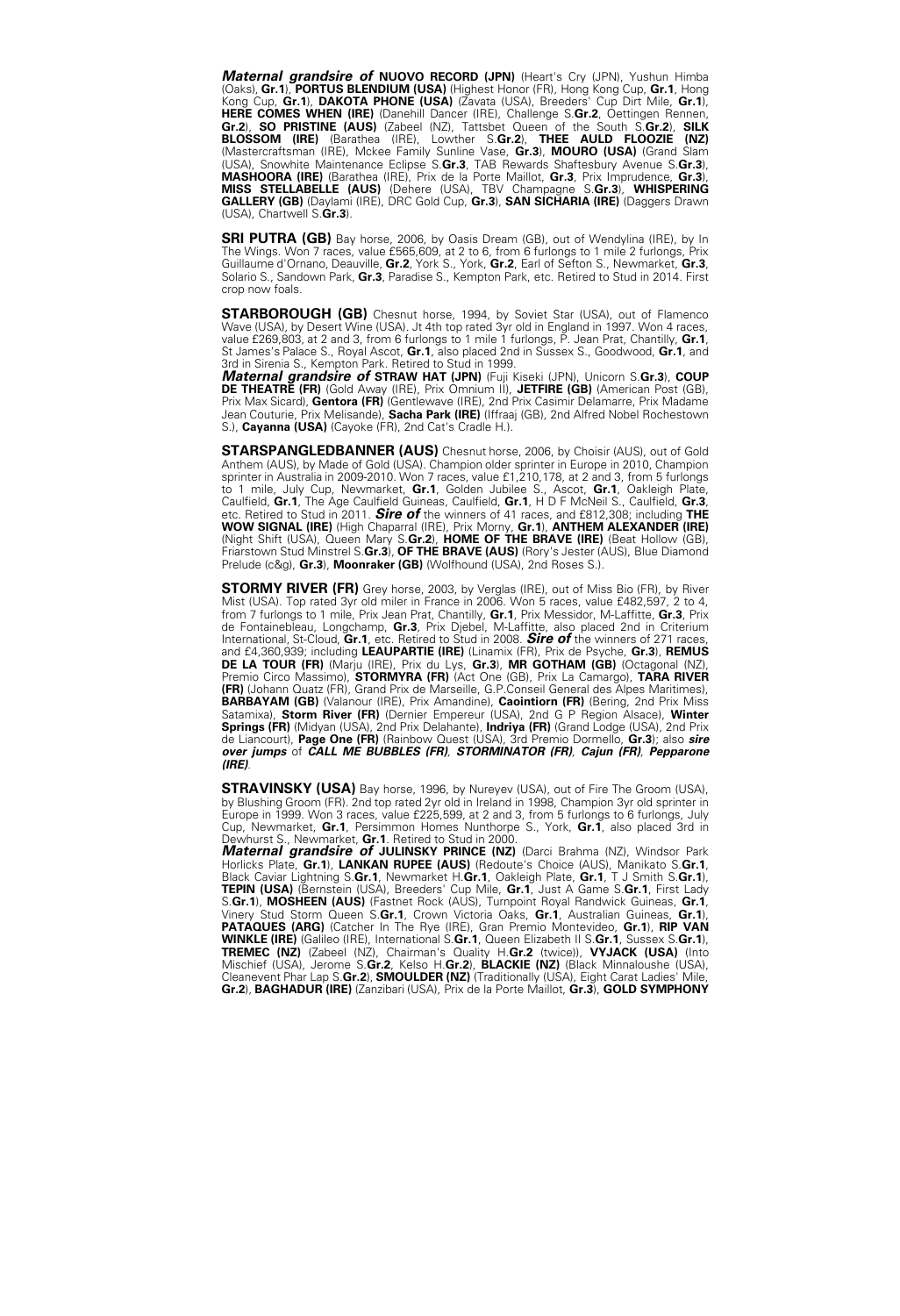**(AUS)** (Reward For Effort (AUS), H D F McNeil S.**Gr.3**, KS Environmental Vain S.**Gr.3**), **XANADOU (IRE)** (Peintre Celebre (USA), Prix Paul de Moussac, **Gr.3**), **LE VIE INFINITE (IRE)** (Le Vie Dei Colori (GB), Premio del Piazzale, **Gr.3**).

**STREET CRY (IRE)** Bay or Brown horse, 1998, by Machiavellian (USA), out of Helen Street, by Troy. Top rated older horse in U.A.E. in 2002 (9.5-11f.). Won 5 races, value £3,499,683, 2 to 4, from 6½ furlongs to 1 mile 2 furlongs, Dubai World Cup, Nad Al Sheba, **Gr.1**, Stephen Foster H., Churchill Downs, **Gr.1**, Al Maktoum Challenge R3, Nad Al Sheba, **Gr.2**, also placed 2nd in Whitney H., Saratoga, **Gr.1**, Del Mar Futurity, Del Mar, **Gr.2**, etc. Retired to Stud in 2003.

*Maternal grandsire of* **ARE YOU KIDDING ME (USA)** (Run Away And Hide (USA), Nijinsky S.**Gr.2**, Eclipse S.**Gr.2**, Autumn S.**Gr.2**), **LUCIDA (IRE)** (Shamardal (USA), Rockfel S.**Gr.2**), **ULTIMO SUENO (ARG)** (Exchange Rate (USA), Clasico Sibila, **Gr.2**), **BARBADOS (USA)** (Speightstown (USA), Hutcheson S.**Gr.3**), **KIR ROYAL (ARG)** (Exchange Rate (USA), Clasico General Lavalle, **Gr.3**), **GAUTIER (USA)** (Belong To Me (USA), Clasico Mariano Ignacio Prado, **Gr.3**), **DANIEL BOONE (BRZ)** (Wild Event (USA), Classico Ernani de Freitas), **NOOR AL HAWA (FR)** (Makfi (GB), G.P.von Engel & Volkers Junioren-Preis), **SUCCESSFUL NATIVE (USA)** (Successful Appeal (USA), Bob Umphrey Turf Sprint S.), **GOODMAN (NZ)** (Alamosa (NZ), Chairman's Trophy), **MAJESTIC JASMINE (IRE)** (New Approach (IRE), GP der Versicherungen Hannover Volksbank), **OFFICE BEARER (AUS)** (Officer (USA), City of Dandenon Bel Esprit S.), **DRY SUMMER (USA)** (Any Given Saturday (USA), Oak Tree Juvenile Turf S.), **PRETENSION (USA)** (Bluegrass Cat (USA), Sweet Envoy S.).

**STYLE VENDOME (FR)** Grey horse, 2010, by Anabaa (USA), out of Place Vendome (FR), by Dr Fong (USA). Won 5 races, value £379,831, at 2 and 3, from 5½ furlongs to 1 mile, Poule d'Essai des Poulains, Longchamp, **Gr.1**, Prix Djebel, M-Laffitte, **Gr.3**, Prix Francois Boutin, Deauville, Prix Montenica, Chantilly, also placed 2nd in Prix Yacowlef, Deauville. Retired to Stud in 2014. First crop now foals.

**SULAMANI (IRE)** Bay horse, 1999, by Hernando (FR), out of Soul Dream (USA), by Alleged (USA). Jt Champion 3yr old in Europe in 2002 (11-13f.), Champion older horse in Europe in 2004 (9.5-10.5f.). Won 9 races, value £3,185,254, 3 to 5, from 1 mile 2 furlongs to 1 mile 4 furlongs, Arlington Million S., Arlington Int.**Gr.1**, Sheema Classic, Nad Al Sheba, **Gr.1**, International S., York, **Gr.1**, Canadian International S., Woodbine, **Gr.1**, Prix du Jockey Club, Chantilly, **Gr.1**, Turf Classic Invitational S., Belmont Park, **Gr.1**, etc. Retired to Stud in 2005, and *Sire of* winners including **GANESH (BRZ)** (Special Nash (IRE), Gran Premio General San Martin, **Gr.1**), **CONCILIUM (BRZ)** (Notation (USA), Grande Premio Jockey Club de Sao Paulo, **Gr.1**), **GOING SOMEWHERE (BRZ)** (Special Nash (IRE), G. P. Carlos Pellegrini - Internacional, **Gr.1**), **INVICTUS (BRZ)** (Fast Gold (USA), G. P. Sao Paulo-Shopping Cidade Jardim, **Gr.1**), **MASTERY (GB)** (Diesis, St Leger S.**Gr.1**, Hong Kong Vase, **Gr.1**), **FERRAGAMO (BRZ)** (Ken Graf (BRZ), G.P.Antonio Joaquim Peixoto de Castro Jr, **Gr.2**), **MITOLOGICO (BRZ)** (Payant (ARG), Grande Premio Oswaldo Aranha, **Gr.2**, Grande Premio Ministro da Agricultura, **Gr.2**), **GUARANTA (BRZ)** (Roi Normand (USA), G.P.Antonio Joaquim Peixoto de Castro Jr, **Gr.2**), **NICE QUEEN (BRZ)** (Trempolino (USA), C. PreS., Jose Bonifacio Coutinho Nogueira, **Gr.2**), **SENATUS (BRZ)** (Ghadeer (FR), Grande Premio General Couto de Magalhaes, **Gr.2**), **ENERGIA DESTAQUE (BRZ)** (Infamous Deed (USA), Grande Premio Dezesseis de Julho, **Gr.2**).

**SUNDAY BREAK (JPN)** Bay horse, 1999, by Forty Niner (USA), out of Catequil (CAN),<br>by Storm Cat (USA). Won 4 races, value £306,664, at 3, from 7 furlongs to 1 mile 1 furlongs,<br>Peter Pan S., Belmont Park, **Gr.2**, also place Memorial S., Aqueduct, **Gr.1**, Arcadia H., Santa Anita, **Gr.2**. Retired to Stud in 2004, and **Sire of** the winners of 675 races, and £8,483,371; including **NEVER ON SUNDAY (FR)** (Kendor (FR), Prix d'Ispahan, **Gr.1**), **FRANKYFOURFINGERS (FR)** (Kendor (FR), IPIC Al Maktoum Challenge 2, **Gr.2**), **MAYBESOMAYBENOT (USA)** (Olympio (USA), Sanford S.**Gr.2**), **DANZA CAVALLO (FR)** (Mark of Esteem (IRE), Prix Madame Jean Couturie, **L**), **PONZI SCHEME (USA)** (Regal Classic (CAN), Decathlon S.**L.**, Skip Away S.**L.**), **CLASS BREAK (USA)** (Benchmark (USA), Showtime Deb S.**L.**, Pat Whitworth Illinois Debutante S.**L.**), **SUMMER SONG (USA)** (Valid Expectations (USA), City of Edmonton Distaff H.**L**), **BREAK UP (USA)** (Boundary (USA), Louisiana Champions Day Juvenile S.**L.**), **UNITAS (USA)** (Night Shift (USA), Oak Hall S., B-Connected S., Need for Speed S.), **THE MALLARD MAN (USA)** (Bucksplasher (USA), Arkansas Breeders' S.), **SUNDAY GEISHA (USA)** (Never Tabled (USA), Trenton S.); also *sire over jumps* of *ORSIPPUS (USA), WE WILL SEE (FR)*. *Maternal grandsire of* **BRING IT ON DUDE (USA)** (Munnings (USA), Kip Deville S.),

**Slew Hunter (USA)** (Evansville Slew (USA), 3rd Oklahoma Classics Distaff Sprint S.).

**TAKE RISKS (FR)** Grey horse, 1989, by Highest Honor (FR), out of Baino Bluff, by Be My<br>Guest (USA). Won 5 races, value £91,624, 2 to 4, from 7½ furlongs to 1 mile, Prix Edmond<br>Blanc, St-Cloud, **Gr.3**, Prix Messidor, M'-La

also placed 3rd in Prix Saint Roman, Evry, **Gr.3**. Retired to Stud in 1994. *Maternal grandsire of* **MAJOUNES SONG (GB)** (Singspiel (IRE), Walther J Jacobs Stutenpreis, **Gr.3**), **MERI SHIKA (FR)** (Spirit One (FR), Flaming Page S.), **Marias Magic (GB)** (Mtoto, 3rd Oppenheim Pramerica Steher Preis).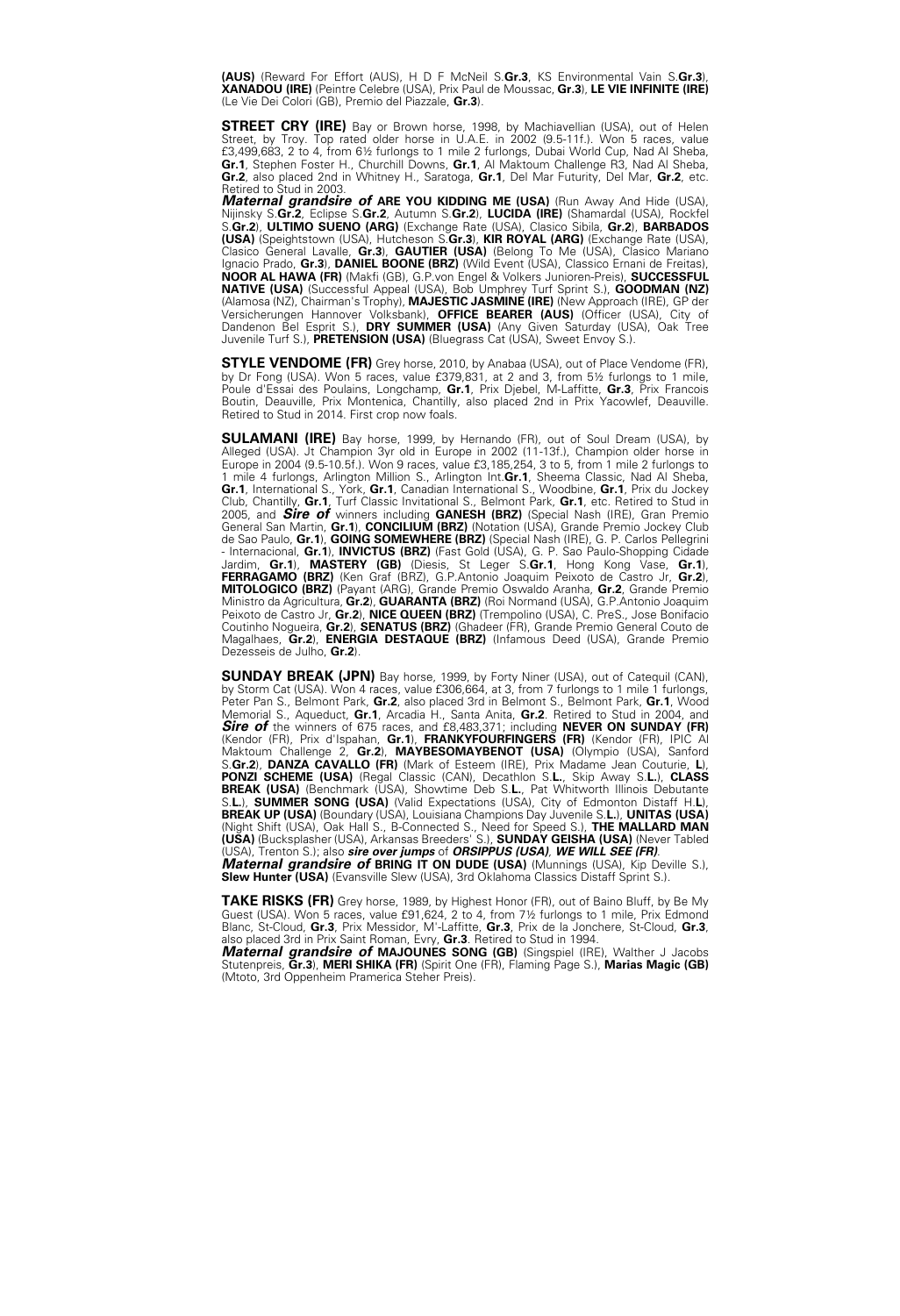**TALE OF THE CAT (USA)** Bay or Brown horse, 1994, by Storm Cat (USA), out of Yarn<br>(USA), by Mr Prospector (USA). Won 5 races, value £217,095, at 3 and 4, from 7 furlongs to 1<br>mile ½ furlong, King's Bishop S., Saratoga, **Gr** 

**Gr.1**, and 3rd in Vosburgh S., Belmont Park, **Gr.1**. Retired to Stud in 1999.<br>*Maternal grandsire of*  AMAZING MARIA (IRE) (Mastercraftsman (IRE), Falmouth<br>S.**Gr.1**, Prix Rothschild, **Gr.1**), DORTMUND (USA) (Big **Gr.1**, Los Alamitos Futurity, **Gr.1**), **DECLASSIFY (USA)** (Orientate (USA), Triple Bend S.**Gr.1**), **IT'S TRICKY (USA)** (Mineshaft (USA), Acorn S.**Gr.1**, Coaching Club American Oaks, **Gr.1**, Ogden Phipps H.**Gr.1**), **SMASHING GLORY (ARG)** (Honour And Glory (USA), Gran Premio Jorge de Atucha, **Gr.1**), **ADRIFT (NZ)** (Zabeel (NZ), Liberty Int. Light Fingers S.**Gr.2**), **ISTANFORD (USA)** (Istan (USA), San Clemente H.**Gr.2**), **SPELLBOUND (USA)** (Bernardini (USA), La Canada S.**Gr.2**), **WALLYANNA (USA)** (Langfuhr (CAN), Nat.Museum of Racing Hall of Fame S.**Gr.2**), **CEILING KITTY (GB)** (Red Clubs (IRE), Queen Mary S.**Gr.2**), **HOUR GLASS (USA)** (Petionville (USA), Vagrancy H.**Gr.2**).

**TAMAYUZ (GB)** Chesnut horse, 2005, by Nayef (USA), out of Al Ishq (FR), by Nureyev (USA). Won 5 races, value £482,505, at 2 and 3, over 1 mile (twice), Prix Jean Prat, Chantilly, **Gr.1**, P. Jacques Le Marois, Deauville, **Gr.1**, Prix de Fontainebleau, Longchamp, **Gr.3**. Retired to Stud in 2009, and *Sire of* the winners of 198 races, and £3,651,016; including **G FORCE (IRE)** (Common Grounds, Sprint Cup, **Gr.1**), **SIR PRANCEALOT (IRE)** (Catrail (USA), Polypipe Flying Childers S.**Gr.2**), **THAWAANY (IRE)** (Desert King (IRE), Prix de Ris-Orangis, **Gr.3**), **BROWN SUGAR (IRE)** (Titus Livius (FR), Molecomb S.**Gr.3**, Sirenia S.**Gr.3**), **MEINER ETERNEL (IRE)** (Piccolo (GB), Kokura Nisai S.**Gr.3**), **BLOND ME (IRE)** (Docksider (USA), The<br>Distaff, **L**), **FADHAYYIL (IRE)** (Danehill Dancer (IRE), City of York S.**L.), TUPI (IRE)** (Rakti (GB), Hastings Direct Sir Henry Cecil S.**L.**, King Charles II S.**L.**), **ROYAL SPRING (FR)** (Pivotal (GB), Prix Saraca, **L**), **BEST REGARDS (IRE)** (Green Desert (USA), Hoppegartener Fliegerpreis, **L**), **IGHRAA (IRE)** (Alzao (USA), Prix Finlande, **L**).

**TAPIT (USA)** Grey or Roan horse, 2001, by Pulpit (USA), out of Tap Your Heels (USA), by Unbridled (USA). Won 3 races, value £316,634, at 2 and 3, from 1 mile to 1 mile 1 furlongs, Wood Memorial S., Aqueduct, **Gr.1**, Laurel Futurity, Laurel, **Gr.3**. Retired to Stud in 2005. *Maternal grandsire of* **MYFOURCHIX (USA)** (Henny Hughes (USA), Seeking the Ante S.), **Oceanwave (USA)** (Harlan's Holiday (USA), 2nd Fantasy S.**Gr.3**, Honeybee S.**Gr.3**), **One More (USA)** (Holy Bull (USA), 3rd Providencia S.**Gr.3**), **Adhara (USA)** (Cowboy Cal (USA),

2nd Debutante S.).

**TEOFILO (IRE)** Bay horse, 2004, by Galileo (IRE), out of Speirbhean (IRE), by Danehill (USA). Champion 2yr old in Europe in 2006. Won 5 races, value f349,515, at 2, over 7 furlongs, Dewhurst S., Newmarket, Gr.1, Laing O'R Irish 1000 Guineas, **Gr.1**, Yorkshire Oaks, **Gr.1**), **SONNTAG (AUS)** (Strategic (AUS), Queensland Derby, **Gr.1**), **HAVANA GOLD (IRE)** (Desert Style (IRE), Prix Jean Prat, **Gr.1**), **TRADING LEATHER (IRE)** (Sinndar (IRE), Irish Derby, **Gr.1**), **VOLEUSE DE COEURS (IRE)** (Grand Lodge (USA), Gain Irish St Leger, **Gr.1**), **LOCH GARMAN (IRE)** (Giant's Causeway (USA), Criterium International, **Gr.1**), **PARISH HALL (IRE)** (Montjeu (IRE), Dewhurst S.**Gr.1**), **AMRALAH (IRE)** (Diesis, William HIill Herbert Power S.**Gr.2**), **AROD (IRE)** (Rahy (USA), F.Cowley MBE Memorial Summer Mile S.**Gr.2**), **TAMAANEE (AUS)** (Perugino (USA), Gerald Rosenberg S.**Gr.2**), **TARFASHA (IRE)** (Groom Dancer (USA), Moyglare "Jewels" Blandford S.**Gr.2**), **AMIRA'S PRINCE (IRE)** (Green Desert (USA), Mac Diarmida S.**Gr.2**, Mervin Muniz Jr H.**Gr.2**), **LIGHT HEAVY (IRE)** (Quest For Fame, Derby Trial S.**Gr.2**).

**TIGER HILL (IRE)** Bay horse, 1995, by Danehill (USA), out of The Filly (GER), by Appiani II. Champion 3yr old in Germany in 1998, Champion older horse in Germany in 1999. Won 10 races, value £749,101, 2 to 4, from 7 furlongs to 1 mile 4 furlongs, G.Dallmayr-Preis Bayerisches Zuchtrennen, Munich, **Gr.1**, Grosser Preis von Baden, Baden-Baden, **Gr.1** (twice), Gerling Preis, Koln, **Gr.2**, Grosser Muller Brot-Preis, Munich, **Gr.2**, Mehl-Mulhens Rennen, Koln, **Gr.2**, etc. Retired to Stud in 2000.

*Maternal grandsire of* **ITO (GER)** (Adlerflug (GER), Pastorius Grosser Preis von Bayern, **Gr.1**), **AKEED MOFEED (GB)** (Dubawi (IRE), Hong Kong Cup, **Gr.1**), **SALOMINA (GER)** (Lomitas (GB), Henkel Preis der Diana - Stuten Derby, **Gr.1**), **ALMANDIN (GER)** (Monsun (GER), G. P. der Badischen Unternehmer Rennen, **Gr.2**), **ATEMPO (GER)** (Monsun (GER), Gerling Preis, **Gr.2**), **PALACE PRINCE (GER)** (Areion (GER), Grosser Preis der Sparkasse Krefeld, **Gr.3**), **METEORIC (IRE)** (Lope de Vega (IRE), Prix Pelleas), **STONE ROSES (FR)** (Rip Van Winkle (IRE), Prix Solitude), **ELIK (IRE)** (Dalakhani (IRE), Height of Fashion S.), **SALUT (GER)** (Lomitas (GB), Preis des Casino Baden-Baden), **SEVEN SHARES (IRE)** (Peintre Celebre (USA), Premio Giovanni Falck), **SILVER ARROW (IND)** (Verglas (IRE), Breeders' Produce S.), **TUNKWA (FR)** (Gold Away (IRE), G. P. de Nantes), **ACADIUS (GER)** (Lord of England (GER), Oppenheim-Rennen, P.der Dreijahrigen-Harzheim/Taxi4horses), **AMBRIA (GER)** (Monsun (GER), Preis des Union Gestuts).

**TIN HORSE (IRE)** Grey horse, 2008, by Sakhee (USA), out of Joyeuse Entree (GB), by Kendor (FR). Won 4 races, value £461,882, 2 to 4, from 5 furlongs to 1 mile, Poule d'Essai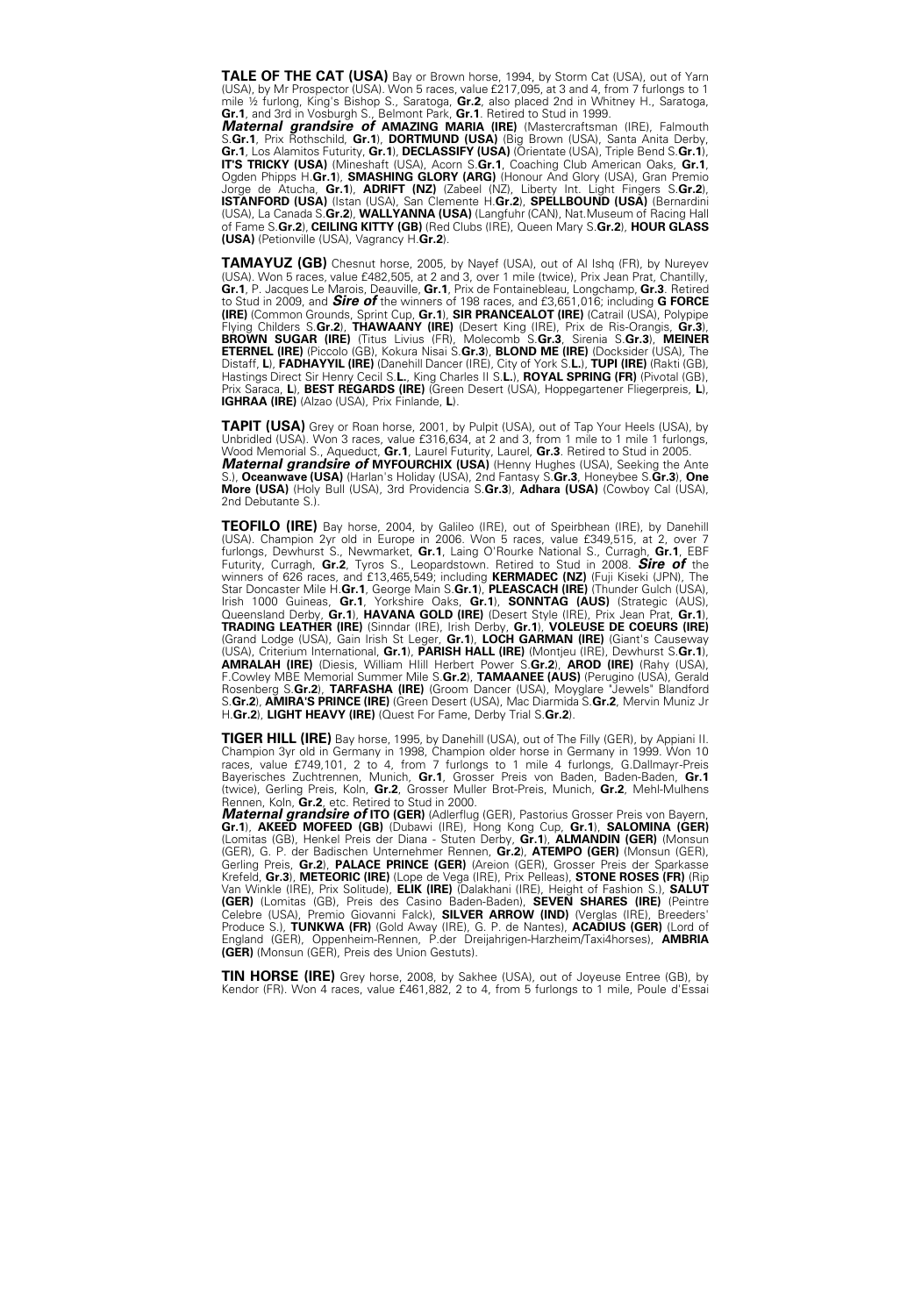des Poulains, Longchamp, **Gr.1**, Prix Messidor, M-Laffitte, **Gr.3**, also placed 2nd in Prix Morny, Deauville, **Gr.1**, Prix Jean-Luc Lagardere-Grand Criterium, Longchamp, **Gr.1**, and 3rd in Prix de Fontainebleau, Longchamp, **Gr.3**. Retired to Stud in 2013. First crop now yearlings.

**TIZNOW (USA)** Bay horse, 1997, by Cee's Tizzy (USA), out of Cee's Song (USA), by Seattle Song (USA). Champion 3yr old colt in U.S.A. in 2000, Champion older horse in U.S.A. in 2001. Won 8 races, value £4,089,109, at 3 and 4, from 1 mile 1/2 furlong to 1 mile 2 furlongs, Breeders' Cup Classic, Churchill Downs, **Gr.1** (twice), Santa Anita H., Santa Anita, **Gr.1**, Super Derby, Louisiana Downs, **Gr.1**, Goodwood Breeders' Cup H., Santa Anita, **Gr.2**, San Fernando Breeders' Cup S., Santa Anita, **Gr.2**, etc. Retired to Stud in 2002.

*Maternal grandsire of* **NOBLE BIRD (USA)** (Birdstone (USA), Stephen Foster H.**Gr.1**), **PERSONAL DIARY (USA)** (City Zip (USA), Del Mar Oaks, **Gr.1**), **TIZ MIDNIGHT (USA)** (Midnight Lute (USA), Bayakoa S.**Gr.2**), **RENEE'S TITAN (USA)** (Bernstein (USA), Santa Ynez S.**Gr.2**), **CALAMITY KATE (USA)** (Yes It's True (USA), Delaware Oaks, **Gr.3**), **FASHION ALERT (USA)** (Old Fashioned (USA), Schuylerville S.**Gr.3**), **WENT THE DAY WELL (USA)** (Proud Citizen (USA), Spiral S.**Gr.3**), **BROTHER PAT (USA)** (Any Given Saturday (USA), Clasico Jose Celso Barbosa), **TIZ THE ARGUMENT (USA)** (Closing Argument (USA), Jameela S.), **DREAMSRUNWILD (USA)** (Offlee Wild (USA), Sunday Silence S.), **A DAY IN PARADISE (USA)** (Yes It's True (USA), Texas Heritage S.), **MISS DEREK (USA)** (Brother Derek (USA), Hong Kong Jockey Club H., Vancouver Sun H., Supernaturel H.).

**TORONADO (IRE)** Bay horse, 2010, by High Chaparral (IRE), out of Wana Doo (USA), by Grand Slam (USA). Jt Champion 3yr old colt in Europe in 2013, Jt Champion 3yr old miler in Europe in 2013. Won 6 races, value £754,081, at 2 to 4, from 6 furlongs to 1 mile, Sussex S., Goodwood, **Gr.1**, Queen Anne S., Ascot, **Gr.1**, Champagne S., Doncaster, **Gr.2**, Craven S., Newmarket, **Gr.3**, Winkfield S., Ascot, etc. Retired to Stud in 0000.

**TREMPOLINO (USA)** Chesnut horse, 1984, by Sharpen Up, out of Trephine (FR), by Viceregal (CAN). 2nd top rated 3yr old in Europe in 1987. Won 4 races, value £909,421, at 2 and 3, from 1 mile to 1 mile 4 furlongs, Trusthouse Forte P. de l'Arc de Triomphe, Longchamp, **Gr.1**, Prix Niel, Longchamp, **Gr.2**, Prix de Courcelles, Longchamp, also placed 2nd in Breeders' Cup Turf, Hollywood Park, **Gr.1**, Prix Lupin, Longchamp, **Gr.1**, etc. Retired to Stud in 1988.

*Maternal grandsire of* **CRUISELINER (BRZ)** (Wild Event (USA), Grande Premio Diana, **Gr.1**, G. P. Zelia Gonzaga Peixoto Castro, **Gr.1**), **WILLYCONKER (IRE)** (Pyrus (USA), Frank E Kilroe Mile S.**Gr.1**), **MR UNIVERSO (BRZ)** (Roi Normand (USA), Grande Premio Derby Paulista, **Gr.1**), **WICKED STYLE (USA)** (Macho Uno (USA), Lane's End Breeders' Futurity, **Gr.1**), **ROUND POND (USA)** (Awesome Again (CAN), Acorn S.**Gr.1**, Breeders' Cup Distaff, **Gr.1**), **BLUE CANARI (FR)** (Acatenango (GER), Prix du Jockey Club, **Gr.1**), **CHELSEA ROSE (IRE)** (Desert King (IRE), Moyglare Stud S.**Gr.1**), **ACTION THIS DAY (USA)** (Kris S (USA), Breeders' Cup Juvenile, **Gr.1**), **HATIF (BRZ)** (Spend A Buck (USA), Grande Premio Jockey Club de Sao Paulo, **Gr.1**), **GOLPE BAIXO (BRZ)** (Choctaw Ridge (USA), G P Presidente Jose Cerquinho Assumpcao, **Gr.2**), **NICE QUEEN (BRZ)** (Sulamani (IRE), C. PreS., Jose Bonifacio Coutinho Nogueira, **Gr.2**), **CHAMBERLAIN BRIDGE (USA)** (War Chant (USA), Breeders' Cup Turf Sprint, **Gr.2**), **LORD ADMIRAL (USA)** (El Prado (IRE), Haafhd Jebel Hatta, **Gr.2**), **GREEK SUN (USA)** (Danzig (USA), Oak Tree Derby, **Gr.2**), **KATDOGAWN (GB)** (Bahhare (USA), Santa Ana H.**Gr.2**).

**TURGEON (USA)** Grey horse, 1986, by Caro, out of Reiko (FR), by Targowice (USA). Top rated 3yr old stayer in France in 1989, Top rated older stayer in Ireland in 1991. Won 7 races, value £121,836 and 50,447,375 Dm, 3 to 5, from 1 mile 6 furlongs to 1 mile 7½ furlongs, Jefferson Smurfit Mem. Irish St Leger, Curragh, **Gr.1**, Prix Royal Oak, Longchamp, **Gr.1**, Prix Kergorlay, Deauville, **Gr.2**, Prix Vicomtesse Vigier, Longchamp, **Gr.2** (twice), Prix de l'Esperance, Longchamp, **Gr.2**, etc. Retired to Stud in 1994. *Sire of* the winners of 792 races, and £18,168,185; including **TURBO JET (FR)** (Royal And Regal (USA), G.P.Conseil General des Alpes Maritimes, **L**, Prix du Grand Camp, **L**, Prix Rene Bedel, **L), TURBOTIERE**<br>**(FR)** (Rex Magna (FR), Grand Prix de Lyon, **L**, Prix Panacee, **L**, Grand Prix du Sud-Ouest, **L)**, **MARIE DE BAYEUX (FR)** (Slew O' Gold (USA), Coupe des Trois Ans, **L**); also *sire over jumps* of *SHANNON ROCK (FR), EXOTIC DANCER (FR), ICE MOOD (FR), ANAY TURGE (FR), VIOLIN DAVIS (FR), TURKO (FR), TURGEONEV (FR), MA FILLEULE (FR), AERIAL (FR), FORMOSA JOANA HAS (FR), DON MIRANDE (FR), ELIGA (FR), GRAY STEEL (FR), LADIES CHOICE (FR), SOL ROC (FR), PAULOUGAS (FR), TURTEENE (FR), GAELIC JOY (FR), SHANON DU BERLAIS (FR)*.

**TURTLE BOWL (IRE)** Bay horse, 2002, by Dyhim Diamond (IRE), out of Clara Bow (FR), by Top Ville. Won 7 races, value £399,703, 2 to 5, from 7 furlongs to 1 mile 1½ furlongs, Prix Jean Prat, Chantilly, **Gr.1**, Prix de la Jonchere, Chantilly, **Gr.3**, Prix Montenica, M-Laffitte, also placed 2nd in Prix d'Ispahan, Longchamp, **Gr.1**, Prix du Muguet, St-Cloud, **Gr.2**, etc. Retired<br>to Stud in 2008, and *Sire of* the winners of 164 races, and £3,342,361; including **LUCAYAN**<br>(FR) (Grand Lodge (USA), Poule (Ashkalani (IRE), Criterium International, **Gr.1**), **CANDIDE (FR)** (Key of Luck (USA), Prix Thomas Bryon, **Gr.3**), **KATIE'S DIAMOND (FR)** (Anabaa (USA), Empress S.**L.**), **PLEUVEN (FR)** (Singspiel (IRE), Prix Roland de Chambure, **L**), **Anahita (FR)** (Polish Precedent (USA), 2nd Balanchine S.**Gr.2**), **Il Segreto (FR)** (Oasis Dream (GB), 2nd Criterium du Languedoc, **L**),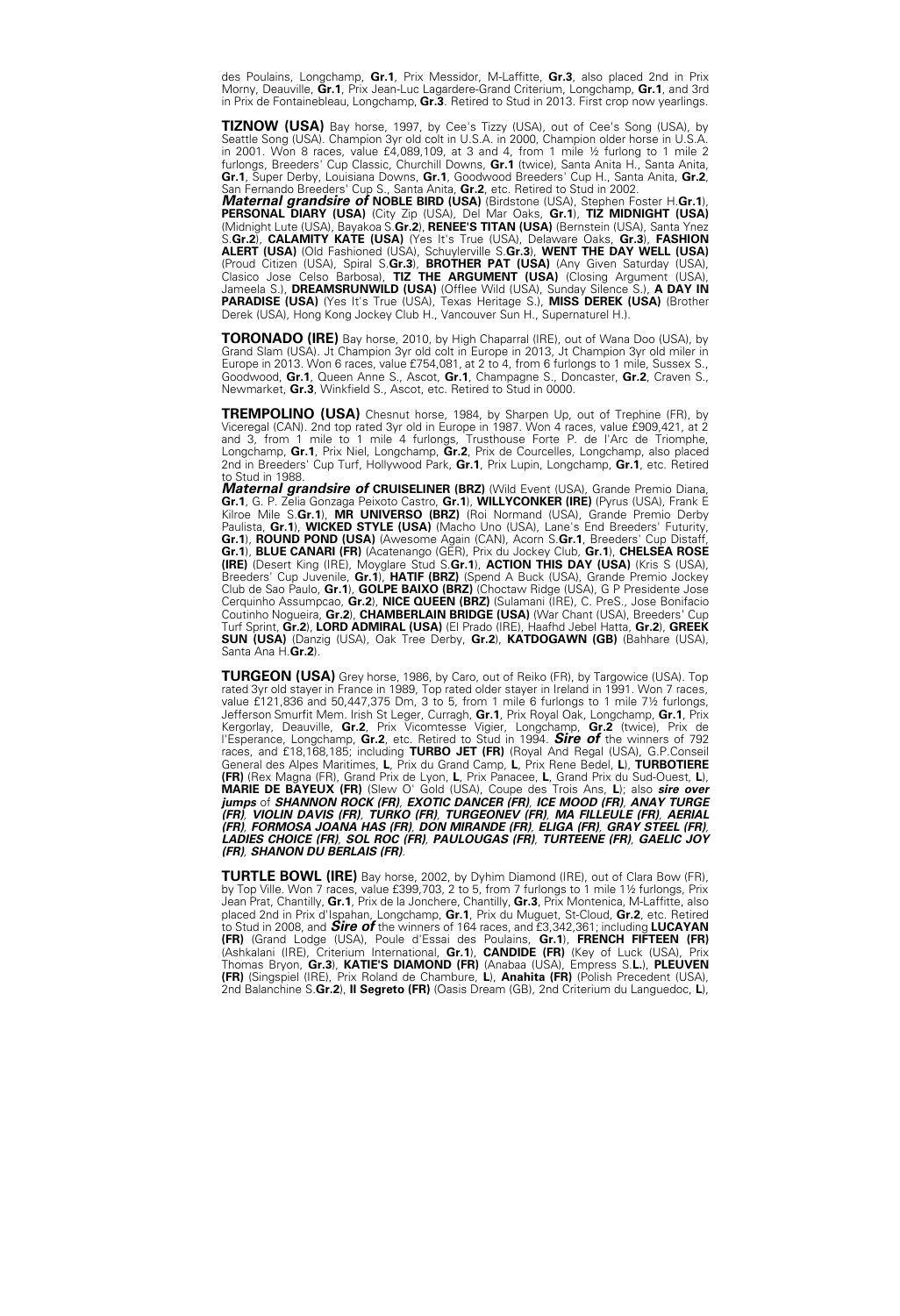**Face Surface (GER)** (Anabaa (USA), 2nd Prix Georges Trabaud, **L**), **Ivan Grozny (FR)** (Suave Dancer (USA), 3rd Prix La Force, **Gr.3**), **Belgian Gentleman (FR)** (Kendor (FR), 3rd P. Delahante, **L**).

**U S RANGER (USA)** Bay horse, 2004, by Danzig (USA), out of My Annette (USA), by Red Ransom (USA). Top rated 3yr old sprinter in Ireland in 2007, Top rated older sprinter in Ireland in 2008. Won 5 races, value £245,083, at 2 and 3, from 6 furlongs to 1 mile, Prix Djebel, M-Laffitte, Waterford Testimonial S., Curragh, also 2nd in July Cup, Newmarket, **Gr.1,**<br>Jersey S., Ascot, **Gr.3,** and 3rd in Prix de la Foret, Longchamp, **Gr.1,** etc. Retired to Stud in<br>2010, and *Sire of* winners S.**Gr.3**), **SOLITARY RANGER (USA)** (Lil E Tee (USA), Arlington Washington Futurity, **Gr.3**).

**VERGLAS (IRE)** Grey horse, 1994, by Highest Honor (FR), out of Rahaam (USA), by Secreto (USA). Jt 4th top rated 2yr old in Ireland in 1996, 4th top rated 3yr old colt in Ireland in 1997. Won 3 races, value £128,623, at 2 and 3, from 6 furlongs to 1 mile, Coventry S., Royal Ascot, **Gr.3**, also placed 2nd in Irish 2000 Guineas, Curragh, **Gr.1**, San Marino H., Santa

Anita, and 3rd in Phoenix S., Leopardstown, **Gr.1**. Retired to Stud in 2000.<br>*Maternal grandsire of S***IR PATRICK MOORE (FR)** (Astronomer Royal (USA),<br>Expressway S.**Gr.2), STELLAR PATH (FR)** (Astronomer Royal (USA), Prix d **(AUS)** (Murtajill (AUS), SJM EC Card Cup Lisboa Challenge), **ANAZONE (IRE)** (Anabaa (USA), Prix de Saint-Cyr), **CHILDA (IRE)** (Duke of Marmalade (IRE), Prix Rose de Mai), **Crisolles (FR)** (Le Havre (IRE), 2nd Prix de la Nonette, **Gr.2**), **Chiringuita (USA)** (Hard Spun (USA), 2nd Irish Champions W/end EBF Chpn. Trophy), **Doni d'Arcadia (ITY)** (Red Rocks (IRE), 2nd Premio Vittorio Crespi), **Filly Medi (FR)** (Medecis (GB), 2nd Premio de la Hispanidad), **Royal Sun (FR)** (Astronomer Royal (USA), 2nd Prix Aymeri de Mauleon), **Divina Comedia (FR)** (Footstepsinthesand (GB), 2nd Prix Isonomy), **Temple Bar (FR)** (Rock of Gibraltar (IRE), 2nd Prix Bedel), **Star Prince (FR)** (Green Tune (USA), 2nd Criterium du Languedoc).

**VERTICAL SPEED (FR)** Chesnut horse, 1994, by Bering, out of Victoire Bleue, by Legend of France (USA). Won 3 races, value £136,246, at 3, from 1 mile 3 furlongs to 1 mile 7 furlongs, Prix Hubert de Chaudenay, M'-Laffitte, **Gr.2**, Prix du Lys, M'-Laffitte, **Gr.3**, also placed 2nd in Pertemps St Leger S., Doncaster, **Gr.1**. Retired to Stud in 1998, and *Sire of*<br>the winners of 202 races, and £2,735,211; including SILVER VALNY (FR) (Mendocino (USA),<br>Prix Denisy, L), TANGASPEED (FR) (Fijar Maritimes, **L**, Prix Madame Jean Couturie, **L**); also *sire over jumps* of *QUATRE HEURES (FR), ROYAL SPEED (FR), ALPHA SPEED (FR), Deal Done (FR), Horizontal Speed (IRE), Deal Maker (FR), Masters Royal (FR)*.

**VESPONE (IRE)** Chesnut horse, 2000, by Llandaff (USA), out of Vanishing Prairie (USA), by Alysheba (USA). Top rated 3yr old in France in 2003 (9.5-10.5f.). Won 4 races, value £405,420, at 3, from 1 mile to 1 mile 2 furlongs, Grand Prix de Paris, Longchamp, **Gr.1**, Prix Jean Prat, Chantilly, **Gr.1**, Prix La Force, St-Cloud, **Gr.3**, also placed 2nd in Premio Presidente della Repubblica, Rome, **Gr.1**, Prix Ganay, Longchamp, **Gr.1**, etc. Retired to Stud in 2006, and *Sire of* the winners of 151 races, and £2,898,961; including **PORNICHET (FR)** (Septieme Ciel (USA), The Bundaberg Rum Doomben Cup, **Gr.1**), **GOLDY ESPONY (FR)** (Highest Honor (FR), Prix Penelope, **Gr.3**, Long Island H.**Gr.3**, Waya S.**Gr.3**), **VESLOVE (FR)** (Pennekamp (USA), Prix Delahante, **L**), **ZYGMUNT (FR)** (Kabool (GB), Prix Zeddaan, **L**), **Stillman (FR)** (Daliapour (IRE), 2nd Prix Quincey, **Gr.3**, 2nd Prix Thomas Bryon, **Gr.3**), **Pain Perdu (FR)** (Night Shift (USA), 2nd Prix La Force, **Gr.3**).

**VILLEZ (USA)** Chesnut horse, 1992, by Lyphard's Wish (FR), out of Valhalla (FR), by New Chapter. Won 11 races, Prix Alain du Breil 4yo Summer Hurdle, Auteuil, *Gr.1*, Prix Amadou Hurdle, Auteuil, *Gr.1*, Prix Cambaceres 3yo Hurdle, Auteuil, *Gr.1*, Prix General de Saint-Didier 3yo Hurdle, Enghien, *Gr.1*, Prix Juigne Hurdle, Auteuil, *Gr.1*, etc. Retired to Stud in 1998, and *Sire of* the winners of 286 races, and £6,366,498; including *LITTLE BRUERE (FR)* (Son of Silver), *SHAKERVILZ (FR)* (Zino), *PEARL DE LA ROQUE (FR)* (Mendez (FR)), *FIDELETY (FR)* (Fabulous Dancer (USA)); also *sire over jumps* **of** *RIGOUREUX (FR), VOY POR USTEDES***<br>(FR), DEAR VILLEZ (FR), SHAKERVILZ (FR), MICHEL LE BON (FR), KAZAL (FR), LE DUC** *(FR), SMABELLE (FR), MALCOM (FR), NORVILLE DU BOIS (FR), DON DE MATHA (FR), I HAVE A DREAM (FR), INOXE ROYALE (FR), MON VILLEZ (FR), VILLESIA (FR), BONNET JAUNE (FR), PANCHO VILLEZ (FR*.

**VOIX DU NORD (FR)** Bay horse, 2001, by Valanour (IRE), out of Dame Edith (FR), by Top Ville. Won 4 races, value £234,917, Criterium de Saint-Cloud, St-Cloud, **Gr.1**, Prix Lupin, Longchamp, **Gr.1**, Prix Noailles, Longchamp, **Gr.2**, also placed 2nd in Prix de Conde, Longchamp, **Gr.3**, Criterium du Fonds Europeen de L'Elevage, Deauville. Retired to Stud in วกกลิ

*Maternal grandsire of* **Starsic (FR)** (Sageburg (IRE), 2nd Prix Rose de Mai).

**WALDPARK (GER)** Bay horse, 2008, by Dubawi (IRE), out of Wurftaube (GER), by Acatenango (GER). Won 4 races, value £353,556, at 3, from 1 mile 1 furlong to 1 mile over 4 furlongs, Deutsches Derby, Hamburg, **Gr.1**, Iffezheimer Derby-Trial, Baden-Baden, also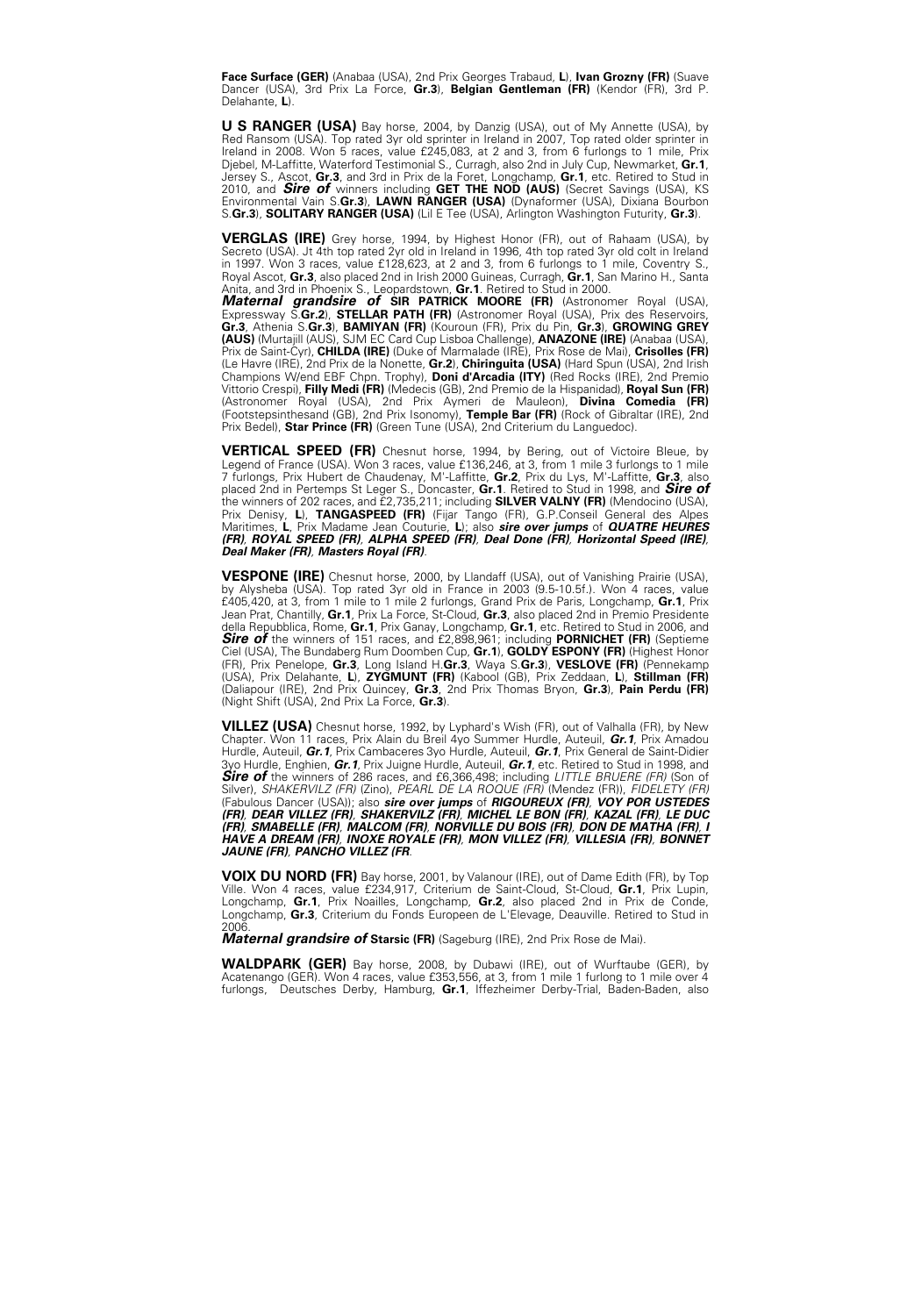placed 2nd in G. P. der Badischen Unternehmer Rennen, Baden-Baden, **Gr.2**, Hansa Preis, Hamburg, **Gr.2**, P. von Dahlwitz - Bahsig Bahn-Signalbau, Berlin-Hoppegarten, etc. Retired to Stud in 2015.

**WALK IN THE PARK (IRE)** Bay horse, 2002, by Montjeu (IRE), out of Classic Park (GB), by Robellino (USA). Won 1 race, value £342,418, at 2, over 1 mile, placed 2nd in Derby S., Epsom Downs, **Gr.1**, Derby Trial S., Lingfield Park, **Gr.3**, and 3rd in Criterium International,<br>St-Cloud, **Gr.1**, Prix d'Hedouville, Longchamp, **Gr.3**. Retired to Stud in 2008. *Sire of* the<br>winners of 44 races, and £1, Occitanie, **L**), *PUISQUE TU PARS (FR)* (Le Glorieux), *PARK LIGHT (FR)* (Lightning (FR)), *SENEWALK (FR)* (Almutawakel (GB)), *ANDI'AMU (FR)* (Septieme Ciel (USA)); also *sire over jumps* of *DOUVAN (FR), Rollinginthedeep (FR)*.

**WAR COMMAND (USA)** Bay horse, 2011, by War Front (USA), out of Wandering Star (USA), by Red Ransom (USA). 3rd top rated 2yr old colt in Europe in 2013. Won 4 races, value £389,363, at 2, from 6 furlongs to 7 furlongs, Dewhurst S., Newmarket, **Gr.1**, Coventry S., Ascot, **Gr.2**, EBF Futurity S., Curragh, **Gr.2**, also placed 3rd in Phoenix S., Curragh, **Gr.1**. Retired to Stud in 2015.

**WAR FRONT (USA)** Bay horse, 2002, by Danzig (USA), out of Starry Dreamer (USA), by Rubiano (USA). Won 4 races, value £240,621, at 3 and 4, from 6 furlongs to 1 mile ½ furlong, A. G Vanderbilt Breeders' Cup H., Saratoga, **Gr.2**, Princelet S., Belmont Park, **Gr.2**, also placed 2nd in Forego S., Saratoga, **Gr.1**, Vosburgh S., Belmont Park, **Gr.1**, Tom Fool H., Belmont Park, **Gr.2**, etc. Retired to Stud in 2007, and *Sire of* the winners of 554 races, and £20,668,932; including **AIR FORCE BLUE (USA)** (Maria's Mon (USA), Dewhurst S.**Gr.1**, National S.**Gr.1**, Phoenix S.**Gr.1**), **HIT IT A BOMB (USA)** (Sadler's Wells (USA), Breeders' Cup Juvenile Turf, **Gr.1**), **JACK MILTON (USA)** (Forty Niner (USA), Maker's 46 Mile S.**Gr.1**), **LINES OF BATTLE (USA)** (Arch (USA), Standard Chartered Chpns. & Chater Cup, **Gr.1**), **PEACE AND WAR (USA)** (Smart Strike (CAN), Alcibiades S.**Gr.1**), **DECLARATION OF WAR (USA)** (Rahy (USA), International S.**Gr.1**, Queen Anne S.**Gr.1**), **WAR COMMAND (USA)** (Red Ransom (USA), Dewhurst S.**Gr.1**), **DATA LINK (USA)** (Known Fact (USA), Maker's 46 Mile S.**Gr.1**), **SUMMER SOIREE (USA)** (Mazel Trick (USA), Del Mar Oaks, **Gr.1**), **THE FACTOR (USA)** (Miswaki (USA), Malibu S.**Gr.1**, Pat O'Brien S.**Gr.1**).

**WESTERNER (GB)** Bay horse, 1999, by Danehill (USA), out of Walensee, by Troy. Top rated older stayer in France in 2003, 2004 & 2005, Champion older stayer in Europe in 2005. Won 11 races, value £1,072,584, 3 to 6, from 1 mile to 2 miles 4 furlongs, Ascot Gold Cup, York, **Gr.1**, P.du Cadran, Longchamp, **Gr.1**, Prix Royal-Oak, Longchamp, **Gr.1** (twice), Prix du<br>Cadran, Longchamp, **Gr.1**, Prix Vicomtesse Vigier, Longchamp, **Gr.2**, etc. Retired to Stud in<br>2006, and *Sire of the winner* (FR) (Pistolet Bleu (IRE), Prix de Malleret, **Gr.2**); also *sire over jumps* of *COLE HARDEN*<br>*(IRE), GILGAMBOA (IRE), WESTERN WARHORSE (IRE), CAPTAIN CUTTER (IRE), EMPIRE OF DIRT (IRE), WAKANDA (IRE), DEPUTY DAN (IRE), CREEPY (IRE), GRANDIOSO (IRE),*  THREE STARS (IRE), WHAT A WARRIOR (IRE), CAID DU BERLAIS (FR), BALLYNACREE<br>(IRE), RUN RUCTIONS RUN (IRE), MINELLA FORFITNESS (IRE), KATKOVANA (FR).

**WHIPPER (USA)** Bay horse, 2001, by Miesque's Son (USA), out of Myth To Reality (FR), by Sadler's Wells (USA). Top rated 3yr old miler in France in 2004, Top rated older sprinter in France in 2005. Won 6 races, value £676,264, 2 to 4, from 5½ furlongs to 1 mile, P. Jacques Le Marois, Deauville, **Gr.1**, Prix Maurice de Gheest, Deauville, **Gr.1**, Prix Morny, Deauville, **Gr.1**, Criterium de M-Laffitte, M-Laffitte, **Gr.2**, Prix Djebel, M-Laffitte, etc. Retired to Stud in 2006. *Sire of* the winners of 639 races, and £10,293,647; including **WIZZ KID (IRE)** (Soviet Star (USA), Prix de l'Abbaye de Longchamp, **Gr.1**), **POLLYANA (IRE)** (Unfuwain (USA), Prix Daniel Wildenstein, **Gr.2**), **ROYAL BENCH (IRE)** (Cozzene (USA), Prix Daniel Wildenstein, **Gr.2**), **BEYOND THANKFUL (IRE)** (Galileo (IRE), Gold Newcastle Gold Cup, **Gr.3**), **KALSA (IRE)** (Desert King (IRE), Prix Edmond Blanc, **Gr.3**), **MAYHEM (IRE)** (Cozzene (USA), Prix Allez France, **Gr.3**), **MALAGENIA (IRE)** (Grand Lodge (USA), Premio Chiusura, **Gr.3**), **TOPEKA (IRE)** (Desert King (IRE), Prix Miesque, **Gr.3**), **DOLLED UP (IRE)** (Law Society (USA), Prix du Bois, **Gr.3**), **ZIPZIP (IRE)** (Danehill Dancer (IRE), Prix de Boulogne, **L**), **EINSTEINS FOLLY (IRE)** (Danehill (USA), Lenebane S.**L.**), **SUN ON THE RUN (IRE)** (Bluebird (USA), Navigation S.**L.**), **VERY NICE NAME (FR)** (Halling (USA), Qatar Derby, **L**, H H The Heir Apparent Trophy, **L**, His Highness The Emirs's Trophy, **L**), **WAZN (IRE)** (Dynaformer (USA), Australia Day Cup, **L**, Wyong Gold Cup, **L**), **WILLIE THE WHIPPER (GB)** (Slip Anchor, Silver Tankard S.**L.**), **MURANO (IRE)** (Montjeu (IRE), Prix Saraca, **L**), **COURCHEVEL (IRE)** (Kahyasi, Prix Ceres, **L**), **WHIP AND WIN (FR)** (Kingsalsa (USA), Prix Isonomy, **L**), **YAA WAYL (IRE)** (Nicholas (USA), City of York S.**L.**).

**WITH APPROVAL (CAN)** Grey or Roan horse, 1986, by Caro, out of Passing Mood (CAN), by Buckpasser. Champion 3yr old in Canada in 1989. Won 13 races, value £1,652,862, 2 to 4, from 7 furlongs to 1 mile 4 furlongs, Bowling Green H., Belmont Park, **Gr.2**, Tidal H., Belmont Park, **Gr.2**, Breeders' S., Woodbine, Connaught Cup S., Woodbine, Display S.,

Greenwood, etc. Retired to Stud in 1991. *Maternal grandsire of* **HOT SIX (BRZ)** (Burooj (GB), GP.Asoc.Latinoamericana de Jockey Clubes, **Gr.1**), **MIESQUE'S APPROVAL (USA)** (Miesque's Son (USA), Breeders' Cup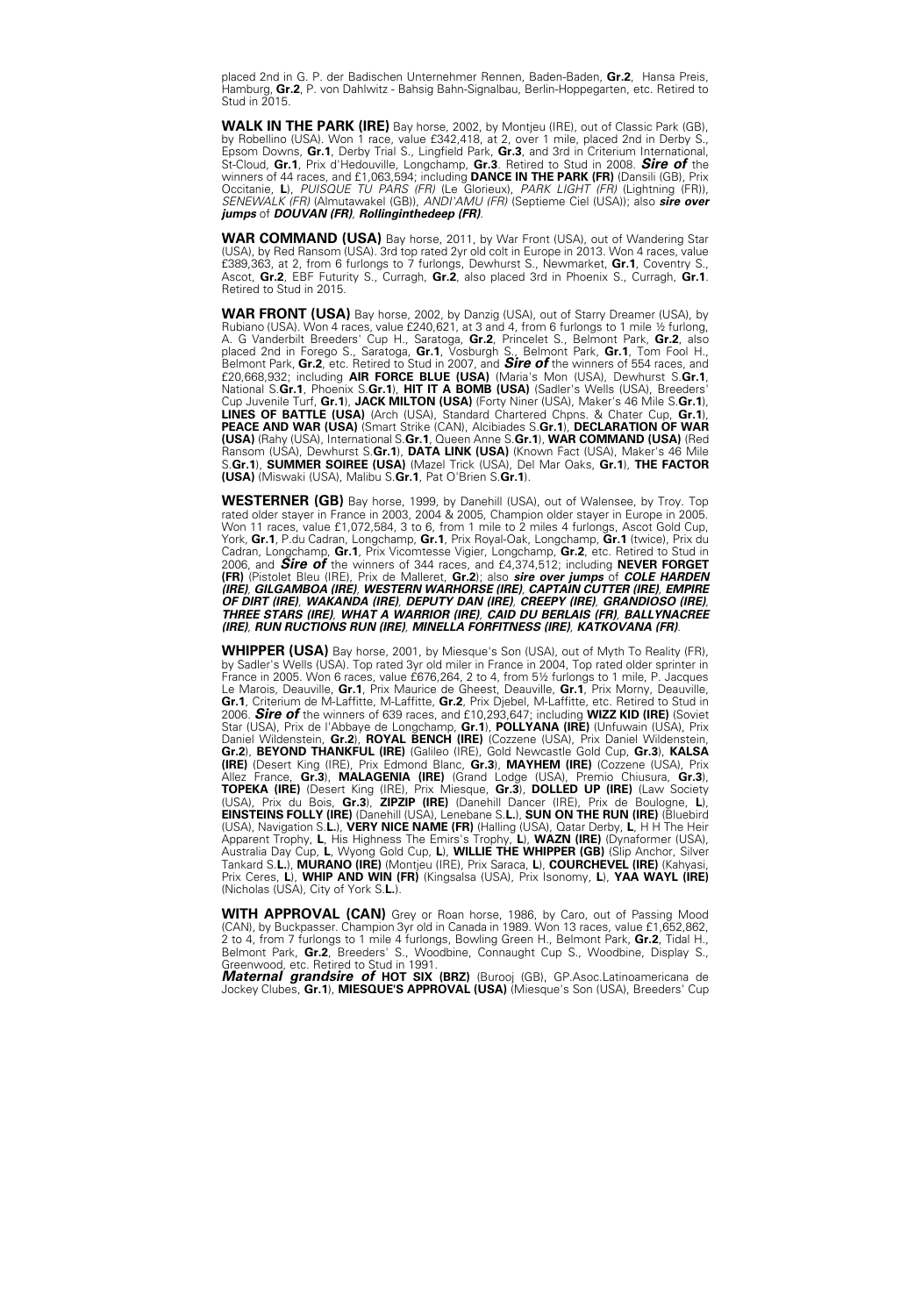Mile, **Gr.1**), **BAY TO BAY (USA)** (Sligo Bay (IRE), Nassau S.**Gr.2**), **DISPOSABLEPLEASURE (USA)** (Giacomo (USA), Demoiselle S.**Gr.2**), **SILVER TREE (USA)** (Hennessy (USA), Bernard Baruch H.**Gr.2**, Fourstardave H.**Gr.2**), **WITH A CITY (USA)** (City Zip (USA), Lane's End S.**Gr.2**), **REVVED UP (USA)** (Sultry Song (USA), Niagara Breeders' Cup H.**Gr.2**), **THE DADDY (USA)** (Valid Expectations (USA), Super Derby, **Gr.2**), **NINEBANKS (USA)** (Smokester (USA), San Francisco Breeders' Cup Mile Hcp.**Gr.2**), **MR MAYBE (USA)** (Ghostzapper (USA), Red Smith H.**Gr.3**), **WORLD APPROVAL (USA)** (Northern Afleet (USA), American Derby, **Gr.3**, Saranac S.**Gr.3**), **POTOMAC RIVER (USA)** (English Channel (USA), Fair Grounds H.**Gr.3**, River City H.**Gr.3**), **RUSTY SLIPPER (USA)** (Lemon Drop Kid (USA), Violet S.**Gr.3**), **ZA APPROVAL (USA)** (Ghostzapper (USA), Knickerbocker S.**Gr.3**, Appleton S.**Gr.3**, Red Bank S.**Gr.3**), **BLUE LASER (USA)** (Bluegrass Cat (USA), Grey S.**Gr.3**), **TWILIGHT METEOR (CAN)** (Smart Strike (CAN), Canadian Turf S.**Gr.3**, Tropical Turf H.**Gr.3**), **ARCADIA'S ANGLE (USA)** (Aldebaran (USA), Prix Paul de Moussac, **Gr.3**), **CHURCH SERVICE (USA)** (Pulpit (USA), Dallas Turf Cup H.**Gr.3**), **WOW ME FREE (USA)** (Menifee (USA), Next Move H.**Gr.3**), **SPAGHETTI MOUSE (CAN)** (Archers Bay (CAN), Lieutenant Governor's Cup H.**Gr.3**, Lieutenant Governor's Cup H.**Gr.3**, British Columbia Derby, **Gr.3**), **GULCH APPROVAL (USA)** (Gulch (USA), Appleton H.**Gr.3**, Oceanport H.**Gr.3**), **HE'S GOT GRIT (USA)** (Songandaprayer (USA), Sapling S.**Gr.3**), **ORCHARD PARK (USA)** (Hennessy (USA), Jefferson Cup S.**Gr.3**, Palm Beach S.**Gr.3**).

**WOLFHOUND (USA)** Chesnut horse, 1989, by Nureyev (USA), out of Lassie Dear (USA), by Buckpasser. Champion older sprinter in Europe in 1993. Won 6 races, value £259,149, 2 to 4, from 5 furlongs to 7 furlongs, Hazlewood Foods Sprint Cup, Haydock Park, **Gr.1**, Prix de la Foret, Longchamp, **Gr.1**, Diadem S., Ascot, **Gr.3**, also placed 2nd in King's Stand S., Royal Ascot, **Gr.2**, United Breweries Group Temple S., Sandown Park, **Gr.2**, etc. Retired to Stud in 1994.

*Maternal grandsire of* **BUNGLE INTHEJUNGLE (GB)** (Exceed And Excel (AUS), Cornwallis S.**Gr.3**, Molecomb S.**Gr.3**), **ADAMANTINA (GB)** (Diktat (GB), Premio Dormello, **Gr.3**), **KNOT IN WOOD (IRE)** (Shinko Forest (IRE), freebet S., Co.uk Chipchase S.**Gr.3**), **IM SPARTACUS (GB)** (Namaqualand (USA), Gallinule S.**Gr.3**), **ALFRED HUTCHINSON (GB)** (Monsieur Bond (IRE), Hambleton S.), **DUCA DI MANTOVA (GB)** (Manduro (GER), Premio UNIRE, Premio Roma Vecchia), **MUARRAB (GB)** (Oasis Dream (GB), Jebel Ali Sprint), **WINTER DARLING (SAF)** (Announce (SAF), Aquadome Banyana H.), **FRATELLINO (GB)** (Auction House (USA), Hever Sprint S.), **DIJARVO (GB)** (Iceman (GB), Prix La Fleche), **KEIAI ASTON (JPN)** (Fuji Kiseki (JPN), Baden-Baden Cup), **WAVEBAND (GB)** (Exceed And Excel (AUS), Cleves S.), **POLISH PATRIOT (IND)** (Polish Precedent (USA), Maharaja Jiwajirao Scindia Trophy, Rohan Maharaja Jiwajirao Scindia Trophy), **ALAVA (IRE)** (Anabaa (USA), Prix Occitanie), **BAHAMIAN BABE (GB)** (Bahamian Bounty (GB), Langleys Solicitors EBF Marygate S.).

**WOOTTON BASSETT (GB)** Bay horse, 2008, by Iffraaj (GB), out of Balladonia (GB), by Primo Dominie. Jt 3rd top rated 2yr old in Europe in 2010, Champion 2yr old colt in France in 2010. Won 5 races, value £541,704, at 2, from 6 furlongs to 7 furlongs, Prix Jean-Luc Lagardere-Grand Criterium, Longchamp, **Gr.1**. Retired to Stud in 2012. *Sire of* the winners of 8 races, and £136,953; including **ALMANZOR (FR)** (Maria's Mon (USA), Gd. Criterium de Bordeaux HK Jockey Club, **L**), *BLACKSTONE (DEN)* (Keos (USA)), *CACERES (FR)* (Nashwan (USA)), *NADINO (GER)* (Lomitas (GB)), *WOOTTON'S WALK (FR)* (Anabaa (USA)).

**XAAR (GB)** Bay horse, 1995, by Zafonic (USA), out of Monroe (USA), by Sir Ivor (USA).<br>Champion 2yr old in Europe in 1997, Champion 3yr old in Europe in 1998 (9.5-10.5f.). Won 5<br>races, value £375,840, at 2 and 3, from 6 fu Longchamp, **Gr.1**, Dewhurst S., Newmarket, **Gr.1**, Craven S., Newmarket, **Gr.3**, Prix de Cabourg, Deauville, **Gr.3**, also placed 2nd in Eclipse S., Sandown Park, **Gr.1**, etc. Retired to Stud in 2000.

*Maternal grandsire of* **NINTH LEGION (AUS)** (Fastnet Rock (AUS), Villiers S.**Gr.2**), **EASTERN IMPACT (IRE)** (Bahamian Bounty (GB), Bengough S.**Gr.3**), **TARGET IN SIGHT (AUS)** (Nadeem (AUS), Smooth FM Maurice McCarten S.**Gr.3**), **XCELLENCE (FR)** (Champs Elysees (GB), Prix Imprudence, **Gr.3**), **HARASIYA (IRE)** (Pivotal (GB), Silver Flash S.**Gr.3**), **HARLEM RIVER (AUS)** (Fastnet Rock (AUS), 150 Years of Tattersall's S.), **THE ALFONSO (AUS)** (Magnus (AUS), SJM Macau Derby, Macau Sprint Trophy), **CHERIE GOOD (IRE)** (Big Bad Bob (IRE), Premio Repubbliche Marinare), **ONE RAR (AUS)** (Dane Shadow (AUS), Causeway Classic S.), **SNOW BELL (FR)** (Kendargent (FR), Prix des Lilas), **TIFONGO (FR)** (Dr Fong (USA), Prix de Saint Patrick), **FLYING AFFAIR (AUS)** (Heritage (AUS), Gimcrack S.), **LADYANNE (IRE)** (Redback (GB), Qatar Derby), **HAZARAFA (IRE)** (Daylami (IRE), Finale S.).

**YOUMZAIN (IRE)**, Bay horse, 2003, by Sinndar (IRE), out of Sadima (IRE), by Sadler's Wells (USA). Champion 3yr old in Germany in 2006. Jt Champion older horse in Europe in 2009. Won 6 races, value £3,395,844, at 5, from 1 mile to 1 mile 5 furlongs, Grand Prix de Saint-Cloud, St-Cloud, **Gr.1**, Preis von Europa, Cologne, **Gr.1**, Great Voltigeur S., York, **Gr.2**, Bahrain Trophy, Newmarket, **L**, also placed 2nd in Grand Prix de Saint-Cloud, St-Cloud, **Gr.1**, Coronation Cup, Epsom Downs, **Gr.1** (twice), King George VI & Queen Elizabeth S., Ascot, **Gr.1**, P.de l'Arc de Triomphe, Longchamp, **Gr.1** (3 times), Prix Niel, Longchamp, **Gr.2**, and 3rd in Grand Prix de Saint-Cloud, St-Cloud, **Gr.1**, Grosser Preis von Baden, Baden-Baden, **Gr.1**, King George VI & Queen Elizabeth S., Ascot, **Gr.1** (twice), Dubai Sheema Classic, Nad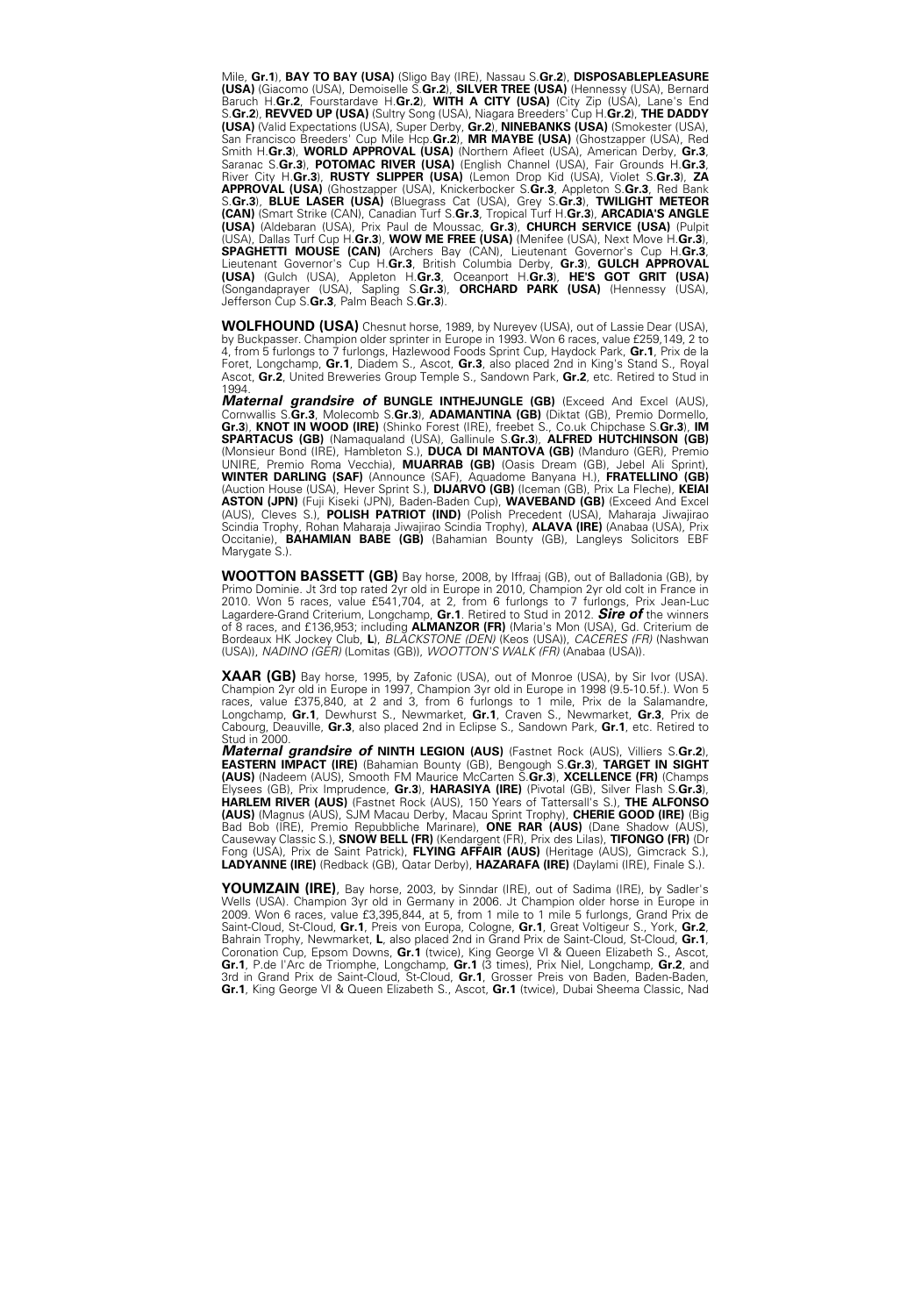Al Sheba, **Gr.1**, Tattersalls Gold Cup, Curragh, **Gr.1**, Derby Trial S., Leopardstown, **Gr.2**.<br>Retired to Stud in 2011, and *Sire of the winners of 31 races, and £665,791;* including **SEA**<br>**CALISI (FR)** (Surumu (GER), Pr Chesham S.**L.**), **Lucky Moment (TUR)** (A P Indy (USA), 2nd Kisrak Turkish Oaks, **L**, 2nd Zuhtu Erisen, **L**, 2nd Harem S.**L.), Bebe Cherie (FR)** (Doyoun, 3rd Silbernes Band, **L), Nabhan**<br>**(GB)** (Noverre (USA), 3rd G.P.von Engel & Volkers Junioren-Preis, **L**), *ANGHARO (FR)* (Arctic Tern (USA)), *ASANTASANA (FR)* (Nombre Premier (GB)), *BLUSHING BEAUTY (GB)* (Sakhee (USA)), *BYE BYE YESTERDAY (FR)* (Cape Cross (IRE)), *CYVEK (FR)* (Machiavellian (USA)), *DIAMOND JOEL (GB)* (Picea).

**ZAFEEN (FR)**, Bay horse, 2000, by Zafonic (USA), out of Shy Lady (FR), by Kaldoun (FR). Champion 3yr old miler in Europe in 2003. JT 4th top rated 3yr old in England in 2003. Won 3 races, value £342,967, at 2 and 3, from 6 furlongs to 1 mile, St James's Palace S., Ascot, Gr.1, Mill Reef S., Newbury, Gr.2, also placed 2nd in Prix Morny, Deauville, Gr.1, Sagitta<br>2000 Guineas, Newmarket, Gr.1, Lane's End Greenham S., Newbury, Gr.3. Retired to Stud in<br>2006, and Sire of the winners of 191 races (Rainbows For Life (CAN), Prix Ridgway, **L**), **Five Fifteen (FR)** (Linamix (FR), 2nd Prix Fille de l'Air, **Gr.3**, 2nd P. Andre Baboin Grand Prix des Provinces, **Gr.3**), **Zafeen Speed (GB)** (Night Shift (USA), 2nd Burj Nahaar, **Gr.3**), **Lovemedo (FR)** (Polish Precedent (USA), 2nd Prix La Sorellina, **L**), **Zafeen's Pearl (GB)** (Dr Fong (USA), 3rd Vanity H.**Gr.1**)

**ZAMBEZI SUN (GB)** Bay horse, 2004, by Dansili (GB), out of Imbabala (GB), by Zafonic (USA). Won 4 races, value £426,986, at 3 and 4, from 1 mile 2 furlongs to from 1 mile 4 furlongs, Grand Prix de Paris, Longchamp, **Gr.1**, Prix Foy, Longchamp, **Gr.2**, also placed 2nd<br>in Grand Prix de Chantilly, Chantilly, **Gr.2**, and 3rd in Prix Niel , Longchamp, **Gr.2**. Retired to<br>Stud in 2010. **Sire of** the (Marchand de Sable (USA)), *MOULIN ROUGE (DEN)* (Dernier Empereur (USA)), *NUSA TENGARRA (FR)* (Green Dancer (USA)).

**ZAMINDAR (USA)** Bay horse, 1994, by Gone West (USA), out of Zaizafon (USA), by The Minstrel (CAN). Won 2 races, value £106,482, at 2, from 5 furlongs to 6 furlongs, Prix de Cabourg, Deauville, **Gr.3**, also placed 2nd in Prix Morny Piaget, Deauville, **Gr.1**, Prix de Ris-Orangis, Deauville, **Gr.3**, and 3rd in Prix de la Salamandre, Longchamp, **Gr.1**. Retired to Stud in 1998.

*Maternal grandsire of* **NEW BAY (GB)** (Dubawi (IRE), Prix du Jockey Club, **Gr.1**), **KINGMAN (GB)** (Invincible Spirit (IRE), Tattersalls Irish 2000 Guineas, **Gr.1**, St James's Palace S.**Gr.1**, Sussex S.**Gr.1**, P. Jacques Le Marois, **Gr.1**), **REMOTE (GB)** (Dansili (GB), Tercentenary S.**Gr.3**), **CAPE MAGIC (IRE)** (Cape Cross (IRE), Premio Conte Felice Scheibler), **LA HOGUETTE (FR)** (Le Havre (IRE), Prix Herod, Prix Aymeri de Mauleon), **SOUND HEARTS (USA)** (Sir Percy (GB), TRM Pride S.), **UNFORGETTABLE (TUR)** (Bin Ajwaad (IRE), Sait Akson), **HI FASHIONED (USA)** (Old Fashioned (USA), Juvenile S.), **Deposer (IRE)** (Kheleyf (USA), 2nd Jersey S.**Gr.3**), **On Our Way (GB)** (Oasis Dream (GB), 2nd Stonehenge S., Hong Kong Classic Mile), **Amante Latino (GB)** (Mujahid (USA), 2nd Premio Gardone).

**ZANZIBARI (USA)** Bay horse, 2007, by Smart Strike (CAN), out of Zinziberine (USA), by<br>Zieten (USA). Won 2 races, value £66,805, at 2, from 5 furlongs to 6 furlongs, Prix de<br>Cabourg, Deauville, Gr.3. Retired to Stud in 201 **THANK YOU BYE BYE (FR)** (Desert King (IRE), Prix Casimir Delamarre, **L**), **Marasquin (FR)** (Kendor (FR), 2nd Prix Roland de Chambure, **L**), *GRACE OF GRACIE (FR)* (Kaldounevees (FR)), *TANZANITI (FR)* (Red Ransom (USA)), *TWINKLY (FR)* (Galileo (IRE)), *WINESS (FR)* (Numerous (USA)), *ZANTE (FR)* (Ange Gabriel (FR)), *ZEPPELIN (FR)* (Kaldounevees (FR)), *MALANDRINO (FR)* (Miesque's Son (USA)), *MELEA (FR)* (Titus Livius (FR)), *MY ZELDA (FR)* (Diesis).

**ZIETEN (USA)** Bay horse, 1990, by Danzig (USA), out of Blue Note (FR), by Habitat. Won 6 races, value £343,990, 2 to 4, from 5 furlongs to 1 mile, Middle Park S., Newmarket, **Gr.1**, Challenge S., Newmarket, **Gr.2**, Prix d'Arenberg, Longchamp, **Gr.3**, Prix de Fontainebleau,

Longchamp, **Gr.3**, Prix La Fleche, Evry, etc. Retired to Stud in 1995.<br>**Maternal grandsire of COMBAT ZONE (IRE)** (Refuse To Bend (IRE), Bayerische<br>Hausbau Grosse Europa Meile, **Gr.2), ROYAL EMPIRE (IRE)** (Teofilo (IRE), TV S.**Gr.3**), **ZANZIBARI (USA)** (Smart Strike (CAN), Prix de Cabourg, **Gr.3**), **SCOTTISH (IRE)** (Teofilo (IRE), Doonside Cup), **SAKAMIRA (GER)** (Kamsin (GER), Premio Coolmore), **ZENJI (USA)** (Hat Trick (JPN), Prix Roland de Chambure), **ZELIMIR (USA)** (Grand Slam (USA), Prix du Pont-Neuf), **HANDSOME HAWK (IRE)** (Hawk Wing (USA), Svenskt Derby), **Desert Sage (GB)** (Selkirk (USA), ), **Bikini Babe (IRE)** (Montjeu (IRE), 2nd C L Weld Park S.**Gr.3**, Prix de Psyche, **Gr.3**), **Zut Alors (IRE)** (Pivotal (GB), 3rd Prix Miesque, **Gr.3**).

**ZOFFANY (IRE)** Bay horse, 2008, by Dansili (GB), out of Tyranny (GB), by Machiavellian (USA). Jt top rated 3yr old miler in Ireland in 2011. Won 5 races, value £337,075, at 2, from 6 furlongs to 7 furlongs, Phoenix S., Curragh, **Gr.1**, Tyros S., Leopardstown, **Gr.3**, Golden